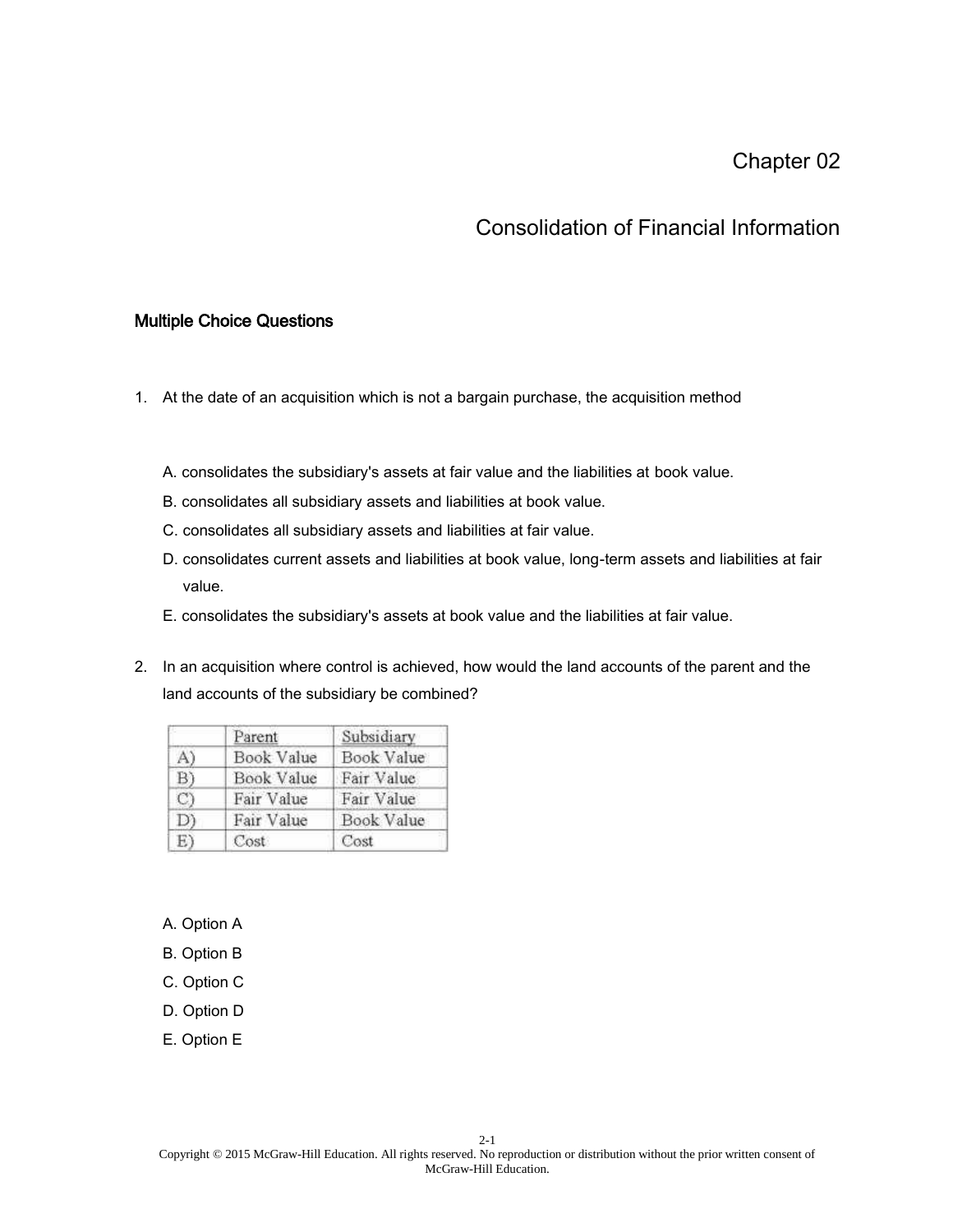- 3. Lisa Co. paid cash for all of the voting common stock of Victoria Corp. Victoria will continue to exist as a separate corporation. Entries for the consolidation of Lisa and Victoria would be recorded in
	- A. a worksheet.
	- B. Lisa's general journal.
	- C. Victoria's general journal.
	- D. Victoria's secret consolidation journal.
	- E. the general journals of both companies.
- 4. Using the acquisition method for a business combination, goodwill is generally defined as:
	- A. Cost of the investment less the subsidiary's book value at the beginning of the year.
	- B. Cost of the investment less the subsidiary's book value at the acquisition date.
	- C. Cost of the investment less the subsidiary's fair value at the beginning of the year.
	- D. Cost of the investment less the subsidiary's fair value at acquisition date.
	- E. is no longer allowed under federal law.
- 5. Direct combination costs and stock issuance costs are often incurred in the process of making a controlling investment in another company. How should those costs be accounted for in a pre-2009 purchase transaction?

|    | Direct Combination Costs | Stock Issuance Costs     |
|----|--------------------------|--------------------------|
| A) | Increase Investment      | Decrease Investment      |
| B) | Increase Investment      | Decrease Paid-In Capital |
| C) | Increase Investment      | Increase Expenses        |
| D  | Decrease Paid-In Capital | Increase Investment      |
| E) | Increase Expenses        | Decrease Investment      |

- A. Option A
- B. Option B
- C. Option C
- D. Option D
- E. Option E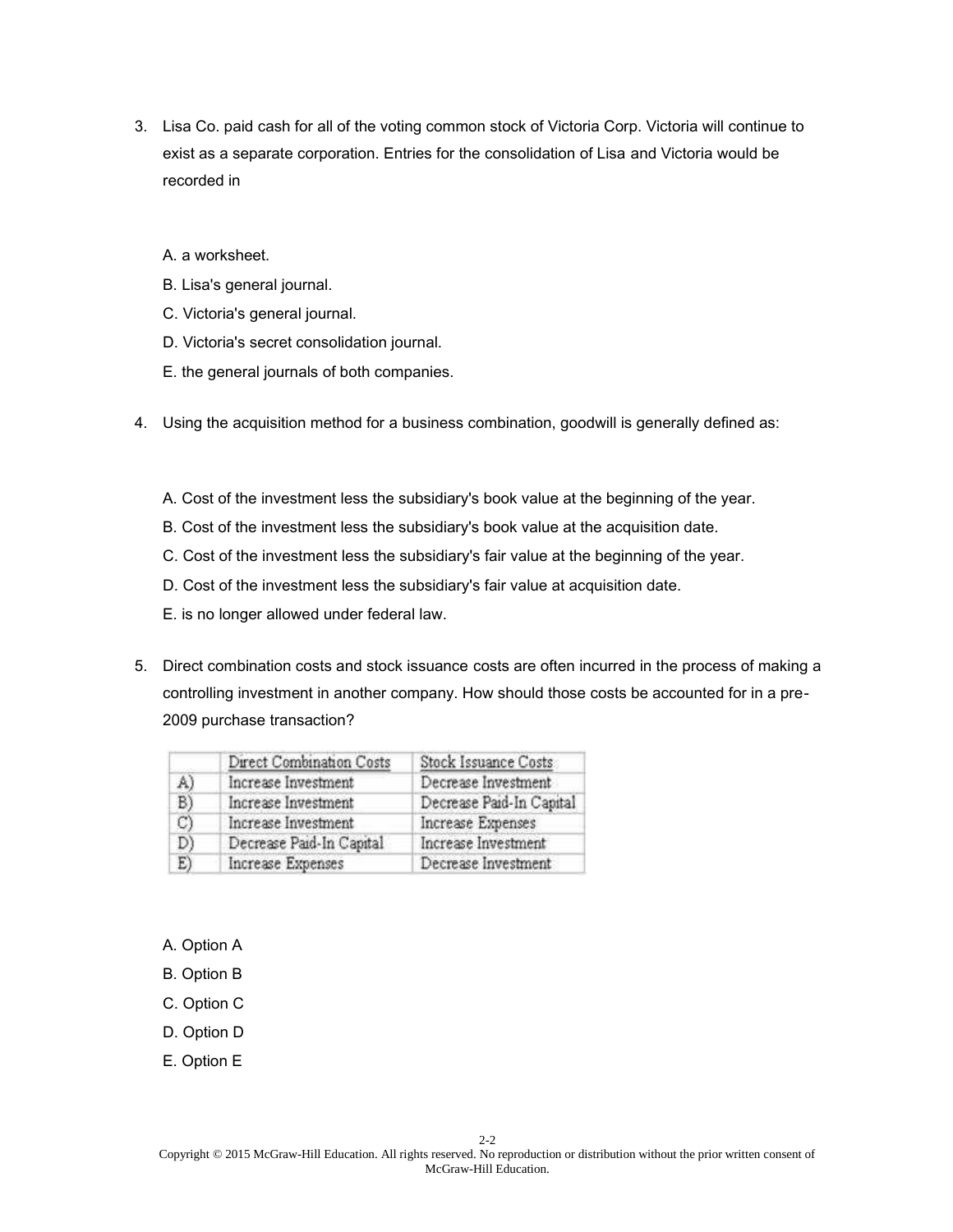6. How are direct and indirect costs accounted for when applying the acquisition method for a business combination?

|    | Direct Costs                | Indirect Costs                      |
|----|-----------------------------|-------------------------------------|
| A. | Expensed                    | Expensed                            |
| B. | Increase investment account | Decrease additional paid-in capital |
| C. | Expensed                    | Decrease additional paid-in capital |
| D. | Increase investment account | Expensed                            |
| E  | Increase investment account | Increase investment account         |

- A. Option A
- B. Option B
- C. Option C
- D. Option D
- E. Option E
- 7. What is the *primary* accounting difference between accounting for when the subsidiary is dissolved and when the subsidiary retains its incorporation?
	- A. If the subsidiary is dissolved, it will not be operated as a separate division.
	- B. If the subsidiary is dissolved, assets and liabilities are consolidated at their book values.
	- C. If the subsidiary retains its incorporation, there will be no goodwill associated with the acquisition.
	- D. If the subsidiary retains its incorporation, assets and liabilities are consolidated at their book values.
	- E. If the subsidiary retains its incorporation, the consolidation is not formally recorded in the accounting records of the acquiring company.
- 8. According to GAAP, the pooling of interest method for business combinations
	- A. Is preferred to the purchase method.
	- B. Is allowed for all new acquisitions.
	- C. Is no longer allowed for business combinations after June 30, 2001.
	- D. Is no longer allowed for business combinations after December 31, 2001.
	- E. Is only allowed for large corporate mergers like Exxon and Mobil.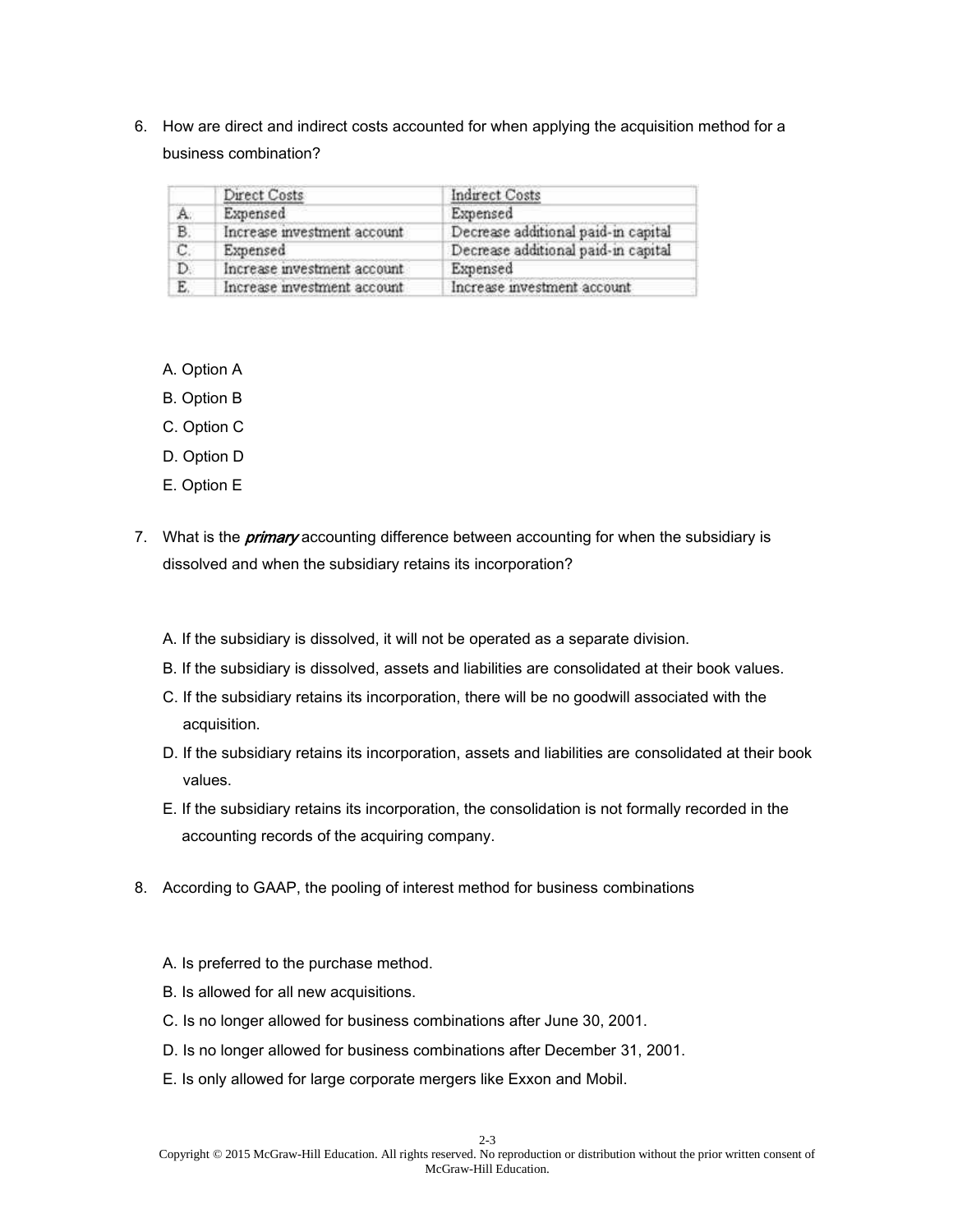- 9. An example of a difference in types of business combination is:
	- A. A statutory merger can only be effected by an asset acquisition while a statutory consolidation can only be effected by a capital stock acquisition.
	- B. A statutory merger can only be effected by a capital stock acquisition while a statutory consolidation can only be effected by an asset acquisition.
	- C. A statutory merger requires dissolution of the acquired company while a statutory consolidation does not require dissolution.
	- D. A statutory consolidation requires dissolution of the acquired company while a statutory merger does not require dissolution.
	- E. Both a statutory merger and a statutory consolidation can only be effected by an asset acquisition but only a statutory consolidation requires dissolution of the acquired company.
- 10. Acquired in-process research and development is considered as
	- A. a definite-lived asset subject to amortization.
	- B. a definite-lived asset subject to testing for impairment.
	- C. an indefinite-lived asset subject to amortization.
	- D. an indefinite-lived asset subject to testing for impairment.
	- E. a research and development expense at the date of acquisition.
- 11. Which one of the following is a characteristic of a business combination accounted for as an acquisition?
	- A. The combination must involve the exchange of equity securities only.
	- B. The transaction establishes an acquisition fair value basis for the company being acquired.
	- C. The two companies may be about the same size, and it is difficult to determine the acquired company and the acquiring company.
	- D. The transaction may be considered to be the uniting of the ownership interests of the companies involved.
	- E. The acquired subsidiary must be smaller in size than the acquiring parent.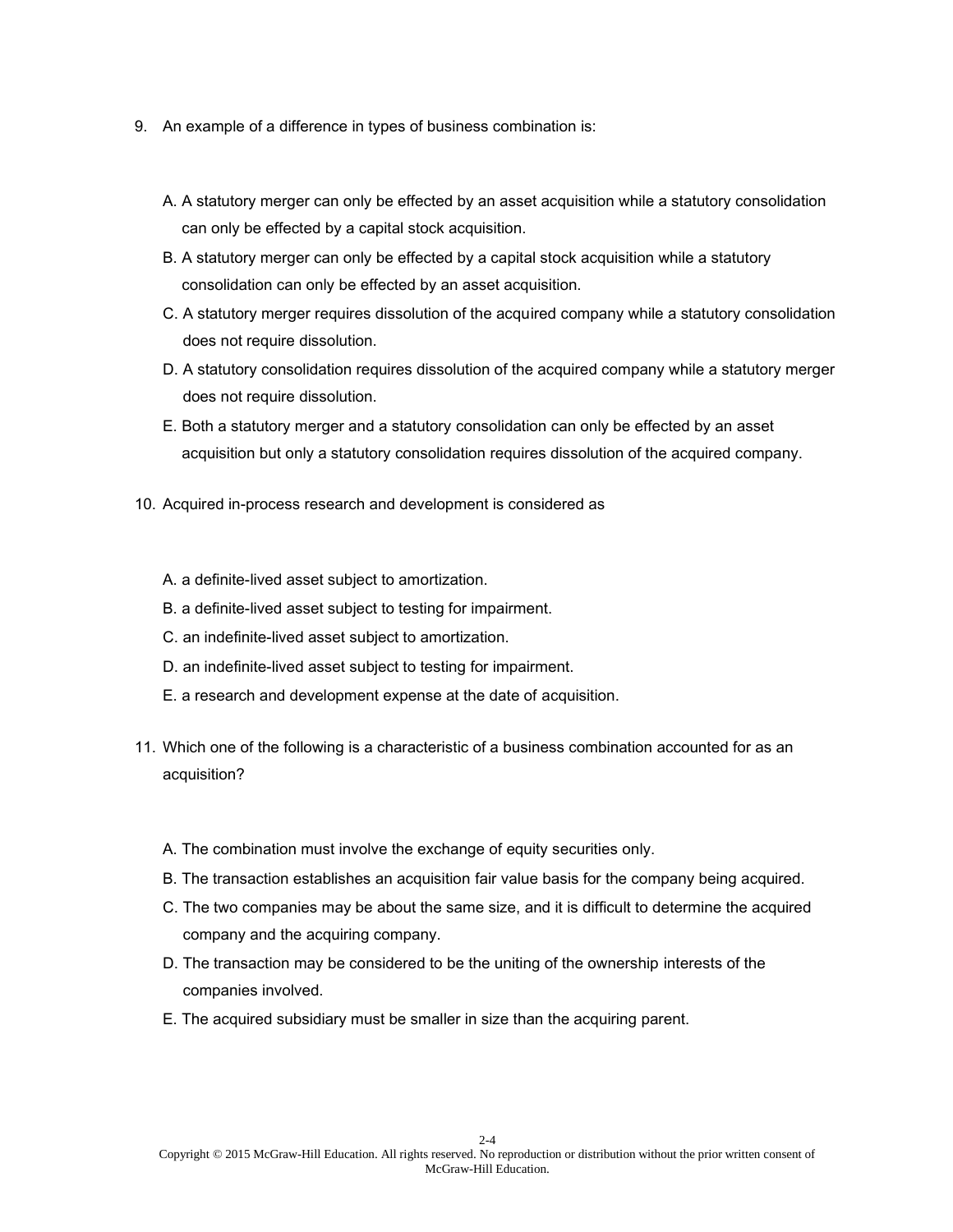- 12. Which one of the following is a characteristic of a business combination that is accounted for as an acquisition?
	- A. Fair value only for items received by the acquirer can enter into the determination of the acquirer's accounting valuation of the acquired company.
	- B. Fair value only for the consideration transferred by the acquirer can enter into the determination of the acquirer's accounting valuation of the acquired company.
	- C. Fair value for the consideration transferred by the acquirer as well as the fair value of items received by the acquirer can enter into the determination of the acquirer's accounting valuation of the acquired company.
	- D. Fair value for only consideration transferred and identifiable assets received by the acquirer can enter into the determination of the acquirer's accounting valuation of the acquired company.
	- E. Only fair value of identifiable assets received enters into the determination of the acquirer's accounting valuation of the acquired company.
- 13. A *statutorymerger* is a(n)
	- A. business combination in which only one of the two companies continues to exist as a legal corporation.
	- B. business combination in which both companies continue to exist.
	- C. acquisition of a competitor.
	- D. acquisition of a supplier or a customer.
	- E. legal proposal to acquire outstanding shares of the target's stock.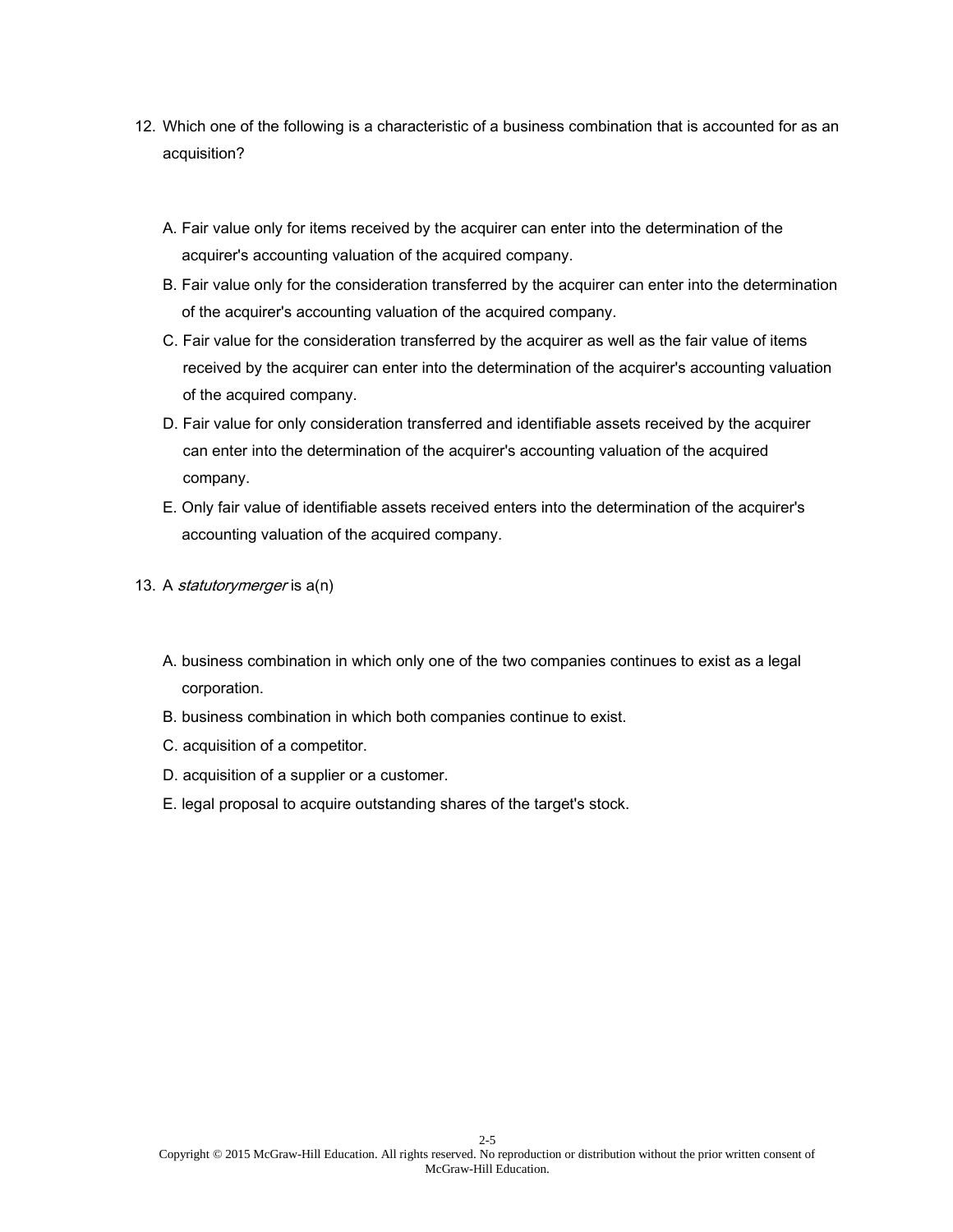- 14. How are *stockissuancecosts* and *directcombinationcosts* treated in a business combination which is accounted for as an acquisition when the subsidiary will retain its incorporation?
	- A. Stock issuance costs are a part of the acquisition costs, and the direct combination costs are expensed.
	- B. Direct combination costs are a part of the acquisition costs, and the stock issuance costs are a reduction to additional paid-in capital.
	- C. Direct combination costs are expensed and stock issuance costs are a reduction to additional paid-in capital.
	- D. Both are treated as part of the acquisition consideration transferred.
	- E. Both are treated as a reduction to additional paid-in capital.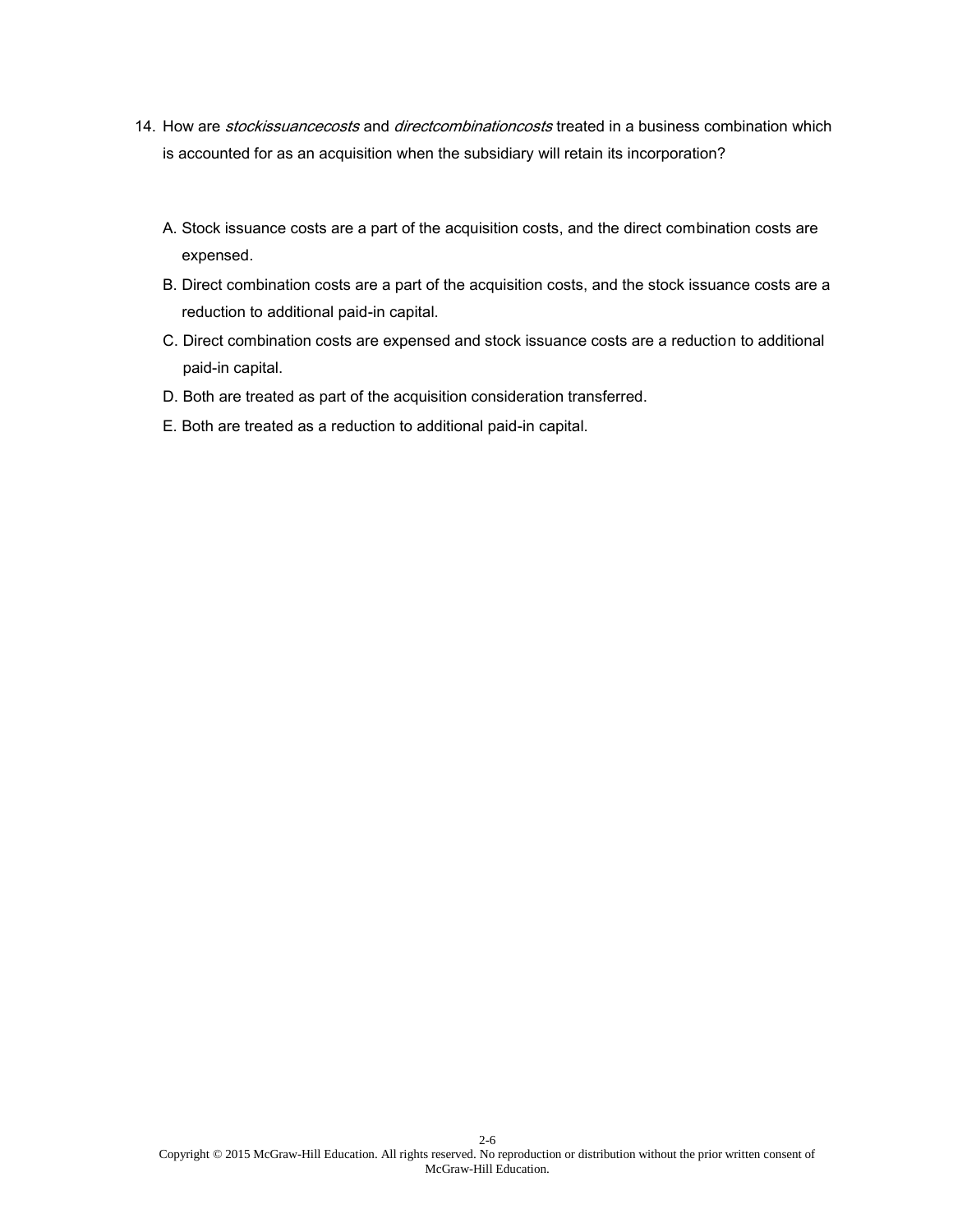|                            | Bullen    | Vicker    | Vicker   |
|----------------------------|-----------|-----------|----------|
|                            | Book      | Book      | Fair     |
|                            | Value     | Value     | Value    |
| Retained earnings, 1/1/15  | \$250,000 | \$240,000 |          |
| Cash and receivables       | 170,000   | 70,000    | \$70,000 |
| Inventory                  | 230,000   | 170,000   | 210,000  |
| Land                       | 280,000   | 220,000   | 240,000  |
| Buildings (net)            | 480,000   | 240,000   | 270,000  |
| Equipment (net)            | 120,000   | 90,000    | 90,000   |
| Liabilities                | 650,000   | 430,000   | 420,000  |
| Common stock               | 360,000   | 80,000    |          |
| Additional paid-in capital | 20,000    | 40,000    |          |

Assume that Bullen issued 12,000 shares of common stock with a \$5 par value and a \$47 fair value to obtain all of Vicker's outstanding stock. In this acquisition transaction, how much goodwill should be recognized?

- A. \$144,000.
- B. \$104,000.
- C. \$64,000.
- D. \$60,000.
- E. \$0.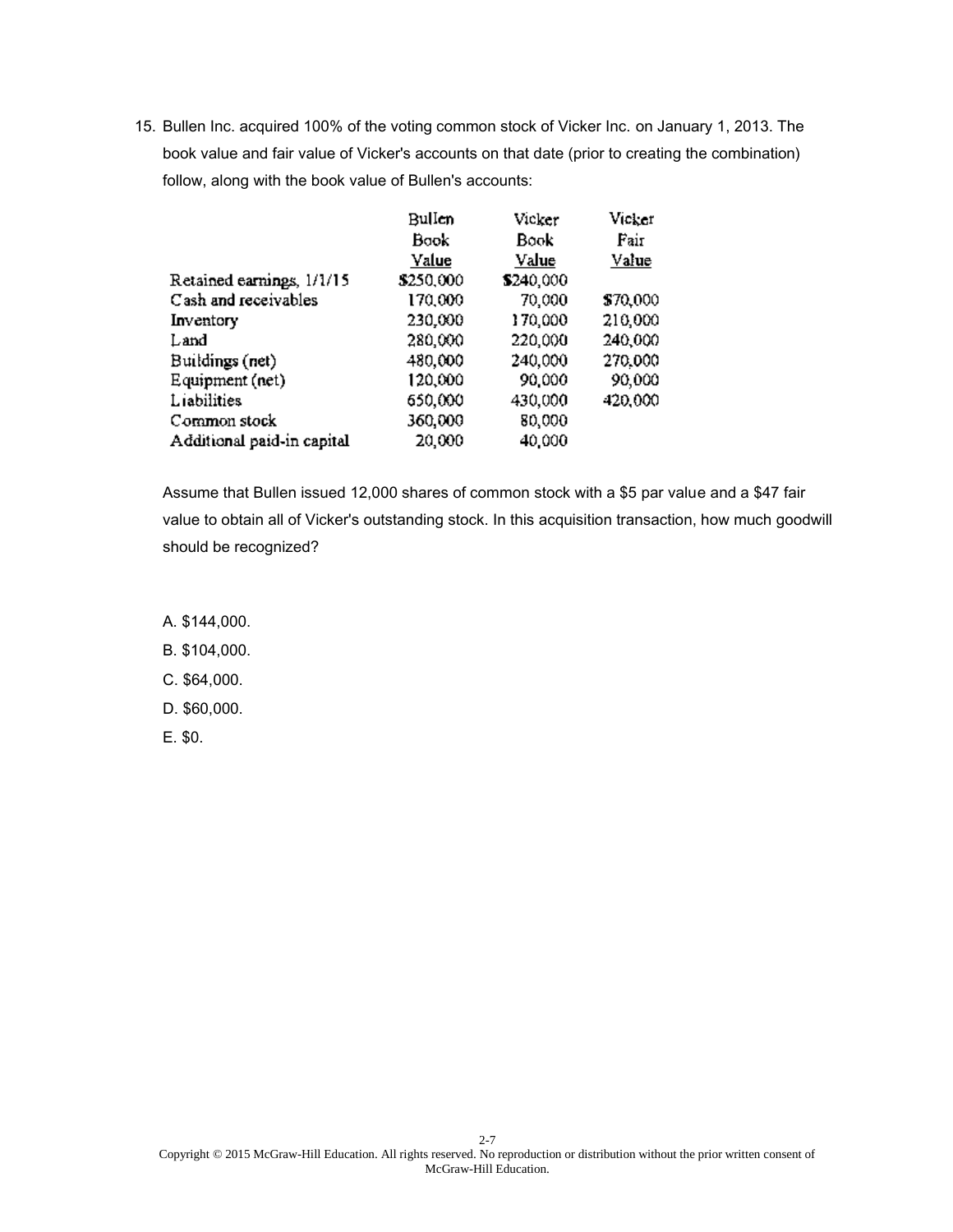|                            | Bullen    | Vicker    | Vicker   |
|----------------------------|-----------|-----------|----------|
|                            | Book      | Book      | Fair     |
|                            | Value     | Value     | Value    |
| Retained earnings, 1/1/15  | \$250,000 | \$240,000 |          |
| Cash and receivables       | 170,000   | 70,000    | \$70,000 |
| Inventory                  | 230,000   | 170,000   | 210,000  |
| Land                       | 280,000   | 220,000   | 240,000  |
| Buildings (net)            | 480,000   | 240,000   | 270,000  |
| Equipment (net)            | 120,000   | 90,000    | 90,000   |
| Liabilities                | 650,000   | 430,000   | 420,000  |
| Common stock               | 360,000   | 80,000    |          |
| Additional paid-in capital | 20,000    | 40,000    |          |

Assume that Bullen issued 12,000 shares of common stock with a \$5 par value and a \$42 fair value for all of the outstanding stock of Vicker. What is the consolidated balance for Land as a result of this acquisition transaction?

- A. \$460,000.
- B. \$510,000.
- C. \$500,000.
- D. \$520,000.
- E. \$490,000.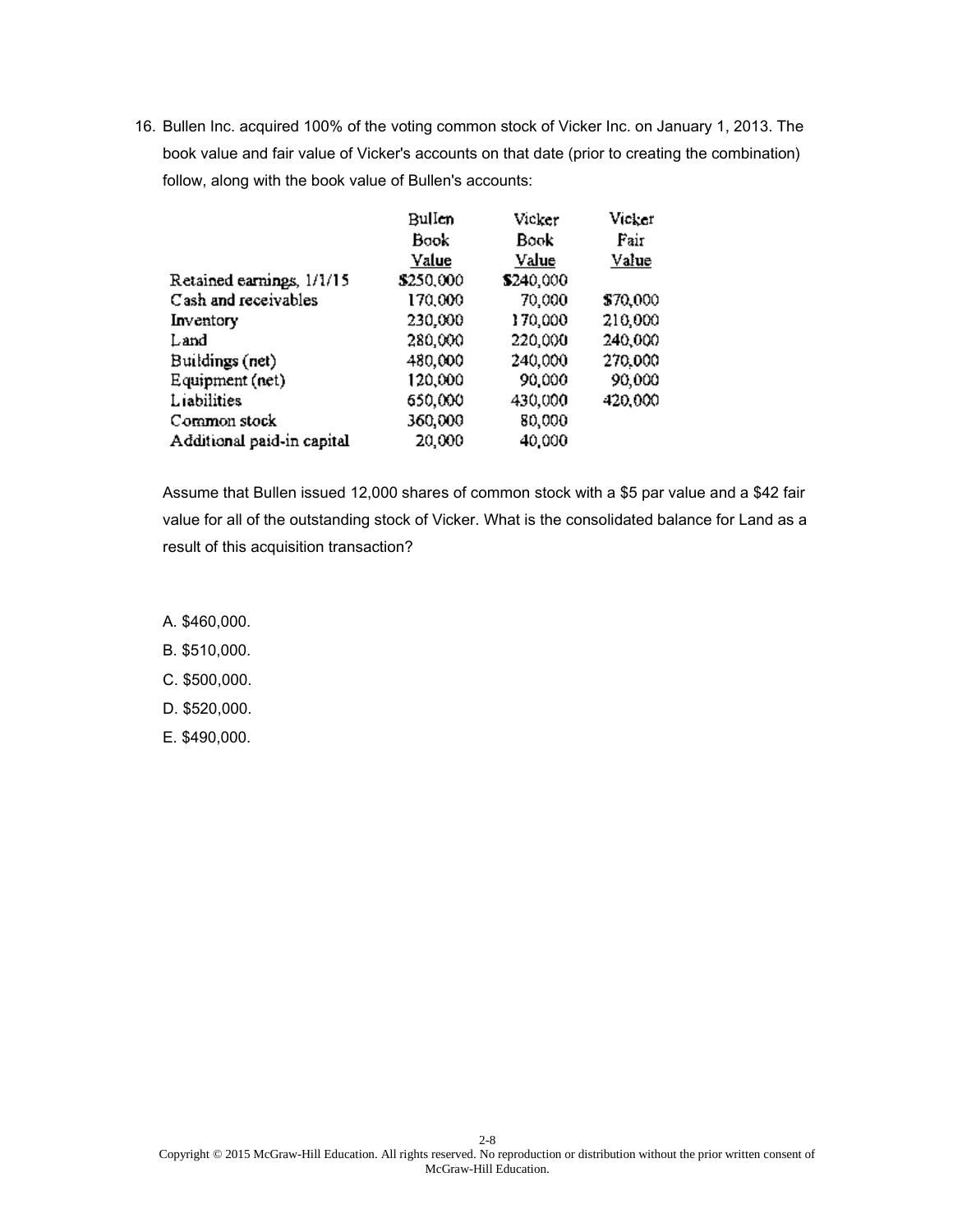|                            | Bullen    | Vicker    | Vicker   |
|----------------------------|-----------|-----------|----------|
|                            | Book      | Book      | Fair     |
|                            | Value     | Value     | Value    |
| Retained earnings, 1/1/15  | \$250,000 | \$240,000 |          |
| Cash and receivables       | 170,000   | 70,000    | \$70,000 |
| Inventory                  | 230,000   | 170,000   | 210,000  |
| Land                       | 280,000   | 220,000   | 240,000  |
| Buildings (net)            | 480,000   | 240,000   | 270,000  |
| Equipment (net)            | 120,000   | 90,000    | 90,000   |
| Liabilities                | 650,000   | 430,000   | 420,000  |
| Common stock               | 360,000   | 80,000    |          |
| Additional paid-in capital | 20,000    | 40,000    |          |

Assume that Bullen issued 12,000 shares of common stock with a \$5 par value and a \$42 fair value for all of the outstanding shares of Vicker. What will be the consolidated Additional Paid-In Capital and Retained Earnings (January 1, 2013 balances) as a result of this acquisition transaction?

A. \$60,000 and \$490,000.

- B. \$60,000 and \$250,000.
- C. \$380,000 and \$250,000.
- D. \$464,000 and \$250,000.
- E. \$464,000 and \$420,000.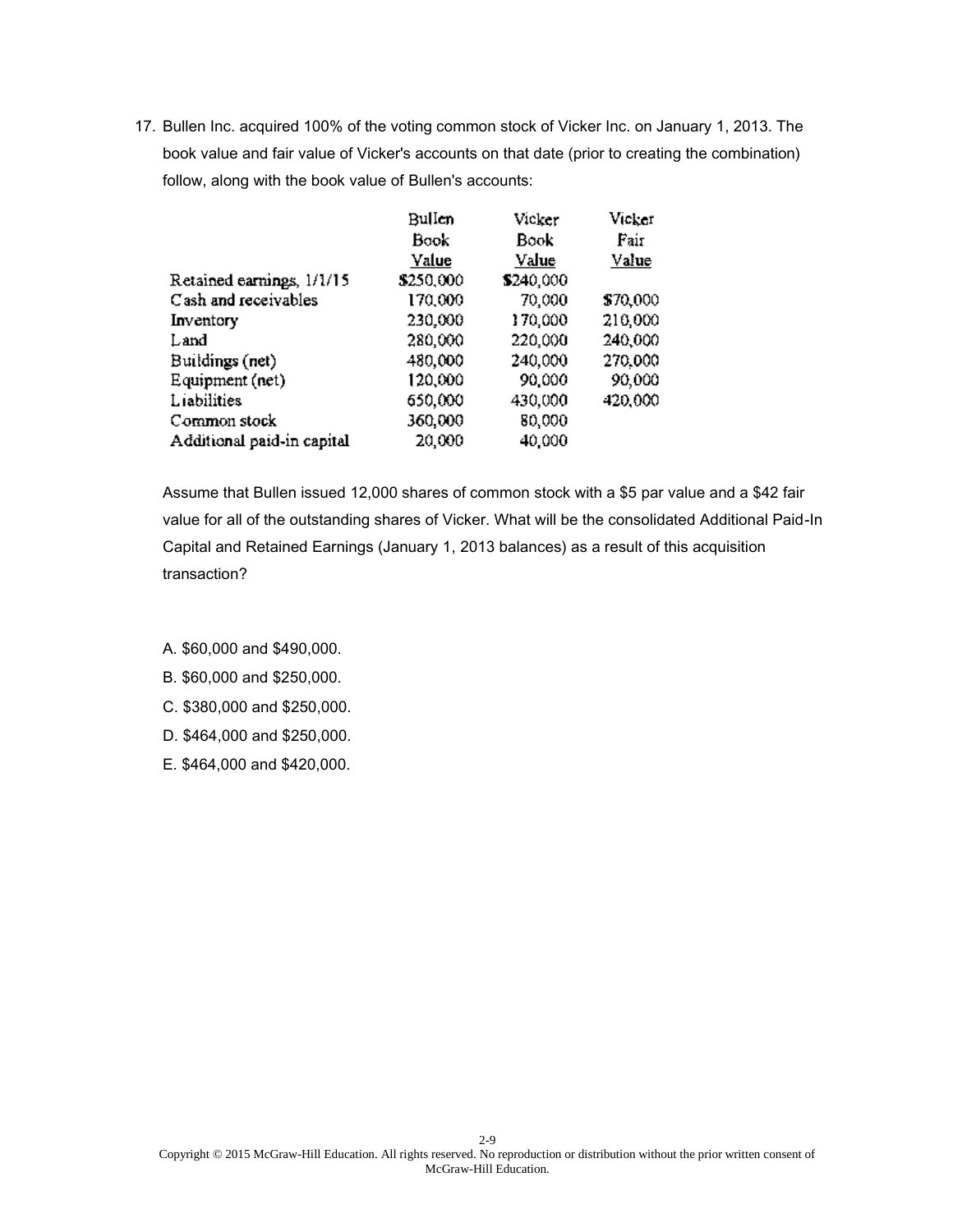|                            | Bullen    | Vicker    | Vicker   |
|----------------------------|-----------|-----------|----------|
|                            | Book      | Book      | Fair     |
|                            | Value     | Value     | Value    |
| Retained earnings, 1/1/15  | \$250,000 | \$240,000 |          |
| Cash and receivables       | 170,000   | 70,000    | \$70,000 |
| Inventory                  | 230,000   | 170,000   | 210,000  |
| Land                       | 280,000   | 220,000   | 240,000  |
| Buildings (net)            | 480,000   | 240,000   | 270,000  |
| Equipment (net)            | 120,000   | 90,000    | 90,000   |
| Liabilities                | 650,000   | 430,000   | 420,000  |
| Common stock               | 360,000   | 80,000    |          |
| Additional paid-in capital | 20,000    | 40,000    |          |

Assume that Bullen issued preferred stock with a par value of \$240,000 and a fair value of \$500,000 for all of the outstanding shares of Vicker in an acquisition business combination. What will be the balance in the consolidated Inventory and Land accounts?

- A. \$440,000, \$496,000.
- B. \$440,000, \$520,000.
- C. \$425,000, \$505,000.
- D. \$400,000, \$500,000.
- E. \$427,000, \$510,000.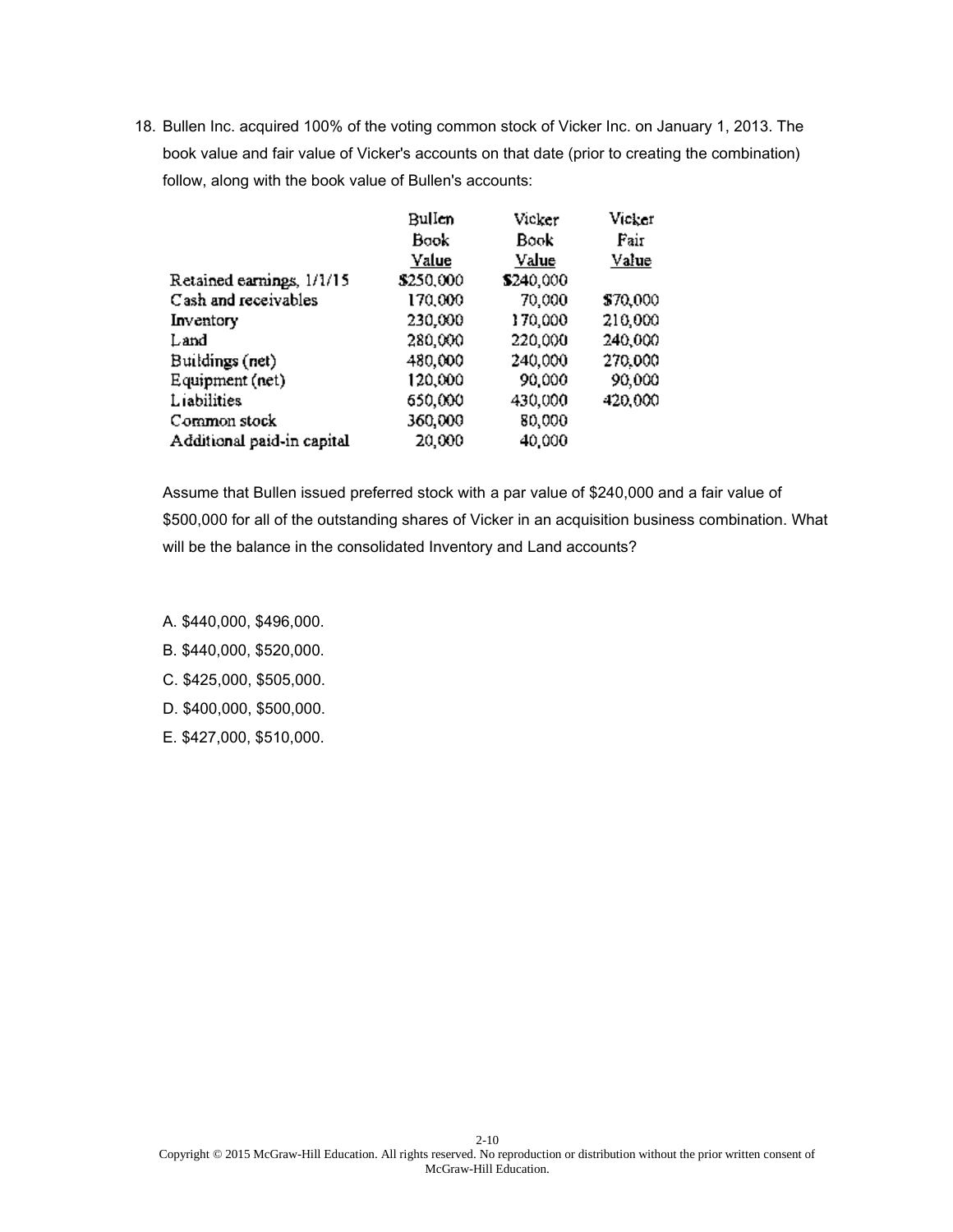|                            | Bullen    | Vicker    | Vicker   |
|----------------------------|-----------|-----------|----------|
|                            | Book      | Book      | Fair     |
|                            | Value     | Value     | Value    |
| Retained earnings, 1/1/15  | \$250,000 | \$240,000 |          |
| Cash and receivables       | 170,000   | 70,000    | \$70,000 |
| Inventory                  | 230,000   | 170,000   | 210,000  |
| Land                       | 280,000   | 220,000   | 240,000  |
| Buildings (net)            | 480,000   | 240,000   | 270,000  |
| Equipment (net)            | 120,000   | 90,000    | 90,000   |
| Liabilities                | 650,000   | 430,000   | 420,000  |
| Common stock               | 360,000   | 80,000    |          |
| Additional paid-in capital | 20,000    | 40,000    |          |

Assume that Bullen paid a total of \$480,000 in cash for all of the shares of Vicker. In addition, Bullen paid \$35,000 to a group of attorneys for their work in arranging the combination to be accounted for as an acquisition. What will be the balance in consolidated goodwill?

A. \$0.

- B. \$20,000.
- C. \$35,000.
- D. \$55,000.
- E. \$65,000.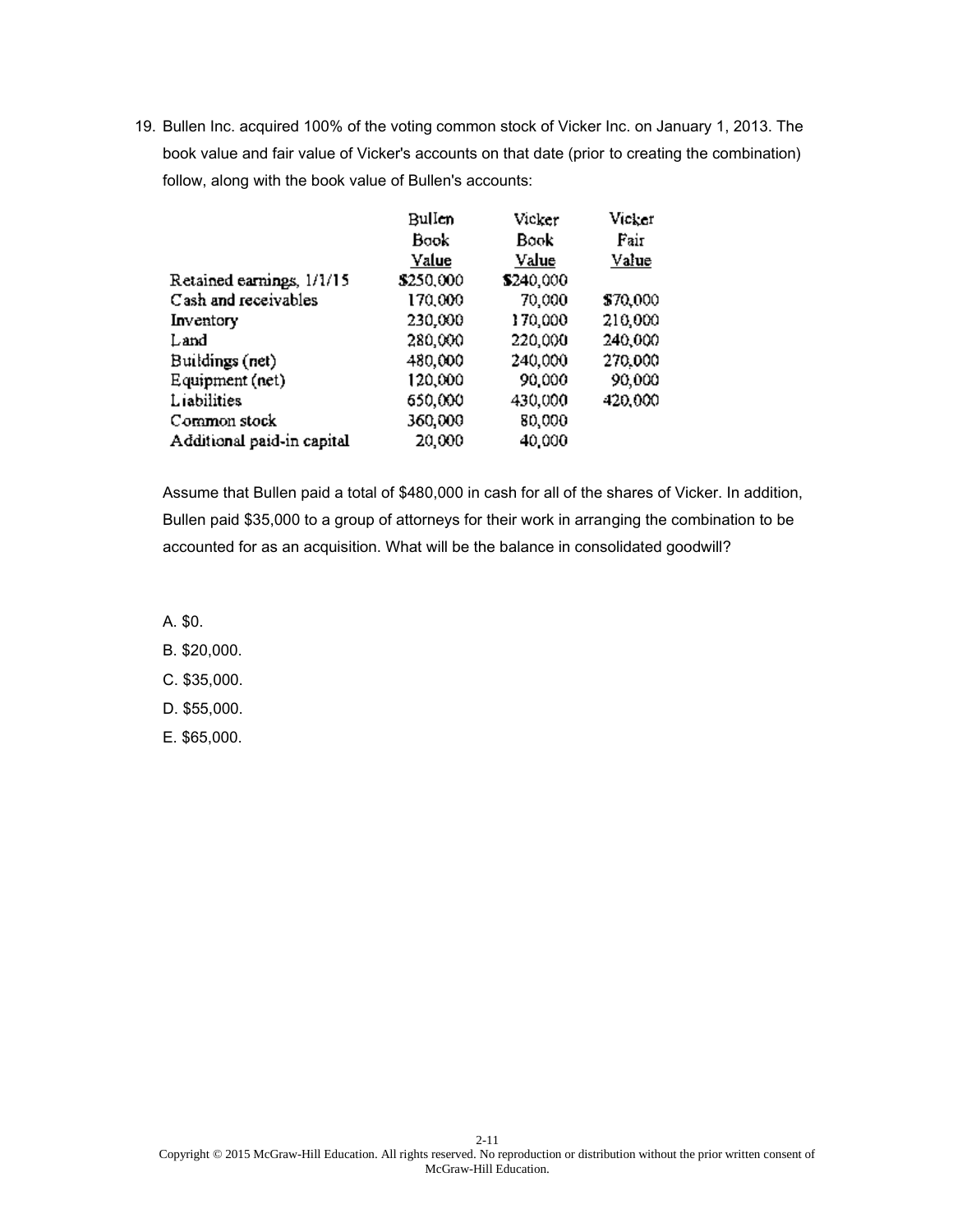20. Prior to being united in a business combination, Botkins Inc. and Volkerson Corp. had the following stockholders' equity figures:

|                              | <b>Botkins</b> | Volkerson  |
|------------------------------|----------------|------------|
| Common stock (\$1 par value) | \$220,000      | \$3,54,000 |
| Additional paid-in capital   | 110,000        | 25,000     |
| Retained earnings            | 360,000        | 130,000    |

Botkins issued 56,000 new shares of its common stock valued at \$3.25 per share for all of the outstanding stock of Volkerson.

Assume that Botkins acquired Volkerson on January 1, 2012. At what amount did Botkins record the investment in Volkerson?

- A. \$56,000.
- B. \$182,000.
- C. \$209,000.
- D. \$261,000.
- E. \$312,000.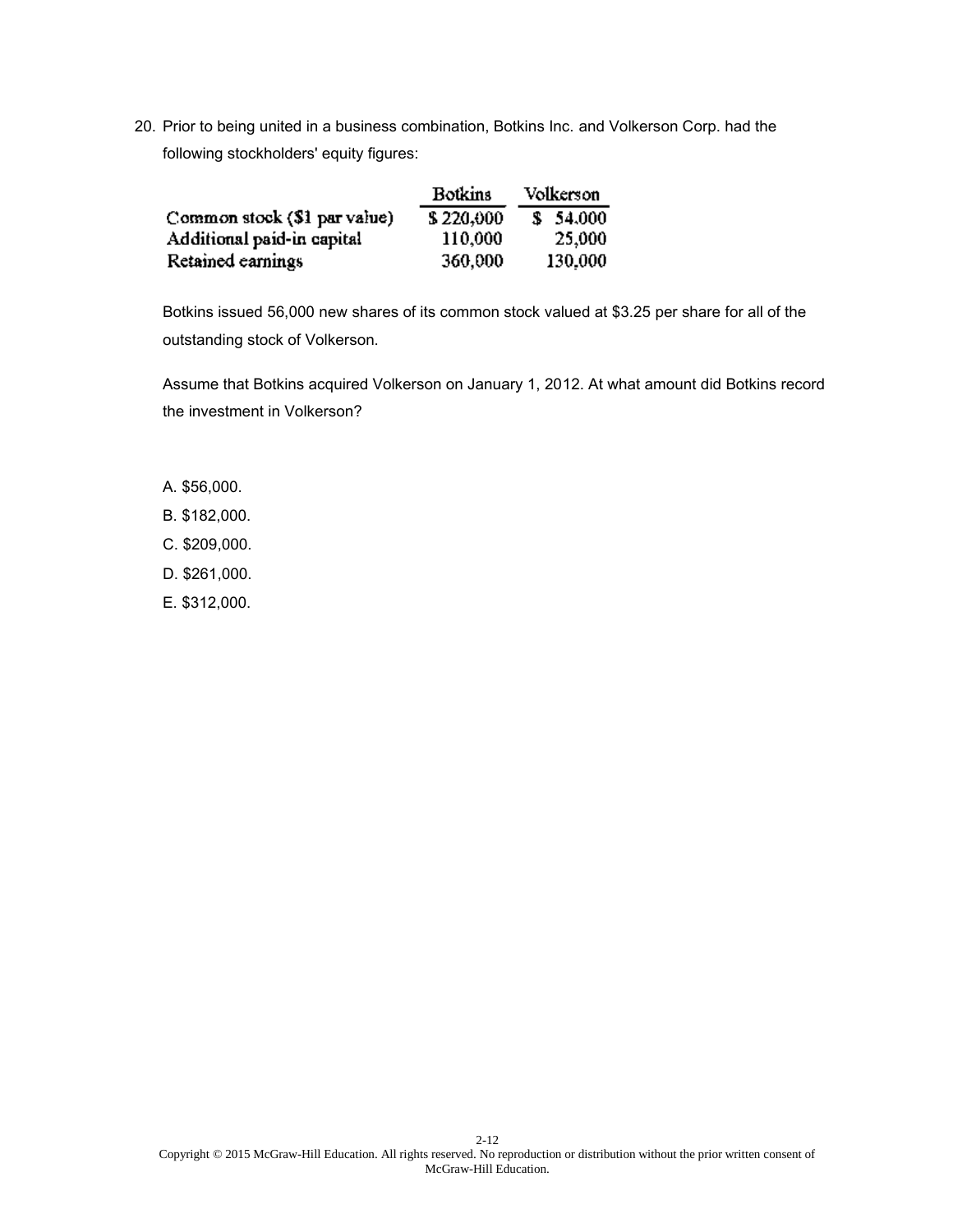21. Prior to being united in a business combination, Botkins Inc. and Volkerson Corp. had the following stockholders' equity figures:

|                                | <b>Botkins</b> | Volkerson |
|--------------------------------|----------------|-----------|
| Common stock $(\$1$ par value) | \$220,000      | \$54,000  |
| Additional paid-in capital     | 110,000        | 25,000    |
| Retained earnings              | 360,000        | 130,000   |

Botkins issued 56,000 new shares of its common stock valued at \$3.25 per share for all of the outstanding stock of Volkerson.

Assume that Botkins acquired Volkerson on January 1, 2012. Immediately afterwards, what is consolidated Common Stock?

- A. \$456,000.
- B. \$402,000.
- C. \$274,000.
- D. \$276,000.
- E. \$330,000.
- 22. Chapel Hill Company had common stock of \$350,000 and retained earnings of \$490,000. Blue Town Inc. had common stock of \$700,000 and retained earnings of \$980,000. On January 1, 2013, Blue Town issued 34,000 shares of common stock with a \$12 par value and a \$35 fair value for all of Chapel Hill Company's outstanding common stock. This combination was accounted for as an acquisition. Immediately after the combination, what was the total consolidated net assets?
	- A. \$2,520,000.
	- B. \$1,190,000.
	- C. \$1,680,000.
	- D. \$2,870,000.
	- E. \$2,030,000.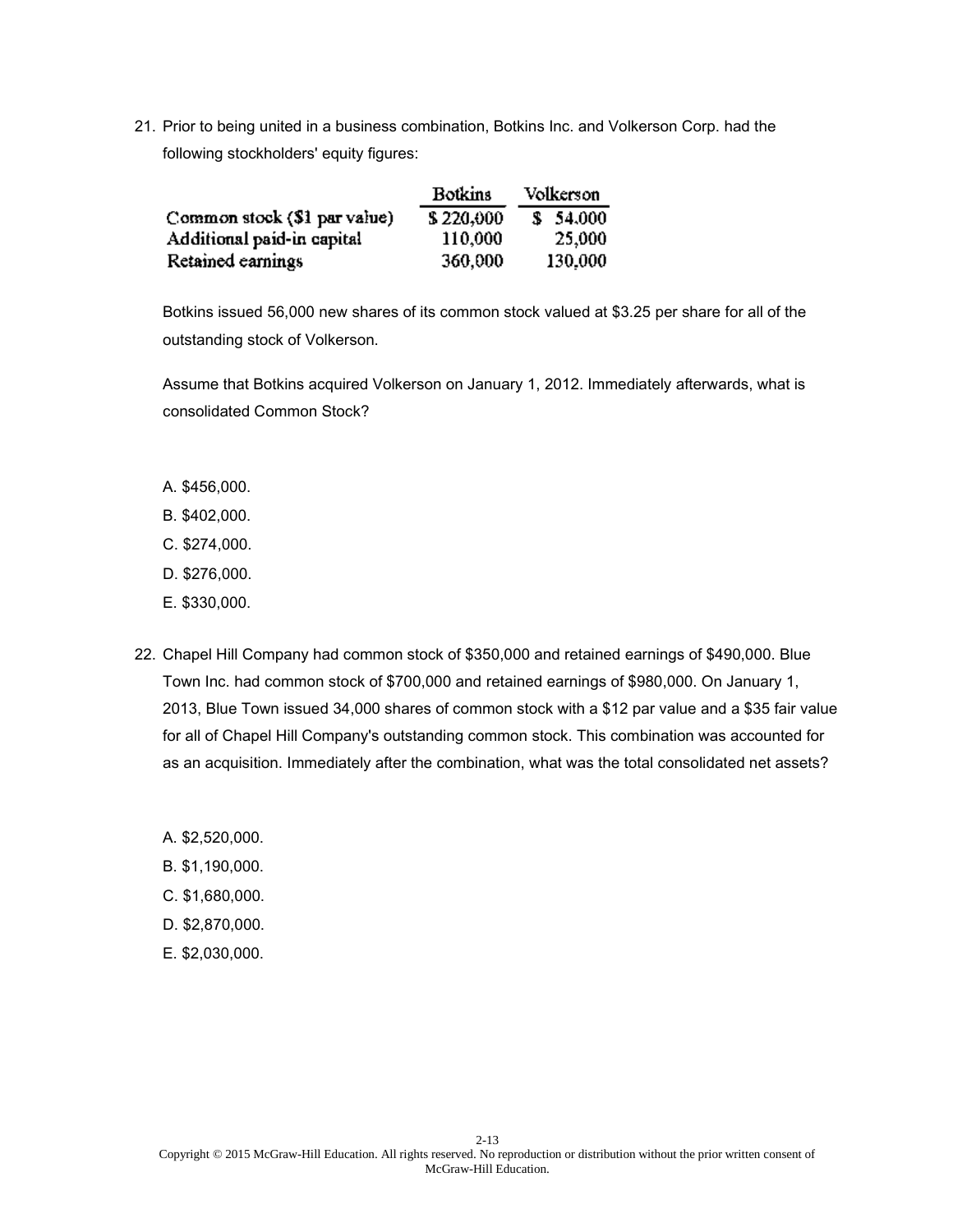- 23. Which of the following is a *not* a reason for a business combination to take place?
	- A. Cost savings through elimination of duplicate facilities.
	- B. Quick entry for new and existing products into domestic and foreign markets.
	- C. Diversification of business risk.
	- D. Vertical integration.
	- E. Increase in stock price of the acquired company.
- 24. Which of the following statements is true regarding a statutory merger?
	- A. The original companies dissolve while remaining as separate divisions of a newly created company.
	- B. Both companies remain in existence as legal corporations with one corporation now a subsidiary of the acquiring company.
	- C. The acquired company dissolves as a separate corporation and becomes a division of the acquiring company.
	- D. The acquiring company acquires the stock of the acquired company as an investment.
	- E. A statutory merger is no longer a legal option.
- 25. Which of the following statements is true regarding a statutory consolidation?
	- A. The original companies dissolve while remaining as separate divisions of a newly created company.
	- B. Both companies remain in existence as legal corporations with one corporation now a subsidiary of the acquiring company.
	- C. The acquired company dissolves as a separate corporation and becomes a division of the acquiring company.
	- D. The acquiring company acquires the stock of the acquired company as an investment.
	- E. A statutory consolidation is no longer a legal option.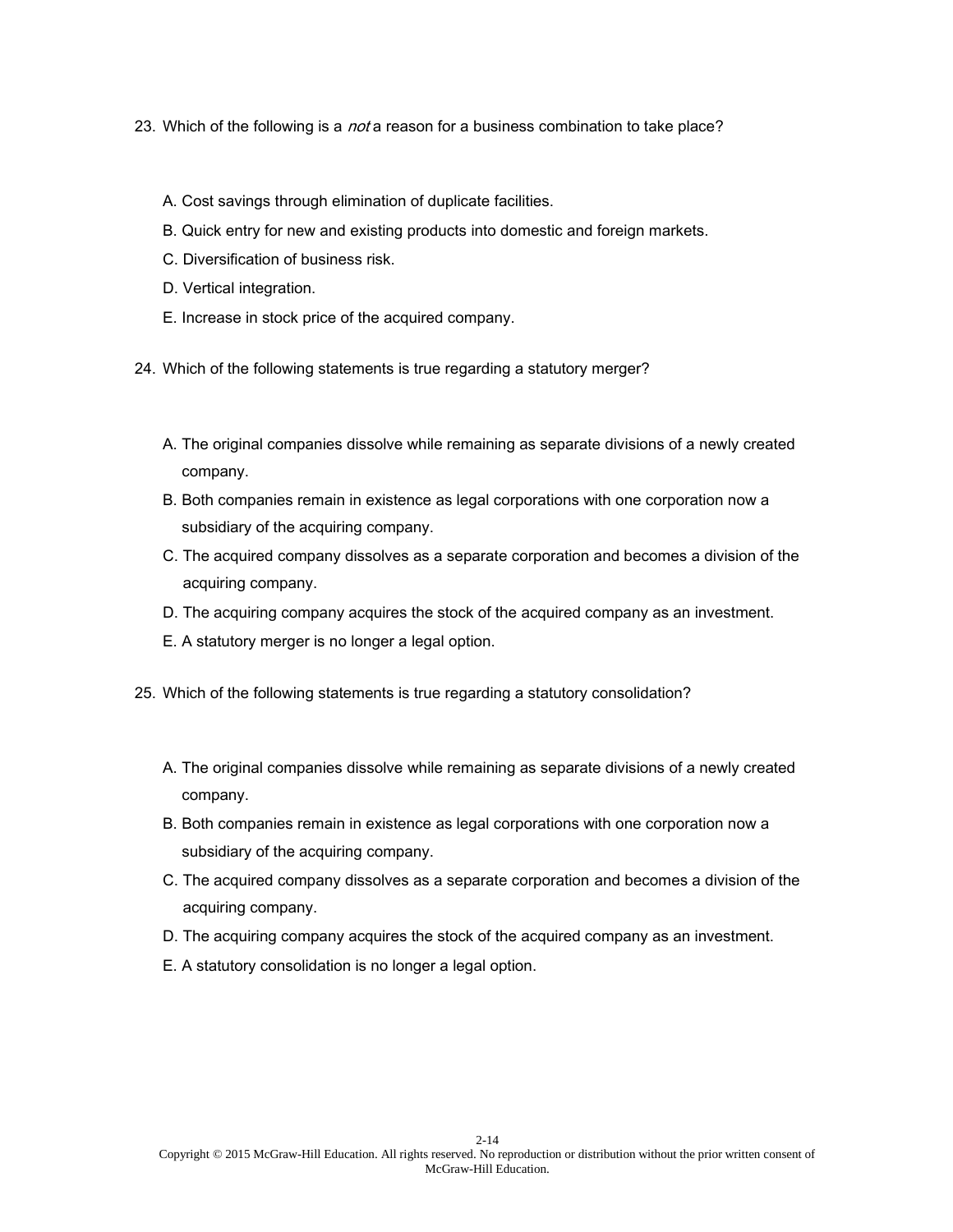- 26. In a transaction accounted for using the acquisition method where consideration transferred exceeds book value of the acquired company, which statement is true for the acquiring company with regard to its investment?
	- A. Net assets of the acquired company are revalued to their fair values and any excess of consideration transferred over fair value of net assets acquired is allocated to goodwill.
	- B. Net assets of the acquired company are maintained at book value and any excess of consideration transferred over book value of net assets acquired is allocated to goodwill.
	- C. Acquired assets are revalued to their fair values. Acquired liabilities are maintained at book values. Any excess is allocated to goodwill.
	- D. Acquired long-term assets are revalued to their fair values. Any excess is allocated to goodwill.
- 27. In a transaction accounted for using the acquisition method where consideration transferred is less than fair value of net assets acquired, which statement is true?
	- A. Negative goodwill is recorded.
	- B. A deferred credit is recorded.
	- C. A gain on bargain purchase is recorded.
	- D. Long-term assets of the acquired company are reduced in proportion to their fair values. Any excess is recorded as a deferred credit.
	- E. Long-term assets and liabilities of the acquired company are reduced in proportion to their fair values. Any excess is recorded as an extraordinary gain.
- 28. Which of the following statements is true regarding the acquisition method of accounting for a business combination?
	- A. Net assets of the acquired company are reported at their fair values.
	- B. Net assets of the acquired company are reported at their book values.
	- C. Any goodwill associated with the acquisition is reported as a development cost.
	- D. The acquisition can only be effected by a mutual exchange of voting common stock.
	- E. Indirect costs of the combination reduce additional paid-in capital.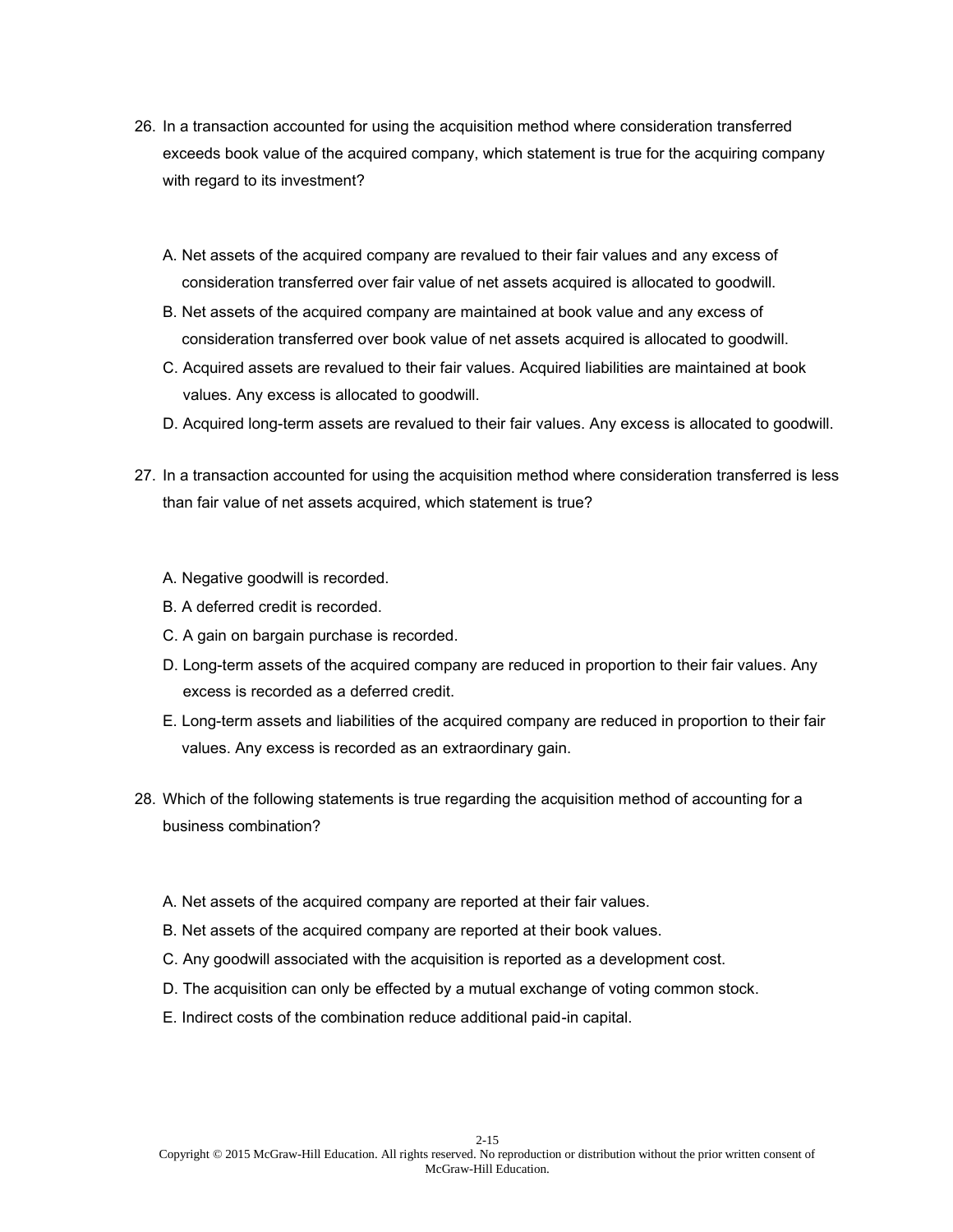## 29. Which of the following statements is true?

- A. The pooling of interests for business combinations is an alternative to the acquisition method.
- B. The purchase method for business combinations is an alternative to the acquisition method.
- C. Neither the purchase method nor the pooling of interests method is allowed for new business combinations.
- D. Any previous business combination originally accounted for under purchase or pooling of interests accounting method will now be accounted for under the acquisition method of accounting for business combinations.
- E. Companies previously using the purchase or pooling of interests accounting method must report a change in accounting principle when consolidating those subsidiaries with new acquisition combinations.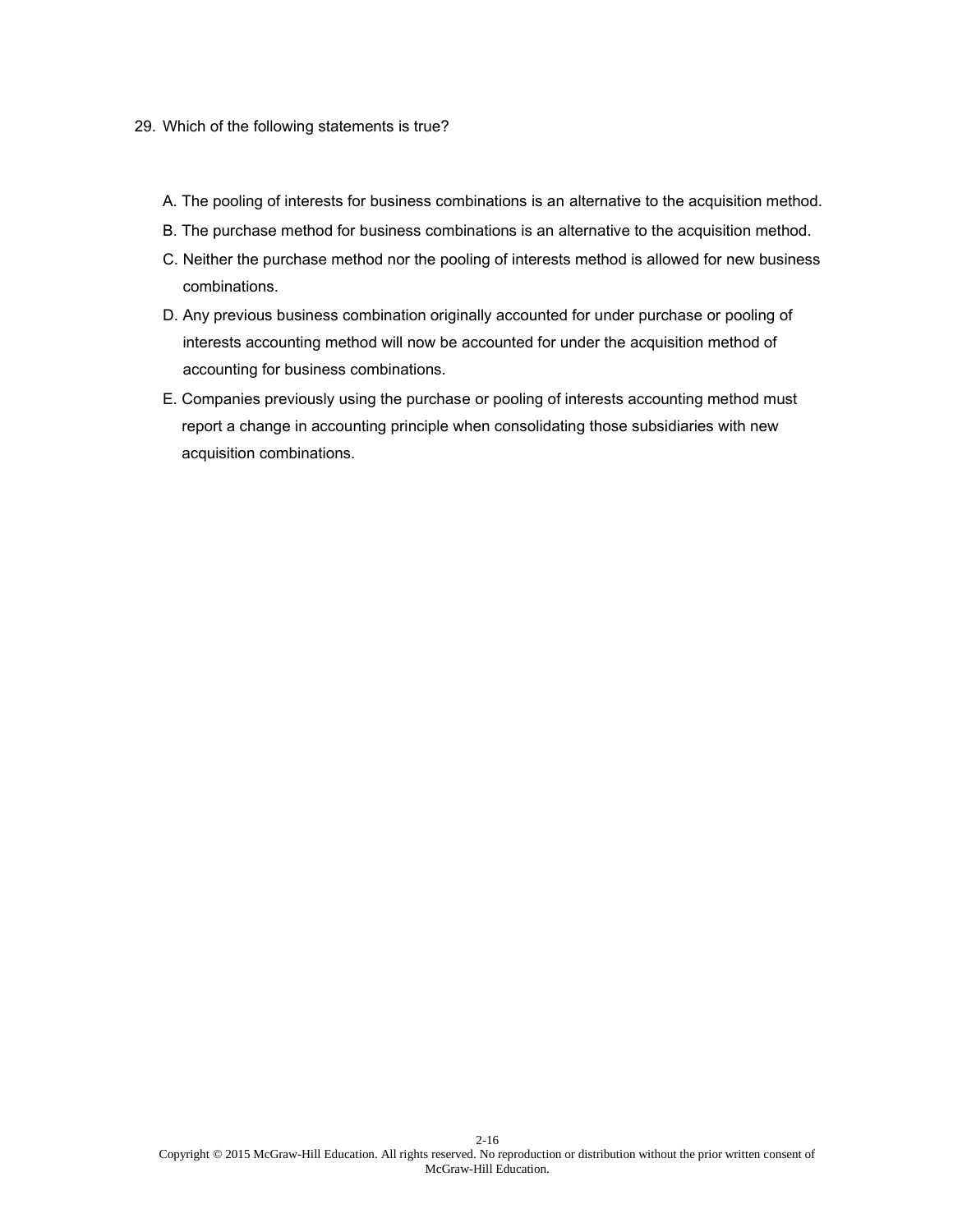

On December 31, 2013, Goodwin issued \$600 in debt and 30 shares of its \$10 par value common stock to the owners of Corr to acquire all of the outstanding shares of that company. Goodwin shares had a fair value of \$40 per share.

Goodwin paid \$25 to a broker for arranging the transaction. Goodwin paid \$35 in stock issuance costs. Corr's equipment was actually worth \$1,400 but its buildings were only valued at \$560.

In this acquisition business combination, at what amount is the investment recorded on Goodwin's books?

A. \$1,540. B. \$1,800. C. \$1,860. D. \$1,825. E. \$1,625.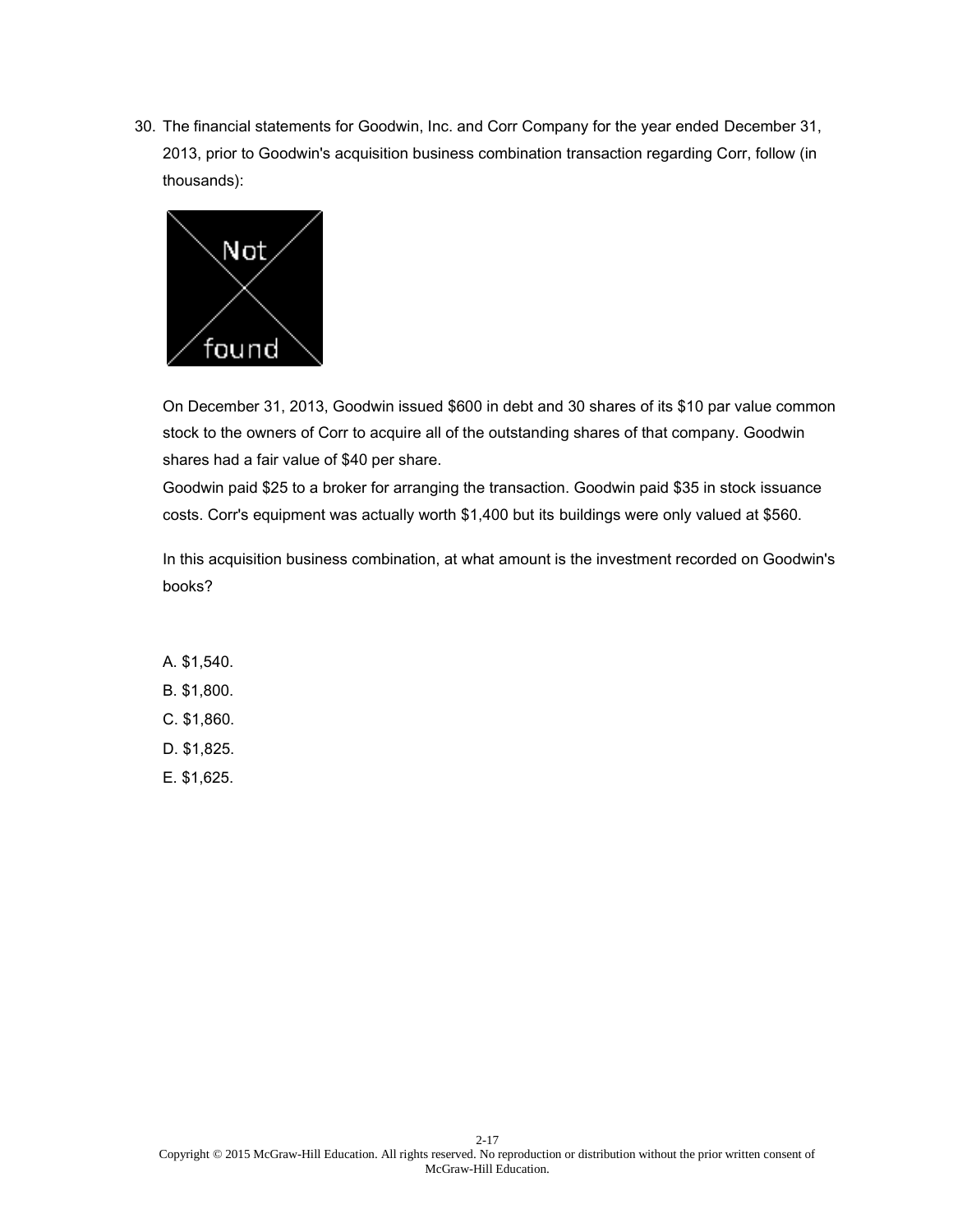|                                          | Goodwin         | Corr                |
|------------------------------------------|-----------------|---------------------|
| Revenues                                 | \$2,700         | \$600               |
| Expenses                                 | <u>1,980</u>    | <u>400</u>          |
| Net income                               | 720             | \$200               |
| Retained earnings 1/1                    | \$2,400         | \$400               |
| Net moome                                | 720             | 200                 |
| Dividends                                | (270)           | $\langle 0 \rangle$ |
| Retained earnings, 12/31                 | \$ <u>2,850</u> | \$ <u>600</u>       |
| Cash                                     | S<br>- 240      | £.<br>220           |
| Receivables and inventory                | 1,200           | 340                 |
| Buildings (net)                          | 2,700           | 600                 |
| Equipment (net)                          | 2,100           | 1,200               |
| <b>Total assets</b>                      | \$6,240         | \$ <u>2,360</u>     |
| Liabilities                              | \$1,500         | 820<br>\$           |
| Common stock                             | 1,080           | 400                 |
| Additional paid-in capital               | 810             | 540                 |
| Retained earnings                        | 2,850           | 600                 |
| Total liabilities & stockholders' equity | S <u>6,240</u>  | \$ <u>2,360</u>     |

On December 31, 2013, Goodwin issued \$600 in debt and 30 shares of its \$10 par value common stock to the owners of Corr to acquire all of the outstanding shares of that company. Goodwin shares had a fair value of \$40 per share.

Goodwin paid \$25 to a broker for arranging the transaction. Goodwin paid \$35 in stock issuance costs. Corr's equipment was actually worth \$1,400 but its buildings were only valued at \$560.

In this acquisition business combination, what total amount of common stock and additional paidin capital is added on Goodwin's books?

- A. \$265.
- B. \$1,165.
- C. \$1,200.
- D. \$1,235.
- E. \$1,765.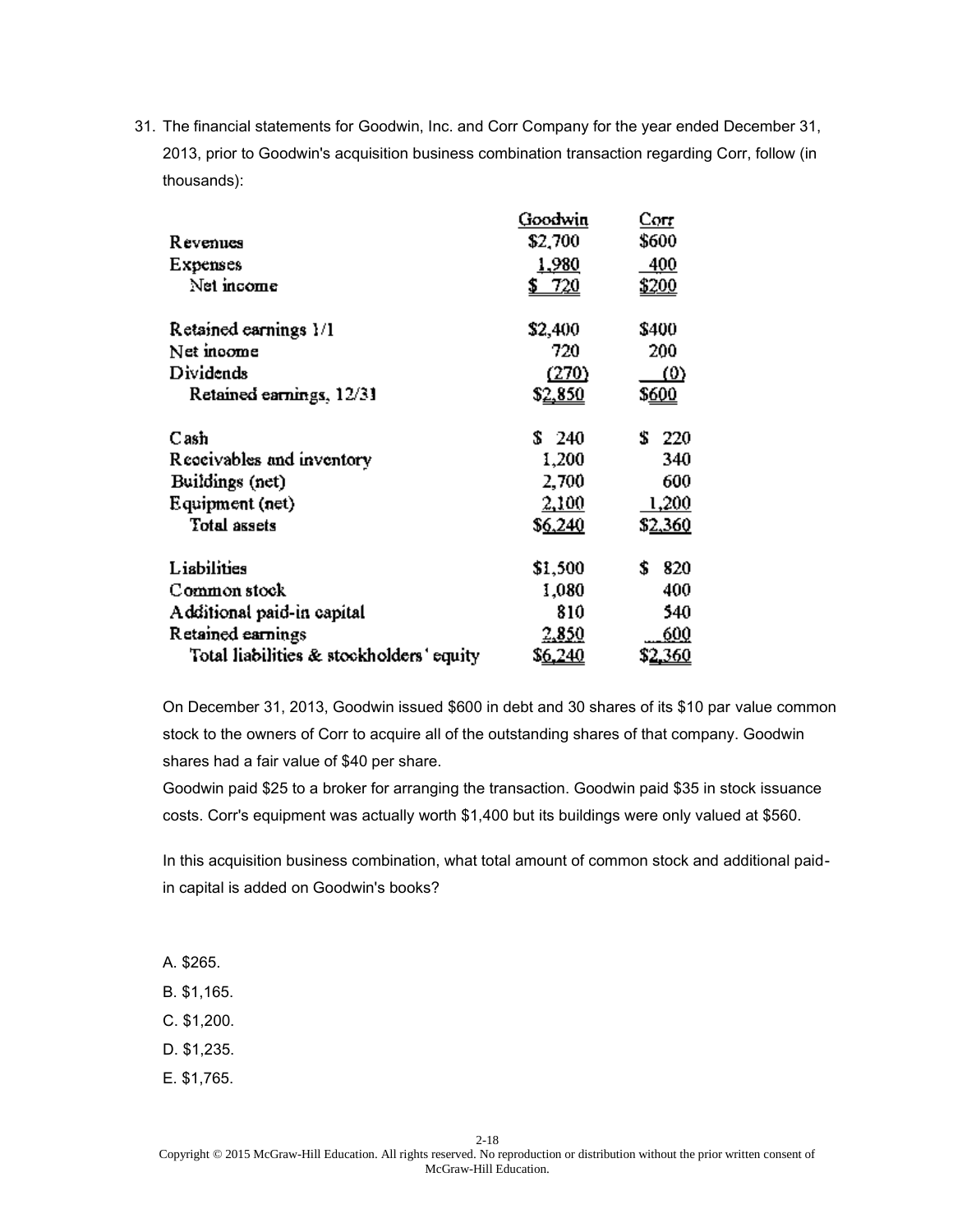|                                          | Goodwin         | Corr          |
|------------------------------------------|-----------------|---------------|
| Revenues                                 | \$2,700         | \$600         |
| Expenses                                 | <u>1,980</u>    | 400           |
| Net income                               | 720<br>S.       | <u>\$200</u>  |
| Retained earnings 1/1                    | \$2,400         | \$400         |
| Net moome                                | 720             | 200           |
| Dividends                                | (270)           | <u>(0)</u>    |
| Retained earnings, 12/31                 | \$ <u>2,850</u> | \$ <u>600</u> |
| Cash                                     | \$240           | ÷.<br>220     |
| Receivables and inventory                | 1,200           | 340           |
| Buildings (net)                          | 2,700           | 600           |
| Equipment (net)                          | 2,100           | 1,200         |
| <b>Total assets</b>                      | \$6,240         | \$2,360       |
| Liabilities                              | \$1,500         | 820<br>S      |
| Common stock                             | 1,080           | 400           |
| Additional paid-in capital               | 810             | 540           |
| Retained earnings                        | 2,850           | 600           |
| Total liabilities & stockholders' equity | S <u>6,240</u>  | 3 <u>.360</u> |

On December 31, 2013, Goodwin issued \$600 in debt and 30 shares of its \$10 par value common stock to the owners of Corr to acquire all of the outstanding shares of that company. Goodwin shares had a fair value of \$40 per share.

Goodwin paid \$25 to a broker for arranging the transaction. Goodwin paid \$35 in stock issuance costs. Corr's equipment was actually worth \$1,400 but its buildings were only valued at \$560.

Compute the consolidated revenues for 2013.

- A. \$2,700.
- B. \$720.
- C. \$920.
- D. \$3,300.
- E. \$1,540.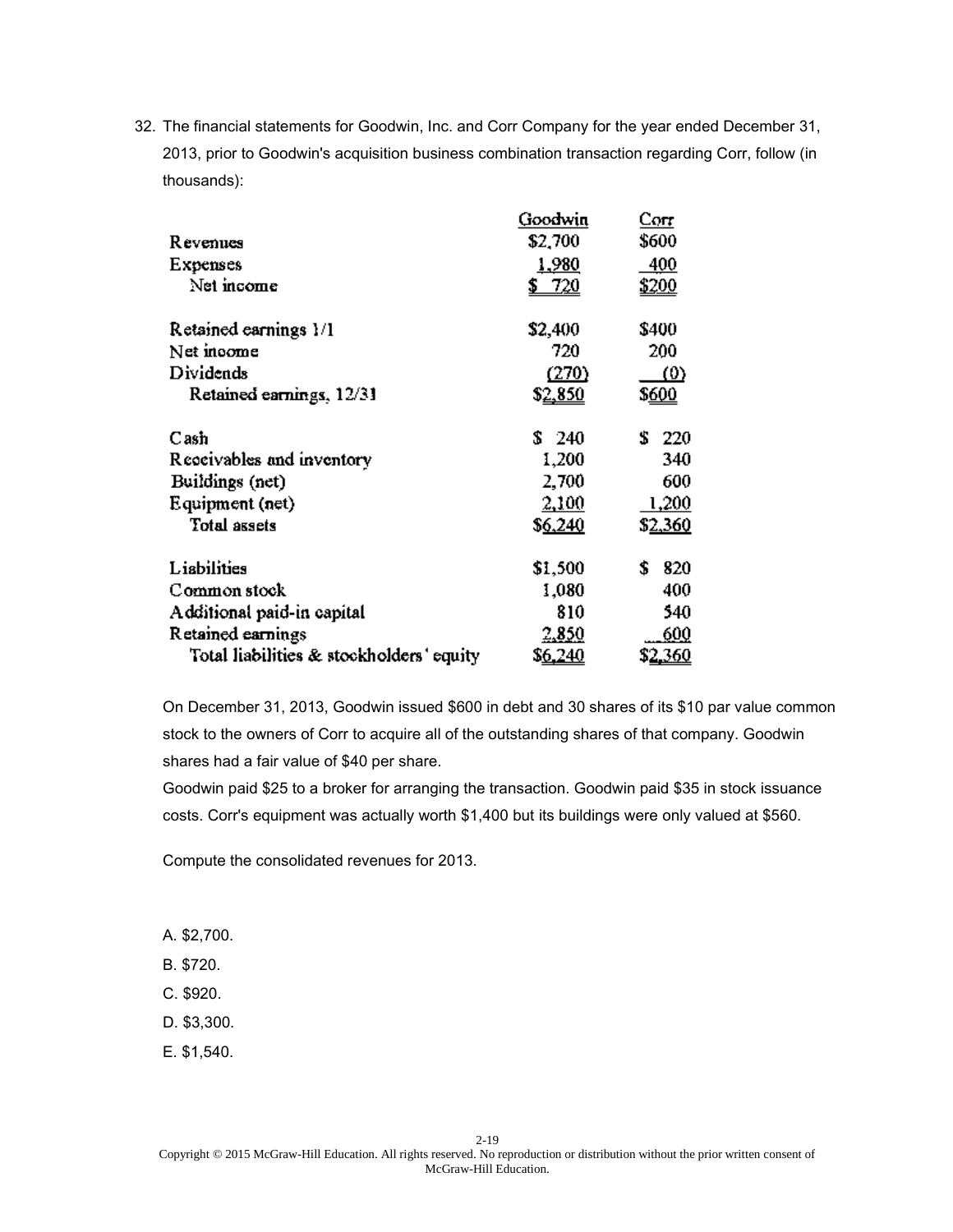|                                          | Goodwin         | Corr          |
|------------------------------------------|-----------------|---------------|
| Revenues                                 | \$2,700         | \$600         |
| Expenses                                 | <u>1,980</u>    | 400           |
| Net income                               | 720<br>S.       | <u>\$200</u>  |
| Retained earnings 1/1                    | \$2,400         | \$400         |
| Net moome                                | 720             | 200           |
| Dividends                                | (270)           | <u>(0)</u>    |
| Retained earnings, 12/31                 | \$ <u>2,850</u> | \$ <u>600</u> |
| Cash                                     | \$240           | ÷.<br>220     |
| Receivables and inventory                | 1,200           | 340           |
| Buildings (net)                          | 2,700           | 600           |
| Equipment (net)                          | 2,100           | 1,200         |
| <b>Total assets</b>                      | \$6,240         | \$2,360       |
| Liabilities                              | \$1,500         | 820<br>S      |
| Common stock                             | 1,080           | 400           |
| Additional paid-in capital               | 810             | 540           |
| Retained earnings                        | 2,850           | 600           |
| Total liabilities & stockholders' equity | S <u>6,240</u>  | 3 <u>.360</u> |

On December 31, 2013, Goodwin issued \$600 in debt and 30 shares of its \$10 par value common stock to the owners of Corr to acquire all of the outstanding shares of that company. Goodwin shares had a fair value of \$40 per share.

Goodwin paid \$25 to a broker for arranging the transaction. Goodwin paid \$35 in stock issuance costs. Corr's equipment was actually worth \$1,400 but its buildings were only valued at \$560.

Compute the consolidated receivables and inventory for 2013.

- A. \$1,200.
- B. \$1,515.
- C. \$1,540.
- D. \$1,800.
- E. \$2,140.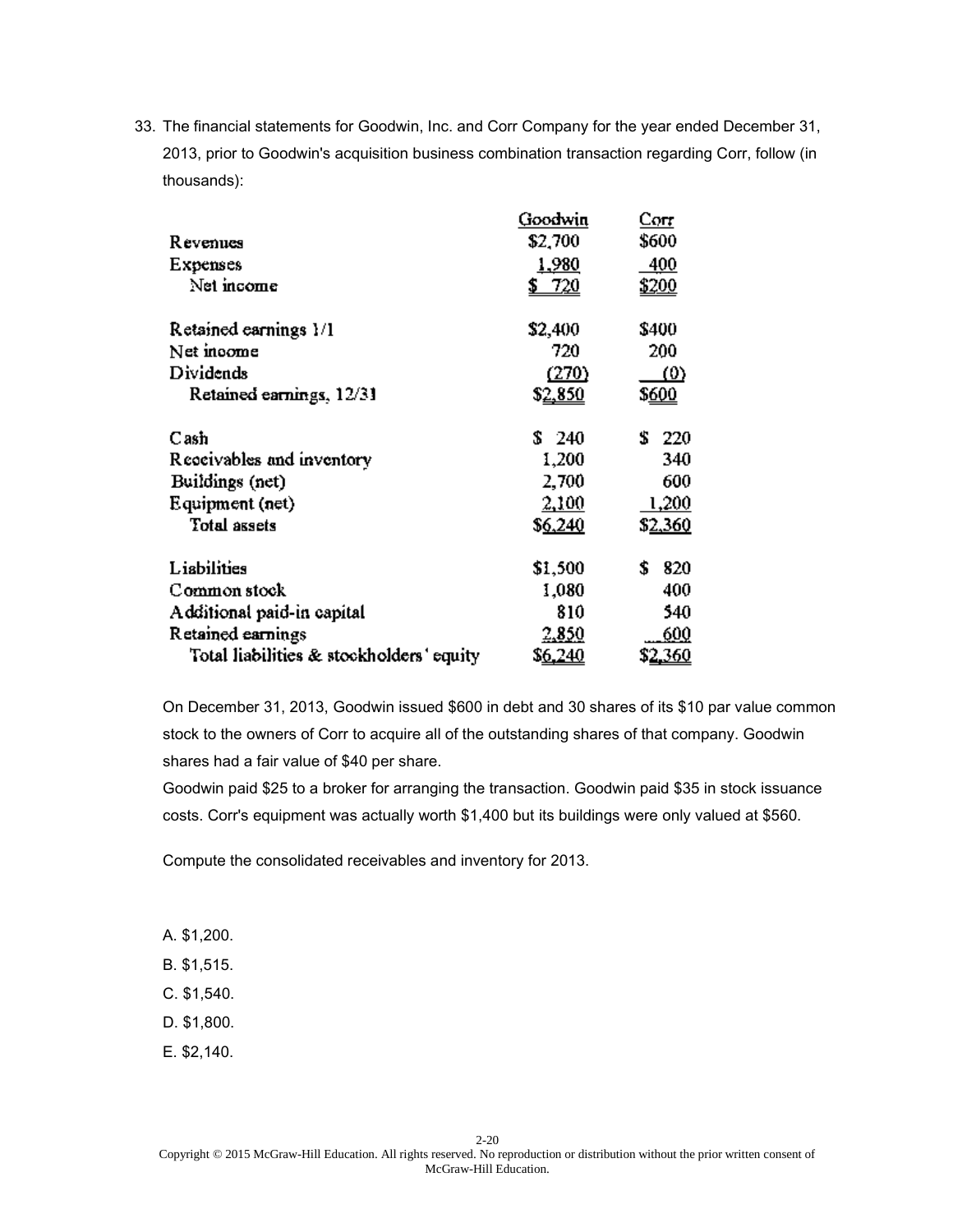|                                          | Goodwin         | Corr          |
|------------------------------------------|-----------------|---------------|
| Revenues                                 | \$2,700         | \$600         |
| Expenses                                 | <u>1,980</u>    | 400           |
| Net income                               | 720<br>S.       | <u>\$200</u>  |
| Retained earnings 1/1                    | \$2,400         | \$400         |
| Net moome                                | 720             | 200           |
| Dividends                                | (270)           | <u>(0)</u>    |
| Retained earnings, 12/31                 | \$ <u>2,850</u> | \$ <u>600</u> |
| Cash                                     | \$240           | ÷.<br>220     |
| Receivables and inventory                | 1,200           | 340           |
| Buildings (net)                          | 2,700           | 600           |
| Equipment (net)                          | 2,100           | 1,200         |
| <b>Total assets</b>                      | \$6,240         | \$2,360       |
| Liabilities                              | \$1,500         | 820<br>S      |
| Common stock                             | 1,080           | 400           |
| Additional paid-in capital               | 810             | 540           |
| Retained earnings                        | 2,850           | 600           |
| Total liabilities & stockholders' equity | S <u>6,240</u>  | 3 <u>.360</u> |

On December 31, 2013, Goodwin issued \$600 in debt and 30 shares of its \$10 par value common stock to the owners of Corr to acquire all of the outstanding shares of that company. Goodwin shares had a fair value of \$40 per share.

Goodwin paid \$25 to a broker for arranging the transaction. Goodwin paid \$35 in stock issuance costs. Corr's equipment was actually worth \$1,400 but its buildings were only valued at \$560.

Compute the consolidated expenses for 2013.

- A. \$1,980.
- B. \$2,005.
- C. \$2,040.
- D. \$2,380.
- E. \$2,405.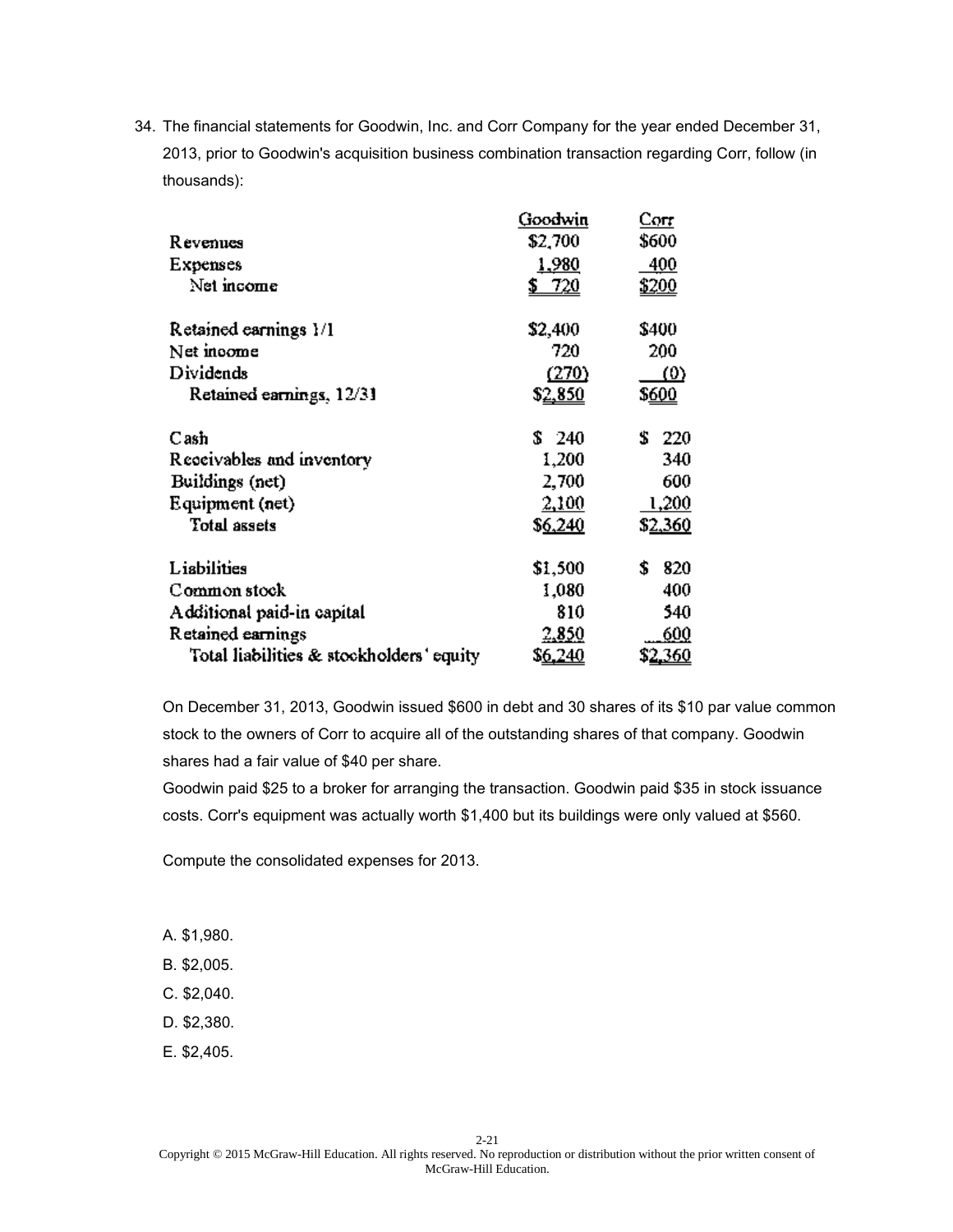|                                          | Goodwin         | Corr            |
|------------------------------------------|-----------------|-----------------|
| Revenues                                 | \$2,700         | \$600           |
| Expenses                                 | <u>1,980</u>    | <u>400</u>      |
| Net income                               | 720             | <u>\$200</u>    |
| Retained earnings 1/1                    | \$2,400         | \$400           |
| Net income                               | 720             | 200             |
| Dividends                                | (270)           | <u>(0)</u>      |
| Retained earnings, 12/31                 | \$ <u>2,850</u> | \$ <u>600</u>   |
| Cash                                     | \$240           | £.<br>220       |
| Receivables and inventory                | 1,200           | 340             |
| Buildings (net)                          | 2,700           | 600             |
| Equipment (net)                          | 2,100           | 1,200           |
| <b>Total assets</b>                      | \$6,240         | \$ <u>2,360</u> |
| Liabilities                              | \$1,500         | \$<br>820       |
| Common stock                             | 1,080           | 400             |
| Additional paid-in capital               | 810             | 540             |
| Retained earnings                        | 2,850           | 600             |
| Total liabilities & stockholders' equity | S <u>6,240</u>  | \$ <u>2,360</u> |

On December 31, 2013, Goodwin issued \$600 in debt and 30 shares of its \$10 par value common stock to the owners of Corr to acquire all of the outstanding shares of that company. Goodwin shares had a fair value of \$40 per share.

Goodwin paid \$25 to a broker for arranging the transaction. Goodwin paid \$35 in stock issuance costs. Corr's equipment was actually worth \$1,400 but its buildings were only valued at \$560.

Compute the consolidated cash account at December 31, 2013.

- A. \$460.
- B. \$425.
- C. \$400.
- D. \$435.
- E. \$240.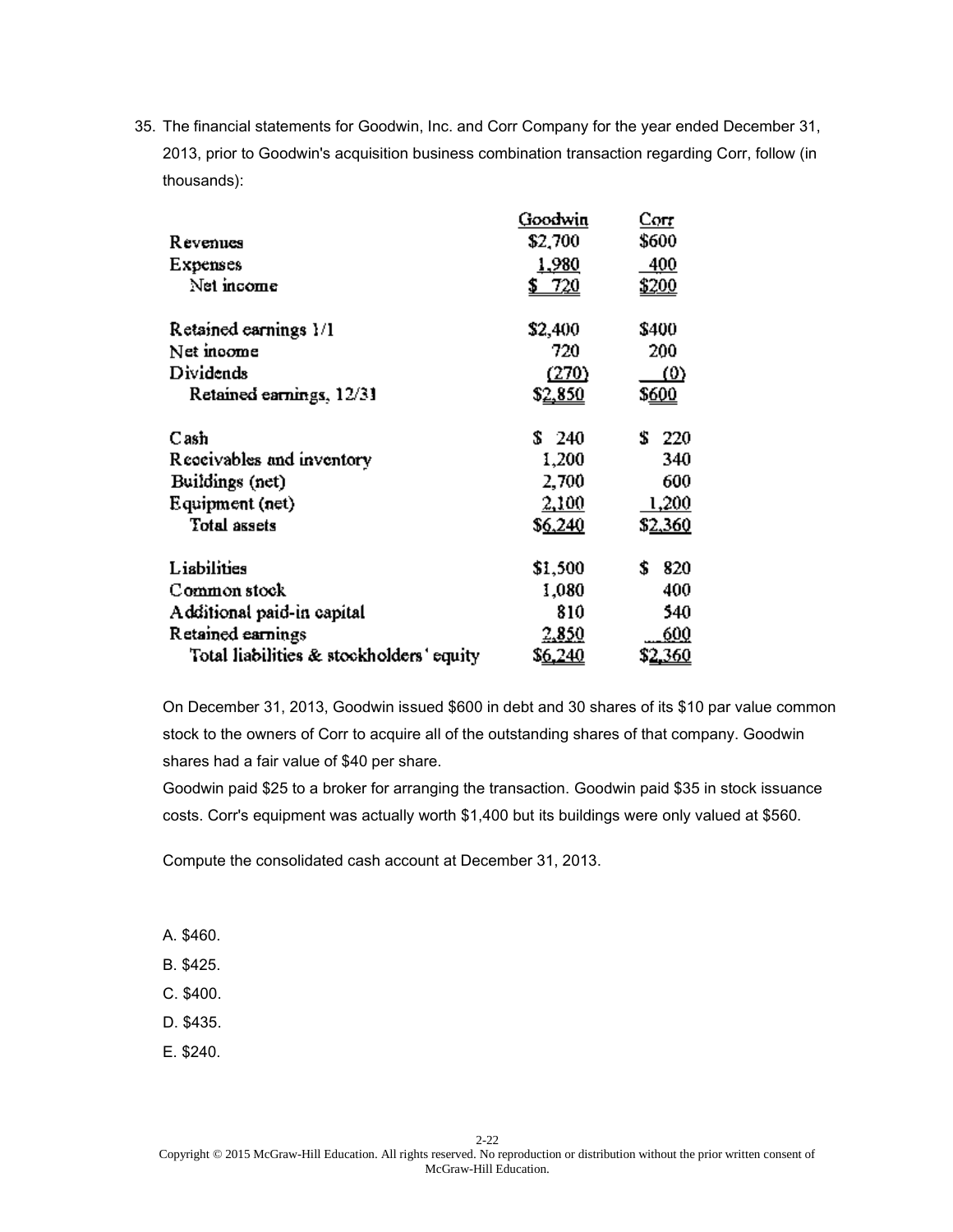|                                          | Goodwin        | Corr            |
|------------------------------------------|----------------|-----------------|
| Revenues                                 | \$2,700        | \$600           |
| Expenses                                 | <u>1,980</u>   | <u>400</u>      |
| Net income                               | <u>\$720</u>   | <u>\$200</u>    |
| Retained earnings 1/1                    | \$2,400        | \$400           |
| Net income                               | 720            | 200             |
| Dividends                                | (270)          | (0)             |
| Retained earnings, 12/31                 | \$2,850        | \$600           |
| Cash                                     | S.<br>- 240    | £.<br>220       |
| Receivables and inventory                | 1,200          | 340             |
| Buildings (net)                          | 2,700          | 600             |
| Equipment (net)                          | 2,100          | 1,200           |
| <b>Total assets</b>                      | \$6,240        | \$2,360         |
| Liabilities                              | \$1,500        | \$<br>820       |
| Common stock                             | 1,080          | 400             |
| Additional paid-in capital               | 810            | 540             |
| Retained earnings                        | 2,850          | 600             |
| Total liabilities & stockholders' equity | S <u>6,240</u> | \$ <u>2,360</u> |

On December 31, 2013, Goodwin issued \$600 in debt and 30 shares of its \$10 par value common stock to the owners of Corr to acquire all of the outstanding shares of that company. Goodwin shares had a fair value of \$40 per share.

Goodwin paid \$25 to a broker for arranging the transaction. Goodwin paid \$35 in stock issuance costs. Corr's equipment was actually worth \$1,400 but its buildings were only valued at \$560.

Compute the consolidated buildings (net) account at December 31, 2013.

- A. \$2,700.
- B. \$3,370.
- C. \$3,300.
- D. \$3,260.
- E. \$3,340.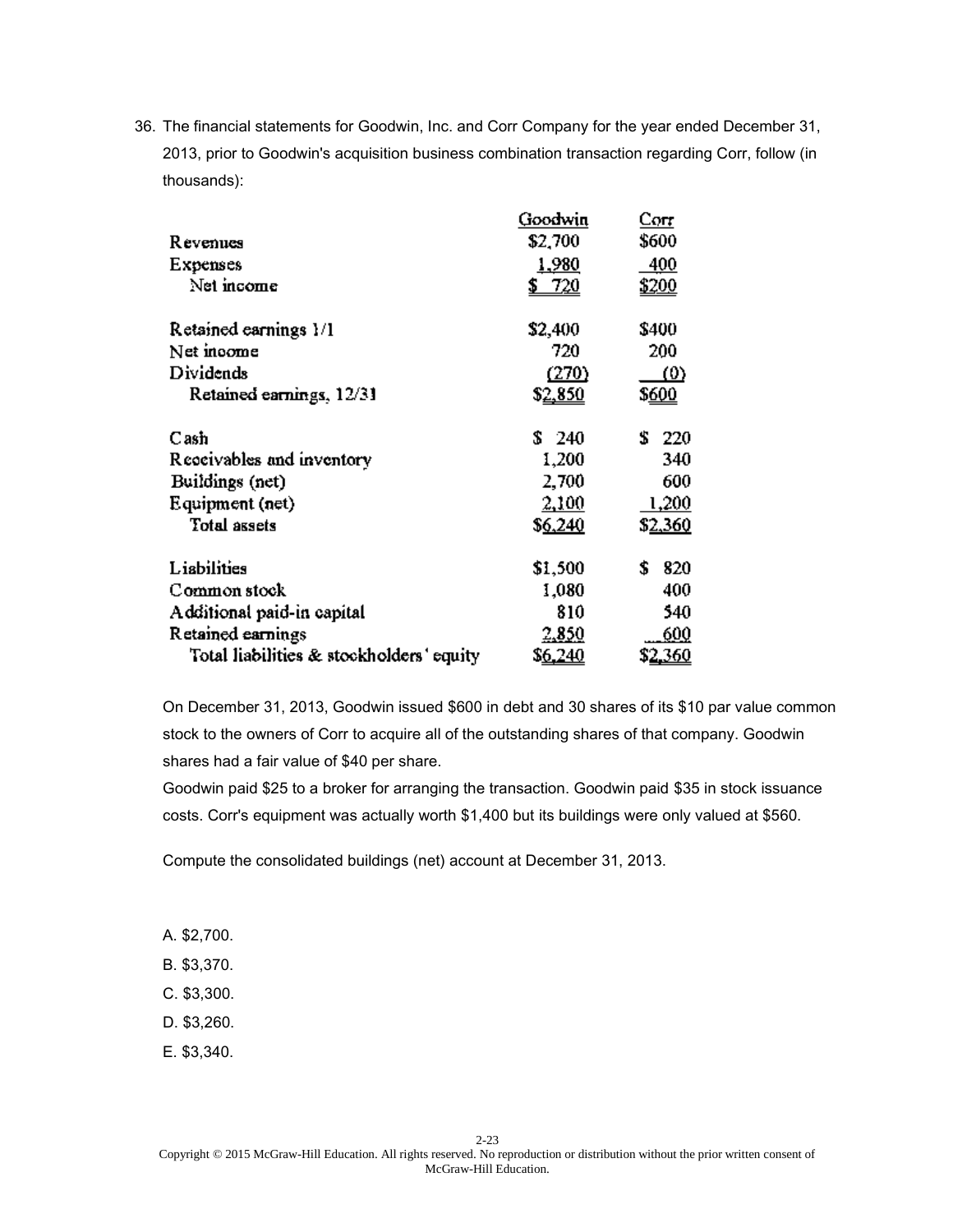| Revenues                                 | Goodwin<br>\$2,700 | Corr<br>\$600   |
|------------------------------------------|--------------------|-----------------|
| Expenses                                 | <u>1,980</u>       | 400             |
| Net income                               | -720<br>\$_        | <u>\$200</u>    |
| Retained earnings 1/1                    | \$2,400            | \$400           |
| Net income                               | 720                | 200             |
| Dividends                                | (270)              | <u>(0)</u>      |
| Retained earnings, 12/31                 | \$2,850            | \$ <u>600</u>   |
| Cash                                     | \$240              | Τ.<br>220       |
| Receivables and inventory                | 1,200              | 340             |
| Buildings (net)                          | 2,700              | 600             |
| Equipment (net)                          | 2,100              | 1,200           |
| <b>Total assets</b>                      | \$6,240            | \$2,360         |
| Liabilities                              | \$1,500            | 820<br>\$       |
| Common stock                             | 1,080              | 400             |
| Additional paid-in capital               | 810                | 540             |
| Retained earnings                        | 2,850              | 600             |
| Total liabilities & stockholders' equity | S <u>6,240</u>     | \$ <u>2,360</u> |

On December 31, 2013, Goodwin issued \$600 in debt and 30 shares of its \$10 par value common stock to the owners of Corr to acquire all of the outstanding shares of that company. Goodwin shares had a fair value of \$40 per share.

Goodwin paid \$25 to a broker for arranging the transaction. Goodwin paid \$35 in stock issuance costs. Corr's equipment was actually worth \$1,400 but its buildings were only valued at \$560.

Compute the consolidated equipment (net) account at December 31, 2013.

- A. \$2,100.
- B. \$3,500.
- C. \$3,300.
- D. \$3,000.
- E. \$3,200.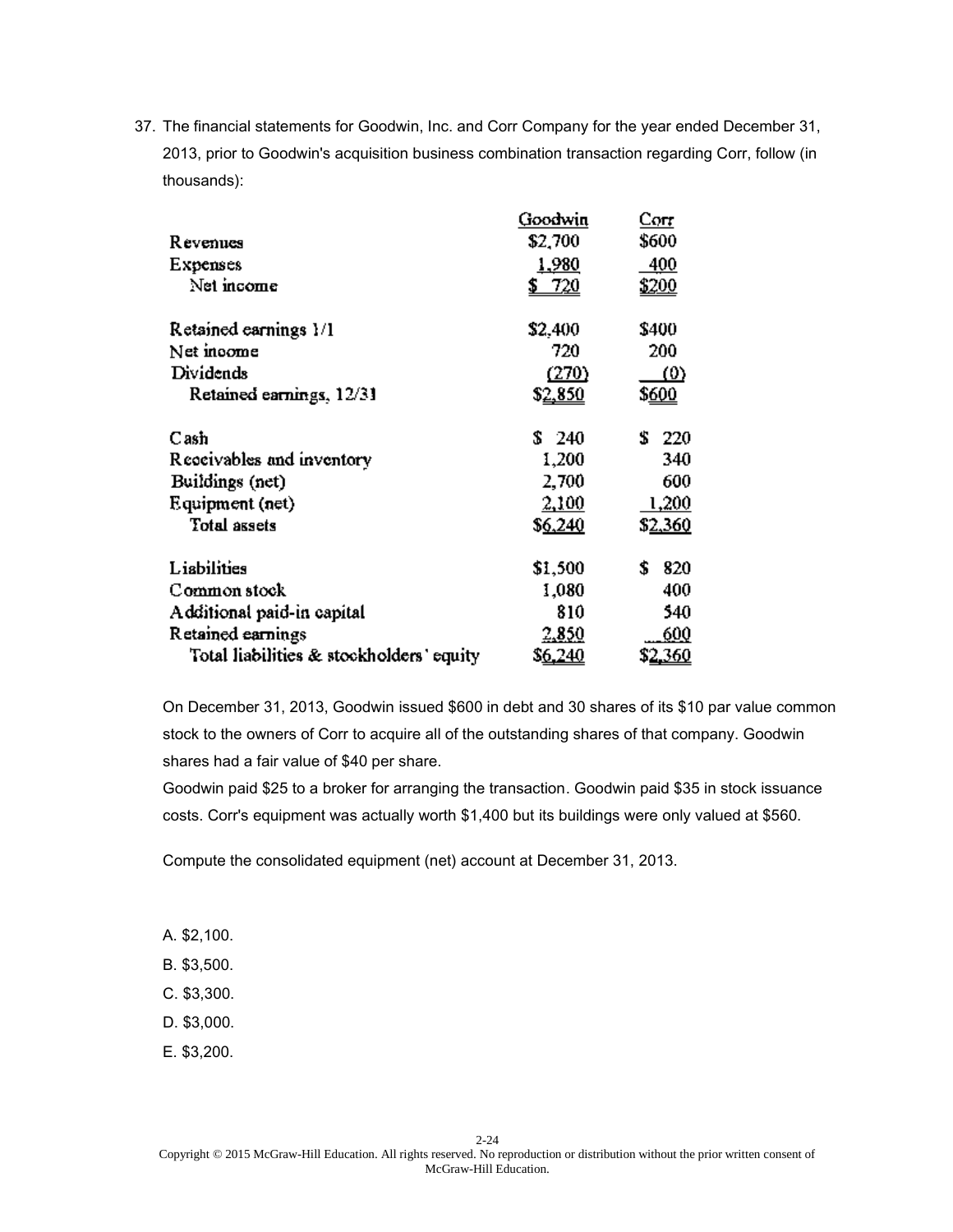|                                          | Goodwin        | Corr            |
|------------------------------------------|----------------|-----------------|
| Revenues                                 | \$2,700        | \$600           |
| Expenses                                 | <u>1,980</u>   | <u>400</u>      |
| Net income                               | <u>\$720</u>   | <u>\$200</u>    |
| Retained earnings 1/1                    | \$2,400        | \$400           |
| Net income                               | 720            | 200             |
| Dividends                                | (270)          | (0)             |
| Retained earnings, 12/31                 | \$2,850        | \$600           |
| Cash                                     | S.<br>- 240    | £.<br>220       |
| Receivables and inventory                | 1,200          | 340             |
| Buildings (net)                          | 2,700          | 600             |
| Equipment (net)                          | 2,100          | 1,200           |
| <b>Total assets</b>                      | \$6,240        | \$2,360         |
| Liabilities                              | \$1,500        | \$<br>820       |
| Common stock                             | 1,080          | 400             |
| Additional paid-in capital               | 810            | 540             |
| Retained earnings                        | 2,850          | 600             |
| Total liabilities & stockholders' equity | S <u>6,240</u> | \$ <u>2,360</u> |

On December 31, 2013, Goodwin issued \$600 in debt and 30 shares of its \$10 par value common stock to the owners of Corr to acquire all of the outstanding shares of that company. Goodwin shares had a fair value of \$40 per share.

Goodwin paid \$25 to a broker for arranging the transaction. Goodwin paid \$35 in stock issuance costs. Corr's equipment was actually worth \$1,400 but its buildings were only valued at \$560.

Compute the consideration transferred for this acquisition at December 31, 2013.

- A. \$900.
- B. \$1,165.
- C. \$1,200.
- D. \$1,765.
- E. \$1,800.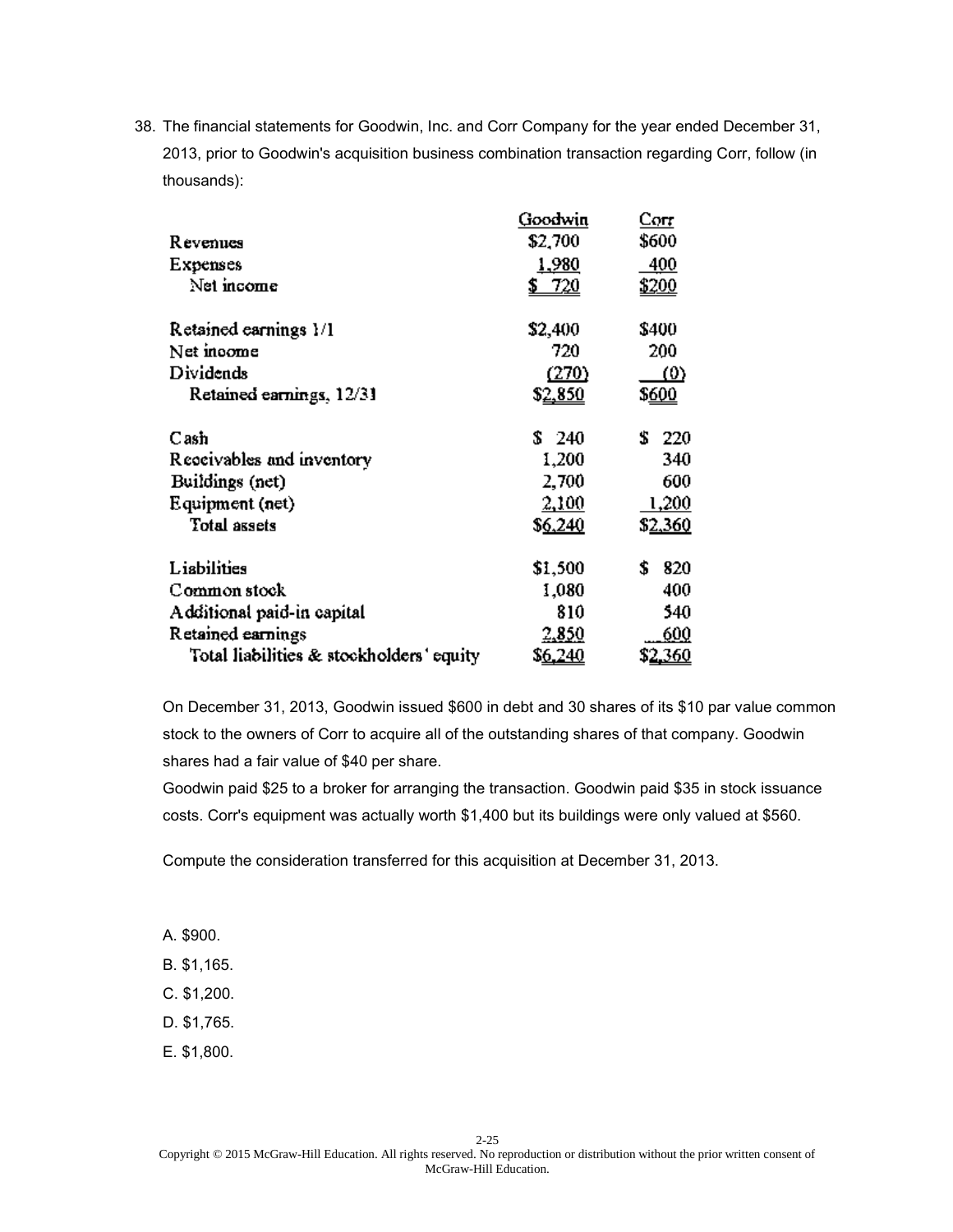|                                          | Goodwin         | Corr                |
|------------------------------------------|-----------------|---------------------|
| Revenues                                 | \$2,700         | \$600               |
| Expenses                                 | <u>1,980</u>    | 400                 |
| Net income                               | 720<br>\$       | <u>\$200</u>        |
| Retained earnings 1/1                    | \$2,400         | \$400               |
| Net income                               | 720             | 200                 |
| Dividends                                | (270)           | $\langle 0 \rangle$ |
| Retained earnings, 12/31                 | \$ <u>2,850</u> | \$ <u>600</u>       |
| Cash                                     | S<br>- 240      | £.<br>220           |
| Receivables and inventory                | 1,200           | 340                 |
| Buildings (net)                          | 2,700           | 600                 |
| Equipment (net)                          | 2,100           | 1,200               |
| <b>Total assets</b>                      | <u>\$6,240</u>  | \$2,360             |
| Liabilities                              | \$1,500         | \$<br>820           |
| Common stock                             | 1,080           | 400                 |
| Additional paid-in capital               | 810             | 540                 |
| Retained earnings                        | 2,850           | 600                 |
| Total liabilities & stockholders' equity | S <u>6,240</u>  | <u>2,360</u>        |

On December 31, 2013, Goodwin issued \$600 in debt and 30 shares of its \$10 par value common stock to the owners of Corr to acquire all of the outstanding shares of that company. Goodwin shares had a fair value of \$40 per share.

Goodwin paid \$25 to a broker for arranging the transaction. Goodwin paid \$35 in stock issuance costs. Corr's equipment was actually worth \$1,400 but its buildings were only valued at \$560.

Compute the goodwill arising from this acquisition at December 31, 2013.

- A. \$0.
- B. \$100.
- C. \$125.
- D. \$160.
- E. \$45.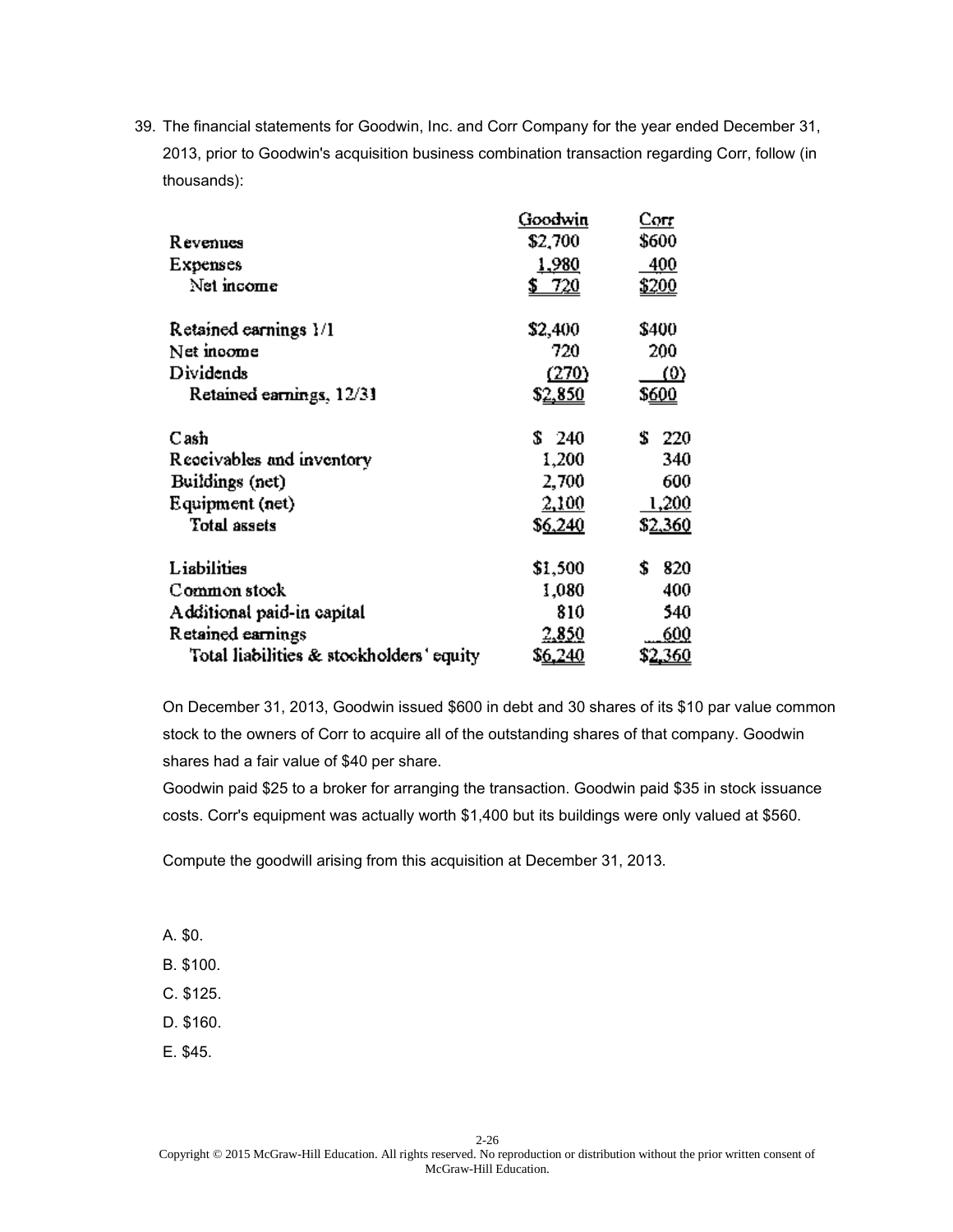|                                          | Goodwin         | Corr                |
|------------------------------------------|-----------------|---------------------|
| Revenues                                 | \$2,700         | \$600               |
| Expenses                                 | <u>1,980</u>    | 400                 |
| Net income                               | 720             | \$200               |
| Retained earnings 1/1                    | \$2,400         | \$400               |
| Net moome                                | 720             | 200                 |
| Dividends                                | (270)           | $\langle 0 \rangle$ |
| Retained earnings, 12/31                 | \$ <u>2,850</u> | \$ <u>600</u>       |
| Cash                                     | S<br>- 240      | £.<br>220           |
| Receivables and inventory                | 1,200           | 340                 |
| Buildings (net)                          | 2,700           | 600                 |
| Equipment (net)                          | 2,100           | 1,200               |
| <b>Total assets</b>                      | \$6,240         | \$ <u>2,360</u>     |
| Liabilities                              | \$1,500         | 820<br>\$           |
| Common stock                             | 1,080           | 400                 |
| Additional paid-in capital               | 810             | 540                 |
| Retained earnings                        | 2,850           | 600                 |
| Total liabilities & stockholders' equity | S <u>6,240</u>  | \$ <u>2,360</u>     |

On December 31, 2013, Goodwin issued \$600 in debt and 30 shares of its \$10 par value common stock to the owners of Corr to acquire all of the outstanding shares of that company. Goodwin shares had a fair value of \$40 per share.

Goodwin paid \$25 to a broker for arranging the transaction. Goodwin paid \$35 in stock issuance costs. Corr's equipment was actually worth \$1,400 but its buildings were only valued at \$560.

Compute the consolidated common stock account at December 31, 2013.

- A. \$1,080.
- B. \$1,480.
- C. \$1,380.
- D. \$2,280.
- E. \$2,680.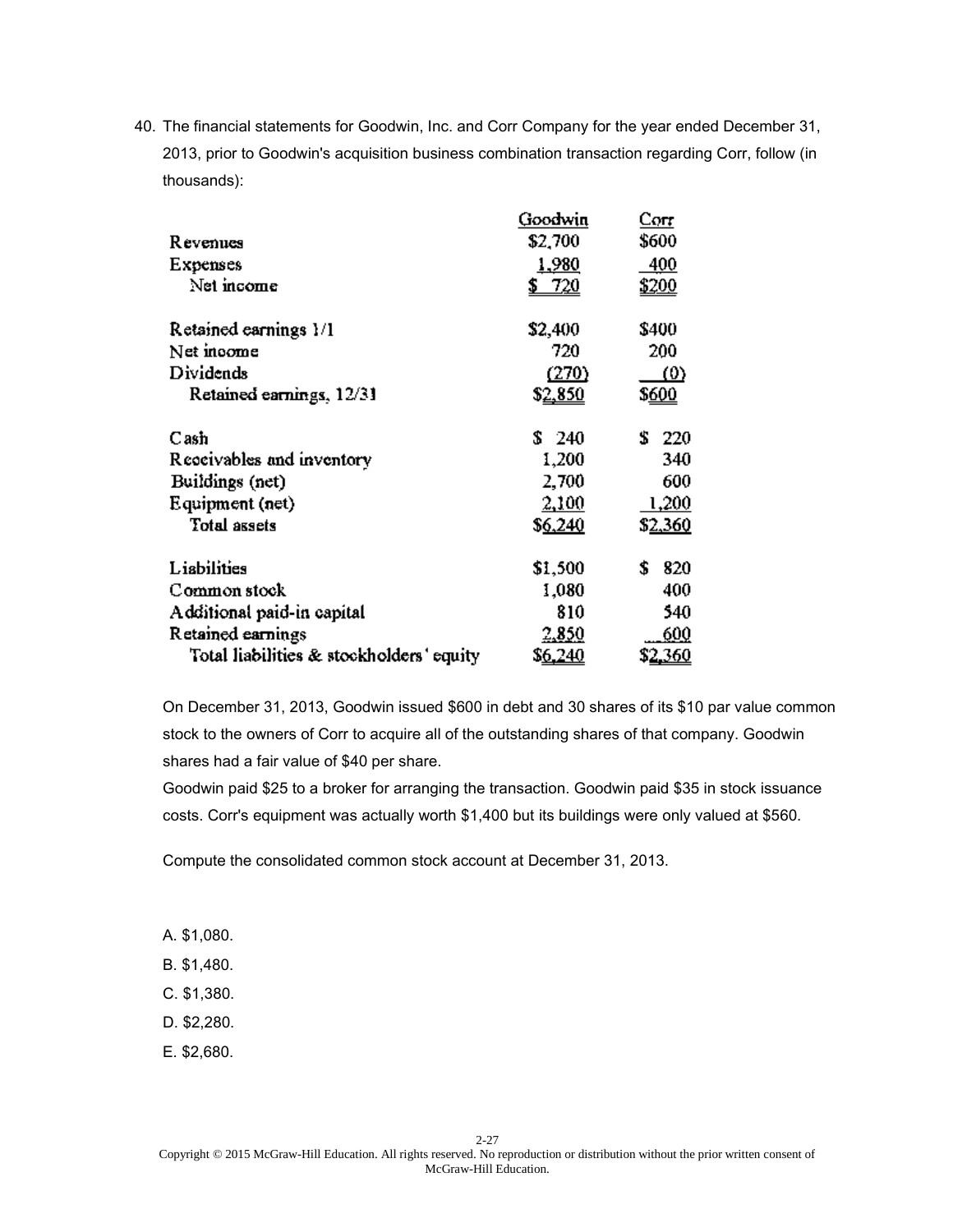|                                          | Goodwin        | Corr            |
|------------------------------------------|----------------|-----------------|
| Revenues                                 | \$2,700        | \$600           |
| Expenses                                 | <u>1,980</u>   | <u>400</u>      |
| Net income                               | <u>\$720</u>   | <u>\$200</u>    |
| Retained earnings 1/1                    | \$2,400        | \$400           |
| Net income                               | 720            | 200             |
| Dividends                                | (270)          | (0)             |
| Retained earnings, 12/31                 | \$2,850        | \$600           |
| Cash                                     | S.<br>- 240    | £.<br>220       |
| Receivables and inventory                | 1,200          | 340             |
| Buildings (net)                          | 2,700          | 600             |
| Equipment (net)                          | 2,100          | 1,200           |
| <b>Total assets</b>                      | \$6,240        | \$2,360         |
| Liabilities                              | \$1,500        | \$<br>820       |
| Common stock                             | 1,080          | 400             |
| Additional paid-in capital               | 810            | 540             |
| Retained earnings                        | 2,850          | 600             |
| Total liabilities & stockholders' equity | S <u>6,240</u> | \$ <u>2,360</u> |

On December 31, 2013, Goodwin issued \$600 in debt and 30 shares of its \$10 par value common stock to the owners of Corr to acquire all of the outstanding shares of that company. Goodwin shares had a fair value of \$40 per share.

Goodwin paid \$25 to a broker for arranging the transaction. Goodwin paid \$35 in stock issuance costs. Corr's equipment was actually worth \$1,400 but its buildings were only valued at \$560.

Compute the consolidated additional paid-in capital at December 31, 2013.

A. \$810.

B. \$1,350.

C. \$1,675.

D. \$1,910.

E. \$1,875.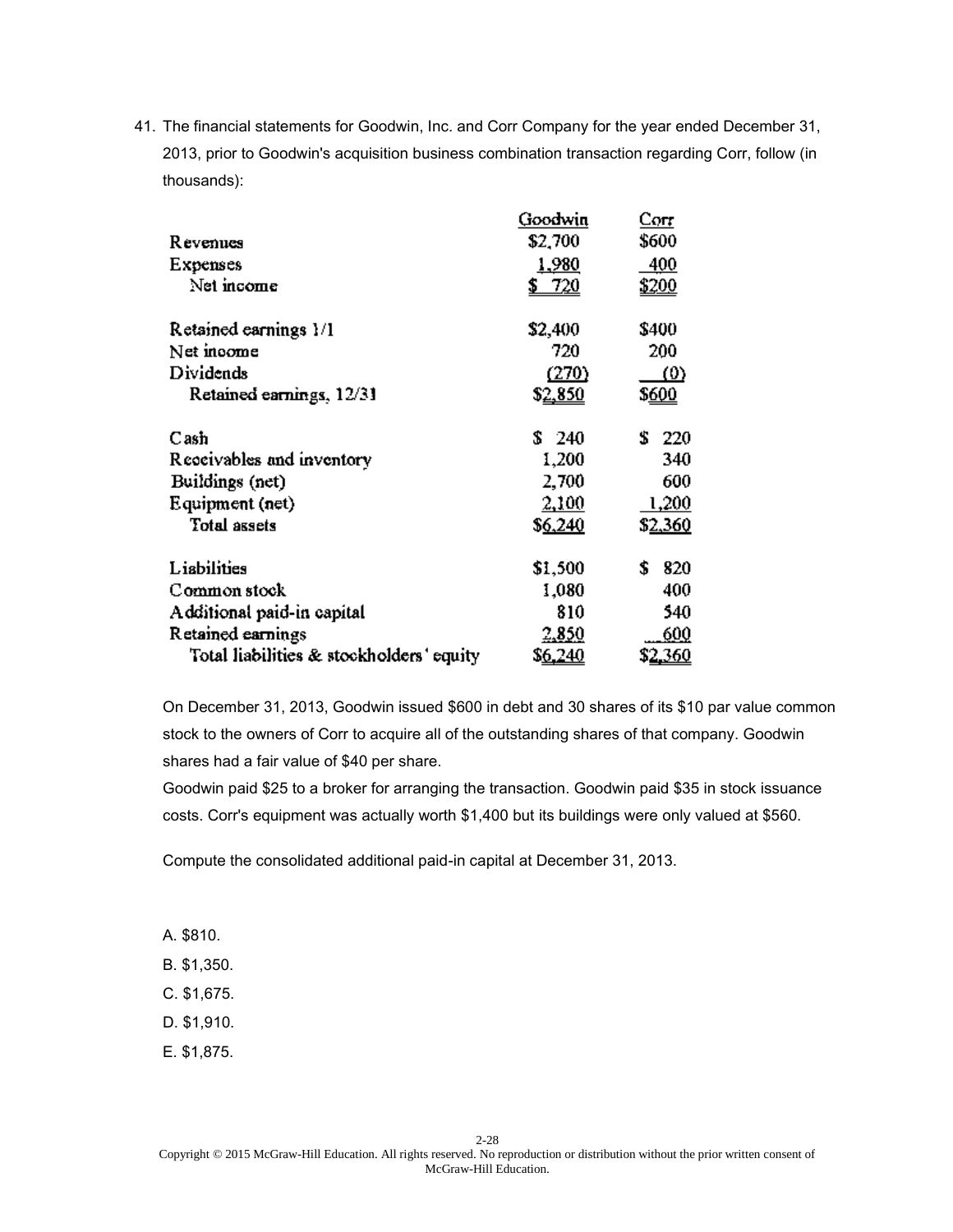|                                          | Goodwin         | Cor                 |
|------------------------------------------|-----------------|---------------------|
| Revenues                                 | \$2,700         | \$600               |
| Expenses                                 | <u>1,980</u>    | <u>400</u>          |
| Net income                               | 720             | <u>\$200</u>        |
| Retained earnings 1/1                    | \$2,400         | \$400               |
| Net income                               | 720             | 200                 |
| Dividends                                | (270)           | $\langle 0 \rangle$ |
| Retained earnings, 12/31                 | \$ <u>2,850</u> | \$ <u>600</u>       |
| Cash                                     | \$.<br>- 240    | £.<br>220           |
| Receivables and inventory                | 1,200           | 340                 |
| Buildings (net)                          | 2,700           | 600                 |
| Equipment (net)                          | 2,100           | 1,200               |
| <b>Total assets</b>                      | <u>\$6,240</u>  | \$2,360             |
| Liabilities                              | \$1,500         | \$<br>820           |
| Common stock                             | 1,080           | 400                 |
| Additional paid-in capital               | 810             | 540                 |
| Retained earnings                        | 2,850           | 600                 |
| Total liabilities & stockholders' equity | S <u>6,240</u>  | \$ <u>2,360</u>     |

On December 31, 2013, Goodwin issued \$600 in debt and 30 shares of its \$10 par value common stock to the owners of Corr to acquire all of the outstanding shares of that company. Goodwin shares had a fair value of \$40 per share.

Goodwin paid \$25 to a broker for arranging the transaction. Goodwin paid \$35 in stock issuance costs. Corr's equipment was actually worth \$1,400 but its buildings were only valued at \$560.

Compute the consolidated liabilities at December 31, 2013.

- A. \$1,500.
- B. \$2,100.
- C. \$2,320.
- D. \$2,920.
- E. \$2,885.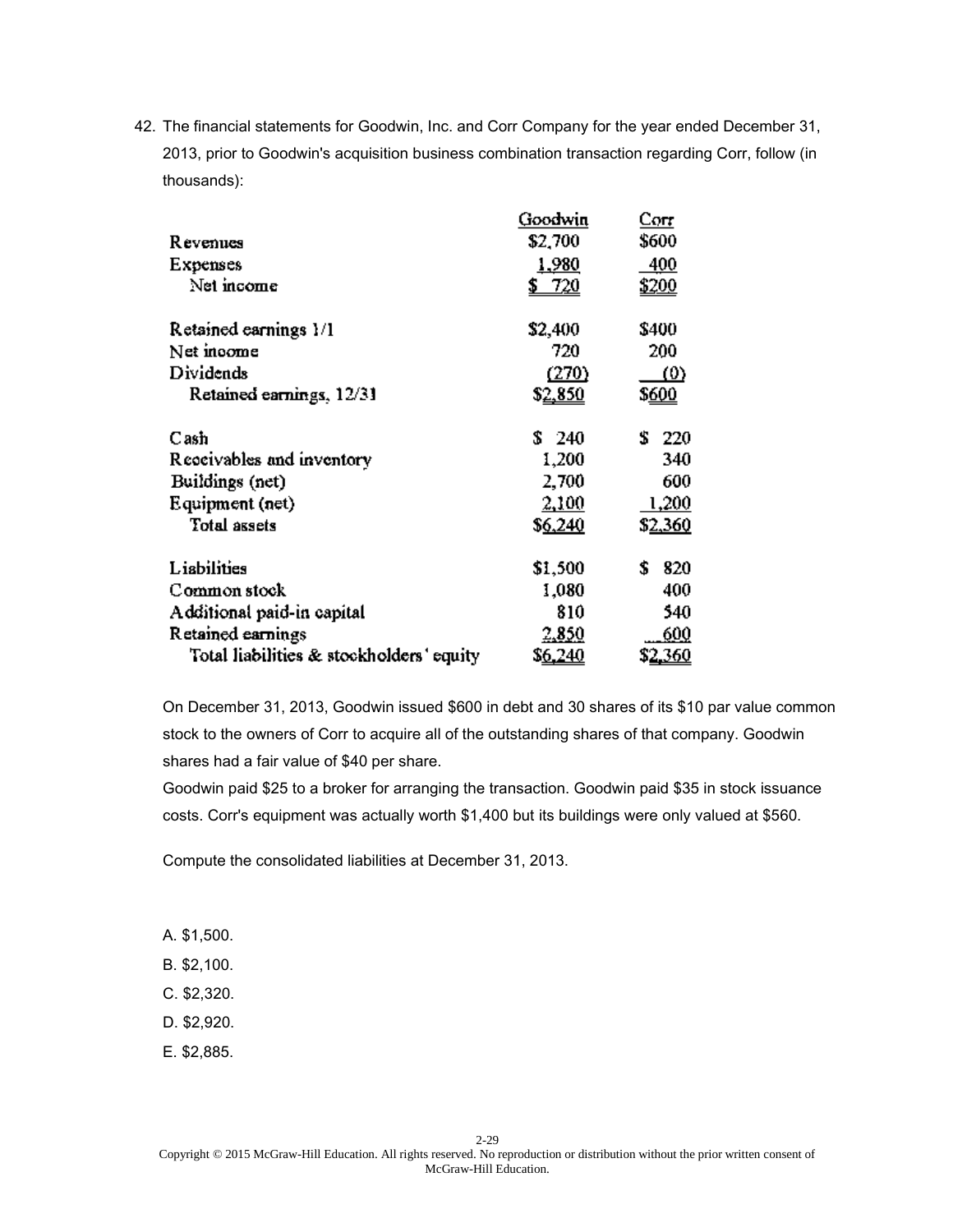|                                          | Goodwin        | Corr            |
|------------------------------------------|----------------|-----------------|
| Revenues                                 | \$2,700        | \$600           |
| Expenses                                 | <u>1,980</u>   | <u>400</u>      |
| Net income                               | <u>\$720</u>   | <u>\$200</u>    |
| Retained earnings 1/1                    | \$2,400        | \$400           |
| Net income                               | 720            | 200             |
| Dividends                                | (270)          | (0)             |
| Retained earnings, 12/31                 | \$2,850        | \$600           |
| Cash                                     | S.<br>- 240    | £.<br>220       |
| Receivables and inventory                | 1,200          | 340             |
| Buildings (net)                          | 2,700          | 600             |
| Equipment (net)                          | 2,100          | 1,200           |
| <b>Total assets</b>                      | \$6,240        | \$2,360         |
| Liabilities                              | \$1,500        | \$<br>820       |
| Common stock                             | 1,080          | 400             |
| Additional paid-in capital               | 810            | 540             |
| Retained earnings                        | 2,850          | 600             |
| Total liabilities & stockholders' equity | S <u>6,240</u> | \$ <u>2,360</u> |

On December 31, 2013, Goodwin issued \$600 in debt and 30 shares of its \$10 par value common stock to the owners of Corr to acquire all of the outstanding shares of that company. Goodwin shares had a fair value of \$40 per share.

Goodwin paid \$25 to a broker for arranging the transaction. Goodwin paid \$35 in stock issuance costs. Corr's equipment was actually worth \$1,400 but its buildings were only valued at \$560.

Compute the consolidated retained earnings at December 31, 2013.

- A. \$2,800.
- B. \$2,825.
- C. \$2,850.
- D. \$3,425.
- E. \$3,450.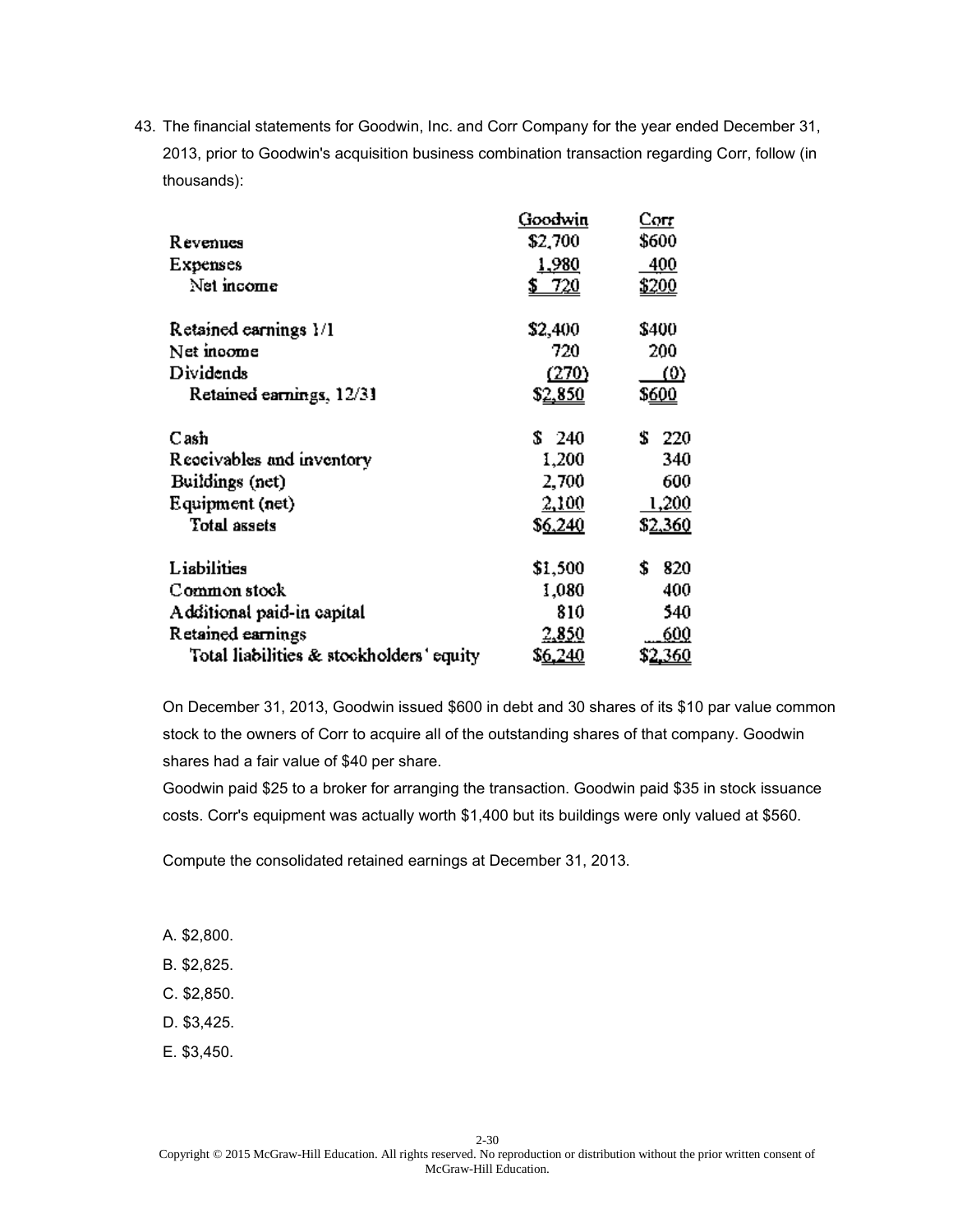|                            | Moody   | Osorio |
|----------------------------|---------|--------|
| Cash                       | \$180   | \$40   |
| Receivables                | 810     | 180    |
| Inventories                | 1,080   | 280    |
| Land                       | 600     | 360    |
| Buildings (net)            | 1,260   | 440    |
| Equipment (net)            | 480     | 100    |
| Accounts payable           | (450)   | (80)   |
| Long-term liabilities      | (1,290) | (400)  |
| Common stook (\$1 par)     | (330)   |        |
| Common stook (\$20 par)    |         | (240)  |
| Additional paid-in eapital | (1,080) | (340)  |
| Retained earnings          | (1,260) | (340)  |

Note: Parentheses indicate a credit balance.

In Moody's appraisal of Osorio, three assets were deemed to be undervalued on the subsidiary's books: Inventory by \$10, Land by \$40, and Buildings by \$60.

What amount was recorded as the investment in Osorio?

- A. \$930.
- B. \$820.
- C. \$800.
- D. \$835.
- E. \$815.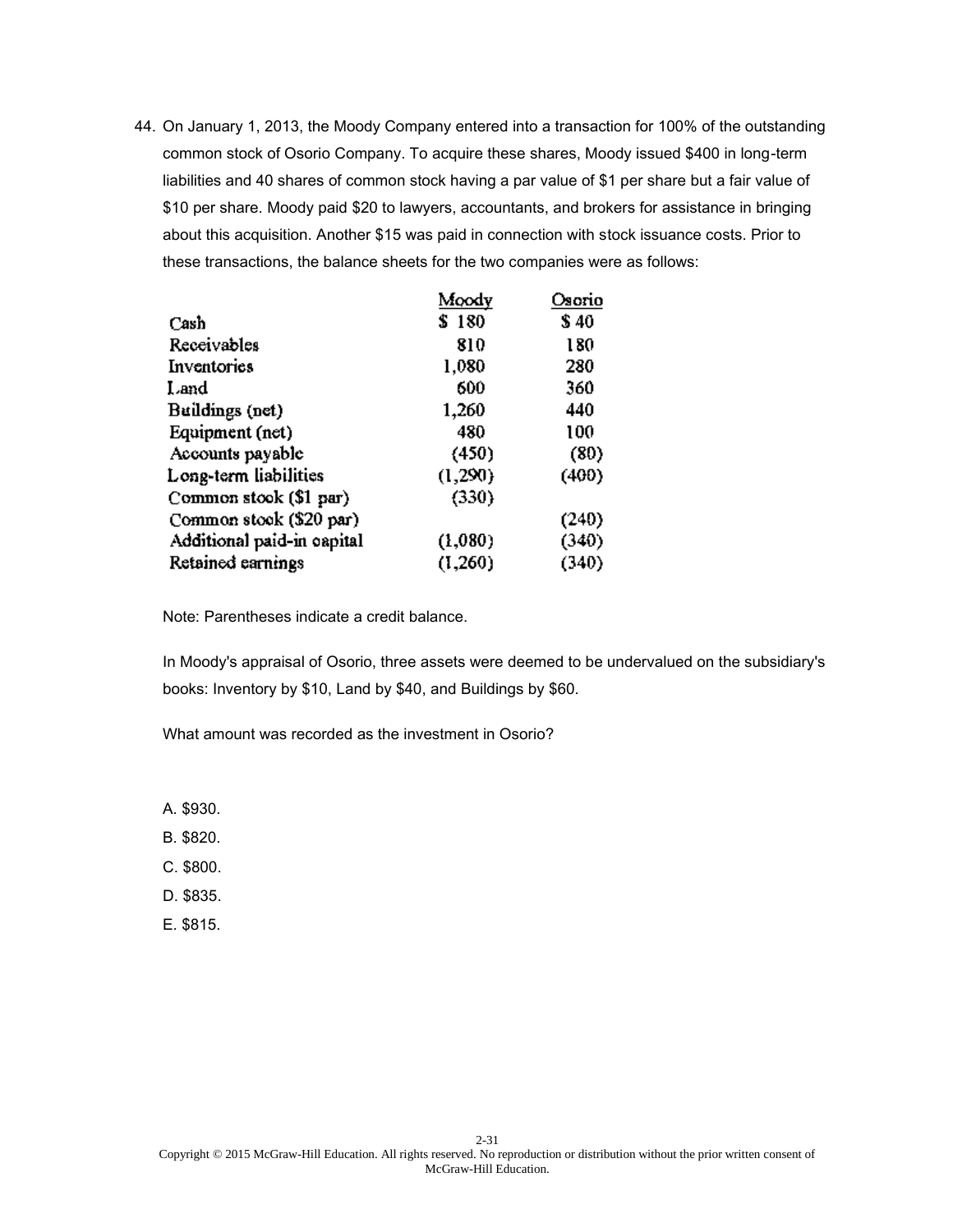|                            | Moody   | Osorio |
|----------------------------|---------|--------|
| Cash                       | \$180   | \$40   |
| Receivables                | 810     | 180    |
| Inventories                | 1,080   | 280    |
| Land                       | 600     | 360    |
| Buildings (net)            | 1,260   | 440    |
| Equipment (net)            | 480     | 100    |
| Accounts payable           | (450)   | (80)   |
| Long-term liabilities      | (1,290) | (400)  |
| Common stook (\$1 par)     | (330)   |        |
| Common stook (\$20 par)    |         | (240)  |
| Additional paid-in eapital | (1,080) | (340)  |
| Retained earnings          | (1,260) | (340)  |

Note: Parentheses indicate a credit balance.

In Moody's appraisal of Osorio, three assets were deemed to be undervalued on the subsidiary's books: Inventory by \$10, Land by \$40, and Buildings by \$60.

What amount was recorded as goodwill arising from this acquisition?

A. \$230.

- B. \$120.
- C. \$520.
- D. None. There is a gain on bargain purchase of \$230.
- E. None. There is a gain on bargain purchase of \$265.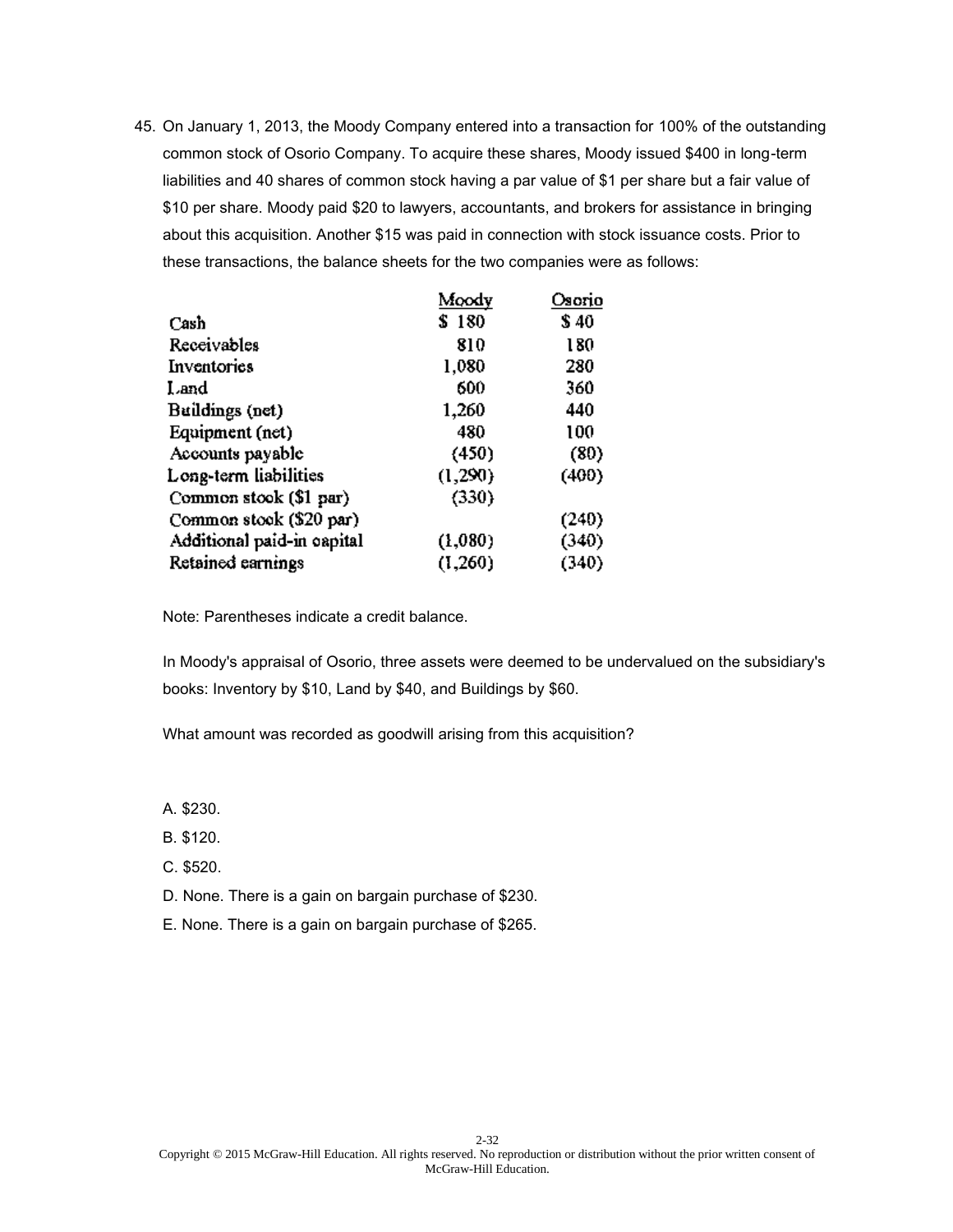|                            | Moody   | Osorio |
|----------------------------|---------|--------|
| Cash                       | \$180   | \$40   |
| Receivables                | 810     | 180    |
| Inventories                | 1,080   | 280    |
| Land                       | 600     | 360    |
| Buildings (net)            | 1,260   | 440    |
| Equipment (net)            | 480     | 100    |
| Accounts payable           | (450)   | (80)   |
| Long-term liabilities      | (1,290) | (400)  |
| Common stock (\$1 par)     | (330)   |        |
| Common stook (\$20 par)    |         | (240)  |
| Additional paid-in eapital | (1,080) | (340)  |
| Retained earnings          | (1,260) | (340)  |

Note: Parentheses indicate a credit balance.

In Moody's appraisal of Osorio, three assets were deemed to be undervalued on the subsidiary's books: Inventory by \$10, Land by \$40, and Buildings by \$60.

Compute the amount of consolidated inventories at date of acquisition.

- A. \$1,080.
- B. \$1,350.
- C. \$1,360.
- D. \$1,370.
- E. \$290.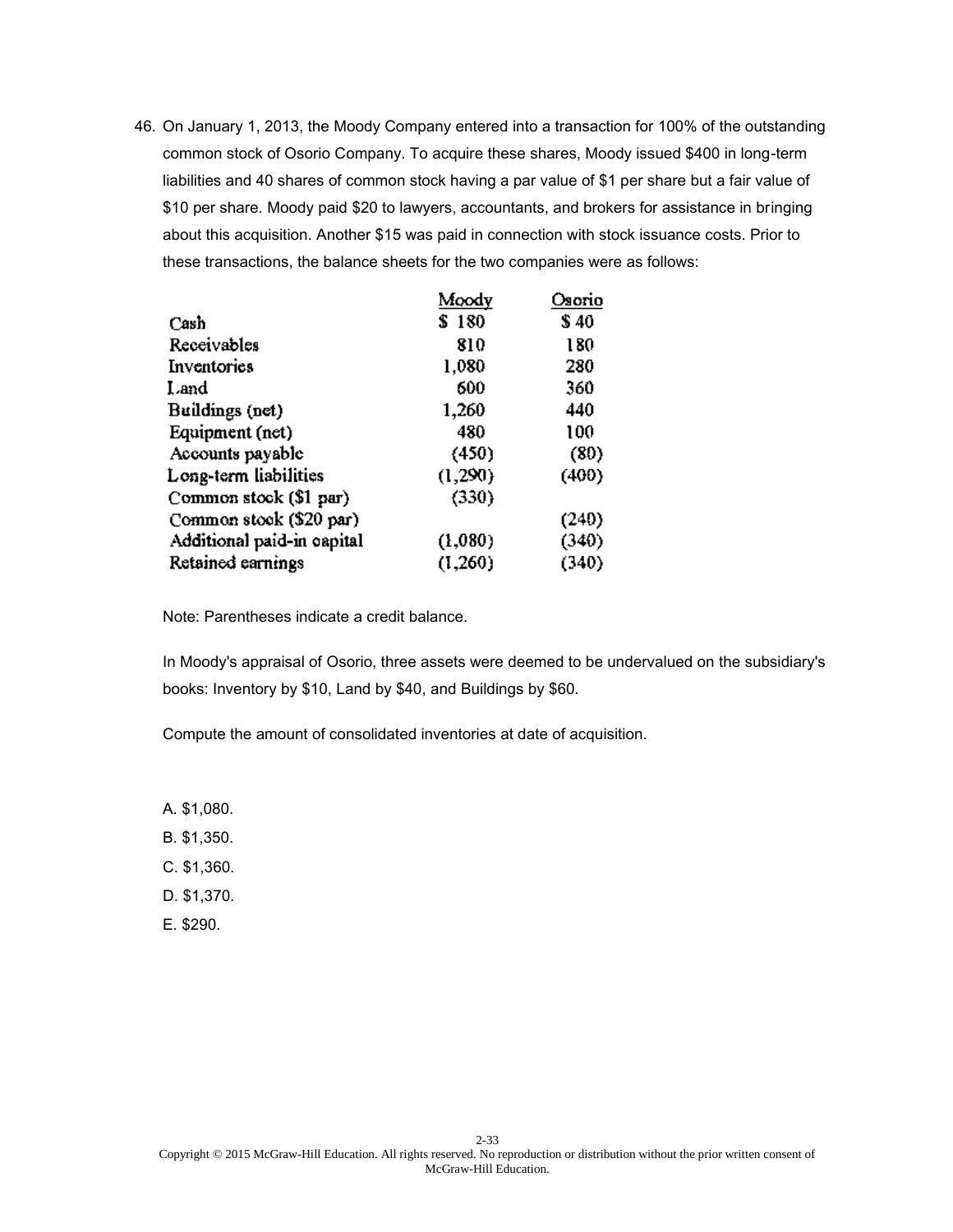|                            | Moody   | Osorio |
|----------------------------|---------|--------|
| Cash                       | \$180   | \$40   |
| Receivables                | 810     | 180    |
| Inventories                | 1,080   | 280    |
| Land                       | 600     | 360    |
| Buildings (net)            | 1,260   | 440    |
| Equipment (net)            | 480     | 100    |
| Accounts payable           | (450)   | (80)   |
| Long-term liabilities      | (1,290) | (400)  |
| Common stook (\$1 par)     | (330)   |        |
| Common stook (\$20 par)    |         | (240)  |
| Additional paid-in eapital | (1,080) | (340)  |
| Retained earnings          | (1,260) | (340)  |

Note: Parentheses indicate a credit balance.

In Moody's appraisal of Osorio, three assets were deemed to be undervalued on the subsidiary's books: Inventory by \$10, Land by \$40, and Buildings by \$60.

Compute the amount of consolidated buildings (net) at date of acquisition.

- A. \$1,700.
- B. \$1,760.
- C. \$1,640.
- D. \$1,320.
- E. \$500.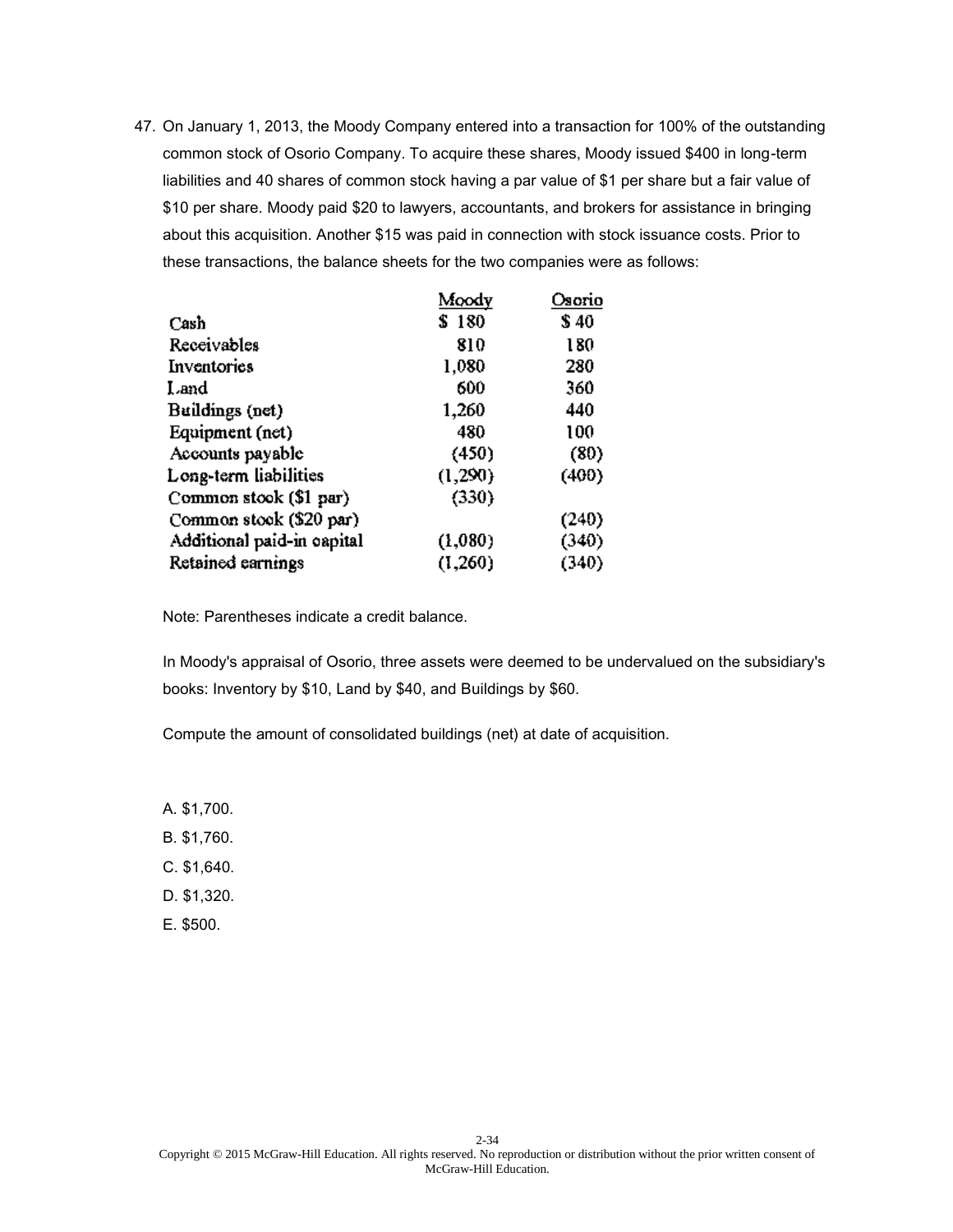

Note: Parentheses indicate a credit balance.

In Moody's appraisal of Osorio, three assets were deemed to be undervalued on the subsidiary's books: Inventory by \$10, Land by \$40, and Buildings by \$60.

Compute the amount of consolidated land at date of acquisition.

- A. \$1,000.
- B. \$960.
- C. \$920.
- D. \$400.
- E. \$320.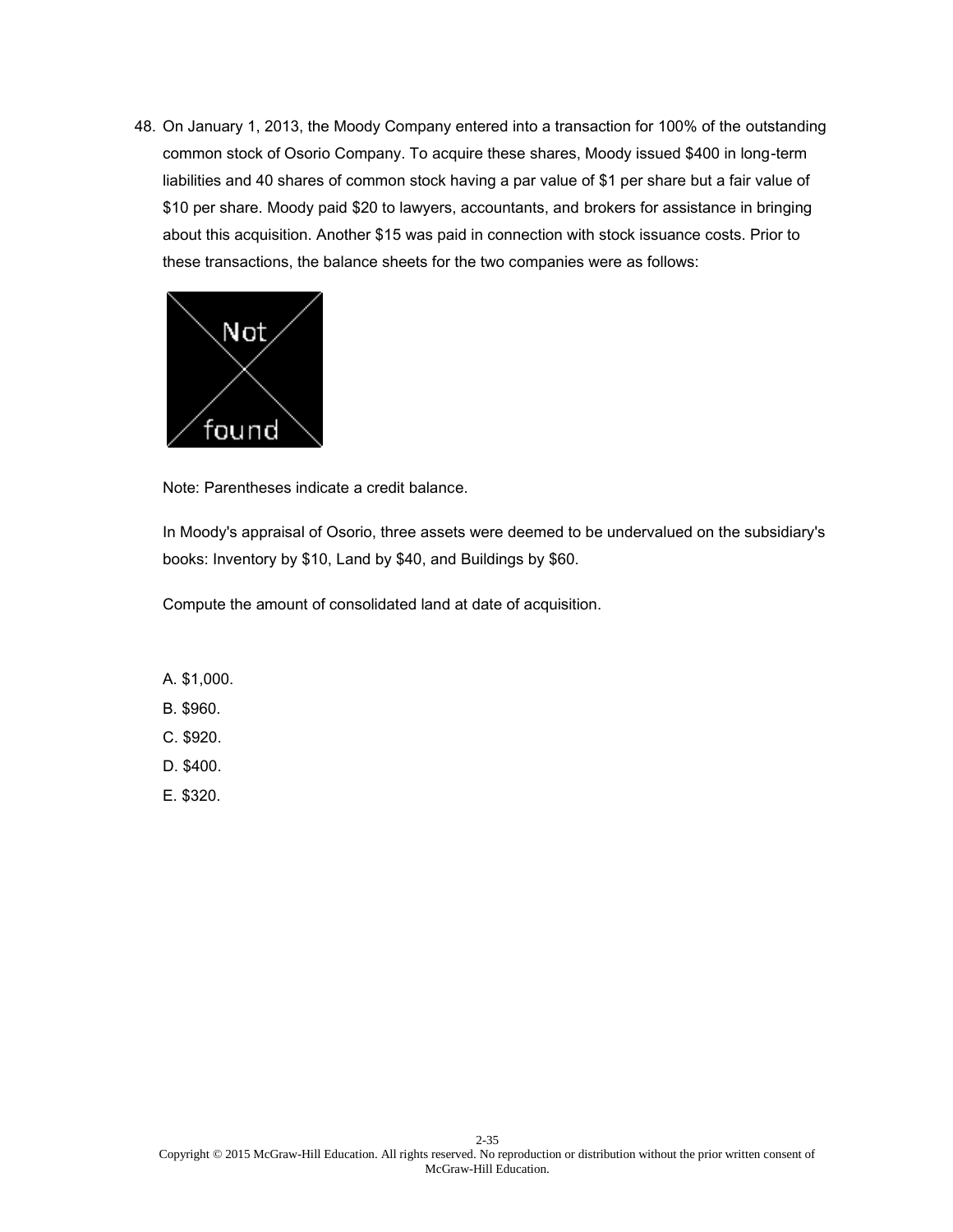|                            | Moody   | Osorio |
|----------------------------|---------|--------|
| Cash                       | \$180   | \$40   |
| Receivables                | 810     | 180    |
| Inventories                | 1,080   | 280    |
| Land                       | 600     | 360    |
| Buildings (net)            | 1,260   | 440    |
| Equipment (net)            | 480     | 100    |
| Accounts payable           | (450)   | (80)   |
| Long-term liabilities      | (1,290) | (400)  |
| Common stook (\$1 par)     | (330)   |        |
| Common stook (\$20 par)    |         | (240)  |
| Additional paid-in eapital | (1,080) | (340)  |
| Retained earnings          | (1,260) | (340)  |

Note: Parentheses indicate a credit balance.

In Moody's appraisal of Osorio, three assets were deemed to be undervalued on the subsidiary's books: Inventory by \$10, Land by \$40, and Buildings by \$60.

Compute the amount of consolidated equipment at date of acquisition.

- A. \$480.
- B. \$580.
- C. \$559.
- D. \$570.
- E. \$560.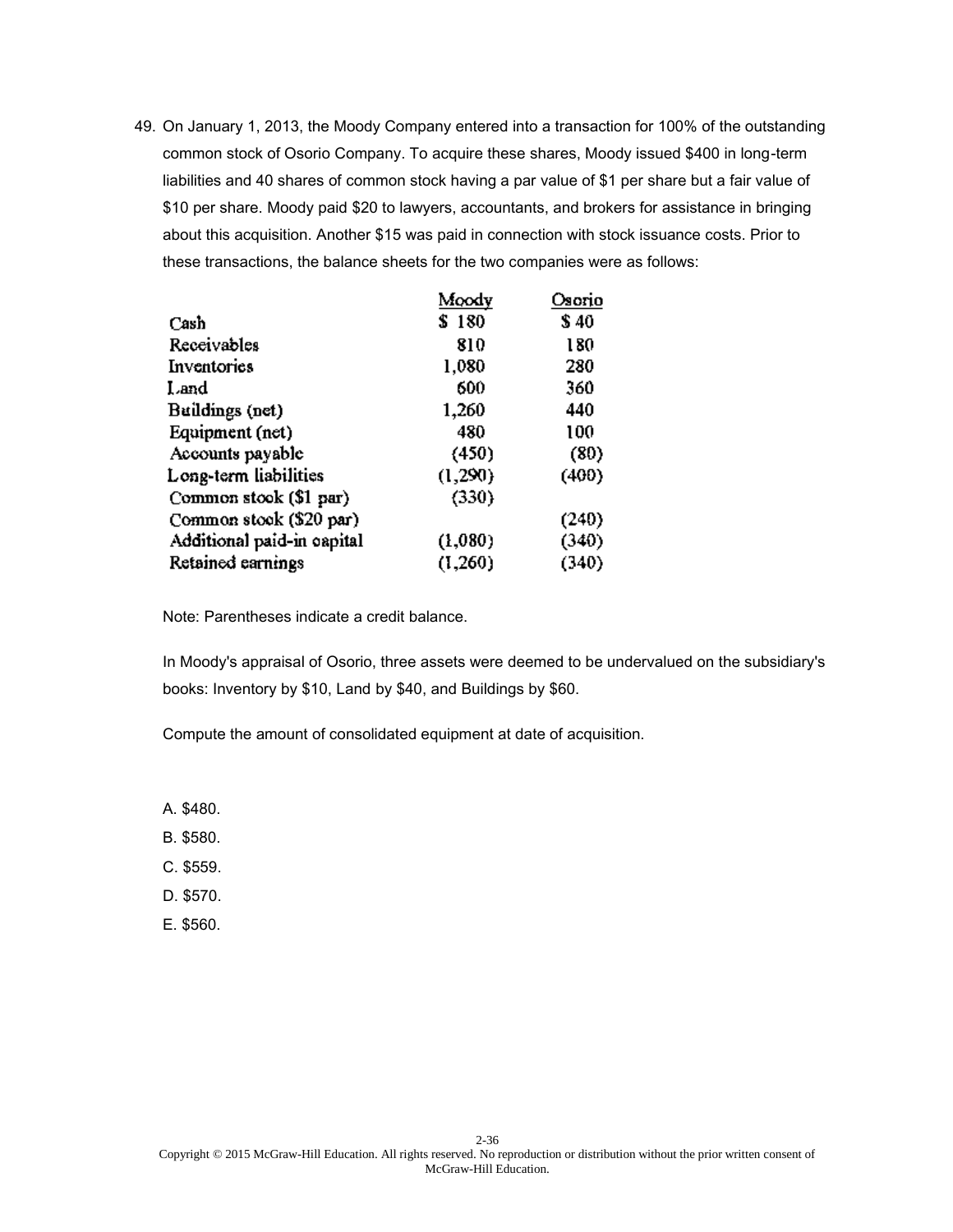50. On January 1, 2013, the Moody Company entered into a transaction for 100% of the outstanding common stock of Osorio Company. To acquire these shares, Moody issued \$400 in long-term liabilities and 40 shares of common stock having a par value of \$1 per share but a fair value of \$10 per share. Moody paid \$20 to lawyers, accountants, and brokers for assistance in bringing about this acquisition. Another \$15 was paid in connection with stock issuance costs. Prior to these transactions, the balance sheets for the two companies were as follows:

|                            | Moody   | Osorio |
|----------------------------|---------|--------|
| Cash                       | \$180   | \$40   |
| Receivables                | 810     | 180    |
| Inventories                | 1,080   | 280    |
| Land                       | 600     | 360    |
| Buildings (net)            | 1,260   | 440    |
| Equipment (net)            | 480     | 100    |
| Accounts payable           | (450)   | (80)   |
| Long-term liabilities      | (1,290) | (400)  |
| Common stook (\$1 par)     | (330)   |        |
| Common stook (\$20 par)    |         | (240)  |
| Additional paid-in eapital | (1,080) | (340)  |
| Retained earnings          | (1,260) | (340)  |

Note: Parentheses indicate a credit balance.

In Moody's appraisal of Osorio, three assets were deemed to be undervalued on the subsidiary's books: Inventory by \$10, Land by \$40, and Buildings by \$60.

Compute the amount of consolidated common stock at date of acquisition.

- A. \$370.
- B. \$570.
- C. \$610.
- D. \$330.
- E. \$530.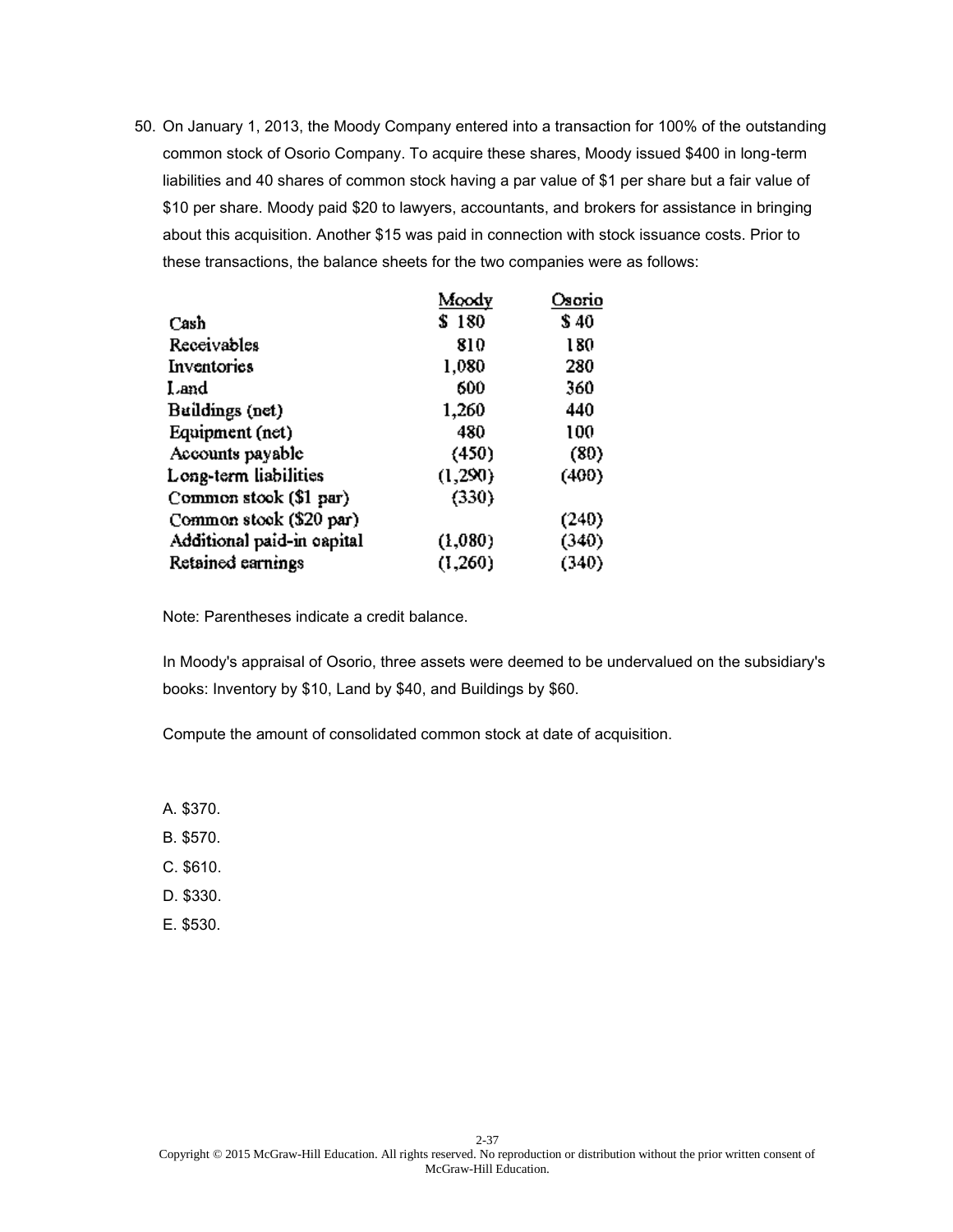51. On January 1, 2013, the Moody Company entered into a transaction for 100% of the outstanding common stock of Osorio Company. To acquire these shares, Moody issued \$400 in long-term liabilities and 40 shares of common stock having a par value of \$1 per share but a fair value of \$10 per share. Moody paid \$20 to lawyers, accountants, and brokers for assistance in bringing about this acquisition. Another \$15 was paid in connection with stock issuance costs. Prior to these transactions, the balance sheets for the two companies were as follows:

|                            | Moody   | Osorio |
|----------------------------|---------|--------|
| Cash                       | \$180   | \$40   |
| Receivables                | 810     | 180    |
| Inventories                | 1,080   | 280    |
| Land                       | 600     | 360    |
| Buildings (net)            | 1,260   | 440    |
| Equipment (net)            | 480     | 100    |
| Accounts payable           | (450)   | (80)   |
| Long-term liabilities      | (1,290) | (400)  |
| Common stook (\$1 par)     | (330)   |        |
| Common stook (\$20 par)    |         | (240)  |
| Additional paid-in eapital | (1,080) | (340)  |
| Retained earnings          | (1,260) | (340)  |

Note: Parentheses indicate a credit balance.

In Moody's appraisal of Osorio, three assets were deemed to be undervalued on the subsidiary's books: Inventory by \$10, Land by \$40, and Buildings by \$60.

Compute the amount of consolidated additional paid-in capital at date of acquisition.

- A. \$1,080.
- B. \$1,420.
- C. \$1,065.
- D. \$1,425.
- E. \$1,440.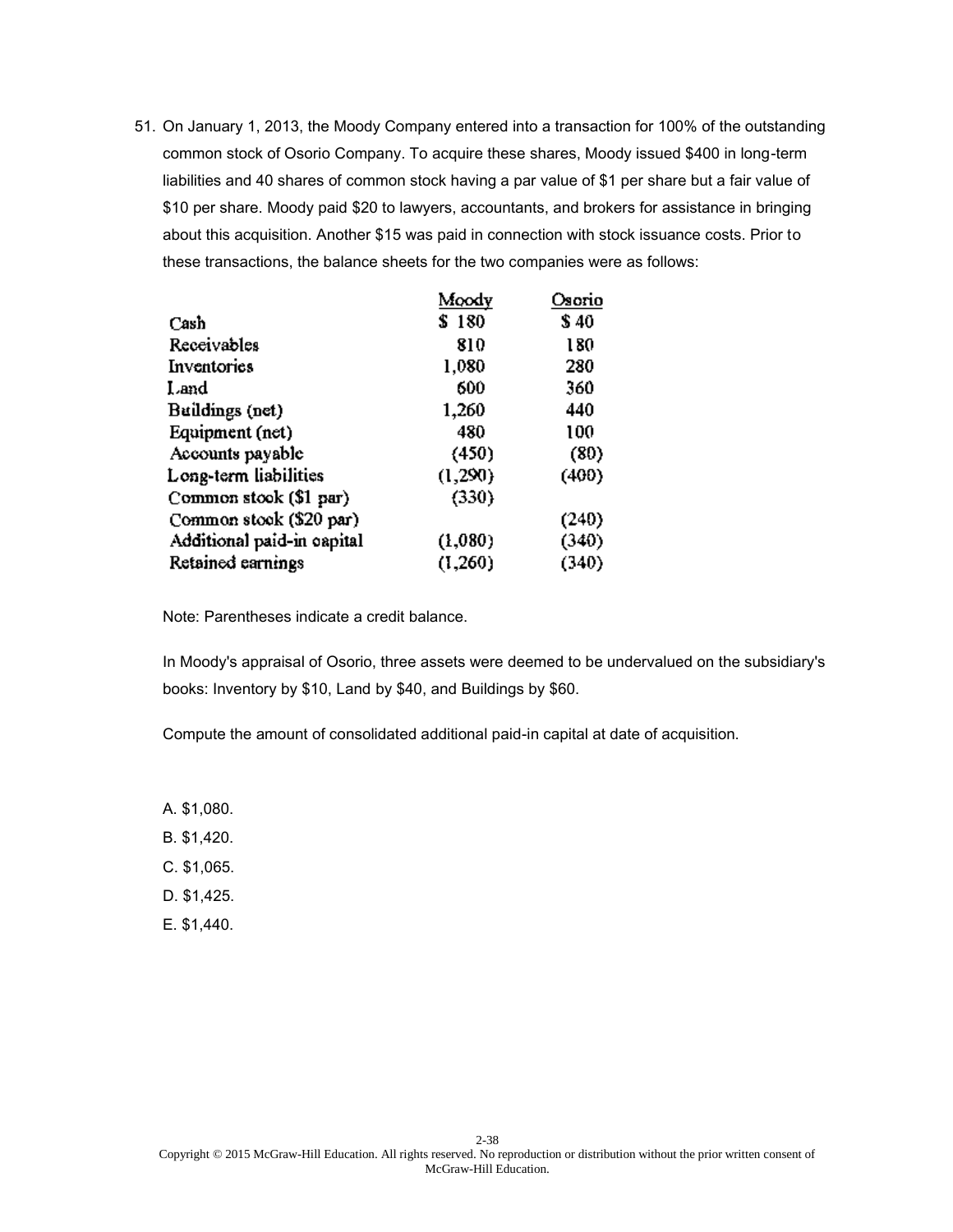52. On January 1, 2013, the Moody Company entered into a transaction for 100% of the outstanding common stock of Osorio Company. To acquire these shares, Moody issued \$400 in long-term liabilities and 40 shares of common stock having a par value of \$1 per share but a fair value of \$10 per share. Moody paid \$20 to lawyers, accountants, and brokers for assistance in bringing about this acquisition. Another \$15 was paid in connection with stock issuance costs. Prior to these transactions, the balance sheets for the two companies were as follows:



Note: Parentheses indicate a credit balance.

In Moody's appraisal of Osorio, three assets were deemed to be undervalued on the subsidiary's books: Inventory by \$10, Land by \$40, and Buildings by \$60.

Compute the amount of consolidated cash after recording the acquisition transaction.

- A. \$220.
- B. \$185.
- C. \$200.
- D. \$205.
- E. \$215.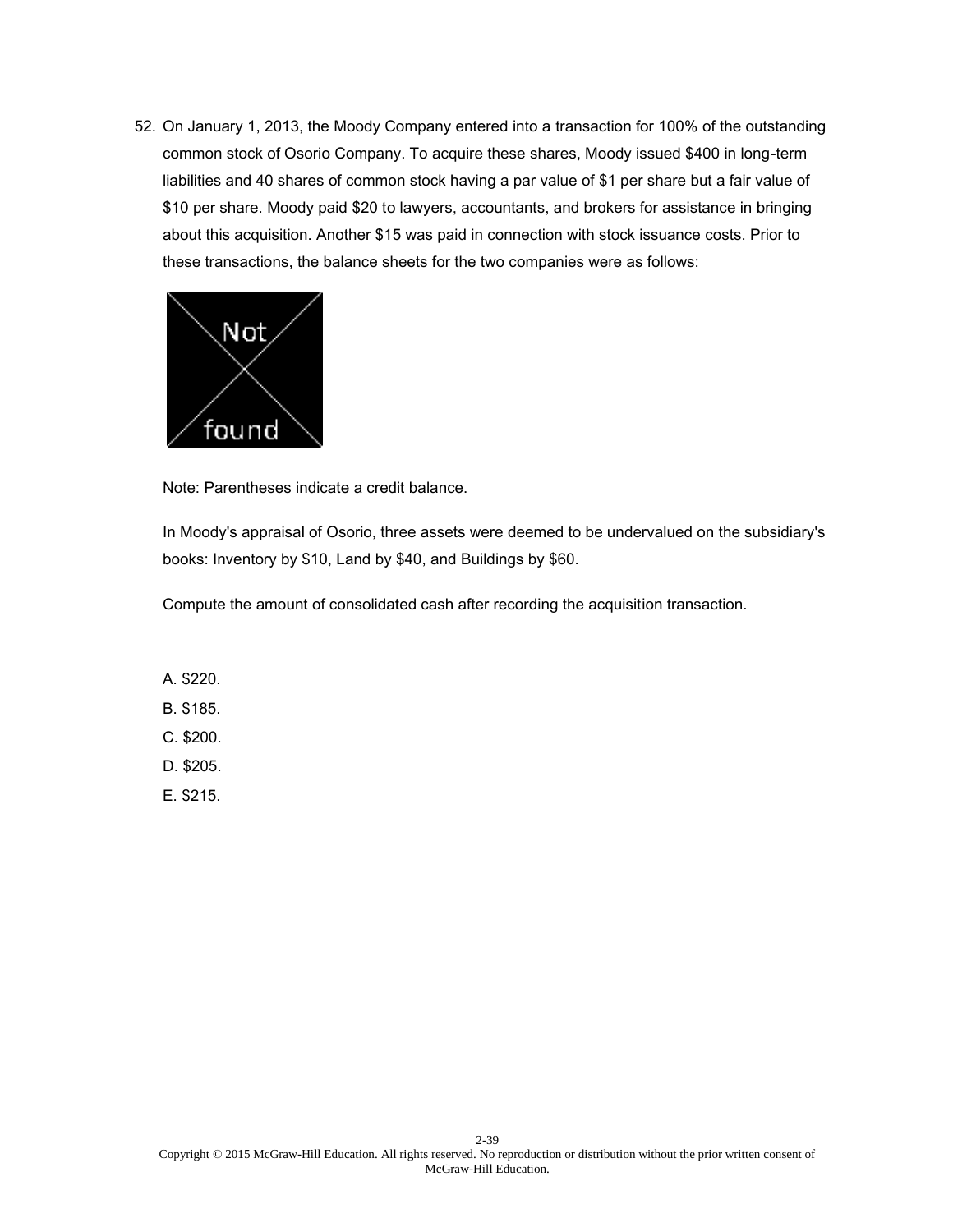| Inventory                  | \$100,000          |
|----------------------------|--------------------|
| Land                       | 400.000            |
| Buildings (net)            | 500,000            |
| Common stock (\$10 par)    | 600.000            |
| Additional paid-in capital | 200,000            |
| Retained Earnings          | 200,000            |
| Revenues                   | 450,000<br>250,000 |
| <b>Expenses</b>            |                    |

The fair value of Carnes' Land and Buildings are \$650,000 and \$550,000, respectively. On May 1, 2012, Riley Company issues 30,000 shares of its \$10 par value (\$25 fair value) common stock in exchange for all of the shares of Carnes' common stock. Riley paid \$10,000 for costs to issue the new shares of stock. Before the acquisition, Riley has \$700,000 in its common stock account and \$300,000 in its additional paid-in capital account.

On May 1, 2012, what value is assigned to Riley's investment account?

- A. \$150,000.
- B. \$300,000.
- C. \$750,000.
- D. \$760,000.
- E. \$1,350,000.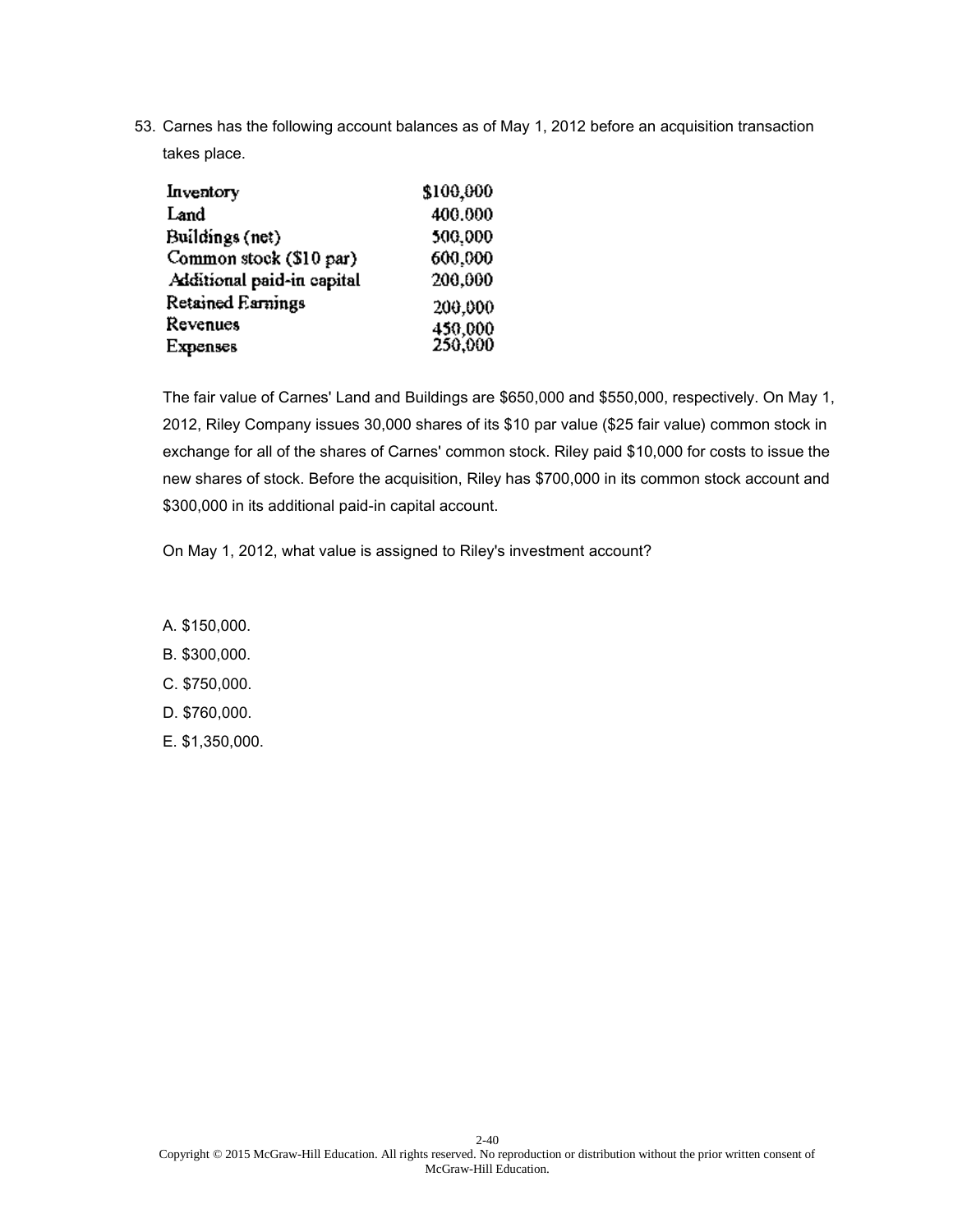| Inventory                  | \$100,000          |
|----------------------------|--------------------|
| Land                       | 400.000            |
| Buildings (net)            | 500,000            |
| Common stock (\$10 par)    | 600.000            |
| Additional paid-in capital | 200,000            |
| Retained Earnings          | 200,000            |
| Revenues                   | 450,000<br>250,000 |
| <b>Expenses</b>            |                    |

The fair value of Carnes' Land and Buildings are \$650,000 and \$550,000, respectively. On May 1, 2012, Riley Company issues 30,000 shares of its \$10 par value (\$25 fair value) common stock in exchange for all of the shares of Carnes' common stock. Riley paid \$10,000 for costs to issue the new shares of stock. Before the acquisition, Riley has \$700,000 in its common stock account and \$300,000 in its additional paid-in capital account.

At the date of acquisition, by how much does Riley's additional paid-in capital increase or decrease?

A. \$0.

#### B. \$440,000 increase.

- C. \$450,000 increase.
- D. \$640,000 increase.
- E. \$650,000 decrease.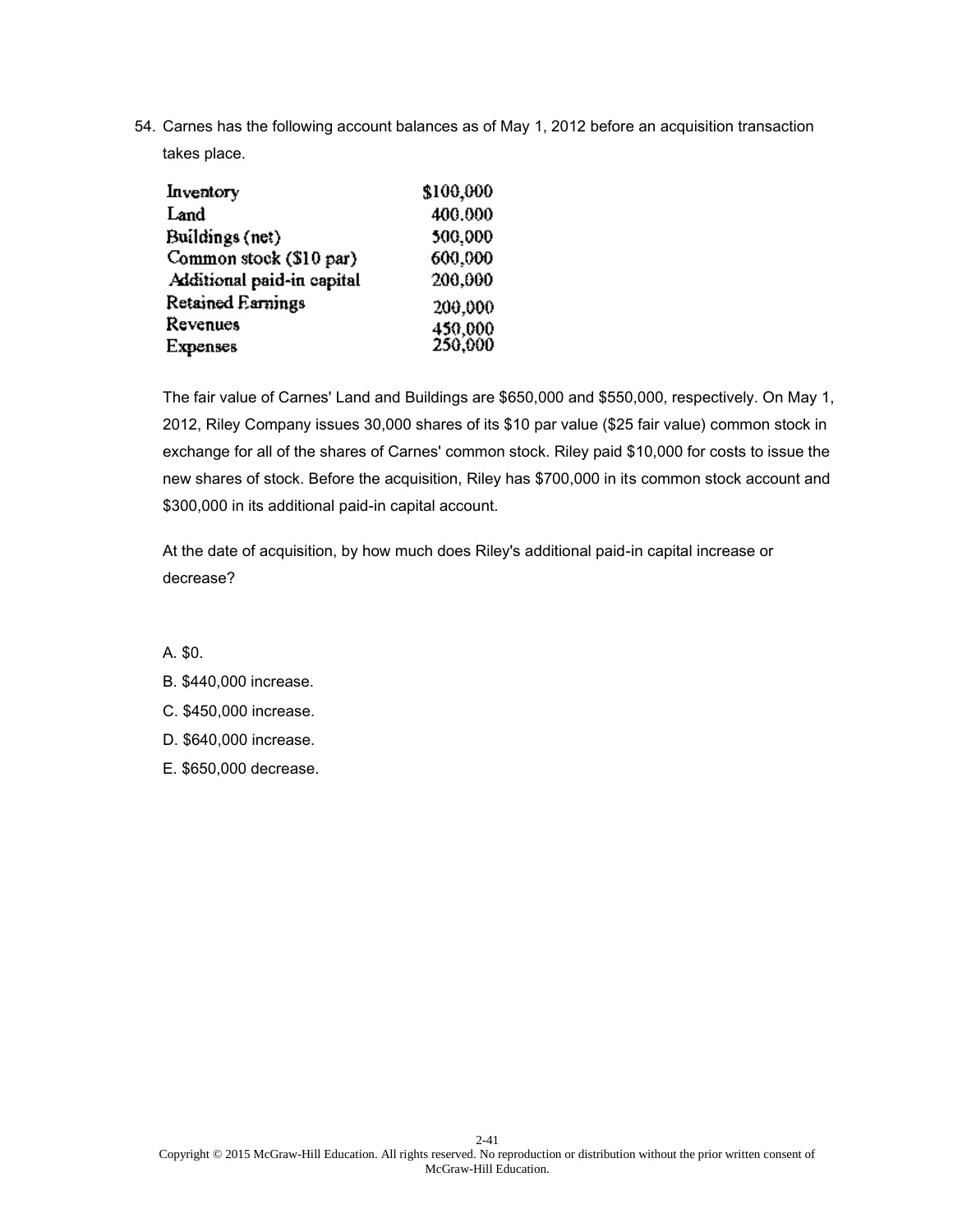| Inventory                  | \$100,000          |
|----------------------------|--------------------|
| Land                       | 400.000            |
| Buildings (net)            | 500,000            |
| Common stock (\$10 par)    | 600.000            |
| Additional paid-in capital | 200,000            |
| Retained Earnings          | 200,000            |
| Revenues                   | 450,000<br>250,000 |
| <b>Expenses</b>            |                    |

The fair value of Carnes' Land and Buildings are \$650,000 and \$550,000, respectively. On May 1, 2012, Riley Company issues 30,000 shares of its \$10 par value (\$25 fair value) common stock in exchange for all of the shares of Carnes' common stock. Riley paid \$10,000 for costs to issue the new shares of stock. Before the acquisition, Riley has \$700,000 in its common stock account and \$300,000 in its additional paid-in capital account.

What will be Riley's balance in its common stock account as a result of this acquisition?

- A. \$300,000.
- B. \$990,000.
- C. \$1,000,000.
- D. \$1,590,000.
- E. \$1,600,000.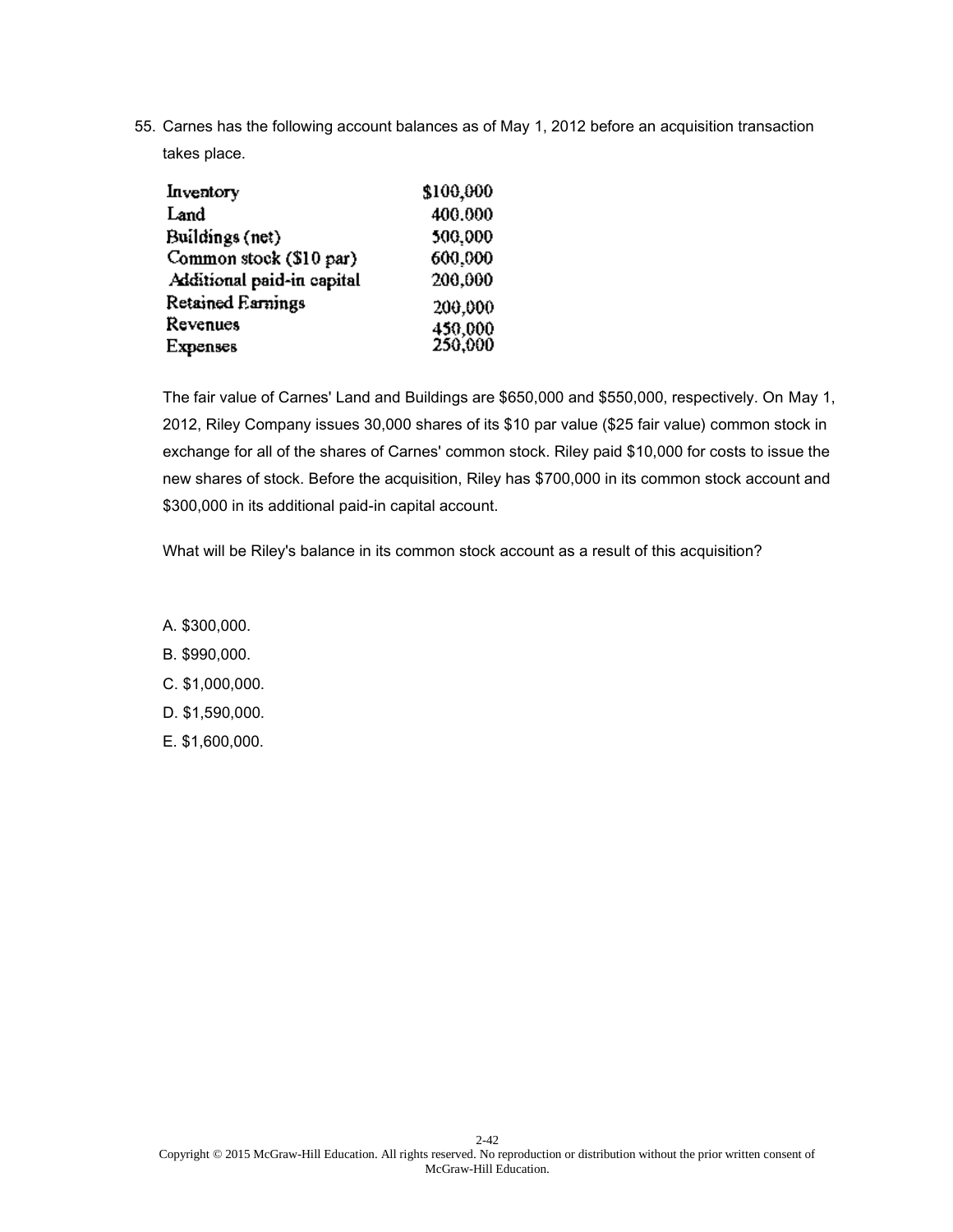| Inventory                  | \$100,000          |
|----------------------------|--------------------|
| Land                       | 400.000            |
| Buildings (net)            | 500,000            |
| Common stock (\$10 par)    | 600.000            |
| Additional paid-in capital | 200,000            |
| Retained Earnings          | 200,000            |
| Revenues                   | 450,000<br>250,000 |
| <b>Expenses</b>            |                    |

The fair value of Carnes' Land and Buildings are \$650,000 and \$550,000, respectively. On May 1, 2012, Riley Company issues 30,000 shares of its \$10 par value (\$25 fair value) common stock in exchange for all of the shares of Carnes' common stock. Riley paid \$10,000 for costs to issue the new shares of stock. Before the acquisition, Riley has \$700,000 in its common stock account and \$300,000 in its additional paid-in capital account.

What will be the consolidated additional paid-in capital as a result of this acquisition?

- A. \$440,000.
- B. \$740,000.
- C. \$750,000.
- D. \$940,000.
- E. \$950,000.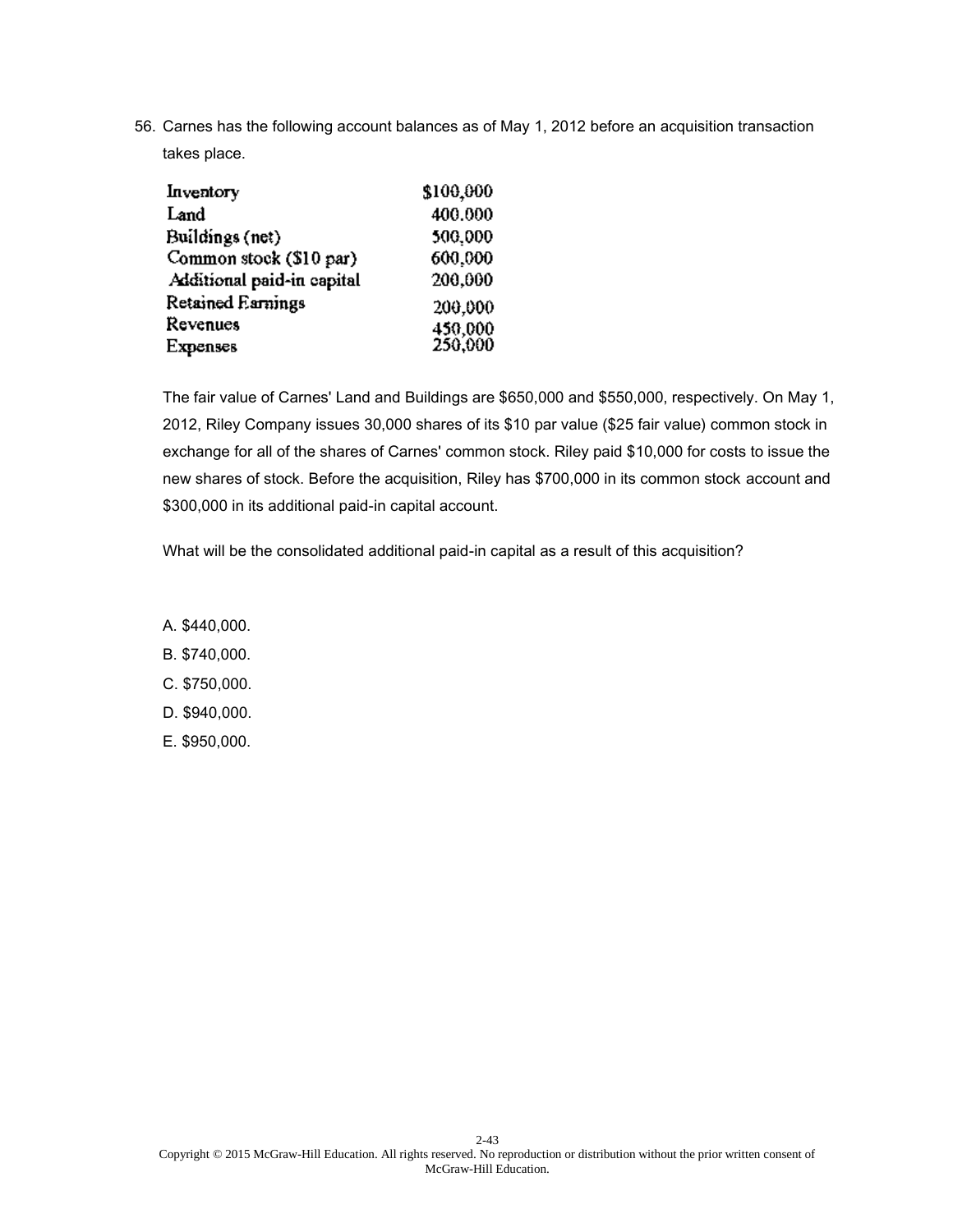|                            | Atwood                          | Franz Co.  | Franz Co.  |
|----------------------------|---------------------------------|------------|------------|
|                            | (all numbers are in thousands). |            |            |
|                            | Book Value                      | Book Value | Fair Value |
|                            | 12/31/2013                      | 12/31/2013 | 12/31/2013 |
| Cash                       | S 870.                          | S 240.     | 5 240      |
| <b>Receivables</b>         | 660                             | 600        | 600        |
| Inventory                  | 1,230                           | 420        | 580        |
| Land                       | 1,800                           | 260        | 250        |
| Buildings (net)            | 1,800                           | 540.       | 650        |
| Equipment (net)            | 660                             | 380.       | 400        |
| Accounts payable           | 570)                            | 240)       | 240)       |
| Accrued expenses           | 270)                            | 60)        | 60)        |
| Long-term habilities       | (2,700)                         | (1,020)    | (1,120)    |
| Common stock (\$20 par)    | (1,980)                         |            |            |
| Common stock (\$5 par)     |                                 | 420)       |            |
| Additional paid-in capital | 210)                            | 180)       |            |
| Retained earnings          | (1,170)                         | 480)       |            |
| <b>Revenues</b>            | (2,880)                         | 660)       |            |
| Expenses                   | 2,760                           | 620        |            |

Note: Parenthesis indicate a credit balance

Assume an acquisition business combination took place at December 31, 2013. Atwood issued 50 shares of its common stock with a fair value of \$35 per share for all of the outstanding common shares of Franz. Stock issuance costs of \$15 (in thousands) and direct costs of \$10 (in thousands) were paid.

Compute the investment to be recorded at date of acquisition.

A. \$1,750.

B. \$1,760.

C. \$1,775.

- D. \$1,300.
- E. \$1,120.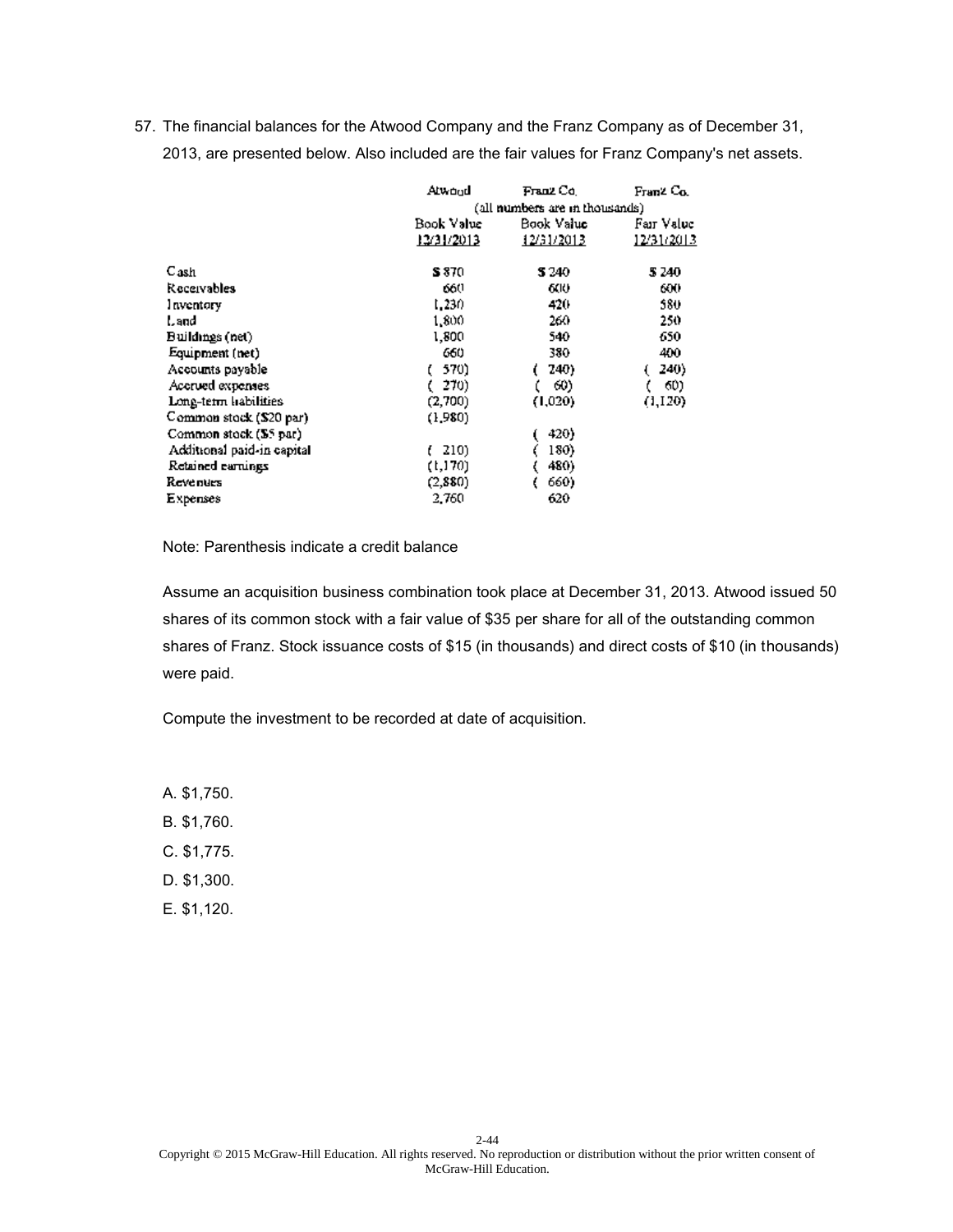|                            | Atwond                         | Franz Co.  | Franz Co.  |
|----------------------------|--------------------------------|------------|------------|
|                            | (all numbers are in thousands) |            |            |
|                            | Book Value                     | Book Value |            |
|                            | 12/31/2013                     | 12/31/2013 | 12/31/2013 |
| C <sub>ash</sub>           | S 870                          | S 240.     | 5 240      |
| Receivables                | 660                            | 600        | 600        |
| Inventory                  | 1,230                          | 420        | 580.       |
| Land                       | 1,800                          | 260        | 250        |
| Buildings (net).           | 1,800                          | 540.       | 650        |
| Equipment (net)            | 660                            | 380.       | 400        |
| Accounts payable           | 570)                           | 240)       | 240)       |
| Accrued expenses           | 270)                           | 60)        | 60)        |
| Long-term habilities       | (2,700)                        | (1,020)    | (1,120)    |
| Common stock (\$20 par)    | (1,980)                        |            |            |
| Common stock (S5 par)      |                                | 420)       |            |
| Additional paid-in capital | 210)                           | 180)       |            |
| Retained earnings          | (1,170)                        | 480)       |            |
| Revenues                   | (2,880)                        | 660)       |            |
| Expenses                   | 2,760                          | 620        |            |

Note: Parenthesis indicate a credit balance

Assume an acquisition business combination took place at December 31, 2013. Atwood issued 50 shares of its common stock with a fair value of \$35 per share for all of the outstanding common shares of Franz. Stock issuance costs of \$15 (in thousands) and direct costs of \$10 (in thousands) were paid.

Compute the consolidated common stock at date of acquisition.

A. \$1,000.

B. \$2,980.

C. \$2,400.

D. \$3,400.

E. \$3,730.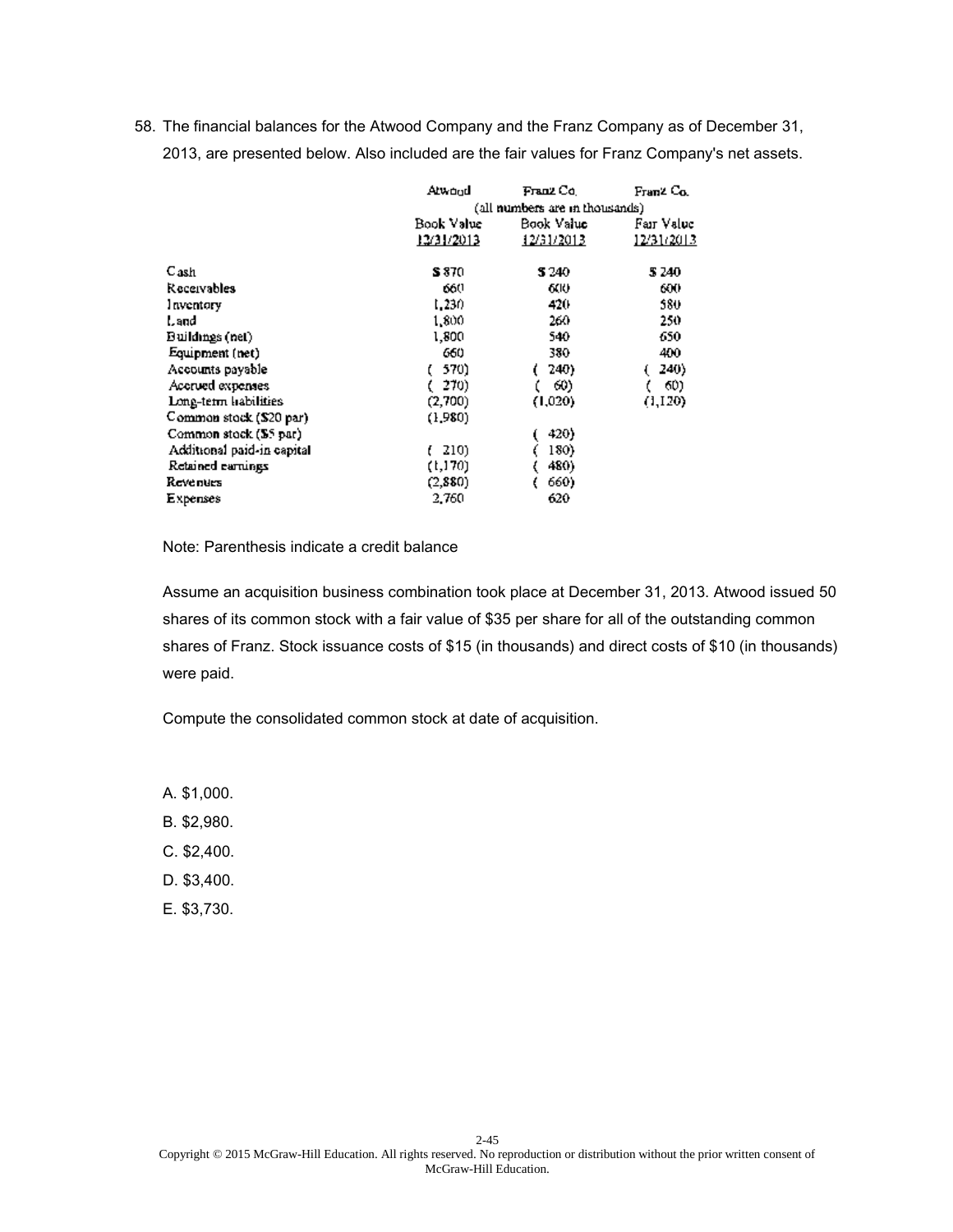|                            | Atwond                         | Franz Co.  | Franz Co.  |
|----------------------------|--------------------------------|------------|------------|
|                            | (all numbers are in thousands) |            |            |
|                            | Book Value                     | Book Value |            |
|                            | 12/31/2013                     | 12/31/2013 | 12/31/2013 |
| C <sub>ash</sub>           | S 870                          | S 240.     | 5 240      |
| Receivables                | 660                            | 600        | 600        |
| Inventory                  | 1,230                          | 420        | 580.       |
| Land                       | 1,800                          | 260        | 250        |
| Buildings (net)            | 1,800                          | 540.       | 650        |
| Equipment (net)            | 660                            | 380.       | 400        |
| Accounts payable           | 570)                           | 240)       | 240)       |
| Accrued expenses           | 270)                           | 60)        | 60)        |
| Long-term habilities       | (2,700)                        | (1,020)    | (1,120)    |
| Common stock (\$20 par)    | (1,980)                        |            |            |
| Common stock (S5 par)      |                                | 420)       |            |
| Additional paid-in capital | 210)                           | 180)       |            |
| Retained earnings          | (1,170)                        | 480)       |            |
| Revenues                   | (2,880)                        | 660)       |            |
| Expenses                   | 2,760                          | 620        |            |

Note: Parenthesis indicate a credit balance

Assume an acquisition business combination took place at December 31, 2013. Atwood issued 50 shares of its common stock with a fair value of \$35 per share for all of the outstanding common shares of Franz. Stock issuance costs of \$15 (in thousands) and direct costs of \$10 (in thousands) were paid.

Compute consolidated inventory at the date of the acquisition.

A. \$1,650.

B. \$1,810.

C. \$1,230.

D. \$580.

E. \$1,830.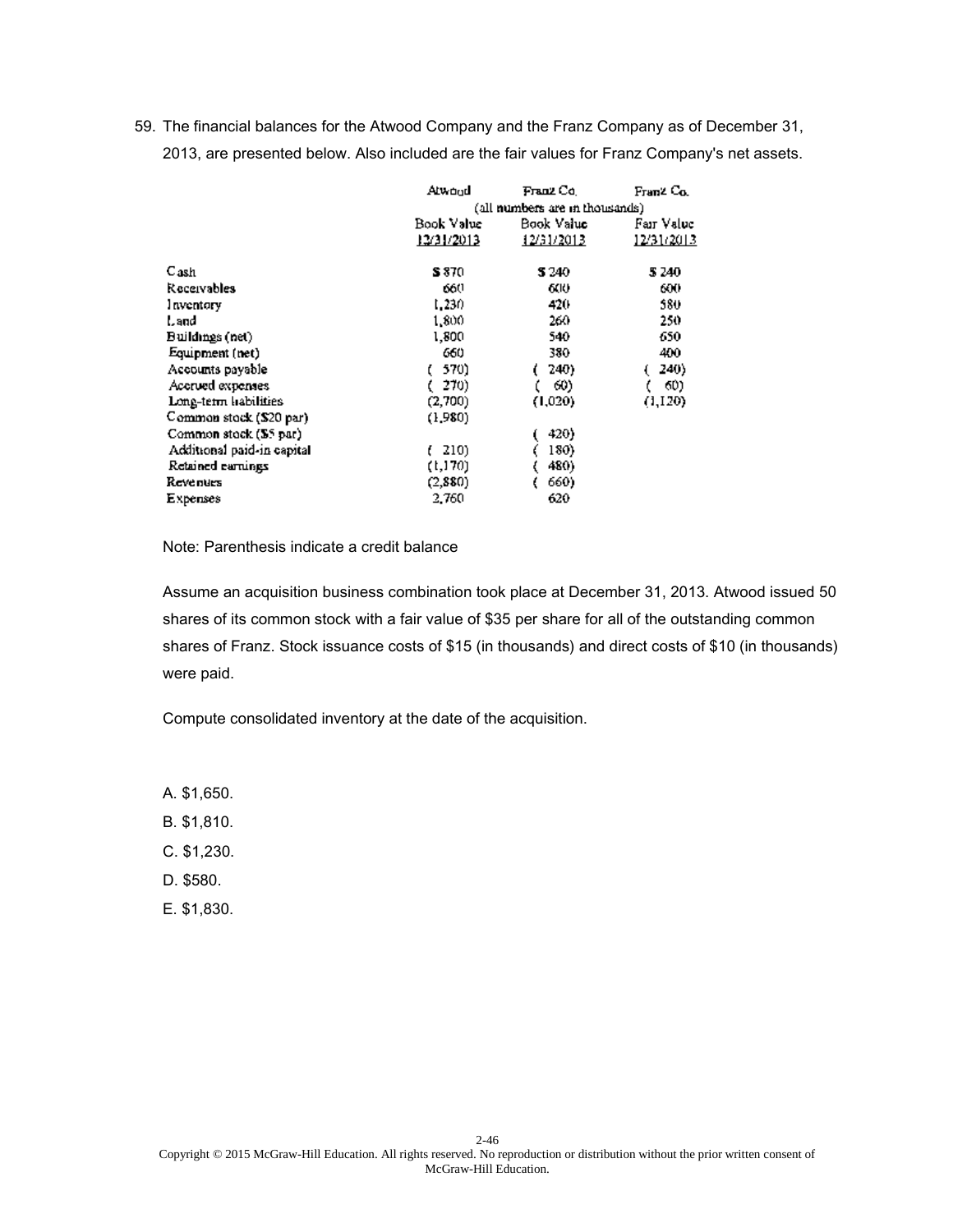|                            | Atwond                         | Franz Co.  | Franz Co.  |
|----------------------------|--------------------------------|------------|------------|
|                            | (all numbers are in thousands) |            |            |
|                            | Book Value                     | Book Value |            |
|                            | 12/31/2013                     | 12/31/2013 | 12/31/2013 |
| C <sub>ash</sub>           | S 870                          | S 240.     | 5 240      |
| Receivables                | 660                            | 600        | 600        |
| Inventory                  | 1,230                          | 420        | 580.       |
| Land                       | 1,800                          | 260        | 250        |
| Buildings (net)            | 1,800                          | 540.       | 650        |
| Equipment (net)            | 660                            | 380.       | 400        |
| Accounts payable           | 570)                           | 240)       | 240)       |
| Accrued expenses           | 270)                           | 60)        | 60)        |
| Long-term habilities       | (2,700)                        | (1,020)    | (1,120)    |
| Common stock (\$20 par)    | (1,980)                        |            |            |
| Common stock (S5 par)      |                                | 420)       |            |
| Additional paid-in capital | 210)                           | 180)       |            |
| Retained earnings          | (1,170)                        | 480)       |            |
| Revenues                   | (2,880)                        | 660)       |            |
| Expenses                   | 2,760                          | 620        |            |

Note: Parenthesis indicate a credit balance

Assume an acquisition business combination took place at December 31, 2013. Atwood issued 50 shares of its common stock with a fair value of \$35 per share for all of the outstanding common shares of Franz. Stock issuance costs of \$15 (in thousands) and direct costs of \$10 (in thousands) were paid.

Compute consolidated land at the date of the acquisition.

A. \$2,060.

B. \$1,800.

C. \$260.

D. \$2,050.

E. \$2,070.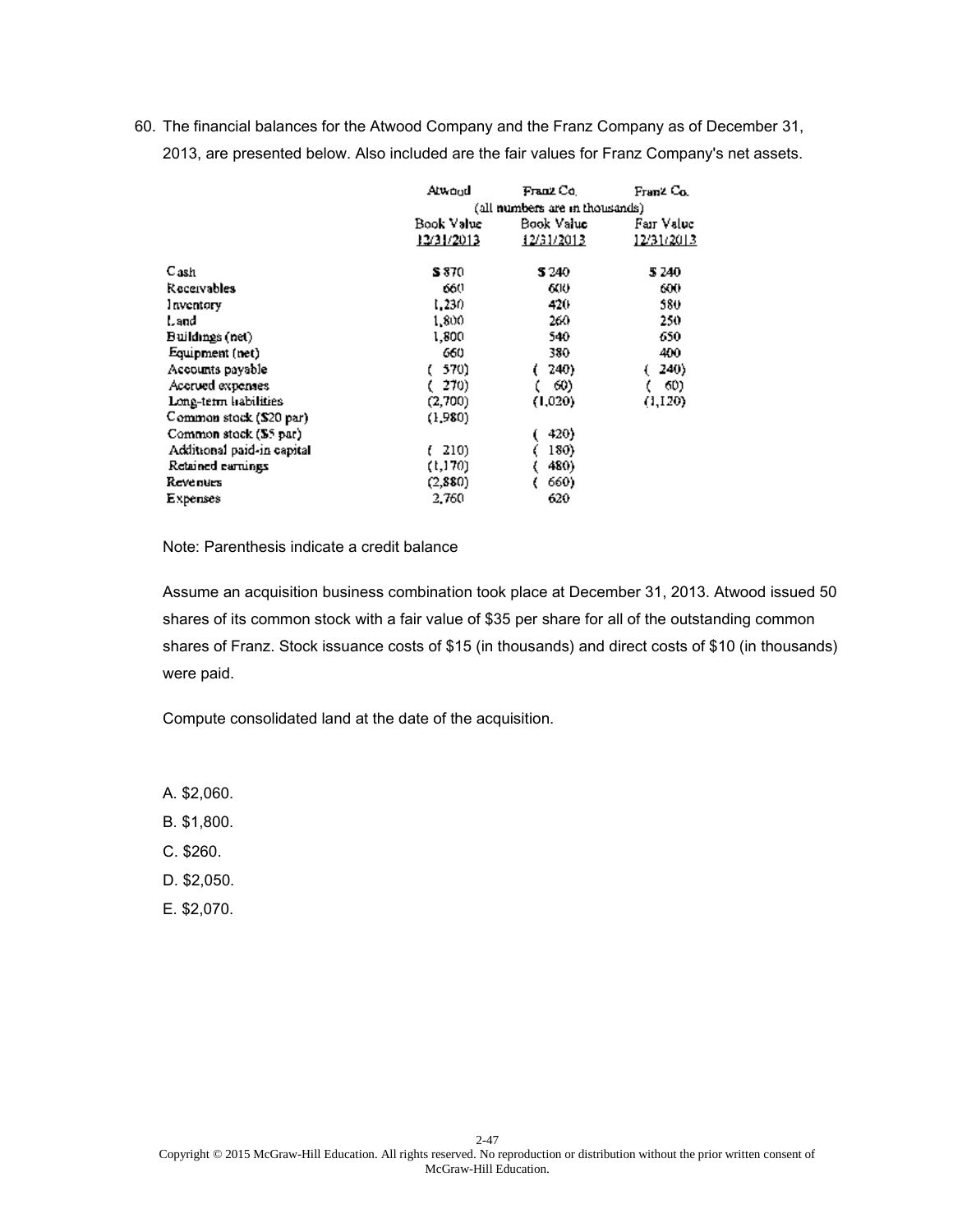|                            | Atwond                         | Franz Co.  | Franz Co.  |  |
|----------------------------|--------------------------------|------------|------------|--|
|                            | (all numbers are in thousands) |            |            |  |
|                            | Book Value                     | Book Value |            |  |
|                            | 12/31/2013                     | 12/31/2013 | 12/31/2013 |  |
| C <sub>ash</sub>           | S 870.                         | S 240      | 5 240      |  |
| Receivables                | 660                            | 600        | 600        |  |
| Inventory                  | 1,230                          | 420        | 580.       |  |
| Land                       | 1,800                          | 260        | 250        |  |
| Buildings (net)            | 1,800                          | 540        | 650        |  |
| Equipment (net)            | 660                            | 380.       | 400        |  |
| Accounts payable           | 570)                           | 240)       | 240)       |  |
| Accrued expenses           | 270)                           | 60)        | 60)        |  |
| Long-term liabilities      | (2,700)                        | (1,020)    | (1,120)    |  |
| Common stock (\$20 par)    | (1.980)                        |            |            |  |
| Common stock (S5 par)      |                                | 420)       |            |  |
| Additional paid-in capital | 210)                           | 180)       |            |  |
| Retained earnings          | (1,170)                        | 480)       |            |  |
| Revenues                   | (2,880)                        | 660)       |            |  |
| Expenses                   | 2,760                          | 620        |            |  |

Note: Parenthesis indicate a credit balance

Assume an acquisition business combination took place at December 31, 2013. Atwood issued 50 shares of its common stock with a fair value of \$35 per share for all of the outstanding common shares of Franz. Stock issuance costs of \$15 (in thousands) and direct costs of \$10 (in thousands) were paid.

Compute consolidated buildings (net) at the date of the acquisition.

A. \$2,450.

B. \$2,340.

C. \$1,800.

D. \$650.

E. \$1,690.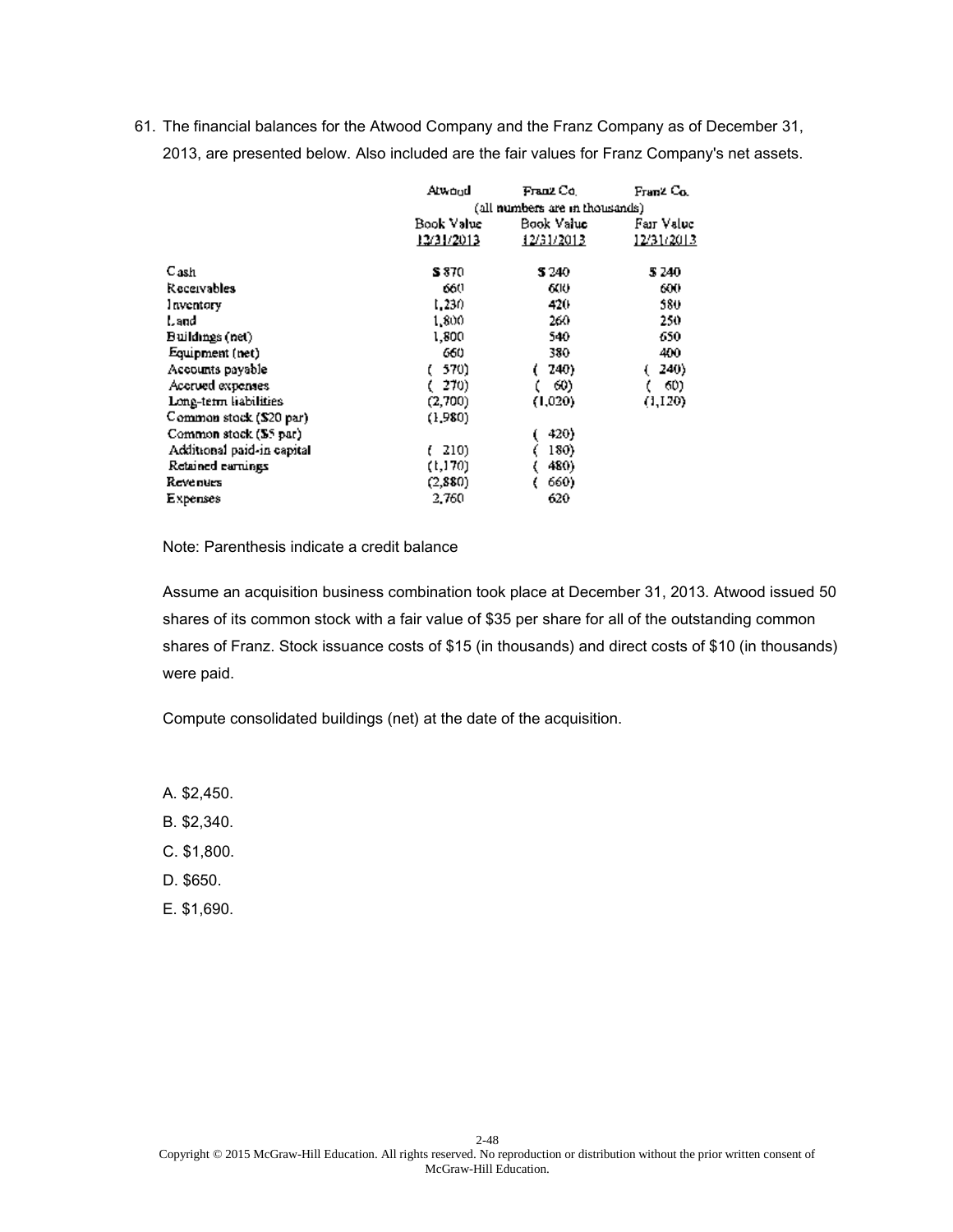

Note: Parenthesis indicate a credit balance

Assume an acquisition business combination took place at December 31, 2013. Atwood issued 50 shares of its common stock with a fair value of \$35 per share for all of the outstanding common shares of Franz. Stock issuance costs of \$15 (in thousands) and direct costs of \$10 (in thousands) were paid.

Compute consolidated long-term liabilities at the date of the acquisition.

A. \$2,600. B. \$2,700. C. \$2,800. D. \$3,720. E. \$3,820.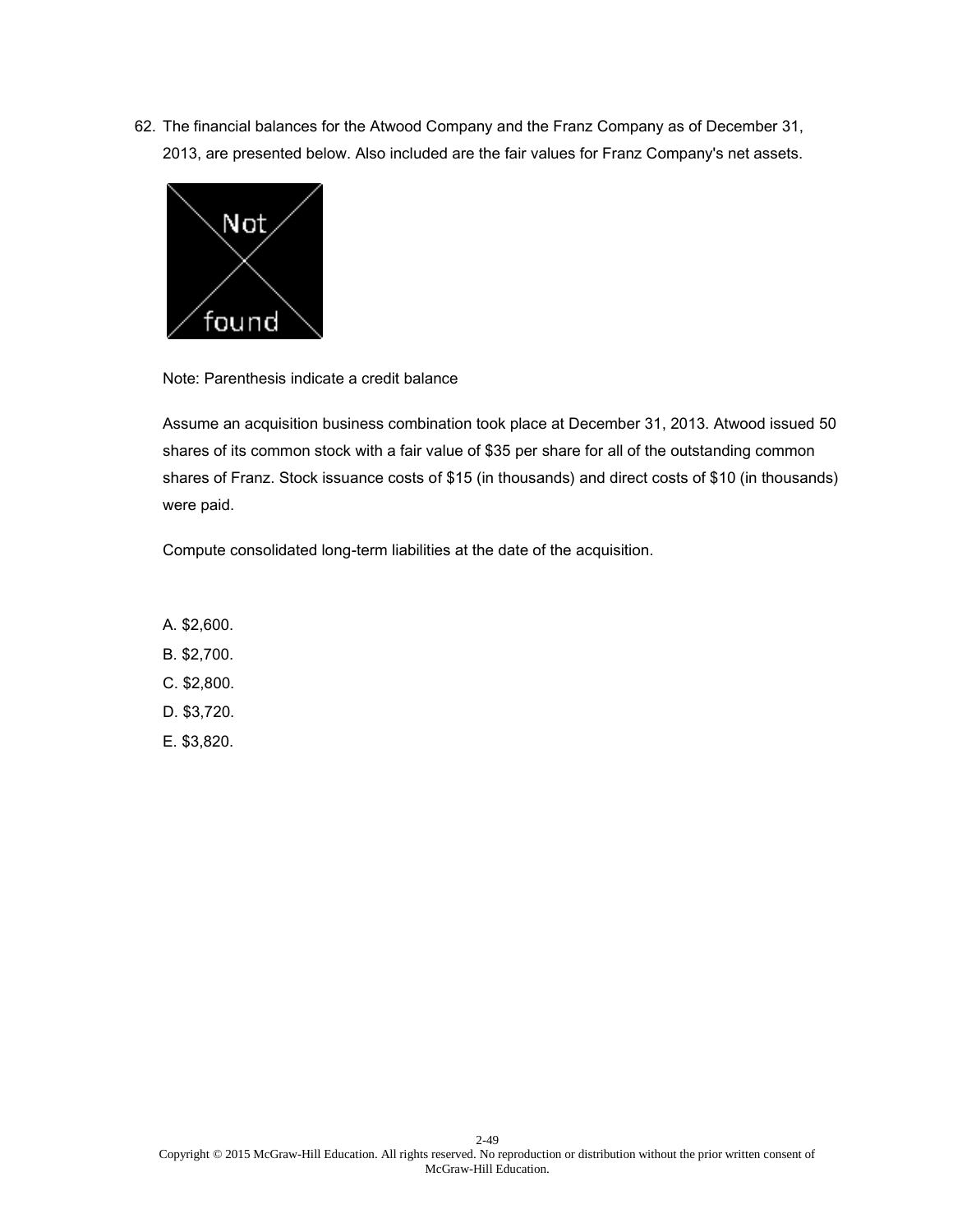|                            | Atwond                         | Franz Co.  | Franz Co.  |
|----------------------------|--------------------------------|------------|------------|
|                            | (all numbers are in thousands) |            |            |
|                            | Book Value                     | Book Value |            |
|                            | 12/31/2013                     | 12/31/2013 | 12/31/2013 |
| C <sub>ash</sub>           | S 870                          | S 240.     | 5 240      |
| Receivables                | 660                            | 600        | 600        |
| Inventory                  | 1,230                          | 420        | 580.       |
| Land                       | 1,800                          | 260        | 250        |
| Buildings (net)            | 1,800                          | 540.       | 650        |
| Equipment (net)            | 660                            | 380.       | 400        |
| Accounts payable           | 570)                           | 240)       | 240)       |
| Accrued expenses           | 270)                           | 60)        | 60)        |
| Long-term habilities       | (2,700)                        | (1,020)    | (1,120)    |
| Common stock (\$20 par)    | (1,980)                        |            |            |
| Common stock (S5 par)      |                                | 420)       |            |
| Additional paid-in capital | 210)                           | 180)       |            |
| Retained earnings          | (1,170)                        | 480)       |            |
| Revenues                   | (2,880)                        | 660)       |            |
| Expenses                   | 2,760                          | 620        |            |

Note: Parenthesis indicate a credit balance

Assume an acquisition business combination took place at December 31, 2013. Atwood issued 50 shares of its common stock with a fair value of \$35 per share for all of the outstanding common shares of Franz. Stock issuance costs of \$15 (in thousands) and direct costs of \$10 (in thousands) were paid.

Compute consolidated goodwill at the date of the acquisition.

A. \$360.

B. \$450.

C. \$460.

D. \$440.

E. \$475.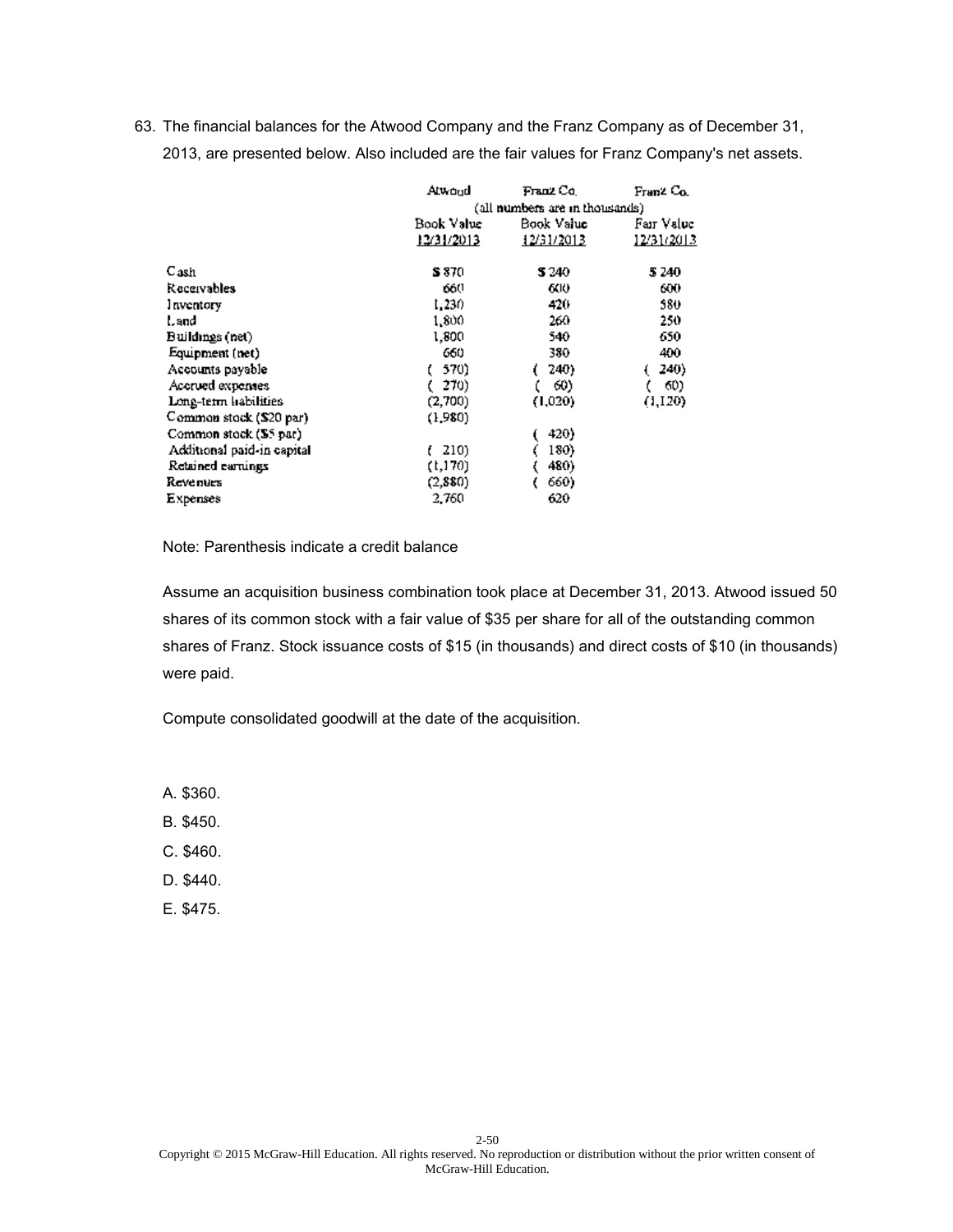|                            | Atwond                         | Franz Co.  | Franz Co.   |
|----------------------------|--------------------------------|------------|-------------|
|                            | (all numbers are in thousands) |            |             |
|                            | Book Value                     | Book Value | Fair Value. |
|                            | 12/31/2013                     | 12/31/2013 | 12/31/2013  |
| C <sub>ash</sub>           | S 870                          | S 240.     | 5 240       |
| Receivables                | 660                            | 600        | 600         |
| Inventory                  | 1,230                          | 420        | 580.        |
| Land                       | 1,800                          | 260        | 250         |
| Buildings (net)            | 1,800                          | 540.       | 650         |
| Equipment (net)            | 660                            | 380.       | 400         |
| Accounts payable           | 570)                           | 240)       | 240)        |
| Accrued expenses           | 270)                           | 60)        | 60)         |
| Long-term habilities       | (2,700)                        | (1,020)    | (1,120)     |
| Common stock (\$20 par)    | (1,980)                        |            |             |
| Common stock (S5 par)      |                                | 420)       |             |
| Additional paid-in capital | 210)                           | 180)       |             |
| Retained earnings          | (1,170)                        | 480)       |             |
| Revenues                   | (2,880)                        | 660)       |             |
| Expenses                   | 2,760                          | 620        |             |

Note: Parenthesis indicate a credit balance

Assume an acquisition business combination took place at December 31, 2013. Atwood issued 50 shares of its common stock with a fair value of \$35 per share for all of the outstanding common shares of Franz. Stock issuance costs of \$15 (in thousands) and direct costs of \$10 (in thousands) were paid.

Compute consolidated equipment (net) at the date of the acquisition.

A. \$400.

B. \$660.

C. \$1,060.

D. \$1,040.

E. \$1,050.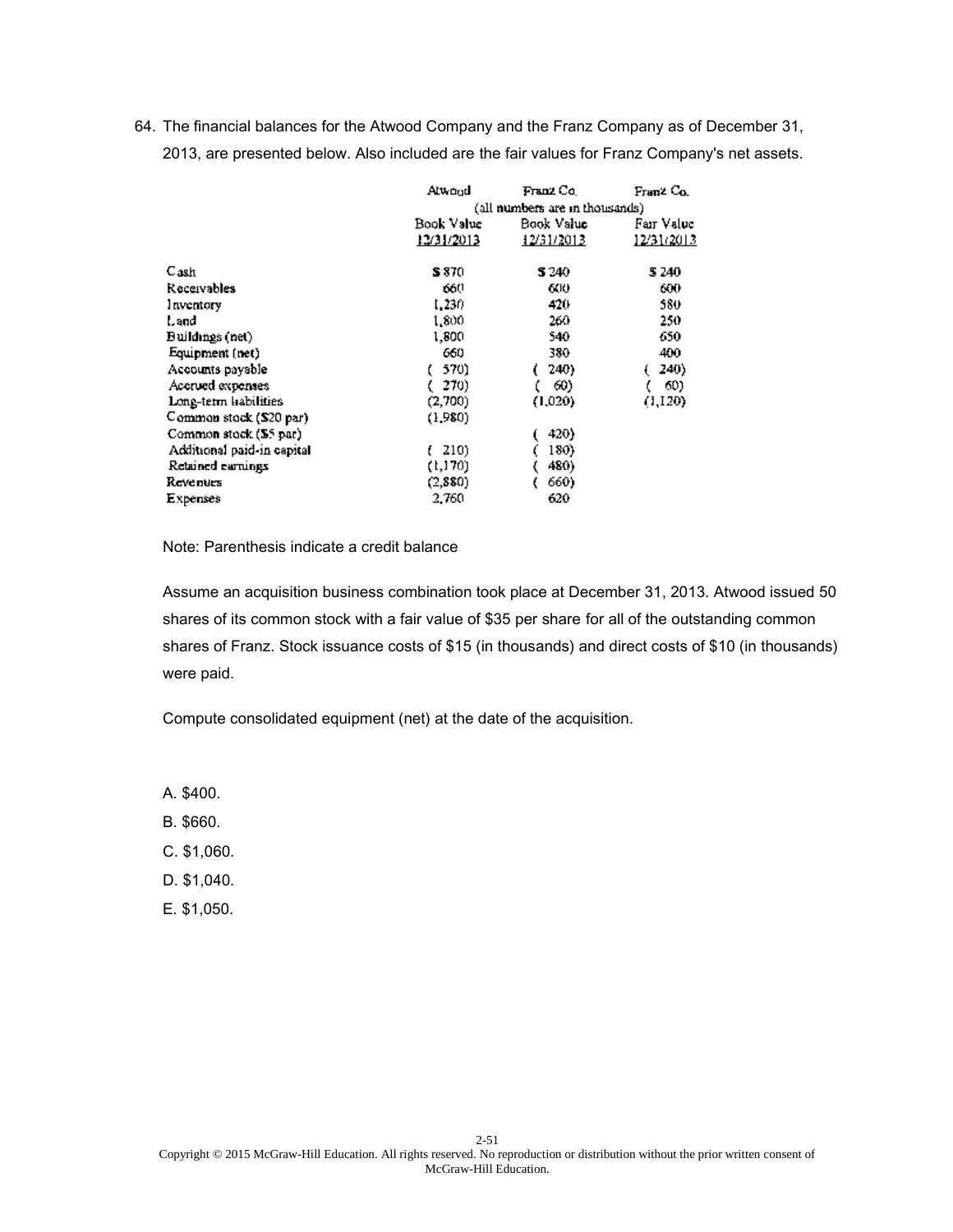|                            | Atwond                          | Franz Co.  | Franz Co.  |
|----------------------------|---------------------------------|------------|------------|
|                            | (all numbers are in thousands). |            |            |
|                            | Book Value                      | Book Value | Fair Value |
|                            | 12/31/2013                      | 12/31/2013 | 12/31/2013 |
| C <sub>ash</sub>           | S 870.                          | S 240.     | 5 240      |
| Receivables                | 660                             | 600        | 600        |
| Inventory                  | 1,230                           | 420        | 580.       |
| Land                       | 1,800                           | 260        | 250        |
| Buildings (net)            | 1,800                           | 540        | 650        |
| Equipment (net)            | 660                             | 380.       | 400        |
| Accounts payable           | 570)                            | 240)       | 240)       |
| Accrued expenses           | 270)                            | 60)        | 60)        |
| Long-term liabilities      | (2,700)                         | (1,020)    | (1,120)    |
| Common stock (\$20 par)    | (1,980)                         |            |            |
| Common stock (\$5 par)     |                                 | 420)       |            |
| Additional paid-in capital | 210)                            | 180)       |            |
| Retained earnings          | (1,170)                         | 480)       |            |
| Revenues                   | (2,880)                         | 660)       |            |
| Expenses                   | 2,760                           | 620        |            |

Note: Parenthesis indicate a credit balance

Assume an acquisition business combination took place at December 31, 2013. Atwood issued 50 shares of its common stock with a fair value of \$35 per share for all of the outstanding common shares of Franz. Stock issuance costs of \$15 (in thousands) and direct costs of \$10 (in thousands) were paid.

Compute fair value of the net assets acquired at the date of the acquisition.

A. \$1,300.

B. \$1,340.

C. \$1,500.

D. \$1,750.

E. \$2,480.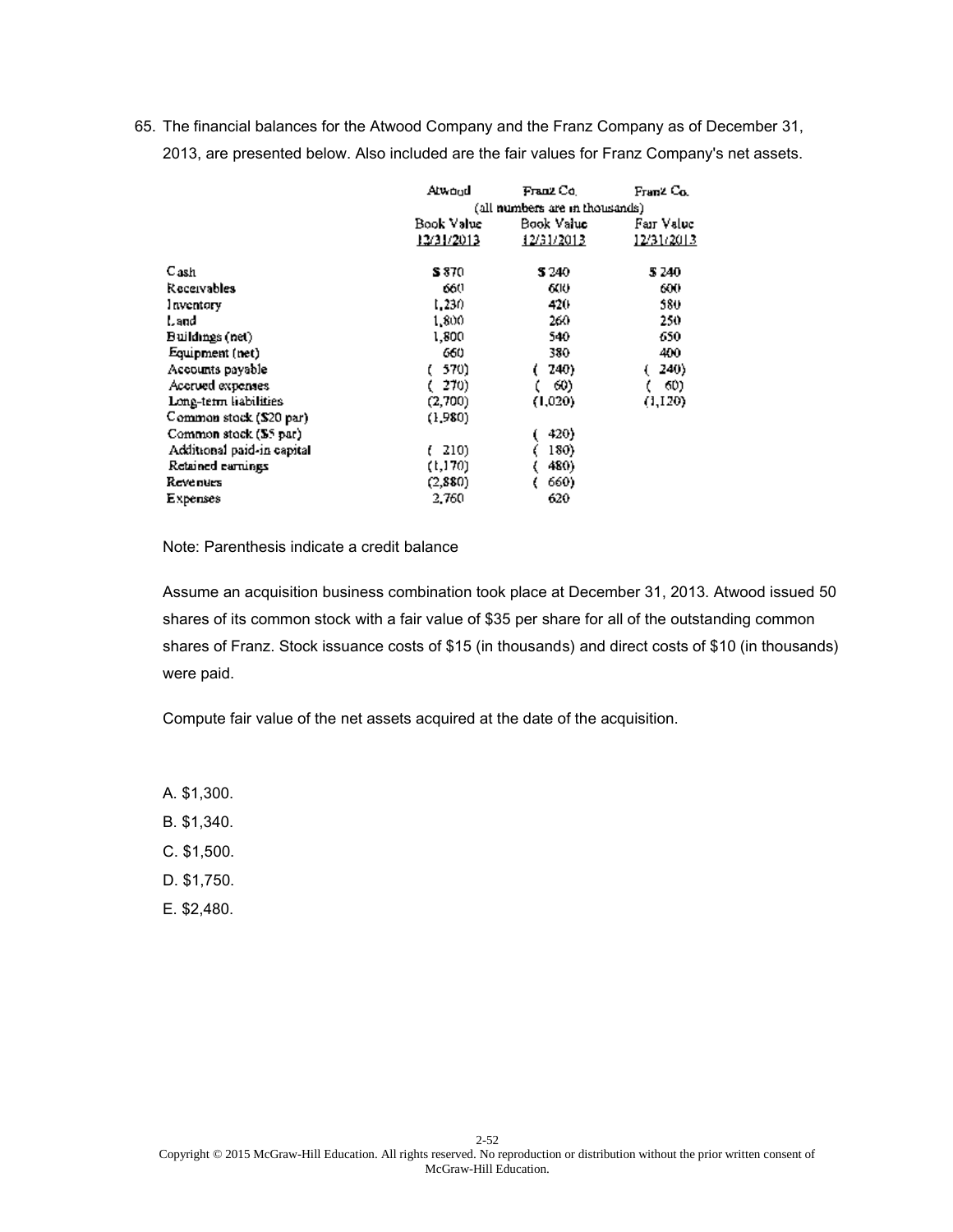

Note: Parenthesis indicate a credit balance

Assume an acquisition business combination took place at December 31, 2013. Atwood issued 50 shares of its common stock with a fair value of \$35 per share for all of the outstanding common shares of Franz. Stock issuance costs of \$15 (in thousands) and direct costs of \$10 (in thousands) were paid.

Compute consolidated retained earnings at the date of the acquisition.

A. \$1,160. B. \$1,170. C. \$1,280. D. \$1,290. E. \$1,640.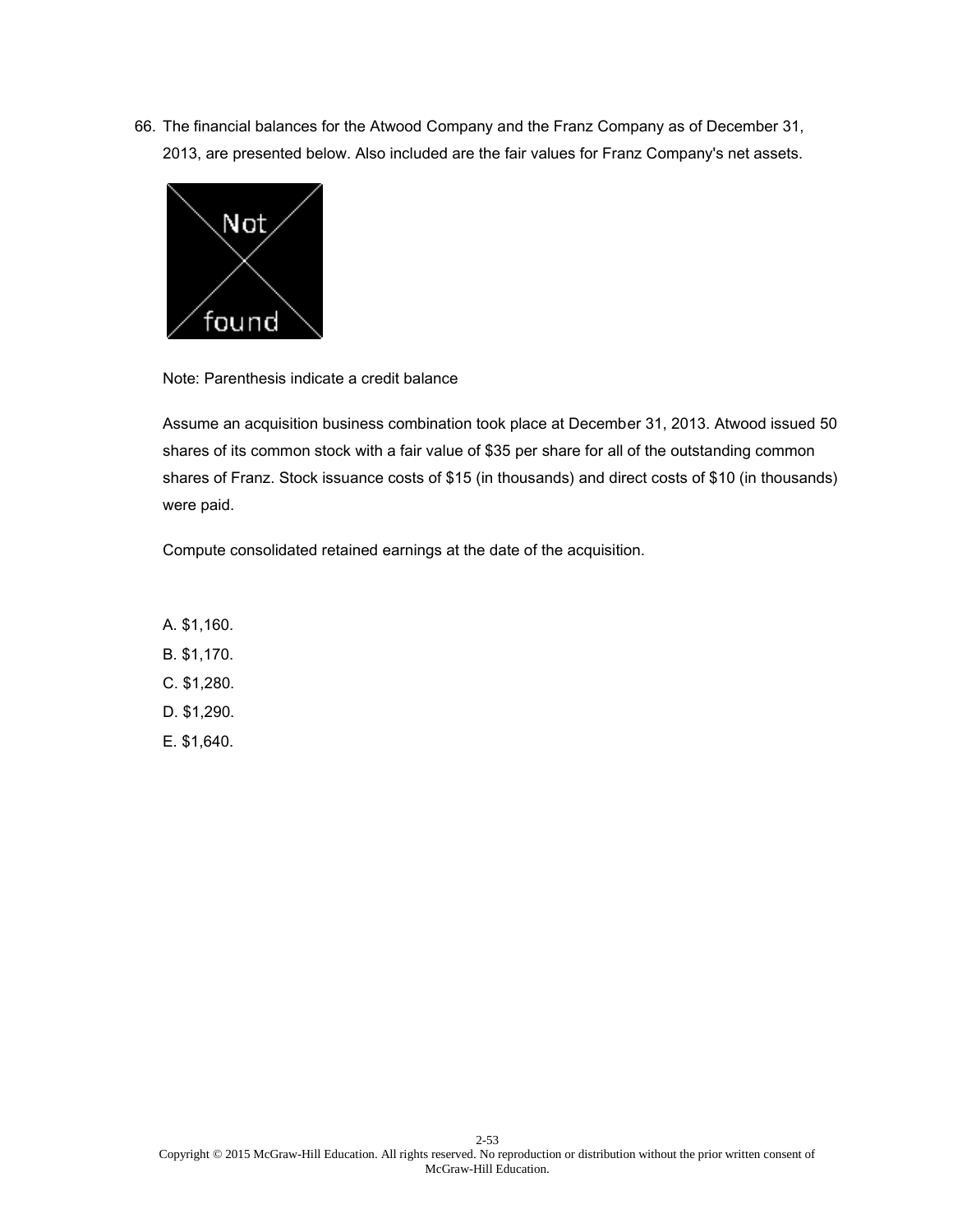|                            | Atwond                          | Franz Co.  | Franz Co.         |
|----------------------------|---------------------------------|------------|-------------------|
|                            | (all numbers are in thousands). |            |                   |
|                            | Book Value                      | Book Value | Fair Value        |
|                            | 12/31/2013                      | 12/31/2013 | <u>12/31/2013</u> |
| C <sub>ash</sub>           | S 870.                          | S 240.     | 5 240             |
| Receivables                | 660                             | 600        | 600               |
| Inventory                  | 1,230                           | 420        | 580               |
| Land.                      | 1,800.                          | 260        | 250               |
| Buildings (net)            | 1,800                           | 540.       | 650               |
| Equipment (net)            | 660                             | 380.       | 400               |
| Accounts payable           | 570)                            | 240)       | 240)              |
| Accrued expenses           | 270)                            | 60)        | 60)               |
| Long-term habilities       | (2,700)                         | (1,020)    | (1,120)           |
| Common stock (\$20 par)    | (1,980).                        |            |                   |
| Common stock (S5 par)      |                                 | 420)       |                   |
| Additional paid-in capital | 210)                            | 180)       |                   |
| Retained earnings          | (1,170)                         | 480)       |                   |
| <b>Revenues</b>            | (2,880)                         | 660)       |                   |
| Expenses                   | 2,760                           | 620        |                   |

Note: Parenthesis indicate a credit balance

Assume an acquisition business combination took place at December 31, 2013. Atwood issued 50 shares of its common stock with a fair value of \$35 per share for all of the outstanding common shares of Franz. Stock issuance costs of \$15 (in thousands) and direct costs of \$10 (in thousands) were paid.

Compute consolidated revenues at the date of the acquisition.

A. \$3,540.

B. \$2,880.

C. \$1,170.

D. \$1,650.

E. \$4,050.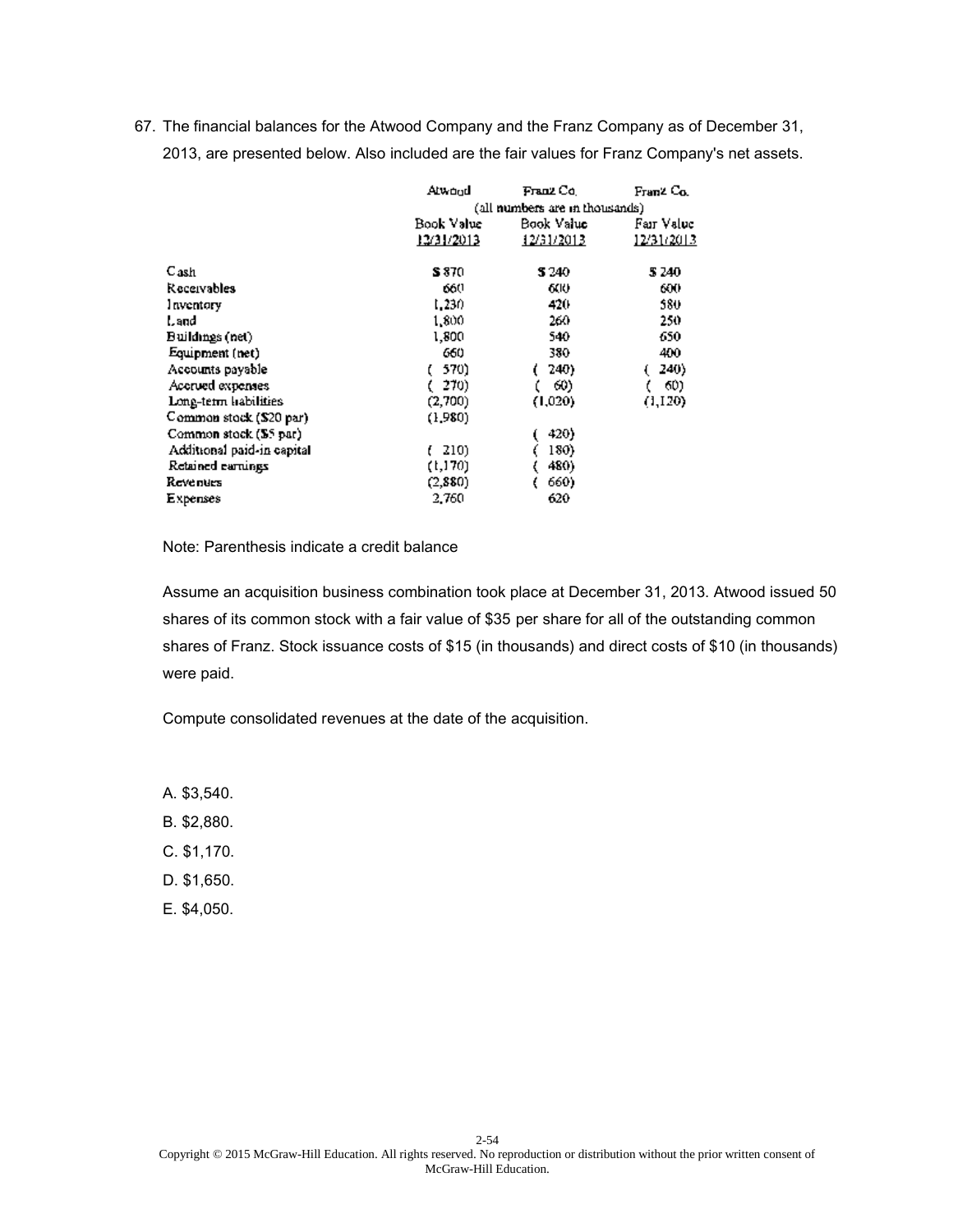|                            | Atwond                         | Franz Co.  | Franz Co.   |
|----------------------------|--------------------------------|------------|-------------|
|                            | (all numbers are in thousands) |            |             |
|                            | Book Value                     | Book Value | Fair Value. |
|                            | 12/31/2013                     | 12/31/2013 | 12/31/2013  |
| C <sub>ash</sub>           | S 870                          | S 240.     | 5 240       |
| Receivables                | 660                            | 600        | 600         |
| Inventory                  | 1,230                          | 420        | 580.        |
| Land                       | 1,800                          | 260        | 250         |
| Buildings (net)            | 1,800                          | 540.       | 650         |
| Equipment (net)            | 660                            | 380.       | 400         |
| Accounts payable           | 570)                           | 240)       | 240)        |
| Accrued expenses           | 270)                           | 60)        | 60)         |
| Long-term habilities       | (2,700)                        | (1,020)    | (1,120)     |
| Common stock (\$20 par)    | (1,980)                        |            |             |
| Common stock (S5 par)      |                                | 420)       |             |
| Additional paid-in capital | 210)                           | 180)       |             |
| Retained earnings          | (1,170)                        | 480)       |             |
| Revenues                   | (2,880)                        | 660)       |             |
| Expenses                   | 2,760                          | 620        |             |

Note: Parenthesis indicate a credit balance

Assume an acquisition business combination took place at December 31, 2013. Atwood issued 50 shares of its common stock with a fair value of \$35 per share for all of the outstanding common shares of Franz. Stock issuance costs of \$15 (in thousands) and direct costs of \$10 (in thousands) were paid.

Compute consolidated cash at the completion of the acquisition.

A. \$1,350.

B. \$1,085.

C. \$1,110.

D. \$870.

E. \$845.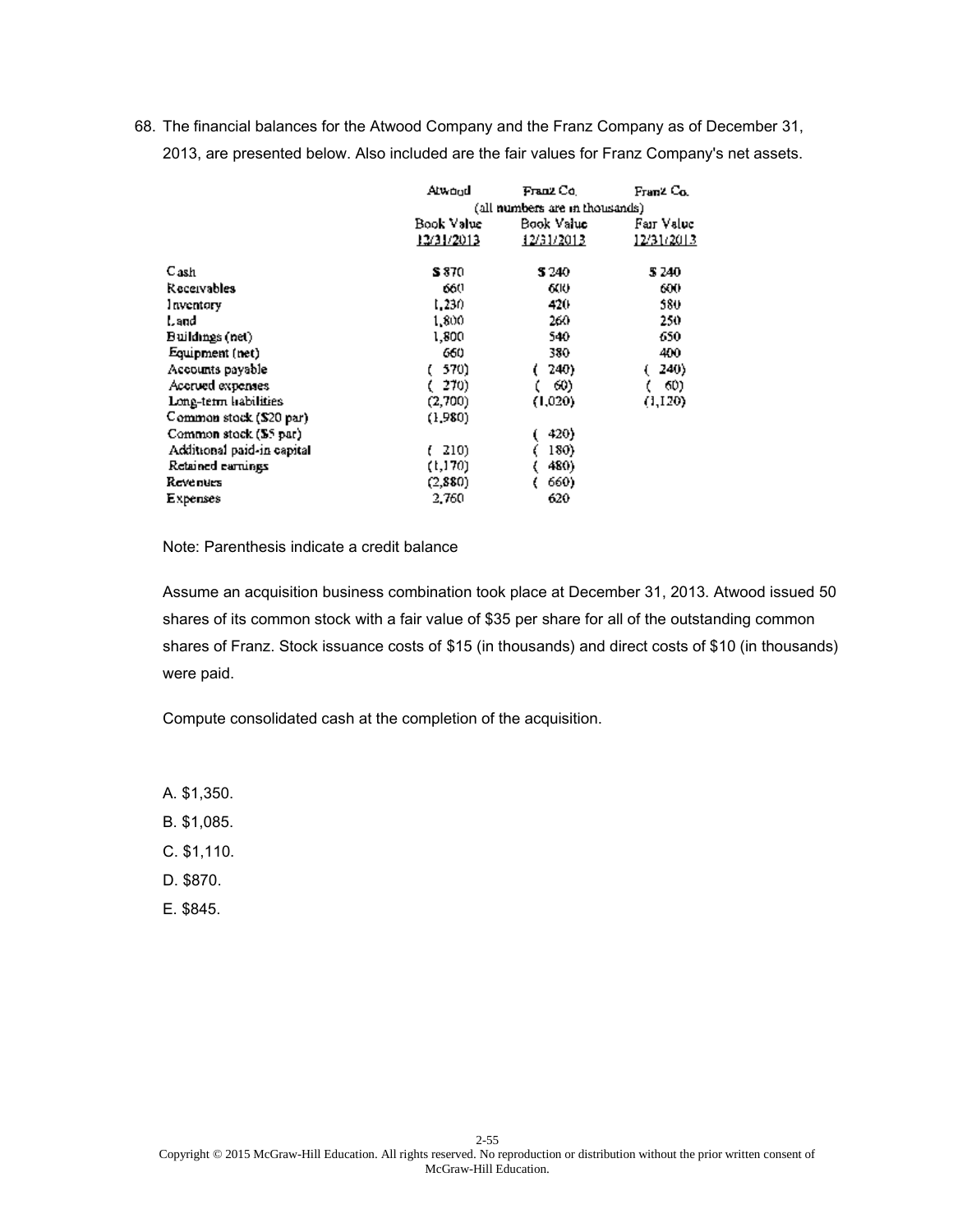|                            | Atwond                          | Franz Co.  | Franz Co.  |
|----------------------------|---------------------------------|------------|------------|
|                            | (all numbers are in thousands). |            |            |
|                            | Book Value                      | Book Value | Fair Value |
|                            | 12/31/2013                      | 12/31/2013 | 12/31/2013 |
| C <sub>ash</sub>           | S 870.                          | S 240.     | 5 240      |
| Receivables                | 660                             | 600        | 600        |
| Inventory                  | 1,230                           | 420        | 580.       |
| Land                       | 1,800                           | 260        | 250        |
| Buildings (net)            | 1,800                           | 540        | 650        |
| Equipment (net)            | 660                             | 380.       | 400        |
| Accounts payable           | 570)                            | 240)       | 240)       |
| Accrued expenses           | 270)                            | 60)        | 60)        |
| Long-term liabilities      | (2,700)                         | (1,020)    | (1,120)    |
| Common stock (\$20 par)    | (1,980)                         |            |            |
| Common stock (\$5 par)     |                                 | 420)       |            |
| Additional paid-in capital | 210)                            | 180)       |            |
| Retained earnings          | (1,170)                         | 480)       |            |
| Revenues                   | (2,880)                         | 660)       |            |
| Expenses                   | 2,760                           | 620        |            |

Note: Parenthesis indicate a credit balance

Assume an acquisition business combination took place at December 31, 2013. Atwood issued 50 shares of its common stock with a fair value of \$35 per share for all of the outstanding common shares of Franz. Stock issuance costs of \$15 (in thousands) and direct costs of \$10 (in thousands) were paid.

Compute consolidated expenses at the date of the acquisition.

A. \$2,760.

B. \$2,770.

C. \$2,785.

D. \$3,380.

E. \$3,390.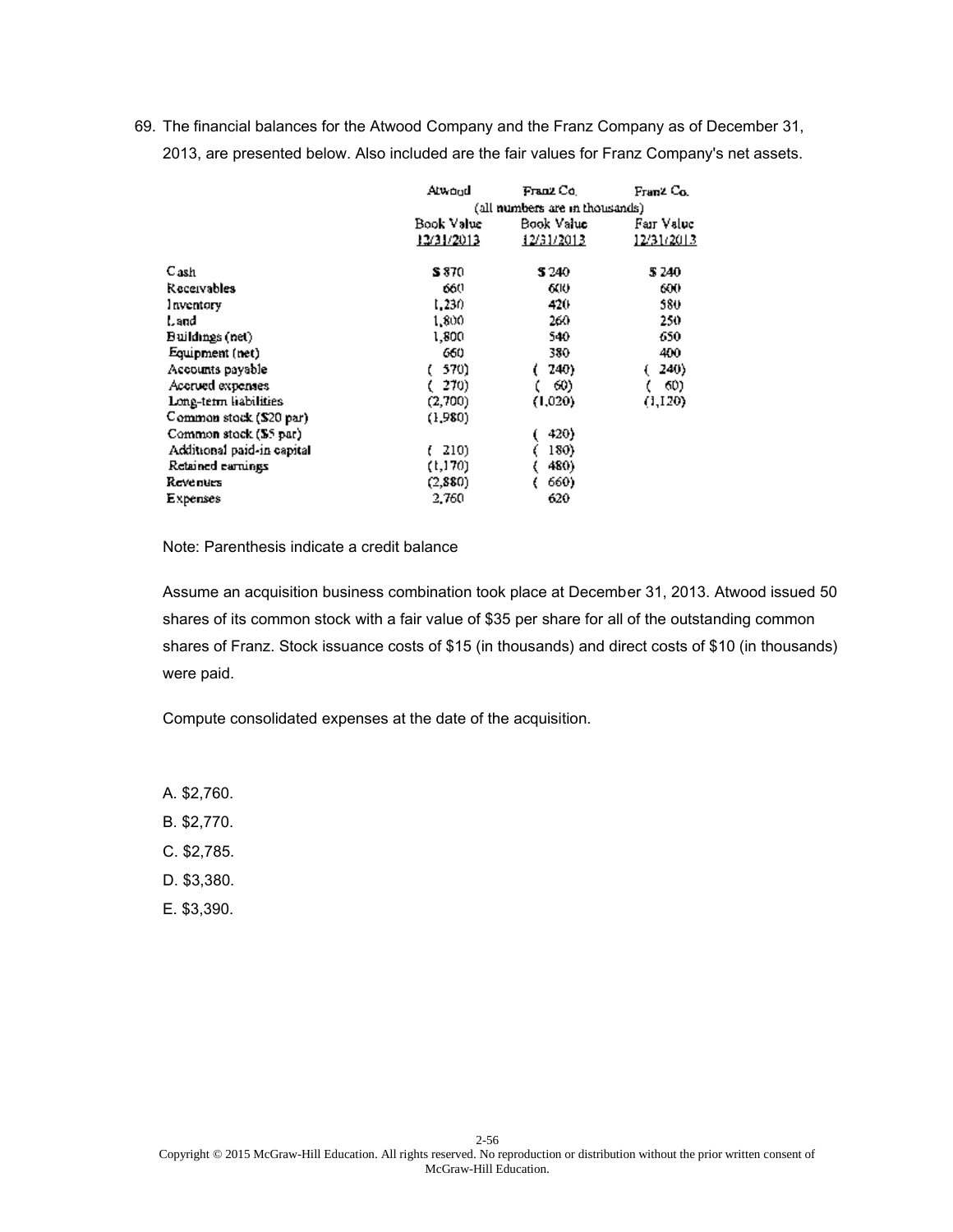|                            | Awood            | Franz co.                   | Franz do I |  |
|----------------------------|------------------|-----------------------------|------------|--|
|                            |                  | (all amounts in thousands). |            |  |
|                            | Book Value       | Book Value                  | Fair Value |  |
|                            | <u> 12/31/14</u> | 12/31/14                    | 1231/14    |  |
| Свsh                       | \$ 870           | \$240                       | \$240      |  |
| Receivables                | 660              | 600                         | 600        |  |
| Inventory                  | 1,230            | 420                         | 580        |  |
| L and                      | 1,800            | 260                         | 250.       |  |
| Buildings (net)            | 1.800            | 540                         | 650        |  |
| Equipment (net)            | 660              | 380                         | 400        |  |
| Accounts payable           | 570)             | 240)                        | 240)       |  |
| Accrued expenses           | 270)             | 60)                         | 60)        |  |
| Long-term liabilities      | (2,700)          | (1.020)                     | (1, 120)   |  |
| Common stock (\$20 par)    | (1.980)          |                             |            |  |
| Common stock (\$5 par)     |                  | 420)                        |            |  |
| Additional paid-in capital | 210)             | 180)                        |            |  |
| Retained earnings          | (1,170)          | 480)                        |            |  |
| Revenues                   | (2,880)          | 660)                        |            |  |
| <b>Expenses</b>            | 2,760            | 620                         |            |  |

Note: Parenthesis indicate a credit balance

Assume a business combination took place at December 31, 2012. Atwood issued 50 shares of its common stock with a fair value of \$35 per share for all of the outstanding common shares of Franz. Stock issuance costs of \$15 (in thousands) and direct costs of \$10 (in thousands) were paid to effect this acquisition transaction. To settle a difference of opinion regarding Franz's fair value, Atwood promises to pay an additional \$5.2 (in thousands) to the former owners if Franz's earnings exceed a certain sum during the next year. Given the probability of the required contingency payment and utilizing a 4% discount rate, the expected present value of the contingency is \$5 (in thousands).

Compute the investment to be recorded at date of acquisition.

- A. \$1,750.
- B. \$1,755.
- C. \$1,725.
- D. \$1,760.
- E. \$1,765.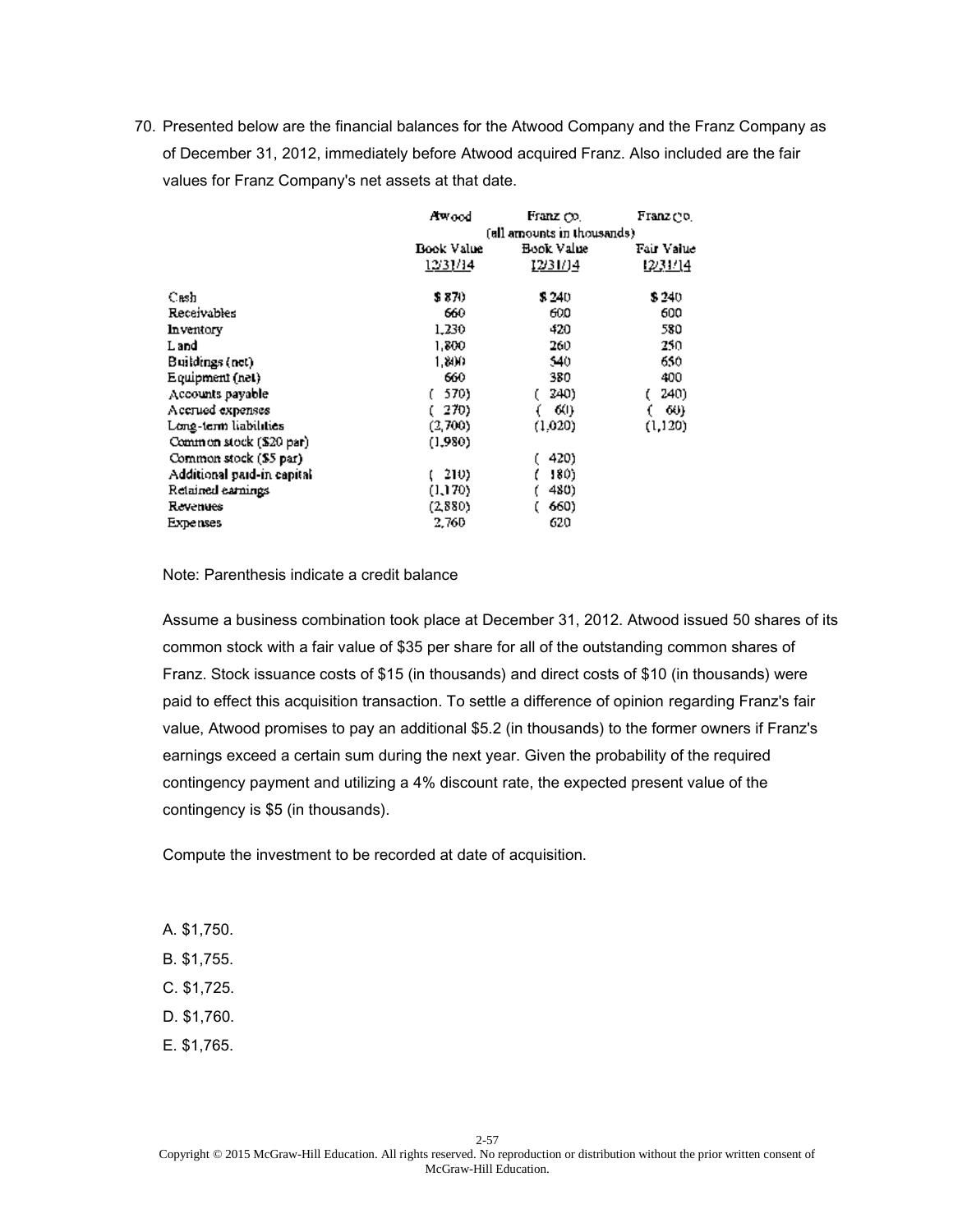|                            | Awood                      | Franz Co.  | Franz dol  |
|----------------------------|----------------------------|------------|------------|
|                            | (all amounts in thousands) |            |            |
|                            | Book Value                 | Book Value | Fair Value |
|                            | <u> 12/31/14</u>           | 12/31/14   | 1231/14    |
| Cash                       | \$ 870                     | \$240      | \$240      |
| Receivables                | 660                        | 600        | 600        |
| Inventory                  | 1,230                      | 420        | 580        |
| L and                      | 1,800                      | 260        | 250.       |
| Buildings (net)            | 1.800                      | 540        | 650        |
| Equipment (net)            | 660                        | 380        | 400        |
| Accounts payable           | 570)                       | 240)       | 240)       |
| Accrued expenses           | 270)                       | 60)        | 60)        |
| Long-term liabilities      | (2,700)                    | (1.020)    | (1, 120)   |
| Common stock (\$20 par)    | (1,980)                    |            |            |
| Common stock (\$5 par)     |                            | 420)       |            |
| Additional paid-in capital | 210)                       | 180)       |            |
| Retained earnings          | (1,170)                    | 480)       |            |
| Revenues                   | (2,880)                    | 660)       |            |
| Expenses                   | 2,760                      | 620        |            |

Note: Parenthesis indicate a credit balance

Assume a business combination took place at December 31, 2012. Atwood issued 50 shares of its common stock with a fair value of \$35 per share for all of the outstanding common shares of Franz. Stock issuance costs of \$15 (in thousands) and direct costs of \$10 (in thousands) were paid to effect this acquisition transaction. To settle a difference of opinion regarding Franz's fair value, Atwood promises to pay an additional \$5.2 (in thousands) to the former owners if Franz's earnings exceed a certain sum during the next year. Given the probability of the required contingency payment and utilizing a 4% discount rate, the expected present value of the contingency is \$5 (in thousands).

Compute consolidated inventory at date of acquisition.

- A. \$1,650.
- B. \$1,810.
- C. \$1,230.
- D. \$580.
- E. \$1,830.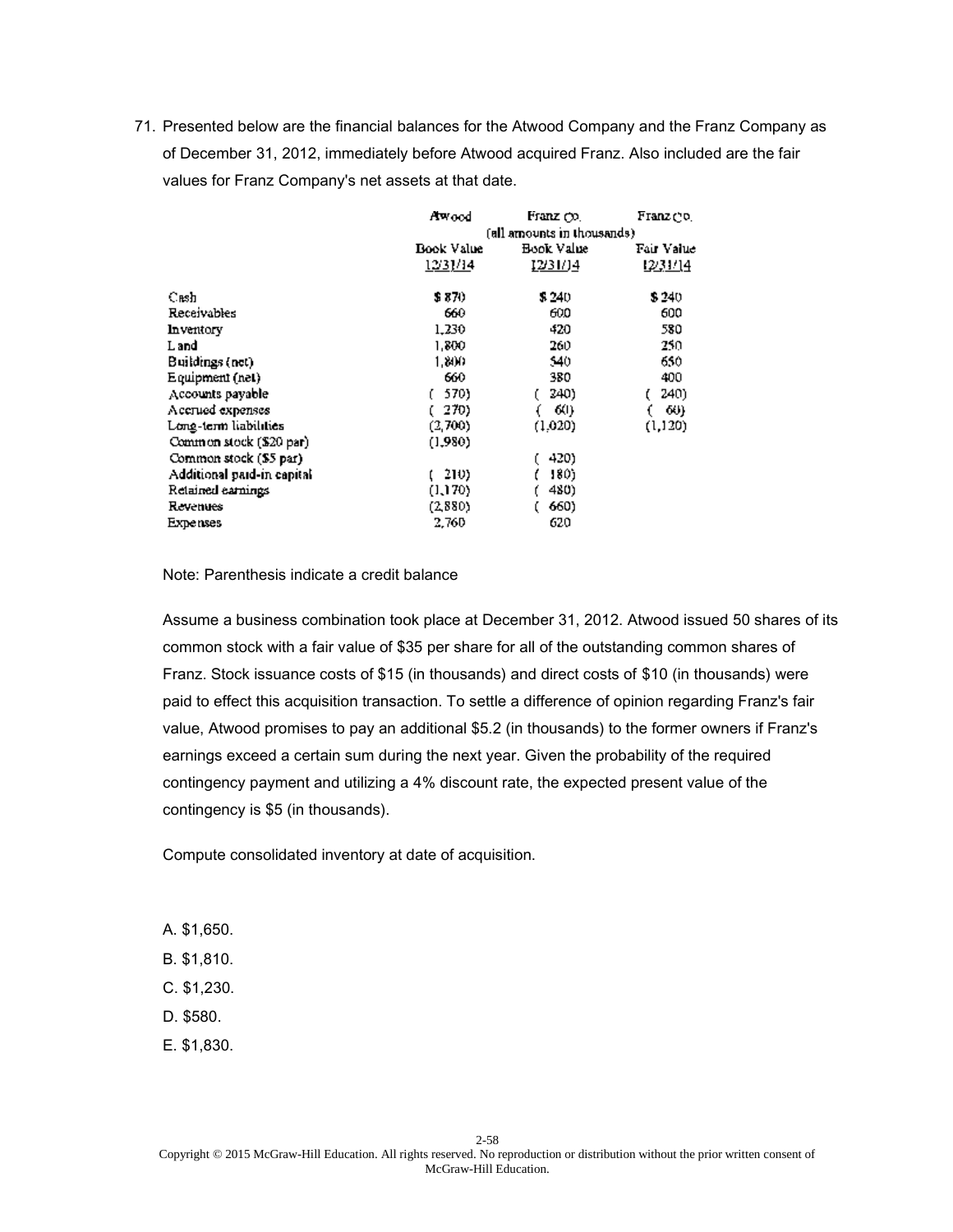|                            | Awood            | Franz co.                   | Franz do I |  |
|----------------------------|------------------|-----------------------------|------------|--|
|                            |                  | (all amounts in thousands). |            |  |
|                            | Book Value       | Book Value                  | Fair Value |  |
|                            | <u> 12/31/14</u> | 12/31/14                    | 1231/14    |  |
| Свsh                       | \$ 870           | \$240                       | \$240      |  |
| Receivables                | 660              | 600                         | 600        |  |
| Inventory                  | 1,230            | 420                         | 580        |  |
| L and                      | 1,800            | 260                         | 250.       |  |
| Buildings (net)            | 1.800            | 540                         | 650        |  |
| Equipment (net)            | 660              | 380                         | 400        |  |
| Accounts payable           | 570)             | 240)                        | 240)       |  |
| Accrued expenses           | 270)             | 60)                         | 60)        |  |
| Long-term liabilities      | (2,700)          | (1.020)                     | (1,120)    |  |
| Common stock (\$20 par)    | (1,980).         |                             |            |  |
| Common stock (\$5 par)     |                  | 420)                        |            |  |
| Additional paid-in capital | 210)             | 180)                        |            |  |
| Retained earnings          | (1,170)          | 480)                        |            |  |
| Revenues                   | (2,880)          | 660)                        |            |  |
| <b>Expenses</b>            | 2,760            | 620                         |            |  |

Note: Parenthesis indicate a credit balance

Assume a business combination took place at December 31, 2012. Atwood issued 50 shares of its common stock with a fair value of \$35 per share for all of the outstanding common shares of Franz. Stock issuance costs of \$15 (in thousands) and direct costs of \$10 (in thousands) were paid to effect this acquisition transaction. To settle a difference of opinion regarding Franz's fair value, Atwood promises to pay an additional \$5.2 (in thousands) to the former owners if Franz's earnings exceed a certain sum during the next year. Given the probability of the required contingency payment and utilizing a 4% discount rate, the expected present value of the contingency is \$5 (in thousands).

Compute consolidated land at date of acquisition.

- A. \$2,060.
- B. \$1,800.
- C. \$260.
- D. \$2,050.
- E. \$2,070.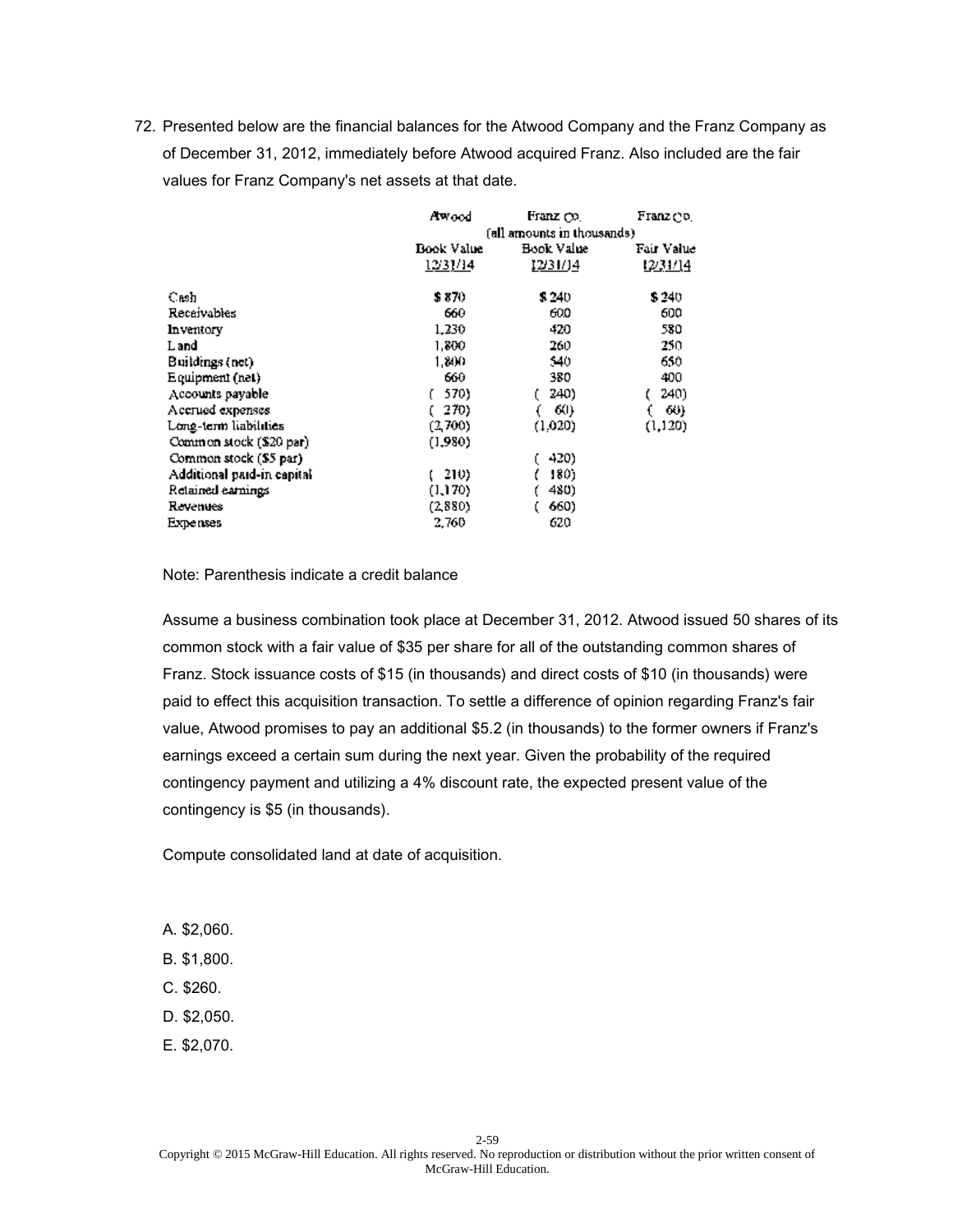

Note: Parenthesis indicate a credit balance

Assume a business combination took place at December 31, 2012. Atwood issued 50 shares of its common stock with a fair value of \$35 per share for all of the outstanding common shares of Franz. Stock issuance costs of \$15 (in thousands) and direct costs of \$10 (in thousands) were paid to effect this acquisition transaction. To settle a difference of opinion regarding Franz's fair value, Atwood promises to pay an additional \$5.2 (in thousands) to the former owners if Franz's earnings exceed a certain sum during the next year. Given the probability of the required contingency payment and utilizing a 4% discount rate, the expected present value of the contingency is \$5 (in thousands).

Compute consolidated buildings (net) at date of acquisition.

- A. \$2,450.
- B. \$2,340.
- C. \$1,800.
- D. \$650.
- E. \$1,690.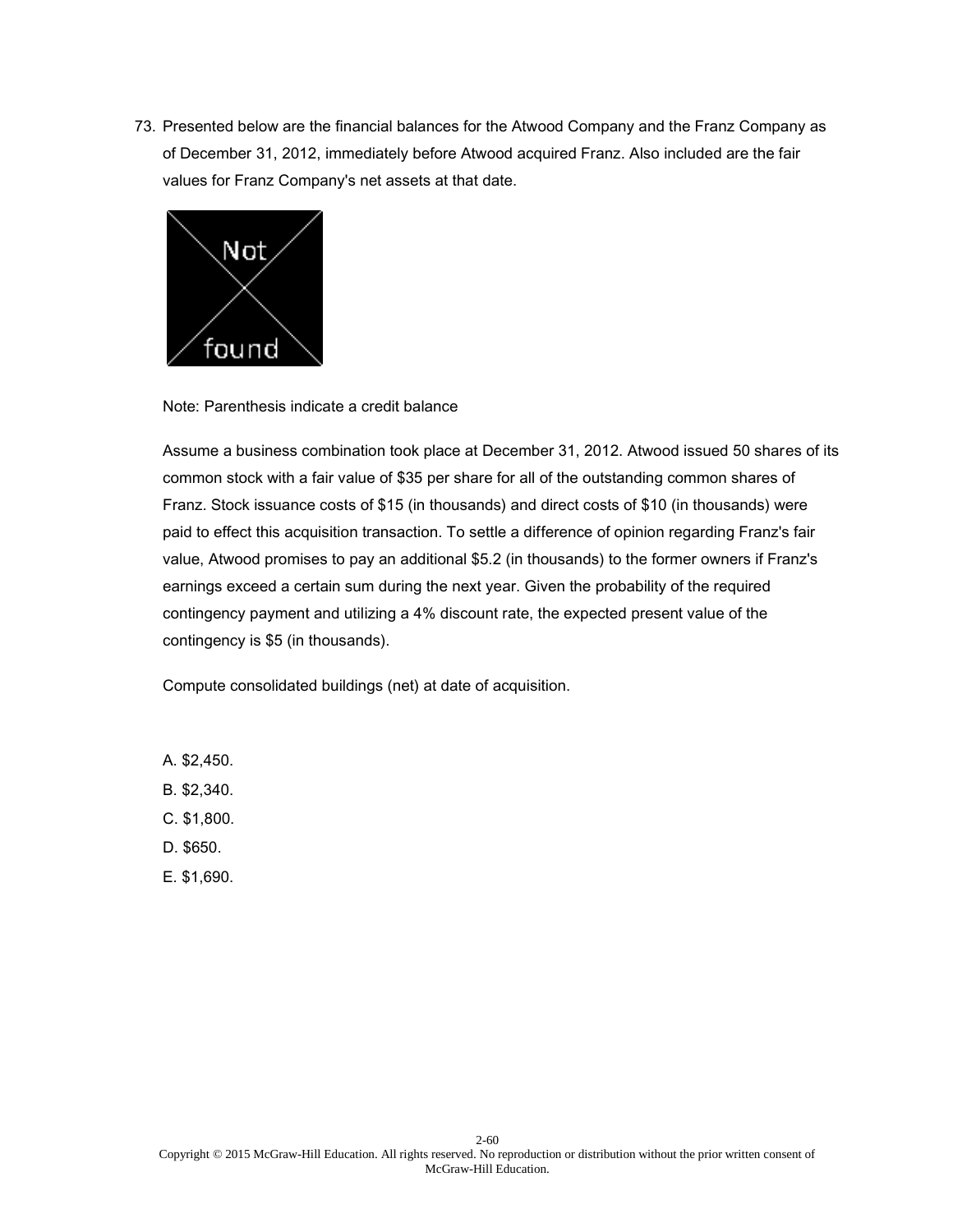|                             | Alwood     | Franz co.                   | Franz Co.  |  |
|-----------------------------|------------|-----------------------------|------------|--|
|                             |            | (all amounts in thousands). |            |  |
|                             | Book Value | Book Value.                 | Fair Value |  |
|                             | 12/31/14   | 12/31/14                    | 12/31/14   |  |
| Свsh                        | \$ 870     | \$240                       | \$240      |  |
| Receivables                 | 660        | 600                         | 600        |  |
| Inventory                   | 1,230      | 420                         | 580        |  |
| L and                       | 1,800      | 260                         | 250.       |  |
| Buildings (net)             | 1.800      | 540                         | 650        |  |
| Equipment (net)             | 660        | 380                         | 400        |  |
| Accounts payable            | 570)       | 240)                        | 240)       |  |
| Accrued expenses            | 270)       | 60)                         | 60)        |  |
| Long-term liabilities       | (2,700)    | (1.020)                     | (1,120)    |  |
| Common stock (\$20 par)     | (1.980)    |                             |            |  |
| Common stock (\$5 par)      |            | 420)                        |            |  |
| Additional paid-in capital. | 210)       | 180)                        |            |  |
| Retained earnings           | (1,170)    | 480)                        |            |  |
| Revenues                    | (2,880)    | 660)                        |            |  |
| <b>Expenses</b>             | 2,760      | 620                         |            |  |

Note: Parenthesis indicate a credit balance

Assume a business combination took place at December 31, 2012. Atwood issued 50 shares of its common stock with a fair value of \$35 per share for all of the outstanding common shares of Franz. Stock issuance costs of \$15 (in thousands) and direct costs of \$10 (in thousands) were paid to effect this acquisition transaction. To settle a difference of opinion regarding Franz's fair value, Atwood promises to pay an additional \$5.2 (in thousands) to the former owners if Franz's earnings exceed a certain sum during the next year. Given the probability of the required contingency payment and utilizing a 4% discount rate, the expected present value of the contingency is \$5 (in thousands).

Compute consolidated goodwill at date of acquisition.

- A. \$440.
- B. \$442.
- C. \$450.
- D. \$455.
- E. \$452.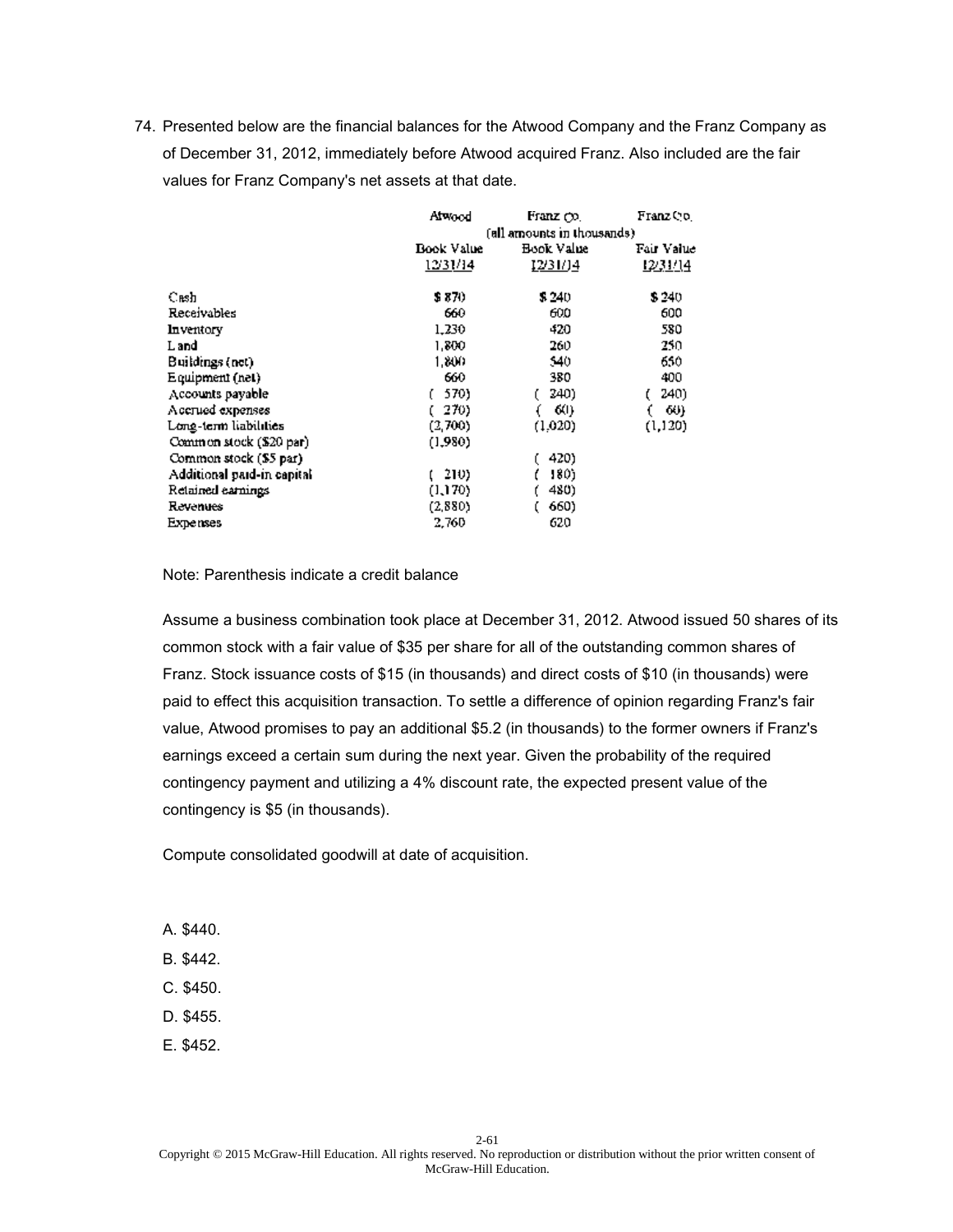|                            | Awood            | Franz Co.                   | Franz do I |  |
|----------------------------|------------------|-----------------------------|------------|--|
|                            |                  | (all amounts in thousands). |            |  |
|                            | Book Value       | Book Value                  | Fair Value |  |
|                            | <u> 12/31/14</u> | 12/31/14                    | 12/31/14   |  |
| Cash                       | \$ 870           | \$240                       | \$240      |  |
| Receivables                | 660              | 600                         | 600        |  |
| Inventory                  | 1,230            | 420                         | 580        |  |
| L and                      | 1,800            | 260                         | 250.       |  |
| Buildings (net)            | 1.800            | 540                         | 650        |  |
| Equipment (net)            | 660              | 380                         | 400        |  |
| Accounts payable           | 570)             | 240)                        | 240)       |  |
| Accrued expenses           | 270)             | 60)                         | 60)        |  |
| Long-term liabilities      | (2,700)          | (1.020)                     | (1, 120)   |  |
| Common stock (\$20 par)    | (1,980).         |                             |            |  |
| Common stock (\$5 par)     |                  | 420)                        |            |  |
| Additional paid-in capital | 210)             | 180)                        |            |  |
| Retained earnings          | (1,170)          | 480)                        |            |  |
| Revenues                   | (2,880)          | 660)                        |            |  |
| <b>Expenses</b>            | 2,760            | 620                         |            |  |

Note: Parenthesis indicate a credit balance

Assume a business combination took place at December 31, 2012. Atwood issued 50 shares of its common stock with a fair value of \$35 per share for all of the outstanding common shares of Franz. Stock issuance costs of \$15 (in thousands) and direct costs of \$10 (in thousands) were paid to effect this acquisition transaction. To settle a difference of opinion regarding Franz's fair value, Atwood promises to pay an additional \$5.2 (in thousands) to the former owners if Franz's earnings exceed a certain sum during the next year. Given the probability of the required contingency payment and utilizing a 4% discount rate, the expected present value of the contingency is \$5 (in thousands).

Compute consolidated equipment at date of acquisition.

- A. \$400.
- B. \$660.
- C. \$1,060.
- D. \$1,040.
- E. \$1,050.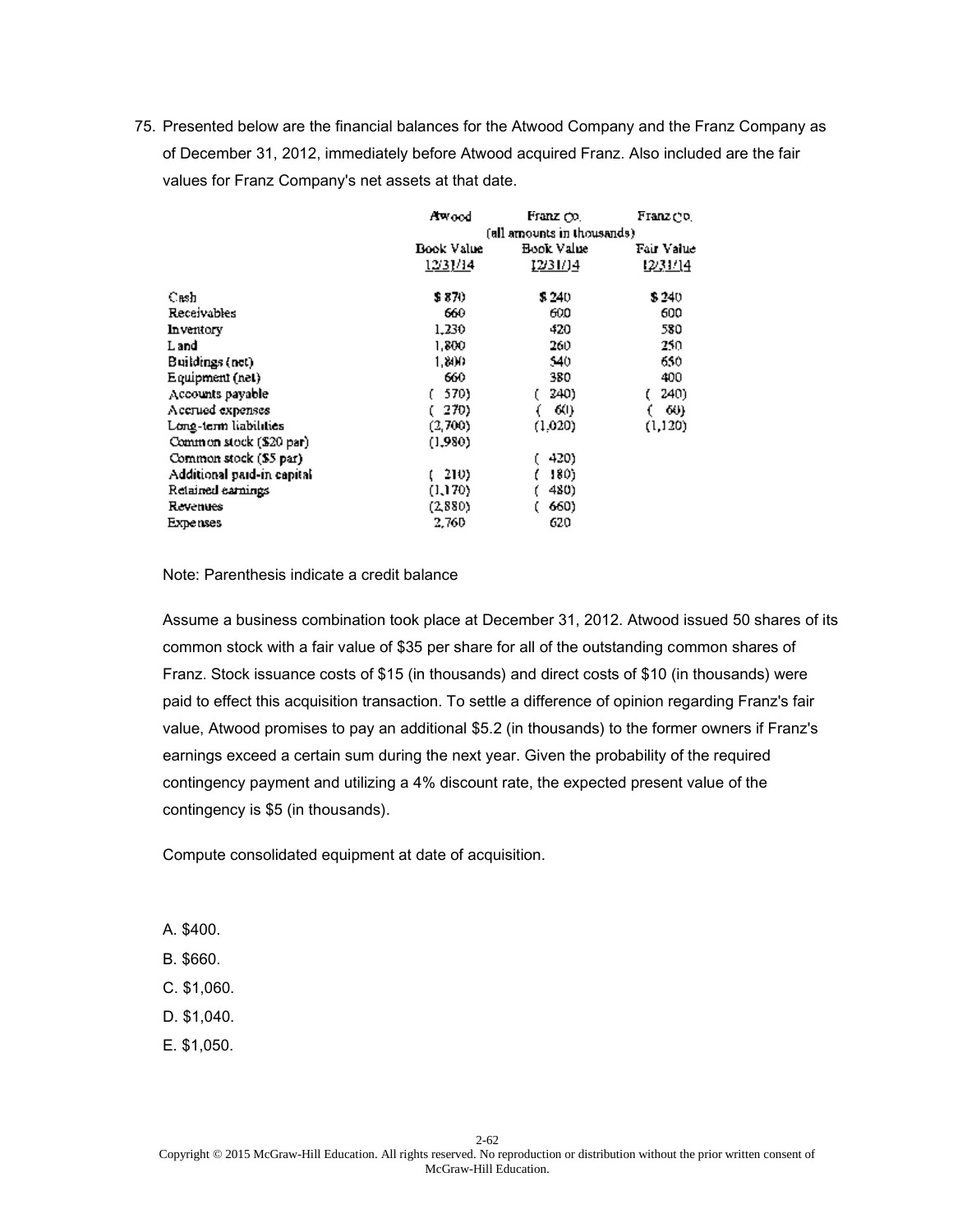|                            | Awood                       | Franz co.  | Franz do I |
|----------------------------|-----------------------------|------------|------------|
|                            | (all amounts in thousands). |            |            |
|                            | Book Value                  | Book Value | Fair Value |
|                            | <u> 12/31/14</u>            | 12/31/14   | 1231/14    |
| Свsh                       | \$ 870                      | \$240      | \$240      |
| Receivables                | 660                         | 600        | 600        |
| Inventory                  | 1,230                       | 420        | 580        |
| L and                      | 1,800                       | 260        | 250.       |
| Buildings (net)            | 1.800                       | 540        | 650        |
| Equipment (net)            | 660                         | 380        | 400        |
| Accounts payable           | 570)                        | 240)       | 240)       |
| Accrued expenses           | 270)                        | 60)        | 60)        |
| Long-term liabilities      | (2,700)                     | (1.020)    | (1,120)    |
| Common stock (\$20 par)    | (1,980).                    |            |            |
| Common stock (\$5 par)     |                             | 420)       |            |
| Additional paid-in capital | 210)                        | 180)       |            |
| Retained earnings          | (1,170)                     | 480)       |            |
| Revenues                   | (2,880)                     | 660)       |            |
| <b>Expenses</b>            | 2,760                       | 620        |            |

Note: Parenthesis indicate a credit balance

Assume a business combination took place at December 31, 2012. Atwood issued 50 shares of its common stock with a fair value of \$35 per share for all of the outstanding common shares of Franz. Stock issuance costs of \$15 (in thousands) and direct costs of \$10 (in thousands) were paid to effect this acquisition transaction. To settle a difference of opinion regarding Franz's fair value, Atwood promises to pay an additional \$5.2 (in thousands) to the former owners if Franz's earnings exceed a certain sum during the next year. Given the probability of the required contingency payment and utilizing a 4% discount rate, the expected present value of the contingency is \$5 (in thousands).

Compute consolidated retained earnings as a result of this acquisition.

- A. \$1,160.
- B. \$1,170.
- C. \$1,265.
- D. \$1,280.
- E. \$1,650.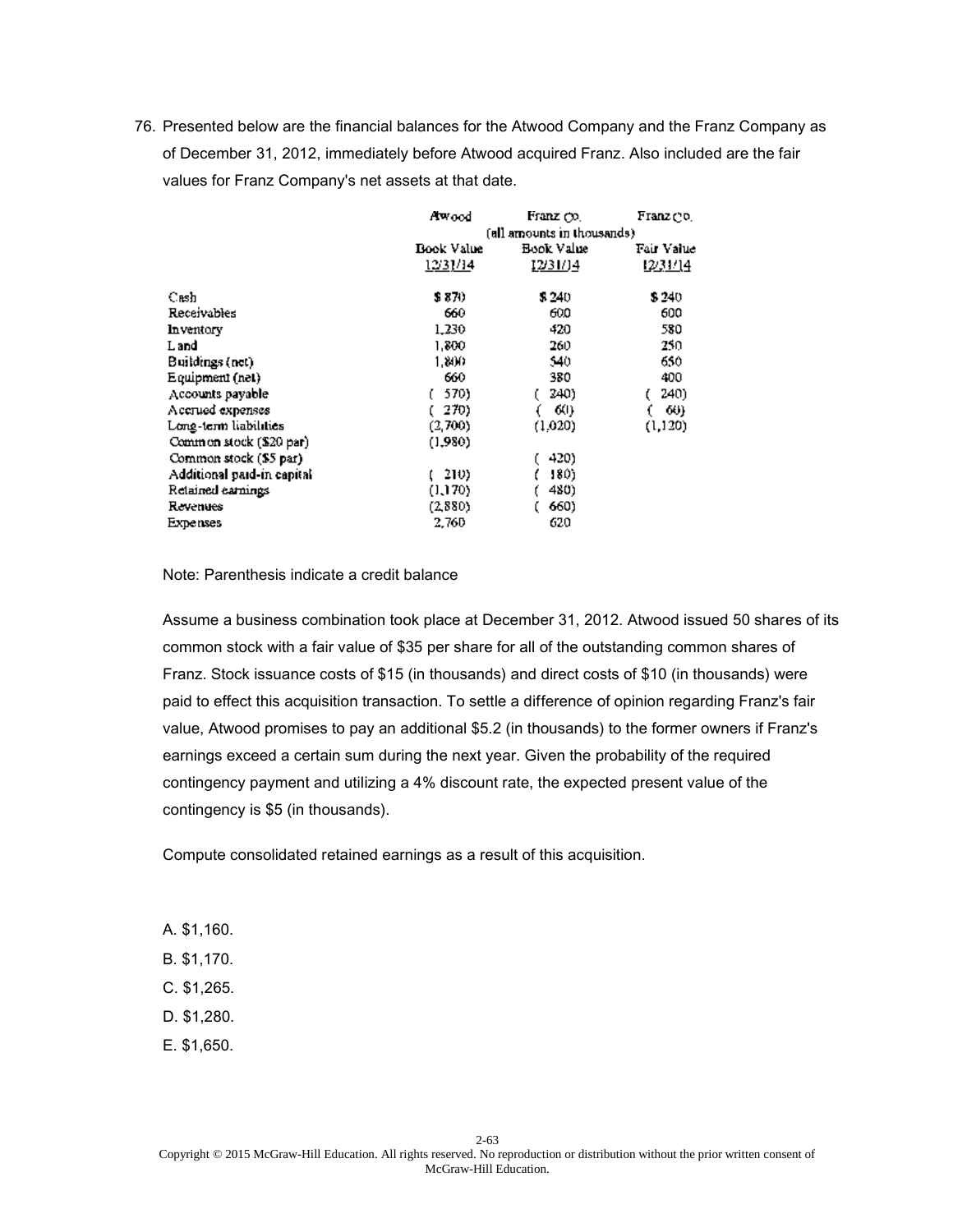|                            | Awood            | Franz co.                   | Franz do I |  |
|----------------------------|------------------|-----------------------------|------------|--|
|                            |                  | (all amounts in thousands). |            |  |
|                            | Book Value       | Book Value                  | Fair Value |  |
|                            | <u> 12/31/14</u> | 12/31/14                    | 1231/14    |  |
| Свsh                       | \$ 870           | \$240                       | \$240      |  |
| Receivables                | 660              | 600                         | 600        |  |
| Inventory                  | 1,230            | 420                         | 580        |  |
| L and                      | 1,800            | 260                         | 250.       |  |
| Buildings (net)            | 1.800            | 540                         | 650        |  |
| Equipment (net)            | 660              | 380                         | 400        |  |
| Accounts payable           | 570)             | 240)                        | 240)       |  |
| Accrued expenses           | 270)             | 60)                         | 60)        |  |
| Long-term liabilities      | (2,700)          | (1.020)                     | (1, 120)   |  |
| Common stock (\$20 par)    | (1.980)          |                             |            |  |
| Common stock (\$5 par)     |                  | 420)                        |            |  |
| Additional paid-in capital | 210)             | 180)                        |            |  |
| Retained earnings          | (1,170)          | 480)                        |            |  |
| Revenues                   | (2,880)          | 660)                        |            |  |
| <b>Expenses</b>            | 2,760            | 620                         |            |  |

Note: Parenthesis indicate a credit balance

Assume a business combination took place at December 31, 2012. Atwood issued 50 shares of its common stock with a fair value of \$35 per share for all of the outstanding common shares of Franz. Stock issuance costs of \$15 (in thousands) and direct costs of \$10 (in thousands) were paid to effect this acquisition transaction. To settle a difference of opinion regarding Franz's fair value, Atwood promises to pay an additional \$5.2 (in thousands) to the former owners if Franz's earnings exceed a certain sum during the next year. Given the probability of the required contingency payment and utilizing a 4% discount rate, the expected present value of the contingency is \$5 (in thousands).

Compute consolidated revenues at date of acquisition.

- A. \$3,540.
- B. \$2,880.
- C. \$1,170.
- D. \$1,650.
- E. \$4,050.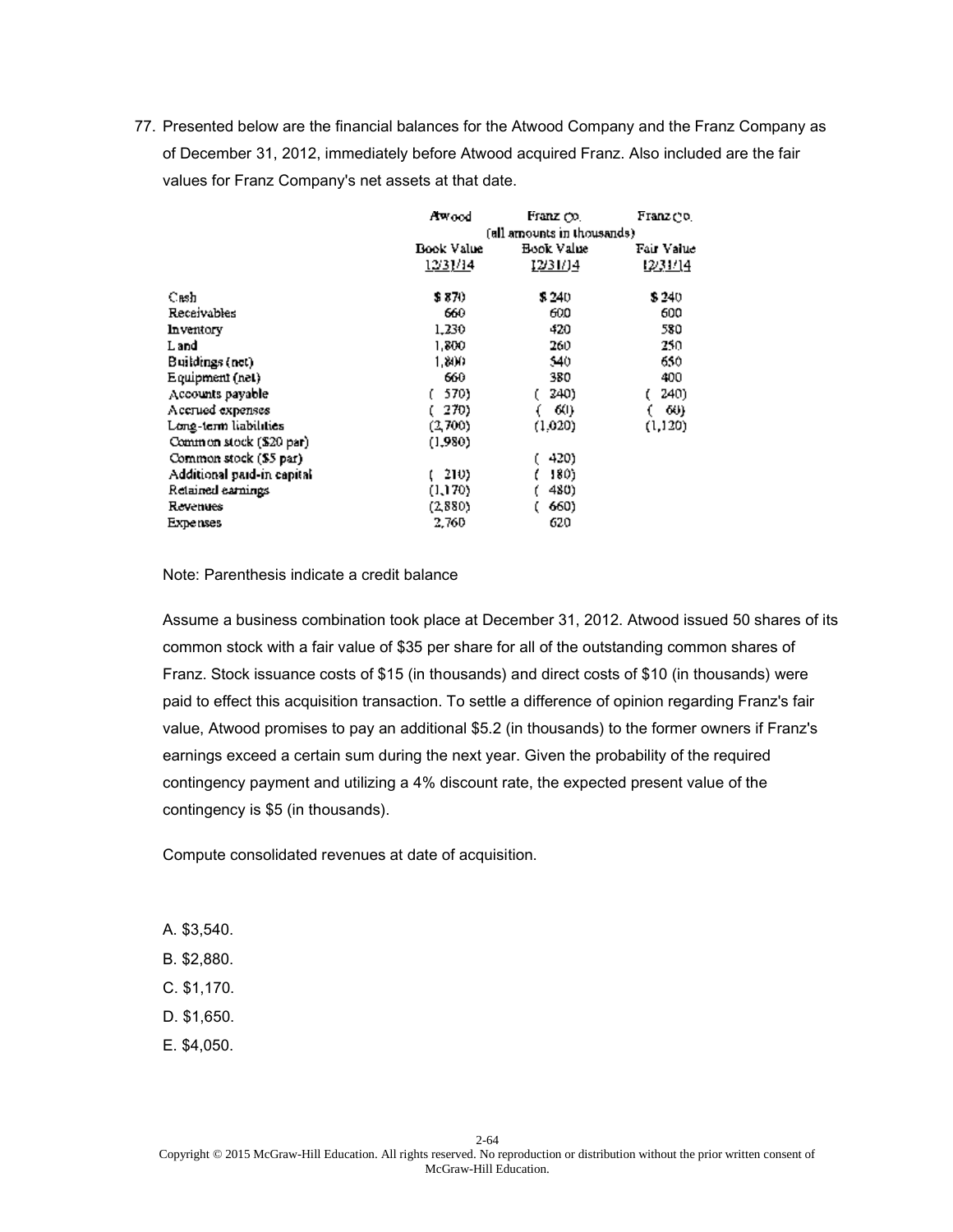|                             | Alwood     | Franz Co.                   | Franz Co.  |
|-----------------------------|------------|-----------------------------|------------|
|                             |            | (all amounts in thousands). |            |
|                             | Book Value | Book Value                  | Fair Value |
|                             | 12/31/14   | 12/31/14                    | 12/31/14   |
| Cash                        | \$ 870     | \$240                       | \$240      |
| Receivables                 | 660        | 600                         | 600        |
| Inventory                   | 1,230      | 420                         | 580        |
| L and                       | 1,800      | 260                         | 250.       |
| Buildings (net)             | 1.800      | 540                         | 650        |
| Equipment (net)             | 660        | 380                         | 400        |
| Accounts payable            | 570)       | 240)                        | 240)       |
| Accrued expenses            | 270)       | 60)                         | 60)        |
| Long-term liabilities       | (2,700)    | (1.020)                     | (1, 120)   |
| Common stock (\$20 par)     | (1,980).   |                             |            |
| Common stock (\$5 par)      |            | 420)                        |            |
| Additional paid-in capital. | 210)       | 180)                        |            |
| Retained earnings           | (1,170)    | 480)                        |            |
| Revenues                    | (2,880)    | 660)                        |            |
| <b>Expenses</b>             | 2,760      | 620                         |            |

Note: Parenthesis indicate a credit balance

Assume a business combination took place at December 31, 2012. Atwood issued 50 shares of its common stock with a fair value of \$35 per share for all of the outstanding common shares of Franz. Stock issuance costs of \$15 (in thousands) and direct costs of \$10 (in thousands) were paid to effect this acquisition transaction. To settle a difference of opinion regarding Franz's fair value, Atwood promises to pay an additional \$5.2 (in thousands) to the former owners if Franz's earnings exceed a certain sum during the next year. Given the probability of the required contingency payment and utilizing a 4% discount rate, the expected present value of the contingency is \$5 (in thousands).

Compute consolidated expenses at date of acquisition.

- A. \$2,735.
- B. \$2,760.
- C. \$2,770.
- D. \$2,785.
- E. \$3,380.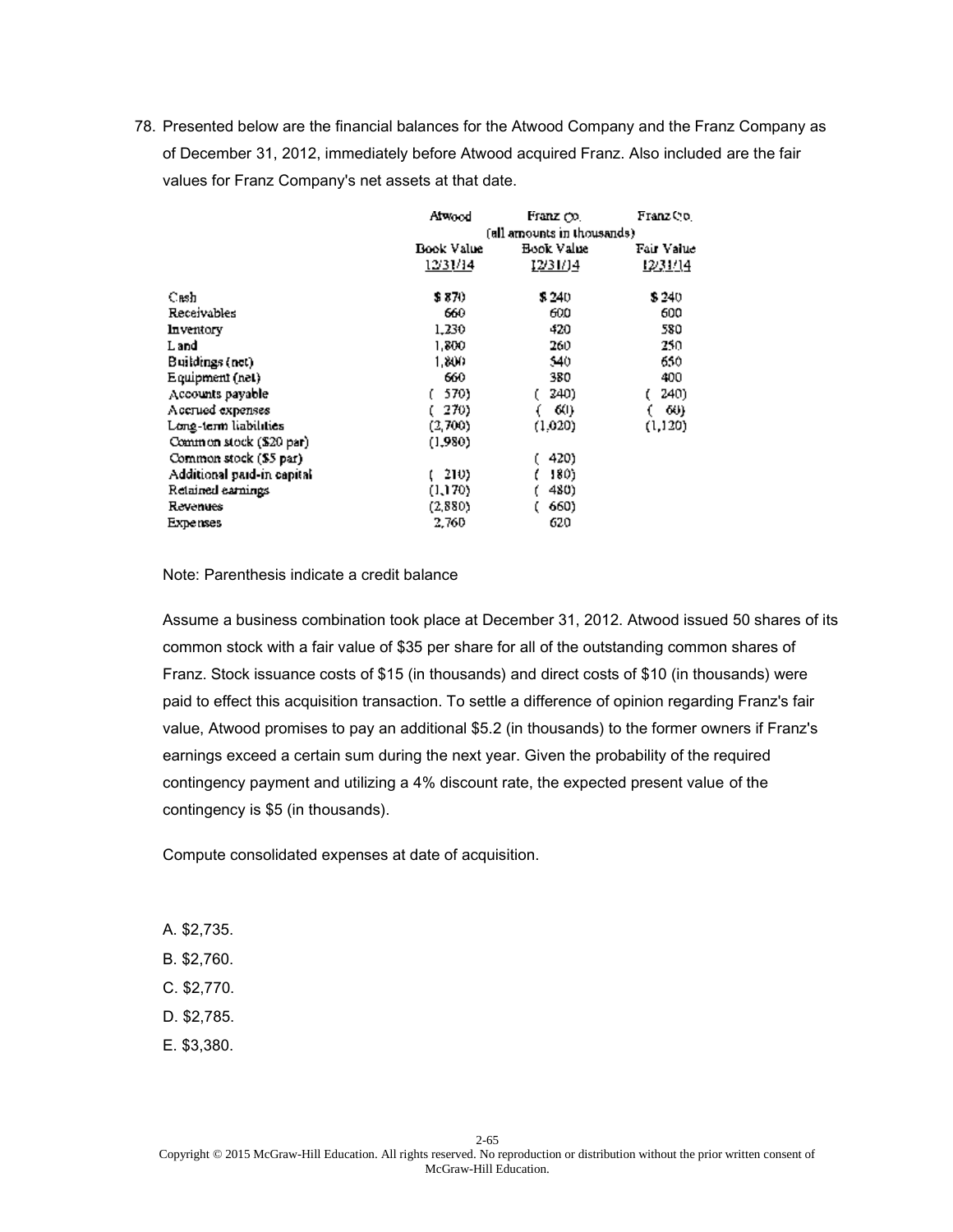|                            | Awood                       | Franz Co.  | Franz do I |  |
|----------------------------|-----------------------------|------------|------------|--|
|                            | (all amounts in thousands). |            |            |  |
|                            | Book Value                  | Fair Value |            |  |
|                            | 1231/14                     | 12/31/14   | 1231/14    |  |
| Свsh                       | \$ 870.                     | \$240      | \$240      |  |
| Receivables                | 660                         | 600        | 600        |  |
| Inventory                  | 1,230                       | 420        | 580        |  |
| L and                      | 1,800                       | 260        | 250.       |  |
| Buildings (net)            | 1.800                       | 540        | 650        |  |
| Equipment (net)            | 660                         | 380        | 400        |  |
| Accounts payable           | 570)                        | 240)       | 240)       |  |
| Accrued expenses           | 270)                        | 60)        | 60)        |  |
| Long-term liabilities      | (2,700)                     | (1.020)    | (1, 120)   |  |
| Common stock (\$20 par)    | (1.980)                     |            |            |  |
| Common stock (\$5 par)     |                             | 420)       |            |  |
| Additional paid-in capital | 210).                       | 180)       |            |  |
| Retained earnings          | (1,170)                     | 480)       |            |  |
| Revenues                   | (2,880)                     | 660)       |            |  |
| <b>Expenses</b>            | 2,760                       | 620        |            |  |

Note: Parenthesis indicate a credit balance

Assume a business combination took place at December 31, 2012. Atwood issued 50 shares of its common stock with a fair value of \$35 per share for all of the outstanding common shares of Franz. Stock issuance costs of \$15 (in thousands) and direct costs of \$10 (in thousands) were paid to effect this acquisition transaction. To settle a difference of opinion regarding Franz's fair value, Atwood promises to pay an additional \$5.2 (in thousands) to the former owners if Franz's earnings exceed a certain sum during the next year. Given the probability of the required contingency payment and utilizing a 4% discount rate, the expected present value of the contingency is \$5 (in thousands).

Compute the consolidated cash upon completion of the acquisition.

- A. \$1,350.
- B. \$1,110.
- C. \$1,080.
- D. \$1,085.
- E. \$635.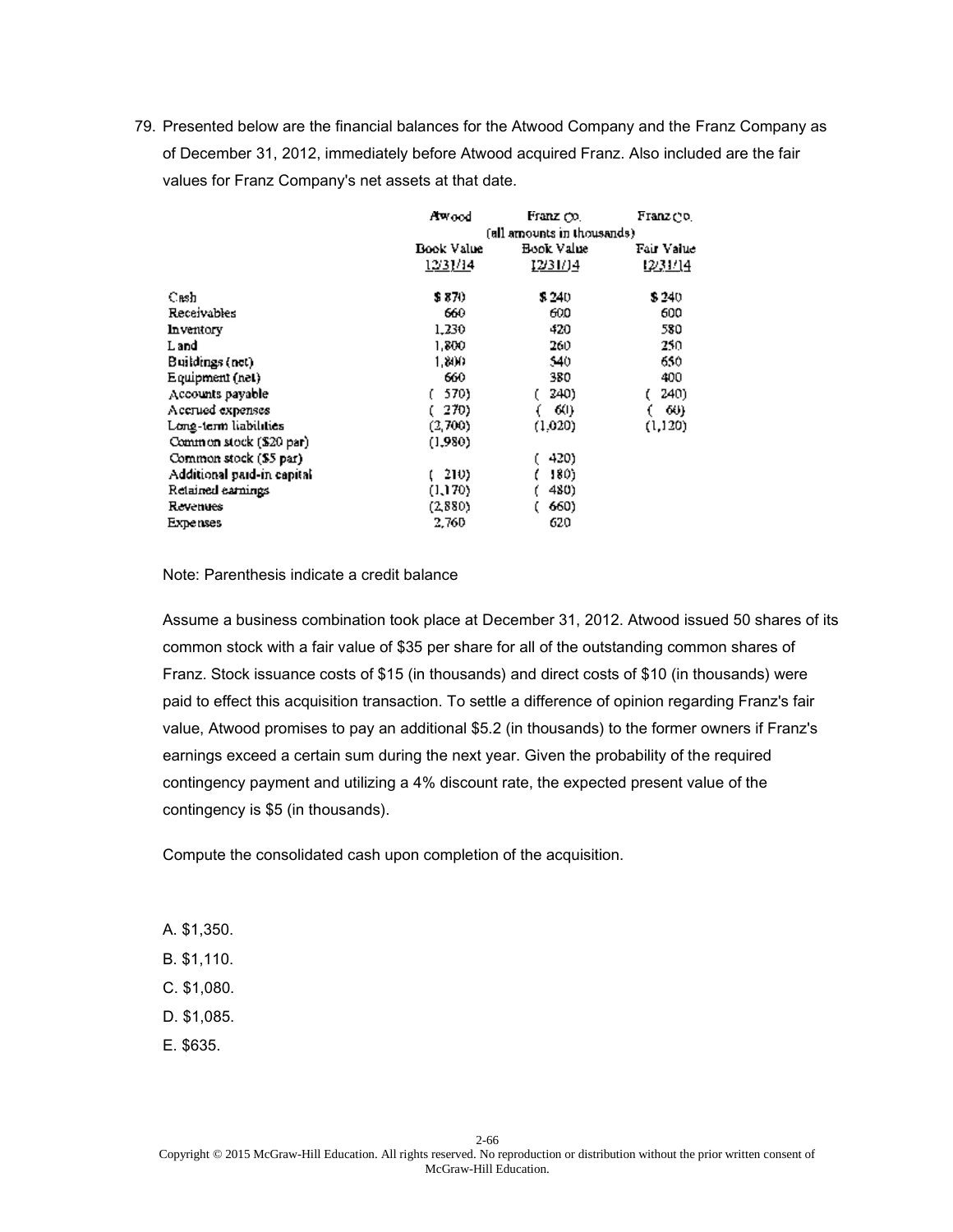The book values for both Flynn and Macek as of January 1, 2013 follow. The fair value of each of Flynn and Macek accounts is also included. In addition, Macek holds a fully amortized trademark that still retains a \$40 (in thousands) value. Thefiguresbelowareinthousands. Any related question also is in thousands.

|                            | Flynn, Inc. | Macek Company |            |
|----------------------------|-------------|---------------|------------|
|                            |             | Book Value    | Fair Value |
| Cash                       | 900<br>S    | S 80          | \$ 80      |
| Receivables                | 480         | 180           | 160        |
| Inventory                  | 660         | 260.          | 300.       |
| Land                       | 300         | 120           | 130        |
| Buildings (not)            | 1.200       | 220           | 280        |
| Equipment                  | 360         | 100           | 75         |
| Accounts pnyable           | 480         | 60            | 60         |
| Long-term liabilities      | 1.140       | 340           | 300        |
| Common stock               | 1,000       | 80            |            |
| Additional paid-in cepital | 200         | 0             |            |
| Retained earnings          | 1,080       | 480           |            |

By how much will Flynn's additional paid-in capital increase as a result of this acquisition?

A. \$150,000.

B. \$160,000.

C. \$230,000.

D. \$350,000.

E. \$360,000.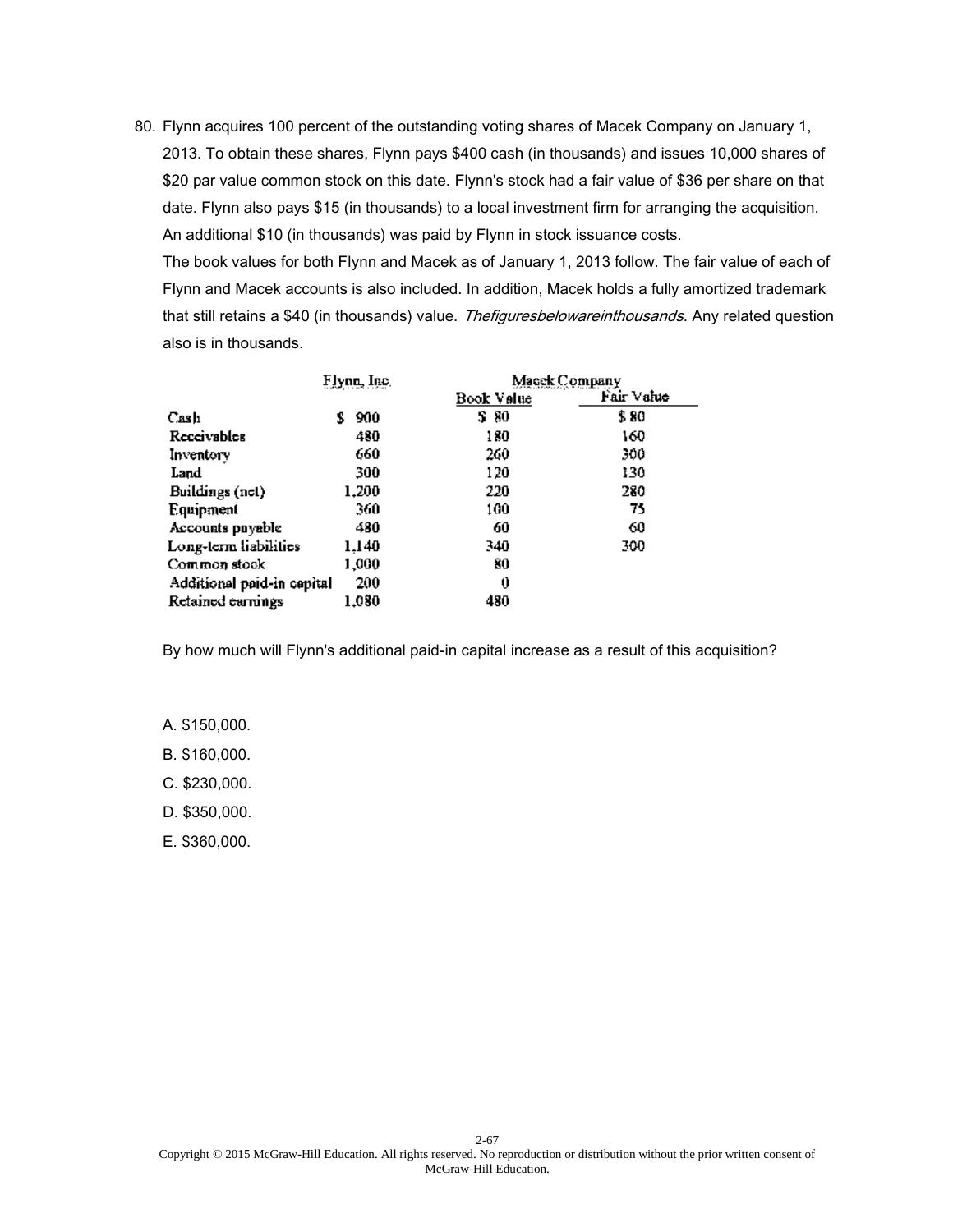The book values for both Flynn and Macek as of January 1, 2013 follow. The fair value of each of Flynn and Macek accounts is also included. In addition, Macek holds a fully amortized trademark that still retains a \$40 (in thousands) value. Thefiguresbelowareinthousands. Any related question also is in thousands.

|                            | Flynn, Inc. | Macek Company |            |
|----------------------------|-------------|---------------|------------|
|                            |             | Book Value    | Fair Value |
| Cash                       | 900<br>s    | S 80          | \$ 80      |
| Receivables                | 480         | 180           | 160        |
| Inventory                  | 660         | 260           | 300.       |
| Land                       | 300         | 120           | 130        |
| Buildings (net)            | 1.200       | 220           | 280        |
| Equipment                  | 360         | 100           | 75         |
| Accounts pnyable           | 480         | 60            | 60         |
| Long-term liabilities      | 1,140       | 340           | 300        |
| Common stock               | 1,000       | 80            |            |
| Additional paid-in capital | 200         | 0             |            |
| Retained earnings          | 1,080       | 480           |            |

What amount will be reported for goodwill as a result of this acquisition?

A. \$30,000.

B. \$55,000.

C. \$65,000.

D. \$175,000.

E. \$200,000.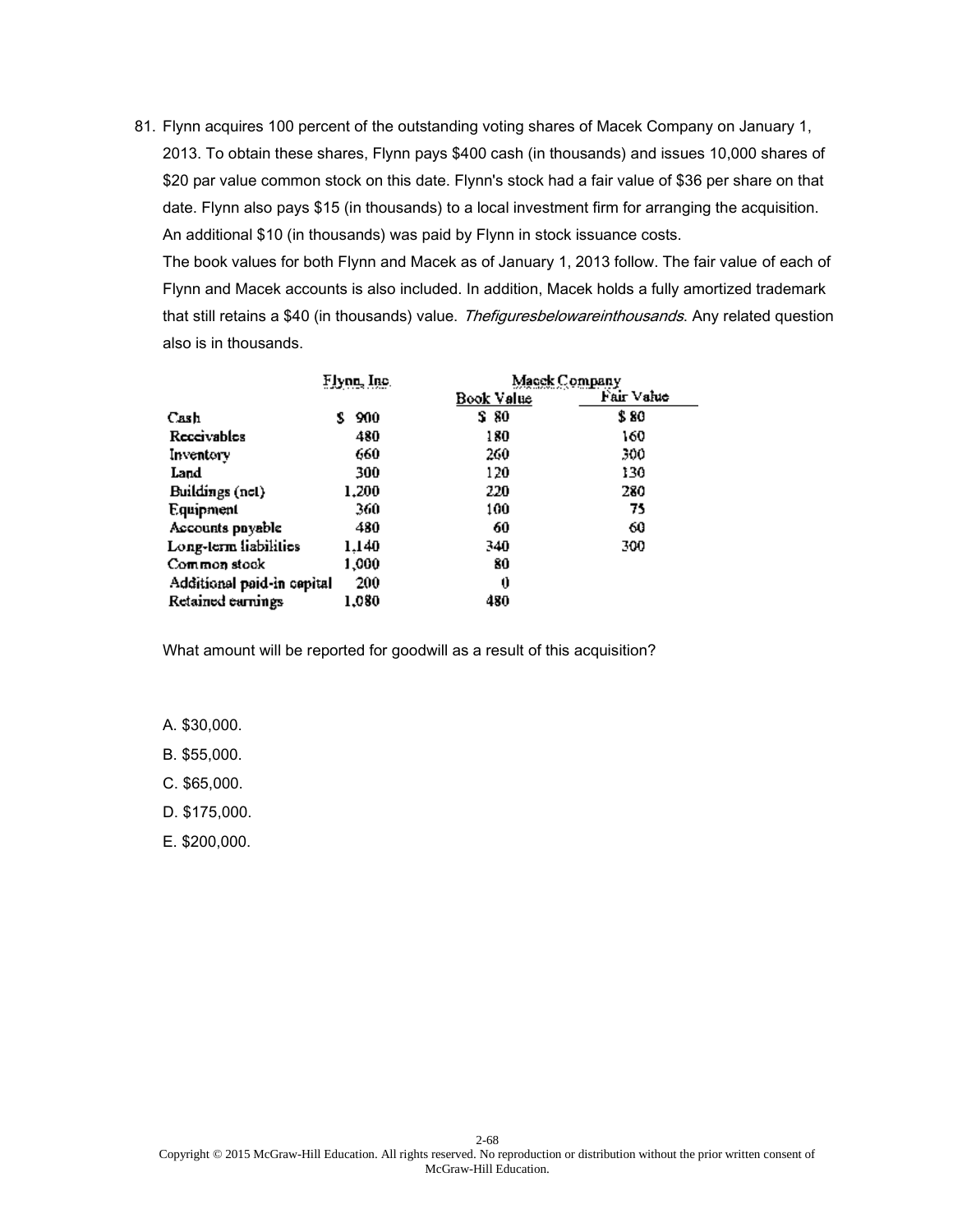The book values for both Flynn and Macek as of January 1, 2013 follow. The fair value of each of Flynn and Macek accounts is also included. In addition, Macek holds a fully amortized trademark that still retains a \$40 (in thousands) value. Thefiguresbelowareinthousands. Any related question also is in thousands.

|                            | Flynn, Inc. | Macek Company |            |
|----------------------------|-------------|---------------|------------|
|                            |             | Book Value    | Fair Value |
| Cash                       | 900<br>s    | S 80          | \$ 80      |
| Receivables                | 480         | 180           | 160        |
| Inventory                  | 660         | 260           | 500        |
| Land                       | 300         | 120           | 130        |
| Buildings (not)            | 1.200       | 220           | 280        |
| Equipment                  | 360         | 100           | 75         |
| Accounts pnyable           | 480         | 60            | 60         |
| Long-term liabilities      | 1.140       | 340           | 300        |
| Common stock               | 1,000       | 80            |            |
| Additional paid-in capital | 200         | 0             |            |
| Retained earnings          | 1,080       | 480           |            |

What amount will be reported for consolidated receivables?

A. \$660,000.

B. \$640,000.

C. \$500,000.

D. \$460,000.

E. \$480,000.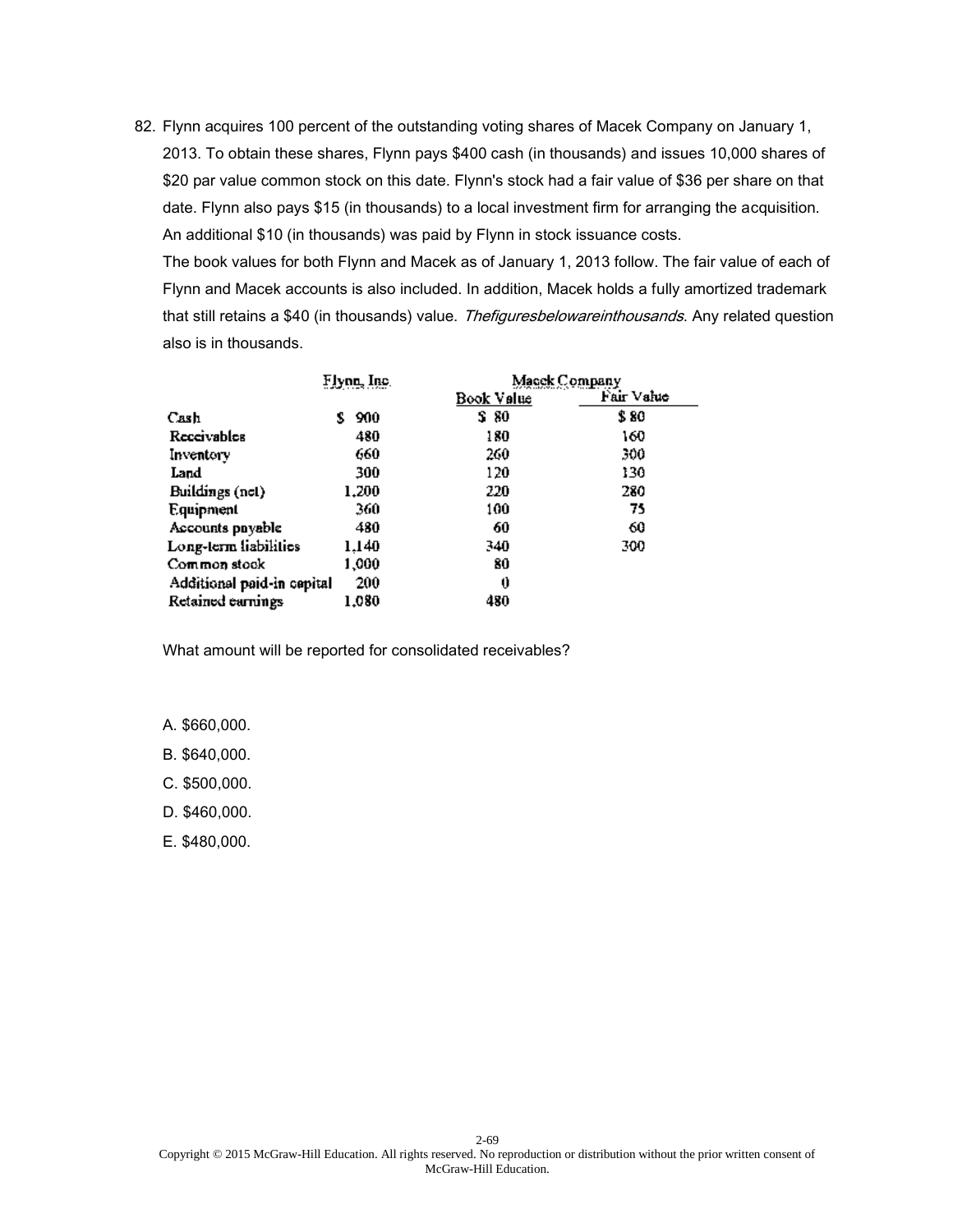The book values for both Flynn and Macek as of January 1, 2013 follow. The fair value of each of Flynn and Macek accounts is also included. In addition, Macek holds a fully amortized trademark that still retains a \$40 (in thousands) value. Thefiguresbelowareinthousands. Any related question also is in thousands.

|                            | Flynn, Inc. | Macek Company |            |
|----------------------------|-------------|---------------|------------|
|                            |             | Book Value    | Fair Value |
| Cash                       | 900<br>s    | S 80          | \$ 80      |
| Receivables                | 480         | 180           | 160        |
| Inventory                  | 660         | 260           | 500        |
| Land                       | 300         | 120           | 130        |
| Buildings (not)            | 1.200       | 220           | 280        |
| Equipment                  | 360         | 100           | 75         |
| Accounts pnyable           | 480         | 60            | 60         |
| Long-term liabilities      | 1.140       | 340           | 300        |
| Common stock               | 1,000       | 80            |            |
| Additional paid-in capital | 200         | 0             |            |
| Retained earnings          | 1,080       | 480           |            |

What amount will be reported for consolidated inventory?

A. \$1,000,000.

B. \$960,000.

C. \$920,000.

D. \$660,000.

E. \$620,000.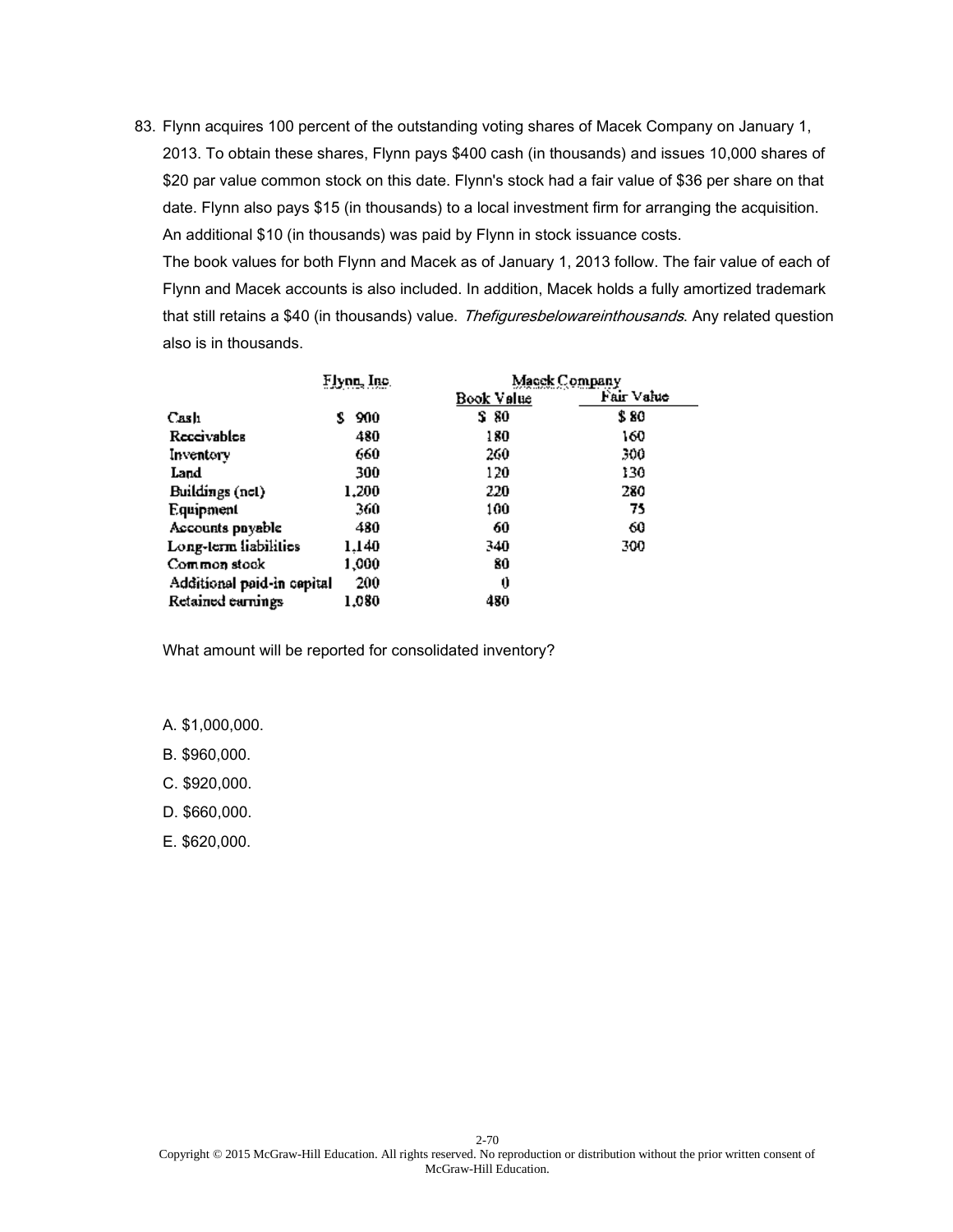The book values for both Flynn and Macek as of January 1, 2013 follow. The fair value of each of Flynn and Macek accounts is also included. In addition, Macek holds a fully amortized trademark that still retains a \$40 (in thousands) value. Thefiguresbelowareinthousands. Any related question also is in thousands.

|                            | Flynn, Inc. | Macek Company |            |
|----------------------------|-------------|---------------|------------|
|                            |             | Book Value    | Fair Value |
| Cash                       | 900<br>s    | S 80          | \$ 80      |
| Receivables                | 480         | 180           | 160        |
| Inventory                  | 660         | 260           | 300.       |
| Land                       | 300         | 120           | 130        |
| Buildings (not)            | 1.200       | 220           | 280        |
| Equipment                  | 360         | 100           | 75         |
| Accounts pnyable           | 480         | 60            | 60         |
| Long-term liabilities      | 1.140       | 340           | 300        |
| Common stock               | 1,000       | 80            |            |
| Additional paid-in capital | 200         | 0             |            |
| Retained earnings          | 1,080       | 480           |            |

What amount will be reported for consolidated buildings (net)?

A. \$1,420,000.

B. \$1,260,000.

C. \$1,140,000.

D. \$1,480,000.

E. \$1,200,000.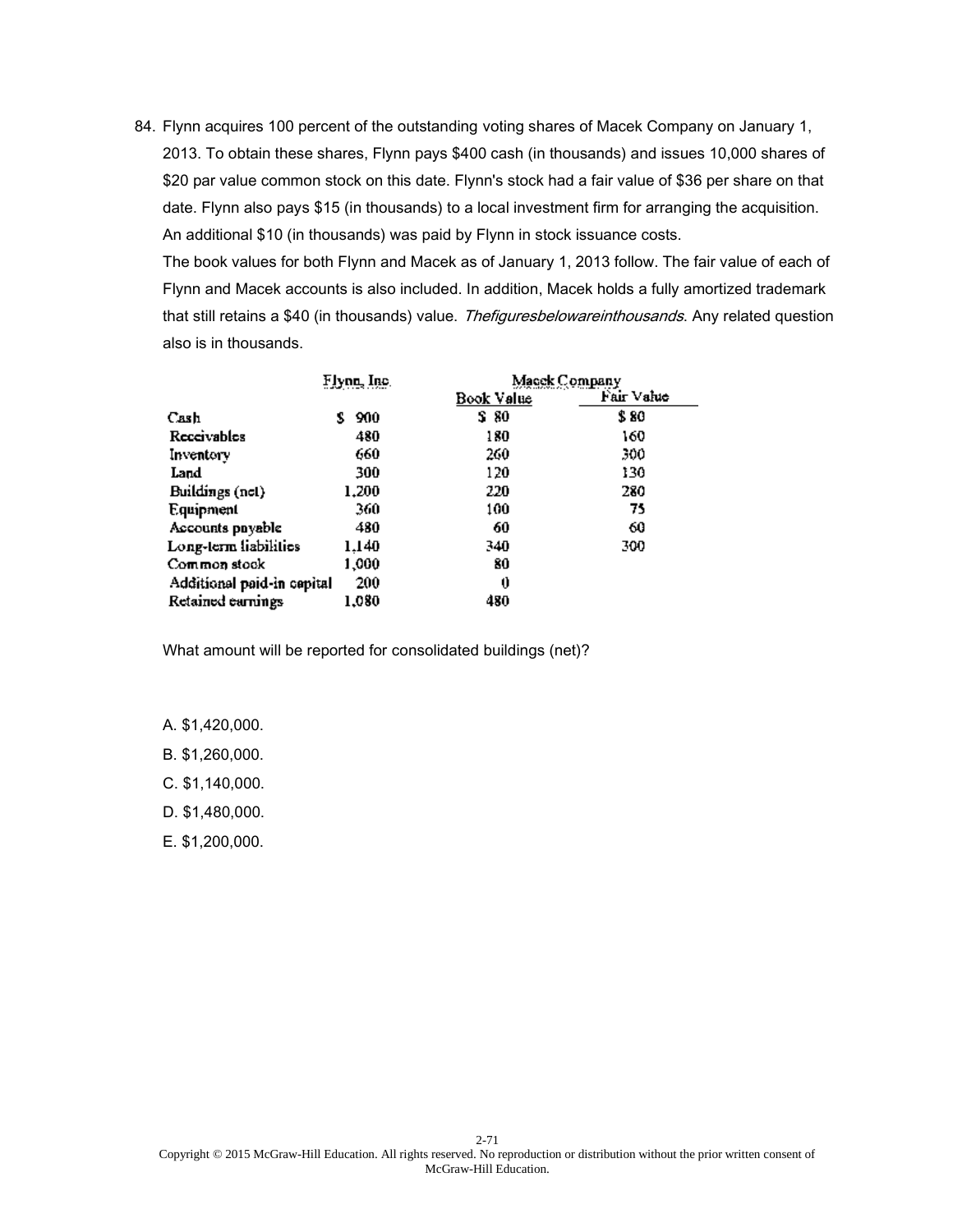The book values for both Flynn and Macek as of January 1, 2013 follow. The fair value of each of Flynn and Macek accounts is also included. In addition, Macek holds a fully amortized trademark that still retains a \$40 (in thousands) value. Thefiguresbelowareinthousands. Any related question also is in thousands.

|                            | Flynn, Inc. | Macek Company |            |
|----------------------------|-------------|---------------|------------|
|                            |             | Book Value    | Fair Value |
| Cash                       | 900<br>s    | S 80          | \$ 80      |
| Receivables                | 480         | 180           | 160        |
| Inventory                  | 660         | 260           | 500        |
| Land                       | 300         | 120           | 130        |
| Buildings (not)            | 1.200       | 220           | 280        |
| Equipment                  | 360         | 100           | 75         |
| Accounts pnyable           | 480         | 60            | 60         |
| Long-term liabilities      | 1.140       | 340           | 300        |
| Common stock               | 1,000       | 80            |            |
| Additional paid-in capital | 200         | 0             |            |
| Retained earnings          | 1,080       | 480           |            |

What amount will be reported for consolidated equipment (net)?

A. \$385,000.

B. \$335,000.

C. \$435,000.

D. \$460,000.

E. \$360,000.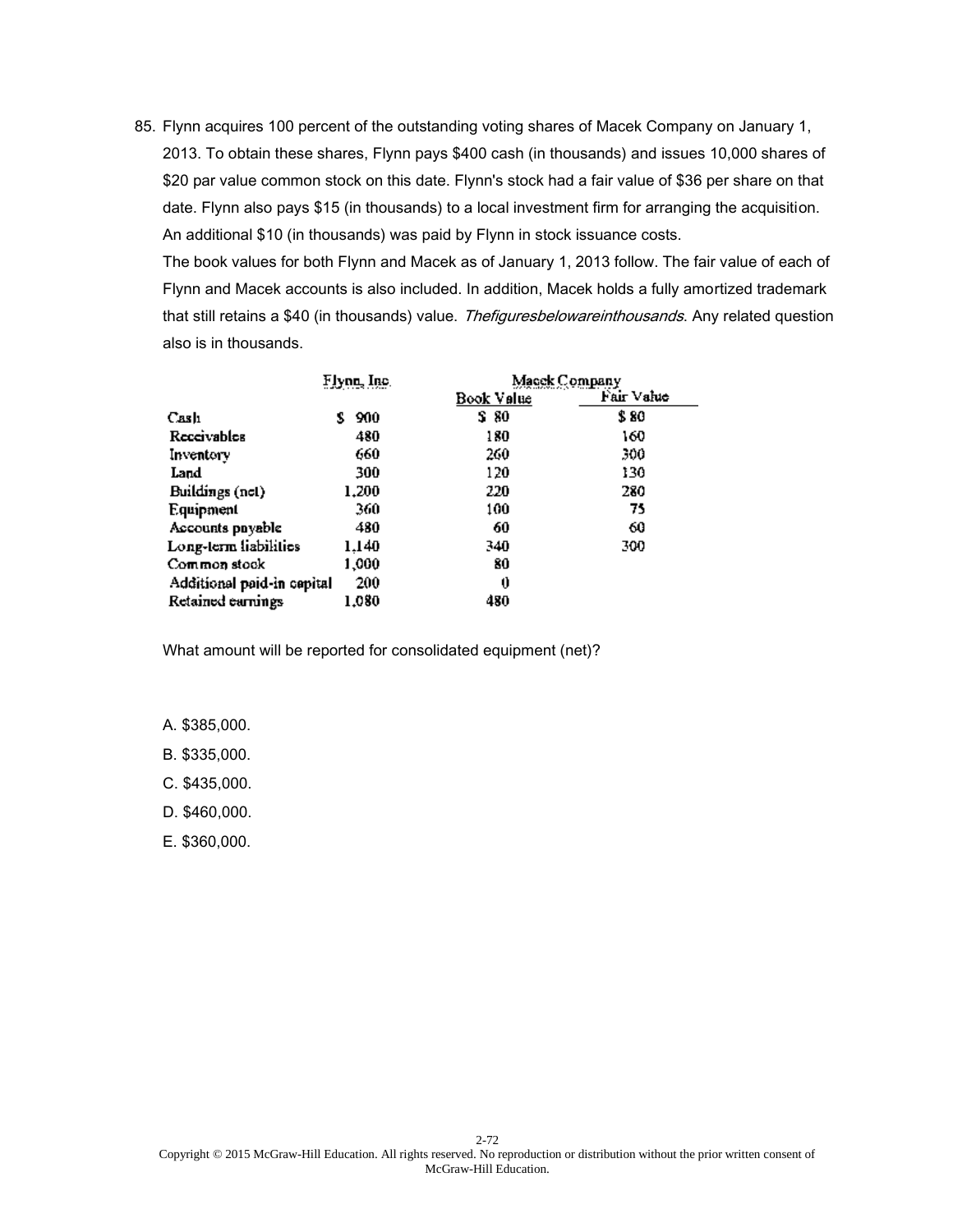The book values for both Flynn and Macek as of January 1, 2013 follow. The fair value of each of Flynn and Macek accounts is also included. In addition, Macek holds a fully amortized trademark that still retains a \$40 (in thousands) value. Thefiguresbelowareinthousands. Any related question also is in thousands.

|                            | Flynn, Inc. | Macek Company |            |
|----------------------------|-------------|---------------|------------|
|                            |             | Book Value    | Fair Value |
| Cash                       | 900<br>S    | S 80          | \$ 80      |
| Receivables                | 480         | 180           | 160        |
| Inventory                  | 660         | 260           | 300.       |
| Land                       | 300         | 120           | 130        |
| Buildings (not)            | 1.200       | 220           | 280        |
| Equipment                  | 360         | 100           | 75         |
| Accounts payable           | 480         | 60            | 60         |
| Long-term liabilities      | 1.140       | 340           | 300        |
| Common stock               | 1,000       | 80            |            |
| Additional paid-in capital | 200         | 0             |            |
| Retained earnings          | 1.080       | 480           |            |

What amount will be reported for consolidated long-term liabilities?

A. \$1,520,000.

B. \$1,480,000.

C. \$1,440,000.

D. \$1,180,000.

E. \$1,100,000.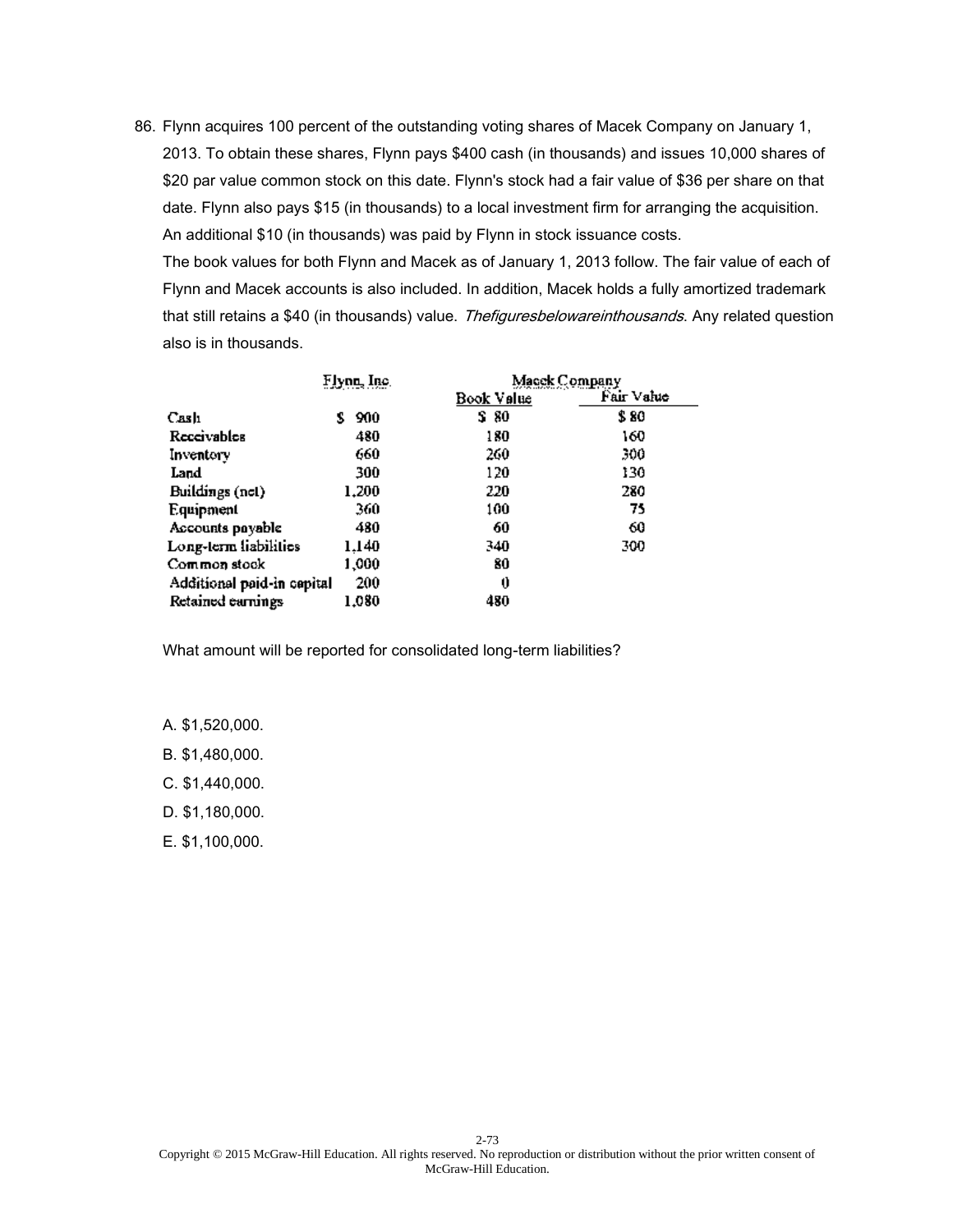The book values for both Flynn and Macek as of January 1, 2013 follow. The fair value of each of Flynn and Macek accounts is also included. In addition, Macek holds a fully amortized trademark that still retains a \$40 (in thousands) value. Thefiguresbelowareinthousands. Any related question also is in thousands.

|                            | Flynn, Inc. | Macek Company |            |
|----------------------------|-------------|---------------|------------|
|                            |             | Book Value    | Fair Value |
| Cash                       | 900<br>s    | S 80          | \$ 80      |
| Receivables                | 480         | 180           | 160        |
| Inventory                  | 660         | 260           | 300.       |
| Land                       | 300         | 120           | 130        |
| Buildings (net)            | 1.200       | 220           | 280        |
| Equipment                  | 360         | 100           | 75         |
| Accounts pnyable           | 480         | 60            | 60         |
| Long-term liabilities      | 1.140       | 340           | 300        |
| Common stock               | 1,000       | 80            |            |
| Additional paid-in capital | 200         | 0             |            |
| Retained earnings          | 1,080       | 480.          |            |

What amount will be reported for consolidated common stock?

A. \$1,000,000.

B. \$1,080,000.

C. \$1,200,000.

D. \$1,280,000.

E. \$1,360,000.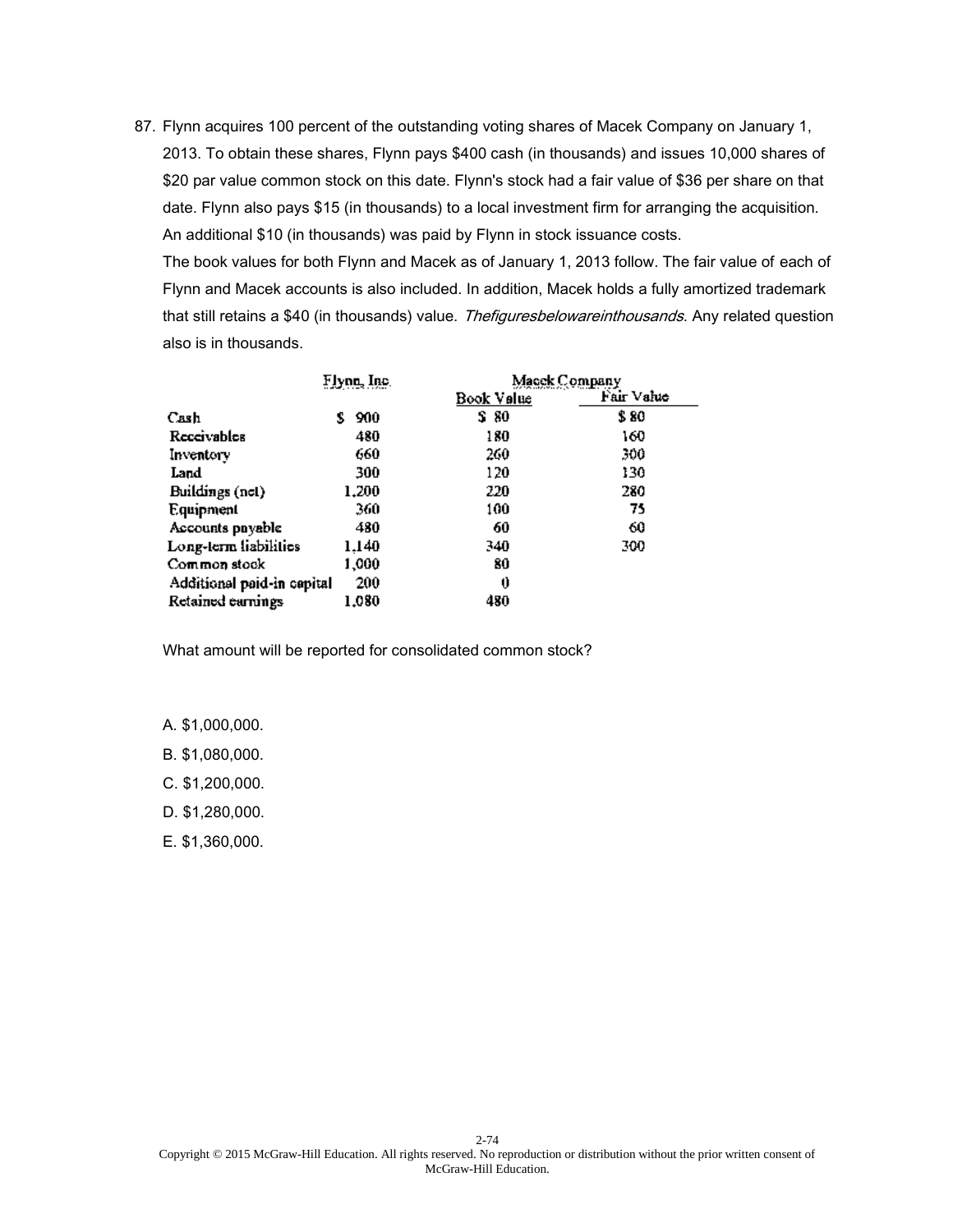The book values for both Flynn and Macek as of January 1, 2013 follow. The fair value of each of Flynn and Macek accounts is also included. In addition, Macek holds a fully amortized trademark that still retains a \$40 (in thousands) value. Thefiguresbelowareinthousands. Any related question also is in thousands.

|                            | Flynn, Inc. | Masek Company |            |
|----------------------------|-------------|---------------|------------|
|                            |             | Book Value    | Fair Value |
| Cash                       | 900<br>S    | S 80          | \$ 80      |
| Receivables                | 480         | 180           | 160        |
| Inventory                  | 660         | 260.          | 300.       |
| Land                       | 300         | 120           | 130        |
| Buildings (not)            | 1.200       | 220           | 280        |
| Equipment                  | 360         | 100           | 75         |
| Accounts pnyable           | 480         | 60            | 60         |
| Long-term liabilities      | 1.140       | 340           | 300        |
| Common stock               | 1,000       | 80            |            |
| Additional paid-in cepital | 200         | 0             |            |
| Retained earnings          | 1,080       | 480           |            |

Assuming the combination is accounted for as a purchase, what amount will be reported for consolidated retained earnings?

- A. \$1,830,000.
- B. \$1,350,000.
- C. \$1,080,000.
- D. \$1,560,000.
- E. \$1,535,000.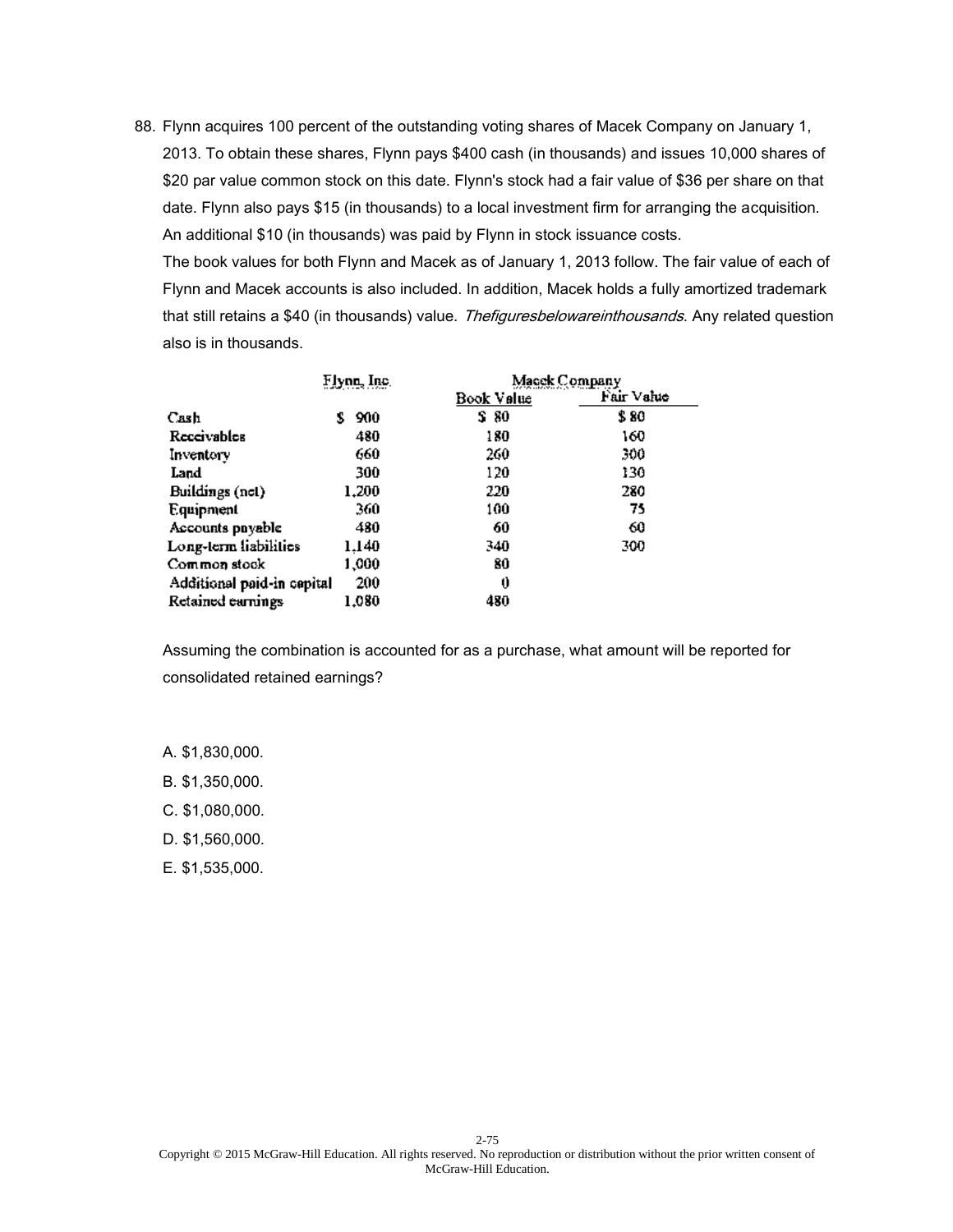The book values for both Flynn and Macek as of January 1, 2013 follow. The fair value of each of Flynn and Macek accounts is also included. In addition, Macek holds a fully amortized trademark that still retains a \$40 (in thousands) value. Thefiguresbelowareinthousands. Any related question also is in thousands.

|                            | Flynn, Inc. | Macek Company |            |
|----------------------------|-------------|---------------|------------|
|                            |             | Book Value    | Fair Value |
| Cash                       | 900<br>s    | S 80          | \$ 80      |
| Receivables                | 480         | 180           | 160        |
| Inventory                  | 660         | 260           | 300.       |
| Land                       | 300         | 120           | 130        |
| Buildings (net)            | 1.200       | 220           | 280        |
| Equipment                  | 360         | 100           | 75         |
| Accounts payable           | 480         | 60            | 60         |
| Long-term liabilities      | 1.140       | 340           | 300        |
| Common stock               | 1,000       | 80            |            |
| Additional paid-in capital | 200         | 0             |            |
| Retained earnings          | 1,080       | 480.          |            |

What amount will be reported for consolidated retained earnings?

A. \$1,065,000.

B. \$1,080,000.

C. \$1,525,000.

D. \$1,535,000.

E. \$1,560,000.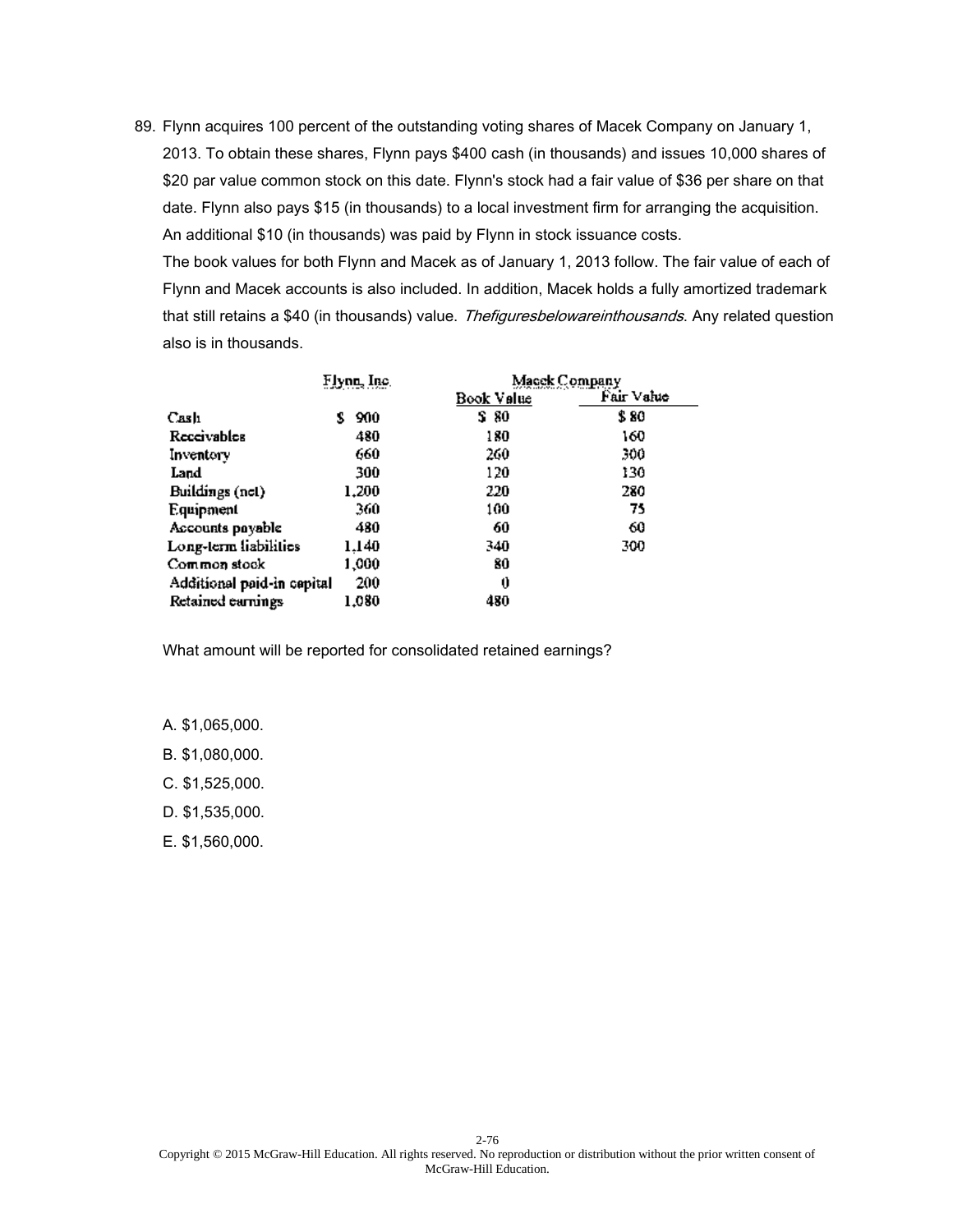The book values for both Flynn and Macek as of January 1, 2013 follow. The fair value of each of Flynn and Macek accounts is also included. In addition, Macek holds a fully amortized trademark that still retains a \$40 (in thousands) value. Thefiguresbelowareinthousands. Any related question also is in thousands.

|                            | Flynn, Inc. | Macek Company |            |
|----------------------------|-------------|---------------|------------|
|                            |             | Book Value    | Fair Value |
| Cash                       | 900<br>s    | S 80          | \$ 80      |
| Receivables                | 480         | 180           | 160        |
| Inventory                  | 660         | 260           | 300.       |
| Land                       | 300         | 120           | 130        |
| Buildings (net)            | 1.200       | 220           | 280        |
| Equipment                  | 360         | 100           | 75         |
| Accounts pnyable           | 480         | 60            | 60         |
| Long-term liabilities      | 1,140       | 340           | 300        |
| Common stock               | 1,000       | 80            |            |
| Additional paid-in capital | 200         | 0             |            |
| Retained earnings          | 1,080       | 480           |            |

What amount will be reported for consolidated additional paid-in capital?

A. \$365,000.

B. \$350,000.

C. \$360,000.

D. \$375,000.

E. \$345,000.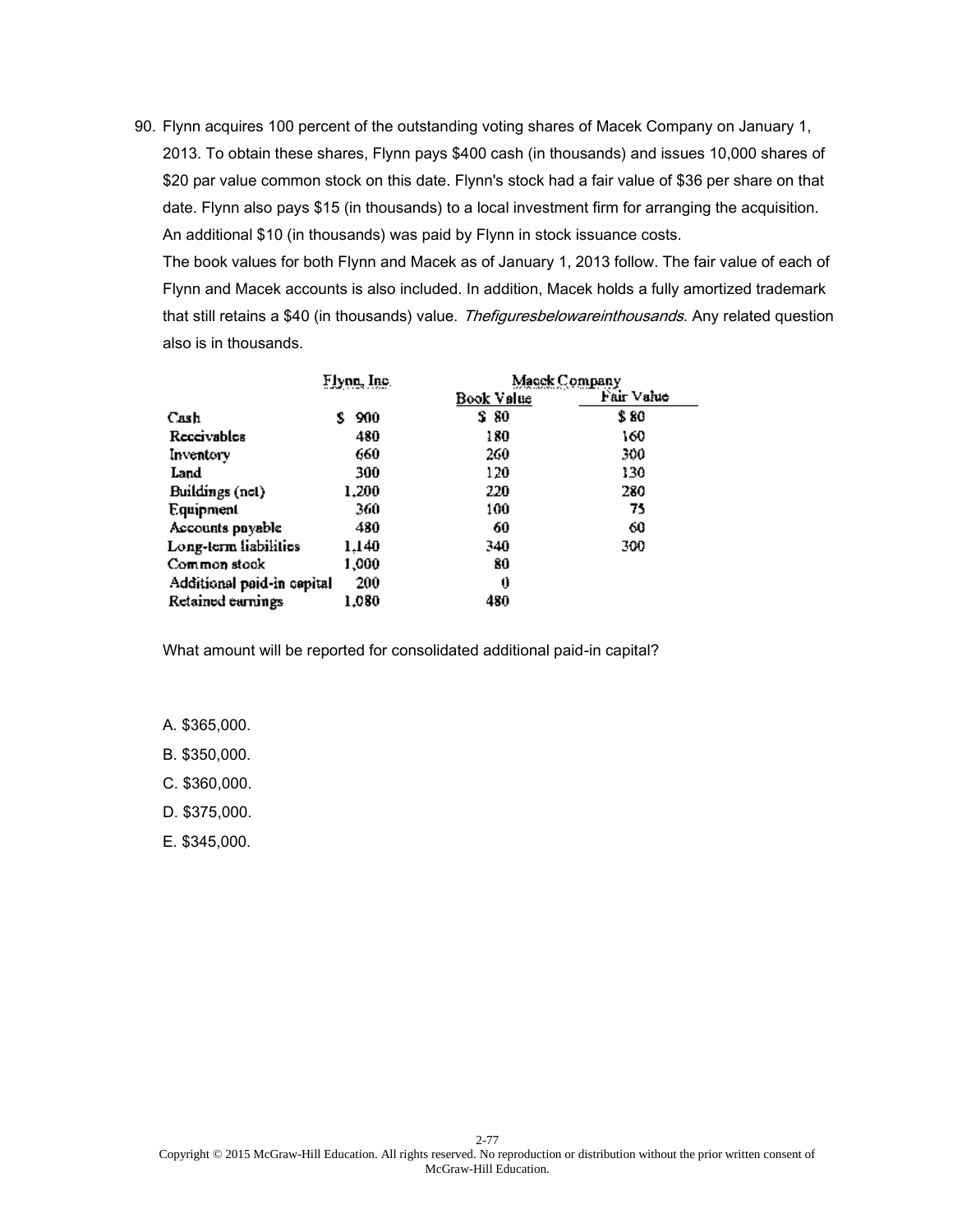The book values for both Flynn and Macek as of January 1, 2013 follow. The fair value of each of Flynn and Macek accounts is also included. In addition, Macek holds a fully amortized trademark that still retains a \$40 (in thousands) value. Thefiguresbelowareinthousands. Any related question also is in thousands.

|                            | Flynn, Inc. | Macek Company     |            |
|----------------------------|-------------|-------------------|------------|
|                            |             | <u>Book Value</u> | Fair Value |
| Cash                       | 900<br>s    | S 80              | \$ 80      |
| Receivables                | 480         | 180               | 160        |
| Inventory                  | 660         | 260.              | 300.       |
| Land                       | 300         | 120               | 130        |
| Buildings (net)            | 1.200       | 220               | 280        |
| Equipment                  | 360         | 100               | 75         |
| Accounts pnyable           | 480         | 60                | 60         |
| Long-term liabilities      | 1,140       | 340               | 300        |
| Common stock               | 1,000       | 80                |            |
| Additional paid-in cepital | 200         | 0                 |            |
| Retained earnings          | 1,080       | 480               |            |

What amount will be reported for consolidated cash after the acquisition is completed?

A. \$475,000.

B. \$500,000.

C. \$555,000.

D. \$580,000.

E. \$875,000.

#### Essay Questions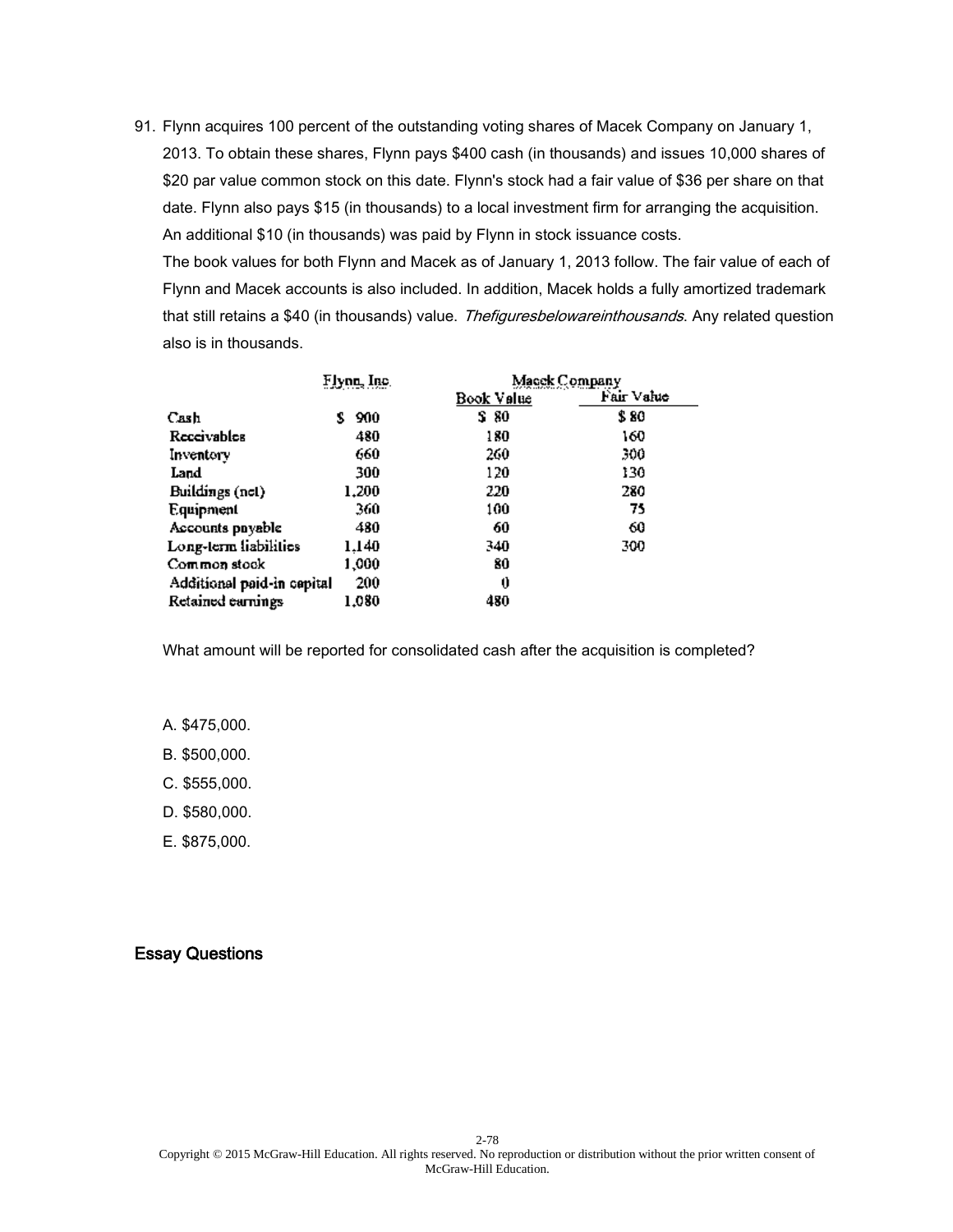92. What term is used to refer to a business combination in which only one of the original companies continues to exist?

93. How are stock issuance costs accounted for in an acquisition business combination?

94. What is the primary difference between recording an acquisition when the subsidiary is dissolved and when separate incorporation is maintained?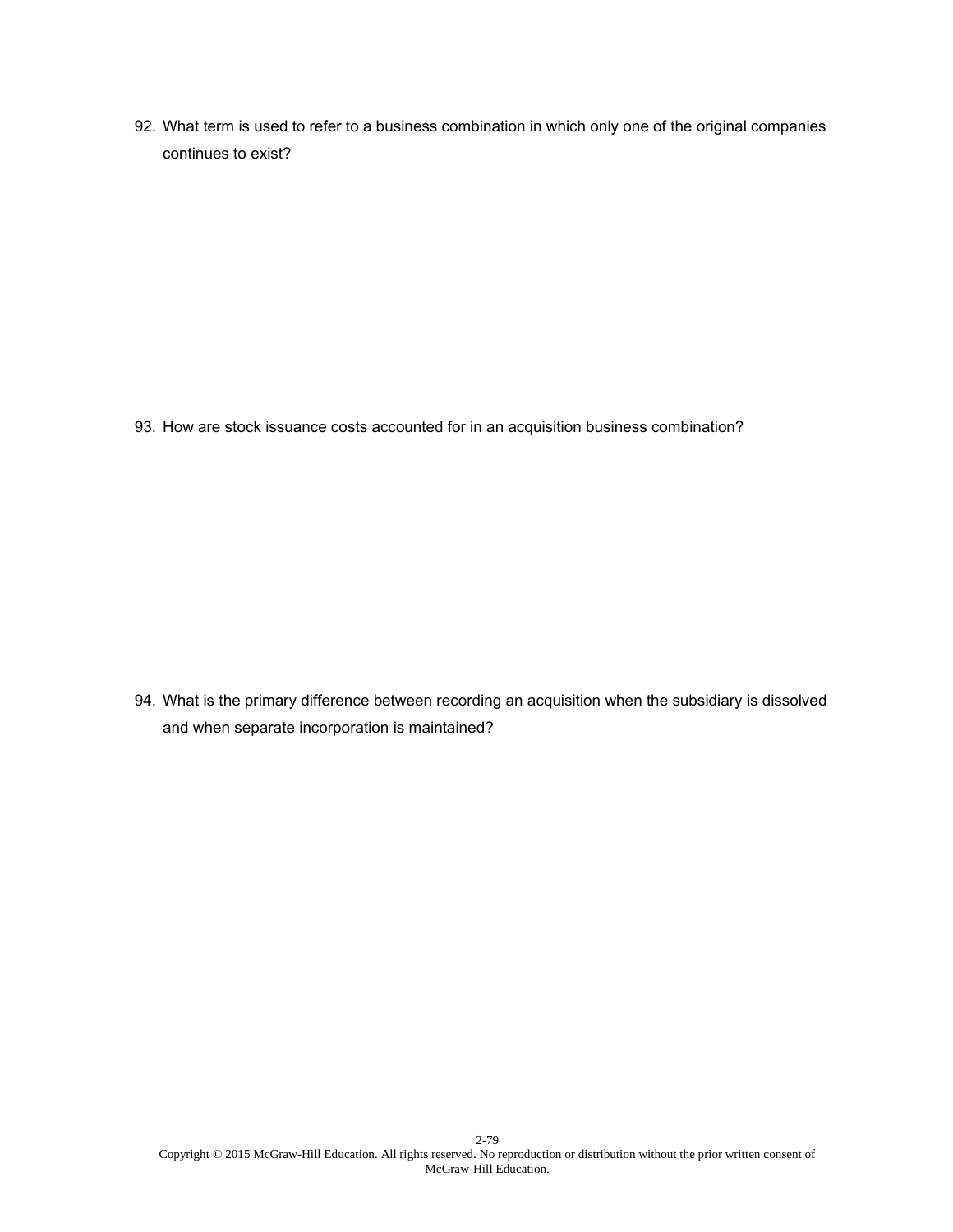95. How are direct combination costs accounted for in an acquisition transaction?

96. Peterman Co. owns 55% of Samson Co. Under what circumstances would Peterman not be required to prepare consolidated financial statements?

97. How would you account for in-process research and development acquired in a business combination accounted for as an acquisition?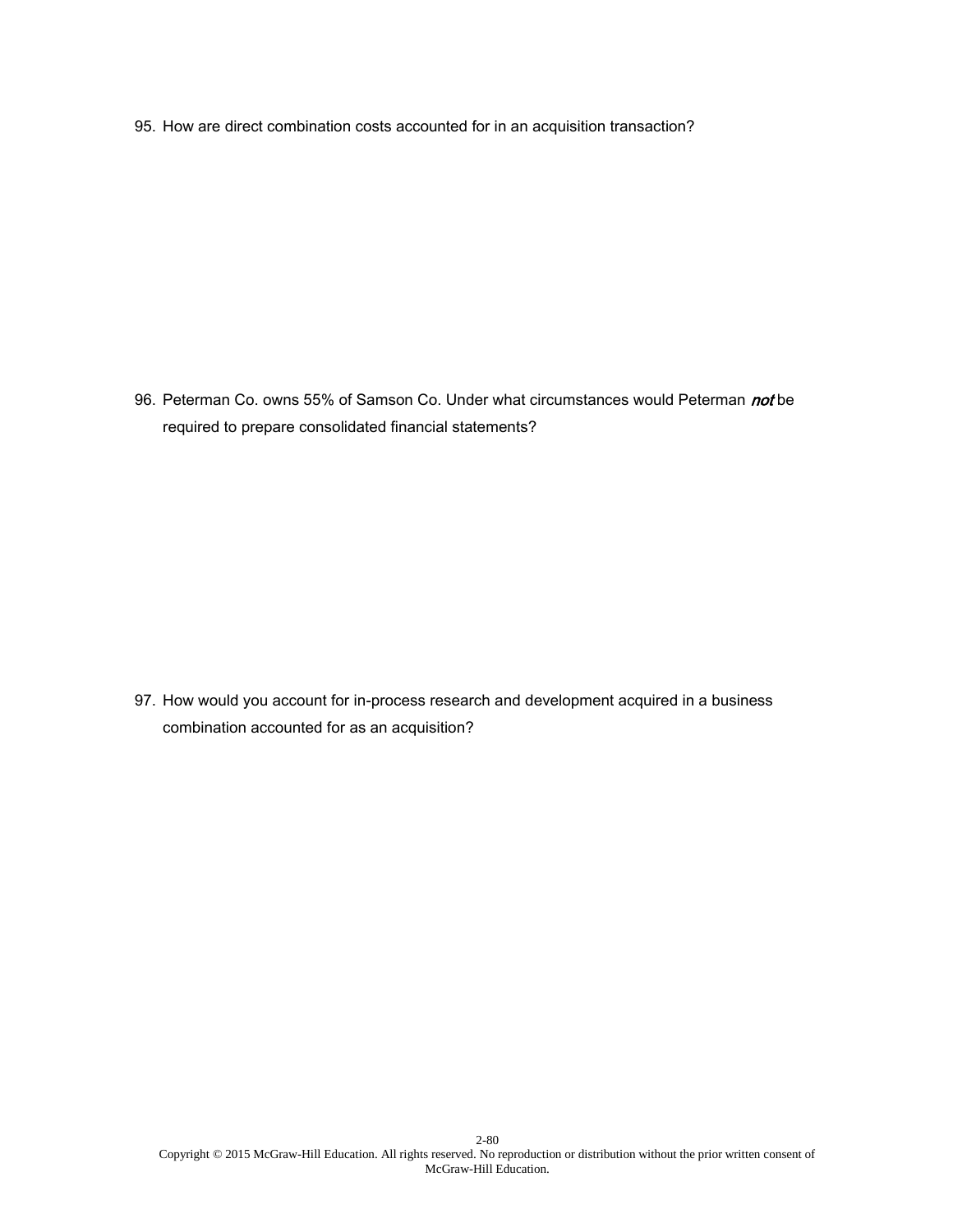98. Elon Corp. obtained all of the common stock of Finley Co., paying slightly less than the fair value of Finley's net assets acquired. How should the difference between the consideration transferred and the fair value of the net assets be treated if the transaction is accounted for as an acquisition?

99. For acquisition accounting, why are assets and liabilities of the subsidiary consolidated at fair value?

100.Goodwill is often acquired as part of a business combination. Why, when separate incorporation is maintained, does Goodwill not appear on the Parent company's trial balance as a separate account?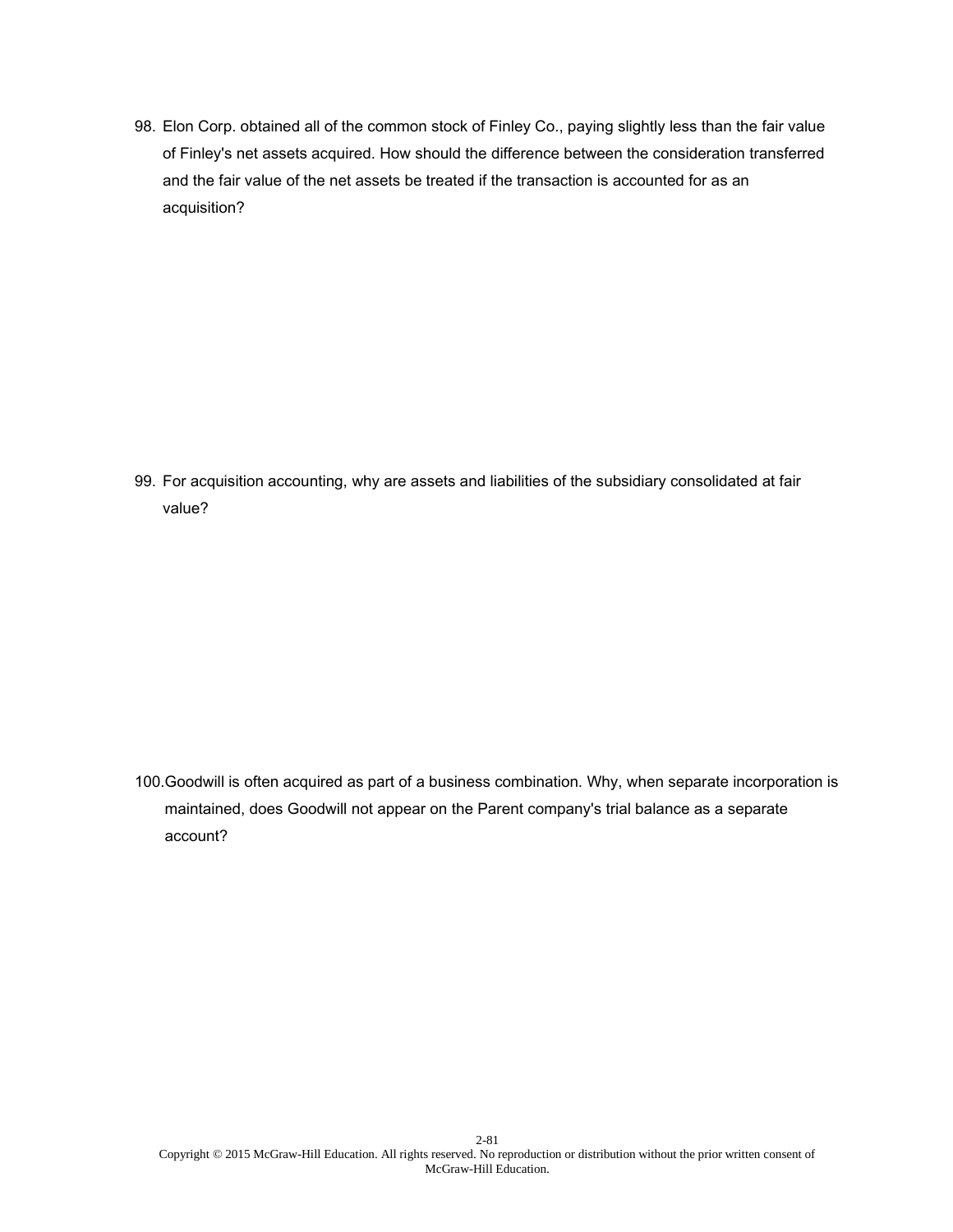101.How are direct combination costs, contingent consideration, and a bargain purchase reflected in recording an acquisition transaction?

102.How is contingent consideration accounted for in an acquisition business combination transaction?

103.How are bargain purchases accounted for in an acquisition business transaction?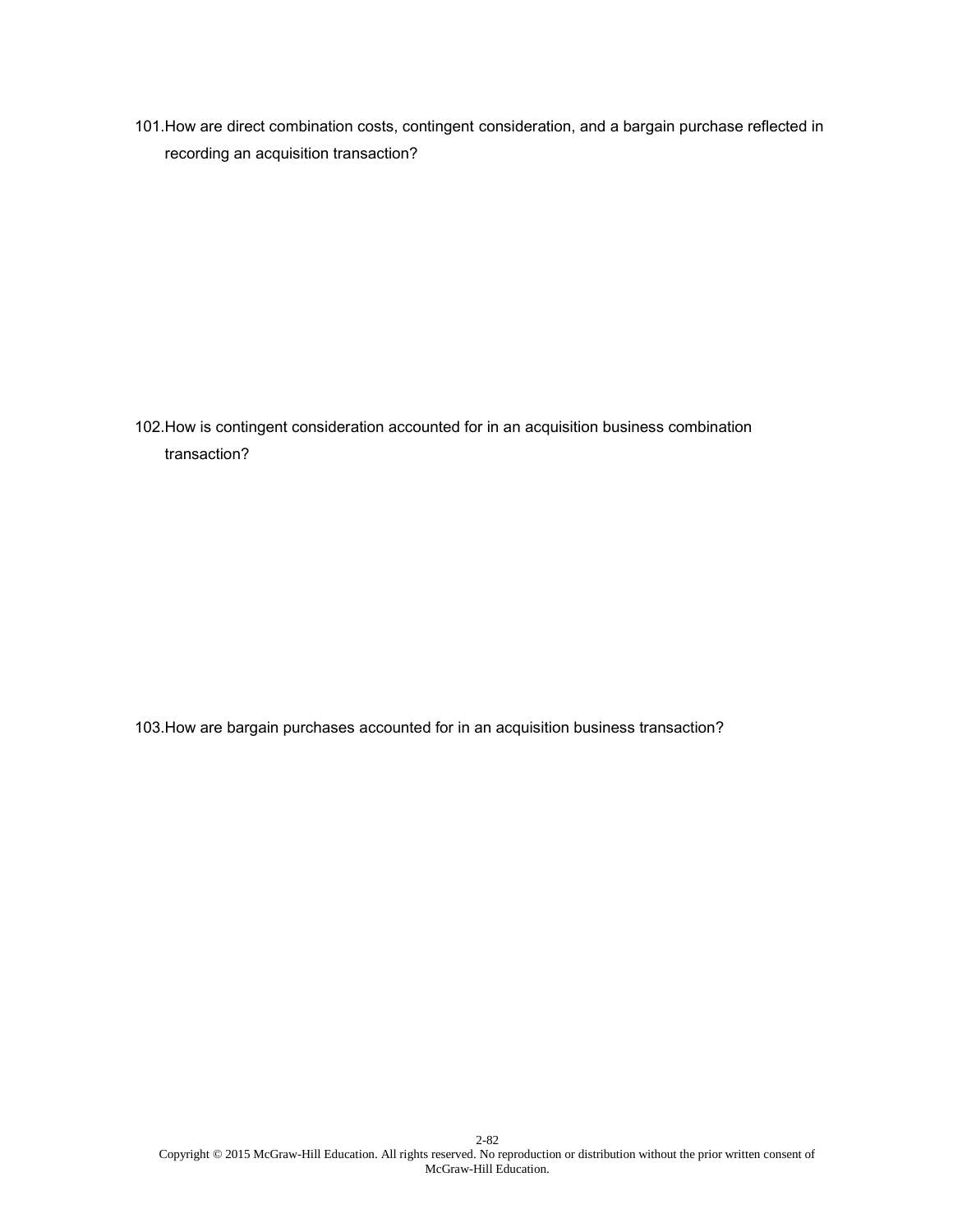104.Describe the accounting for direct costs, indirect costs, and issuance costs under the acquisition method of accounting for a business combination.

105.What is the difference in consolidated results between a business combination whereby the acquired company is dissolved, and a business combination whereby separate incorporation is maintained?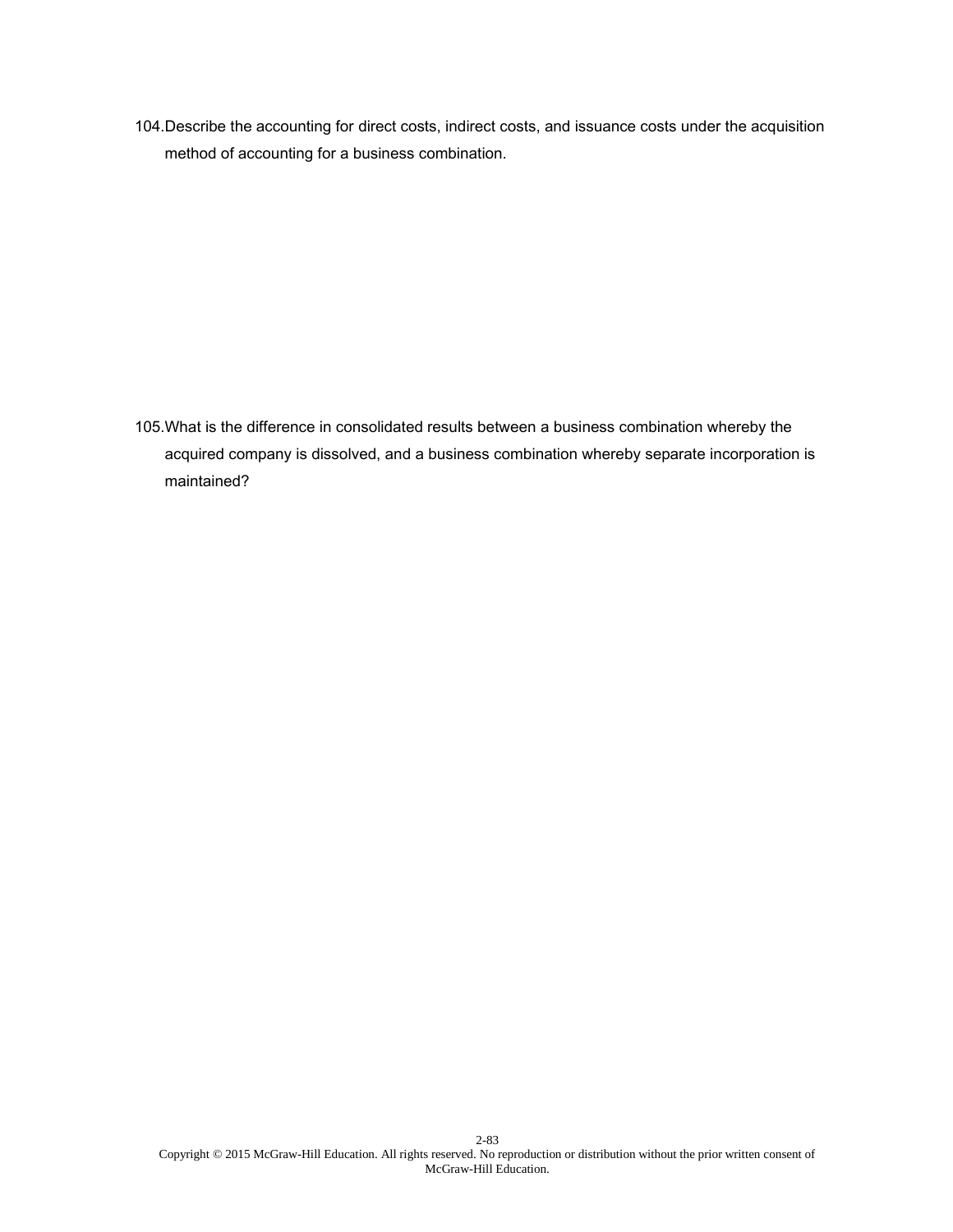106.Bale Co. acquired Silo Inc. on December 31, 2013, in an acquisition business combination transaction. Bale's net income for the year was \$1,400,000, while Silo had net income of \$400,000 earned evenly during the year. Bale paid \$100,000 in direct combination costs, \$50,000 in indirect costs, and \$30,000 in stock issue costs to effect the combination.

Required:

What is consolidated net income for 2013?

107.Fine Co. issued its common stock in exchange for the common stock of Dandy Corp. in an acquisition. At the date of the combination, Fine had land with a book value of \$480,000 and a fair value of \$620,000. Dandy had land with a book value of \$170,000 and a fair value of \$190,000.

Required:

What was the consolidated balance for Land in a consolidated balance sheet prepared at the date of the acquisition combination?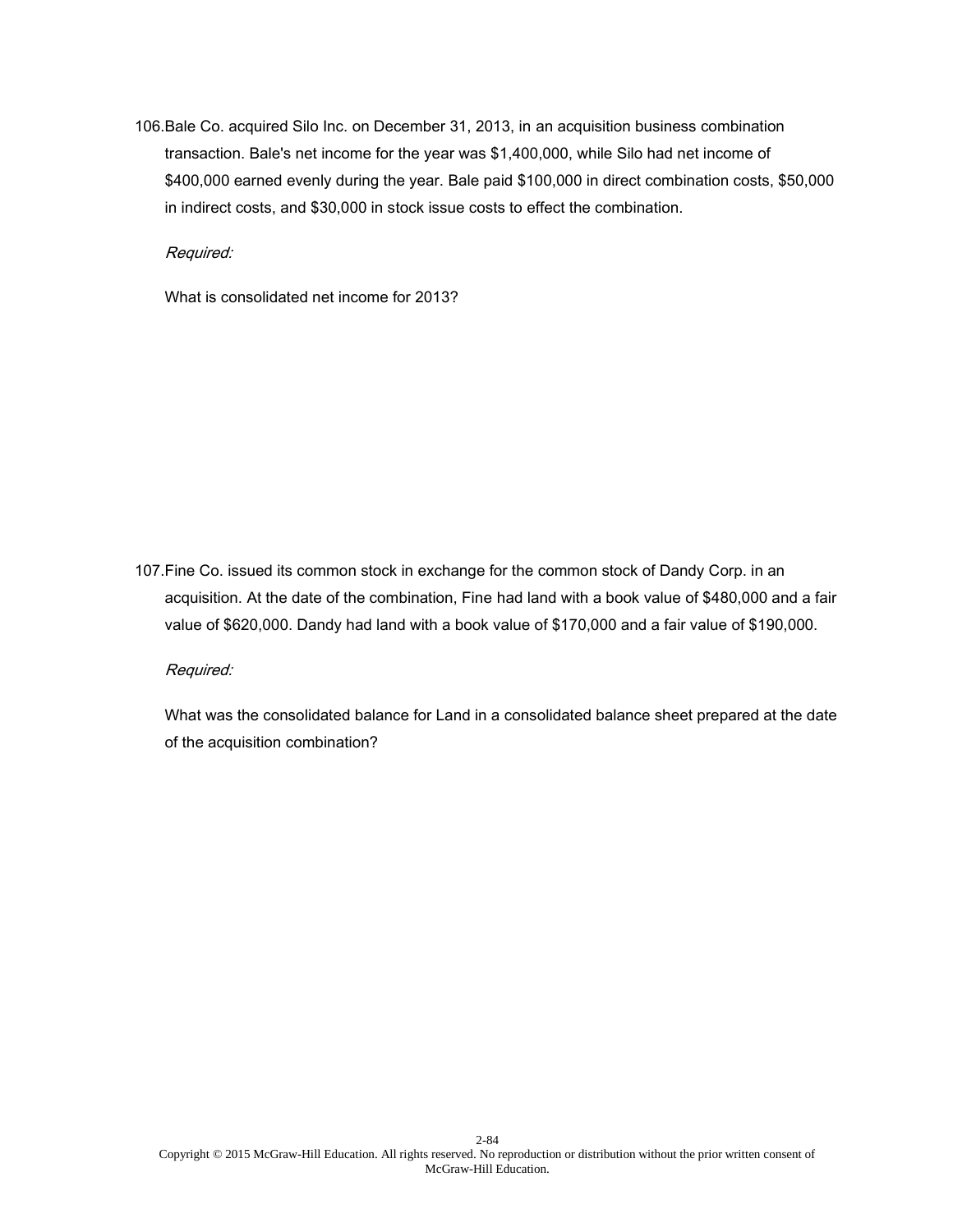108.Jernigan Corp. had the following account balances at 12/1/12:

| Receivables                | 96,000  |
|----------------------------|---------|
| Inventory                  | 240,000 |
| Land                       | 720,000 |
| Building                   | 600,000 |
| Liabilities                | 480,000 |
| Common stock               | 120,000 |
| Additional paid-in capital | 120,000 |
| Retained earnings, 12/1/12 | 840,000 |
| Revenues                   | 360,000 |
| Expenses                   | 264,000 |

Several of Jernigan's accounts have fair values that differ from book value. The fair values are: Land — \$480,000; Building — \$720,000; Inventory — \$336,000; and Liabilities — \$396,000. Inglewood Inc. acquired all of the outstanding common shares of Jernigan by issuing 20,000 shares of common stock having a \$6 par value, but a \$66 fair value. Stock issuance costs amounted to \$12,000.

## Required:

Prepare a fair value allocation and goodwill schedule at the date of the acquisition.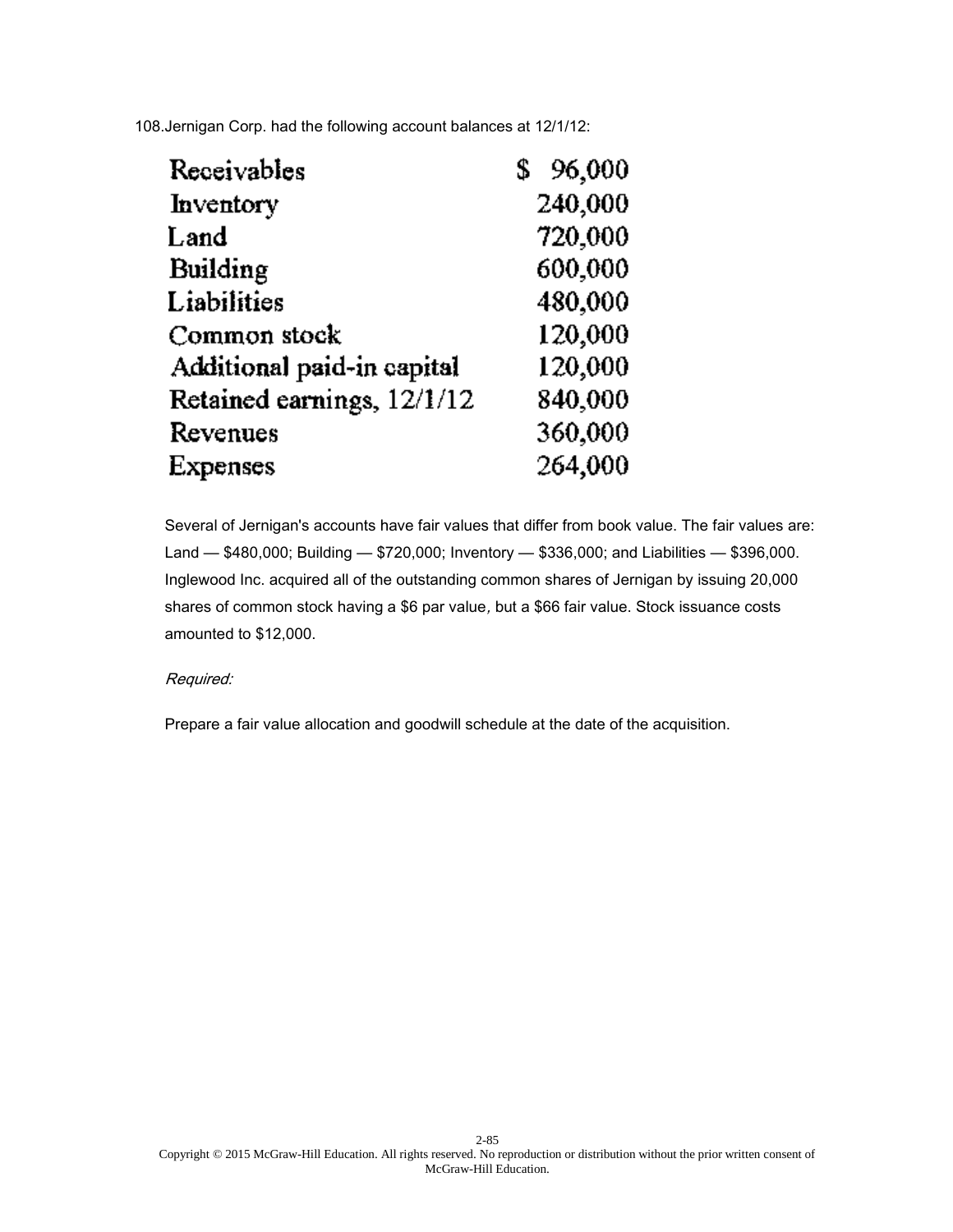109.Salem Co. had the following account balances as of December 1, 2012:

| Inventory                                 | 720,000   |
|-------------------------------------------|-----------|
| Land                                      | 600.000   |
| Buildings $-$ net (valued at \$1,200,000) | 1,080,000 |
| Common stock (\$10 par value)             | 960,000   |
| Retained earnings, December 1, 2012       | 1,320,000 |
| Revenues                                  | 720,000   |
| <b>Expenses</b>                           | 600,000   |

Bellington Inc. transferred \$1.7 million in cash and 12,000 shares of its newly issued \$30 par value common stock (valued at \$90 per share) to acquire all of Salem's outstanding common stock.

Determine the balance for Goodwill that would be included in a December 1, 2012, consolidation.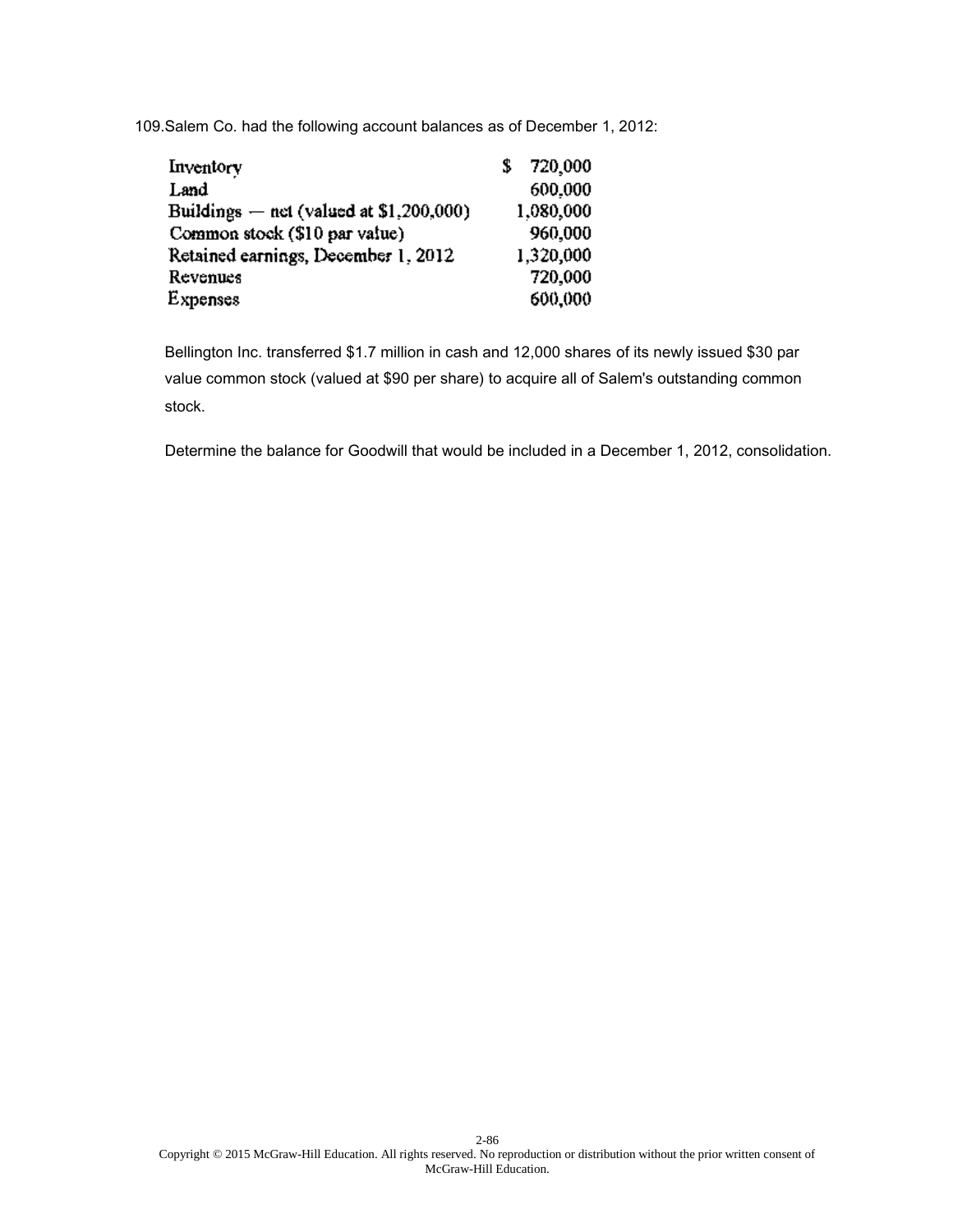110.Salem Co. had the following account balances as of December 1, 2012:

| Inventory                                 | 720,000   |
|-------------------------------------------|-----------|
| Land                                      | 600.000   |
| Buildings $-$ net (valued at \$1,200,000) | 1,080,000 |
| Common stock (\$10 par value)             | 960,000   |
| Retained earnings, December 1, 2012       | 1,320,000 |
| Revenues                                  | 720,000   |
| <b>Expenses</b>                           | 600,000   |

Bellington Inc. transferred \$1.7 million in cash and 12,000 shares of its newly issued \$30 par value common stock (valued at \$90 per share) to acquire all of Salem's outstanding common stock.

Assume that Bellington paid cash of \$2.8 million. No stock is issued. An additional \$50,000 is paid in direct combination costs.

## Required:

For Goodwill, determine what balance would be included in a December 1, 2012 consolidation.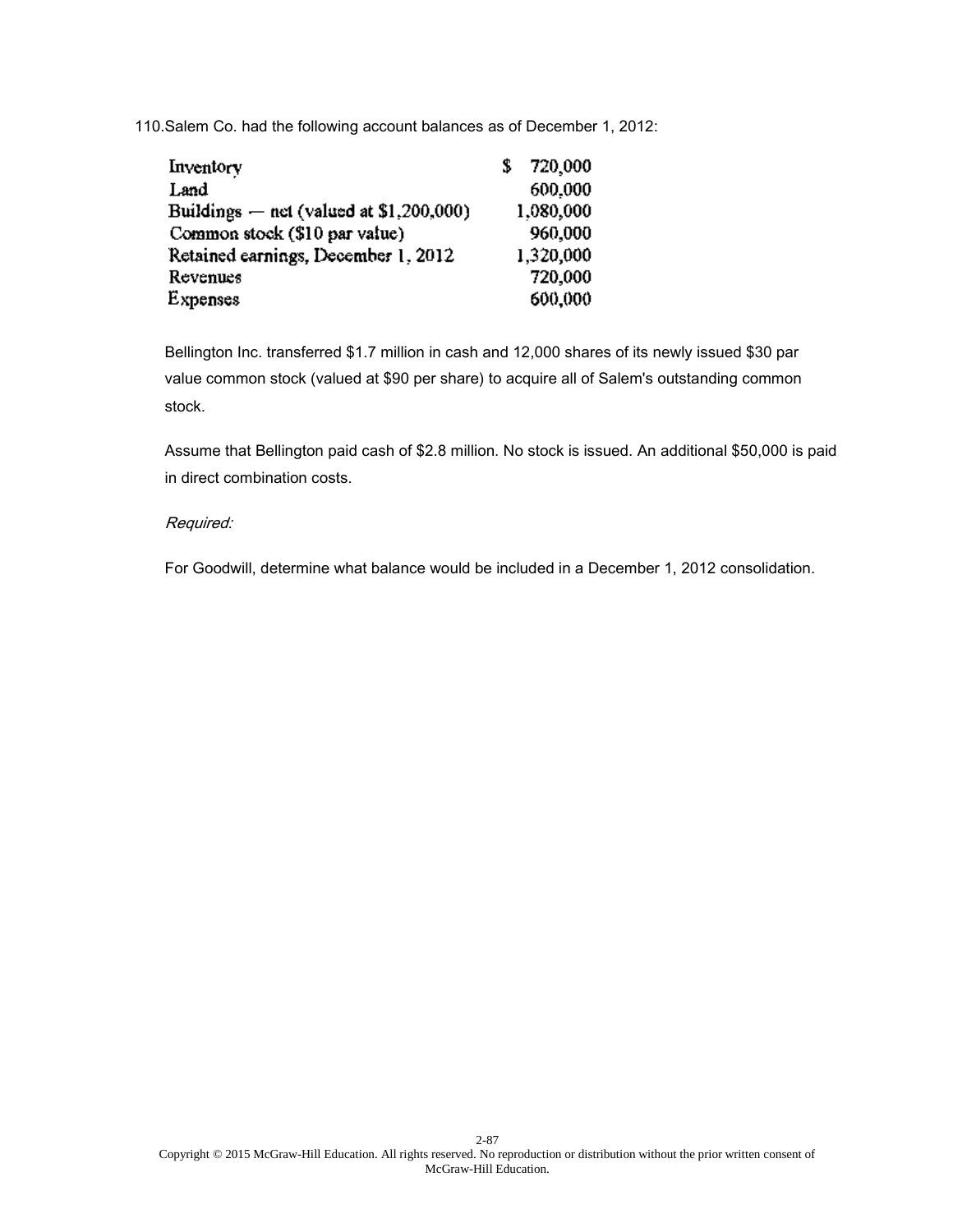111.On January 1, 2013, Chester Inc. acquired 100% of Festus Corp.'s outstanding common stock by exchanging 37,500 shares of Chester's \$2 par value common voting stock. On January 1, 2013, Chester's voting common stock had a fair value of \$40 per share. Festus' voting common shares were selling for \$6.50 per share. Festus' balances on the acquisition date, just prior to acquisition are listed below.

|                             | Book Value   | Fair Value |
|-----------------------------|--------------|------------|
| Cash                        | 30,000<br>\$ |            |
| Accounts Receivable         | 120,000      | \$120,000  |
| Inventory                   | 200,000      | 230,000    |
| Land                        | 230,000      | 290,000    |
| Building (net)              | 450,000      | 600,000    |
| Equipment (net)             | 175,000      | 160,000    |
| Accounts Payable            | (80.000)     | (80,000)   |
| Common Stock, \$1 par       | (500.000)    |            |
| Paid-in Capital             | (350,000)    |            |
| Retained Earnings, 12/31/15 | (275,000)    |            |
|                             |              |            |

Required:

Compute the value of the Goodwill account on the date of acquisition, 1/1/15.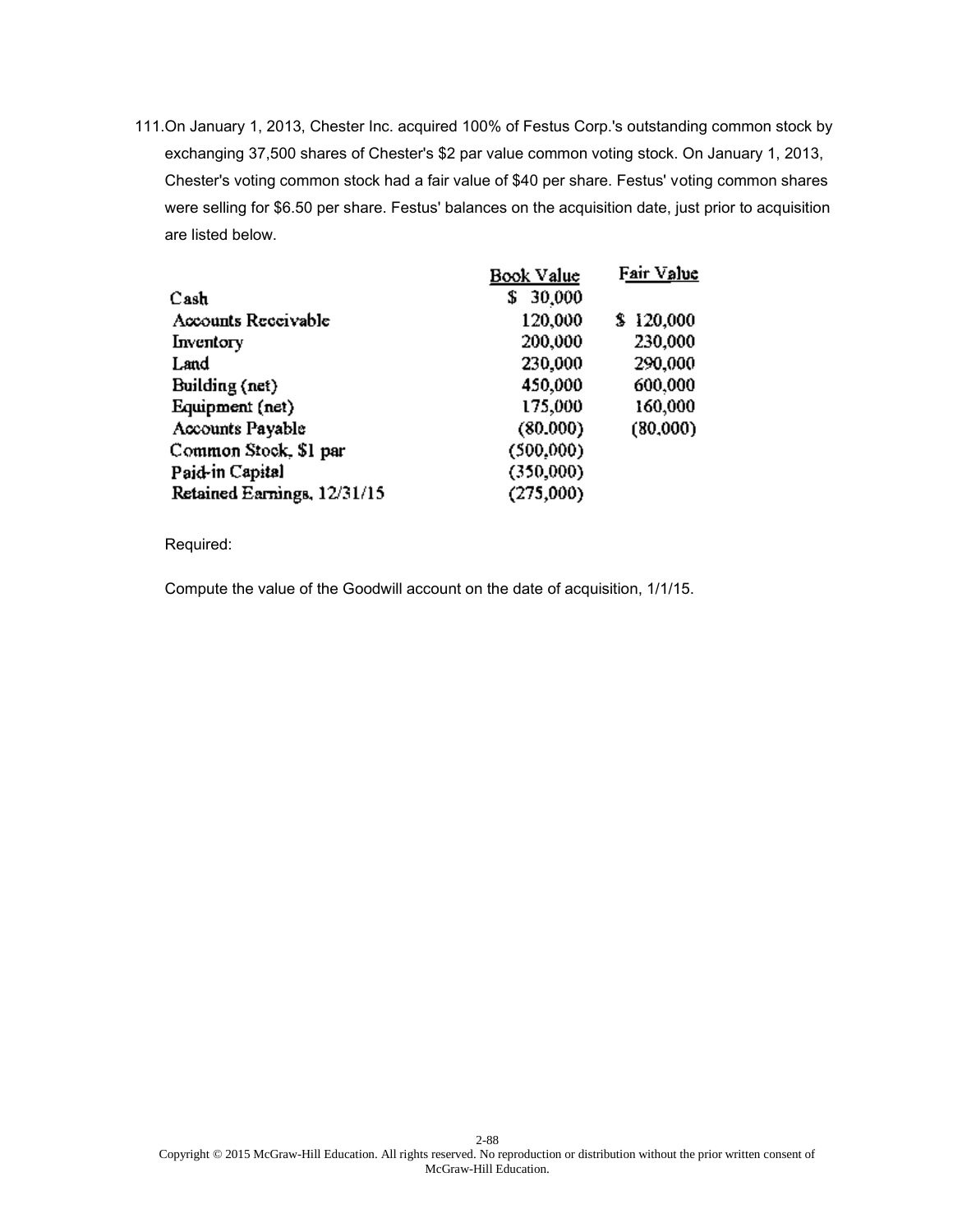112.The financial statements for Jode Inc. and Lakely Corp., just prior to their combination, for the year ending December 31, 2012, follow. Lakely's buildings were undervalued on its financial records by \$60,000.



On December 31, 2012, Jode issued 54,000 new shares of its \$10 par value stock in exchange for all the outstanding shares of Lakely. Jode's shares had a fair value on that date of \$35 per share. Jode paid \$34,000 to an investment bank for assisting in the arrangements. Jode also paid \$24,000 in stock issuance costs to effect the acquisition of Lakely. Lakely will retain its incorporation.

Prepare the journal entries to record (1) the issuance of stock by Jode and (2) the payment of the combination costs.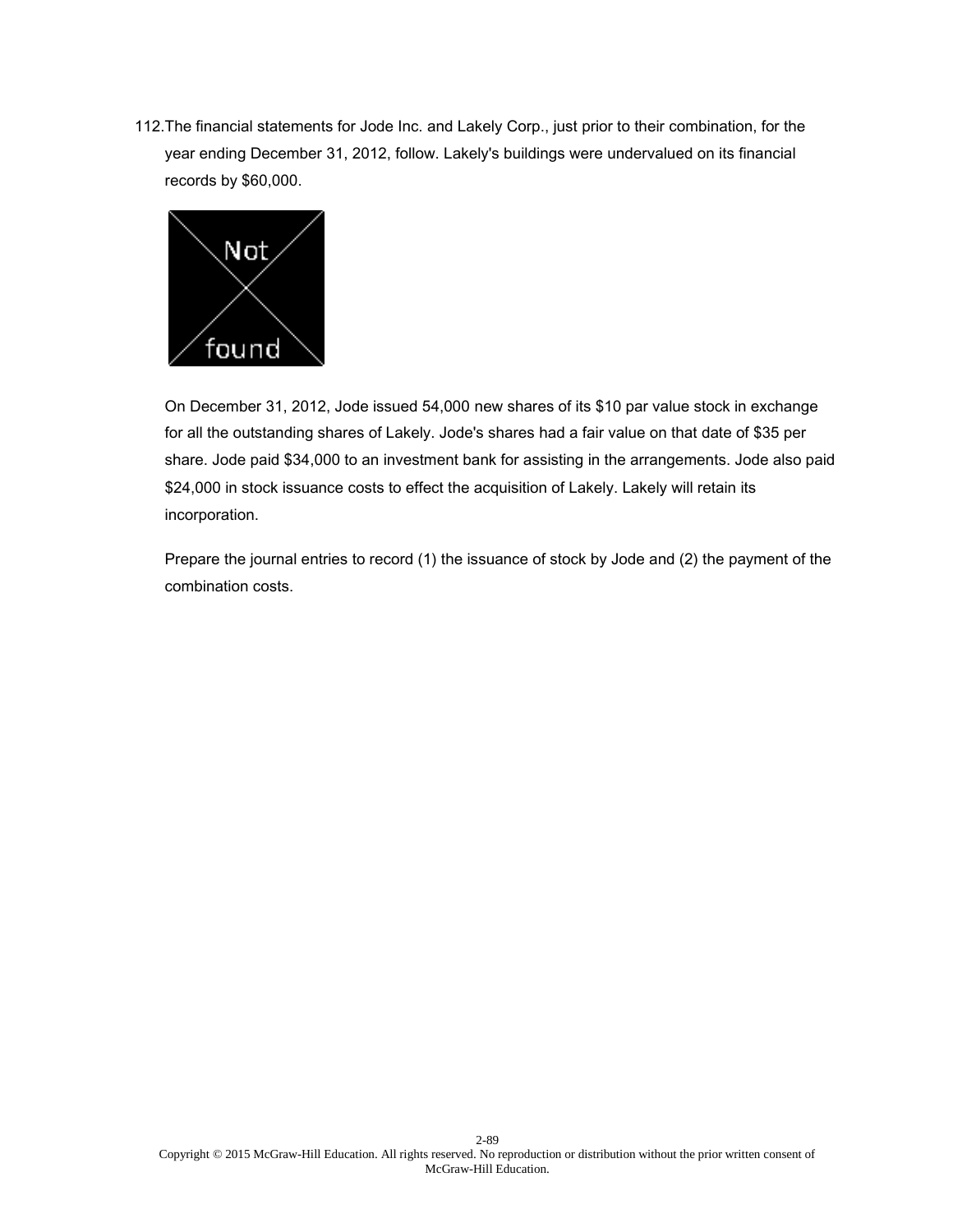113.The financial statements for Jode Inc. and Lakely Corp., just prior to their combination, for the year ending December 31, 2012, follow. Lakely's buildings were undervalued on its financial records by \$60,000.



On December 31, 2012, Jode issued 54,000 new shares of its \$10 par value stock in exchange for all the outstanding shares of Lakely. Jode's shares had a fair value on that date of \$35 per share. Jode paid \$34,000 to an investment bank for assisting in the arrangements. Jode also paid \$24,000 in stock issuance costs to effect the acquisition of Lakely. Lakely will retain its incorporation.

## Required:

Determine consolidated net income for the year ended December 31, 2012.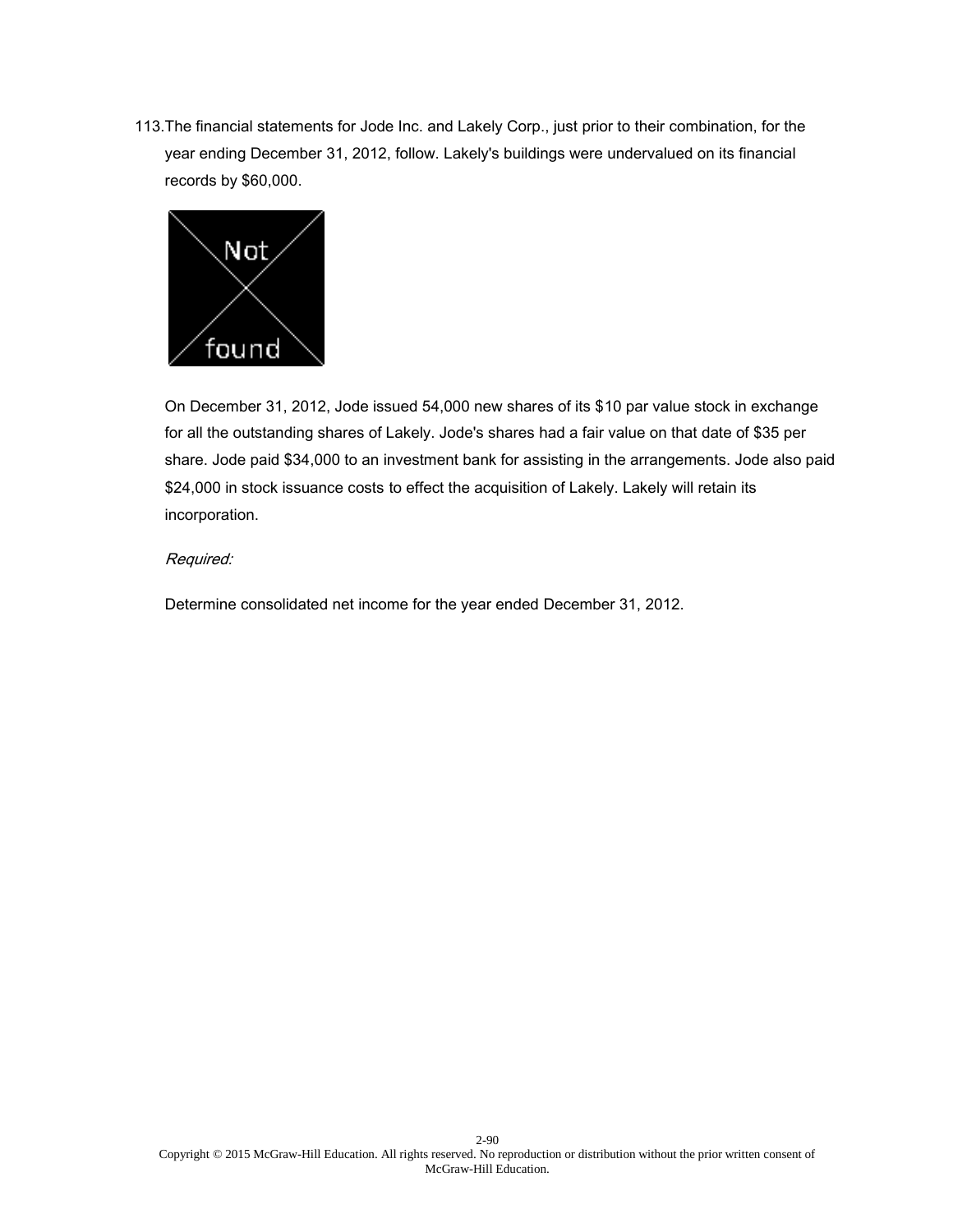114.The financial statements for Jode Inc. and Lakely Corp., just prior to their combination, for the year ending December 31, 2012, follow. Lakely's buildings were undervalued on its financial records by \$60,000.

|                                            | Jode Inc.                 | Lakely Corp.              |
|--------------------------------------------|---------------------------|---------------------------|
| Revenues                                   | 1.300,000<br>S            | s<br>500,000              |
| Expenses                                   | 1.180.000)                | 290,000)                  |
| Net moome                                  | 120,000                   | S<br>210,000              |
| Retained earnings, January 1, 2012         | Ï<br>700,000              | $\overline{s}$<br>500,000 |
| Net income (from above)                    | 120,000                   | 210,000                   |
| Dividends paid                             | 110,000)                  | 110,000)                  |
| Retained earnings, December 31, 2012.      | T<br>710,000              | S<br>600,000              |
| Cash                                       | T<br>160,000              | $\overline{s}$<br>120,000 |
| Receivables and inventory                  | 240,000                   | 240,000                   |
| Buildings (net)                            | 700,000                   | 350,000                   |
| Equipment (net)                            | 700,000                   | 600,000                   |
| Total assets                               | 1,800,000                 | s<br>1,310,000            |
| Liabilities                                | $\overline{s}$<br>250,000 | S<br>195,000              |
| Common stock                               | 750,000                   | 430,000                   |
| Additional paid-in capital                 | 90,000                    | 85,000                    |
| Retained earnings, 12/31/14                | 710,000                   | 600,000                   |
| Total liabilities and stockholders' equity | 1,800,000<br>s            | 1,310,000<br>s            |

On December 31, 2012, Jode issued 54,000 new shares of its \$10 par value stock in exchange for all the outstanding shares of Lakely. Jode's shares had a fair value on that date of \$35 per share. Jode paid \$34,000 to an investment bank for assisting in the arrangements. Jode also paid \$24,000 in stock issuance costs to effect the acquisition of Lakely. Lakely will retain its incorporation.

Determine consolidated Additional paid-in Capital at December 31, 2012.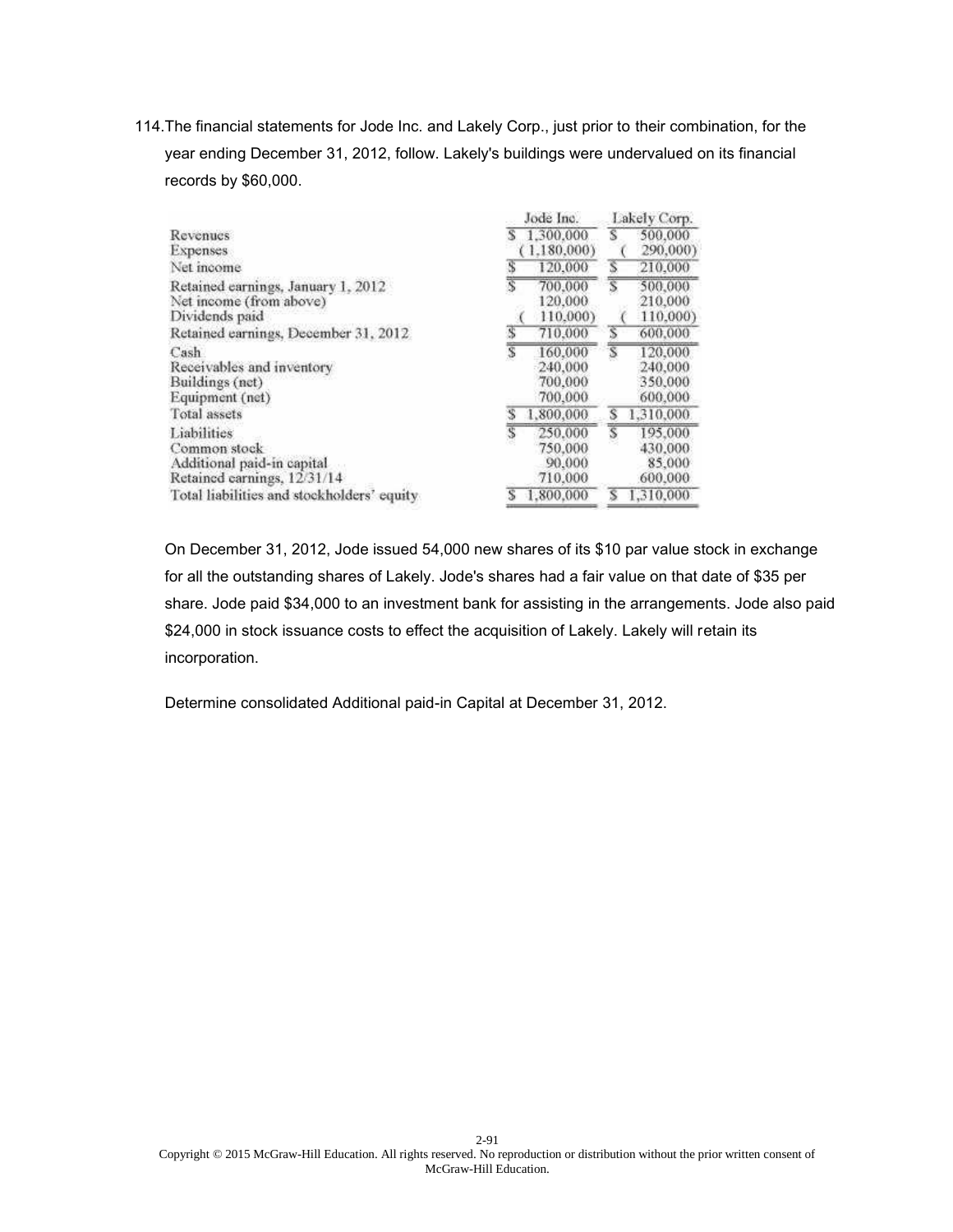115.The following are preliminary financial statements for Black Co. and Blue Co. for the year ending

December 31, 2013.

|                                            | Black Co.        | Blue Co.         |
|--------------------------------------------|------------------|------------------|
| Sales                                      | \$360,000        | \$228,000        |
| Expenses                                   | (240.000)        | (132,000)        |
| Net income                                 | \$120,000        | \$96,000         |
| Relained carning, January 1, 2013.         | \$480.000        | \$252,000        |
| Net income (from above)                    | 120,000          | 96.000           |
| Dividends paid                             | (36,000)         | -0-              |
| Retained carnings. December 31, 2013       | \$564,000        | \$348,000        |
| Current assets                             | \$360,000        | \$120,000        |
| Land                                       | 120,000          | 108,000          |
| Building (net)                             | - 480.000 .      | .336,000         |
| Total assets                               | <u>\$960.000</u> | <u>\$564.000</u> |
| Liabilities                                | \$108,000        | \$132,000        |
| Common stock                               | 192,000          | 72,000.          |
| Additional paid-in capital                 | 96.000           | 12,000           |
| Retained earnings, December 31, 2013       | 564,000          | 348,000          |
| Total liabilities and stockholders' equity | \$960,000        | \$564,000        |

On December 31, 2013 (subsequent to the preceding statements), Black exchanged 10,000 shares of its \$10 par value common stock for all of the outstanding shares of Blue. Black's stock on that date has a fair value of \$50 per share. Black was willing to issue 10,000 shares of stock because Blue's land was appraised at \$204,000. Black also paid \$14,000 to several attorneys and accountants who assisted in creating this combination.

## Required:

Assuming that these two companies retained their separate legal identities, prepare a consolidation worksheet as of December 31, 2013.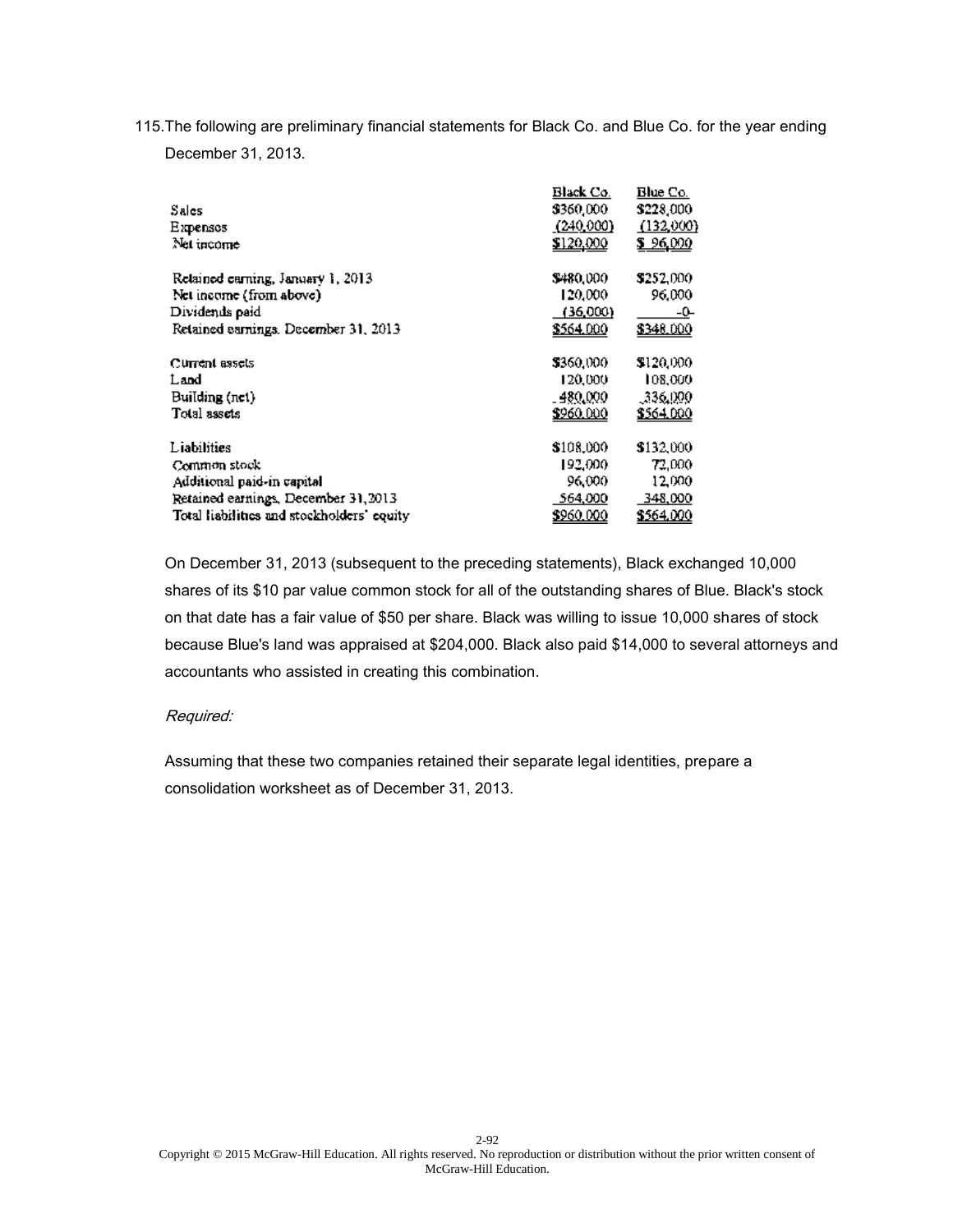116.The following are preliminary financial statements for Black Co. and Blue Co. for the year ending December 31, 2013 prior to Black's acquisition of Blue.

|                                            | Black Co.,       | BlueCo    |
|--------------------------------------------|------------------|-----------|
| Sales.                                     | \$360,000        | \$228,000 |
| Expenses                                   | (240,000)        | (132,000) |
| Net income                                 | \$120,000        | \$96.000  |
| Retained earnings, January 1, 2013         | \$480.000        | \$252,000 |
| Net income (from above)                    | 120,000          | 96,000    |
| Dividends paid                             | (36,000)         | -0-       |
| Retained earnings, December 31, 2013       | \$564,000        | 5348,000  |
| Current assets                             | \$360,000        | \$120,000 |
| Land                                       | 120.000          | 108,000   |
| Building (net)                             | 480,000          | 336,000   |
| Total assets                               | <u>\$960,000</u> | \$564,000 |
| <b>Liabilities</b>                         | \$108,000        | \$132,000 |
| Common stock                               | 192,000          | 72,000    |
| Additional paid-in capital                 | 96,000           | 12,000    |
| Retained earnings, December 31,2013        | 564.000          | 348.000   |
| Total liabilities and stockholders' equity | \$960,000        | 564,000   |

On December 31, 2013 (subsequent to the preceding statements), Black exchanged 10,000 shares of its \$10 par value common stock for all of the outstanding shares of Blue. Black's stock on that date has a fair value of \$60 per share. Black was willing to issue 10,000 shares of stock because Blue's land was appraised at \$204,000. Black also paid \$14,000 to several attorneys and accountants who assisted in creating this combination.

## Required:

Assuming that these two companies retained their separate legal identities, prepare a consolidation worksheet as of December 31, 2013 after the acquisition transaction is completed.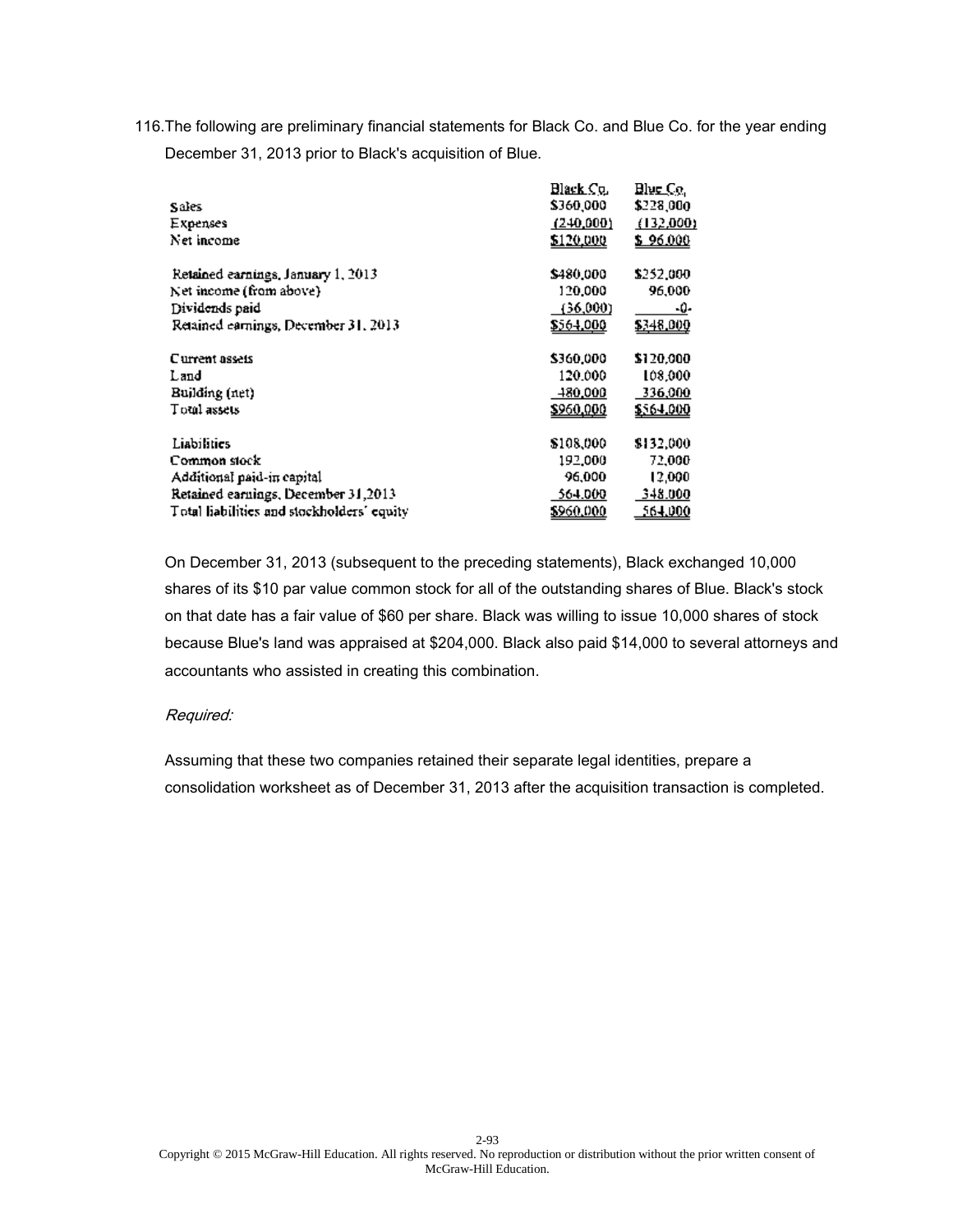- 117.For each of the following situations, select the best letter answer to reflect the effect of the numbered item on the acquirer's accounting entry at the date of combination when separate incorporation will be maintained. Items (4) and (6) require two selections.
	- (A) Increase Investment account.
	- (B) Decrease Investment account.
	- (C) Increase Liabilities.
	- (D) Increase Common stock.
	- (E) Decrease common stock.
	- (F) Increase Additional paid-in capital.
	- (G) Decrease Additional paid-in capital.
	- (H) Increase Retained earnings.
	- (I) Decrease Retained earnings.

#### \_\_\_\_\_1. Direct costs.

- **2.** Indirect costs.
- \_\_\_\_\_3. Stock issue costs.
- **\_\_\_\_\_4.** Contingent consideration.
- **\_\_\_\_\_\_5. Bargain purchase.**
- \_\_\_\_\_6. In-process research and development acquired.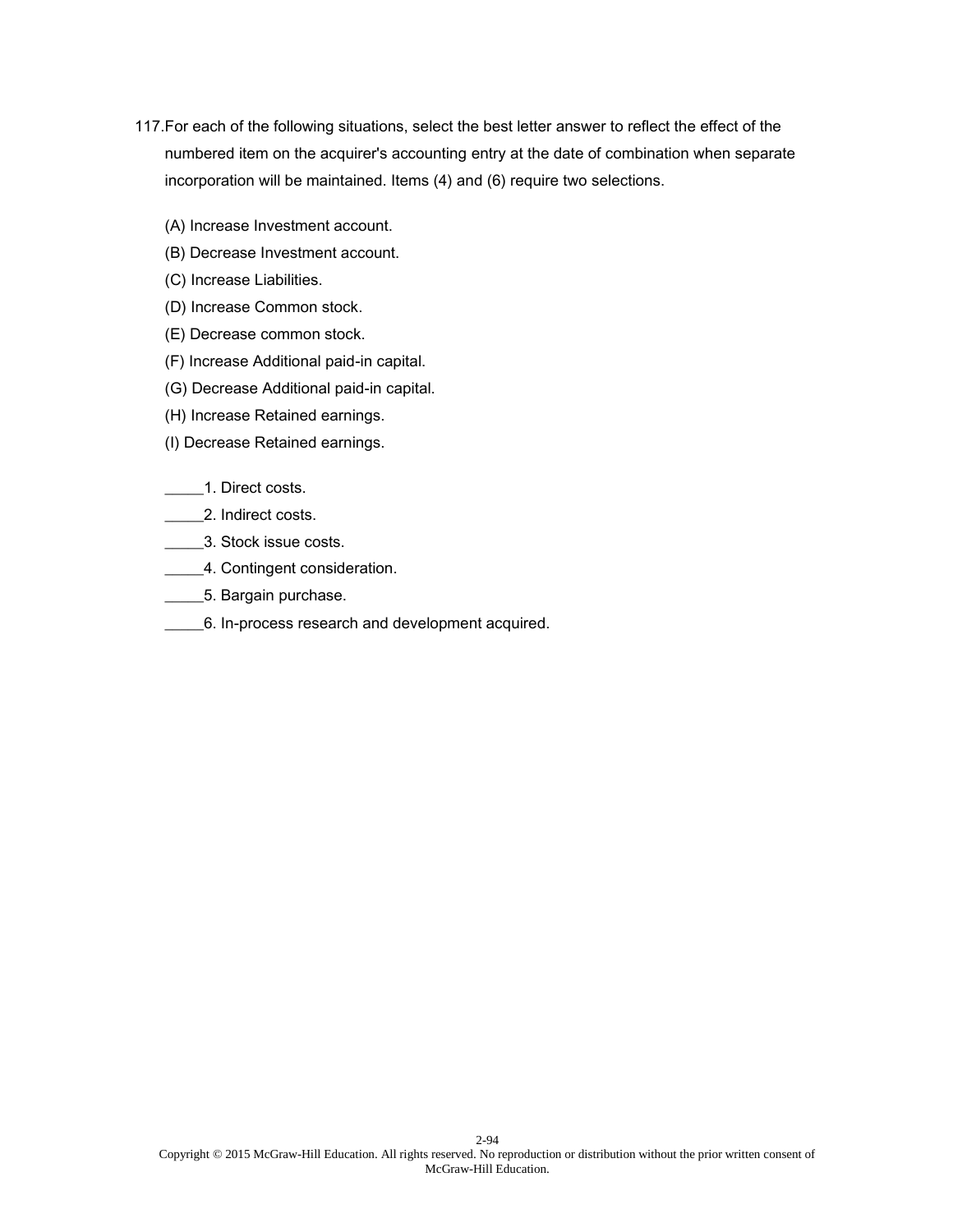# Chapter 02 Consolidation of Financial Information Answer Key

#### Multiple Choice Questions

- 1. At the date of an acquisition which is not a bargain purchase, the acquisition method
	- A. consolidates the subsidiary's assets at fair value and the liabilities at book value.
	- B. consolidates all subsidiary assets and liabilities at book value.
	- C. consolidates all subsidiary assets and liabilities at fair value.
	- D. consolidates current assets and liabilities at book value, long-term assets and liabilities at fair value.
	- E. consolidates the subsidiary's assets at book value and the liabilities at fair value.

AACSB: Reflective thinking AICPA BB: Critical Thinking AICPA FN: Measurement Accessibility: Keyboard Navigation Blooms: Remember Difficulty: 1 Easy Learning Objective: 02-04 Describe the valuation principles of the acquisition method. Learning Objective: 02-05 Determine the total fair value of the consideration transferred for an acquisition and allocate that fair value to specific subsidiary assets acquired (including goodwill); and liabilities assumed; or a gain on bargain purchase. Topic: Acquisition Method When Dissolution Takes Place Topic: Financial Reporting for Business Combinations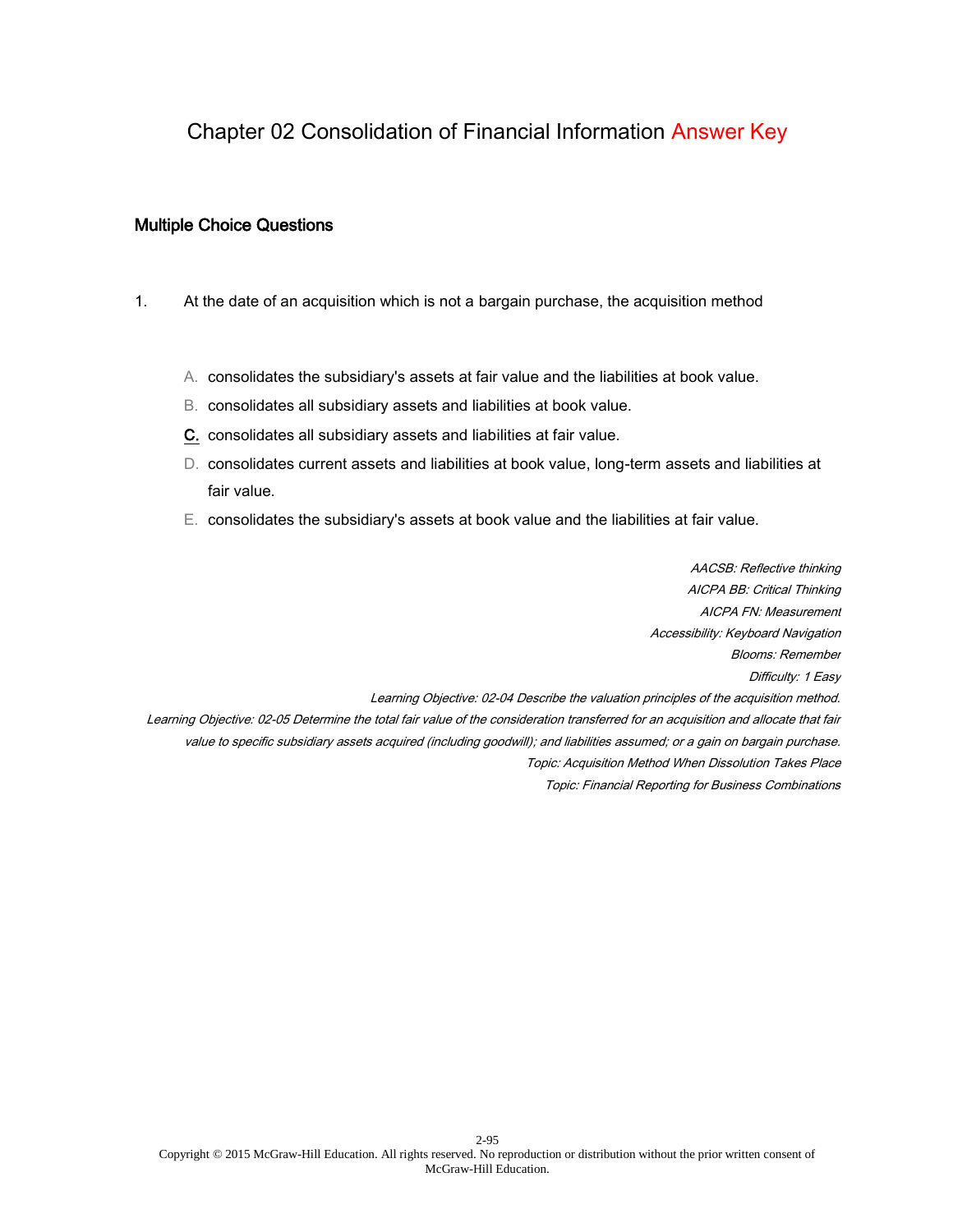2. In an acquisition where control is achieved, how would the land accounts of the parent and the land accounts of the subsidiary be combined?

|              | Parent     | Subsidiary |
|--------------|------------|------------|
| $\mathbf{A}$ | Book Value | Book Value |
| B)           | Book Value | Fair Value |
| O            | Fair Value | Fair Value |
| D)           | Fair Value | Book Value |
| E)           | Cost       | Cost       |

- A. Option A
- B. Option B
- C. Option C
- D. Option D
- E. Option E

AACSB: Reflective thinking AICPA BB: Critical Thinking AICPA FN: Measurement Blooms: Remember Difficulty: 2 Medium

Learning Objective: 02-04 Describe the valuation principles of the acquisition method.

Learning Objective: 02-05 Determine the total fair value of the consideration transferred for an acquisition and allocate that fair value to specific subsidiary assets acquired (including goodwill); and liabilities assumed; or a gain on bargain purchase. Topic: Acquisition Method When Dissolution Takes Place Topic: Financial Reporting for Business Combinations

3. Lisa Co. paid cash for all of the voting common stock of Victoria Corp. Victoria will continue to exist as a separate corporation. Entries for the consolidation of Lisa and Victoria would be recorded in

## A. a worksheet.

- B. Lisa's general journal.
- C. Victoria's general journal.
- D. Victoria's secret consolidation journal.
- E. the general journals of both companies.

AACSB: Reflective thinking AICPA BB: Critical Thinking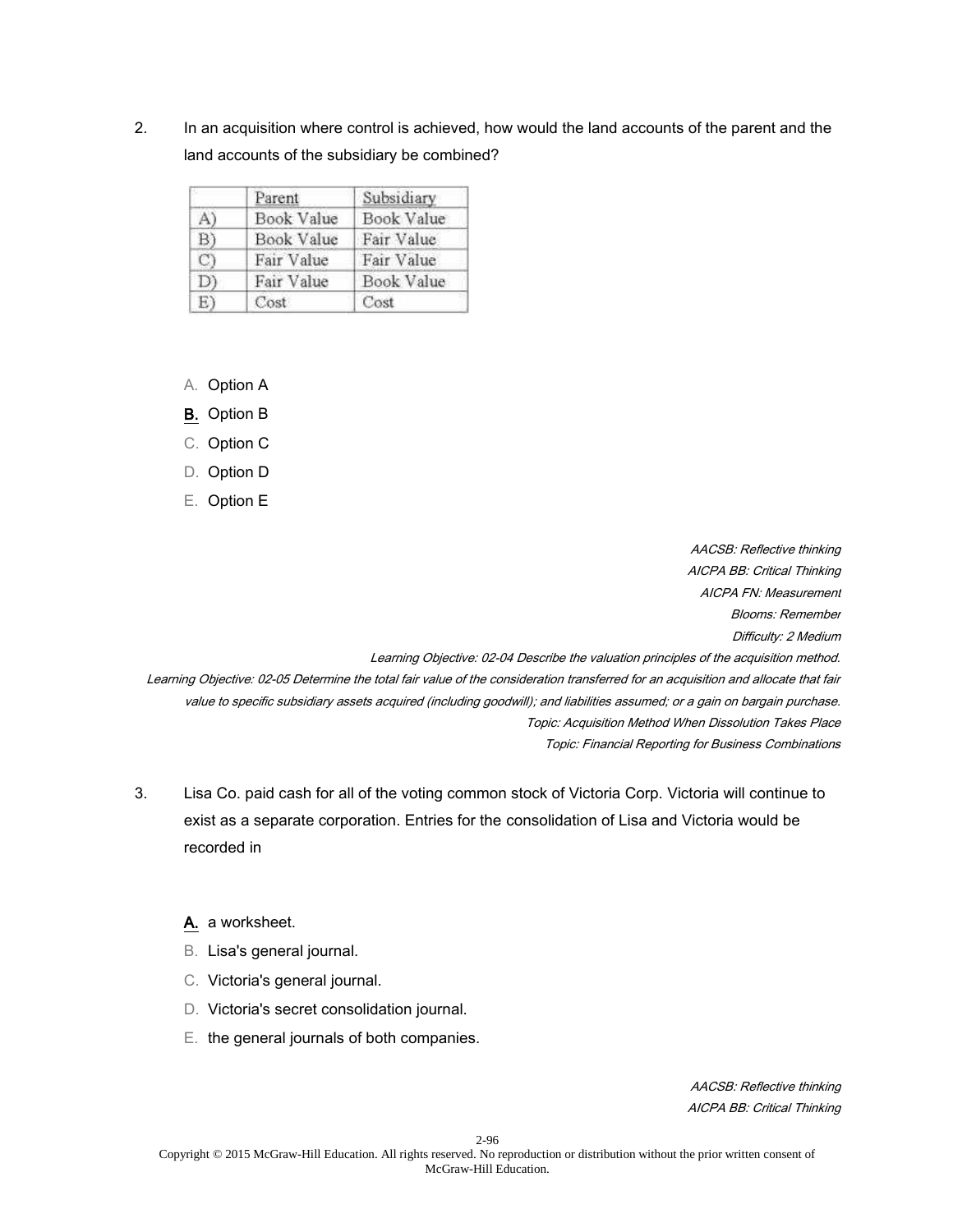AICPA FN: Measurement Accessibility: Keyboard Navigation Blooms: Remember Difficulty: 1 Easy Learning Objective: 02-07 Prepare a worksheet to consolidate the accounts of two companies that form a business combination if dissolution does not take place. Topic: The Acquisition Method When Separate Incorporation is Maintained

- 4. Using the acquisition method for a business combination, goodwill is generally defined as:
	- A. Cost of the investment less the subsidiary's book value at the beginning of the year.
	- B. Cost of the investment less the subsidiary's book value at the acquisition date.
	- C. Cost of the investment less the subsidiary's fair value at the beginning of the year.
	- D. Cost of the investment less the subsidiary's fair value at acquisition date.
	- E. is no longer allowed under federal law.

AACSB: Reflective thinking AICPA BB: Critical Thinking AICPA FN: Measurement Accessibility: Keyboard Navigation Blooms: Remember Difficulty: 2 Medium Learning Objective: 02-04 Describe the valuation principles of the acquisition method. Topic: Financial Reporting for Business Combinations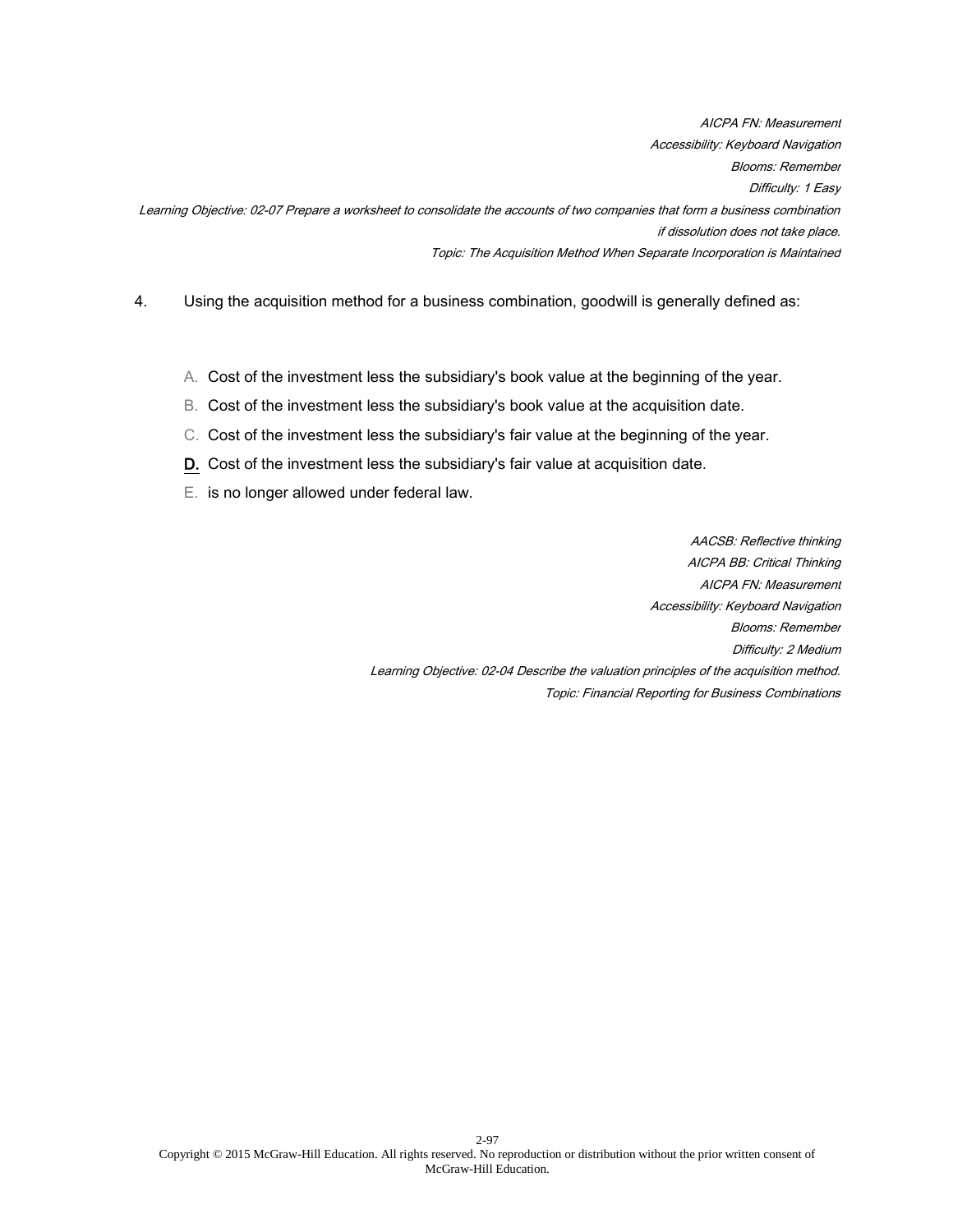5. Direct combination costs and stock issuance costs are often incurred in the process of making a controlling investment in another company. How should those costs be accounted for in a pre-2009 purchase transaction?

|              | Direct Combination Costs | Stock Issuance Costs     |
|--------------|--------------------------|--------------------------|
| A)           | Increase Investment      | Decrease Investment      |
| B)           | Increase Investment      | Decrease Paid-In Capital |
| $\mathbb{C}$ | Increase Investment      | Increase Expenses        |
| D)           | Decrease Paid-In Capital | Increase Investment      |
| E)           | Increase Expenses        | Decrease Investment      |

- A. Option A
- B. Option B
- C. Option C
- D. Option D
- E. Option E

AACSB: Reflective thinking

AICPA BB: Critical Thinking

AICPA FN: Measurement

Blooms: Remember

Difficulty: 2 Medium

Learning Objective: 02-09 Appendix: Identify the general characteristics of the legacy purchase and pooling of interest methods of accounting for past business combinations. Understand the effects that persist today in financial statements from the use of these legacy methods.

Topic: Legacy Methods of Accounting for Business Combinations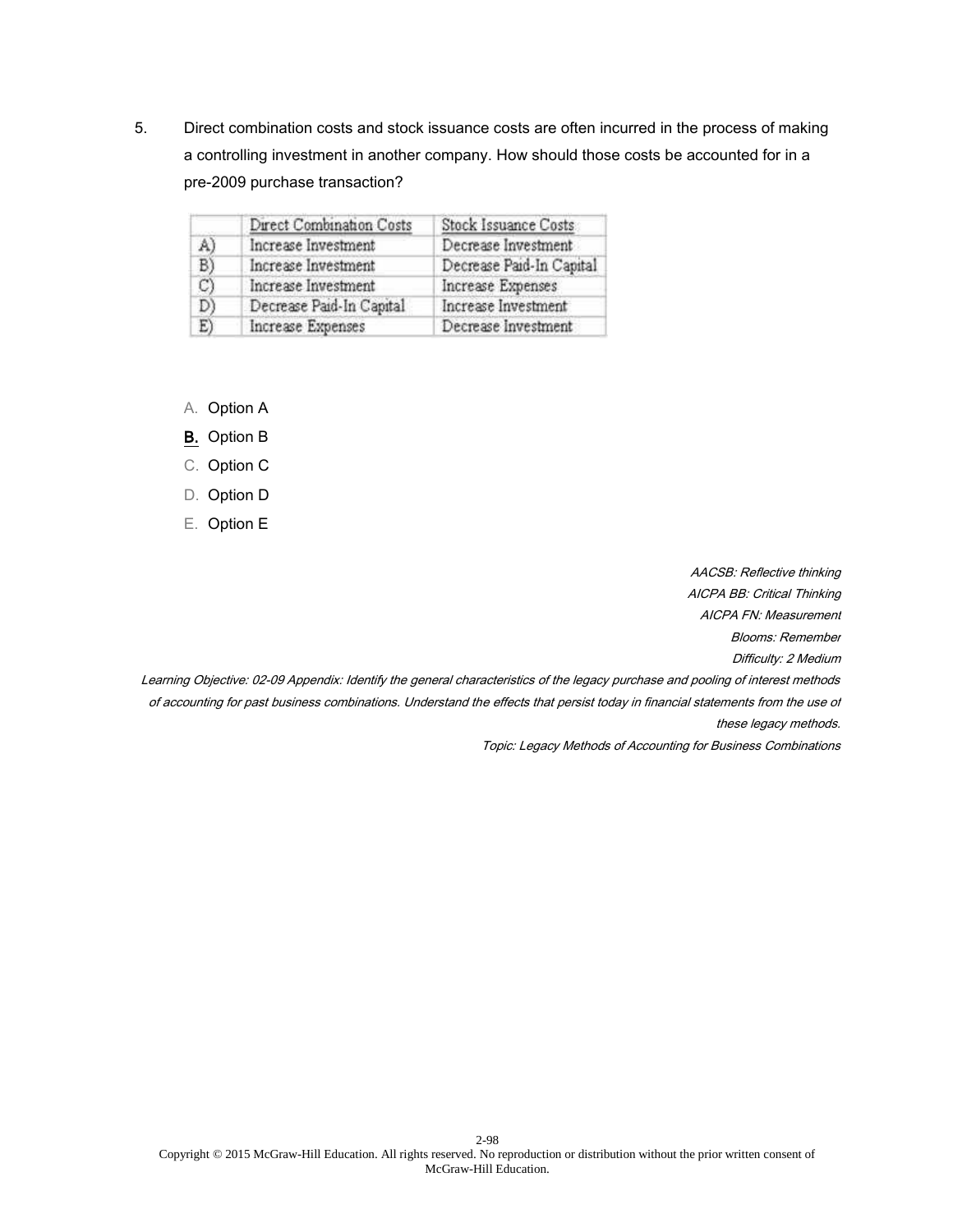6. How are direct and indirect costs accounted for when applying the acquisition method for a business combination?

|    | Direct Costs                | Indirect Costs                      |
|----|-----------------------------|-------------------------------------|
| А. | Expensed                    | Expensed                            |
| B. | Increase investment account | Decrease additional paid-in capital |
| C. | Expensed                    | Decrease additional paid-in capital |
| D. | Increase investment account | Expensed                            |
| E. | Increase investment account | Increase investment account         |

A. Option A

B. Option B

C. Option C

D. Option D

E. Option E

AACSB: Reflective thinking AICPA BB: Critical Thinking AICPA FN: Measurement Blooms: Remember

Difficulty: 1 Easy

Learning Objective: 02-05 Determine the total fair value of the consideration transferred for an acquisition and allocate that fair value to specific subsidiary assets acquired (including goodwill); and liabilities assumed; or a gain on bargain purchase. Topic: Acquisition Method When Dissolution Takes Place

- 7. What is the *primary* accounting difference between accounting for when the subsidiary is dissolved and when the subsidiary retains its incorporation?
	- A. If the subsidiary is dissolved, it will not be operated as a separate division.
	- B. If the subsidiary is dissolved, assets and liabilities are consolidated at their book values.
	- C. If the subsidiary retains its incorporation, there will be no goodwill associated with the acquisition.
	- D. If the subsidiary retains its incorporation, assets and liabilities are consolidated at their book values.
	- E. If the subsidiary retains its incorporation, the consolidation is not formally recorded in the accounting records of the acquiring company.

AACSB: Reflective thinking AICPA BB: Critical Thinking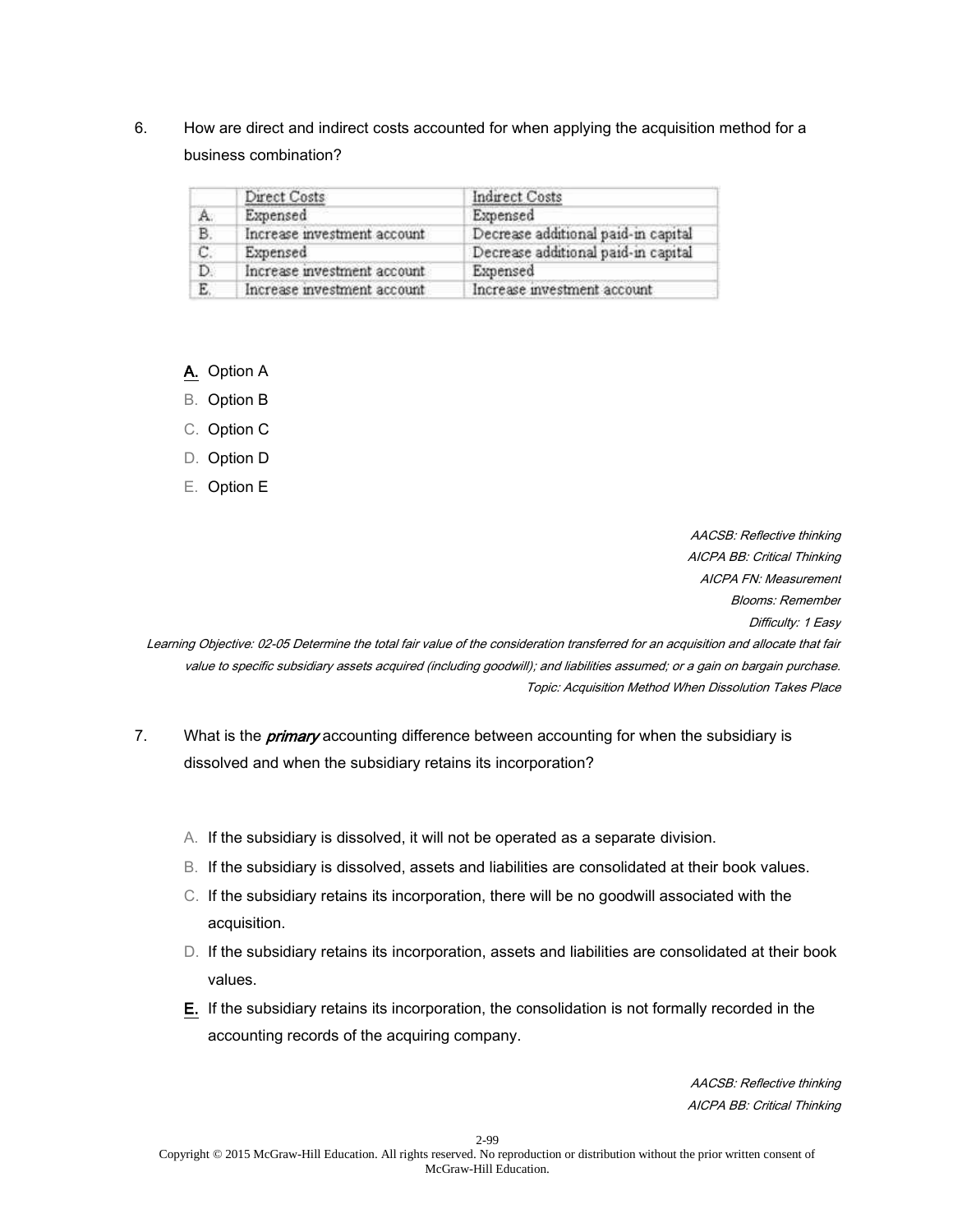AICPA FN: Measurement Accessibility: Keyboard Navigation Blooms: Understand Difficulty: 2 Medium Learning Objective: 02-06 Prepare the journal entry to consolidate the accounts of a subsidiary if dissolution takes place. Learning Objective: 02-07 Prepare a worksheet to consolidate the accounts of two companies that form a business combination if dissolution does not take place. Topic: Acquisition Method When Dissolution Takes Place Topic: The Acquisition Method When Separate Incorporation is Maintained

8. According to GAAP, the pooling of interest method for business combinations

- A. Is preferred to the purchase method.
- B. Is allowed for all new acquisitions.
- C. Is no longer allowed for business combinations after June 30, 2001.
- D. Is no longer allowed for business combinations after December 31, 2001.
- E. Is only allowed for large corporate mergers like Exxon and Mobil.

AACSB: Reflective thinking AICPA BB: Critical Thinking AICPA FN: Measurement Accessibility: Keyboard Navigation Blooms: Remember Difficulty: 1 Easy Learning Objective: 02-09 Appendix: Identify the general characteristics of the legacy purchase and pooling of interest methods of accounting for past business combinations. Understand the effects that persist today in financial statements from the use of these legacy methods. Topic: Legacy Methods of Accounting for Business Combinations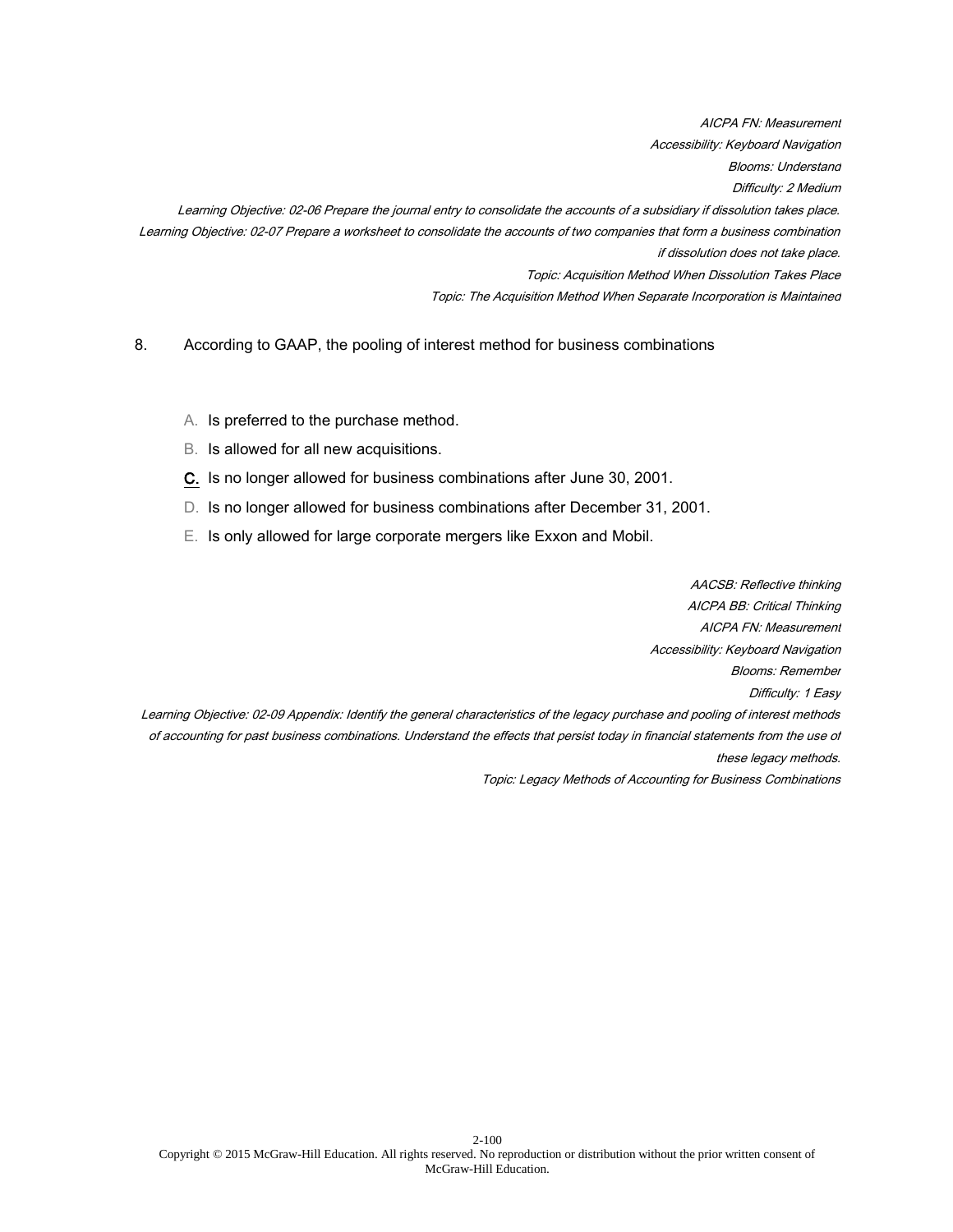- 9. An example of a difference in types of business combination is:
	- A. A statutory merger can only be effected by an asset acquisition while a statutory consolidation can only be effected by a capital stock acquisition.
	- B. A statutory merger can only be effected by a capital stock acquisition while a statutory consolidation can only be effected by an asset acquisition.
	- C. A statutory merger requires dissolution of the acquired company while a statutory consolidation does not require dissolution.
	- D. A statutory consolidation requires dissolution of the acquired company while a statutory merger does not require dissolution.
	- E. Both a statutory merger and a statutory consolidation can only be effected by an asset acquisition but only a statutory consolidation requires dissolution of the acquired company.

AACSB: Reflective thinking AICPA BB: Critical Thinking AICPA FN: Measurement Accessibility: Keyboard Navigation Blooms: Remember Difficulty: 3 Hard Learning Objective: 02-03 Define the term business combination and differentiate across various forms of business combinations. Topic: Business Combinations - Creating a Single Economic Entity

- 10. Acquired in-process research and development is considered as
	- A. a definite-lived asset subject to amortization.
	- B. a definite-lived asset subject to testing for impairment.
	- C. an indefinite-lived asset subject to amortization.
	- D. an indefinite-lived asset subject to testing for impairment.
	- E. a research and development expense at the date of acquisition.

AACSB: Reflective thinking AICPA BB: Critical Thinking AICPA FN: Measurement Accessibility: Keyboard Navigation Blooms: Remember Difficulty: 1 Easy Learning Objective: 02-08 Describe the two criteria for recognizing intangible assets apart from goodwill in a business

2-101 Copyright © 2015 McGraw-Hill Education. All rights reserved. No reproduction or distribution without the prior written consent of McGraw-Hill Education.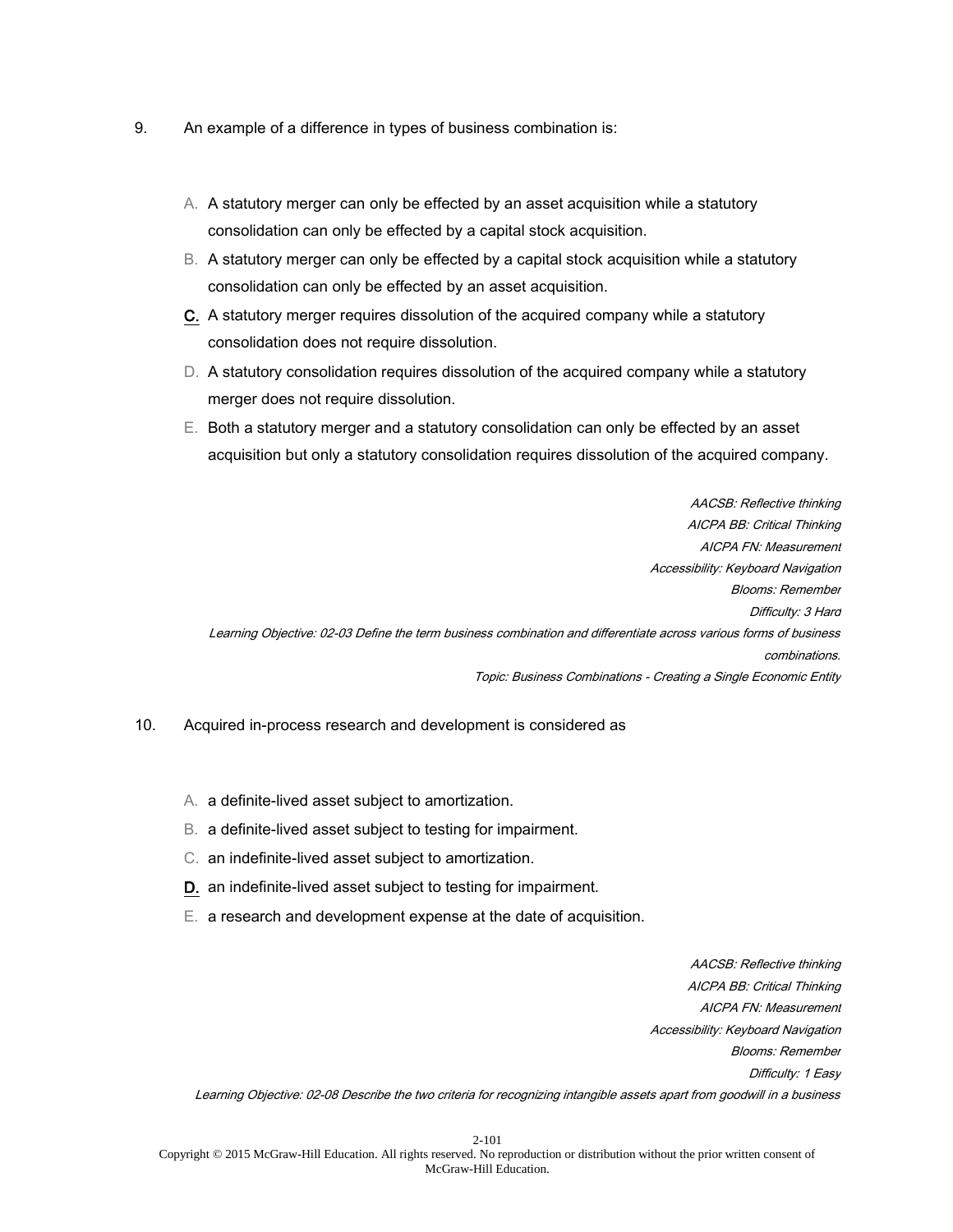- 11. Which one of the following is a characteristic of a business combination accounted for as an acquisition?
	- A. The combination must involve the exchange of equity securities only.
	- B. The transaction establishes an acquisition fair value basis for the company being acquired.
	- C. The two companies may be about the same size, and it is difficult to determine the acquired company and the acquiring company.
	- D. The transaction may be considered to be the uniting of the ownership interests of the companies involved.
	- E. The acquired subsidiary must be smaller in size than the acquiring parent.

AACSB: Reflective thinking AICPA BB: Critical Thinking AICPA FN: Measurement Accessibility: Keyboard Navigation Blooms: Remember Difficulty: 1 Easy Learning Objective: 02-04 Describe the valuation principles of the acquisition method. Topic: Financial Reporting for Business Combinations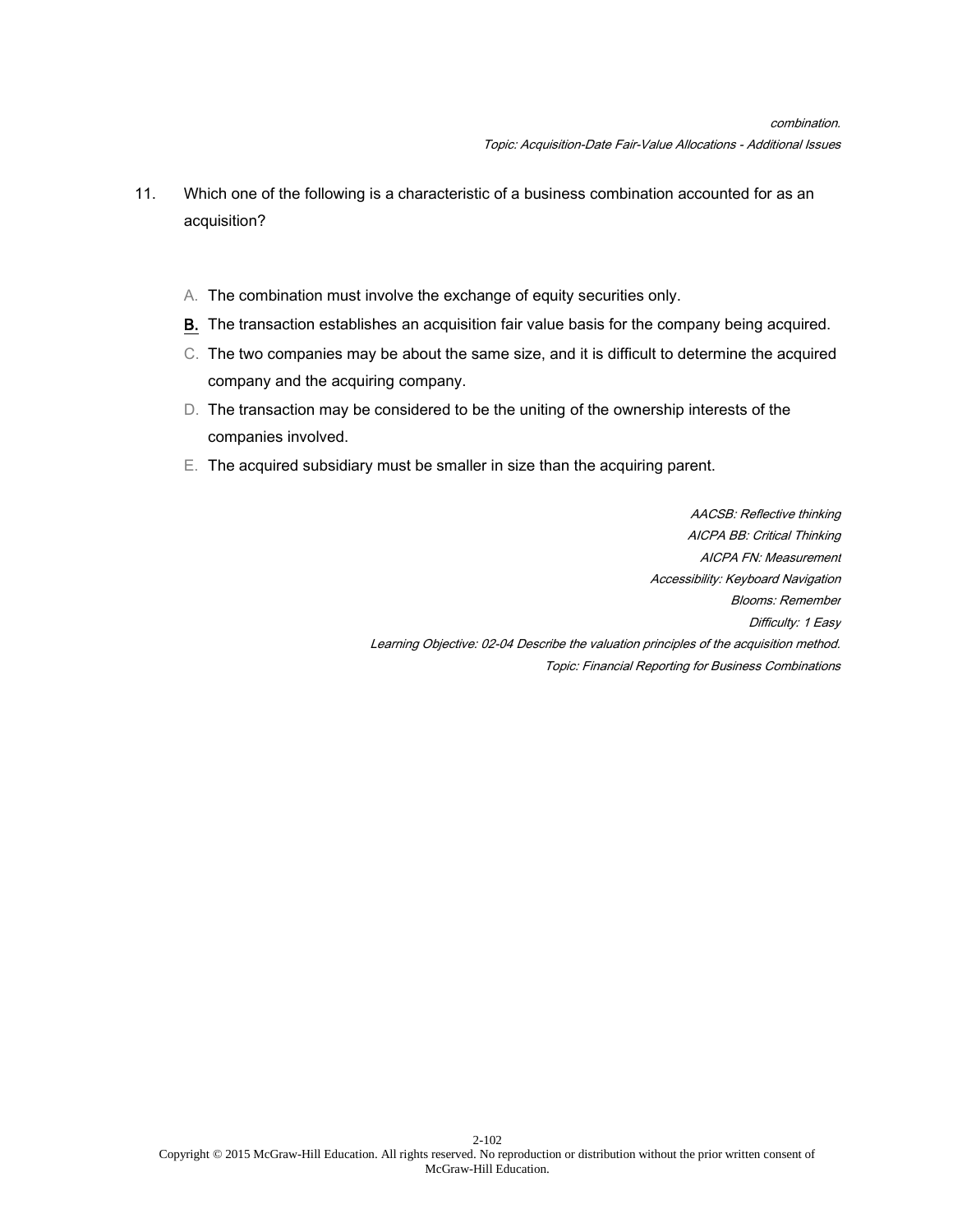- 12. Which one of the following is a characteristic of a business combination that is accounted for as an acquisition?
	- A. Fair value only for items received by the acquirer can enter into the determination of the acquirer's accounting valuation of the acquired company.
	- B. Fair value only for the consideration transferred by the acquirer can enter into the determination of the acquirer's accounting valuation of the acquired company.
	- C. Fair value for the consideration transferred by the acquirer as well as the fair value of items received by the acquirer can enter into the determination of the acquirer's accounting valuation of the acquired company.
	- D. Fair value for only consideration transferred and identifiable assets received by the acquirer can enter into the determination of the acquirer's accounting valuation of the acquired company.
	- E. Only fair value of identifiable assets received enters into the determination of the acquirer's accounting valuation of the acquired company.

AACSB: Reflective thinking AICPA BB: Critical Thinking AICPA FN: Measurement Accessibility: Keyboard Navigation Blooms: Understand Difficulty: 3 Hard Learning Objective: 02-04 Describe the valuation principles of the acquisition method. Topic: Financial Reporting for Business Combinations

- 13. A *statutorymerger* is a(n)
	- A. business combination in which only one of the two companies continues to exist as a legal corporation.
	- B. business combination in which both companies continue to exist.
	- C. acquisition of a competitor.
	- D. acquisition of a supplier or a customer.
	- E. legal proposal to acquire outstanding shares of the target's stock.

AACSB: Reflective thinking AICPA BB: Critical Thinking AICPA FN: Measurement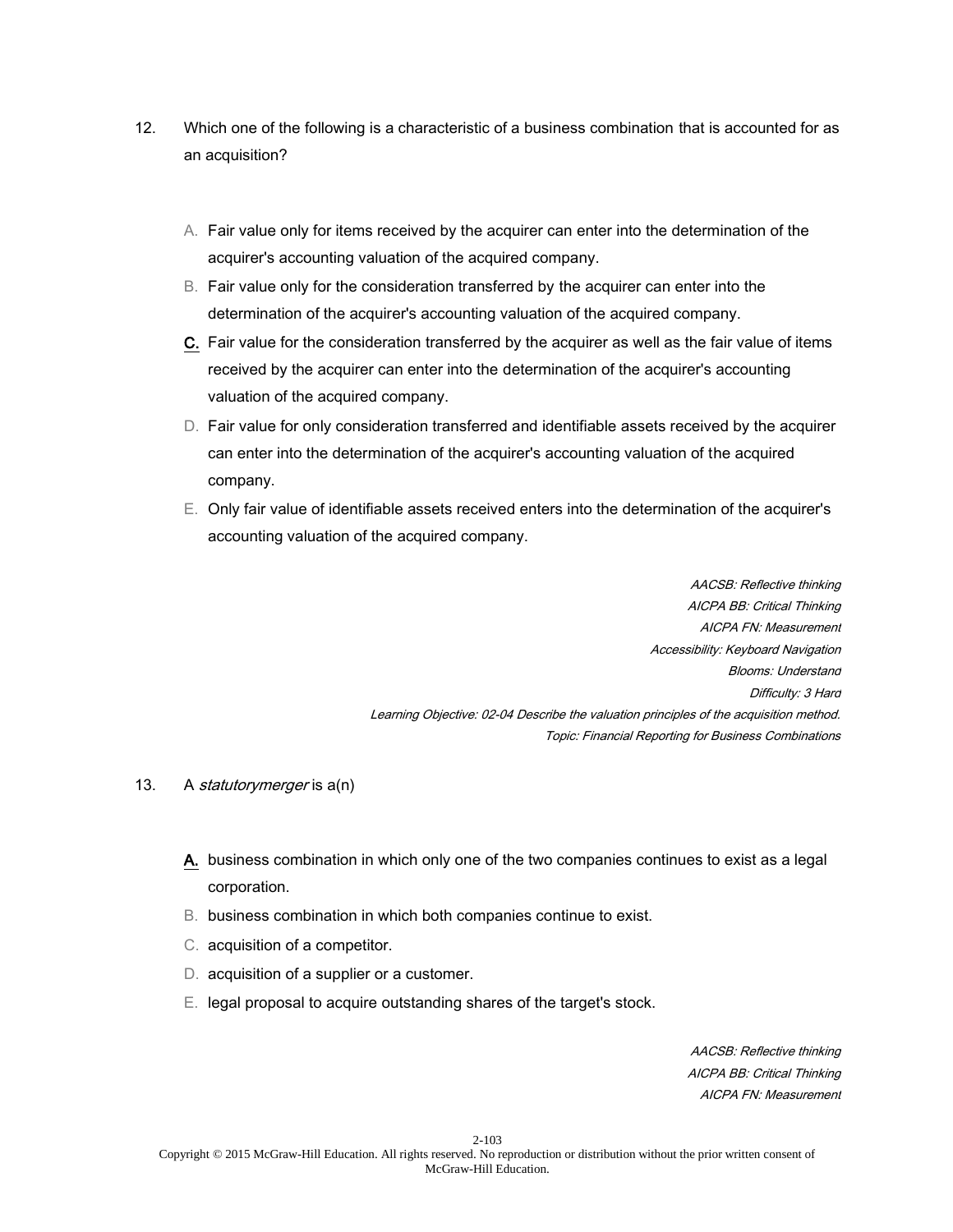Accessibility: Keyboard Navigation Blooms: Remember Difficulty: 2 Medium Learning Objective: 02-03 Define the term business combination and differentiate across various forms of business combinations. Topic: Business Combinations - Creating a Single Economic Entity

- 14. How are *stockissuancecosts* and *directcombinationcosts* treated in a business combination which is accounted for as an acquisition when the subsidiary will retain its incorporation?
	- A. Stock issuance costs are a part of the acquisition costs, and the direct combination costs are expensed.
	- B. Direct combination costs are a part of the acquisition costs, and the stock issuance costs are a reduction to additional paid-in capital.
	- C. Direct combination costs are expensed and stock issuance costs are a reduction to additional paid-in capital.
	- D. Both are treated as part of the acquisition consideration transferred.
	- E. Both are treated as a reduction to additional paid-in capital.

AACSB: Reflective thinking AICPA BB: Critical Thinking AICPA FN: Measurement Accessibility: Keyboard Navigation Blooms: Remember Difficulty: 2 Medium

Learning Objective: 02-05 Determine the total fair value of the consideration transferred for an acquisition and allocate that fair value to specific subsidiary assets acquired (including goodwill); and liabilities assumed; or a gain on bargain purchase. Learning Objective: 02-06 Prepare the journal entry to consolidate the accounts of a subsidiary if dissolution takes place. Topic: Acquisition Method When Dissolution Takes Place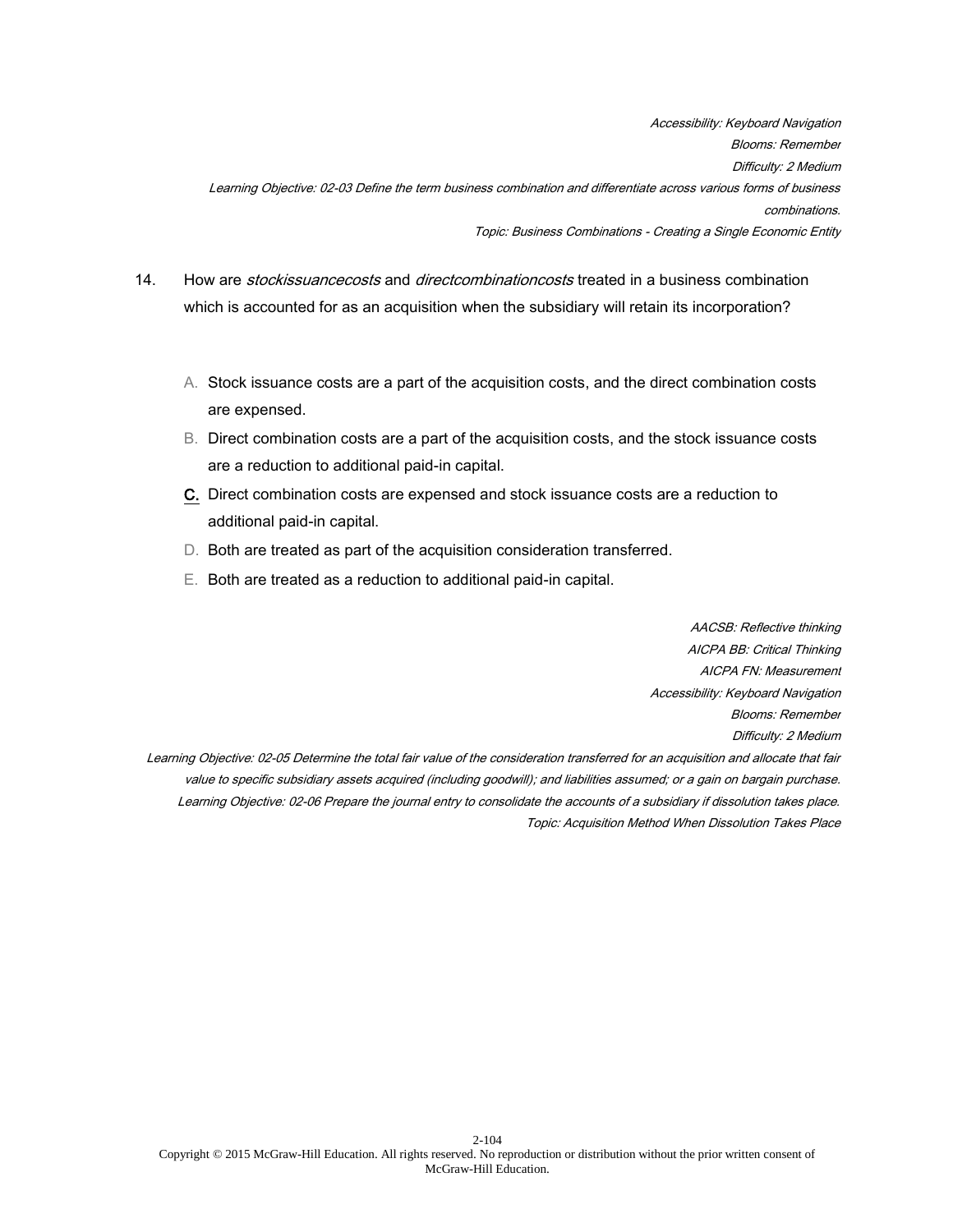15. Bullen Inc. acquired 100% of the voting common stock of Vicker Inc. on January 1, 2013. The book value and fair value of Vicker's accounts on that date (prior to creating the combination) follow, along with the book value of Bullen's accounts:

|                            | Bullen    | Vicker    | Vicker   |
|----------------------------|-----------|-----------|----------|
|                            | Book      | Book      | Fair     |
|                            | Value     | Value     | Value    |
| Retained earnings, 1/1/15  | \$250,000 | \$240,000 |          |
| Cash and receivables       | 170,000   | 70,000    | \$70,000 |
| Inventory                  | 230,000   | 170,000   | 210,000  |
| Land                       | 280,000   | 220,000   | 240,000  |
| Buildings (net)            | 480,000   | 240,000   | 270,000  |
| Equipment (net)            | 120,000   | 90,000    | 90,000   |
| Liabilities                | 650,000   | 430,000   | 420,000  |
| Common stock               | 360,000   | 80,000    |          |
| Additional paid-in capital | 20,000    | 40,000    |          |

Assume that Bullen issued 12,000 shares of common stock with a \$5 par value and a \$47 fair value to obtain all of Vicker's outstanding stock. In this acquisition transaction, how much goodwill should be recognized?

A. \$144,000.

B. \$104,000.

- C. \$64,000.
- D. \$60,000.
- E. \$0.

 $$47 \times 12,000 = $564,000 - $80,000 + $40,000 + $240,000 = $204,000 - $100,000 = $104,000$ FV > BV: Inv +\$40,000; Land +\$20,000; +Blgs \$30,000; +Liab \$10,000 = \$100,000

AACSB: Analytic AICPA BB: Critical Thinking AICPA FN: Measurement Blooms: Apply Difficulty: 2 Medium Learning Objective: 02-04 Describe the valuation principles of the acquisition method. Learning Objective: 02-05 Determine the total fair value of the consideration transferred for an acquisition and allocate that fair value to specific subsidiary assets acquired (including goodwill); and liabilities assumed; or a gain on bargain purchase. Learning Objective: 02-06 Prepare the journal entry to consolidate the accounts of a subsidiary if dissolution takes place. Learning Objective: 02-07 Prepare a worksheet to consolidate the accounts of two companies that form a business combination if dissolution does not take place.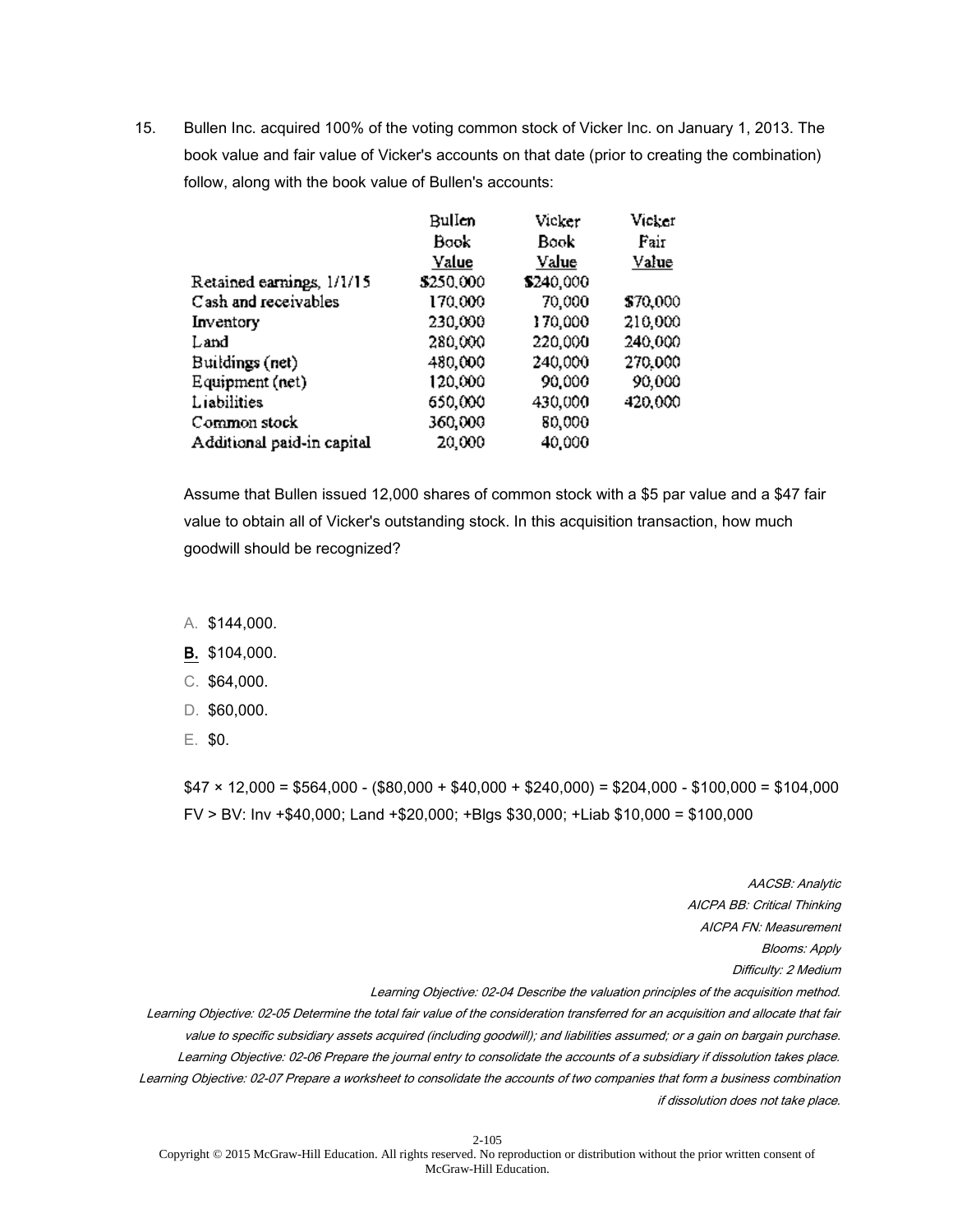16. Bullen Inc. acquired 100% of the voting common stock of Vicker Inc. on January 1, 2013. The book value and fair value of Vicker's accounts on that date (prior to creating the combination) follow, along with the book value of Bullen's accounts:

|                            | Bullen    | Vicker    | Vicker   |
|----------------------------|-----------|-----------|----------|
|                            | Book      | Bookl     | Fair     |
|                            | Value     | Value     | Value    |
| Retained earnings, 1/1/15  | \$250,000 | \$240,000 |          |
| Cash and receivables       | 170,000   | 70,000    | \$70,000 |
| Inventory                  | 230,000   | 170,000   | 210,000  |
| Land                       | 280,000   | 220,000   | 240,000  |
| Buildings (net)            | 480,000   | 240,000   | 270,000  |
| Equipment (net)            | 120,000   | 90,000    | 90,000   |
| Liabilities                | 650,000   | 430,000   | 420,000  |
| Common stock               | 360,000   | 80,000    |          |
| Additional paid-in capital | 20,000    | 40,000    |          |

Assume that Bullen issued 12,000 shares of common stock with a \$5 par value and a \$42 fair value for all of the outstanding stock of Vicker. What is the consolidated balance for Land as a result of this acquisition transaction?

- A. \$460,000.
- B. \$510,000.
- C. \$500,000.
- D. \$520,000.
- E. \$490,000.

 $$280,000 + $240,000 = $520,000$ 

AACSB: Analytic AICPA BB: Critical Thinking AICPA FN: Measurement Blooms: Apply Difficulty: 2 Medium Learning Objective: 02-05 Determine the total fair value of the consideration transferred for an acquisition and allocate that fair value to specific subsidiary assets acquired (including goodwill); and liabilities assumed; or a gain on bargain purchase.

Learning Objective: 02-06 Prepare the journal entry to consolidate the accounts of a subsidiary if dissolution takes place.

2-106 Copyright © 2015 McGraw-Hill Education. All rights reserved. No reproduction or distribution without the prior written consent of McGraw-Hill Education.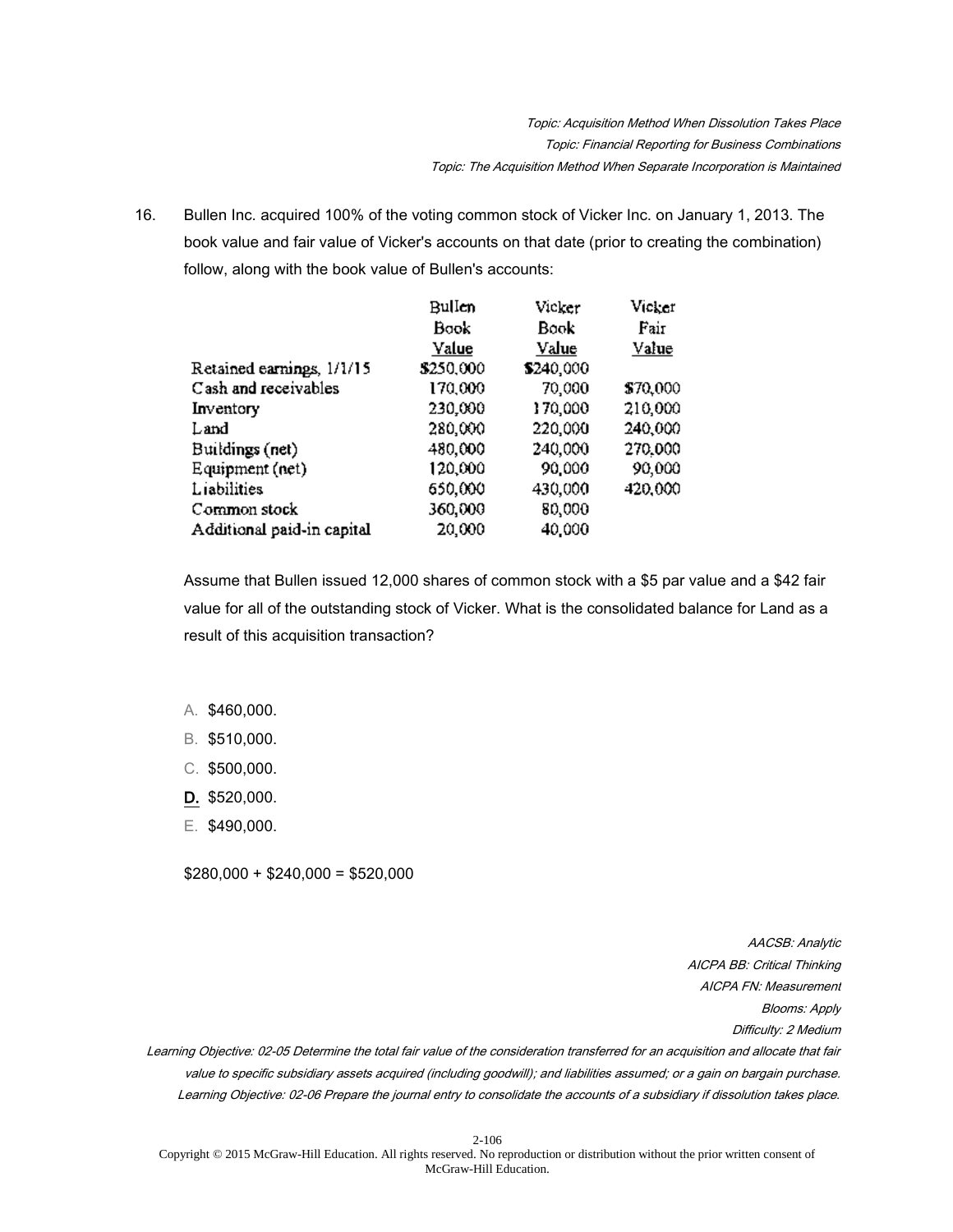Learning Objective: 02-07 Prepare a worksheet to consolidate the accounts of two companies that form a business combination if dissolution does not take place. Topic: Acquisition Method When Dissolution Takes Place

Topic: The Acquisition Method When Separate Incorporation is Maintained

17. Bullen Inc. acquired 100% of the voting common stock of Vicker Inc. on January 1, 2013. The book value and fair value of Vicker's accounts on that date (prior to creating the combination) follow, along with the book value of Bullen's accounts:

|                            | Bullen    | Vicker    | Vicker   |
|----------------------------|-----------|-----------|----------|
|                            | Book      | Book      | Fair     |
|                            | Value     | Value     | Value    |
| Retained earnings, 1/1/15  | \$250,000 | \$240,000 |          |
| Cash and receivables       | 170,000   | 70,000    | \$70,000 |
| Inventory                  | 230,000   | 170,000   | 210,000  |
| Land                       | 280,000   | 220,000   | 240,000  |
| Buildings (net)            | 480,000   | 240,000   | 270,000  |
| Equipment (net)            | 120,000   | 90,000    | 90,000   |
| Liabilities                | 650,000   | 430,000   | 420,000  |
| Common stock               | 360,000   | 80,000    |          |
| Additional paid-in capital | 20,000    | 40,000    |          |

Assume that Bullen issued 12,000 shares of common stock with a \$5 par value and a \$42 fair value for all of the outstanding shares of Vicker. What will be the consolidated Additional Paid-In Capital and Retained Earnings (January 1, 2013 balances) as a result of this acquisition transaction?

- A. \$60,000 and \$490,000.
- B. \$60,000 and \$250,000.
- C. \$380,000 and \$250,000.
- D. \$464,000 and \$250,000.
- E. \$464,000 and \$420,000.

 $$20,000 + ($37 * 12,000) = $464,000$  Add'l Paid-In Capital \$250,000 Parent's R/E Only

> AACSB: Analytic AICPA BB: Critical Thinking AICPA FN: Measurement Blooms: Apply Difficulty: 3 Hard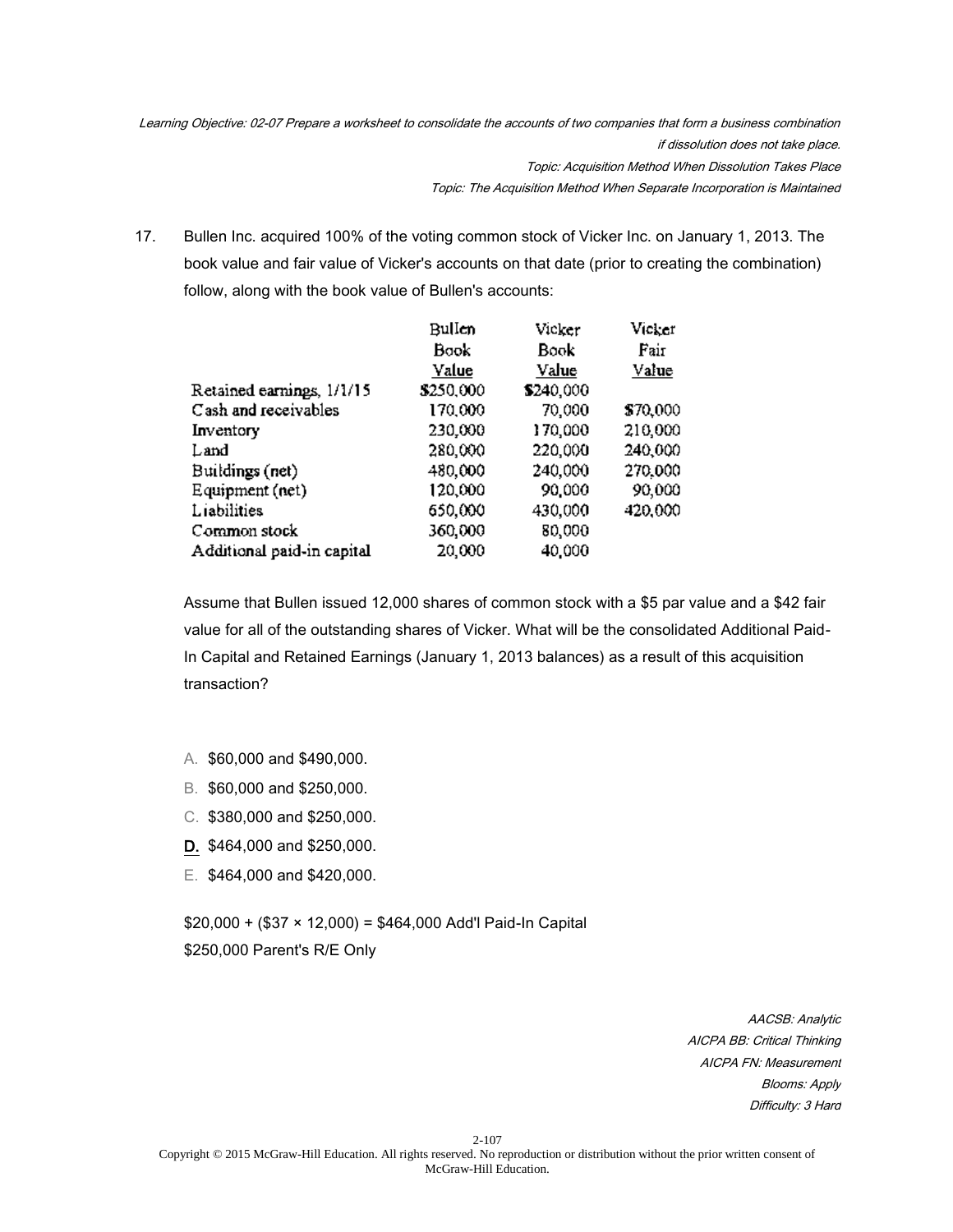Learning Objective: 02-04 Describe the valuation principles of the acquisition method. Learning Objective: 02-05 Determine the total fair value of the consideration transferred for an acquisition and allocate that fair value to specific subsidiary assets acquired (including goodwill); and liabilities assumed; or a gain on bargain purchase. Learning Objective: 02-06 Prepare the journal entry to consolidate the accounts of a subsidiary if dissolution takes place. Learning Objective: 02-07 Prepare a worksheet to consolidate the accounts of two companies that form a business combination if dissolution does not take place. Topic: Acquisition Method When Dissolution Takes Place

Topic: Financial Reporting for Business Combinations

Topic: The Acquisition Method When Separate Incorporation is Maintained

18. Bullen Inc. acquired 100% of the voting common stock of Vicker Inc. on January 1, 2013. The book value and fair value of Vicker's accounts on that date (prior to creating the combination) follow, along with the book value of Bullen's accounts:

|                            | Bullen    | Vicker    | Vicker   |
|----------------------------|-----------|-----------|----------|
|                            | Book      | Book      | Fair     |
|                            | Value     | Value     | Value    |
| Retained earnings, 1/1/15  | \$250,000 | \$240,000 |          |
| Cash and receivables       | 170,000   | 70,000    | \$70,000 |
| Inventory                  | 230,000   | 170,000   | 210,000  |
| Land                       | 280,000   | 220,000   | 240,000  |
| Buildings (net)            | 480,000   | 240,000   | 270,000  |
| Equipment (net)            | 120,000   | 90,000    | 90,000   |
| Liabilities                | 650,000   | 430,000   | 420,000  |
| Common stock               | 360,000   | 80,000    |          |
| Additional paid-in capital | 20,000    | 40,000    |          |

Assume that Bullen issued preferred stock with a par value of \$240,000 and a fair value of \$500,000 for all of the outstanding shares of Vicker in an acquisition business combination. What will be the balance in the consolidated Inventory and Land accounts?

- A. \$440,000, \$496,000.
- B. \$440,000, \$520,000.
- C. \$425,000, \$505,000.
- D. \$400,000, \$500,000.
- E. \$427,000, \$510,000.

Inventory \$230,000 BV + \$210,000 FV = \$440,000 Land \$280,000 BV + \$240,000 FV = \$520,000

AACSB: Analytic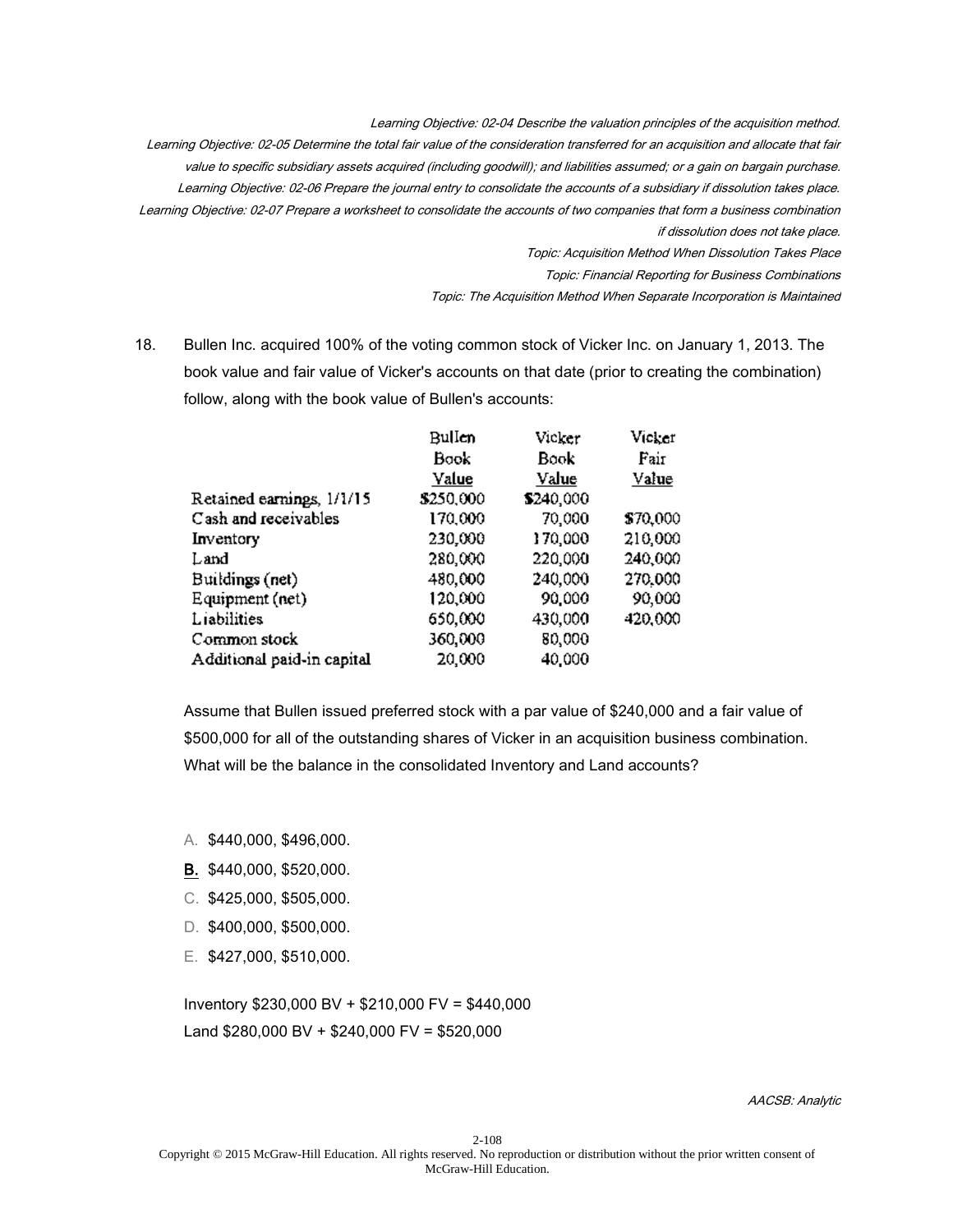AICPA BB: Critical Thinking AICPA FN: Measurement Blooms: Apply Difficulty: 2 Medium

Learning Objective: 02-05 Determine the total fair value of the consideration transferred for an acquisition and allocate that fair value to specific subsidiary assets acquired (including goodwill); and liabilities assumed; or a gain on bargain purchase. Learning Objective: 02-06 Prepare the journal entry to consolidate the accounts of a subsidiary if dissolution takes place. Learning Objective: 02-07 Prepare a worksheet to consolidate the accounts of two companies that form a business combination if dissolution does not take place.

Topic: Acquisition Method When Dissolution Takes Place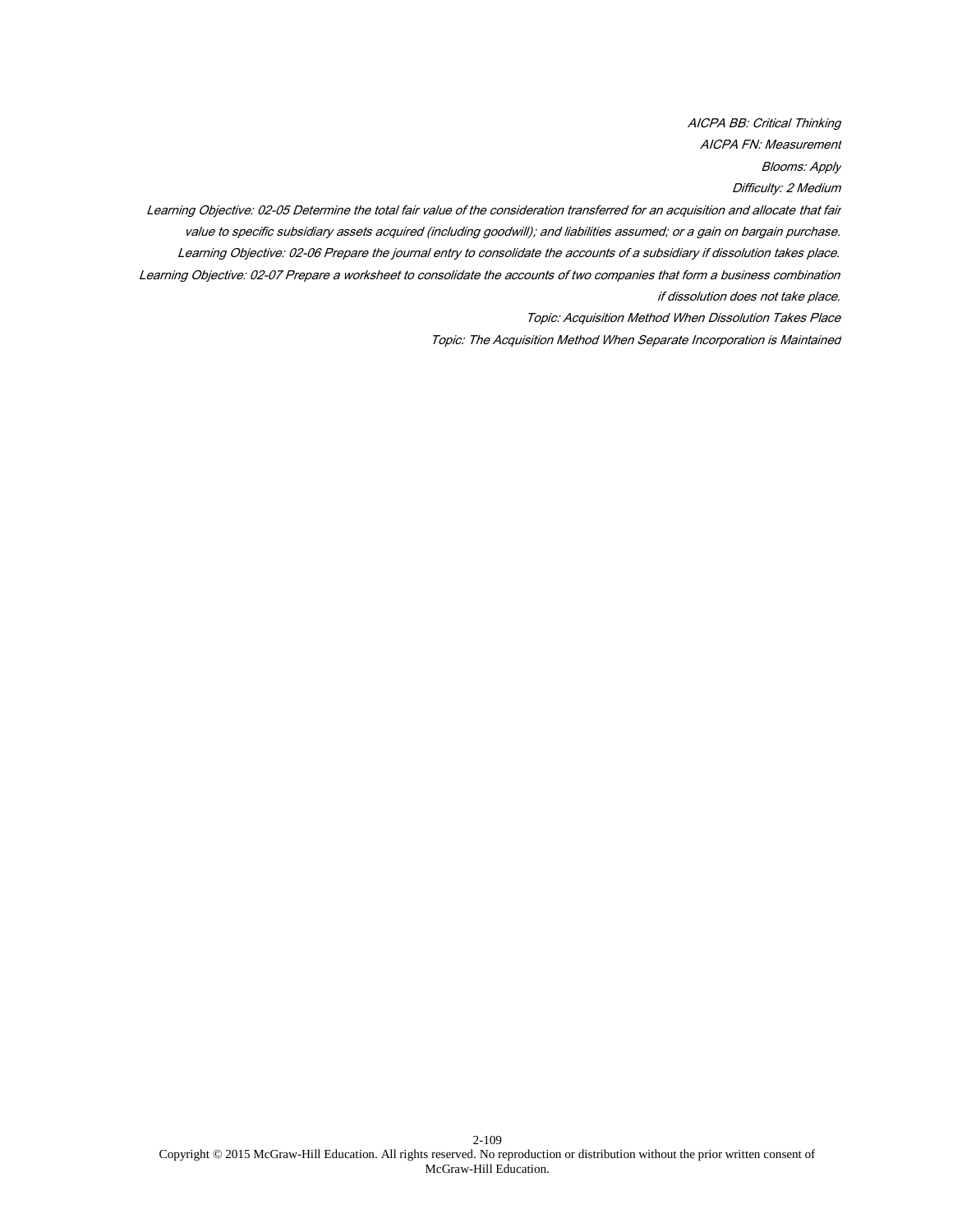19. Bullen Inc. acquired 100% of the voting common stock of Vicker Inc. on January 1, 2013. The book value and fair value of Vicker's accounts on that date (prior to creating the combination) follow, along with the book value of Bullen's accounts:

|                            | Bullen    | Vicker    | Vicker   |
|----------------------------|-----------|-----------|----------|
|                            | Book      | Book      | Fair     |
|                            | Value     | Value     | Value    |
| Retained earnings, 1/1/15  | \$250,000 | \$240,000 |          |
| Cash and receivables       | 170,000   | 70,000    | \$70,000 |
| Inventory                  | 230,000   | 170,000   | 210,000  |
| Land                       | 280,000   | 220,000   | 240,000  |
| Buildings (net)            | 480,000   | 240,000   | 270,000  |
| Equipment (net)            | 120,000   | 90,000    | 90,000   |
| Liabilities                | 650,000   | 430,000   | 420,000  |
| Common stock               | 360,000   | 80,000    |          |
| Additional paid-in capital | 20,000    | 40,000    |          |

Assume that Bullen paid a total of \$480,000 in cash for all of the shares of Vicker. In addition, Bullen paid \$35,000 to a group of attorneys for their work in arranging the combination to be accounted for as an acquisition. What will be the balance in consolidated goodwill?

- A. \$0.
- B. \$20,000.
- C. \$35,000.
- D. \$55,000.
- E. \$65,000.

\$480,000 - (\$80,000 CS + \$40,000 APIC + \$240,000 R/E + \$100,000 FV) = \$20,000 Excess

AACSB: Analytic AICPA BB: Critical Thinking AICPA FN: Measurement Blooms: Apply Difficulty: 2 Medium Learning Objective: 02-05 Determine the total fair value of the consideration transferred for an acquisition and allocate that fair value to specific subsidiary assets acquired (including goodwill); and liabilities assumed; or a gain on bargain purchase. Learning Objective: 02-06 Prepare the journal entry to consolidate the accounts of a subsidiary if dissolution takes place. Learning Objective: 02-07 Prepare a worksheet to consolidate the accounts of two companies that form a business combination if dissolution does not take place. Topic: Acquisition Method When Dissolution Takes Place

Topic: The Acquisition Method When Separate Incorporation is Maintained

2-110

Copyright © 2015 McGraw-Hill Education. All rights reserved. No reproduction or distribution without the prior written consent of McGraw-Hill Education.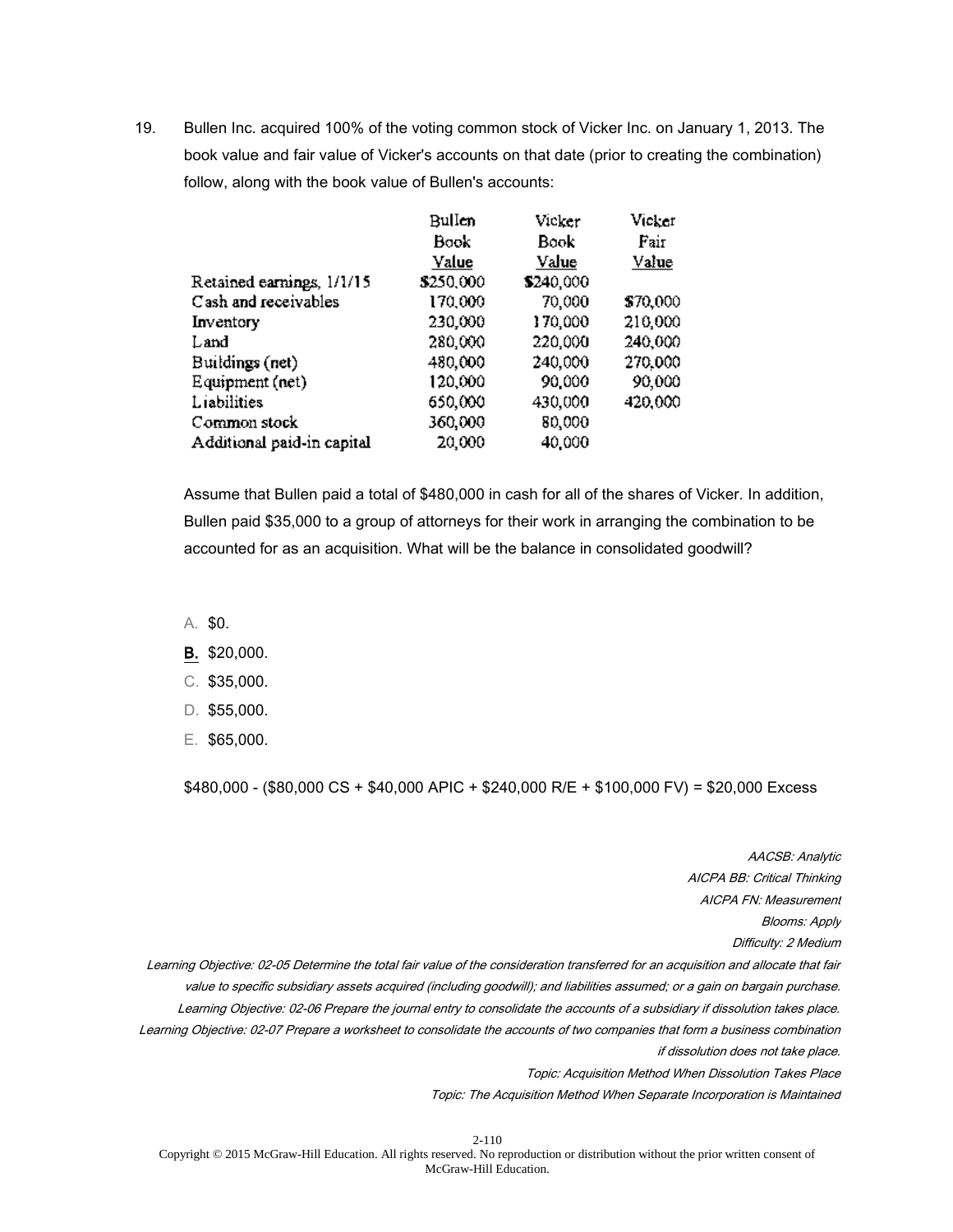20. Prior to being united in a business combination, Botkins Inc. and Volkerson Corp. had the following stockholders' equity figures:

|                              | <b>Botkins</b> | Volkerson |
|------------------------------|----------------|-----------|
| Common stock (\$1 par value) | \$220,000      | \$54,000  |
| Additional paid-in capital   | 110,000        | 25,000    |
| Retained earnings            | 360,000        | 130,000   |

Botkins issued 56,000 new shares of its common stock valued at \$3.25 per share for all of the outstanding stock of Volkerson.

Assume that Botkins acquired Volkerson on January 1, 2012. At what amount did Botkins record the investment in Volkerson?

- A. \$56,000.
- B. \$182,000.
- C. \$209,000.
- D. \$261,000.
- E. \$312,000.

 $$3.25 \times 56,000 = $182,000$ 

AACSB: Analytic AICPA BB: Critical Thinking AICPA FN: Measurement Blooms: Apply Difficulty: 1 Easy Learning Objective: 02-04 Describe the valuation principles of the acquisition method. Learning Objective: 02-05 Determine the total fair value of the consideration transferred for an acquisition and allocate that fair value to specific subsidiary assets acquired (including goodwill); and liabilities assumed; or a gain on bargain purchase. Learning Objective: 02-06 Prepare the journal entry to consolidate the accounts of a subsidiary if dissolution takes place.

Learning Objective: 02-07 Prepare a worksheet to consolidate the accounts of two companies that form a business combination if dissolution does not take place.

Topic: Acquisition Method When Dissolution Takes Place

Topic: Financial Reporting for Business Combinations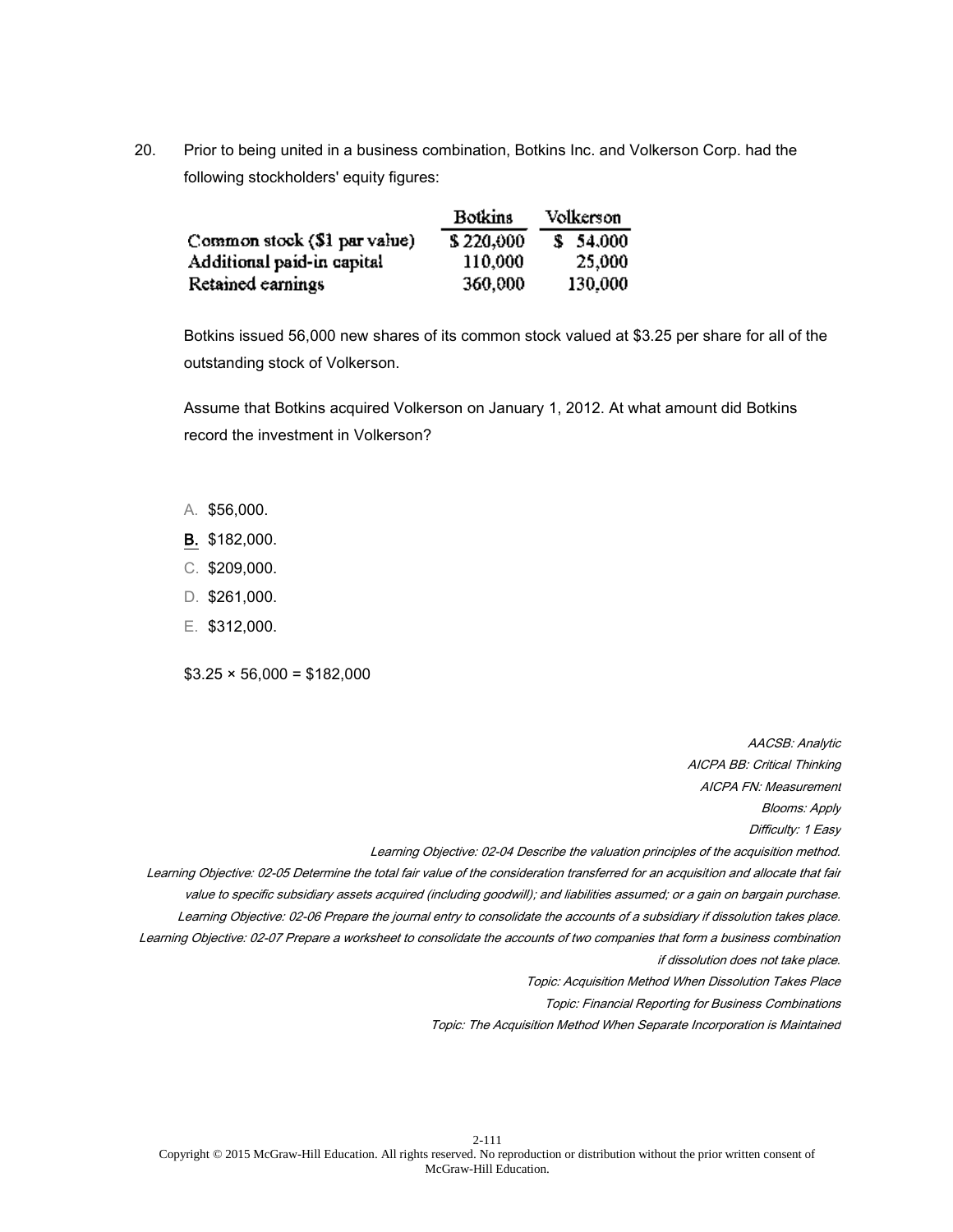21. Prior to being united in a business combination, Botkins Inc. and Volkerson Corp. had the following stockholders' equity figures:

|                              | <b>Botkins</b> | Volkerson |
|------------------------------|----------------|-----------|
| Common stock (\$1 par value) | \$220,000      | \$54,000  |
| Additional paid-in capital   | 110,000        | 25,000    |
| Retained earnings            | 360,000        | 130,000   |

Botkins issued 56,000 new shares of its common stock valued at \$3.25 per share for all of the outstanding stock of Volkerson.

Assume that Botkins acquired Volkerson on January 1, 2012. Immediately afterwards, what is consolidated Common Stock?

- A. \$456,000.
- B. \$402,000.
- C. \$274,000.
- D. \$276,000.
- E. \$330,000.

 $$220,000 + ($1.00 \times 56,000) = $276,000$ 

AACSB: Analytic AICPA BB: Critical Thinking AICPA FN: Measurement

Blooms: Apply

Difficulty: 2 Medium

Learning Objective: 02-05 Determine the total fair value of the consideration transferred for an acquisition and allocate that fair value to specific subsidiary assets acquired (including goodwill); and liabilities assumed; or a gain on bargain purchase. Learning Objective: 02-06 Prepare the journal entry to consolidate the accounts of a subsidiary if dissolution takes place. Learning Objective: 02-07 Prepare a worksheet to consolidate the accounts of two companies that form a business combination if dissolution does not take place.

Topic: Acquisition Method When Dissolution Takes Place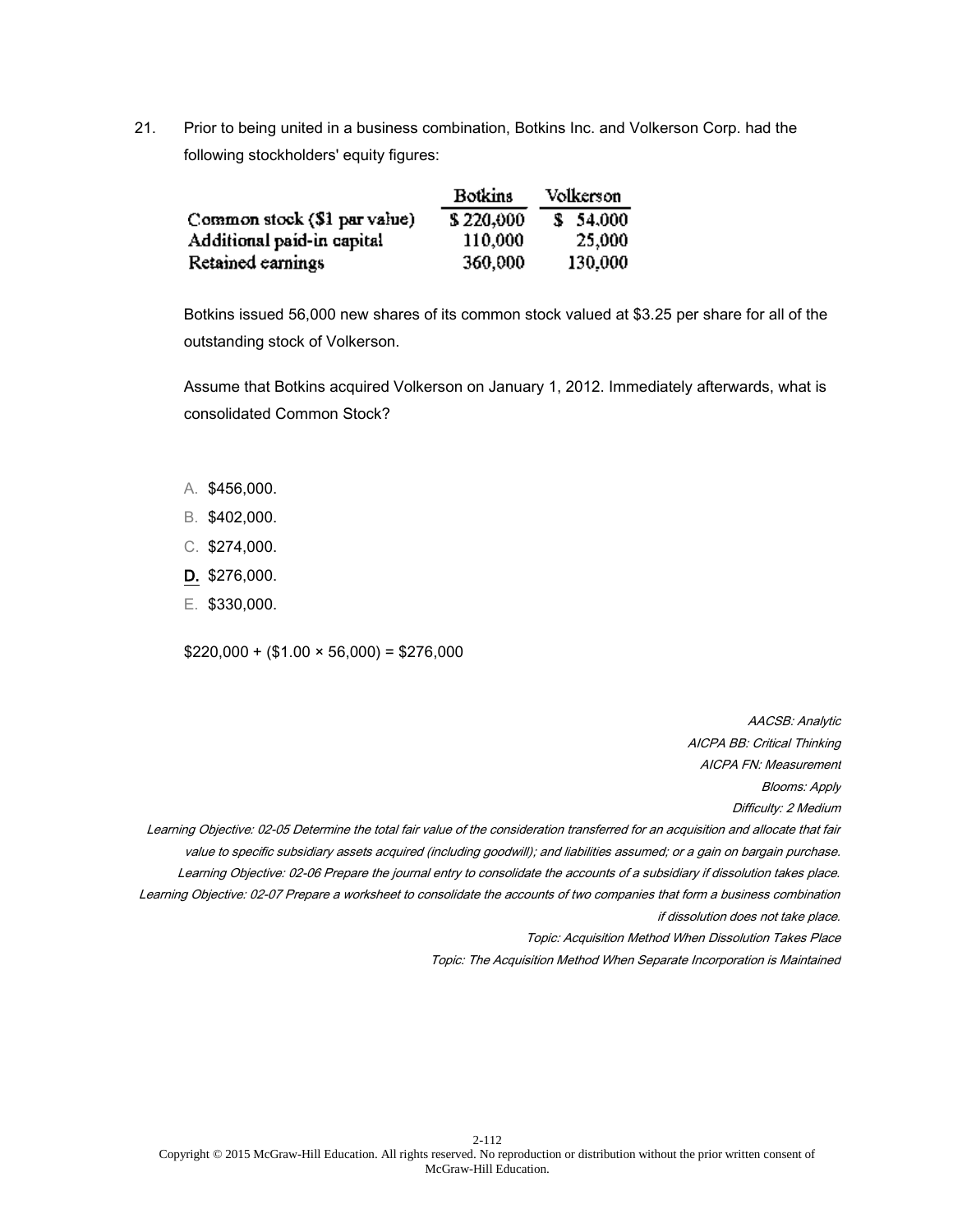- 22. Chapel Hill Company had common stock of \$350,000 and retained earnings of \$490,000. Blue Town Inc. had common stock of \$700,000 and retained earnings of \$980,000. On January 1, 2013, Blue Town issued 34,000 shares of common stock with a \$12 par value and a \$35 fair value for all of Chapel Hill Company's outstanding common stock. This combination was accounted for as an acquisition. Immediately after the combination, what was the total consolidated net assets?
	- A. \$2,520,000.
	- B. \$1,190,000.
	- C. \$1,680,000.
	- D. \$2,870,000.
	- E. \$2,030,000.

 $$700,000 + $980,000 + ($35 \times 34,000) = $2,870,000$ 

AACSB: Analytic AICPA BB: Critical Thinking AICPA FN: Measurement Accessibility: Keyboard Navigation Blooms: Apply Difficulty: 2 Medium Learning Objective: 02-05 Determine the total fair value of the consideration transferred for an acquisition and allocate that fair value to specific subsidiary assets acquired (including goodwill); and liabilities assumed; or a gain on bargain purchase. Learning Objective: 02-06 Prepare the journal entry to consolidate the accounts of a subsidiary if dissolution takes place. Learning Objective: 02-07 Prepare a worksheet to consolidate the accounts of two companies that form a business combination if dissolution does not take place. Topic: Acquisition Method When Dissolution Takes Place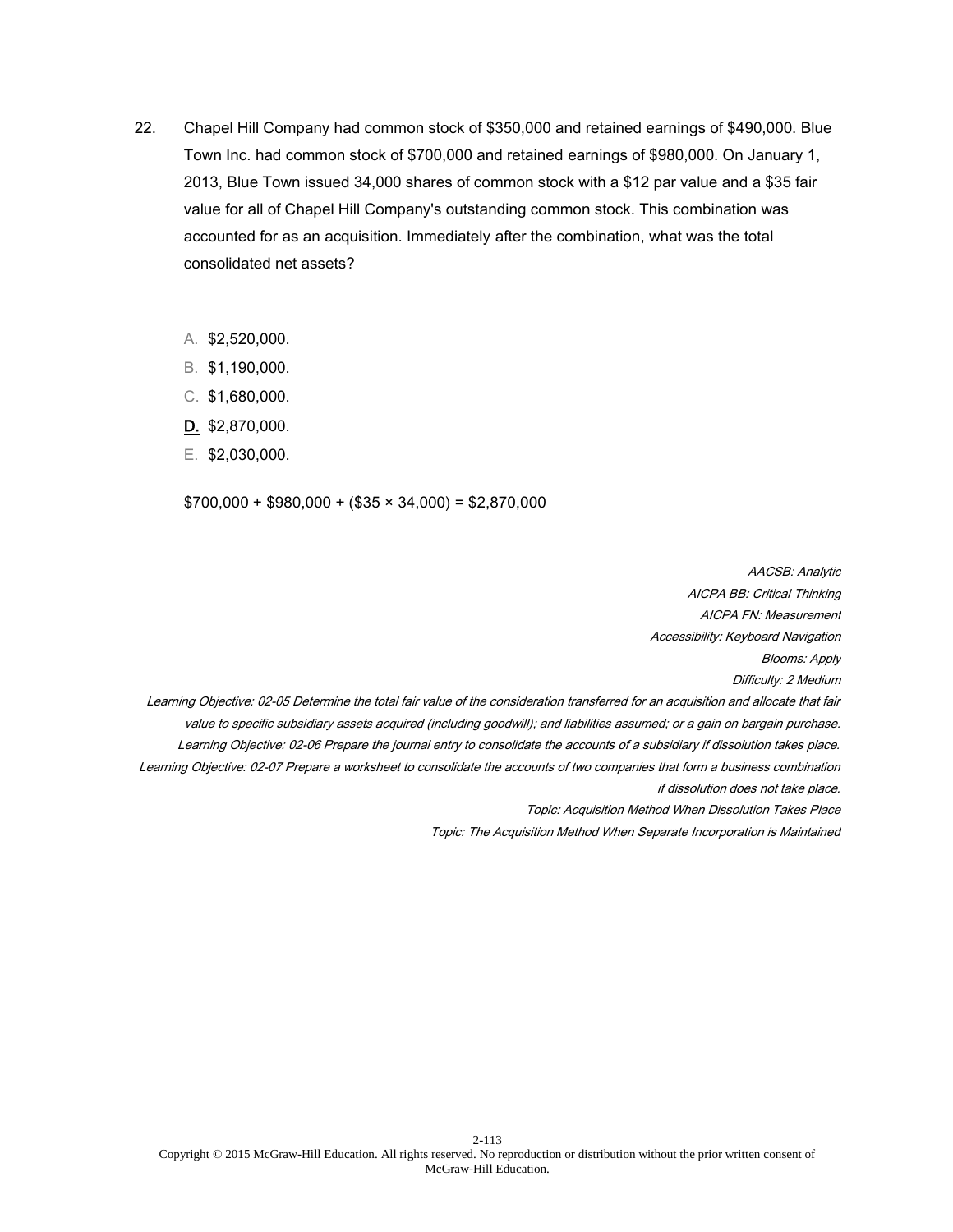- 23. Which of the following is a *not* a reason for a business combination to take place?
	- A. Cost savings through elimination of duplicate facilities.
	- B. Quick entry for new and existing products into domestic and foreign markets.
	- C. Diversification of business risk.
	- D. Vertical integration.
	- E. Increase in stock price of the acquired company.

AACSB: Reflective thinking AICPA BB: Critical Thinking AICPA FN: Measurement Accessibility: Keyboard Navigation Blooms: Remember Difficulty: 1 Easy Learning Objective: 02-01 Discuss the motives for business combinations. Topic: Expansion through Corporate Takeovers

- 24. Which of the following statements is true regarding a statutory merger?
	- A. The original companies dissolve while remaining as separate divisions of a newly created company.
	- B. Both companies remain in existence as legal corporations with one corporation now a subsidiary of the acquiring company.
	- C. The acquired company dissolves as a separate corporation and becomes a division of the acquiring company.
	- D. The acquiring company acquires the stock of the acquired company as an investment.
	- E. A statutory merger is no longer a legal option.

AACSB: Reflective thinking AICPA BB: Critical Thinking AICPA FN: Measurement Accessibility: Keyboard Navigation Blooms: Remember Difficulty: 2 Medium Learning Objective: 02-03 Define the term business combination and differentiate across various forms of business combinations. Topic: Business Combinations - Creating a Single Economic Entity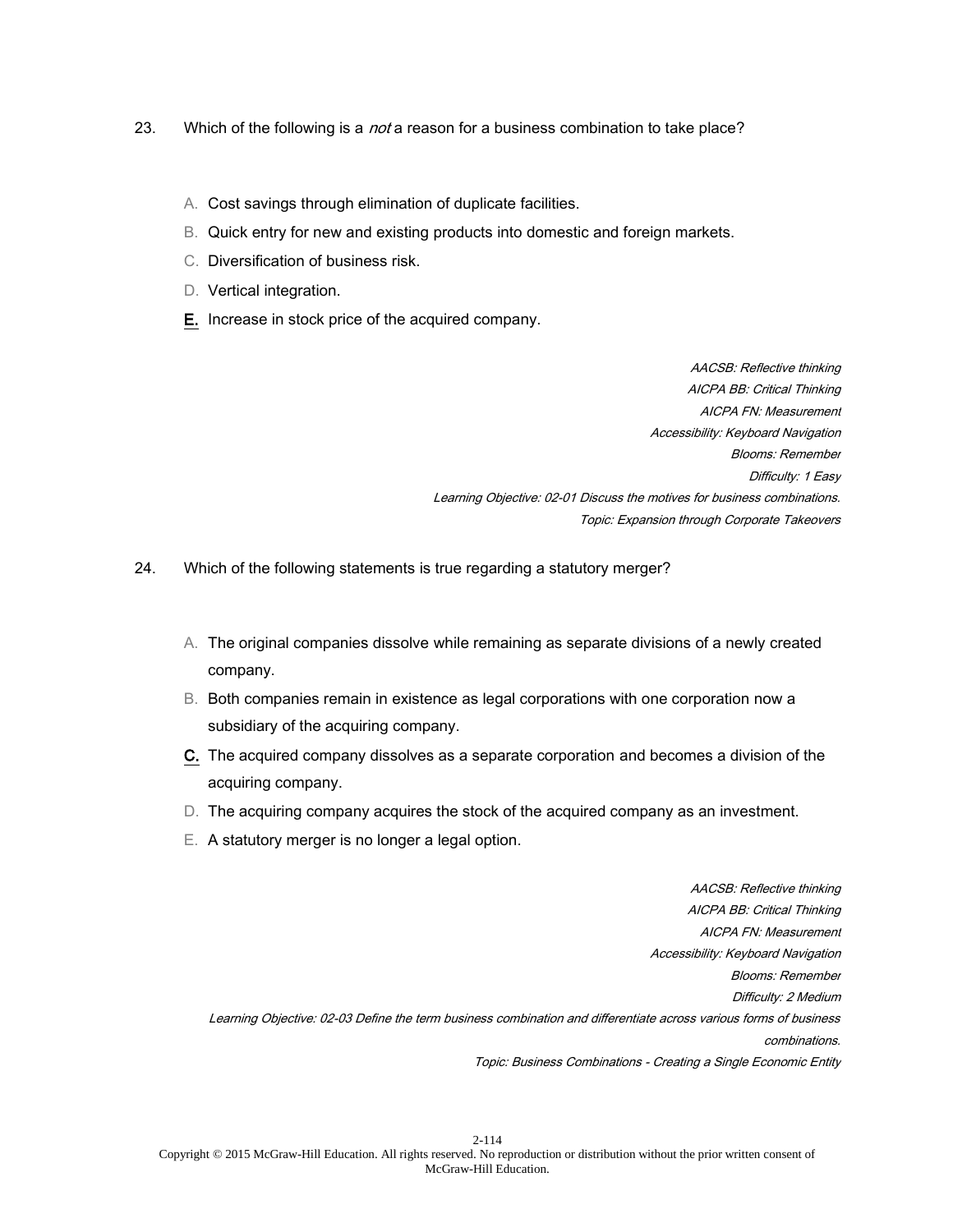- 25. Which of the following statements is true regarding a statutory consolidation?
	- A. The original companies dissolve while remaining as separate divisions of a newly created company.
	- B. Both companies remain in existence as legal corporations with one corporation now a subsidiary of the acquiring company.
	- C. The acquired company dissolves as a separate corporation and becomes a division of the acquiring company.
	- D. The acquiring company acquires the stock of the acquired company as an investment.
	- E. A statutory consolidation is no longer a legal option.

AACSB: Reflective thinking AICPA BB: Critical Thinking AICPA FN: Measurement Accessibility: Keyboard Navigation Blooms: Remember Difficulty: 2 Medium Learning Objective: 02-03 Define the term business combination and differentiate across various forms of business combinations. Topic: Business Combinations - Creating a Single Economic Entity

- 26. In a transaction accounted for using the acquisition method where consideration transferred exceeds book value of the acquired company, which statement is true for the acquiring company with regard to its investment?
	- A. Net assets of the acquired company are revalued to their fair values and any excess of consideration transferred over fair value of net assets acquired is allocated to goodwill.
	- B. Net assets of the acquired company are maintained at book value and any excess of consideration transferred over book value of net assets acquired is allocated to goodwill.
	- C. Acquired assets are revalued to their fair values. Acquired liabilities are maintained at book values. Any excess is allocated to goodwill.
	- D. Acquired long-term assets are revalued to their fair values. Any excess is allocated to goodwill.

AACSB: Reflective thinking AICPA BB: Critical Thinking AICPA FN: Measurement Accessibility: Keyboard Navigation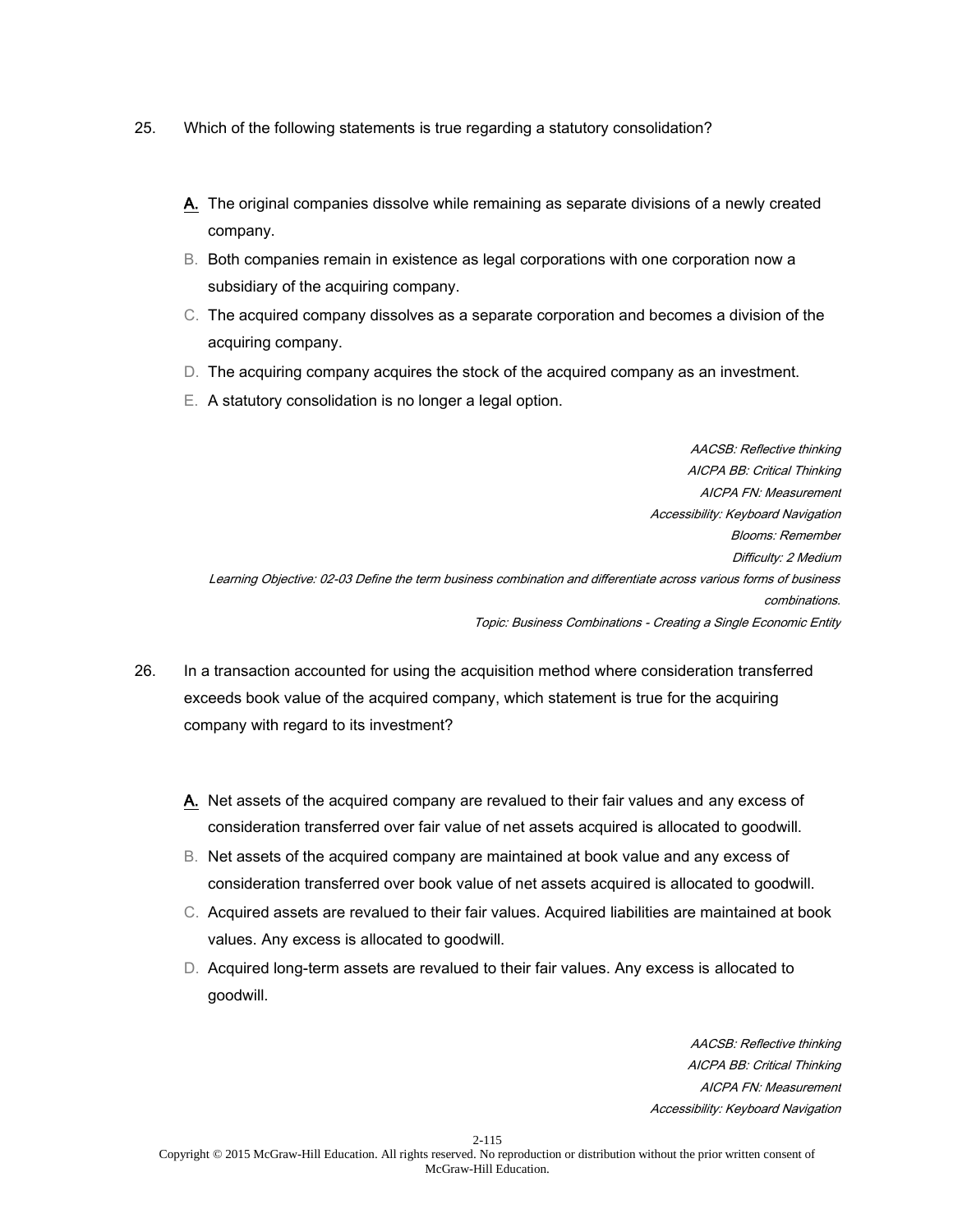Blooms: Analyze Difficulty: 2 Medium Learning Objective: 02-04 Describe the valuation principles of the acquisition method. Learning Objective: 02-05 Determine the total fair value of the consideration transferred for an acquisition and allocate that fair value to specific subsidiary assets acquired (including goodwill); and liabilities assumed; or a gain on bargain purchase. Topic: Acquisition Method When Dissolution Takes Place Topic: Financial Reporting for Business Combinations

- 27. In a transaction accounted for using the acquisition method where consideration transferred is less than fair value of net assets acquired, which statement is true?
	- A. Negative goodwill is recorded.
	- B. A deferred credit is recorded.
	- C. A gain on bargain purchase is recorded.
	- D. Long-term assets of the acquired company are reduced in proportion to their fair values. Any excess is recorded as a deferred credit.
	- E. Long-term assets and liabilities of the acquired company are reduced in proportion to their fair values. Any excess is recorded as an extraordinary gain.

AACSB: Reflective thinking AICPA BB: Critical Thinking AICPA FN: Measurement Accessibility: Keyboard Navigation Blooms: Remember Difficulty: 1 Easy Learning Objective: 02-04 Describe the valuation principles of the acquisition method. Learning Objective: 02-05 Determine the total fair value of the consideration transferred for an acquisition and allocate that fair value to specific subsidiary assets acquired (including goodwill); and liabilities assumed; or a gain on bargain purchase. Topic: Acquisition Method When Dissolution Takes Place Topic: Financial Reporting for Business Combinations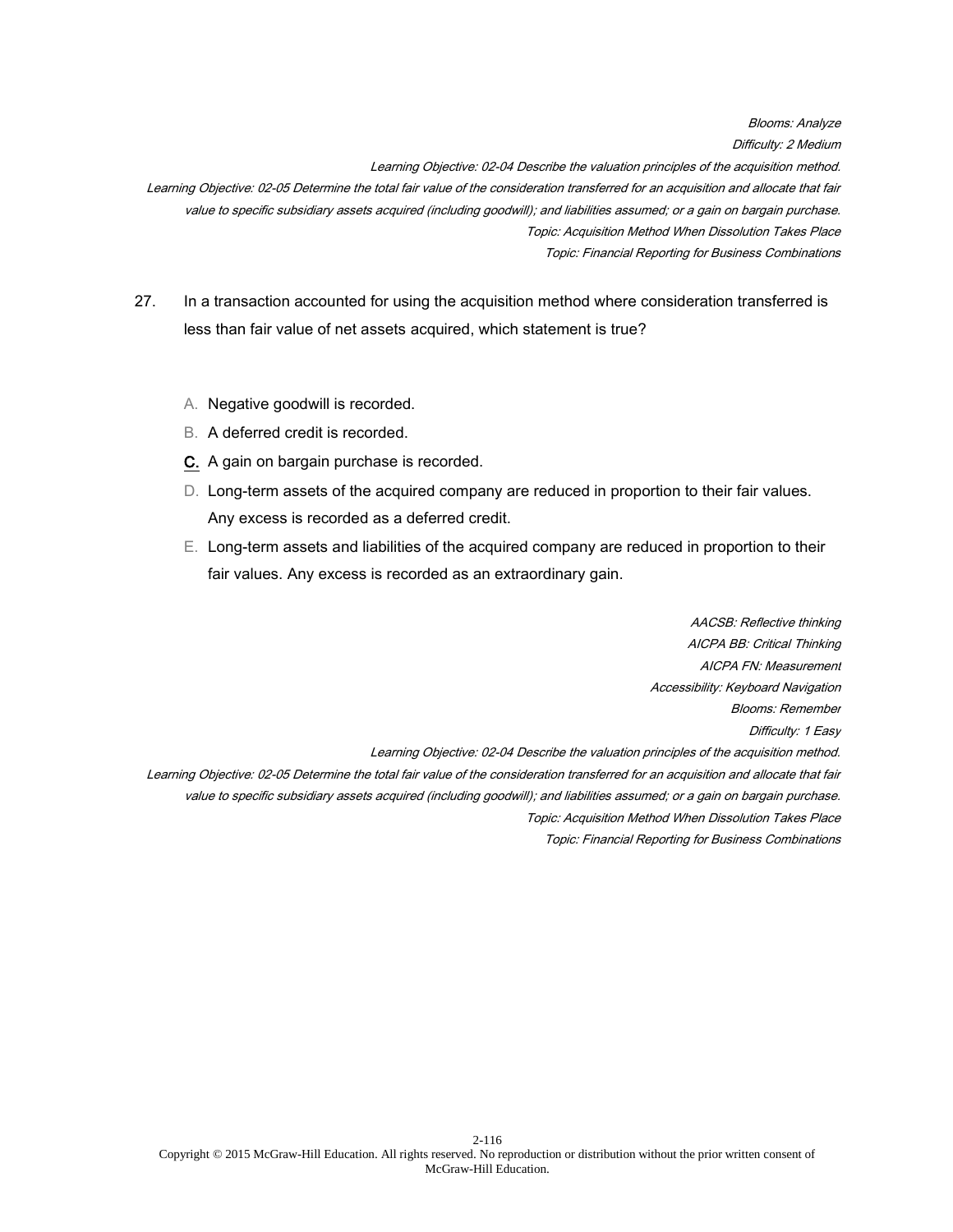- 28. Which of the following statements is true regarding the acquisition method of accounting for a business combination?
	- A. Net assets of the acquired company are reported at their fair values.
	- B. Net assets of the acquired company are reported at their book values.
	- C. Any goodwill associated with the acquisition is reported as a development cost.
	- D. The acquisition can only be effected by a mutual exchange of voting common stock.
	- E. Indirect costs of the combination reduce additional paid-in capital.

AACSB: Reflective thinking AICPA BB: Critical Thinking AICPA FN: Measurement Accessibility: Keyboard Navigation Blooms: Remember Difficulty: 2 Medium Learning Objective: 02-05 Determine the total fair value of the consideration transferred for an acquisition and allocate that fair value to specific subsidiary assets acquired (including goodwill); and liabilities assumed; or a gain on bargain purchase. Topic: Acquisition Method When Dissolution Takes Place

29. Which of the following statements is true?

- A. The pooling of interests for business combinations is an alternative to the acquisition method.
- B. The purchase method for business combinations is an alternative to the acquisition method.
- C. Neither the purchase method nor the pooling of interests method is allowed for new business combinations.
- D. Any previous business combination originally accounted for under purchase or pooling of interests accounting method will now be accounted for under the acquisition method of accounting for business combinations.
- E. Companies previously using the purchase or pooling of interests accounting method must report a change in accounting principle when consolidating those subsidiaries with new acquisition combinations.

AACSB: Reflective thinking AICPA BB: Critical Thinking AICPA FN: Measurement Accessibility: Keyboard Navigation Blooms: Remember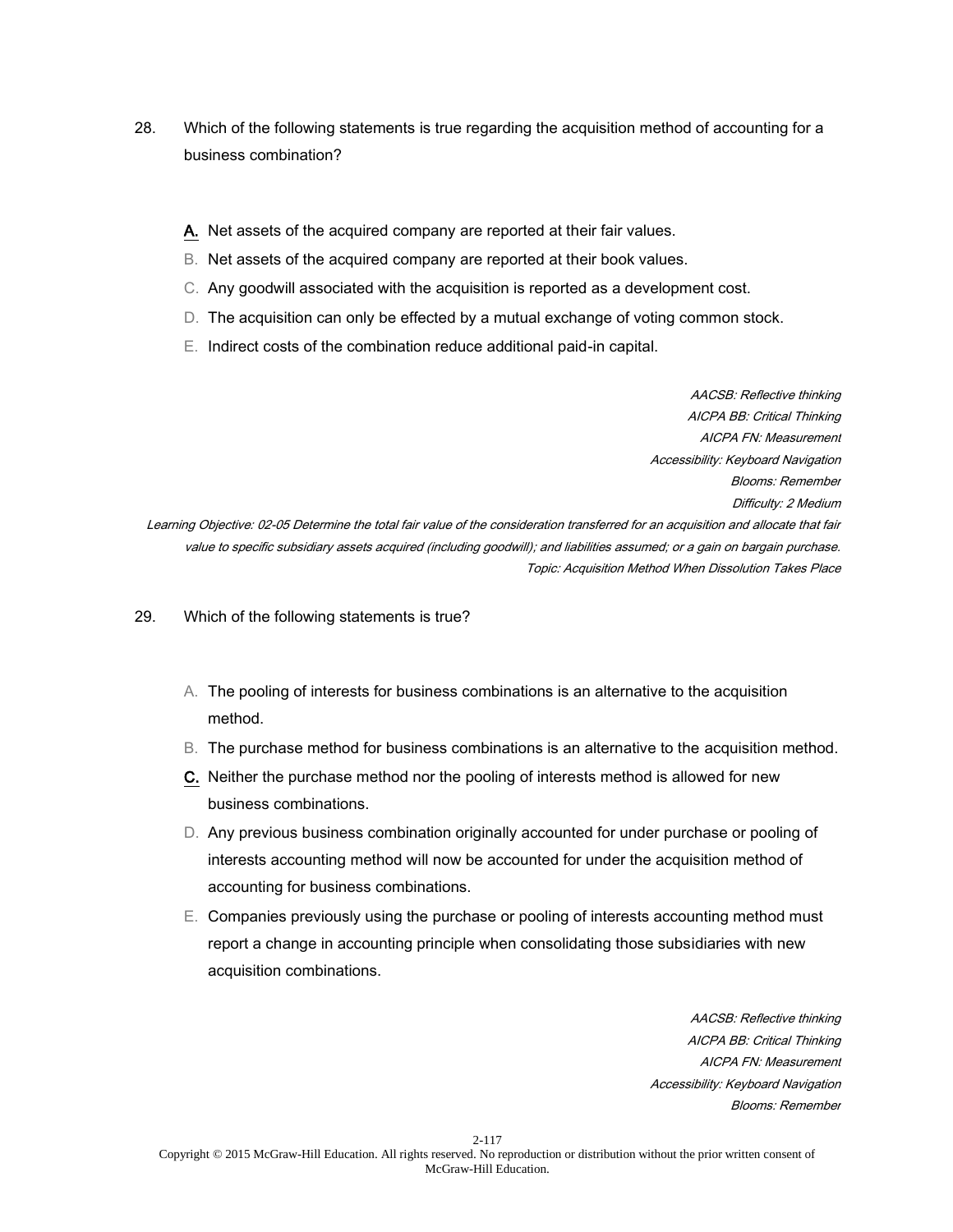Difficulty: 2 Medium Learning Objective: 02-09 Appendix: Identify the general characteristics of the legacy purchase and pooling of interest methods of accounting for past business combinations. Understand the effects that persist today in financial statements from the use of these legacy methods.

Topic: Legacy Methods of Accounting for Business Combinations

30. The financial statements for Goodwin, Inc. and Corr Company for the year ended December 31, 2013, prior to Goodwin's acquisition business combination transaction regarding Corr, follow (in thousands):



On December 31, 2013, Goodwin issued \$600 in debt and 30 shares of its \$10 par value common stock to the owners of Corr to acquire all of the outstanding shares of that company. Goodwin shares had a fair value of \$40 per share.

Goodwin paid \$25 to a broker for arranging the transaction. Goodwin paid \$35 in stock issuance costs. Corr's equipment was actually worth \$1,400 but its buildings were only valued at \$560.

In this acquisition business combination, at what amount is the investment recorded on Goodwin's books?

- A. \$1,540.
- B. \$1,800.
- C. \$1,860.
- D. \$1,825.
- E. \$1,625.

\$600 Cash + (\$40 × 30 Shares) = \$1,800 Investment

AACSB: Analytic AICPA BB: Critical Thinking AICPA FN: Measurement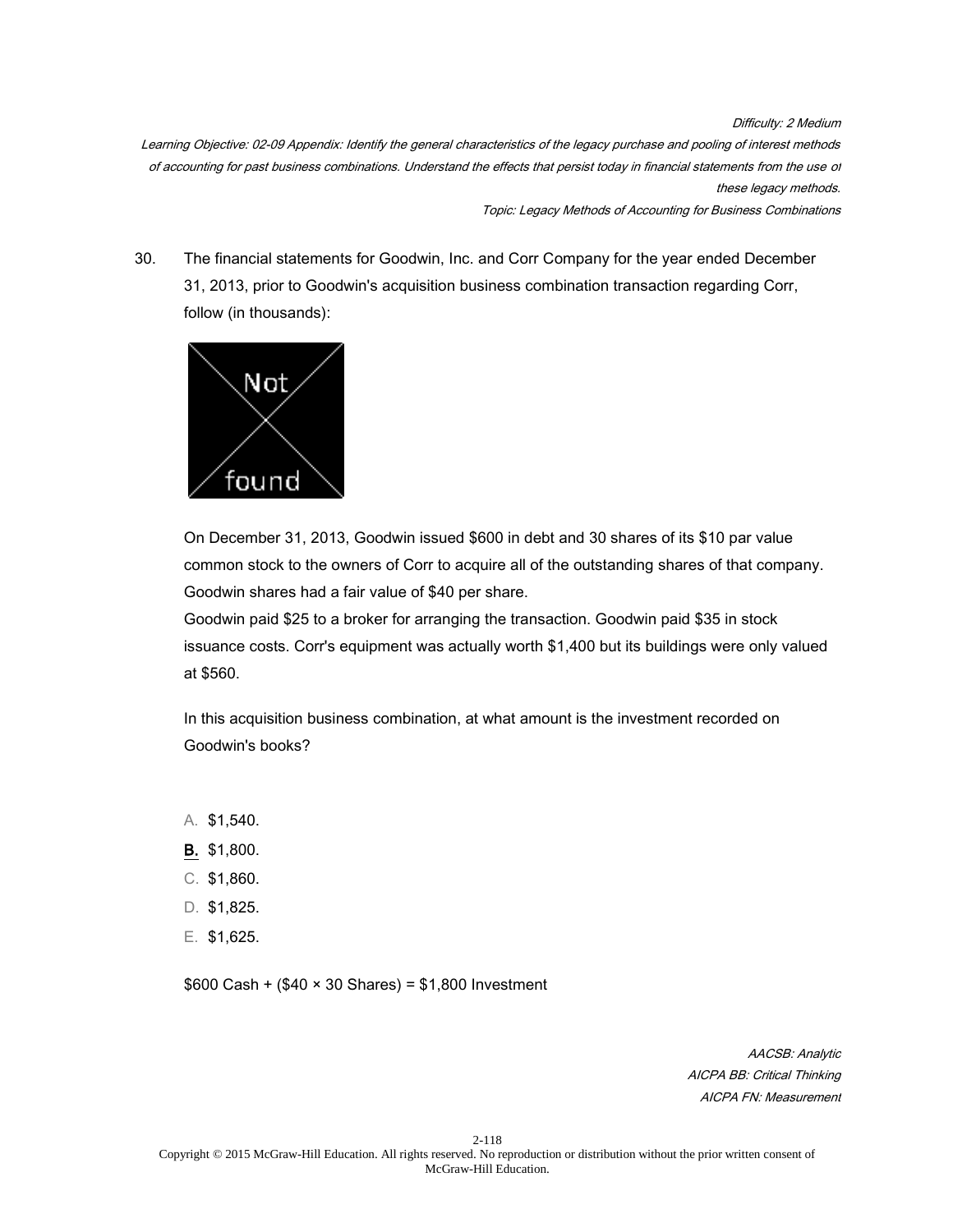Blooms: Apply Difficulty: 2 Medium Learning Objective: 02-07 Prepare a worksheet to consolidate the accounts of two companies that form a business combination if dissolution does not take place. Topic: The Acquisition Method When Separate Incorporation is Maintained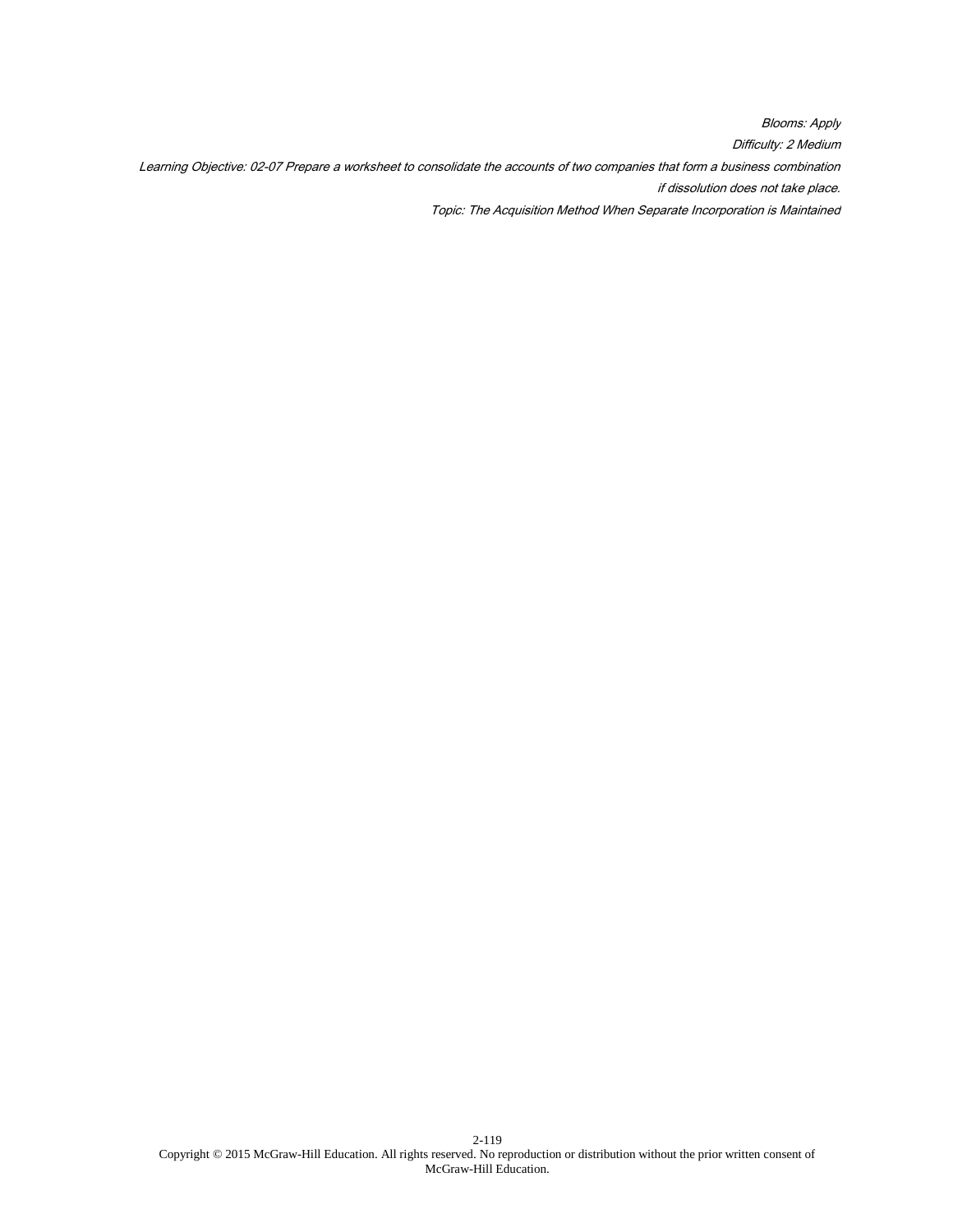| Revenues<br>Expenses<br>Net income       | Goodwin<br>\$2,700<br><u>1,980</u><br>720<br>S. | Corr<br>\$600<br>400<br><u>\$200</u> |
|------------------------------------------|-------------------------------------------------|--------------------------------------|
| Retained earnings 1/1                    | \$2,400                                         | \$400                                |
| Net income                               | 720                                             | 200                                  |
| Dividends                                | (270)                                           | $\langle 0 \rangle$                  |
| Retained earnings, 12/31                 | \$ <u>2,850</u>                                 | \$ <u>600</u>                        |
| Cash                                     | \$240                                           | Ť.<br>220                            |
| Receivables and inventory                | 1,200                                           | 340                                  |
| Buildings (net)                          | 2,700                                           | 600                                  |
| Equipment (net)                          | 2,100                                           | 1,200                                |
| <b>Total assets</b>                      | \$6,240                                         | \$ <u>2,360</u>                      |
| Liabilities                              | \$1,500                                         | \$<br>820                            |
| Common stock                             | 1,080                                           | 400                                  |
| Additional paid-in capital               | 810                                             | 540                                  |
| Retained earnings                        | 2,850                                           | 600                                  |
| Total liabilities & stockholders' equity | \$ <u>6,240</u>                                 | \$ <u>2,360</u>                      |
|                                          |                                                 |                                      |

On December 31, 2013, Goodwin issued \$600 in debt and 30 shares of its \$10 par value common stock to the owners of Corr to acquire all of the outstanding shares of that company. Goodwin shares had a fair value of \$40 per share.

Goodwin paid \$25 to a broker for arranging the transaction. Goodwin paid \$35 in stock issuance costs. Corr's equipment was actually worth \$1,400 but its buildings were only valued at \$560.

In this acquisition business combination, what total amount of common stock and additional paid-in capital is added on Goodwin's books?

- A. \$265.
- B. \$1,165.
- C. \$1,200.
- D. \$1,235.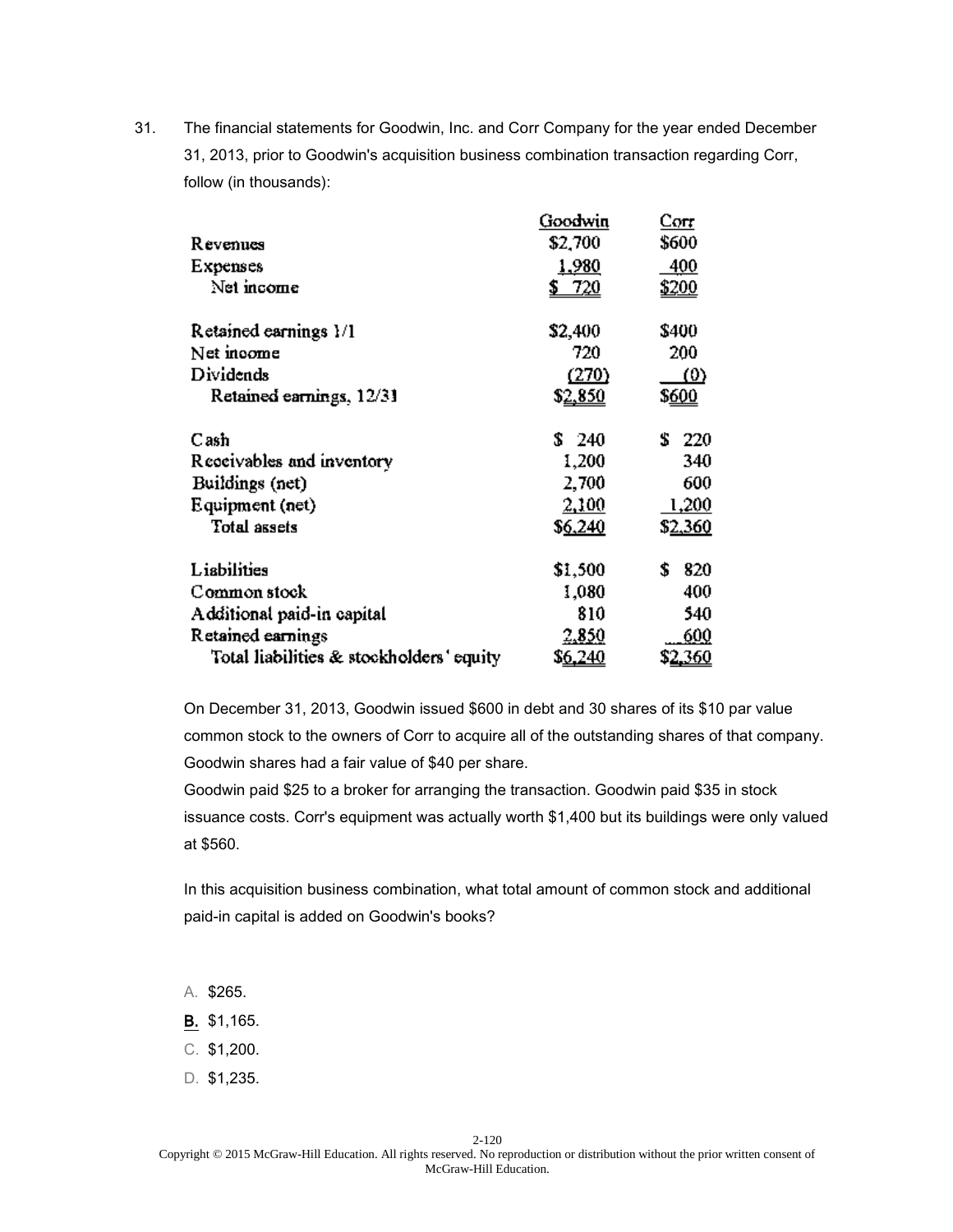E. \$1,765.

## (\$10 × 30 shares) Common Stock + (\$30 × 30 shares) APIC - \$35 APIC = \$1,165

AACSB: Analytic AICPA BB: Critical Thinking AICPA FN: Measurement Blooms: Apply Difficulty: 2 Medium Learning Objective: 02-04 Describe the valuation principles of the acquisition method. Learning Objective: 02-05 Determine the total fair value of the consideration transferred for an acquisition and allocate that fair value to specific subsidiary assets acquired (including goodwill); and liabilities assumed; or a gain on bargain purchase. Learning Objective: 02-06 Prepare the journal entry to consolidate the accounts of a subsidiary if dissolution takes place. Learning Objective: 02-07 Prepare a worksheet to consolidate the accounts of two companies that form a business combination if dissolution does not take place. Topic: Acquisition Method When Dissolution Takes Place Topic: Financial Reporting for Business Combinations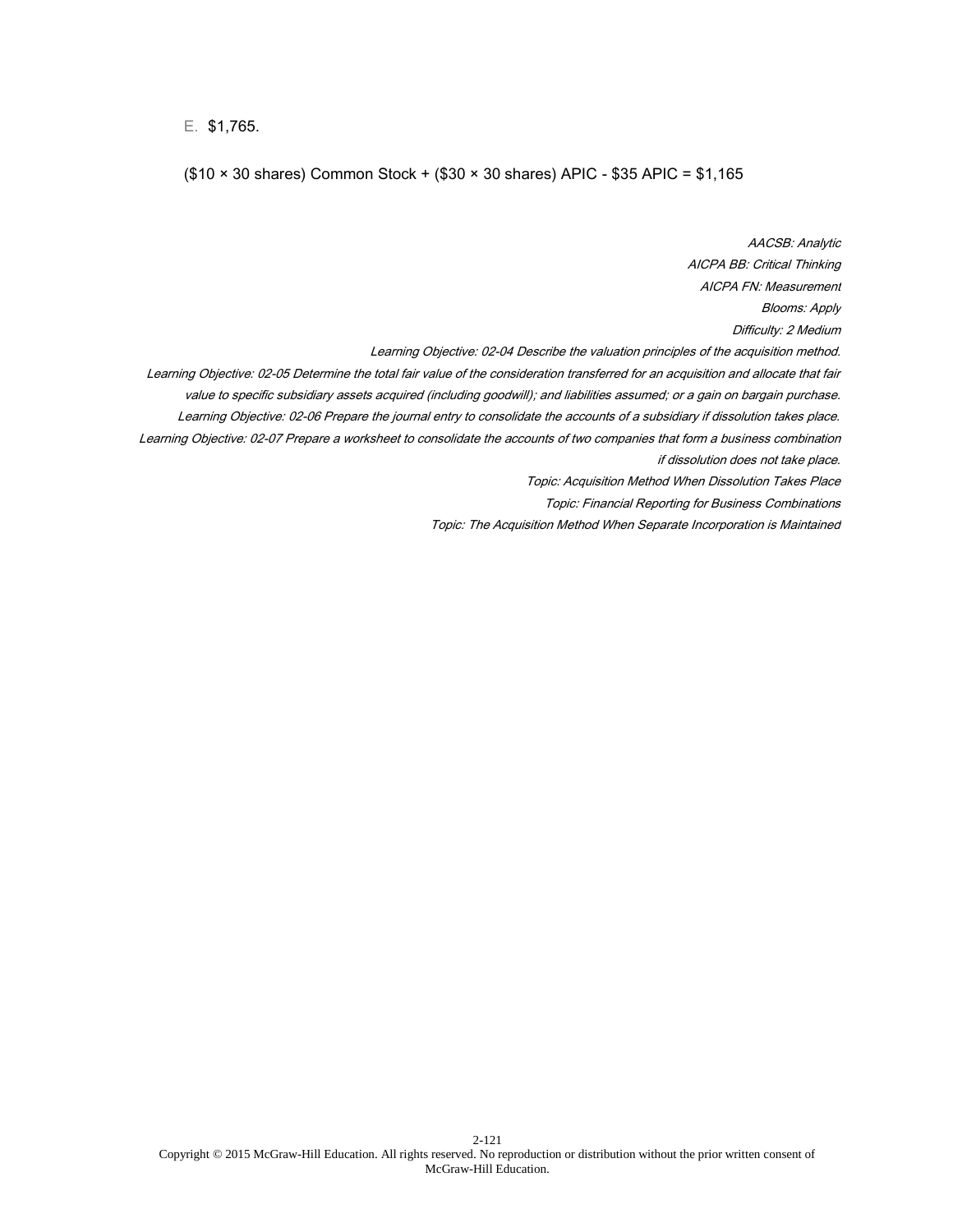|                                          | Goodwin         | Corr                |
|------------------------------------------|-----------------|---------------------|
| R evenues                                | \$2,700         | \$600               |
| Expenses                                 | <u>1,980</u>    | 400                 |
| Net income                               | 720             | <u>\$200</u>        |
| Retained earnings 1/1                    | \$2,400         | \$400               |
| Net income                               | 720             | 200                 |
| Dividends                                | (270)           | $\langle 0 \rangle$ |
| Retained earnings, 12/31                 | \$ <u>2,850</u> | \$ <u>600</u>       |
| Cash                                     | \$240           | ÷.<br>220           |
| Receivables and inventory                | 1,200           | 340                 |
| Buildings (net)                          | 2,700           | 600                 |
| Equipment (net)                          | 2,100           | 1,200               |
| <b>Total assets</b>                      | \$6,240         | \$ <u>2,360</u>     |
| Liabilities                              | \$1,500         | \$<br>820           |
| Common stock                             | 1,080           | 400                 |
| Additional paid-in capital               | 810             | 540                 |
| Retained earnings                        | 2,850           | 600                 |
| Total liabilities & stockholders' equity | \$ <u>6,240</u> | \$ <u>2,360</u>     |

On December 31, 2013, Goodwin issued \$600 in debt and 30 shares of its \$10 par value common stock to the owners of Corr to acquire all of the outstanding shares of that company. Goodwin shares had a fair value of \$40 per share.

Goodwin paid \$25 to a broker for arranging the transaction. Goodwin paid \$35 in stock issuance costs. Corr's equipment was actually worth \$1,400 but its buildings were only valued at \$560.

Compute the consolidated revenues for 2013.

A. \$2,700.

- B. \$720.
- C. \$920.
- D. \$3,300.
- E. \$1,540.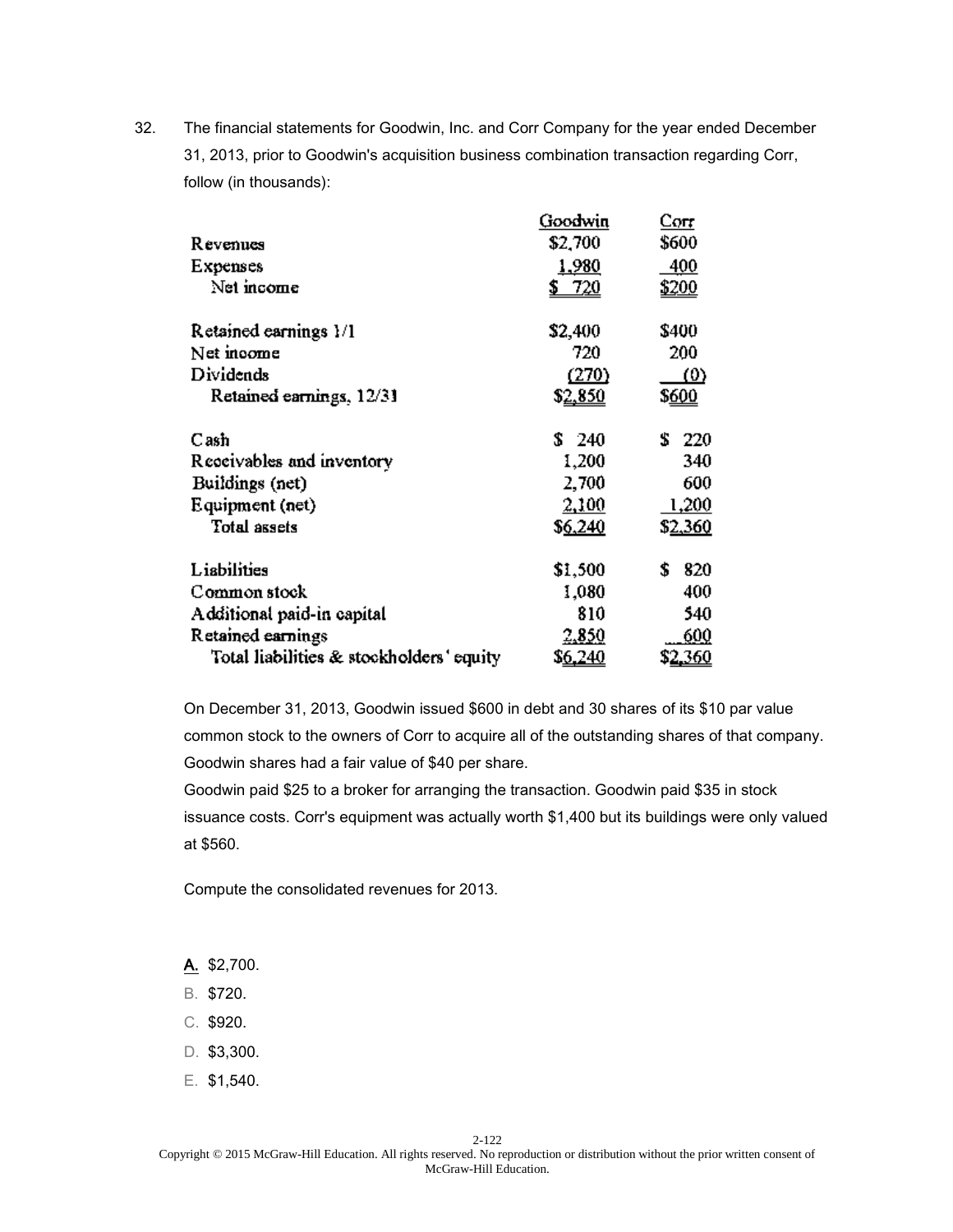# \$2,700 Parent's Revenue Only

AACSB: Analytic AICPA BB: Critical Thinking AICPA FN: Measurement Blooms: Apply Difficulty: 1 Easy Learning Objective: 02-06 Prepare the journal entry to consolidate the accounts of a subsidiary if dissolution takes place. Learning Objective: 02-07 Prepare a worksheet to consolidate the accounts of two companies that form a business combination if dissolution does not take place. Topic: Acquisition Method When Dissolution Takes Place Topic: The Acquisition Method When Separate Incorporation is Maintained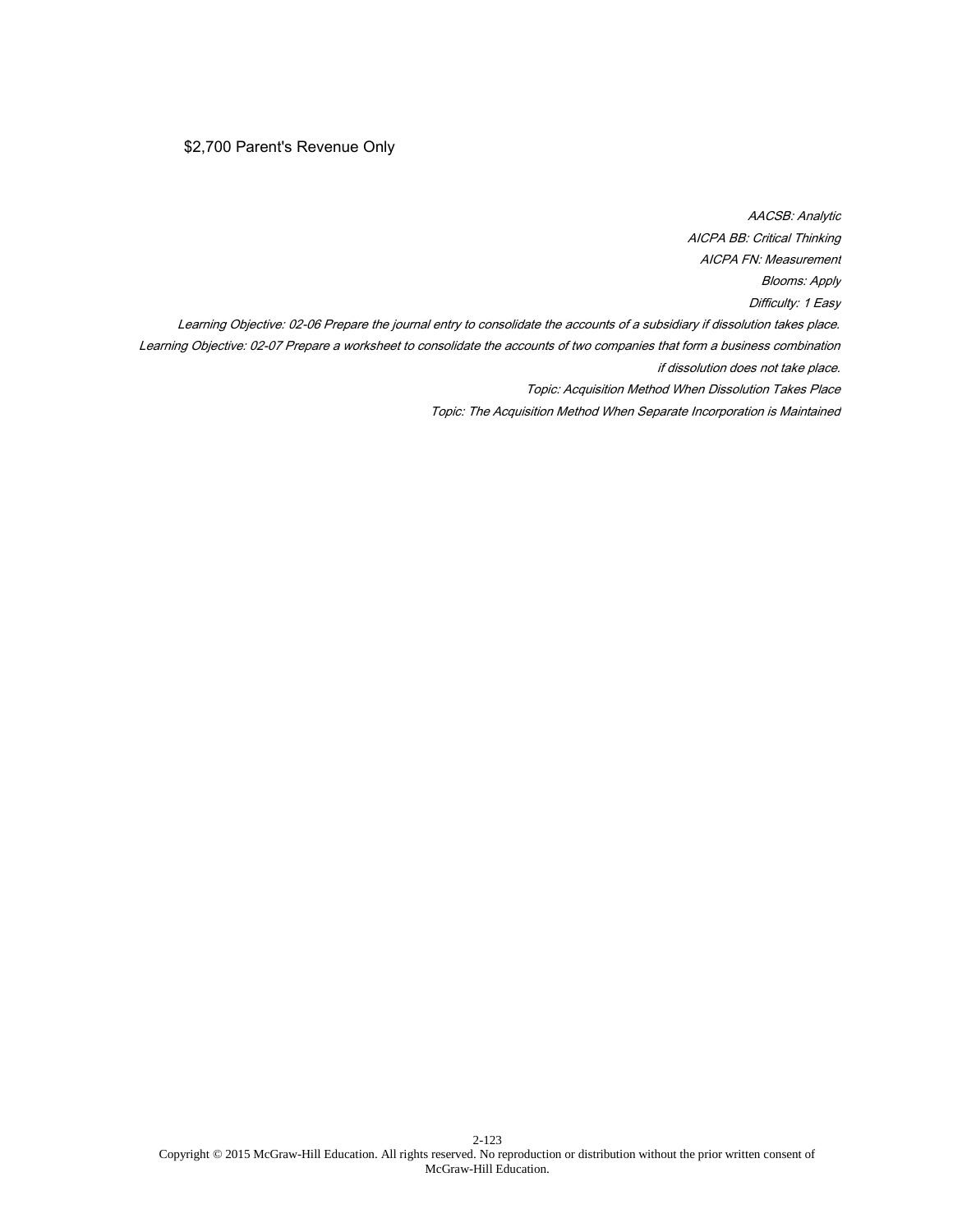|                                          | Goodwin         | Corr                |
|------------------------------------------|-----------------|---------------------|
| R evenues                                | \$2,700         | \$600               |
| Expenses                                 | <u>1,980</u>    | <u>400</u>          |
| Net income                               | 720             | <u>\$200</u>        |
| Retained earnings 1/1                    | \$2,400         | \$400               |
| Net moome                                | 720             | 200                 |
| Dividends                                | (270)           | $\langle 0 \rangle$ |
| Retained earnings, 12/31                 | \$2,850         | \$ <u>600</u>       |
| Cash                                     | \$240           | Ť.<br>220           |
| Receivables and inventory                | 1,200           | 340                 |
| Buildings (net)                          | 2,700           | 600                 |
| Equipment (net)                          | 2,100           | 1,200               |
| <b>Total assets</b>                      | \$6,240         | \$ <u>2,360</u>     |
| Liabilities                              | \$1,500         | S<br>820            |
| Common stock                             | 1,080           | 400                 |
| Additional paid-in capital               | 810             | 540                 |
| Retained earnings                        | 2,850           | 600                 |
| Total liabilities & stockholders' equity | \$ <u>6,240</u> | \$2 <u>.360</u>     |

On December 31, 2013, Goodwin issued \$600 in debt and 30 shares of its \$10 par value common stock to the owners of Corr to acquire all of the outstanding shares of that company. Goodwin shares had a fair value of \$40 per share.

Goodwin paid \$25 to a broker for arranging the transaction. Goodwin paid \$35 in stock issuance costs. Corr's equipment was actually worth \$1,400 but its buildings were only valued at \$560.

Compute the consolidated receivables and inventory for 2013.

- A. \$1,200.
- B. \$1,515.
- C. \$1,540.
- D. \$1,800.
- E. \$2,140.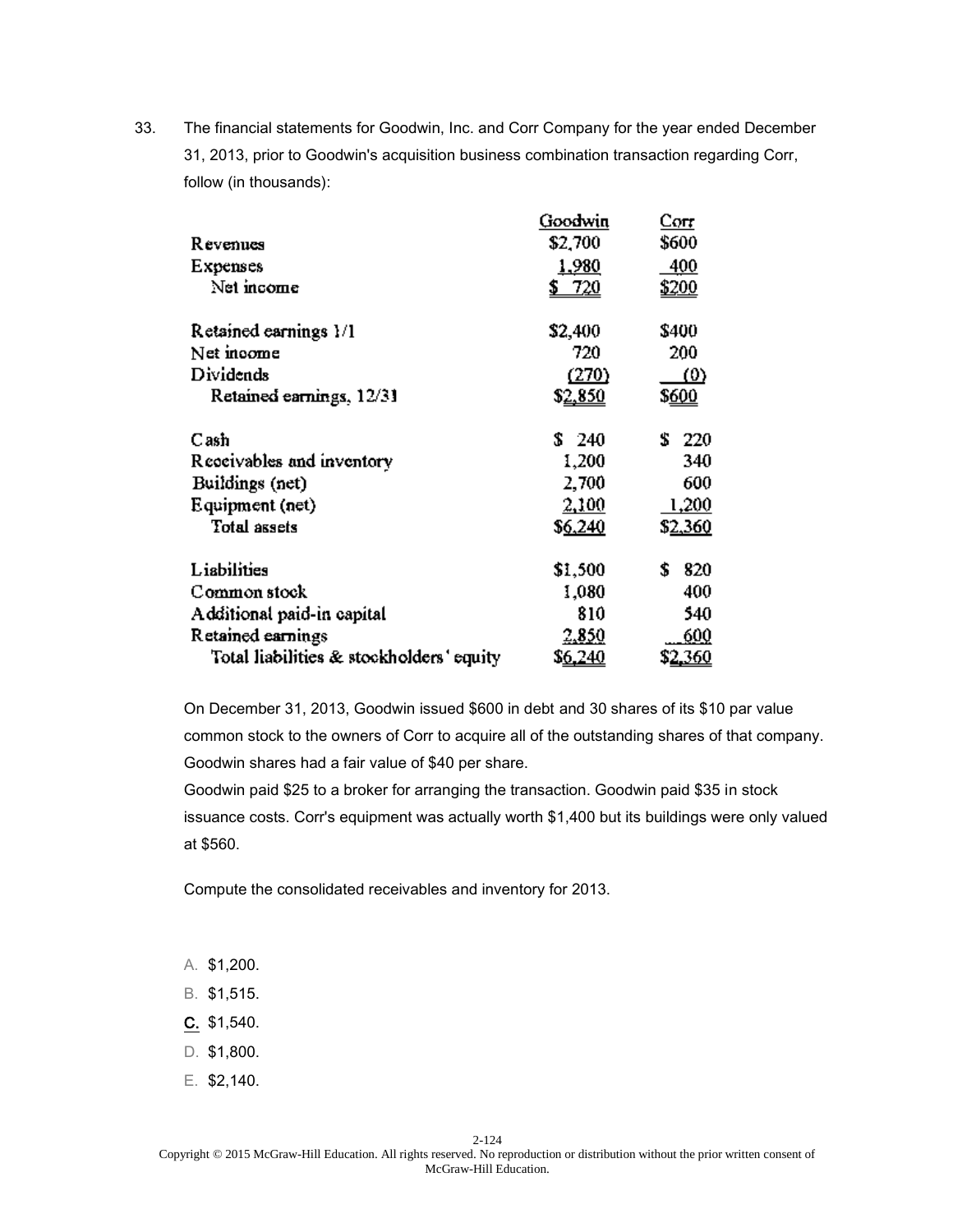AACSB: Analytic AICPA BB: Critical Thinking AICPA FN: Measurement Blooms: Apply Difficulty: 1 Easy Learning Objective: 02-05 Determine the total fair value of the consideration transferred for an acquisition and allocate that fair value to specific subsidiary assets acquired (including goodwill); and liabilities assumed; or a gain on bargain purchase. Learning Objective: 02-06 Prepare the journal entry to consolidate the accounts of a subsidiary if dissolution takes place. Learning Objective: 02-07 Prepare a worksheet to consolidate the accounts of two companies that form a business combination if dissolution does not take place. Topic: Acquisition Method When Dissolution Takes Place Topic: The Acquisition Method When Separate Incorporation is Maintained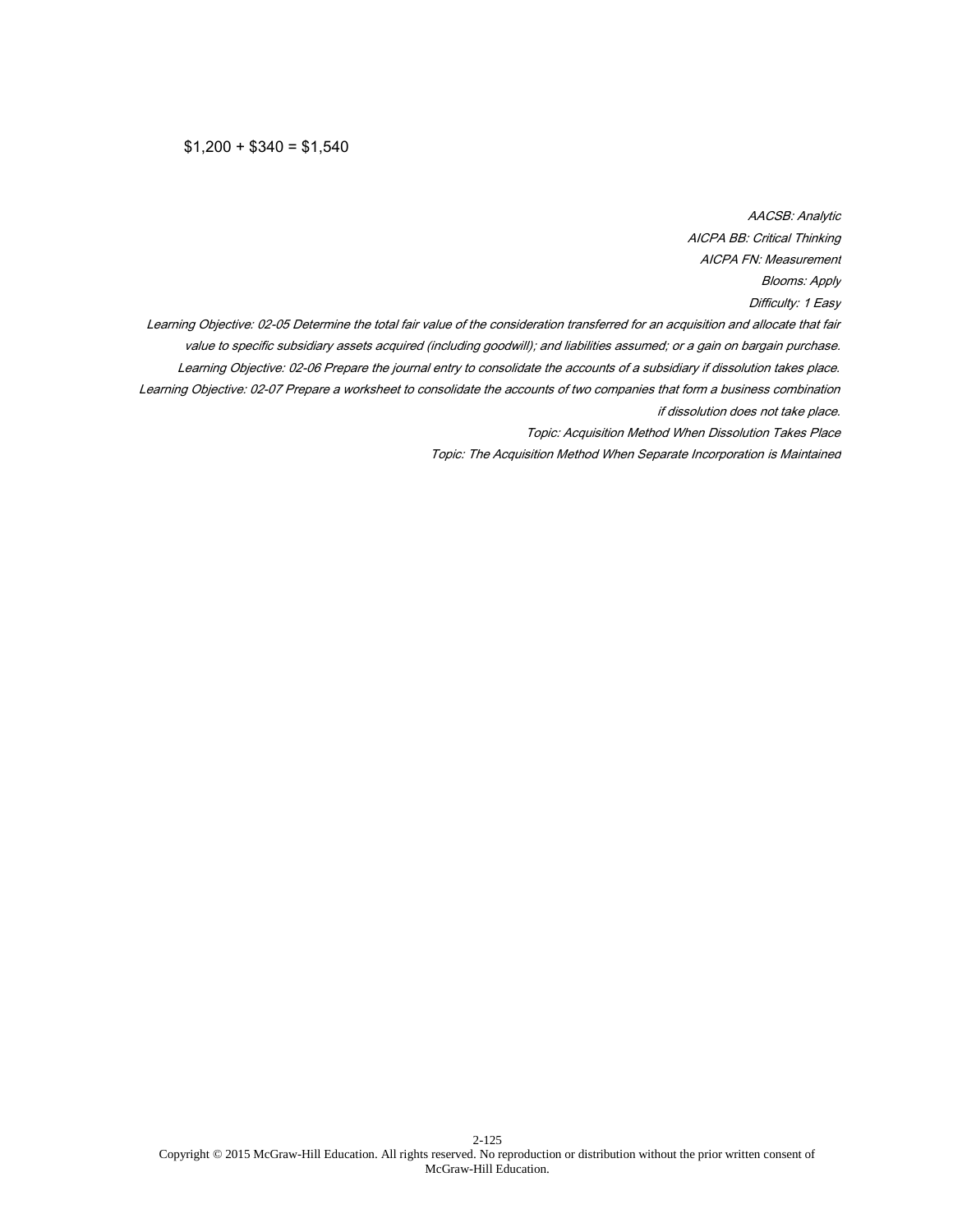|                                          | Goodwin         | Corr                |
|------------------------------------------|-----------------|---------------------|
| R evenues                                | \$2,700         | \$600               |
| Expenses                                 | <u>1,980</u>    | <u>400</u>          |
| Net income                               | 720             | <u>\$200</u>        |
| Retained earnings 1/1                    | \$2,400         | \$400               |
| Net moome                                | 720             | 200                 |
| Dividends                                | (270)           | $\langle 0 \rangle$ |
| Retained earnings, 12/31                 | \$2,850         | \$ <u>600</u>       |
| Cash                                     | \$240           | Ť.<br>220           |
| Receivables and inventory                | 1,200           | 340                 |
| Buildings (net)                          | 2,700           | 600                 |
| Equipment (net)                          | 2,100           | 1,200               |
| <b>Total assets</b>                      | \$6,240         | \$ <u>2,360</u>     |
| Liabilities                              | \$1,500         | S<br>820            |
| Common stock                             | 1,080           | 400                 |
| Additional paid-in capital               | 810             | 540                 |
| Retained earnings                        | 2,850           | 600                 |
| Total liabilities & stockholders' equity | \$ <u>6,240</u> | \$2 <u>.360</u>     |

On December 31, 2013, Goodwin issued \$600 in debt and 30 shares of its \$10 par value common stock to the owners of Corr to acquire all of the outstanding shares of that company. Goodwin shares had a fair value of \$40 per share.

Goodwin paid \$25 to a broker for arranging the transaction. Goodwin paid \$35 in stock issuance costs. Corr's equipment was actually worth \$1,400 but its buildings were only valued at \$560.

Compute the consolidated expenses for 2013.

- A. \$1,980.
- B. \$2,005.
- C. \$2,040.
- D. \$2,380.
- E. \$2,405.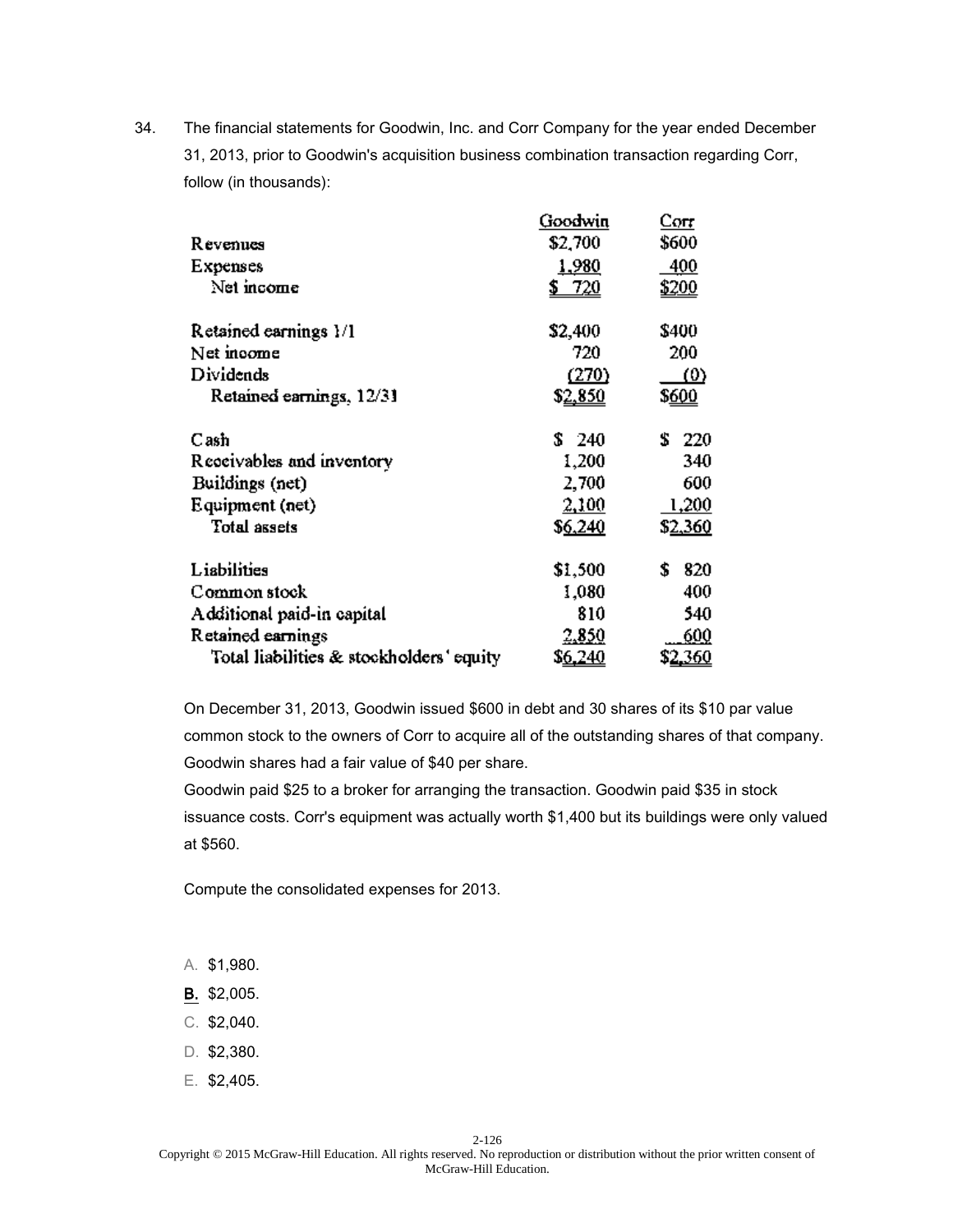$$1,980 + $25$  Fees = \$2,005

AACSB: Analytic AICPA BB: Critical Thinking AICPA FN: Measurement Blooms: Apply Difficulty: 2 Medium Learning Objective: 02-05 Determine the total fair value of the consideration transferred for an acquisition and allocate that fair value to specific subsidiary assets acquired (including goodwill); and liabilities assumed; or a gain on bargain purchase. Learning Objective: 02-06 Prepare the journal entry to consolidate the accounts of a subsidiary if dissolution takes place. Learning Objective: 02-07 Prepare a worksheet to consolidate the accounts of two companies that form a business combination if dissolution does not take place. Topic: Acquisition Method When Dissolution Takes Place Topic: The Acquisition Method When Separate Incorporation is Maintained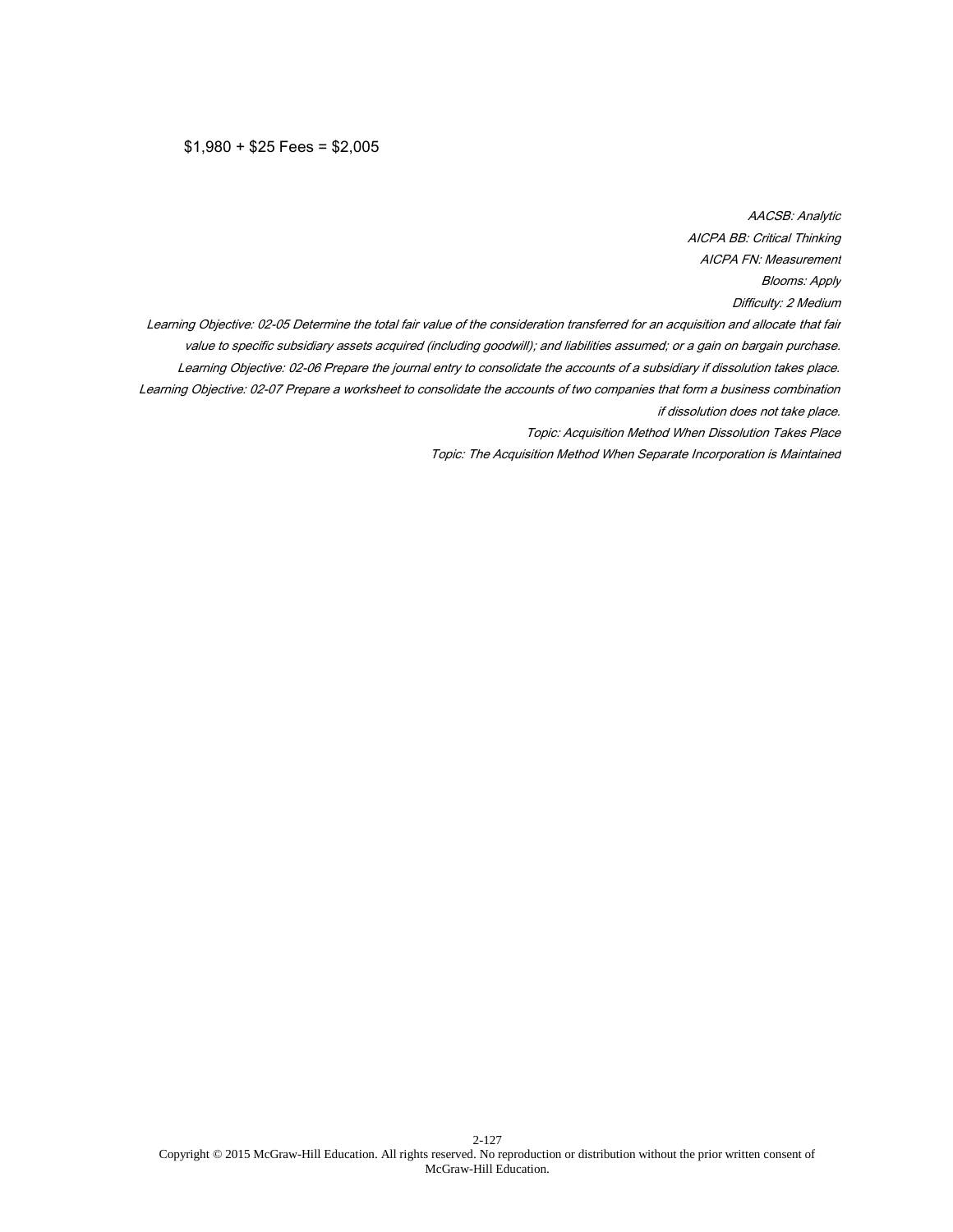|                                          | Goodwin         | Corr                |
|------------------------------------------|-----------------|---------------------|
| R evenues                                | \$2,700         | \$600               |
| Expenses                                 | <u>1,980</u>    | <u>400</u>          |
| Net income                               | 720             | <u>\$200</u>        |
| Retained earnings 1/1                    | \$2,400         | \$400               |
| Net moome                                | 720             | 200                 |
| Dividends                                | (270)           | $\langle 0 \rangle$ |
| Retained earnings, 12/31                 | \$2,850         | \$ <u>600</u>       |
| Cash                                     | \$240           | Ť.<br>220           |
| Receivables and inventory                | 1,200           | 340                 |
| Buildings (net)                          | 2,700           | 600                 |
| Equipment (net)                          | 2,100           | 1,200               |
| <b>Total assets</b>                      | \$6,240         | \$ <u>2,360</u>     |
| Liabilities                              | \$1,500         | S<br>820            |
| Common stock                             | 1,080           | 400                 |
| Additional paid-in capital               | 810             | 540                 |
| Retained earnings                        | 2,850           | 600                 |
| Total liabilities & stockholders' equity | \$ <u>6,240</u> | \$2 <u>.360</u>     |

On December 31, 2013, Goodwin issued \$600 in debt and 30 shares of its \$10 par value common stock to the owners of Corr to acquire all of the outstanding shares of that company. Goodwin shares had a fair value of \$40 per share.

Goodwin paid \$25 to a broker for arranging the transaction. Goodwin paid \$35 in stock issuance costs. Corr's equipment was actually worth \$1,400 but its buildings were only valued at \$560.

Compute the consolidated cash account at December 31, 2013.

- A. \$460.
- B. \$425.
- C. \$400.
- D. \$435.
- E. \$240.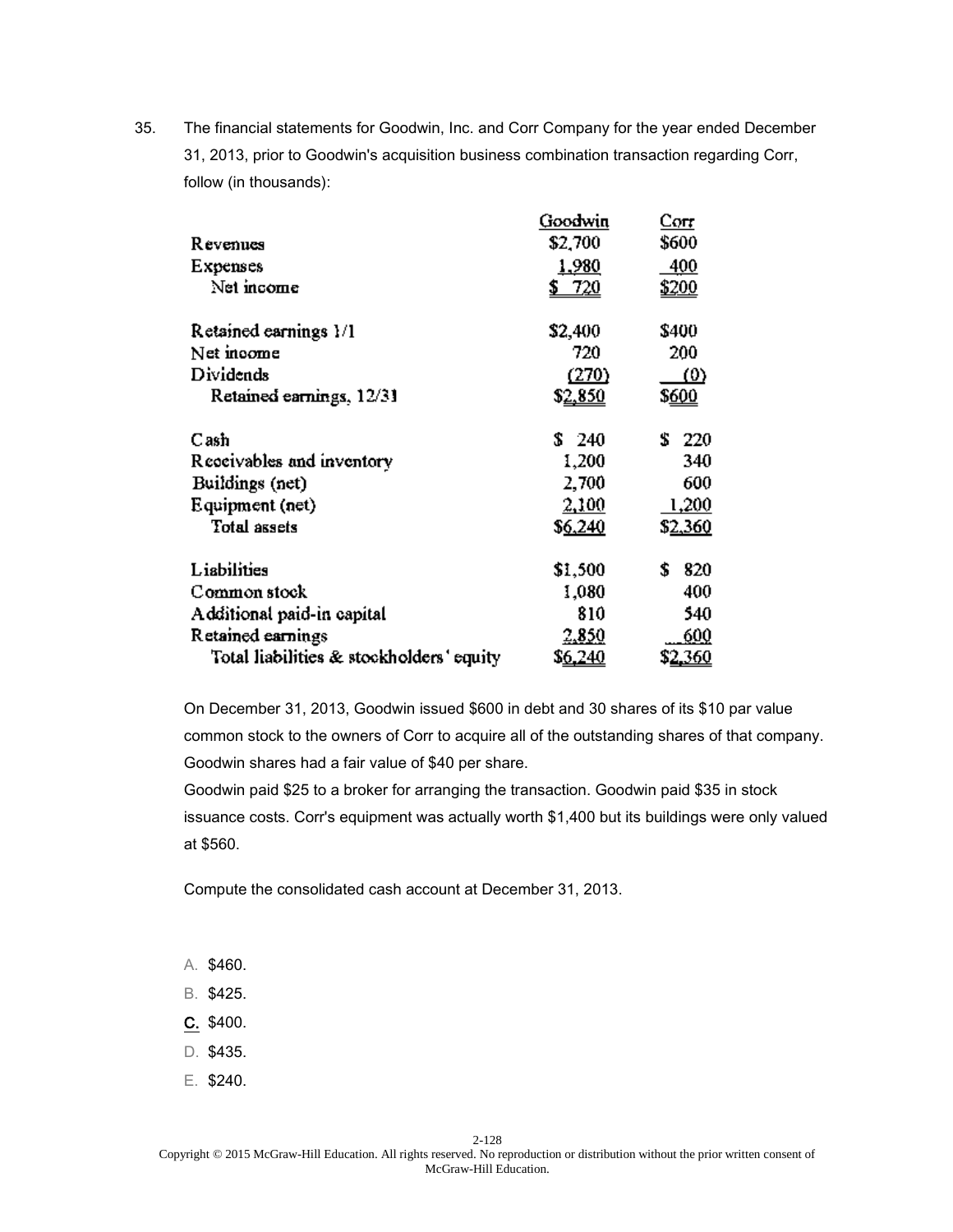#### $$240 + $220 = $460 - ($25 + $35) = $400$

AACSB: Analytic AICPA BB: Critical Thinking AICPA FN: Measurement Blooms: Apply Difficulty: 2 Medium Learning Objective: 02-05 Determine the total fair value of the consideration transferred for an acquisition and allocate that fair value to specific subsidiary assets acquired (including goodwill); and liabilities assumed; or a gain on bargain purchase. Learning Objective: 02-06 Prepare the journal entry to consolidate the accounts of a subsidiary if dissolution takes place. Learning Objective: 02-07 Prepare a worksheet to consolidate the accounts of two companies that form a business combination if dissolution does not take place. Topic: Acquisition Method When Dissolution Takes Place Topic: The Acquisition Method When Separate Incorporation is Maintained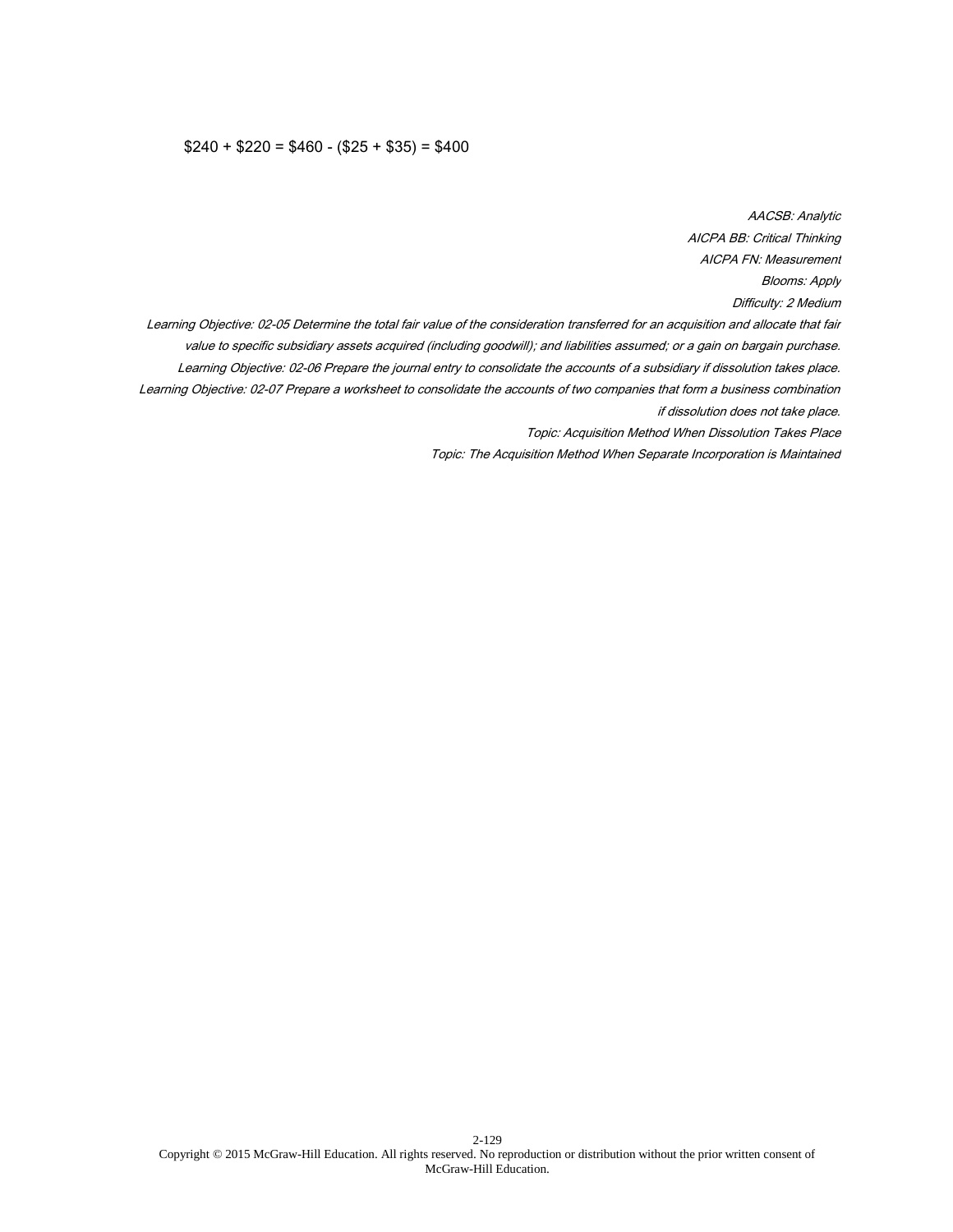|                                          | Goodwin         | Corr                |
|------------------------------------------|-----------------|---------------------|
| R evenues                                | \$2,700         | \$600               |
| Expenses                                 | <u>1,980</u>    | 400                 |
| Net income                               | 720             | <u>\$200</u>        |
| Retained earnings 1/1                    | \$2,400         | \$400               |
| Net moome                                | 720             | 200                 |
| Dividends                                | (270)           | $\langle 0 \rangle$ |
| Retained earnings, 12/31                 | \$2,850         | \$ <u>600</u>       |
| Cash                                     | \$240           | Ť.<br>220           |
| Receivables and inventory                | 1,200           | 340                 |
| Buildings (net)                          | 2,700           | 600                 |
| Equipment (net)                          | 2,100           | 1,200               |
| <b>Total assets</b>                      | \$6,240         | \$ <u>2,360</u>     |
| Liabilities                              | \$1,500         | S<br>820            |
| Common stock                             | 1,080           | 400                 |
| Additional paid-in capital               | 810             | 540                 |
| Retained earnings                        | 2,850           | 600                 |
| Total liabilities & stockholders' equity | \$ <u>6,240</u> | \$2 <u>.360</u>     |

On December 31, 2013, Goodwin issued \$600 in debt and 30 shares of its \$10 par value common stock to the owners of Corr to acquire all of the outstanding shares of that company. Goodwin shares had a fair value of \$40 per share.

Goodwin paid \$25 to a broker for arranging the transaction. Goodwin paid \$35 in stock issuance costs. Corr's equipment was actually worth \$1,400 but its buildings were only valued at \$560.

Compute the consolidated buildings (net) account at December 31, 2013.

- A. \$2,700.
- B. \$3,370.
- C. \$3,300.
- D. \$3,260.
- E. \$3,340.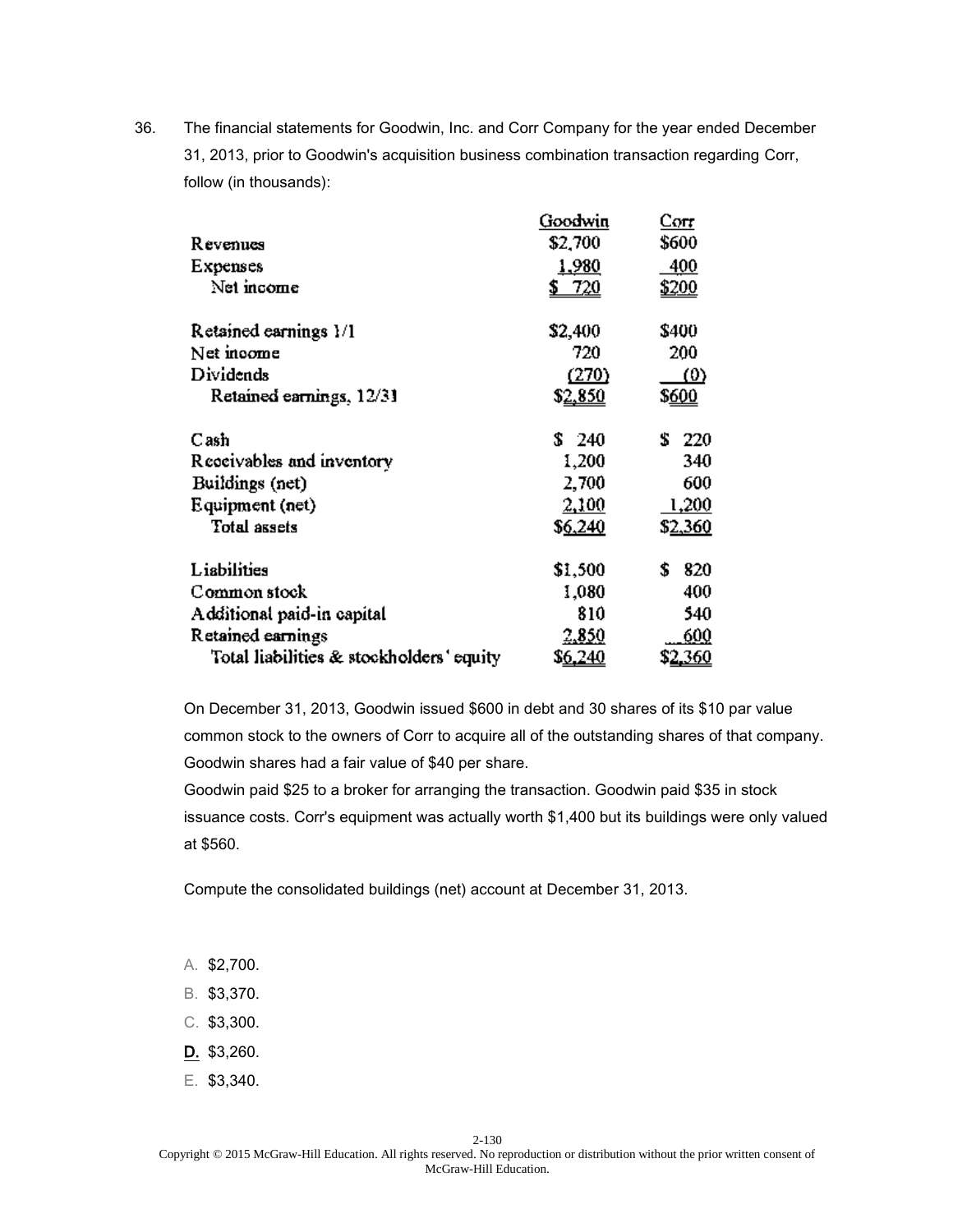#### $$2,700$  BV +  $$560$  FV =  $$3,260$

AACSB: Analytic AICPA BB: Critical Thinking AICPA FN: Measurement Blooms: Apply Difficulty: 2 Medium Learning Objective: 02-05 Determine the total fair value of the consideration transferred for an acquisition and allocate that fair value to specific subsidiary assets acquired (including goodwill); and liabilities assumed; or a gain on bargain purchase. Learning Objective: 02-06 Prepare the journal entry to consolidate the accounts of a subsidiary if dissolution takes place. Learning Objective: 02-07 Prepare a worksheet to consolidate the accounts of two companies that form a business combination if dissolution does not take place. Topic: Acquisition Method When Dissolution Takes Place Topic: The Acquisition Method When Separate Incorporation is Maintained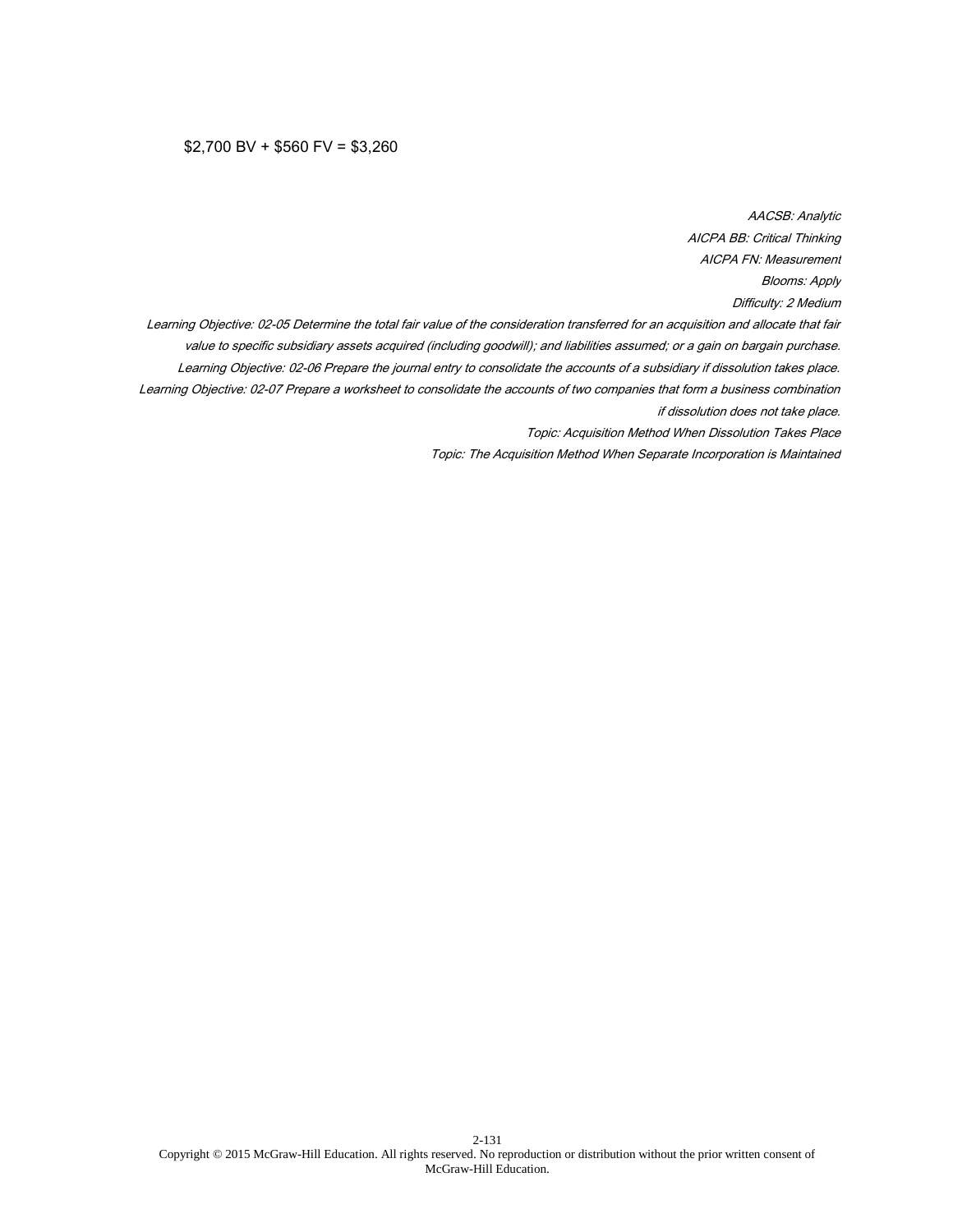|                                          | Goodwin         | Corr            |
|------------------------------------------|-----------------|-----------------|
| R evenues                                | \$2,700         | \$600           |
| Expenses                                 | <u>1,980</u>    | 400             |
| Net income                               | 720             | <u>\$200</u>    |
| Retained earnings 1/1                    | \$2,400         | \$400           |
| Net income                               | 720             | 200             |
| Dividends                                | (270)           | <u>(0)</u>      |
| Retained earnings, 12/31                 | \$ <u>2,850</u> | \$ <u>600</u>   |
| Cash                                     | \$240           | ÷.<br>220       |
| Receivables and inventory                | 1,200           | 340             |
| Buildings (net)                          | 2,700           | 600             |
| Equipment (net)                          | 2,100           | 1,200           |
| <b>Total assets</b>                      | \$6,240         | \$ <u>2,360</u> |
| Liabilities                              | \$1,500         | \$<br>820       |
| Common stock                             | 1,080           | 400             |
| Additional paid-in capital               | 810             | 540             |
| Retained earnings                        | 2,850           | 600             |
| Total liabilities & stockholders' equity | S <u>6,240</u>  | \$ <u>2,360</u> |

On December 31, 2013, Goodwin issued \$600 in debt and 30 shares of its \$10 par value common stock to the owners of Corr to acquire all of the outstanding shares of that company. Goodwin shares had a fair value of \$40 per share.

Goodwin paid \$25 to a broker for arranging the transaction. Goodwin paid \$35 in stock issuance costs. Corr's equipment was actually worth \$1,400 but its buildings were only valued at \$560.

Compute the consolidated equipment (net) account at December 31, 2013.

- A. \$2,100.
- B. \$3,500.
- C. \$3,300.
- D. \$3,000.
- E. \$3,200.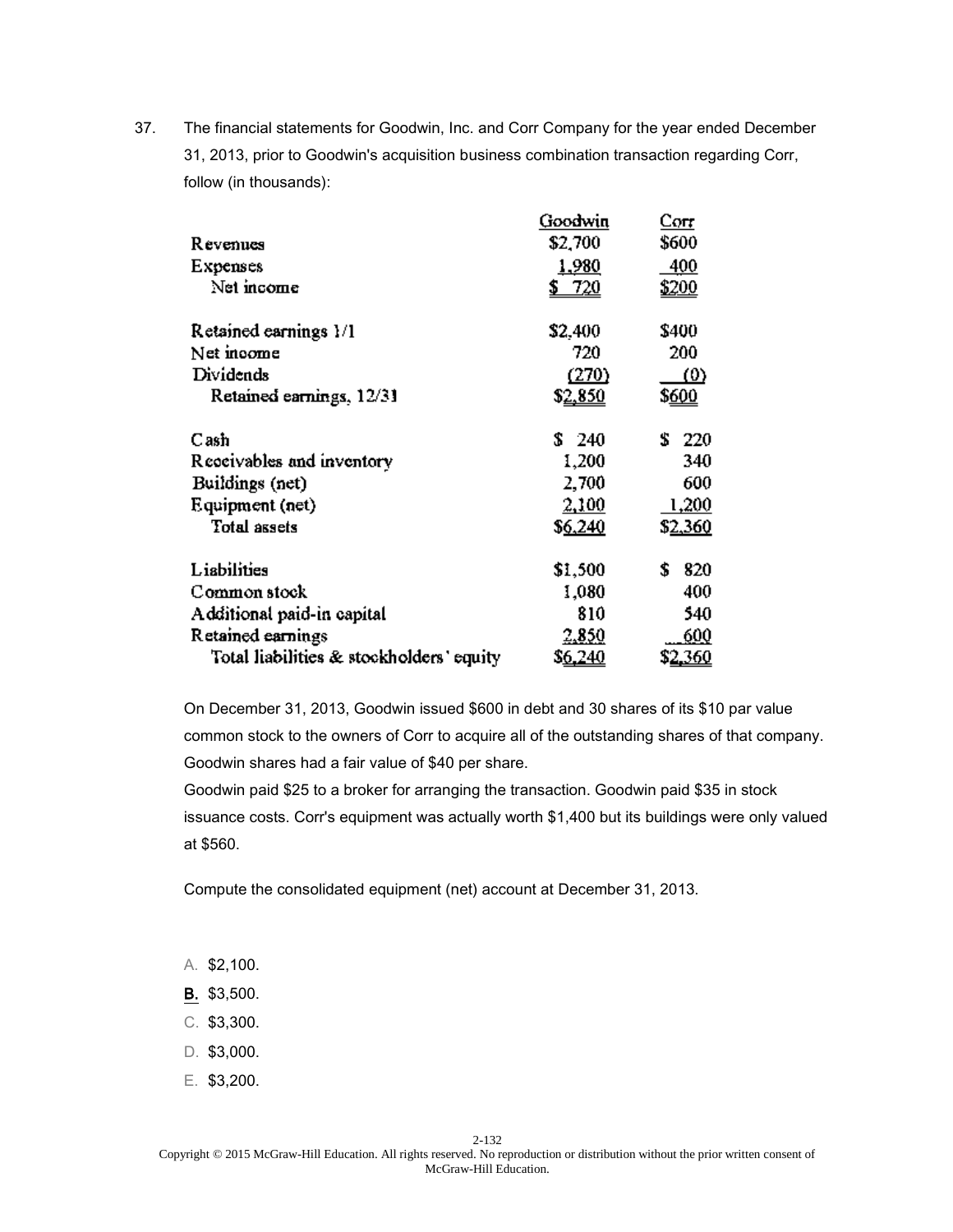## $$2,100$  BV +  $$1,400$  FV =  $$3,500$

AACSB: Analytic AICPA BB: Critical Thinking AICPA FN: Measurement Blooms: Apply Difficulty: 2 Medium Learning Objective: 02-05 Determine the total fair value of the consideration transferred for an acquisition and allocate that fair value to specific subsidiary assets acquired (including goodwill); and liabilities assumed; or a gain on bargain purchase. Learning Objective: 02-06 Prepare the journal entry to consolidate the accounts of a subsidiary if dissolution takes place. Learning Objective: 02-07 Prepare a worksheet to consolidate the accounts of two companies that form a business combination if dissolution does not take place. Topic: Acquisition Method When Dissolution Takes Place Topic: The Acquisition Method When Separate Incorporation is Maintained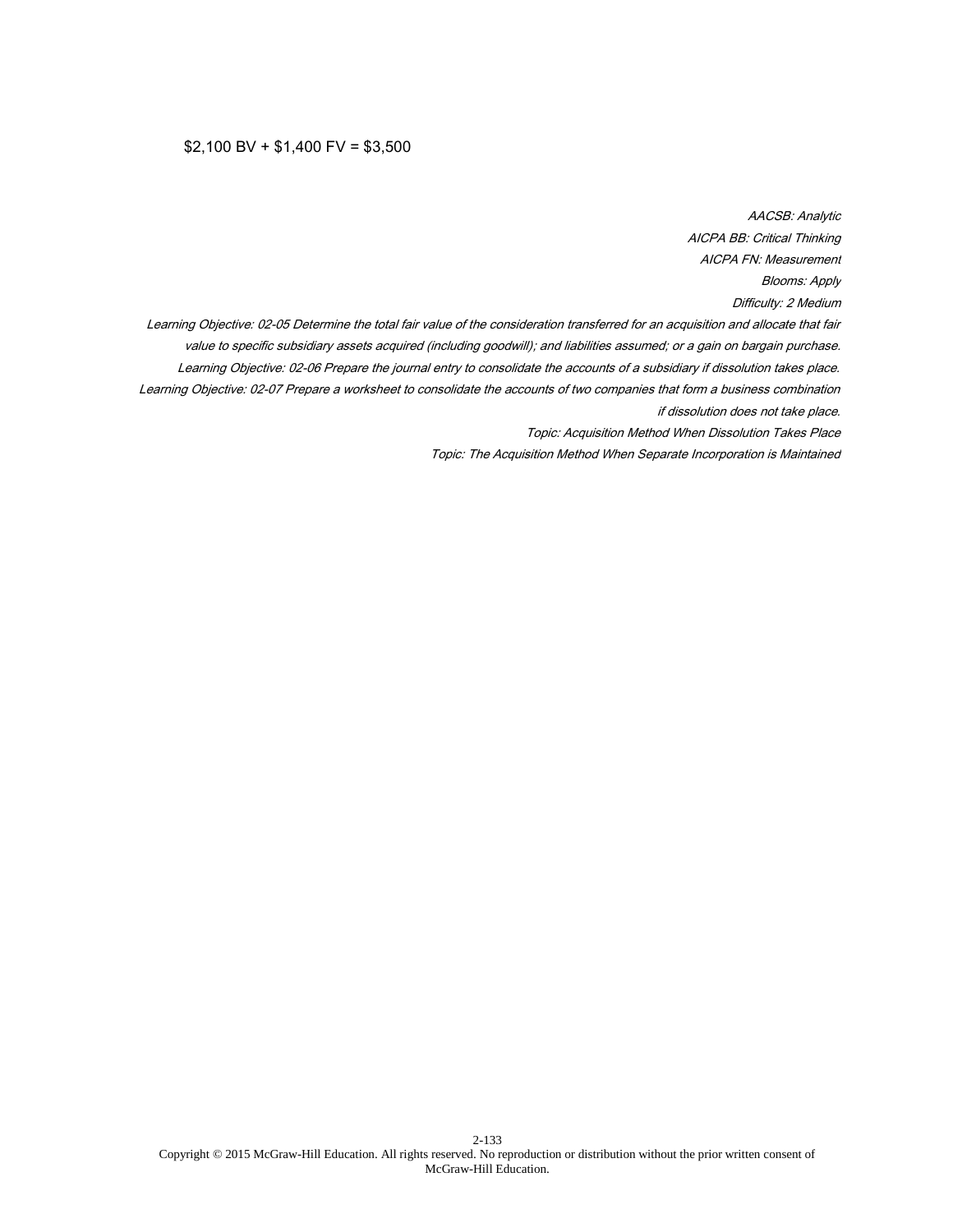|                                          | Goodwin         | Corr                |
|------------------------------------------|-----------------|---------------------|
| R evenues                                | \$2,700         | \$600               |
| Expenses                                 | <u>1,980</u>    | <u>400</u>          |
| Net income                               | 720             | <u>\$200</u>        |
| Retained earnings 1/1                    | \$2,400         | \$400               |
| Net moome                                | 720             | 200                 |
| Dividends                                | (270)           | $\langle 0 \rangle$ |
| Retained earnings, 12/31                 | \$ <u>2,850</u> | \$ <u>600</u>       |
| Cash                                     | \$240           | ÷.<br>220           |
| Receivables and inventory                | 1,200           | 340                 |
| Buildings (net)                          | 2,700           | 600                 |
| Equipment (net)                          | 2,100           | 1,200               |
| <b>Total assets</b>                      | \$6,240         | \$ <u>2,360</u>     |
| Liabilities                              | \$1,500         | \$<br>820           |
| Common stock                             | 1,080           | 400                 |
| Additional paid-in capital               | 810             | 540                 |
| Retained earnings                        | 2,850           | 600                 |
| Total liabilities & stockholders' equity | \$ <u>6,240</u> | \$ <u>2,360</u>     |

On December 31, 2013, Goodwin issued \$600 in debt and 30 shares of its \$10 par value common stock to the owners of Corr to acquire all of the outstanding shares of that company. Goodwin shares had a fair value of \$40 per share.

Goodwin paid \$25 to a broker for arranging the transaction. Goodwin paid \$35 in stock issuance costs. Corr's equipment was actually worth \$1,400 but its buildings were only valued at \$560.

Compute the consideration transferred for this acquisition at December 31, 2013.

- A. \$900.
- B. \$1,165.
- C. \$1,200.
- D. \$1,765.
- E. \$1,800.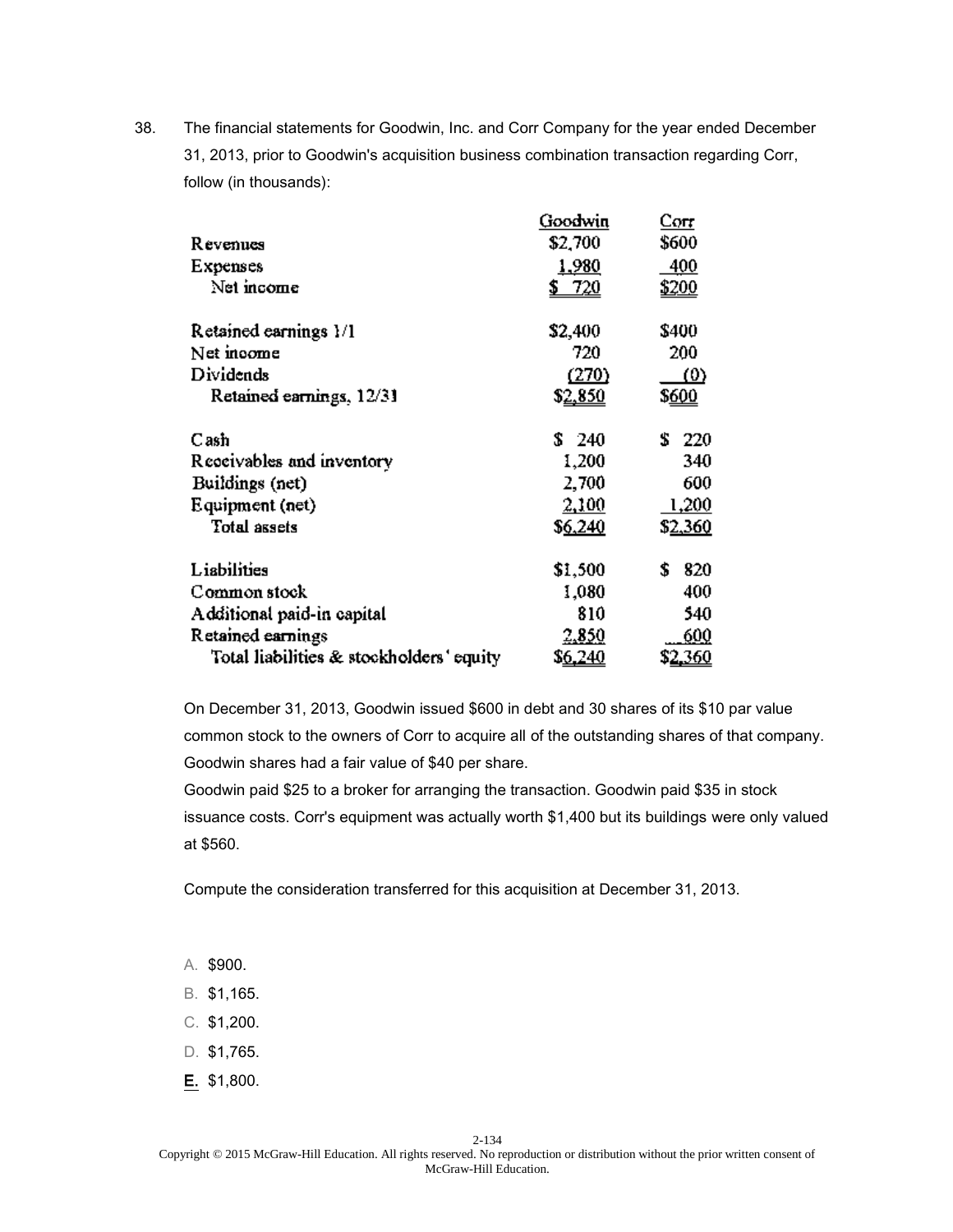#### \$600 Cash + (\$40 × 30 Stock) = \$1,800

AACSB: Analytic AICPA BB: Critical Thinking AICPA FN: Measurement Blooms: Apply Difficulty: 2 Medium Learning Objective: 02-04 Describe the valuation principles of the acquisition method. Learning Objective: 02-05 Determine the total fair value of the consideration transferred for an acquisition and allocate that fair value to specific subsidiary assets acquired (including goodwill); and liabilities assumed; or a gain on bargain purchase. Learning Objective: 02-06 Prepare the journal entry to consolidate the accounts of a subsidiary if dissolution takes place. Learning Objective: 02-07 Prepare a worksheet to consolidate the accounts of two companies that form a business combination if dissolution does not take place. Topic: Acquisition Method When Dissolution Takes Place Topic: Financial Reporting for Business Combinations Topic: The Acquisition Method When Separate Incorporation is Maintained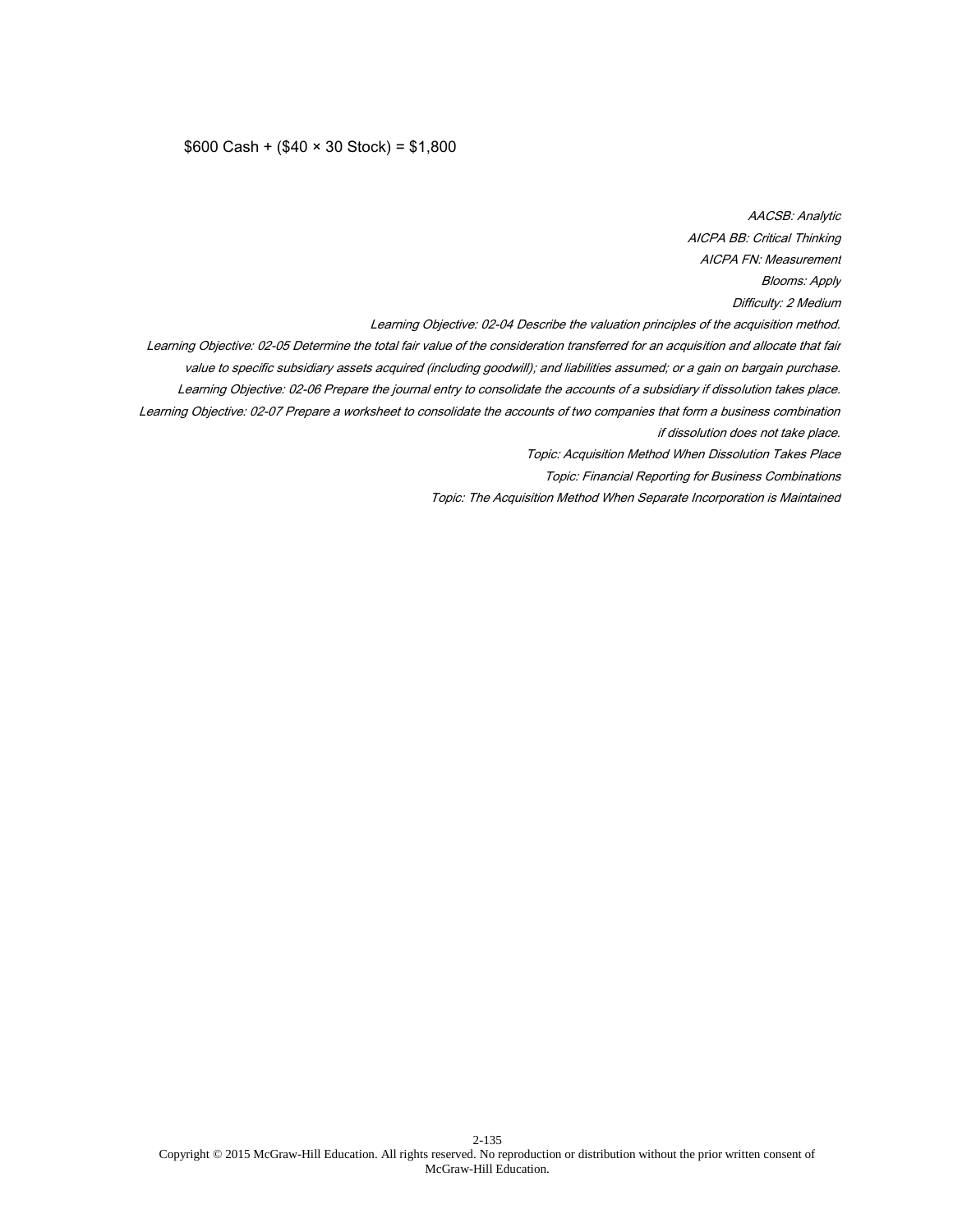|                                          | Goodwin         | Corr                |
|------------------------------------------|-----------------|---------------------|
| R evenues                                | \$2,700         | \$600               |
| Expenses                                 | <u>1,980</u>    | 400                 |
| Net income                               | 720             | <u>\$200</u>        |
| Retained earnings 1/1                    | \$2,400         | \$400               |
| Net moome                                | 720             | 200                 |
| Dividends                                | (270)           | $\langle 0 \rangle$ |
| Retained earnings, 12/31                 | \$2,850         | \$ <u>600</u>       |
| Cash                                     | \$240           | Ť.<br>220           |
| Receivables and inventory                | 1,200           | 340                 |
| Buildings (net)                          | 2,700           | 600                 |
| Equipment (net)                          | 2,100           | 1,200               |
| <b>Total assets</b>                      | \$6,240         | \$ <u>2,360</u>     |
| Liabilities                              | \$1,500         | S<br>820            |
| Common stock                             | 1,080           | 400                 |
| Additional paid-in capital               | 810             | 540                 |
| Retained earnings                        | 2,850           | 600                 |
| Total liabilities & stockholders' equity | \$ <u>6,240</u> | \$2 <u>.360</u>     |

On December 31, 2013, Goodwin issued \$600 in debt and 30 shares of its \$10 par value common stock to the owners of Corr to acquire all of the outstanding shares of that company. Goodwin shares had a fair value of \$40 per share.

Goodwin paid \$25 to a broker for arranging the transaction. Goodwin paid \$35 in stock issuance costs. Corr's equipment was actually worth \$1,400 but its buildings were only valued at \$560.

Compute the goodwill arising from this acquisition at December 31, 2013.

A. \$0.

- B. \$100.
- C. \$125.
- D. \$160.
- E. \$45.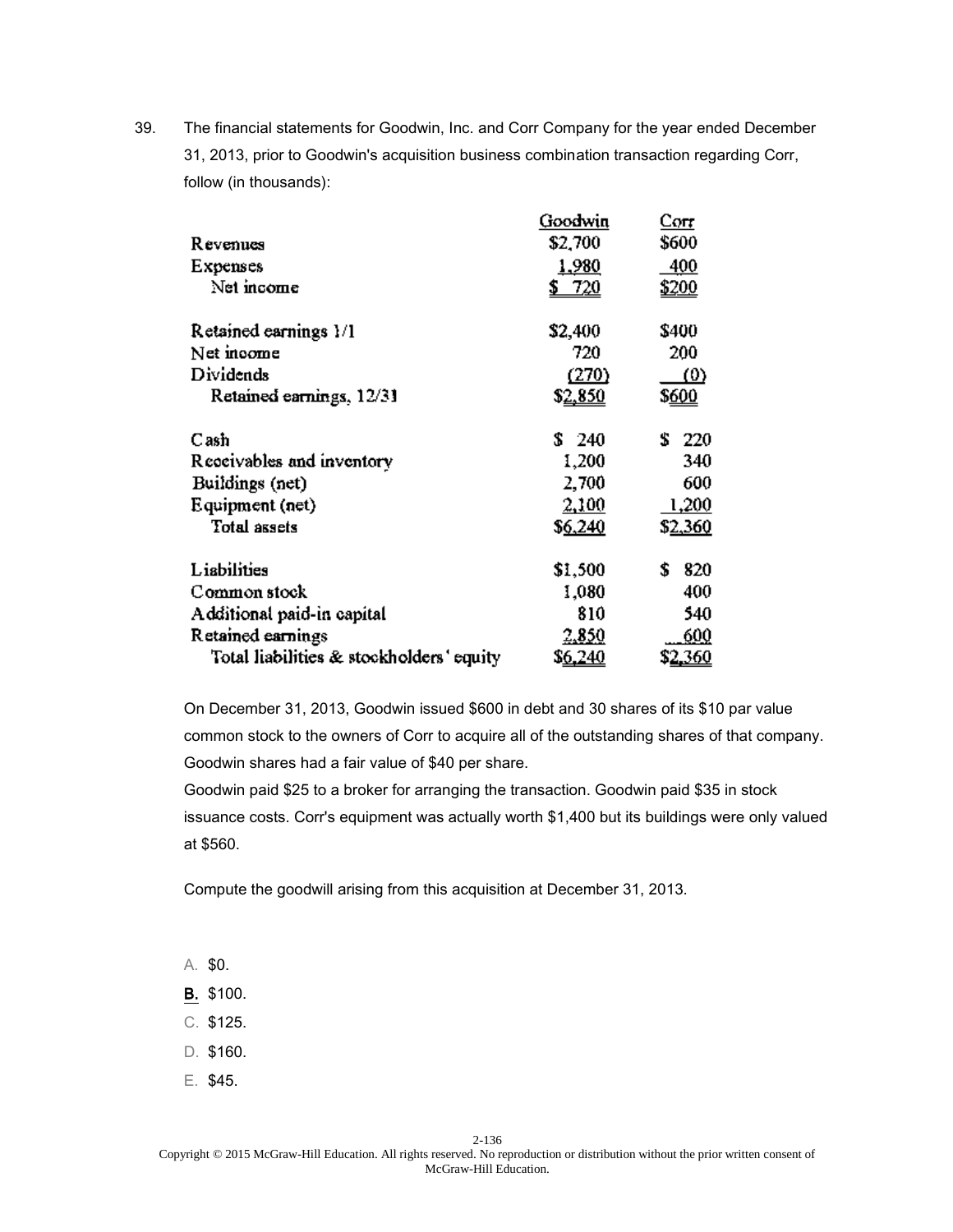# \$400 CS + \$540 APIC + \$600 R/E = \$1,540 + \$200 Equipt - \$40 Blgs = \$1,700 Total Equity \$600 Cash + (\$40 × 30 Stock) = \$1,800 Consideration - \$1,700 = \$100 Goodwill

AACSB: Analytic AICPA BB: Critical Thinking AICPA FN: Measurement Blooms: Apply Difficulty: 2 Medium Learning Objective: 02-04 Describe the valuation principles of the acquisition method. Learning Objective: 02-05 Determine the total fair value of the consideration transferred for an acquisition and allocate that fair value to specific subsidiary assets acquired (including goodwill); and liabilities assumed; or a gain on bargain purchase. Learning Objective: 02-06 Prepare the journal entry to consolidate the accounts of a subsidiary if dissolution takes place. Learning Objective: 02-07 Prepare a worksheet to consolidate the accounts of two companies that form a business combination if dissolution does not take place. Topic: Acquisition Method When Dissolution Takes Place Topic: Financial Reporting for Business Combinations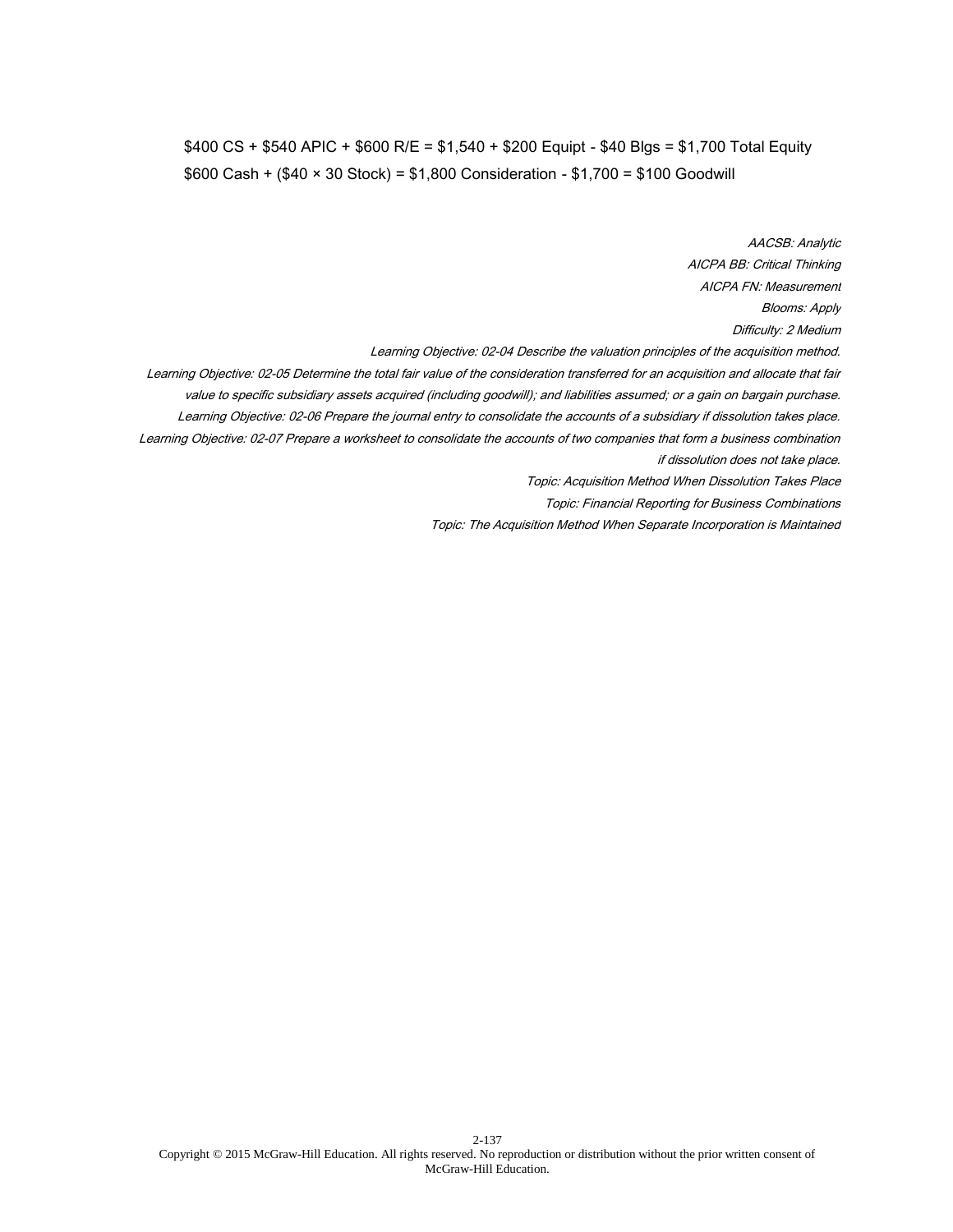|                                          | Goodwin        | Corr                |
|------------------------------------------|----------------|---------------------|
| R evenues                                | \$2,700        | \$600               |
| Expenses                                 | <u>1,980</u>   | 400                 |
| Net income                               | 720            | <u>\$200</u>        |
| Retained earnings 1/1                    | \$2,400        | \$400               |
| Net income                               | 720            | 200                 |
| Dividends                                | (270)          | $\langle 0 \rangle$ |
| Retained earnings, 12/31                 | \$2,850        | \$ <u>600</u>       |
| Cash                                     | \$240          | Ť.<br>220           |
| Receivables and inventory                | 1,200          | 340                 |
| Buildings (net)                          | 2,700          | 600                 |
| Equipment (net)                          | 2,100          | 1,200               |
| <b>Total assets</b>                      | \$6,240        | \$ <u>2,360</u>     |
| Liabilities                              | \$1,500        | 820<br>s            |
| Common stock                             | 1,080          | 400                 |
| Additional paid-in capital               | 810            | 540                 |
| Retained earnings                        | 2,850          | 600                 |
| Total liabilities & stockholders' equity | S <u>6,240</u> | \$ <u>2,360</u>     |

On December 31, 2013, Goodwin issued \$600 in debt and 30 shares of its \$10 par value common stock to the owners of Corr to acquire all of the outstanding shares of that company. Goodwin shares had a fair value of \$40 per share.

Goodwin paid \$25 to a broker for arranging the transaction. Goodwin paid \$35 in stock issuance costs. Corr's equipment was actually worth \$1,400 but its buildings were only valued at \$560.

Compute the consolidated common stock account at December 31, 2013.

- A. \$1,080.
- B. \$1,480.
- C. \$1,380.
- D. \$2,280.
- E. \$2,680.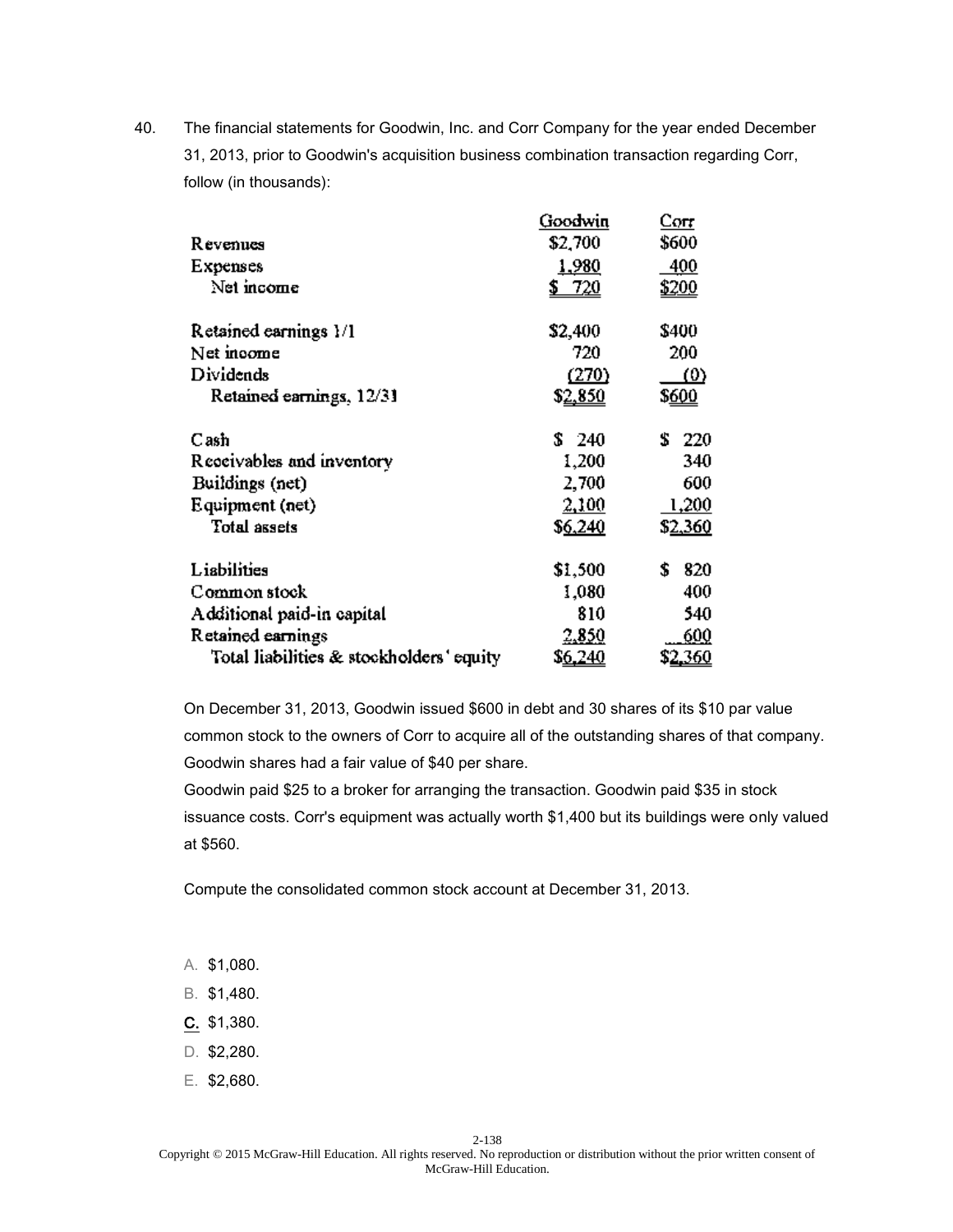#### $$1,080 + ($10 \times 30 \text{ shares}) = $1,380$

AACSB: Analytic AICPA BB: Critical Thinking AICPA FN: Measurement Blooms: Apply Difficulty: 2 Medium Learning Objective: 02-04 Describe the valuation principles of the acquisition method. Learning Objective: 02-05 Determine the total fair value of the consideration transferred for an acquisition and allocate that fair value to specific subsidiary assets acquired (including goodwill); and liabilities assumed; or a gain on bargain purchase. Learning Objective: 02-06 Prepare the journal entry to consolidate the accounts of a subsidiary if dissolution takes place. Learning Objective: 02-07 Prepare a worksheet to consolidate the accounts of two companies that form a business combination if dissolution does not take place. Topic: Acquisition Method When Dissolution Takes Place Topic: Financial Reporting for Business Combinations Topic: The Acquisition Method When Separate Incorporation is Maintained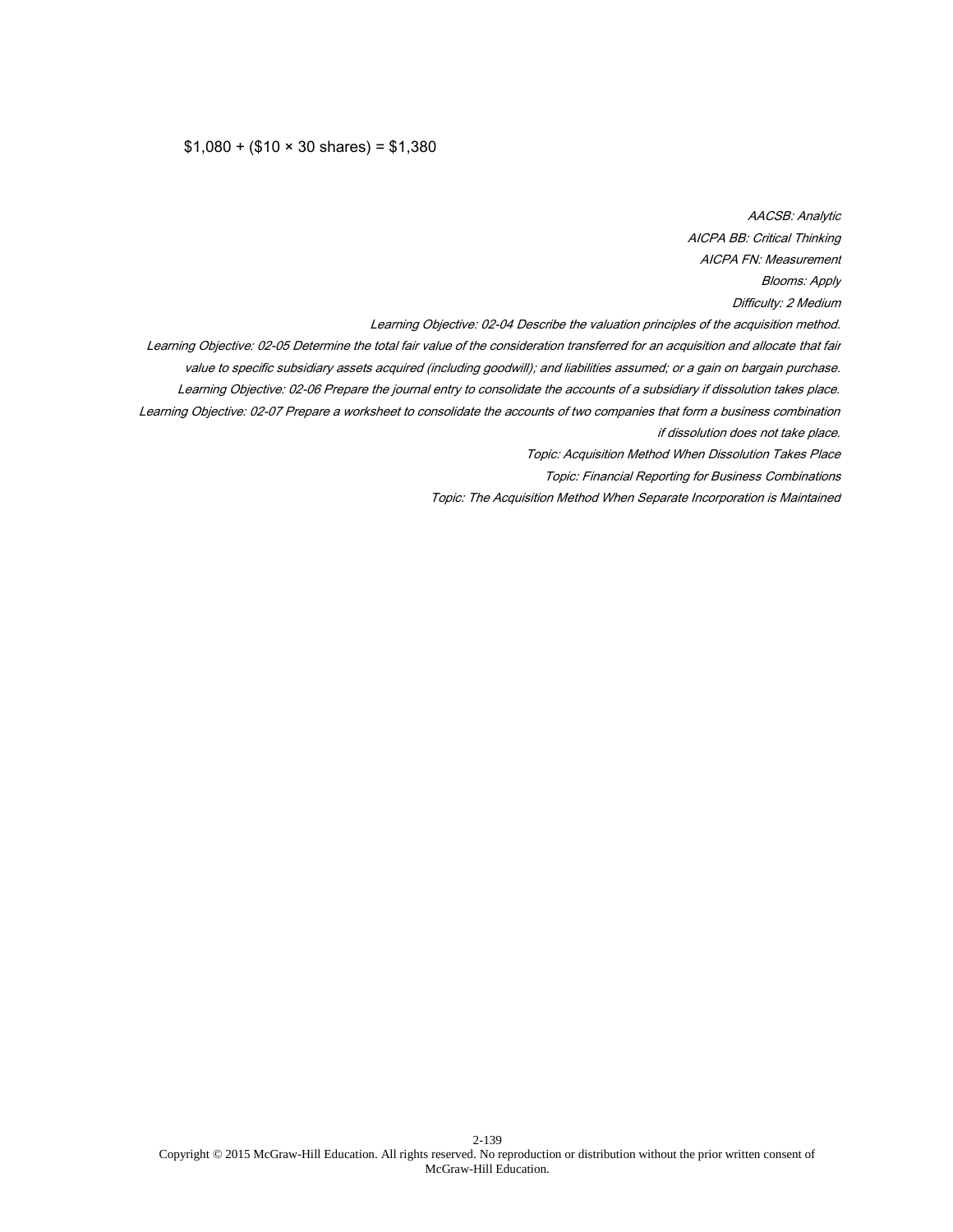|                                          | Goodwin         | Corr                |
|------------------------------------------|-----------------|---------------------|
| R evenues                                | \$2,700         | \$600               |
| Expenses                                 | <u>1,980</u>    | 400                 |
| Net income                               | 720             | <u>\$200</u>        |
| Retained earnings 1/1                    | \$2,400         | \$400               |
| Net moome                                | 720             | 200                 |
| Dividends                                | (270)           | $\langle 0 \rangle$ |
| Retained earnings, 12/31                 | \$2,850         | \$ <u>600</u>       |
| Cash                                     | \$240           | Ť.<br>220           |
| Receivables and inventory                | 1,200           | 340                 |
| Buildings (net)                          | 2,700           | 600                 |
| Equipment (net)                          | 2,100           | 1,200               |
| <b>Total assets</b>                      | \$6,240         | \$ <u>2,360</u>     |
| Liabilities                              | \$1,500         | S<br>820            |
| Common stock                             | 1,080           | 400                 |
| Additional paid-in capital               | 810             | 540                 |
| Retained earnings                        | 2,850           | 600                 |
| Total liabilities & stockholders' equity | \$ <u>6,240</u> | \$2 <u>.360</u>     |

On December 31, 2013, Goodwin issued \$600 in debt and 30 shares of its \$10 par value common stock to the owners of Corr to acquire all of the outstanding shares of that company. Goodwin shares had a fair value of \$40 per share.

Goodwin paid \$25 to a broker for arranging the transaction. Goodwin paid \$35 in stock issuance costs. Corr's equipment was actually worth \$1,400 but its buildings were only valued at \$560.

Compute the consolidated additional paid-in capital at December 31, 2013.

A. \$810.

- B. \$1,350.
- C. \$1,675.
- D. \$1,910.
- E. \$1,875.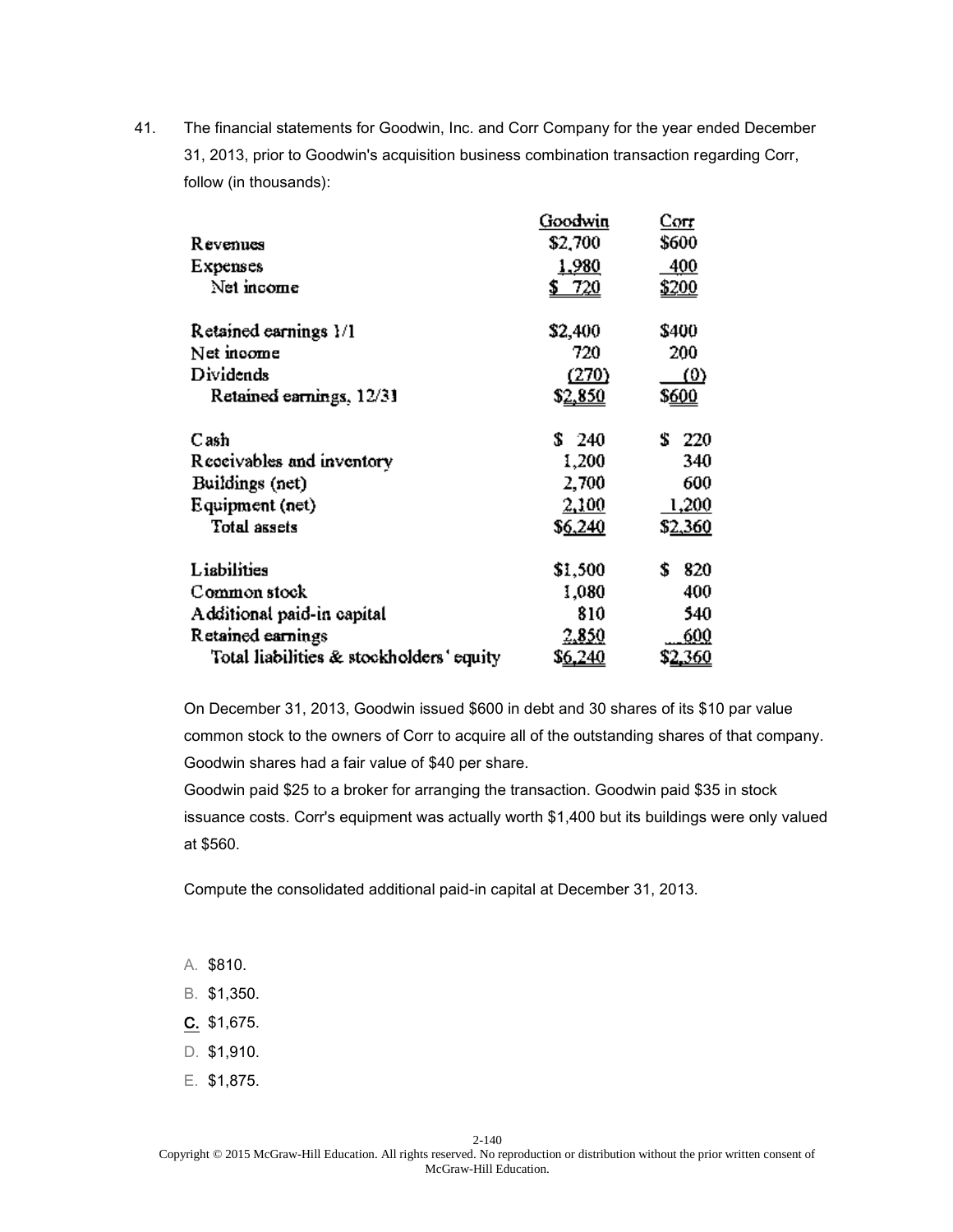#### \$810 + (\$30 × 30 shares) - \$35 Issuance Costs = \$1,675

AACSB: Analytic AICPA BB: Critical Thinking AICPA FN: Measurement Blooms: Apply Difficulty: 3 Hard Learning Objective: 02-04 Describe the valuation principles of the acquisition method. Learning Objective: 02-05 Determine the total fair value of the consideration transferred for an acquisition and allocate that fair value to specific subsidiary assets acquired (including goodwill); and liabilities assumed; or a gain on bargain purchase. Learning Objective: 02-06 Prepare the journal entry to consolidate the accounts of a subsidiary if dissolution takes place. Learning Objective: 02-07 Prepare a worksheet to consolidate the accounts of two companies that form a business combination if dissolution does not take place. Topic: Acquisition Method When Dissolution Takes Place Topic: Financial Reporting for Business Combinations Topic: The Acquisition Method When Separate Incorporation is Maintained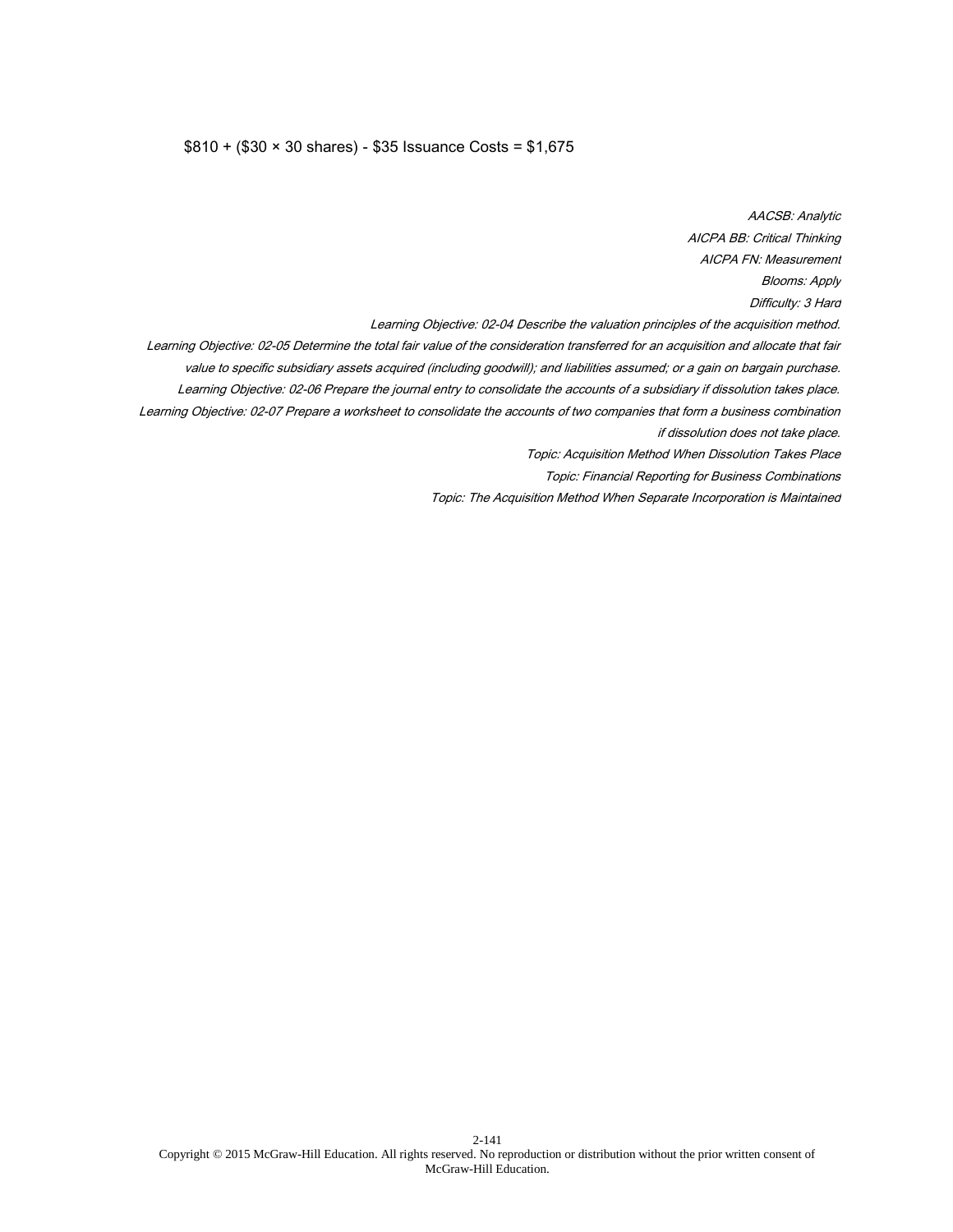|                                          | Goodwin        | Corr                |
|------------------------------------------|----------------|---------------------|
| R evenues                                | \$2,700        | \$600               |
| Expenses                                 | <u>1,980</u>   | 400                 |
| Net income                               | 720            | <u>\$200</u>        |
| Retained earnings 1/1                    | \$2,400        | \$400               |
| Net income                               | 720            | 200                 |
| Dividends                                | (270)          | $\langle 0 \rangle$ |
| Retained earnings, 12/31                 | \$2,850        | \$ <u>600</u>       |
| Cash                                     | \$240          | Ť.<br>220           |
| Receivables and inventory                | 1,200          | 340                 |
| Buildings (net)                          | 2,700          | 600                 |
| Equipment (net)                          | 2,100          | 1,200               |
| <b>Total assets</b>                      | \$6,240        | \$ <u>2,360</u>     |
| Liabilities                              | \$1,500        | 820<br>s            |
| Common stock                             | 1,080          | 400                 |
| Additional paid-in capital               | 810            | 540                 |
| Retained earnings                        | 2,850          | 600                 |
| Total liabilities & stockholders' equity | S <u>6,240</u> | \$ <u>2,360</u>     |

On December 31, 2013, Goodwin issued \$600 in debt and 30 shares of its \$10 par value common stock to the owners of Corr to acquire all of the outstanding shares of that company. Goodwin shares had a fair value of \$40 per share.

Goodwin paid \$25 to a broker for arranging the transaction. Goodwin paid \$35 in stock issuance costs. Corr's equipment was actually worth \$1,400 but its buildings were only valued at \$560.

Compute the consolidated liabilities at December 31, 2013.

- A. \$1,500.
- B. \$2,100.
- C. \$2,320.
- D. \$2,920.
- E. \$2,885.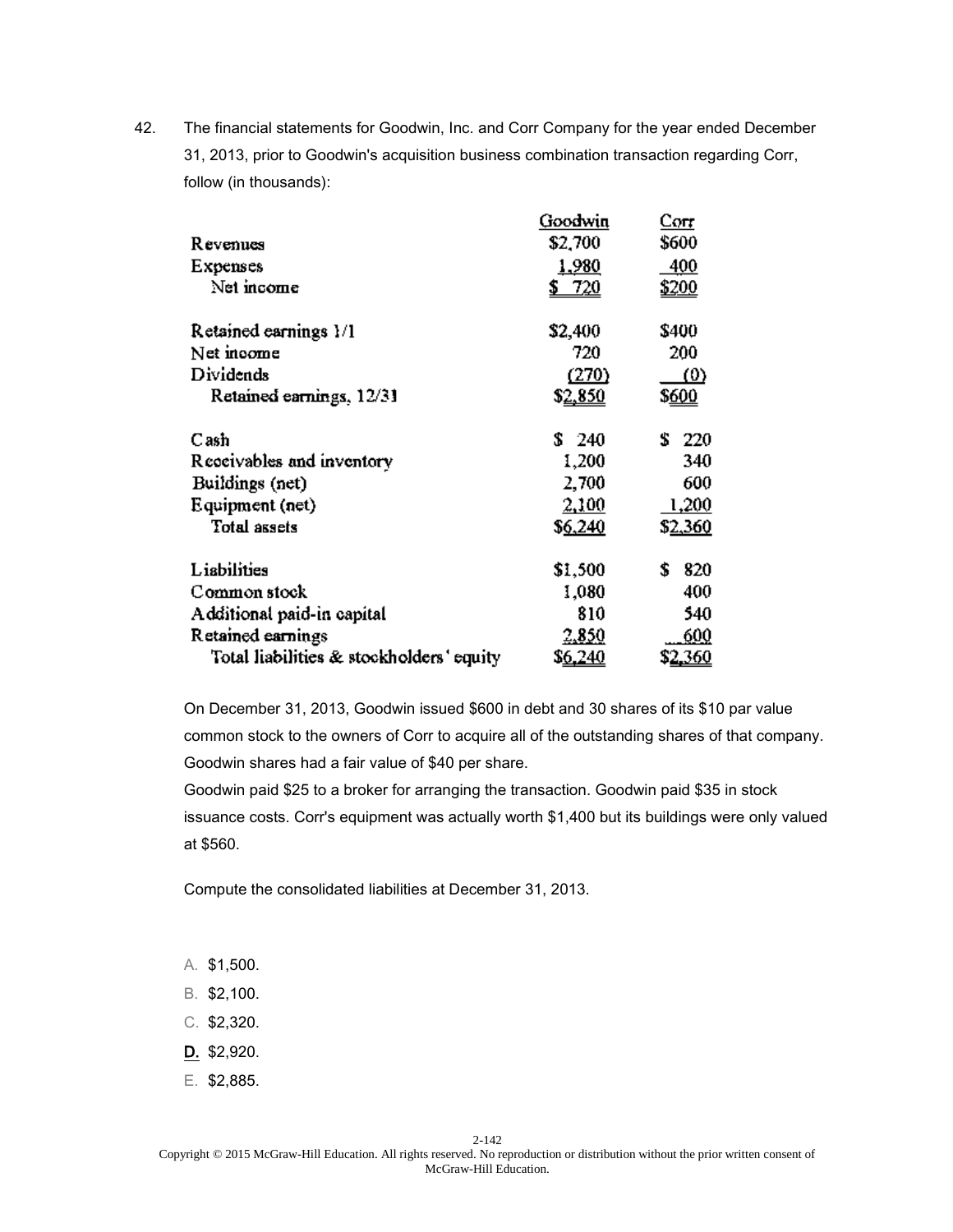## \$1,500 Parent's + \$820 Sub's + \$600 Parent's New = \$2,920

AACSB: Analytic AICPA BB: Critical Thinking AICPA FN: Measurement Blooms: Apply Difficulty: 2 Medium Learning Objective: 02-05 Determine the total fair value of the consideration transferred for an acquisition and allocate that fair value to specific subsidiary assets acquired (including goodwill); and liabilities assumed; or a gain on bargain purchase. Topic: Acquisition Method When Dissolution Takes Place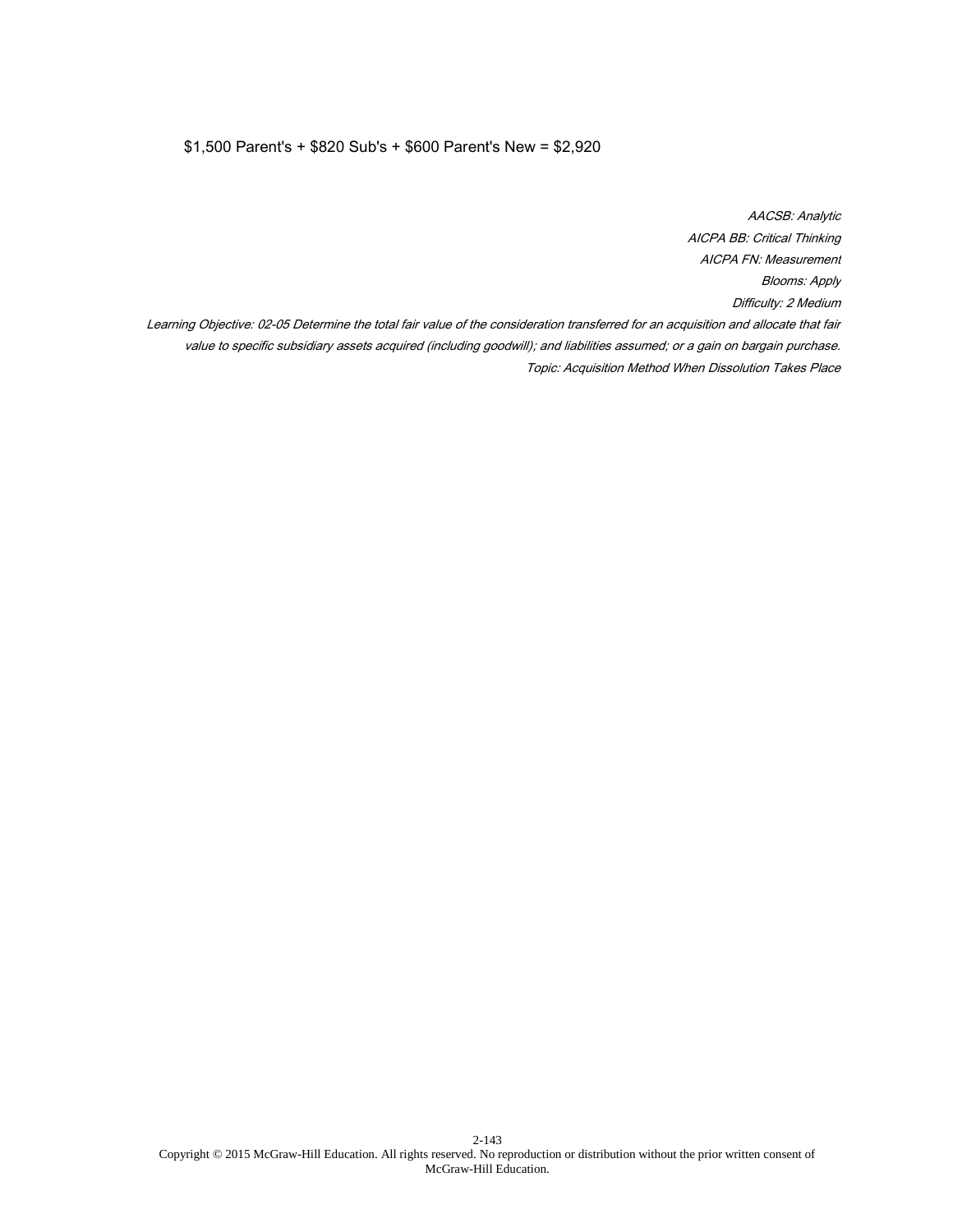|                                          | Goodwin         | Corr                |
|------------------------------------------|-----------------|---------------------|
| R evenues                                | \$2,700         | \$600               |
| Expenses                                 | <u>1,980</u>    | 400                 |
| Net income                               | 720             | <u>\$200</u>        |
| Retained earnings 1/1                    | \$2,400         | \$400               |
| Net income                               | 720             | 200                 |
| Dividends                                | (270)           | $\langle 0 \rangle$ |
| Retained earnings, 12/31                 | \$ <u>2,850</u> | \$ <u>600</u>       |
| Cash                                     | \$240           | ÷.<br>220           |
| Receivables and inventory                | 1,200           | 340                 |
| Buildings (net)                          | 2,700           | 600                 |
| Equipment (net)                          | 2,100           | 1,200               |
| <b>Total assets</b>                      | \$6,240         | \$ <u>2,360</u>     |
| Liabilities                              | \$1,500         | \$<br>820           |
| Common stock                             | 1,080           | 400                 |
| Additional paid-in capital               | 810             | 540                 |
| Retained earnings                        | 2,850           | 600                 |
| Total liabilities & stockholders' equity | \$ <u>6,240</u> | \$ <u>2,360</u>     |

On December 31, 2013, Goodwin issued \$600 in debt and 30 shares of its \$10 par value common stock to the owners of Corr to acquire all of the outstanding shares of that company. Goodwin shares had a fair value of \$40 per share.

Goodwin paid \$25 to a broker for arranging the transaction. Goodwin paid \$35 in stock issuance costs. Corr's equipment was actually worth \$1,400 but its buildings were only valued at \$560.

Compute the consolidated retained earnings at December 31, 2013.

- A. \$2,800.
- B. \$2,825.
- C. \$2,850.
- D. \$3,425.
- E. \$3,450.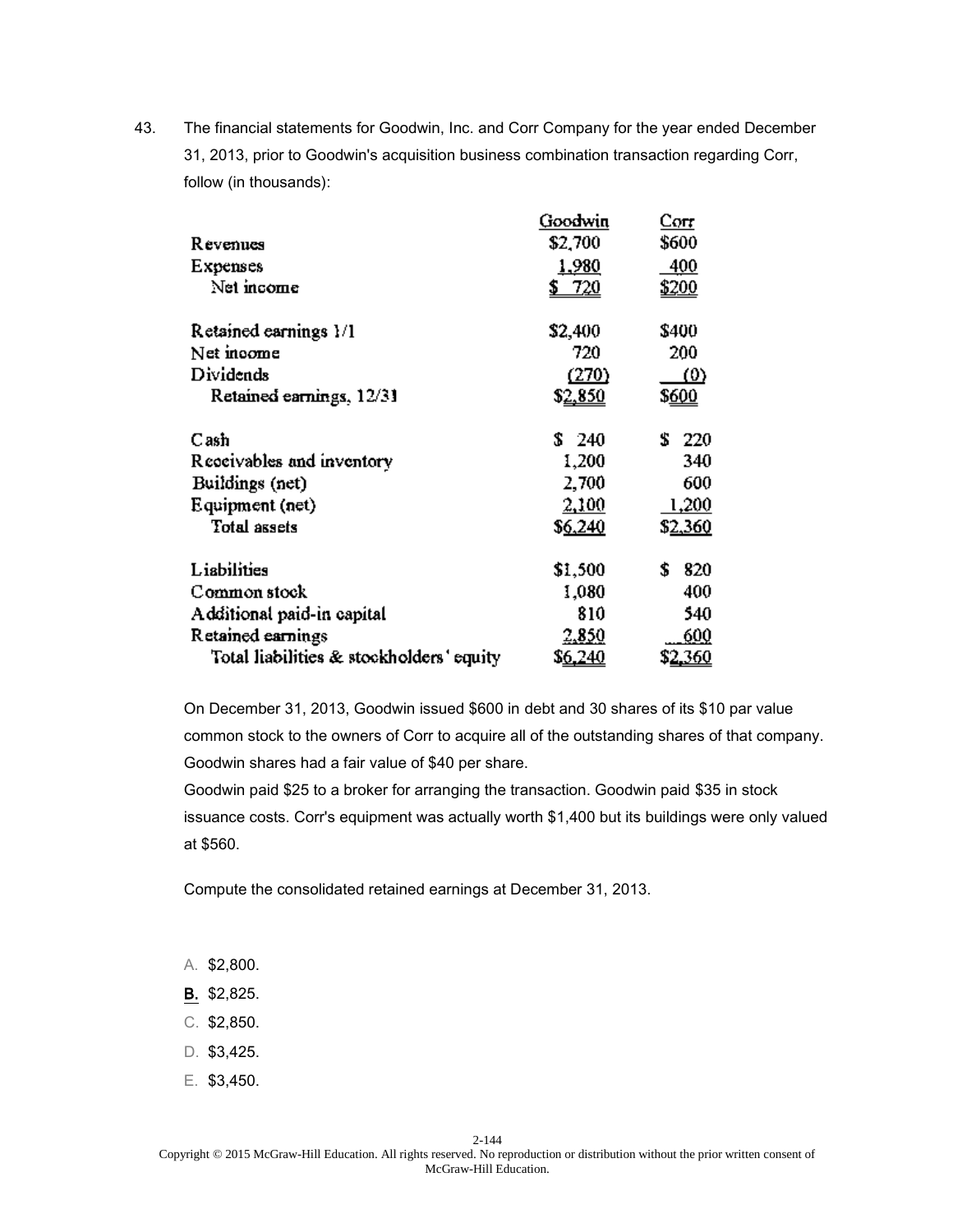## \$2,850 - \$25 Broker Expense = \$2,825

AACSB: Analytic AICPA BB: Critical Thinking AICPA FN: Measurement Blooms: Apply Difficulty: 2 Medium Learning Objective: 02-04 Describe the valuation principles of the acquisition method. Learning Objective: 02-05 Determine the total fair value of the consideration transferred for an acquisition and allocate that fair value to specific subsidiary assets acquired (including goodwill); and liabilities assumed; or a gain on bargain purchase. Learning Objective: 02-06 Prepare the journal entry to consolidate the accounts of a subsidiary if dissolution takes place. Learning Objective: 02-07 Prepare a worksheet to consolidate the accounts of two companies that form a business combination if dissolution does not take place. Topic: Acquisition Method When Dissolution Takes Place Topic: Financial Reporting for Business Combinations Topic: The Acquisition Method When Separate Incorporation is Maintained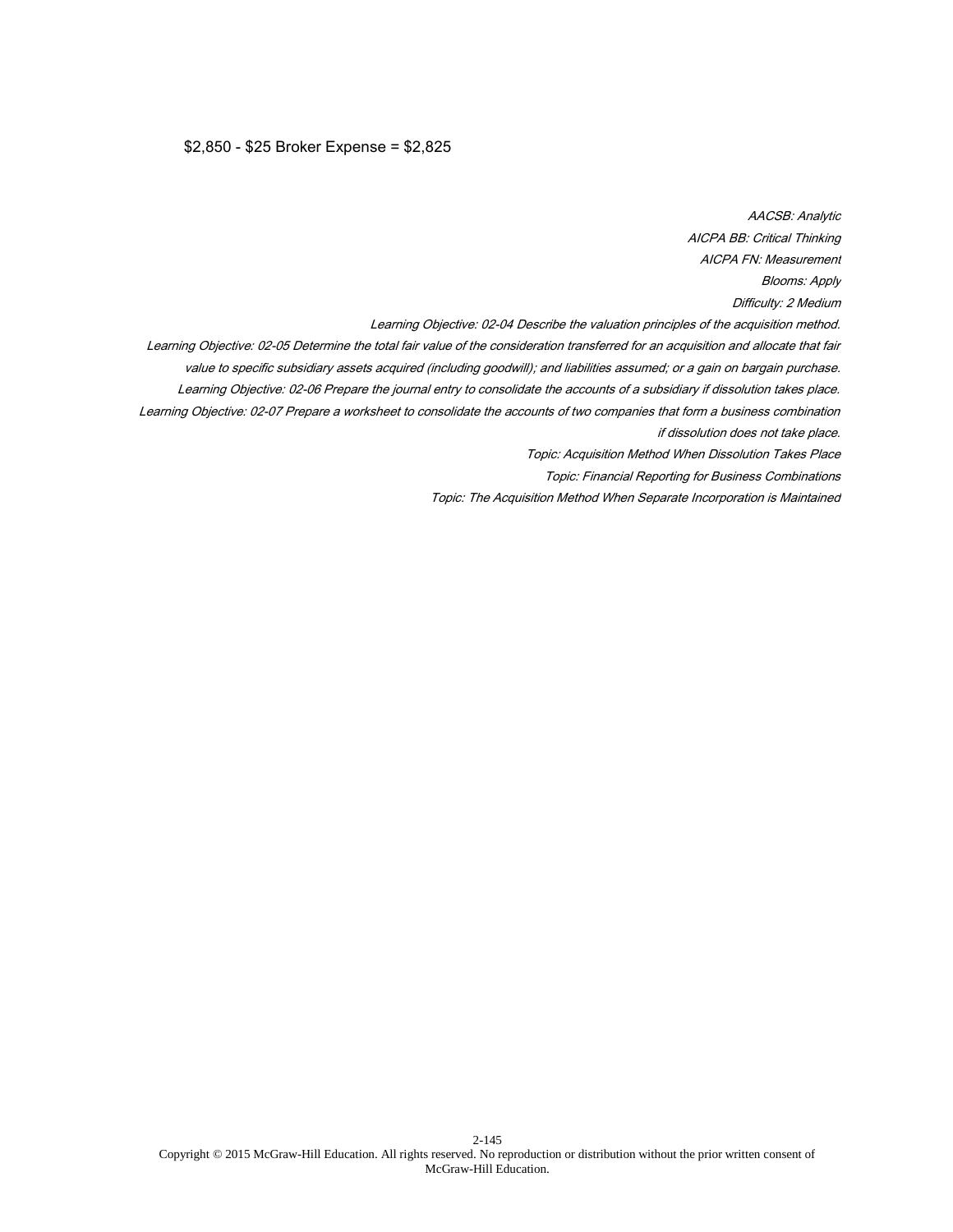|                            | Moody   | Osorio |
|----------------------------|---------|--------|
| Cash                       | \$180   | \$ 40  |
| Receivables                | 810     | 180    |
| Inventories                | 1,080   | 280    |
| Land.                      | 600     | 360    |
| Buildings (net)            | 1,260   | 440    |
| Equipment (net)            | 480     | 100    |
| Accounts payable           | (450)   | (80)   |
| Long-term liabilities      | (1,290) | (400)  |
| Common stook (\$1 par)     | (330)   |        |
| Common stook (\$20 par)    |         | (240)  |
| Additional paid-in eapital | (1,080) | (340)  |
| Retained earnings          | (1,260) | (340)  |

Note: Parentheses indicate a credit balance.

In Moody's appraisal of Osorio, three assets were deemed to be undervalued on the subsidiary's books: Inventory by \$10, Land by \$40, and Buildings by \$60.

What amount was recorded as the investment in Osorio?

- A. \$930.
- B. \$820.
- C. \$800.
- D. \$835.
- E. \$815.

 $$400$  Cash + (\$1.00  $\times$  40 shares) CS + (\$9  $\times$  40 shares) APIC = \$800

AACSB: Analytic AICPA BB: Critical Thinking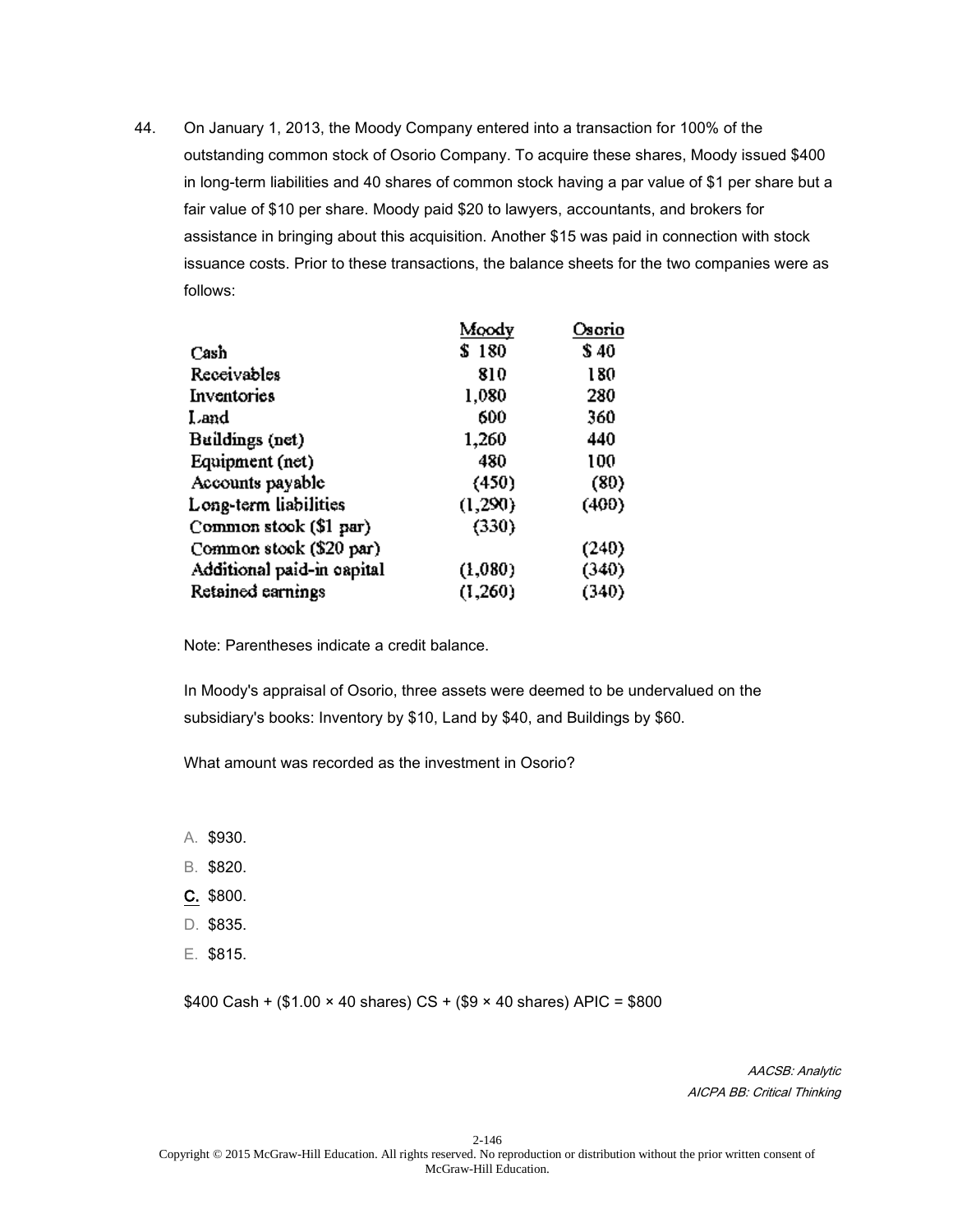AICPA FN: Measurement Blooms: Apply Difficulty: 2 Medium Learning Objective: 02-07 Prepare a worksheet to consolidate the accounts of two companies that form a business combination if dissolution does not take place. Topic: The Acquisition Method When Separate Incorporation is Maintained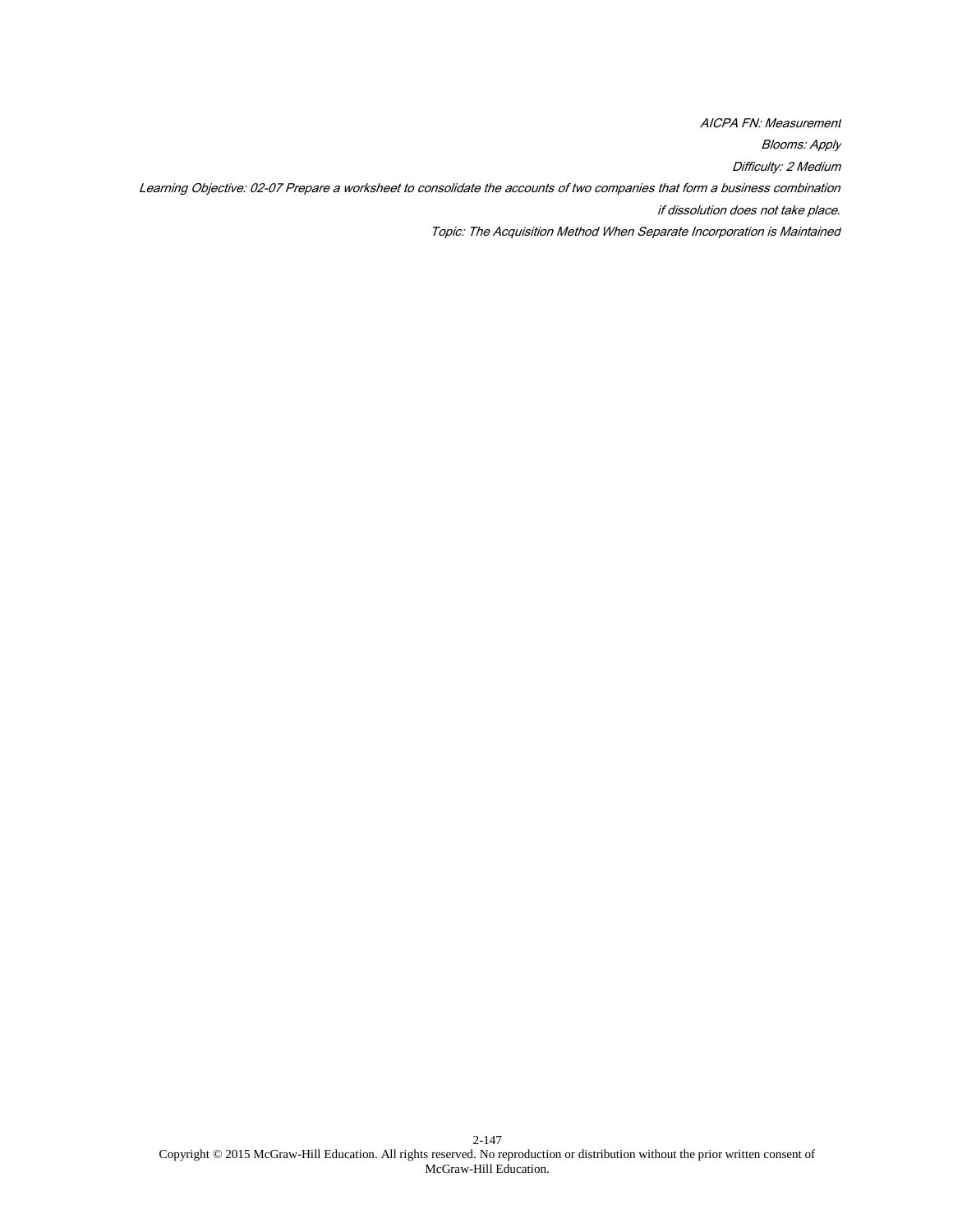|                            | Moody   | Osorio |
|----------------------------|---------|--------|
| Cash                       | \$180   | \$40   |
| Receivables                | 810     | 180    |
| Inventories                | 1,080   | 280    |
| Land                       | 600     | 360    |
| Buildings (net)            | 1,260   | 440    |
| Equipment (net)            | 480     | 100    |
| Accounts payable           | (450)   | (80)   |
| Long-term liabilities      | (1,290) | (400)  |
| Common stook (\$1 par)     | (330)   |        |
| Common stook (\$20 par)    |         | (240)  |
| Additional paid-in eapital | (1,080) | (340)  |
| Retained earnings          | (1,260) | (340)  |

Note: Parentheses indicate a credit balance.

In Moody's appraisal of Osorio, three assets were deemed to be undervalued on the subsidiary's books: Inventory by \$10, Land by \$40, and Buildings by \$60.

What amount was recorded as goodwill arising from this acquisition?

- A. \$230.
- B. \$120.
- C. \$520.
- D. None. There is a gain on bargain purchase of \$230.
- E. None. There is a gain on bargain purchase of \$265.

\$800 Consideration Given

\$240 CS + \$340 APIC + \$340 R/E = \$920 + \$10 Inv FV + \$40 Land FV + \$60 Blgs FV = \$1,030 (\$800 Consideration) - (\$1,030 BV/FV) = \$230 Bargain Purchase Gain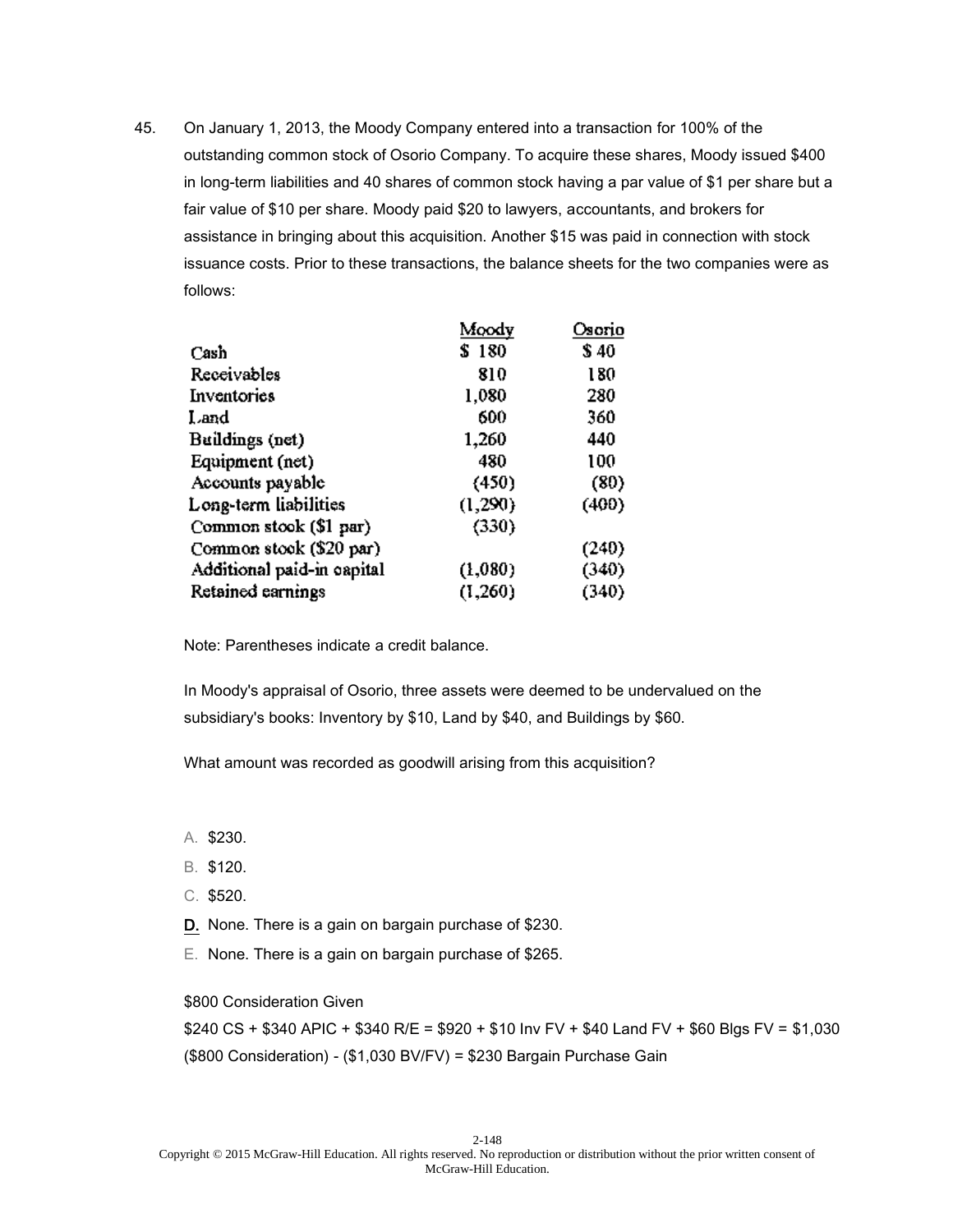AACSB: Analytic AICPA BB: Critical Thinking AICPA FN: Measurement

Blooms: Apply

Difficulty: 2 Medium

Learning Objective: 02-04 Describe the valuation principles of the acquisition method.

Learning Objective: 02-05 Determine the total fair value of the consideration transferred for an acquisition and allocate that fair value to specific subsidiary assets acquired (including goodwill); and liabilities assumed; or a gain on bargain purchase.

Learning Objective: 02-06 Prepare the journal entry to consolidate the accounts of a subsidiary if dissolution takes place.

Learning Objective: 02-07 Prepare a worksheet to consolidate the accounts of two companies that form a business combination if dissolution does not take place.

Topic: Acquisition Method When Dissolution Takes Place

Topic: Financial Reporting for Business Combinations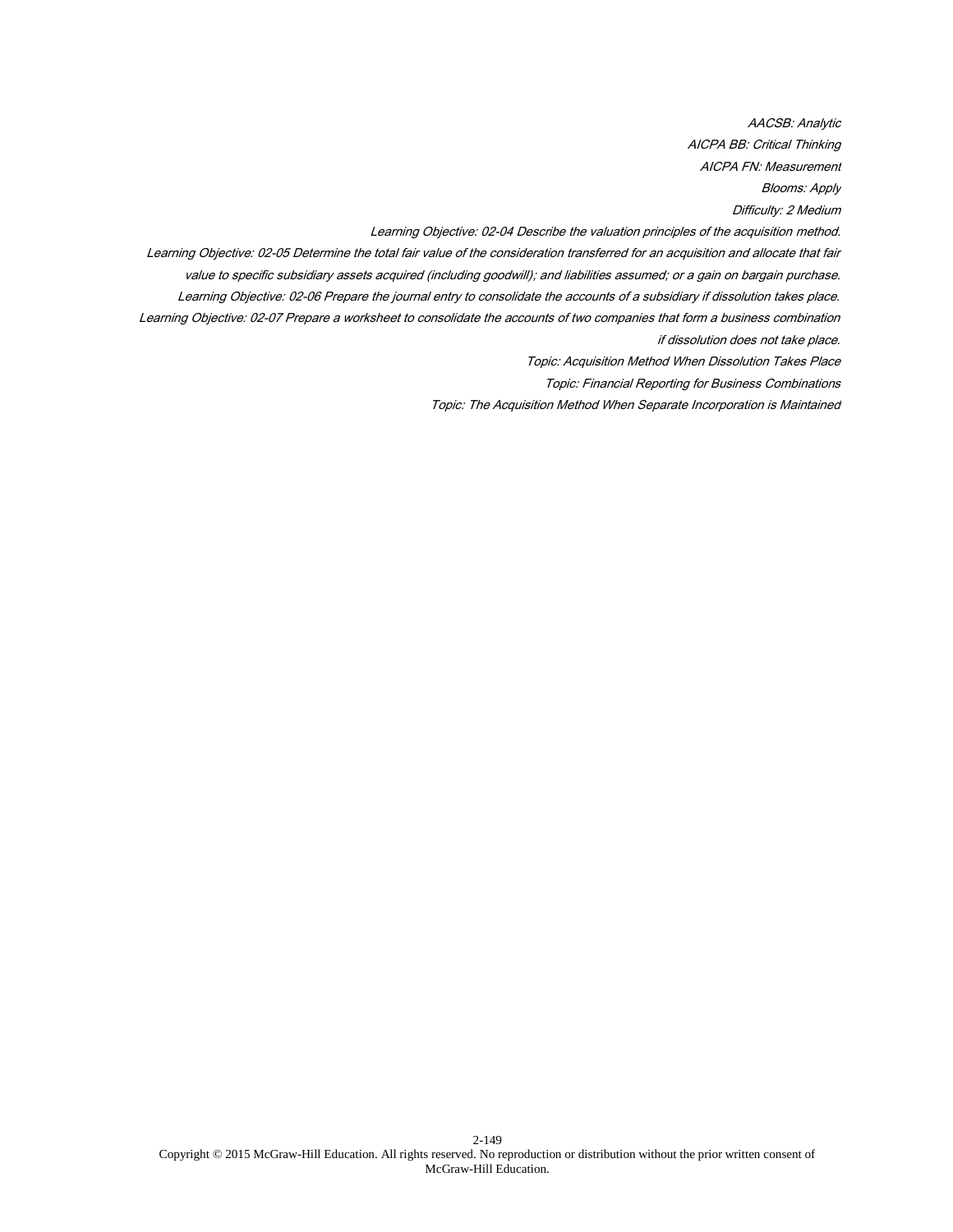|                            | Moody   | Osorio |
|----------------------------|---------|--------|
| Cash                       | \$180   | \$40   |
| Receivables                | 810     | 180    |
| Inventories                | 1,080   | 280    |
| Land.                      | 600     | 360    |
| Buildings (net)            | 1,260   | 440    |
| Equipment (net)            | 480     | 100    |
| Accounts payable           | (450)   | (80)   |
| Long-term liabilities      | (1,290) | (400)  |
| Common stock (\$1 par)     | (330)   |        |
| Common stook (\$20 par)    |         | (240)  |
| Additional paid-in eapital | (1,080) | (340)  |
| Retained earnings          | (1,260) | (340)  |

Note: Parentheses indicate a credit balance.

In Moody's appraisal of Osorio, three assets were deemed to be undervalued on the subsidiary's books: Inventory by \$10, Land by \$40, and Buildings by \$60.

Compute the amount of consolidated inventories at date of acquisition.

- A. \$1,080.
- B. \$1,350.
- C. \$1,360.
- D. \$1,370.
- E. \$290.

 $$1,080 + $280 + $10 = $1,370$ 

AACSB: Analytic AICPA BB: Critical Thinking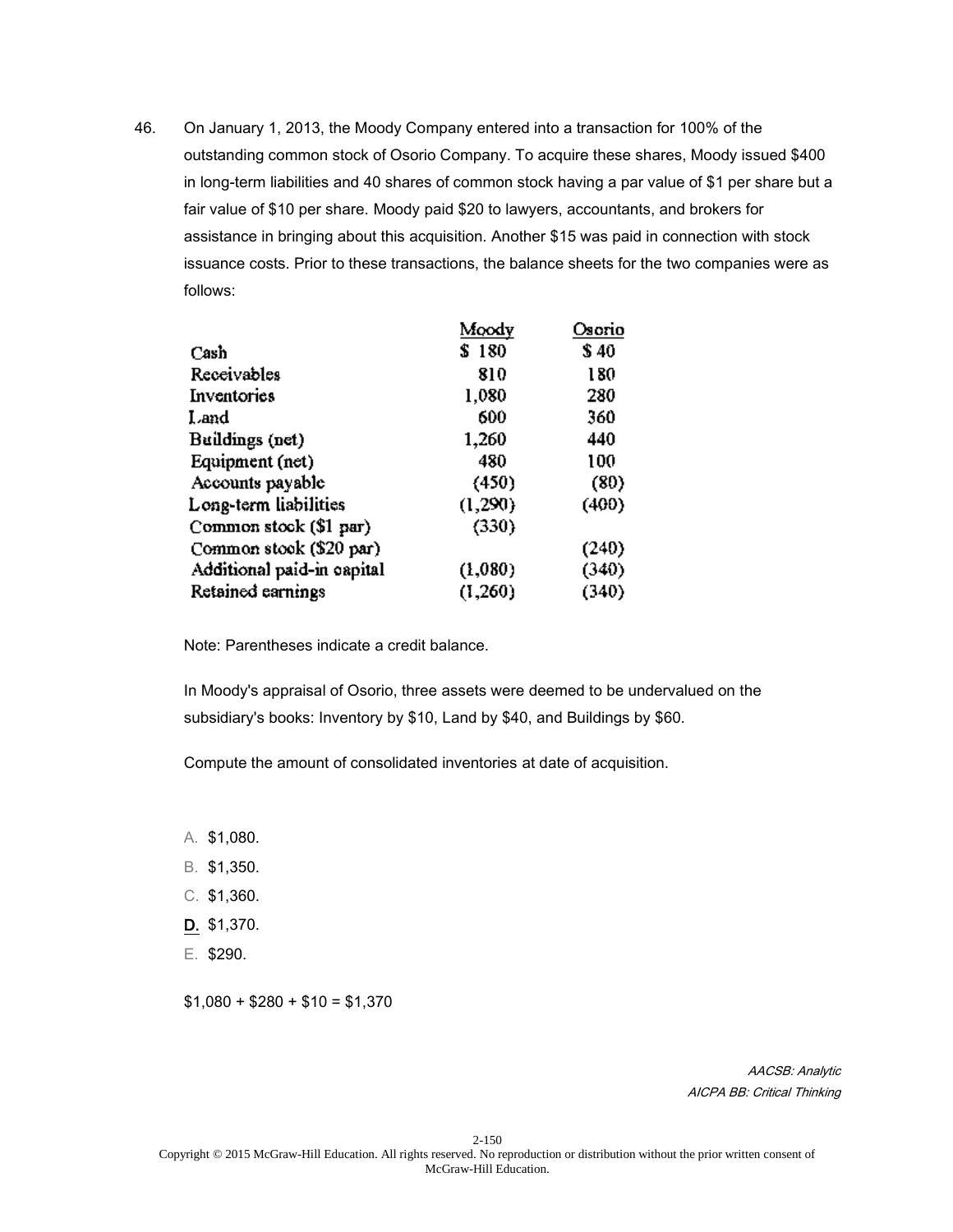AICPA FN: Measurement

Blooms: Apply

Difficulty: 2 Medium

Learning Objective: 02-05 Determine the total fair value of the consideration transferred for an acquisition and allocate that fair value to specific subsidiary assets acquired (including goodwill); and liabilities assumed; or a gain on bargain purchase. Learning Objective: 02-06 Prepare the journal entry to consolidate the accounts of a subsidiary if dissolution takes place. Learning Objective: 02-07 Prepare a worksheet to consolidate the accounts of two companies that form a business combination

if dissolution does not take place.

Topic: Acquisition Method When Dissolution Takes Place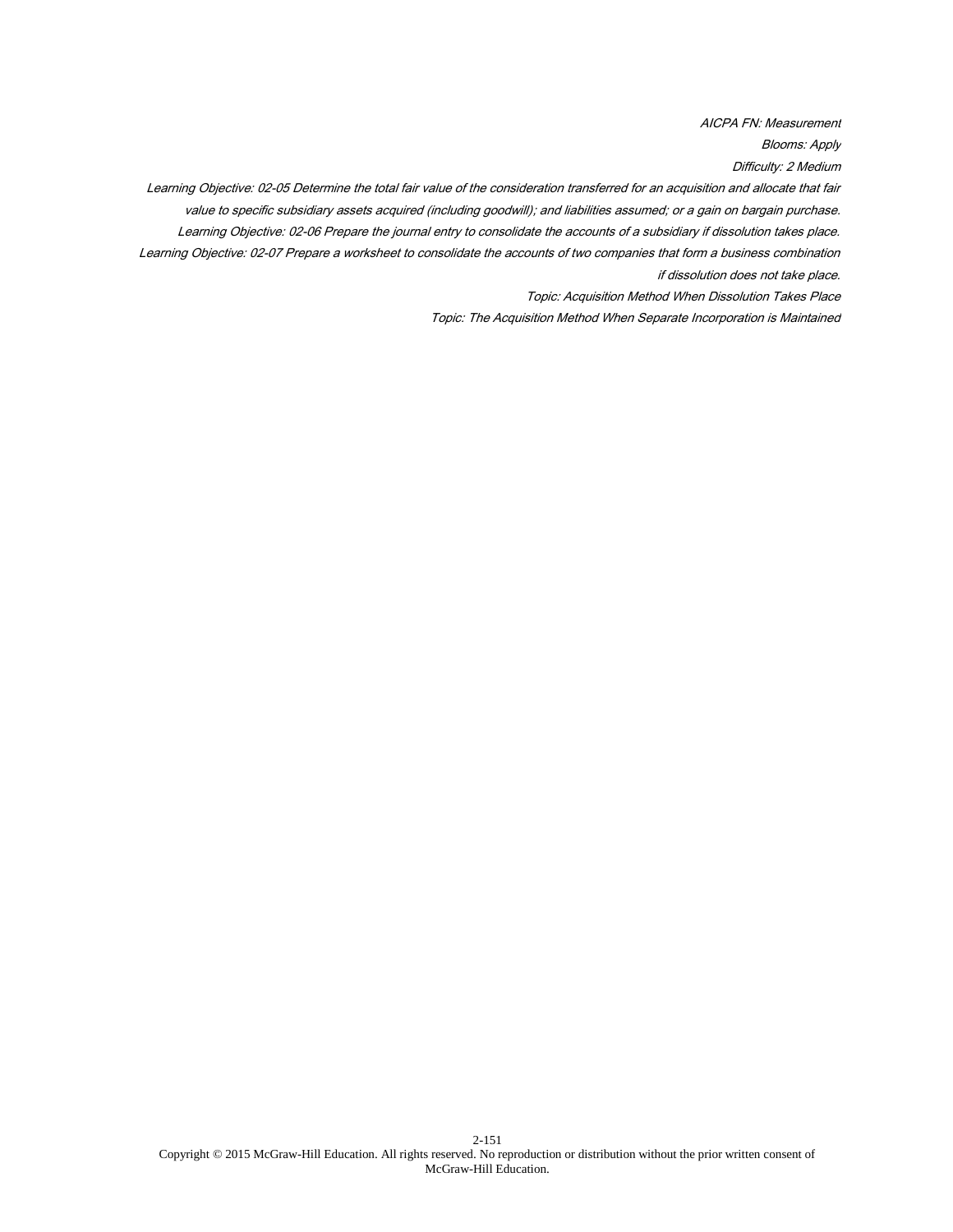|                            | Moody   | Osorio |
|----------------------------|---------|--------|
| Cash                       | \$180   | \$ 40  |
| Receivables                | 810     | 180    |
| Inventories                | 1,080   | 280    |
| Land.                      | 600     | 360    |
| Buildings (net)            | 1,260   | 440    |
| Equipment (net)            | 480     | 100    |
| Accounts payable           | (450)   | (80)   |
| Long-term liabilities      | (1,290) | (400)  |
| Common stook (\$1 par)     | (330)   |        |
| Common stook (\$20 par)    |         | (240)  |
| Additional paid-in eapital | (1,080) | (340)  |
| Retained earnings          | (1,260) | (340)  |

Note: Parentheses indicate a credit balance.

In Moody's appraisal of Osorio, three assets were deemed to be undervalued on the subsidiary's books: Inventory by \$10, Land by \$40, and Buildings by \$60.

Compute the amount of consolidated buildings (net) at date of acquisition.

- A. \$1,700.
- B. \$1,760.
- C. \$1,640.
- D. \$1,320.
- E. \$500.

 $$1,260 + $440 + $60 = $1,760$ 

AACSB: Analytic AICPA BB: Critical Thinking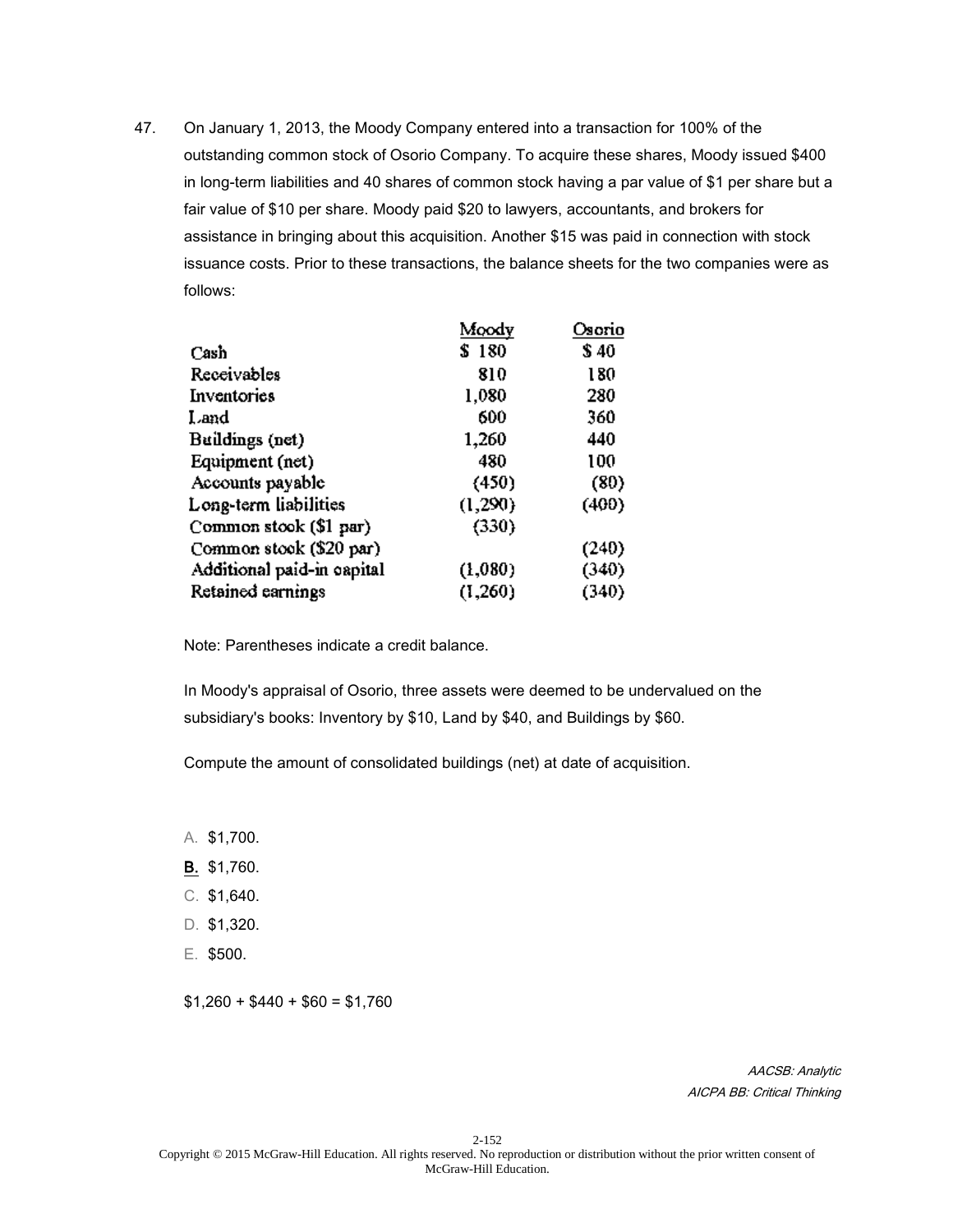AICPA FN: Measurement

Blooms: Apply

Difficulty: 2 Medium

Learning Objective: 02-05 Determine the total fair value of the consideration transferred for an acquisition and allocate that fair value to specific subsidiary assets acquired (including goodwill); and liabilities assumed; or a gain on bargain purchase. Learning Objective: 02-06 Prepare the journal entry to consolidate the accounts of a subsidiary if dissolution takes place. Learning Objective: 02-07 Prepare a worksheet to consolidate the accounts of two companies that form a business combination if dissolution does not take place.

Topic: Acquisition Method When Dissolution Takes Place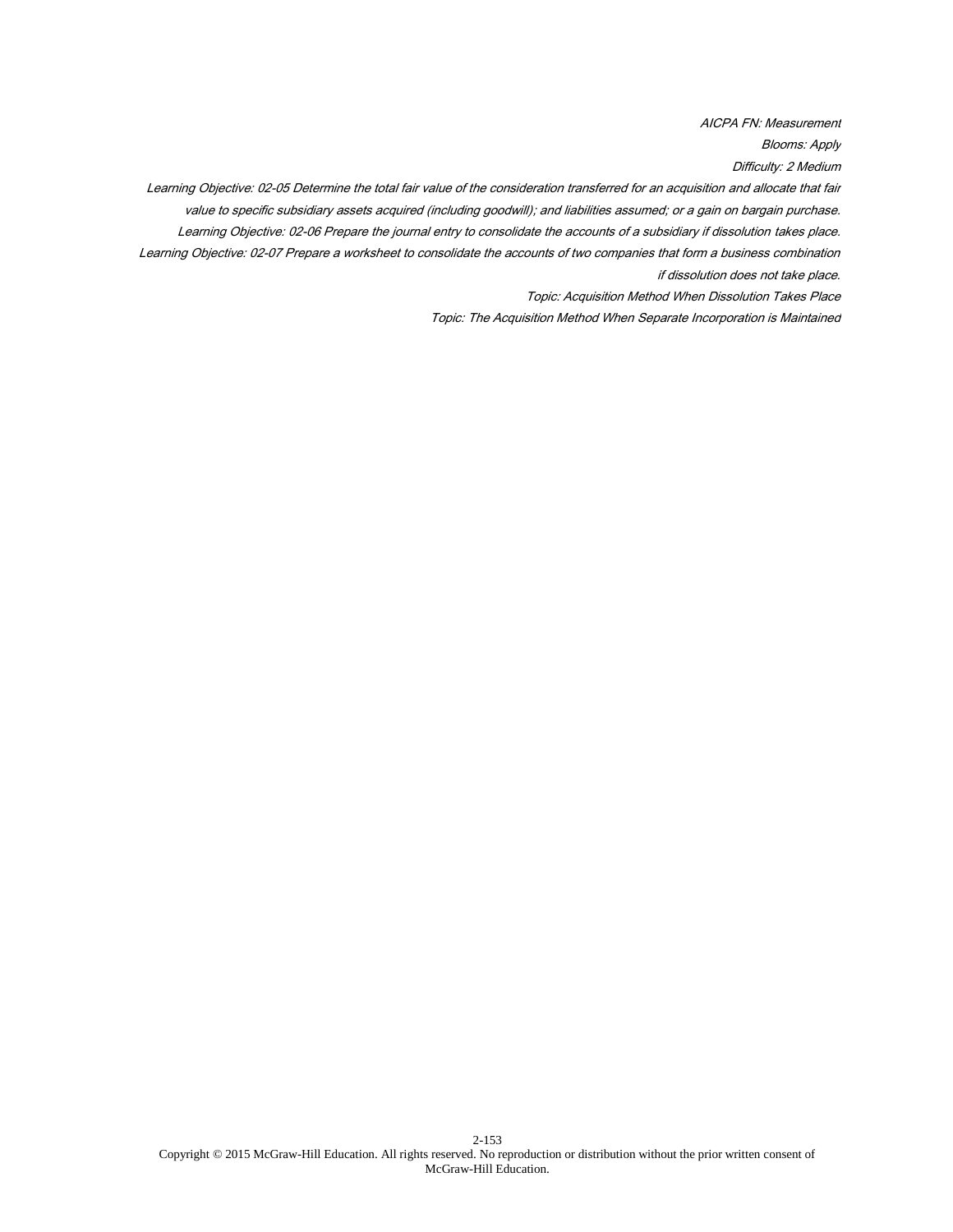

Note: Parentheses indicate a credit balance.

In Moody's appraisal of Osorio, three assets were deemed to be undervalued on the subsidiary's books: Inventory by \$10, Land by \$40, and Buildings by \$60.

Compute the amount of consolidated land at date of acquisition.

## A. \$1,000.

- B. \$960.
- C. \$920.
- D. \$400.
- E. \$320.

 $$600 + $360 + $40 = $1,000$ 

AACSB: Analytic AICPA BB: Critical Thinking AICPA FN: Measurement Blooms: Apply Difficulty: 2 Medium

Learning Objective: 02-05 Determine the total fair value of the consideration transferred for an acquisition and allocate that fair value to specific subsidiary assets acquired (including goodwill); and liabilities assumed; or a gain on bargain purchase. Learning Objective: 02-06 Prepare the journal entry to consolidate the accounts of a subsidiary if dissolution takes place.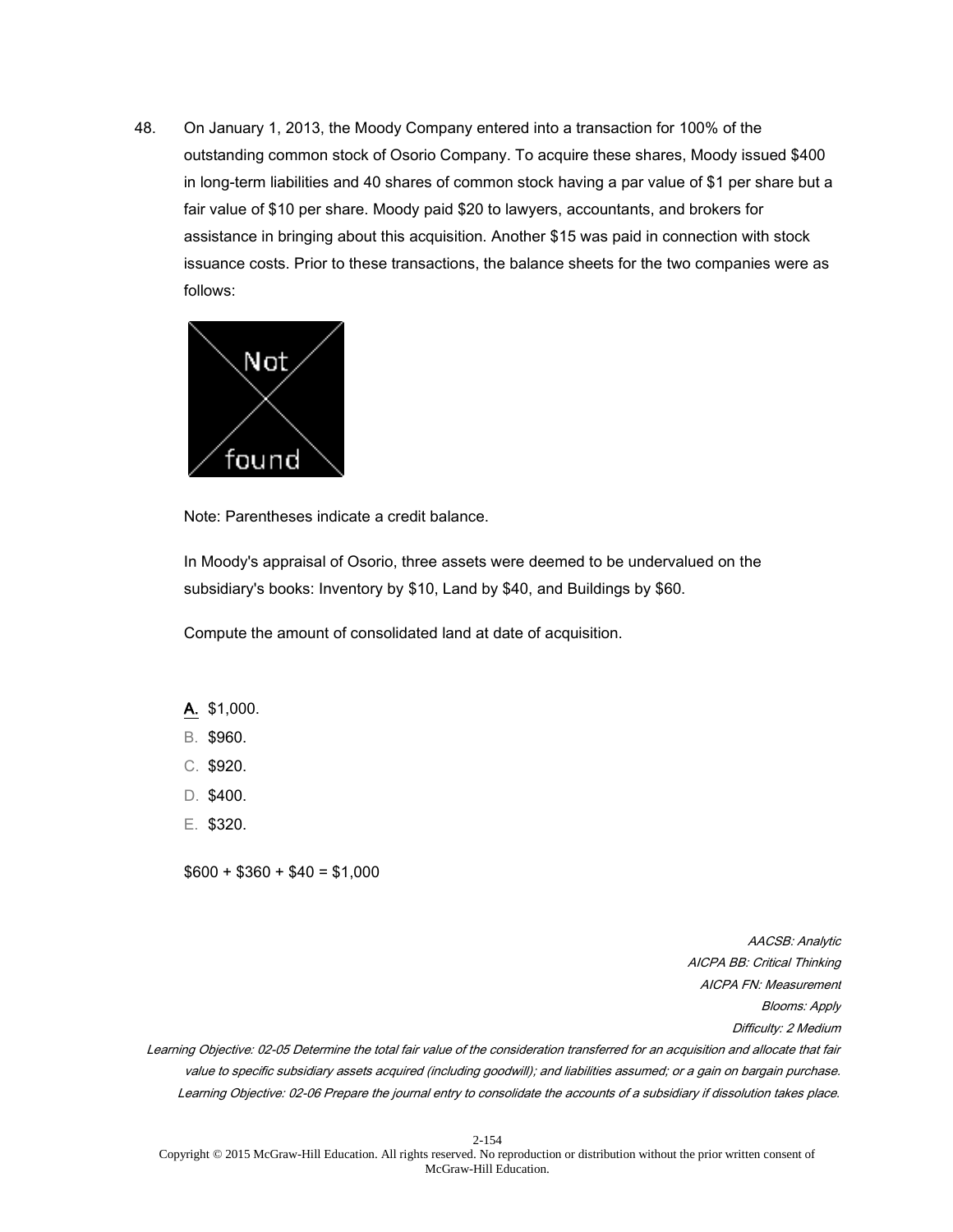Learning Objective: 02-07 Prepare a worksheet to consolidate the accounts of two companies that form a business combination if dissolution does not take place.

Topic: Acquisition Method When Dissolution Takes Place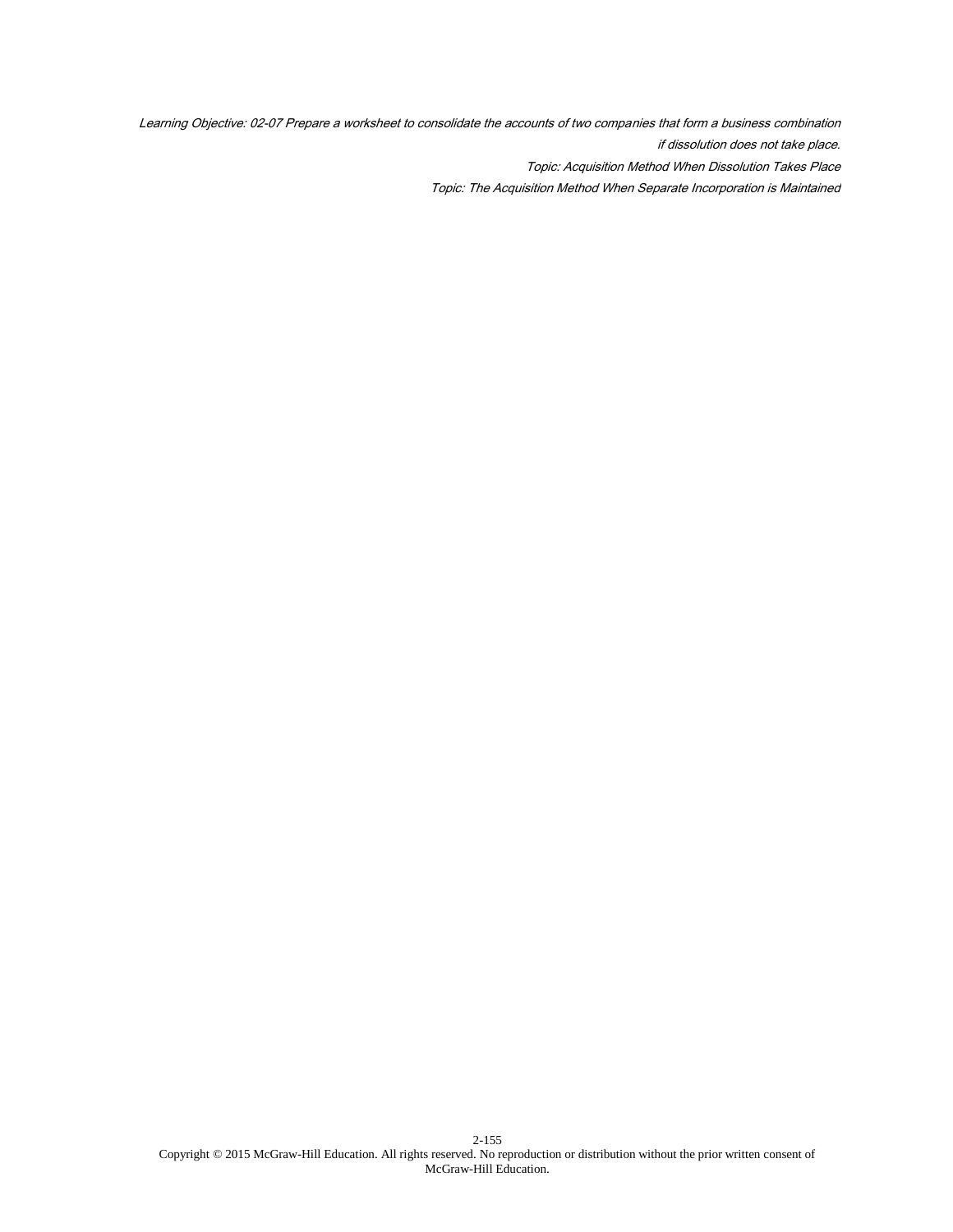|                            | Moody   | Osorio |
|----------------------------|---------|--------|
| Cash                       | \$180   | \$40   |
| Receivables                | 810     | 180    |
| Inventories                | 1,080   | 280    |
| Land.                      | 600     | 360    |
| Buildings (net)            | 1,260   | 440    |
| Equipment (net)            | 480     | 100    |
| Accounts payable           | (450)   | (80)   |
| Long-term liabilities      | (1,290) | (400)  |
| Common stook (\$1 par)     | (330)   |        |
| Common stook (\$20 par)    |         | (240)  |
| Additional paid-in eapital | (1,080) | (340)  |
| Retained earnings          | (1,260) | (340)  |

Note: Parentheses indicate a credit balance.

In Moody's appraisal of Osorio, three assets were deemed to be undervalued on the subsidiary's books: Inventory by \$10, Land by \$40, and Buildings by \$60.

Compute the amount of consolidated equipment at date of acquisition.

- A. \$480.
- B. \$580.
- C. \$559.
- D. \$570.
- E. \$560.

 $$480 + $100 = $580$ 

AACSB: Analytic AICPA BB: Critical Thinking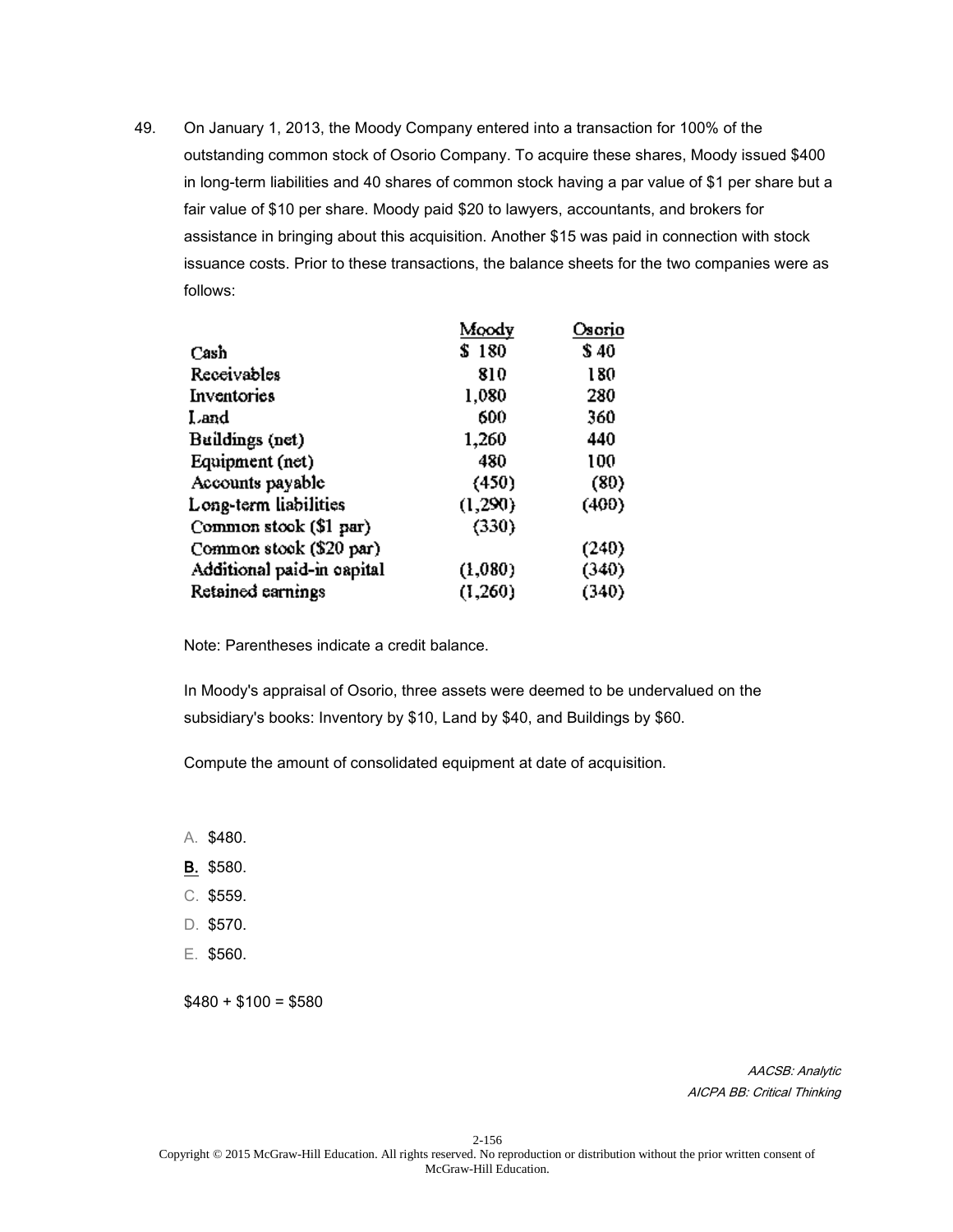AICPA FN: Measurement

Blooms: Apply

Difficulty: 2 Medium

Learning Objective: 02-05 Determine the total fair value of the consideration transferred for an acquisition and allocate that fair value to specific subsidiary assets acquired (including goodwill); and liabilities assumed; or a gain on bargain purchase. Learning Objective: 02-06 Prepare the journal entry to consolidate the accounts of a subsidiary if dissolution takes place. Learning Objective: 02-07 Prepare a worksheet to consolidate the accounts of two companies that form a business combination if dissolution does not take place.

Topic: Acquisition Method When Dissolution Takes Place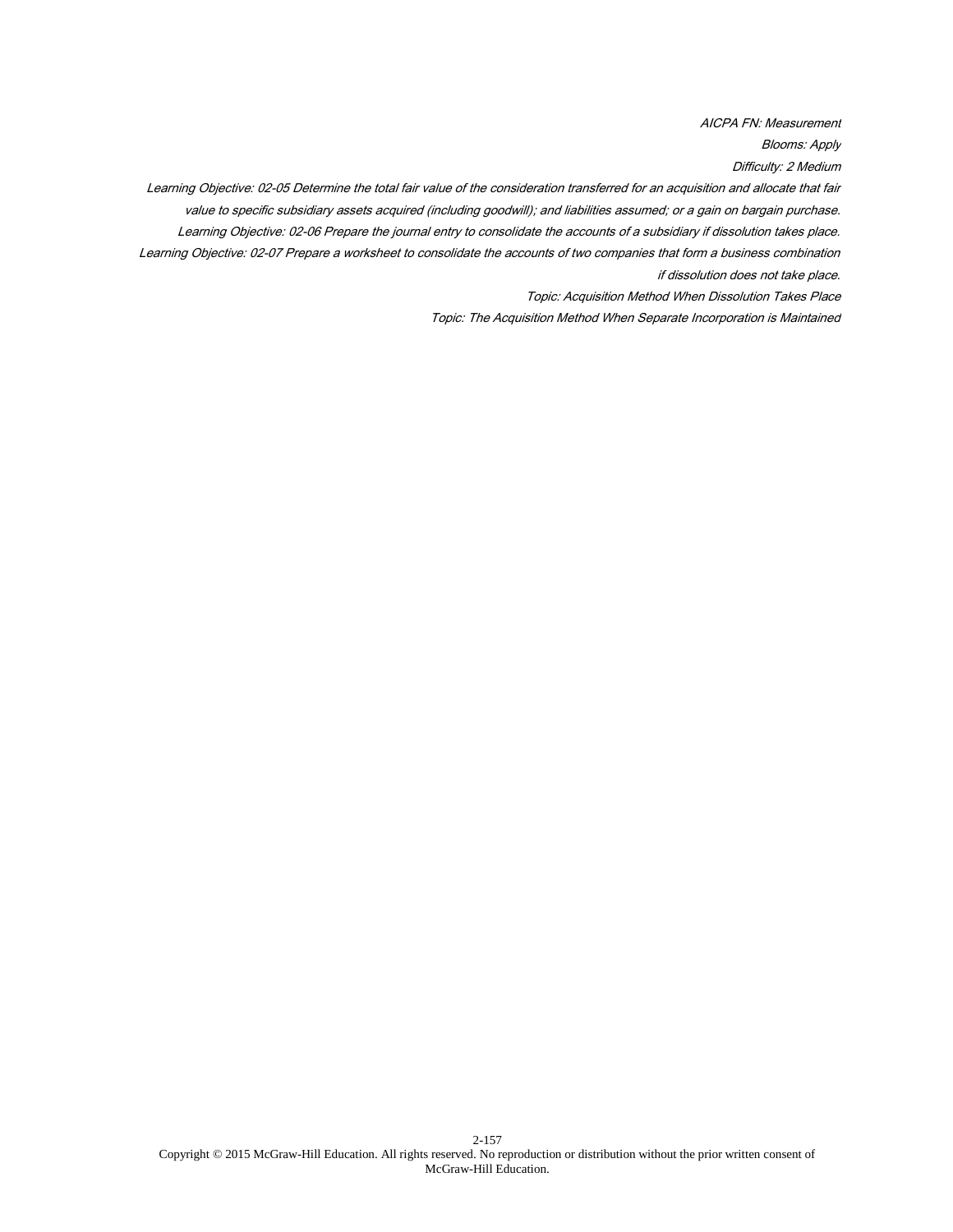|                            | Moody   | Osorio |
|----------------------------|---------|--------|
| Cash                       | \$180   | \$40   |
| Receivables                | 810     | 180    |
| Inventories                | 1,080   | 280    |
| Land.                      | 600     | 360    |
| Buildings (net)            | 1,260   | 440    |
| Equipment (net)            | 480     | 100    |
| Accounts payable           | (450)   | (80)   |
| Long-term liabilities      | (1,290) | (400)  |
| Common stook (\$1 par)     | (330)   |        |
| Common stook (\$20 par)    |         | (240)  |
| Additional paid-in eapital | (1,080) | (340)  |
| Retained earnings          | (1,260) | (340)  |

Note: Parentheses indicate a credit balance.

In Moody's appraisal of Osorio, three assets were deemed to be undervalued on the subsidiary's books: Inventory by \$10, Land by \$40, and Buildings by \$60.

Compute the amount of consolidated common stock at date of acquisition.

- A. \$370.
- B. \$570.
- C. \$610.
- D. \$330.
- E. \$530.

 $$330 + ($1.00 \times 40 \text{ shares}) = $370$ 

AACSB: Analytic AICPA BB: Critical Thinking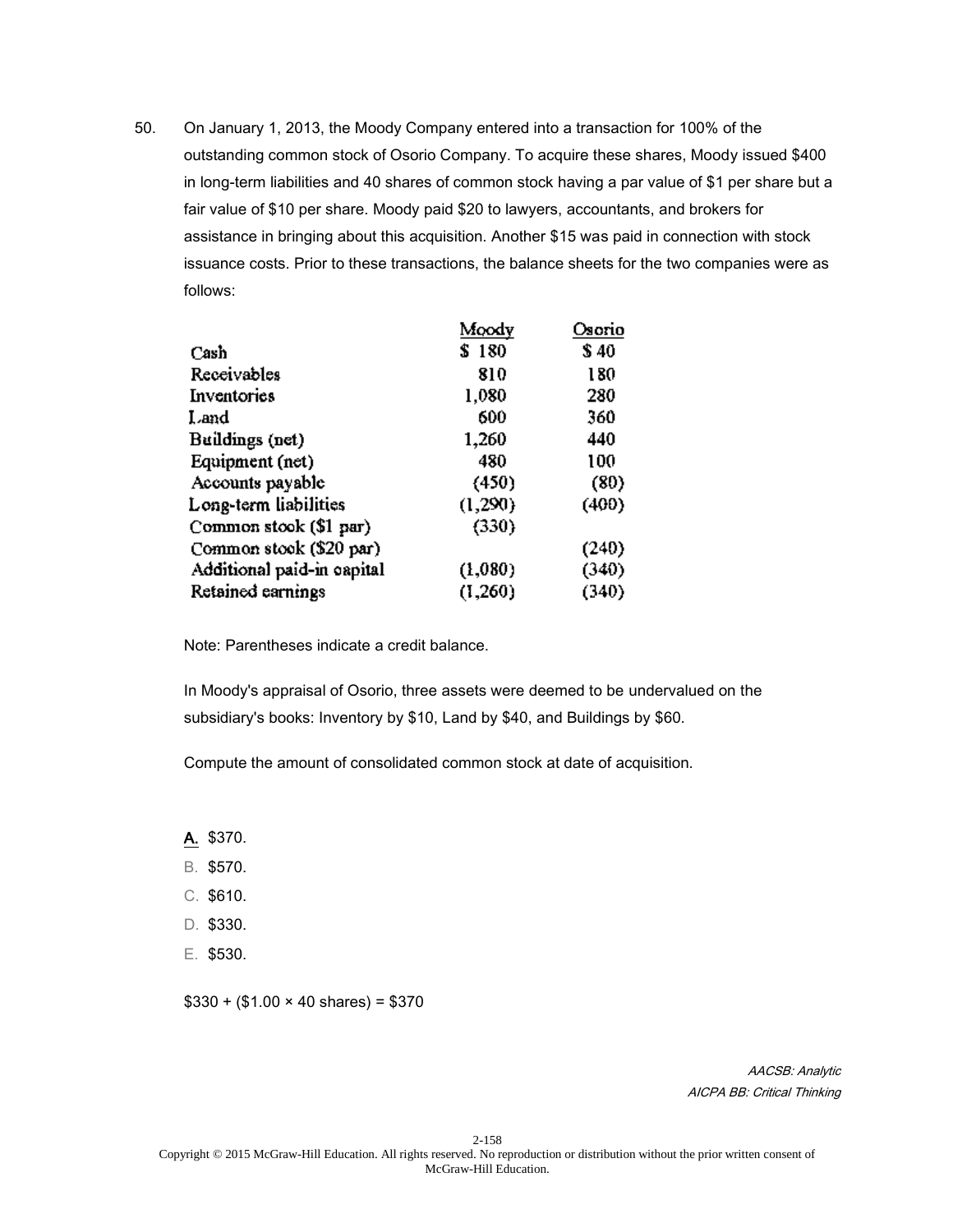AICPA FN: Measurement

Blooms: Apply

Difficulty: 2 Medium

Learning Objective: 02-04 Describe the valuation principles of the acquisition method.

Learning Objective: 02-05 Determine the total fair value of the consideration transferred for an acquisition and allocate that fair value to specific subsidiary assets acquired (including goodwill); and liabilities assumed; or a gain on bargain purchase.

Learning Objective: 02-06 Prepare the journal entry to consolidate the accounts of a subsidiary if dissolution takes place.

Learning Objective: 02-07 Prepare a worksheet to consolidate the accounts of two companies that form a business combination if dissolution does not take place.

Topic: Acquisition Method When Dissolution Takes Place

Topic: Financial Reporting for Business Combinations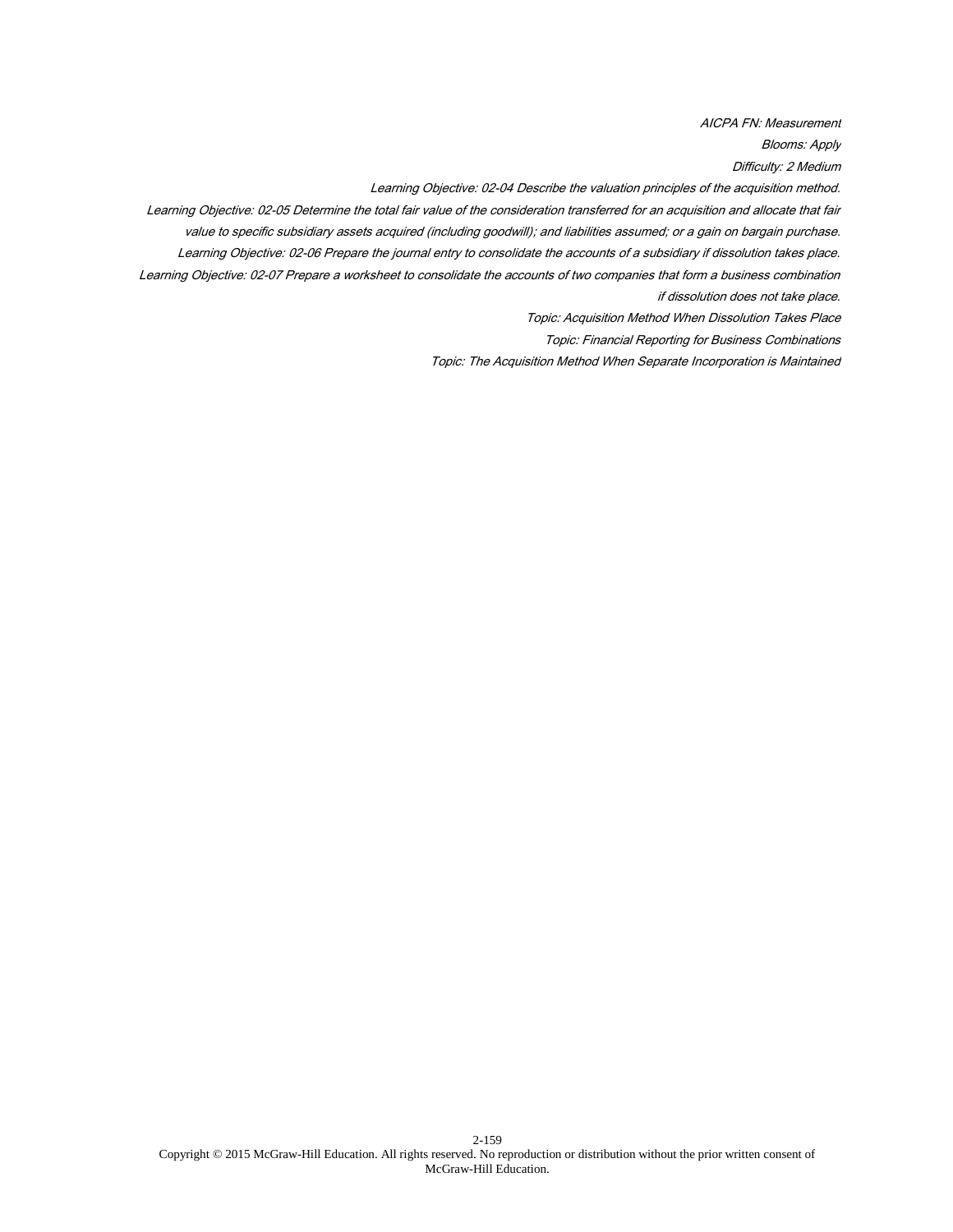|                            | Moody   | Osorio |
|----------------------------|---------|--------|
| Cash                       | \$180   | \$40   |
| Receivables                | 810     | 180    |
| Inventories                | 1,080   | 280    |
| Land.                      | 600     | 360    |
| Buildings (net)            | 1,260   | 440    |
| Equipment (net)            | 480     | 100    |
| Accounts payable           | (450)   | (80)   |
| Long-term liabilities      | (1,290) | (400)  |
| Common stook (\$1 par)     | (330)   |        |
| Common stook (\$20 par)    |         | (240)  |
| Additional paid-in eapital | (1,080) | (340)  |
| Retained earnings          | (1,260) | (340)  |

Note: Parentheses indicate a credit balance.

In Moody's appraisal of Osorio, three assets were deemed to be undervalued on the subsidiary's books: Inventory by \$10, Land by \$40, and Buildings by \$60.

Compute the amount of consolidated additional paid-in capital at date of acquisition.

- A. \$1,080.
- B. \$1,420.
- C. \$1,065.
- D. \$1,425.
- E. \$1,440.

\$1,080 + (\$9.00 × 40 shares) - \$15 Issuance Costs = \$1,425

AACSB: Analytic AICPA BB: Critical Thinking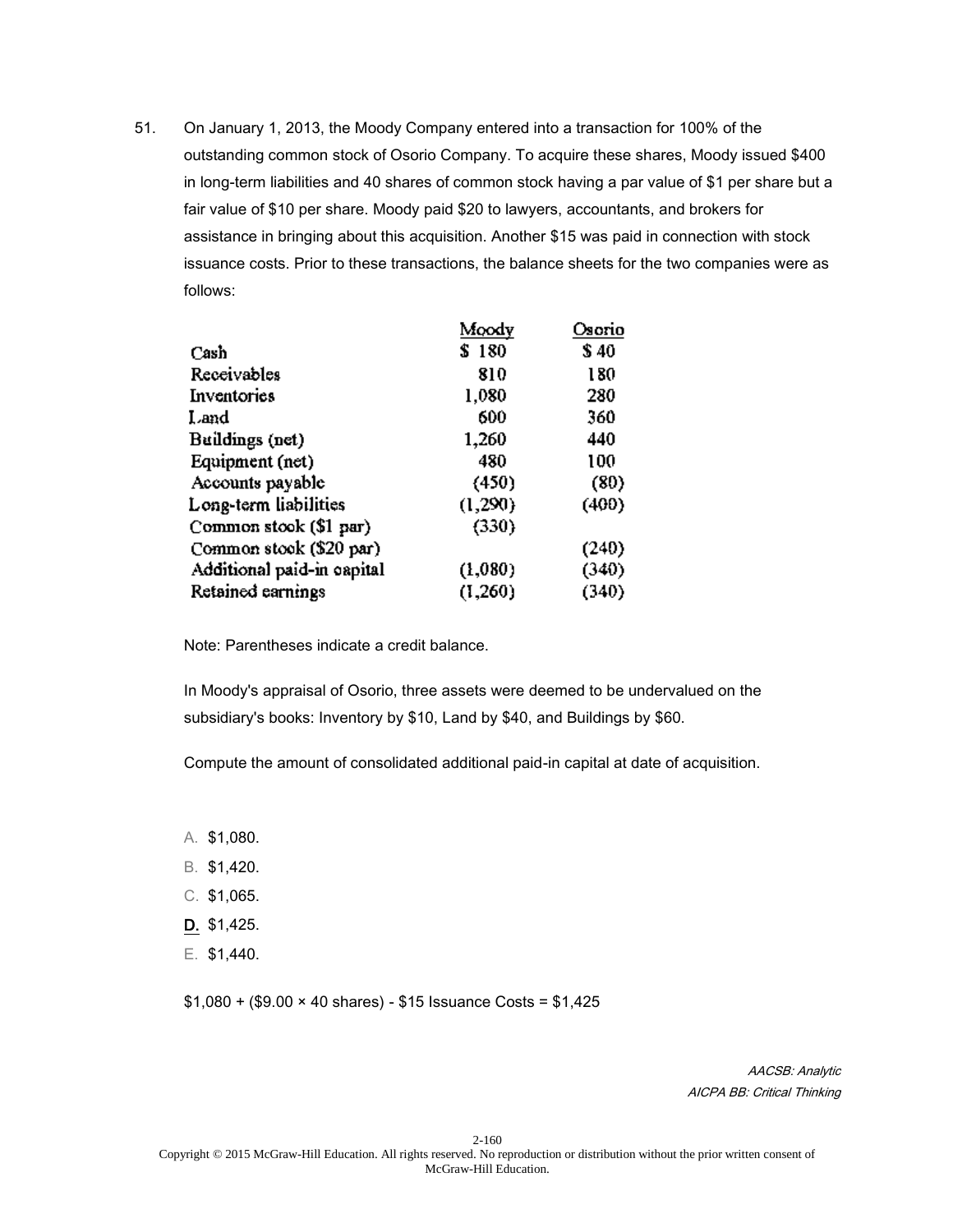AICPA FN: Measurement

Blooms: Apply

Difficulty: 3 Hard

Learning Objective: 02-04 Describe the valuation principles of the acquisition method.

Learning Objective: 02-05 Determine the total fair value of the consideration transferred for an acquisition and allocate that fair value to specific subsidiary assets acquired (including goodwill); and liabilities assumed; or a gain on bargain purchase.

Learning Objective: 02-06 Prepare the journal entry to consolidate the accounts of a subsidiary if dissolution takes place.

Learning Objective: 02-07 Prepare a worksheet to consolidate the accounts of two companies that form a business combination if dissolution does not take place.

Topic: Acquisition Method When Dissolution Takes Place

Topic: Financial Reporting for Business Combinations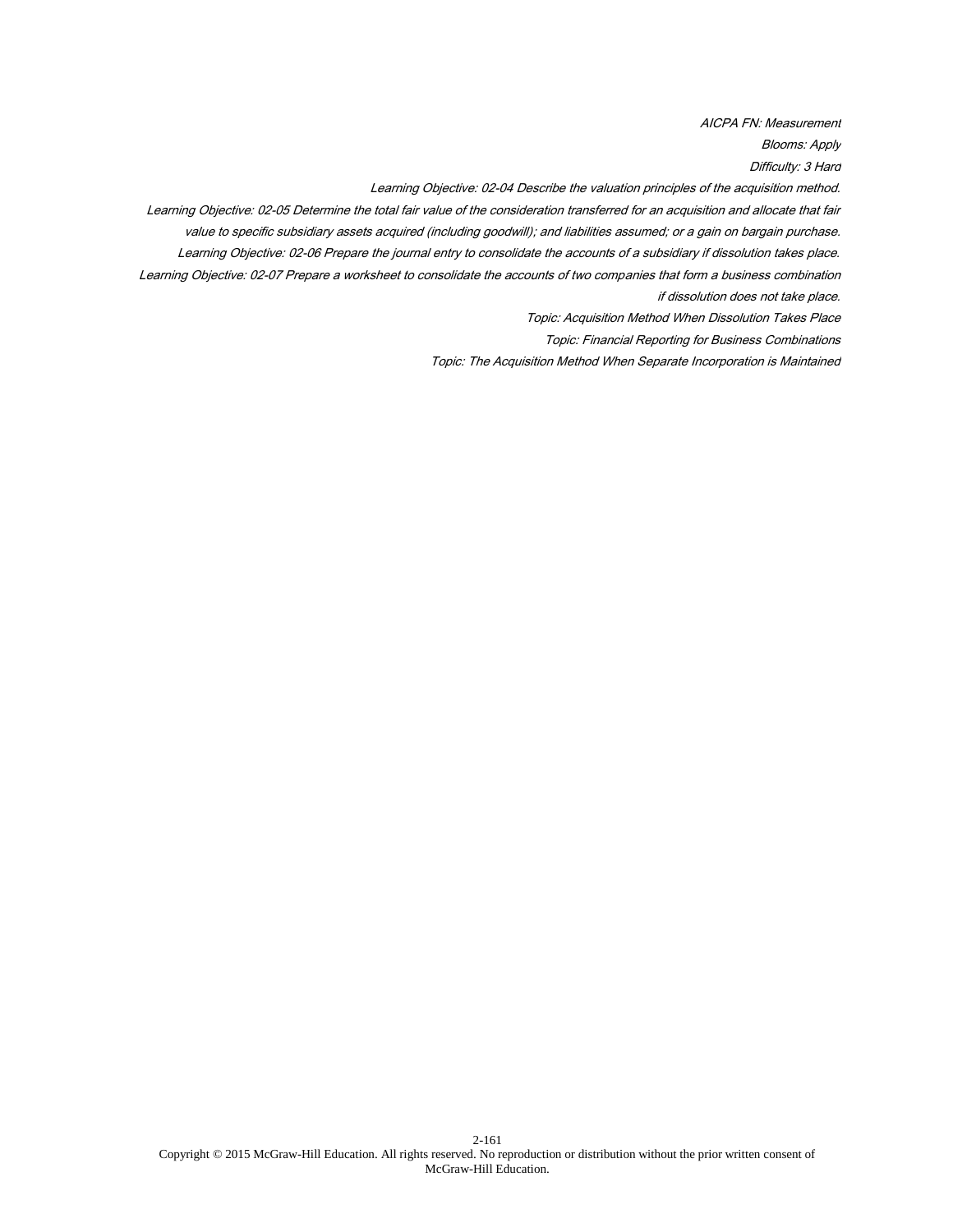

Note: Parentheses indicate a credit balance.

In Moody's appraisal of Osorio, three assets were deemed to be undervalued on the subsidiary's books: Inventory by \$10, Land by \$40, and Buildings by \$60.

Compute the amount of consolidated cash after recording the acquisition transaction.

## A. \$220.

- B. \$185.
- C. \$200.
- D. \$205.
- E. \$215.

 $($180 - $20 - $15$  Parent) = \$145 + (\$40 Sub) = \$185

AACSB: Analytic AICPA BB: Critical Thinking AICPA FN: Measurement Blooms: Apply Difficulty: 2 Medium

Learning Objective: 02-05 Determine the total fair value of the consideration transferred for an acquisition and allocate that fair value to specific subsidiary assets acquired (including goodwill); and liabilities assumed; or a gain on bargain purchase. Learning Objective: 02-06 Prepare the journal entry to consolidate the accounts of a subsidiary if dissolution takes place.

2-162 Copyright © 2015 McGraw-Hill Education. All rights reserved. No reproduction or distribution without the prior written consent of McGraw-Hill Education.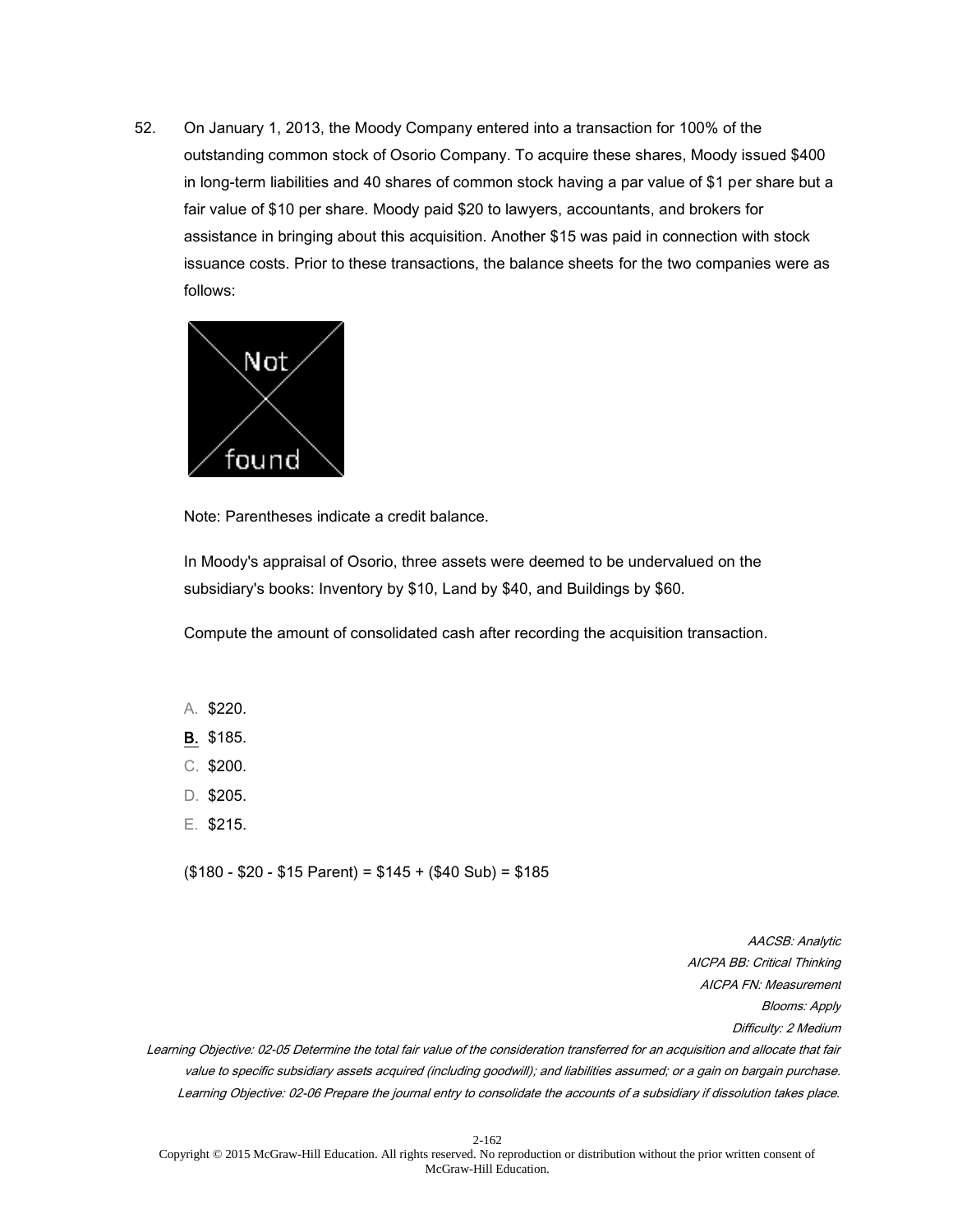Learning Objective: 02-07 Prepare a worksheet to consolidate the accounts of two companies that form a business combination if dissolution does not take place. Topic: Acquisition Method When Dissolution Takes Place Topic: The Acquisition Method When Separate Incorporation is Maintained

53. Carnes has the following account balances as of May 1, 2012 before an acquisition transaction takes place.

| Inventory                  | \$100,000          |
|----------------------------|--------------------|
| Land                       | 400.000            |
| Buildings (net)            | 500,000            |
| Common stock (\$10 par)    | 600.000            |
| Additional paid-in capital | 200,000            |
| Retained Earnings          | 200,000            |
| Revenues                   |                    |
| Expenses                   | 450,000<br>250,000 |

The fair value of Carnes' Land and Buildings are \$650,000 and \$550,000, respectively. On May 1, 2012, Riley Company issues 30,000 shares of its \$10 par value (\$25 fair value) common stock in exchange for all of the shares of Carnes' common stock. Riley paid \$10,000 for costs to issue the new shares of stock. Before the acquisition, Riley has \$700,000 in its common stock account and \$300,000 in its additional paid-in capital account.

On May 1, 2012, what value is assigned to Riley's investment account?

- A. \$150,000.
- B. \$300,000.
- C. \$750,000.
- D. \$760,000.
- E. \$1,350,000.

 $$25 \times 30,000$  shares = \$750,000

AACSB: Analytic AICPA BB: Critical Thinking AICPA FN: Measurement Blooms: Apply Difficulty: 1 Easy Learning Objective: 02-07 Prepare a worksheet to consolidate the accounts of two companies that form a business combination if dissolution does not take place.

2-163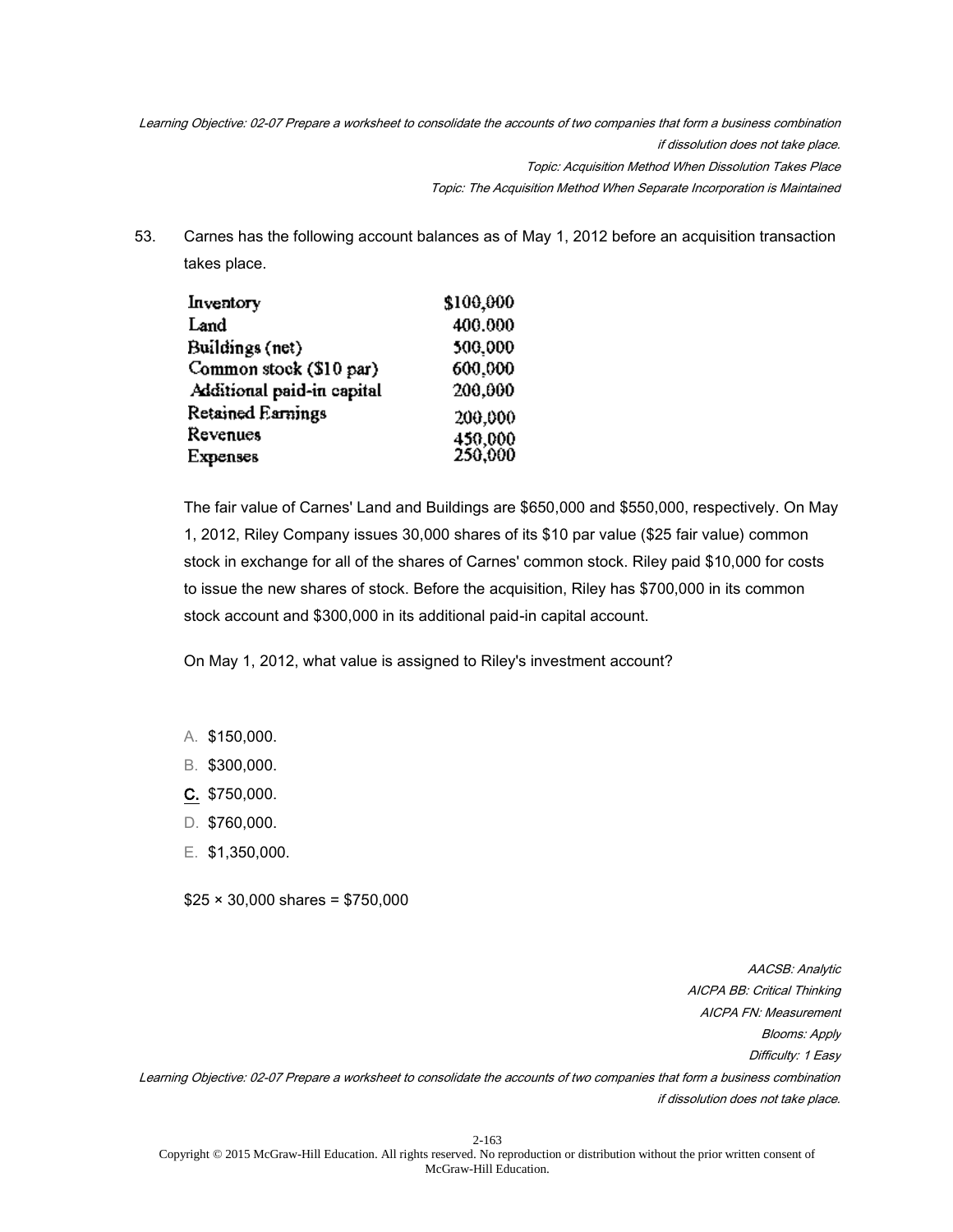54. Carnes has the following account balances as of May 1, 2012 before an acquisition transaction takes place.

| \$100,000          |
|--------------------|
| 400.000            |
| 500,000            |
| 600.000            |
| 200,000            |
| 200,000            |
|                    |
| 450,000<br>250,000 |
|                    |

The fair value of Carnes' Land and Buildings are \$650,000 and \$550,000, respectively. On May 1, 2012, Riley Company issues 30,000 shares of its \$10 par value (\$25 fair value) common stock in exchange for all of the shares of Carnes' common stock. Riley paid \$10,000 for costs to issue the new shares of stock. Before the acquisition, Riley has \$700,000 in its common stock account and \$300,000 in its additional paid-in capital account.

At the date of acquisition, by how much does Riley's additional paid-in capital increase or decrease?

- A. \$0.
- B. \$440,000 increase.
- C. \$450,000 increase.
- D. \$640,000 increase.
- E. \$650,000 decrease.

 $$15 \times 30,000$  shares = \$450,000 - \$10,000 = \$440,000

AACSB: Analytic AICPA BB: Critical Thinking AICPA FN: Measurement Blooms: Apply Difficulty: 1 Easy Learning Objective: 02-04 Describe the valuation principles of the acquisition method. Learning Objective: 02-05 Determine the total fair value of the consideration transferred for an acquisition and allocate that fair

value to specific subsidiary assets acquired (including goodwill); and liabilities assumed; or a gain on bargain purchase. Learning Objective: 02-06 Prepare the journal entry to consolidate the accounts of a subsidiary if dissolution takes place.

2-164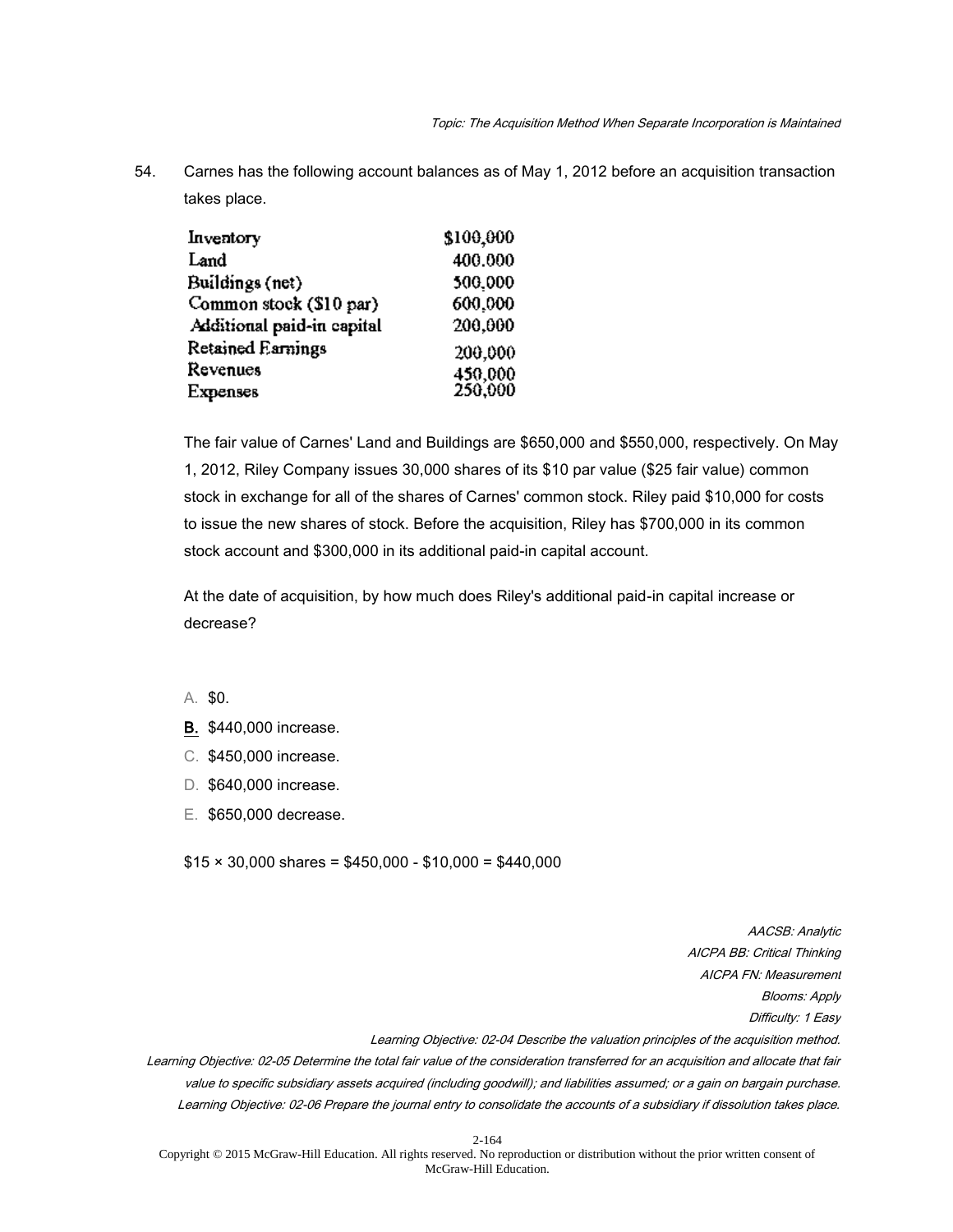Learning Objective: 02-07 Prepare a worksheet to consolidate the accounts of two companies that form a business combination if dissolution does not take place. Topic: Acquisition Method When Dissolution Takes Place Topic: Financial Reporting for Business Combinations Topic: The Acquisition Method When Separate Incorporation is Maintained

55. Carnes has the following account balances as of May 1, 2012 before an acquisition transaction takes place.

| Inventory                  | \$100,000          |
|----------------------------|--------------------|
| Land                       | 400.000            |
| Buildings (net)            | 500,000            |
| Common stock (\$10 par)    | 600.000            |
| Additional paid-in capital | 200,000            |
| Retained Earnings          | 200,000            |
| Revenues                   |                    |
| Expenses                   | 450,000<br>250,000 |

The fair value of Carnes' Land and Buildings are \$650,000 and \$550,000, respectively. On May 1, 2012, Riley Company issues 30,000 shares of its \$10 par value (\$25 fair value) common stock in exchange for all of the shares of Carnes' common stock. Riley paid \$10,000 for costs to issue the new shares of stock. Before the acquisition, Riley has \$700,000 in its common stock account and \$300,000 in its additional paid-in capital account.

What will be Riley's balance in its common stock account as a result of this acquisition?

- A. \$300,000.
- B. \$990,000.
- C. \$1,000,000.
- D. \$1,590,000.
- E. \$1,600,000.

 $$700,000 + ($10 \times 30,000 \text{ shares}) = $1,000,000$ 

AACSB: Analytic AICPA BB: Critical Thinking AICPA FN: Measurement Blooms: Apply Difficulty: 1 Easy Learning Objective: 02-04 Describe the valuation principles of the acquisition method.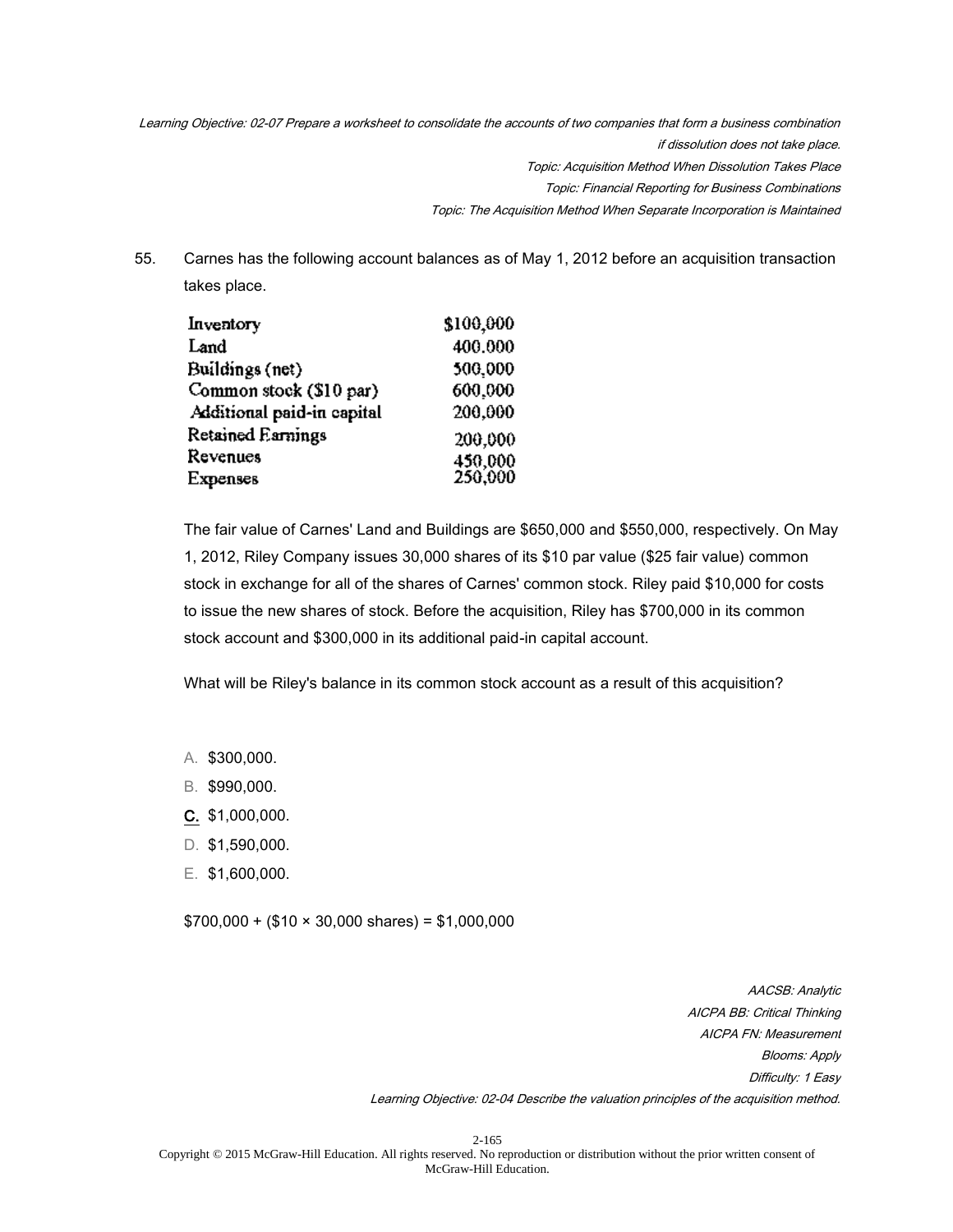Learning Objective: 02-05 Determine the total fair value of the consideration transferred for an acquisition and allocate that fair value to specific subsidiary assets acquired (including goodwill); and liabilities assumed; or a gain on bargain purchase. Learning Objective: 02-06 Prepare the journal entry to consolidate the accounts of a subsidiary if dissolution takes place. Learning Objective: 02-07 Prepare a worksheet to consolidate the accounts of two companies that form a business combination if dissolution does not take place. Topic: Acquisition Method When Dissolution Takes Place

Topic: Financial Reporting for Business Combinations

Topic: The Acquisition Method When Separate Incorporation is Maintained

56. Carnes has the following account balances as of May 1, 2012 before an acquisition transaction takes place.

| \$100,000          |
|--------------------|
| 400.000            |
| 500,000            |
| 600.000            |
| 200,000            |
| 200,000            |
|                    |
| 450,000<br>250,000 |
|                    |

The fair value of Carnes' Land and Buildings are \$650,000 and \$550,000, respectively. On May 1, 2012, Riley Company issues 30,000 shares of its \$10 par value (\$25 fair value) common stock in exchange for all of the shares of Carnes' common stock. Riley paid \$10,000 for costs to issue the new shares of stock. Before the acquisition, Riley has \$700,000 in its common stock account and \$300,000 in its additional paid-in capital account.

What will be the consolidated additional paid-in capital as a result of this acquisition?

- A. \$440,000.
- B. \$740,000.
- C. \$750,000.
- D. \$940,000.
- E. \$950,000.

\$300,000 APIC + \$440,000 Added APIC = \$740,000

AACSB: Analytic AICPA BB: Critical Thinking AICPA FN: Measurement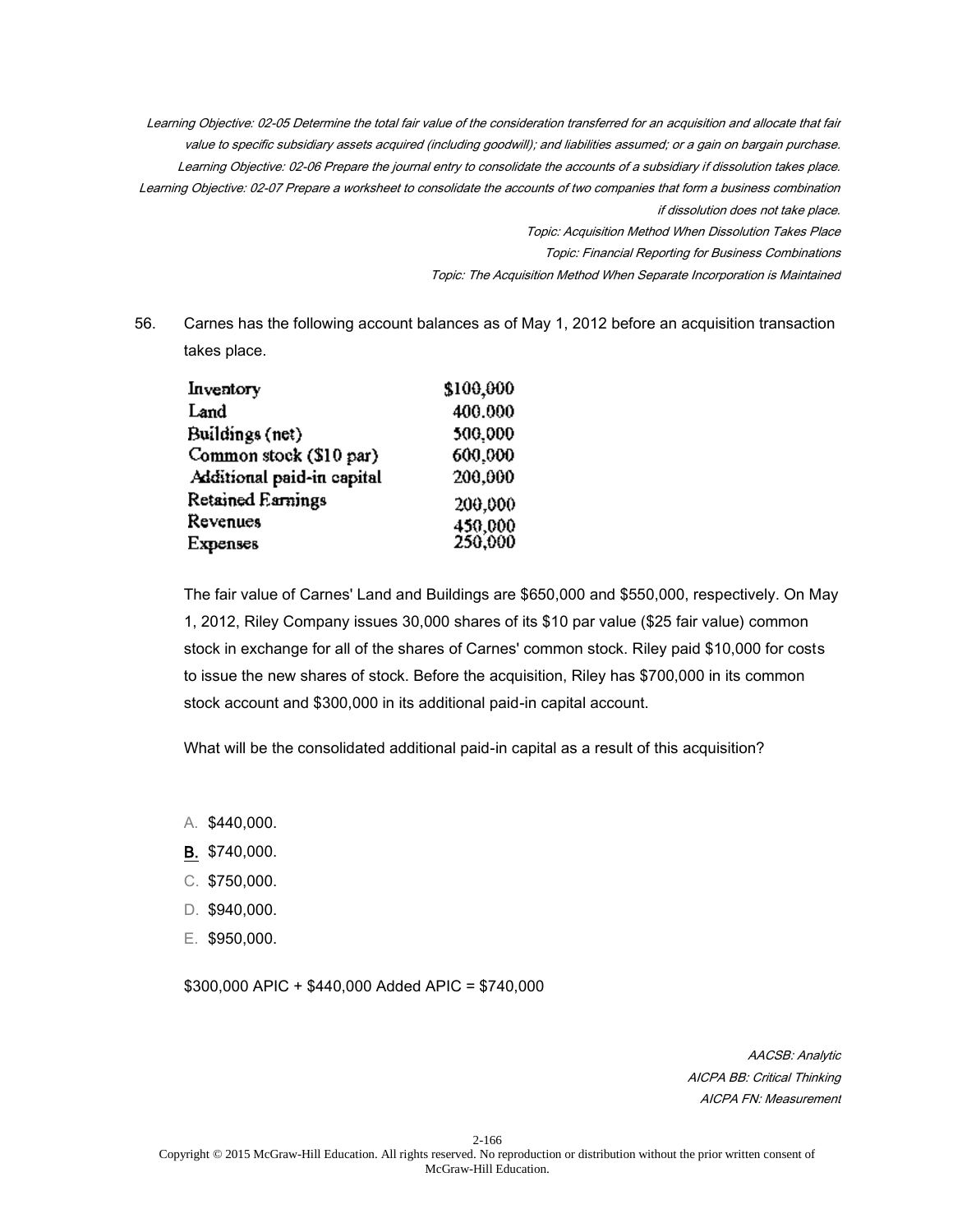Blooms: Apply

Difficulty: 2 Medium

Learning Objective: 02-04 Describe the valuation principles of the acquisition method.

Learning Objective: 02-05 Determine the total fair value of the consideration transferred for an acquisition and allocate that fair

value to specific subsidiary assets acquired (including goodwill); and liabilities assumed; or a gain on bargain purchase.

Learning Objective: 02-06 Prepare the journal entry to consolidate the accounts of a subsidiary if dissolution takes place.

Learning Objective: 02-07 Prepare a worksheet to consolidate the accounts of two companies that form a business combination if dissolution does not take place.

Topic: Acquisition Method When Dissolution Takes Place

Topic: Financial Reporting for Business Combinations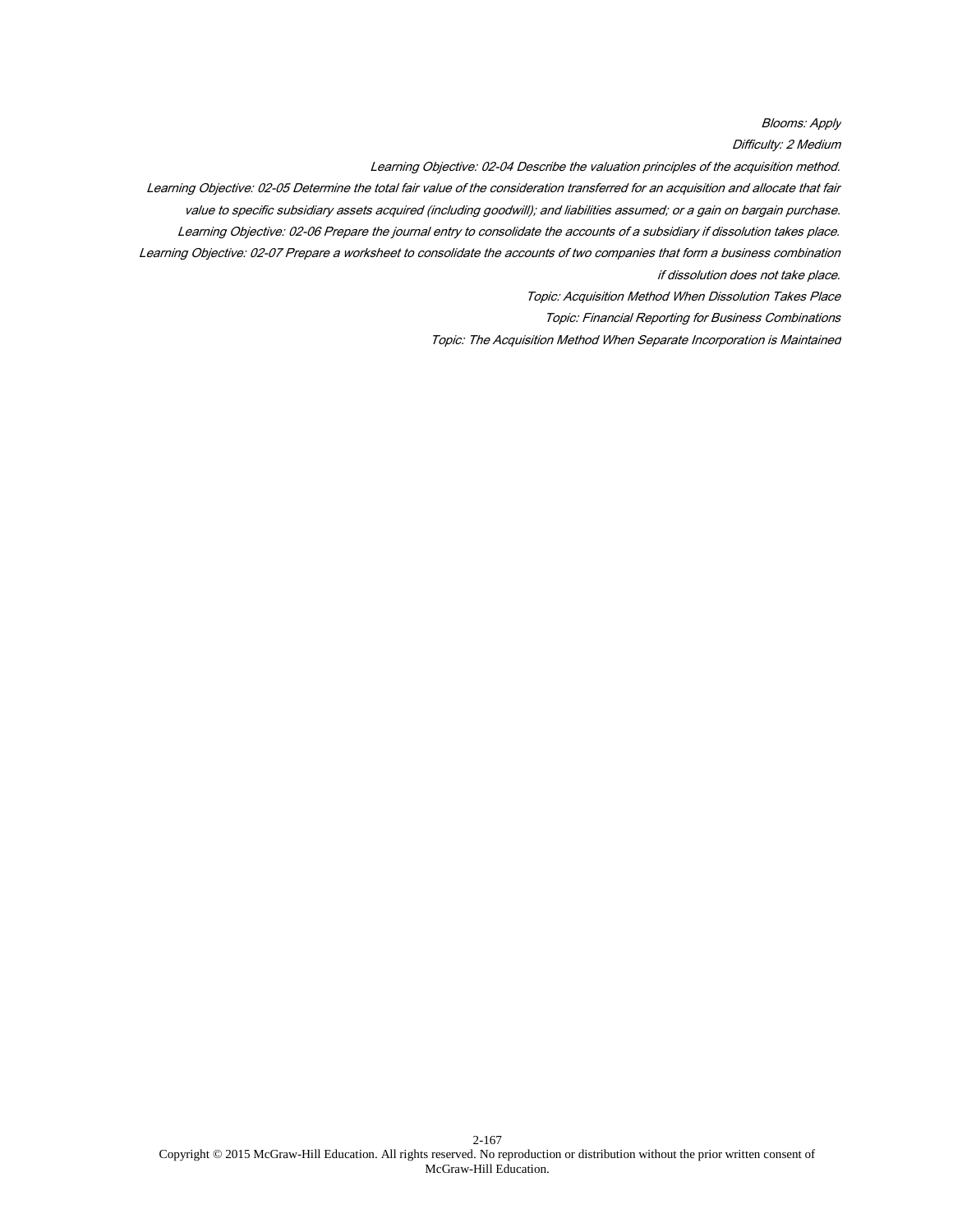57. The financial balances for the Atwood Company and the Franz Company as of December 31, 2013, are presented below. Also included are the fair values for Franz Company's net assets.

|                            | Atwond                          | Franz Co.  | Franz Co.   |
|----------------------------|---------------------------------|------------|-------------|
|                            | (all numbers are in thousands). |            |             |
|                            | Book Value                      | Book Value | Fair Value. |
|                            | 12/31/2013                      | 12/31/2013 | 12/31/2013  |
| C <sub>ash</sub>           | S 870.                          | 5 240      | 5 240       |
| Receivables                | 660                             | 600        | 600         |
| Inventory                  | 1,230                           | 420        | 580         |
| Land                       | 1,800                           | 260        | 250         |
| Buildings (net)            | 1.800                           | 540        | 650.        |
| Equipment (net)            | 660                             | 380.       | 400         |
| Accounts payable           | 570)                            | 240)       | 240)        |
| Accrued expenses           | 270)                            | 60)        | 60)         |
| Long-term habilities       | (2,700)                         | (1,020)    | (1,120)     |
| Common stock (\$20 par)    | (1,980)                         |            |             |
| Common stock (\$5 par)     |                                 | 420)       |             |
| Additional paid-in capital | 210)                            | 180)       |             |
| Retained earnings          | (1,170)                         | 480)       |             |
| Revenues                   | (2,880)                         | 660)       |             |
| Expenses                   | 2,760                           | 620        |             |

Note: Parenthesis indicate a credit balance

Assume an acquisition business combination took place at December 31, 2013. Atwood issued 50 shares of its common stock with a fair value of \$35 per share for all of the outstanding common shares of Franz. Stock issuance costs of \$15 (in thousands) and direct costs of \$10 (in thousands) were paid.

Compute the investment to be recorded at date of acquisition.

A. \$1,750.

- B. \$1,760.
- C. \$1,775.
- D. \$1,300.
- E. \$1,120.

 $$35 FV \times 50$  shares = \$1,750

AACSB: Analytic AICPA BB: Critical Thinking AICPA FN: Measurement Blooms: Apply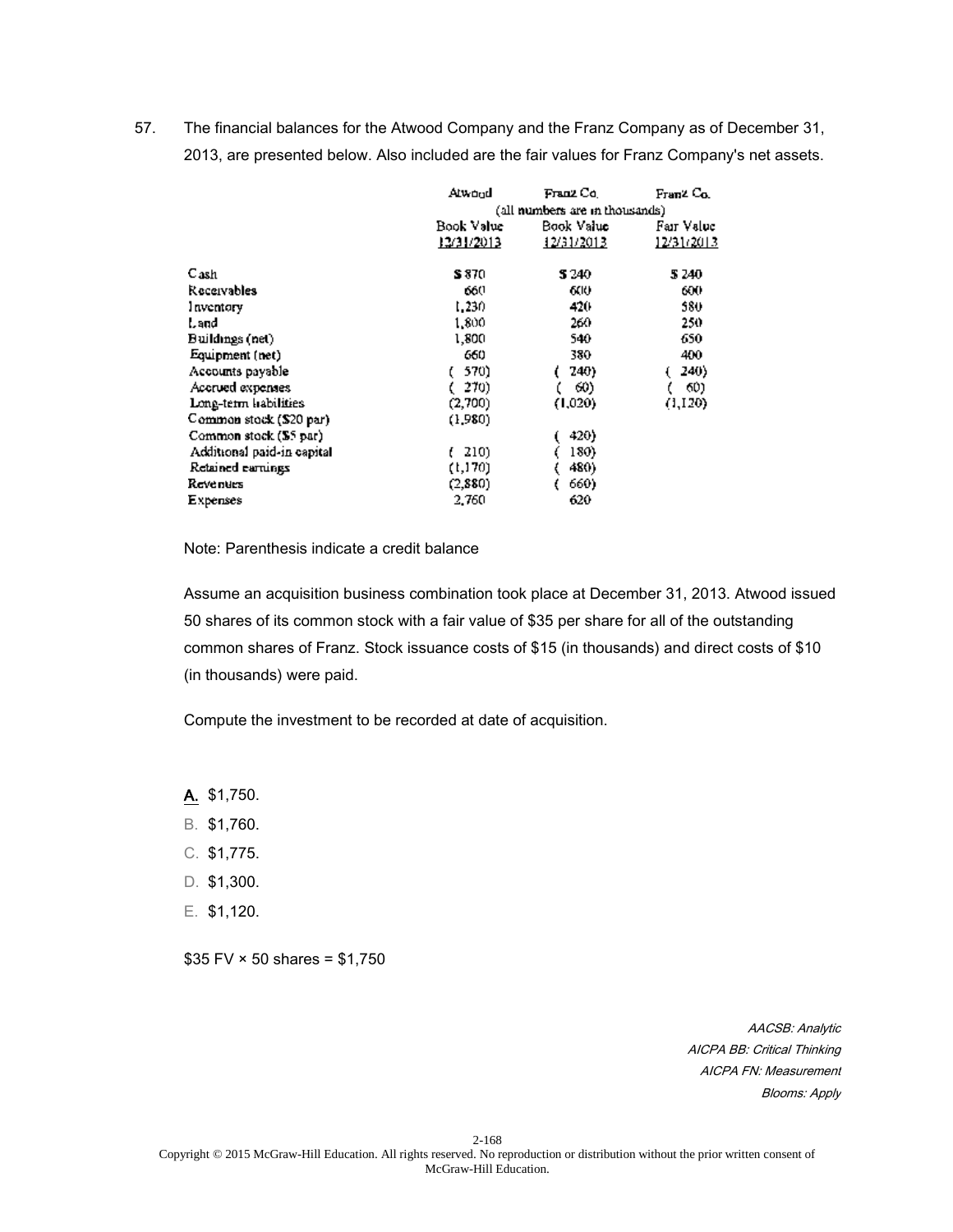Difficulty: 2 Medium Learning Objective: 02-07 Prepare a worksheet to consolidate the accounts of two companies that form a business combination if dissolution does not take place. Topic: The Acquisition Method When Separate Incorporation is Maintained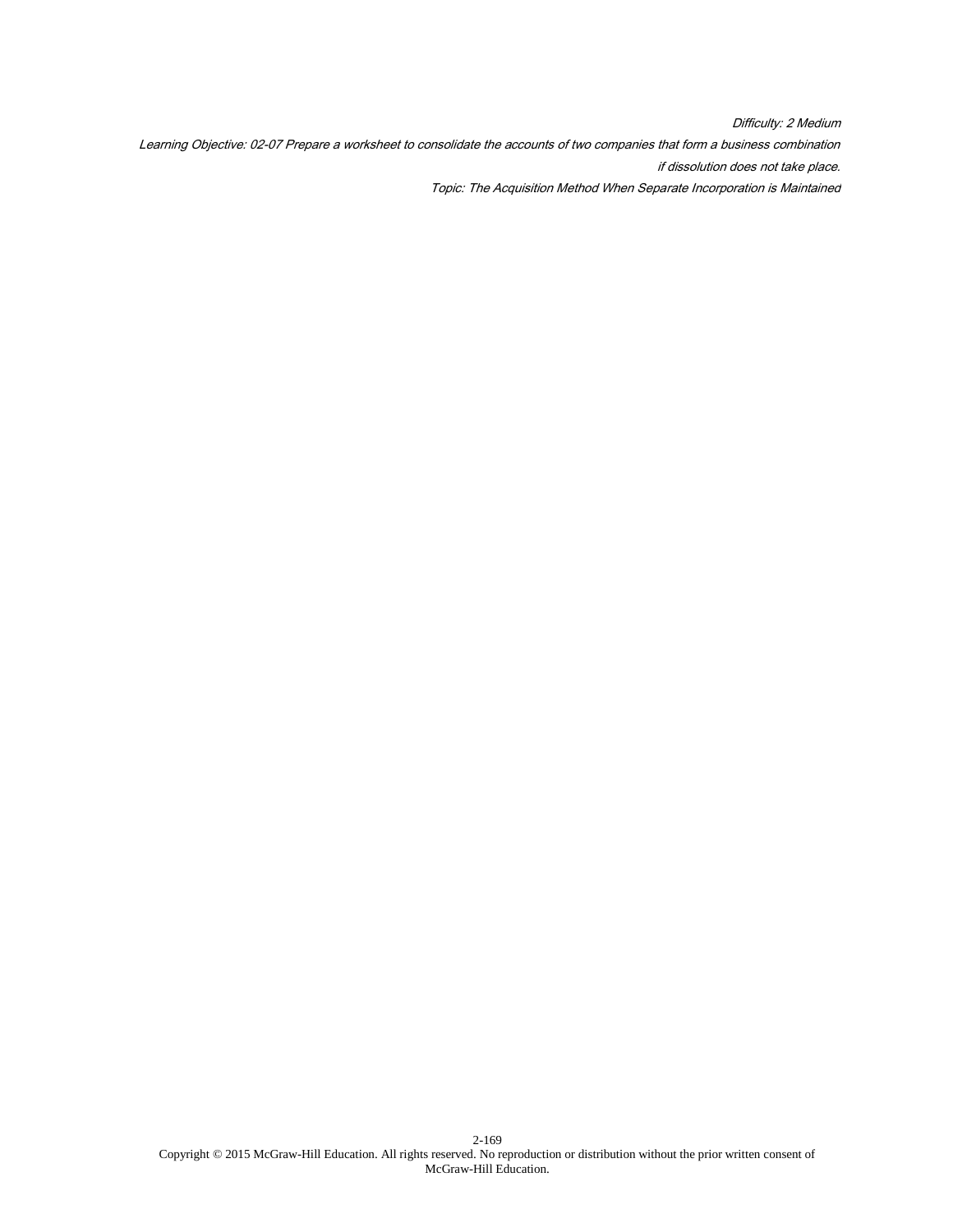58. The financial balances for the Atwood Company and the Franz Company as of December 31, 2013, are presented below. Also included are the fair values for Franz Company's net assets.

|                            | Atwond     | Franz Co.                      | Franz Co.  |  |
|----------------------------|------------|--------------------------------|------------|--|
|                            |            | (all numbers are in thousands) |            |  |
|                            | Book Value | Book Value                     |            |  |
|                            | 12/31/2013 | 12/31/2013                     | 12/31/2013 |  |
| C <sub>ash</sub>           | S 870.     | 5 240                          | 5 240      |  |
| Receivables                | 660        | 600                            | 600        |  |
| Inventory                  | 1,230      | 420                            | 580.       |  |
| Land                       | 1,800      | 260                            | 250        |  |
| Buildings (net)            | 1.800      | 540                            | 650        |  |
| Equipment (net)            | 660        | 380.                           | 400        |  |
| Accounts payable           | 570)       | 240).                          | 240)       |  |
| Accrued expenses           | 270)       | 60)                            | 60)        |  |
| Long-term habilities       | (2,700)    | (1,020)                        | (1,120)    |  |
| Common stock (\$20 par)    | (1,980)    |                                |            |  |
| Common stock (\$5 par)     |            | 420)                           |            |  |
| Additional paid-in capital | 210)       | 180)                           |            |  |
| Retained earnings          | (1,170)    | 480)                           |            |  |
| Revenues                   | (2,880)    | 660)                           |            |  |
| Expenses                   | 2,760      | 620                            |            |  |

Note: Parenthesis indicate a credit balance

Assume an acquisition business combination took place at December 31, 2013. Atwood issued 50 shares of its common stock with a fair value of \$35 per share for all of the outstanding common shares of Franz. Stock issuance costs of \$15 (in thousands) and direct costs of \$10 (in thousands) were paid.

Compute the consolidated common stock at date of acquisition.

A. \$1,000.

- B. \$2,980.
- C. \$2,400.
- D. \$3,400.
- E. \$3,730.

 $$1,980 + ($20 \text{ Par} \times 50 \text{ shares}) = $2,980$ 

AACSB: Analytic AICPA BB: Critical Thinking AICPA FN: Measurement Blooms: Apply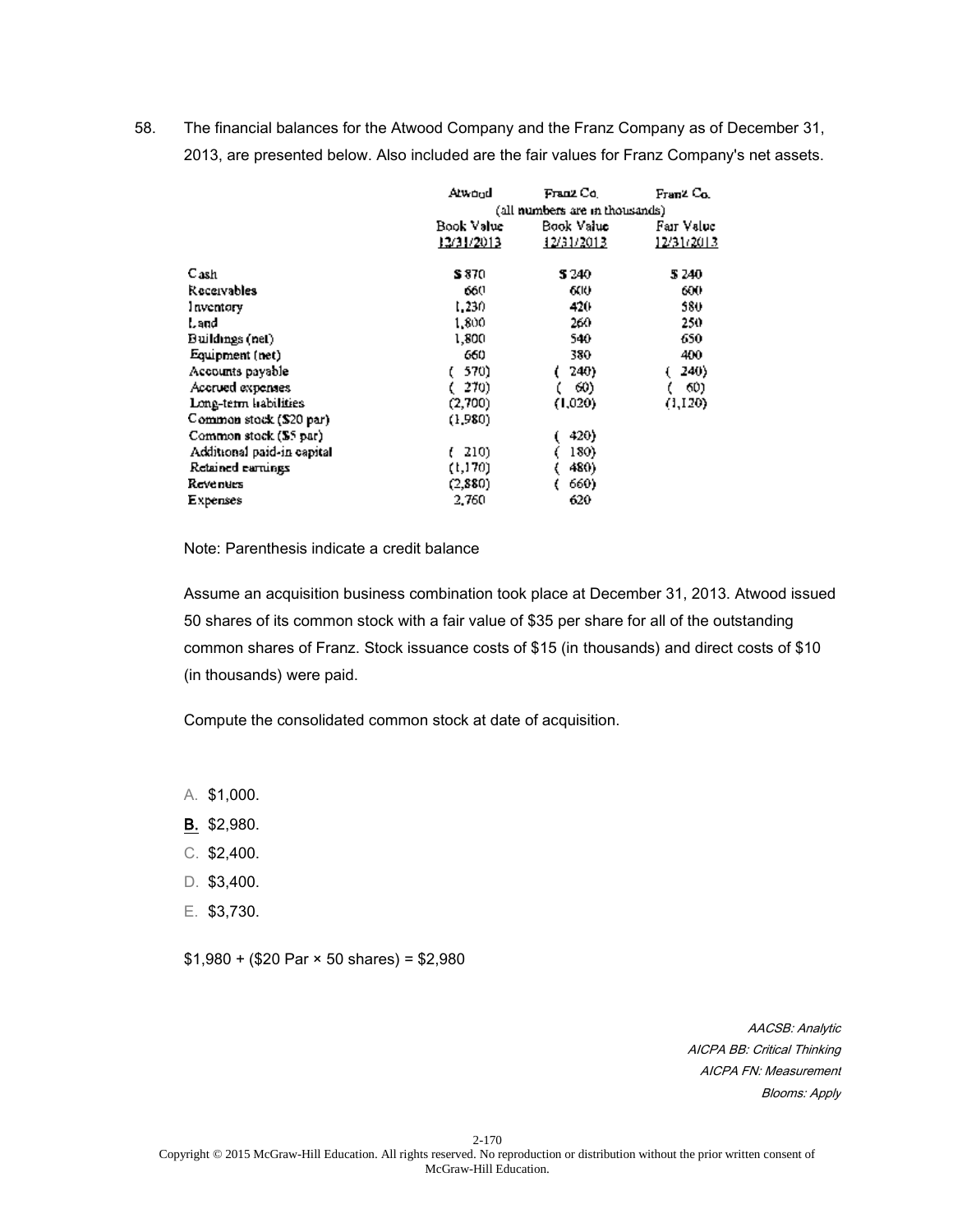Difficulty: 2 Medium

Learning Objective: 02-04 Describe the valuation principles of the acquisition method.

Learning Objective: 02-05 Determine the total fair value of the consideration transferred for an acquisition and allocate that fair value to specific subsidiary assets acquired (including goodwill); and liabilities assumed; or a gain on bargain purchase. Learning Objective: 02-06 Prepare the journal entry to consolidate the accounts of a subsidiary if dissolution takes place.

Learning Objective: 02-07 Prepare a worksheet to consolidate the accounts of two companies that form a business combination

if dissolution does not take place.

Topic: Acquisition Method When Dissolution Takes Place

Topic: Financial Reporting for Business Combinations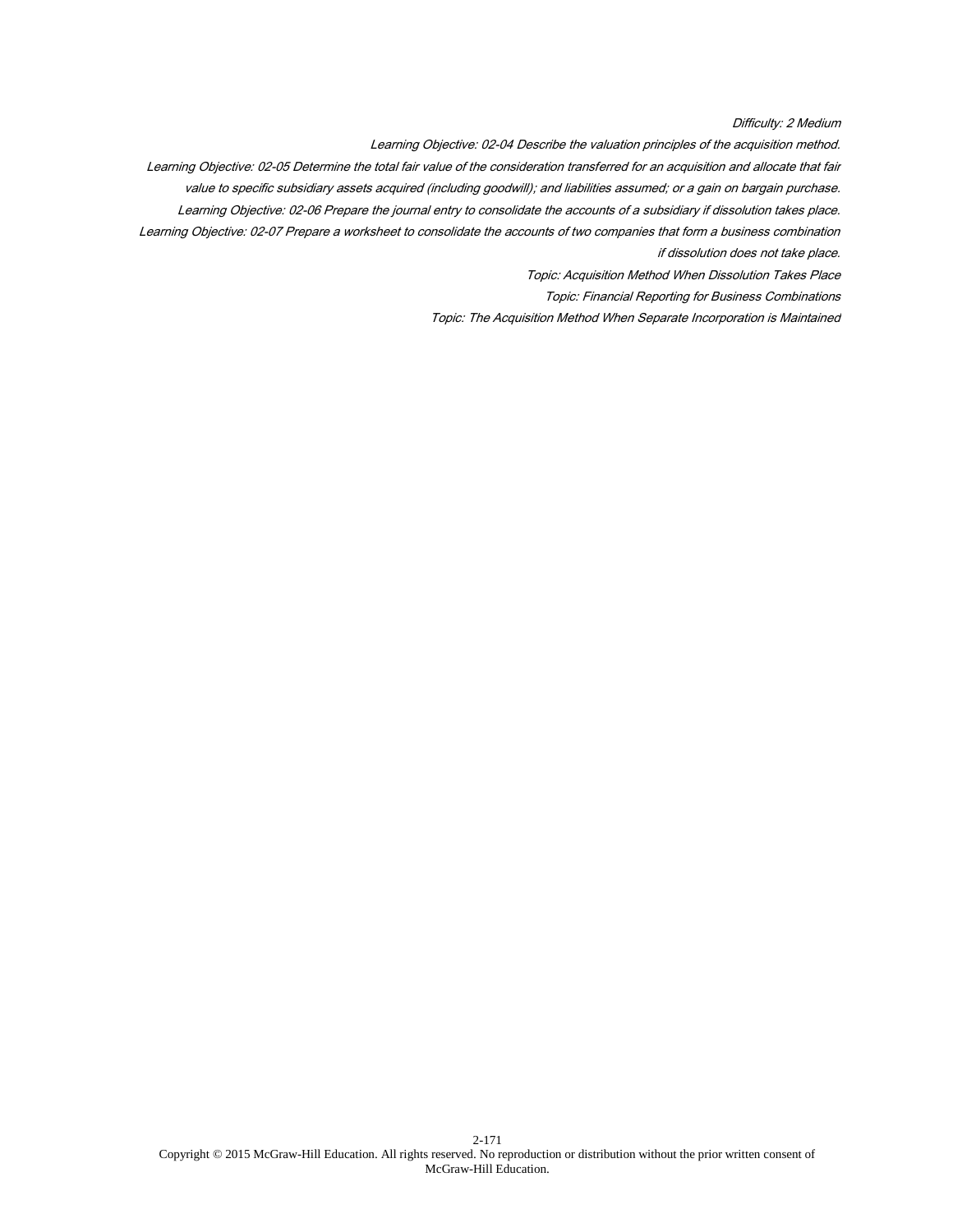59. The financial balances for the Atwood Company and the Franz Company as of December 31, 2013, are presented below. Also included are the fair values for Franz Company's net assets.

|                            | Atwond     | Franz Co.                      | Franz Co.  |  |
|----------------------------|------------|--------------------------------|------------|--|
|                            |            | (all numbers are in thousands) |            |  |
|                            | Book Value | Book Value<br>Fair Value       |            |  |
|                            | 12/31/2013 | 12/31/2013                     | 12/31/2013 |  |
| Cash                       | S 870.     | S 240.                         | 5 240      |  |
| <b>Receivables</b>         | 660        | 600                            | 600        |  |
| Inventory                  | 1,230      | 420                            | 580        |  |
| Land                       | 1,800      | 260                            | 250        |  |
| Buildings (net)            | 1,800      | 540                            | 650        |  |
| Equipment (net)            | 660        | 380.                           | 400        |  |
| Accounts payable           | 570)       | 240)                           | 240)       |  |
| Accrued expenses           | 270)       | 60)                            | 60)        |  |
| Long-term habilities       | (2,700)    | (1,020)                        | (1,120)    |  |
| Common stock (\$20 par)    | (1.980)    |                                |            |  |
| Common stock (\$5 par)     |            | 420)                           |            |  |
| Additional paid-in capital | 210)       | 180)                           |            |  |
| Retained earnings          | (1,170)    | 480)                           |            |  |
| Revenues                   | (2,880)    | 660)                           |            |  |
| Expenses                   | 2,760      | 620                            |            |  |

Note: Parenthesis indicate a credit balance

Assume an acquisition business combination took place at December 31, 2013. Atwood issued 50 shares of its common stock with a fair value of \$35 per share for all of the outstanding common shares of Franz. Stock issuance costs of \$15 (in thousands) and direct costs of \$10 (in thousands) were paid.

Compute consolidated inventory at the date of the acquisition.

A. \$1,650.

- B. \$1,810.
- C. \$1,230.
- D. \$580.
- E. \$1,830.

 $$1,230$  BV +  $$580$  FV =  $$1,810$ 

AACSB: Analytic AICPA BB: Critical Thinking AICPA FN: Measurement Blooms: Apply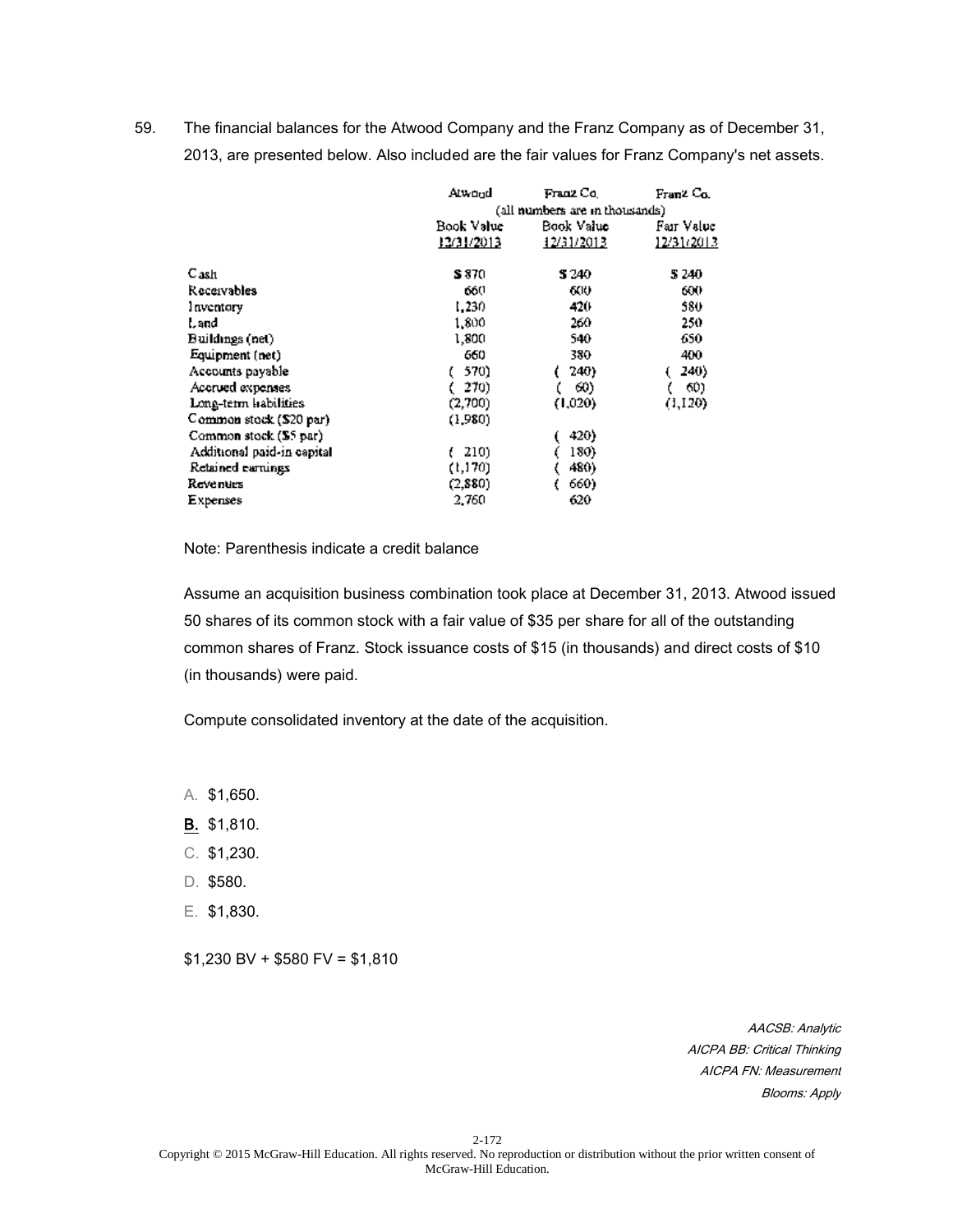Difficulty: 2 Medium

Learning Objective: 02-05 Determine the total fair value of the consideration transferred for an acquisition and allocate that fair value to specific subsidiary assets acquired (including goodwill); and liabilities assumed; or a gain on bargain purchase. Learning Objective: 02-06 Prepare the journal entry to consolidate the accounts of a subsidiary if dissolution takes place. Learning Objective: 02-07 Prepare a worksheet to consolidate the accounts of two companies that form a business combination if dissolution does not take place.

Topic: Acquisition Method When Dissolution Takes Place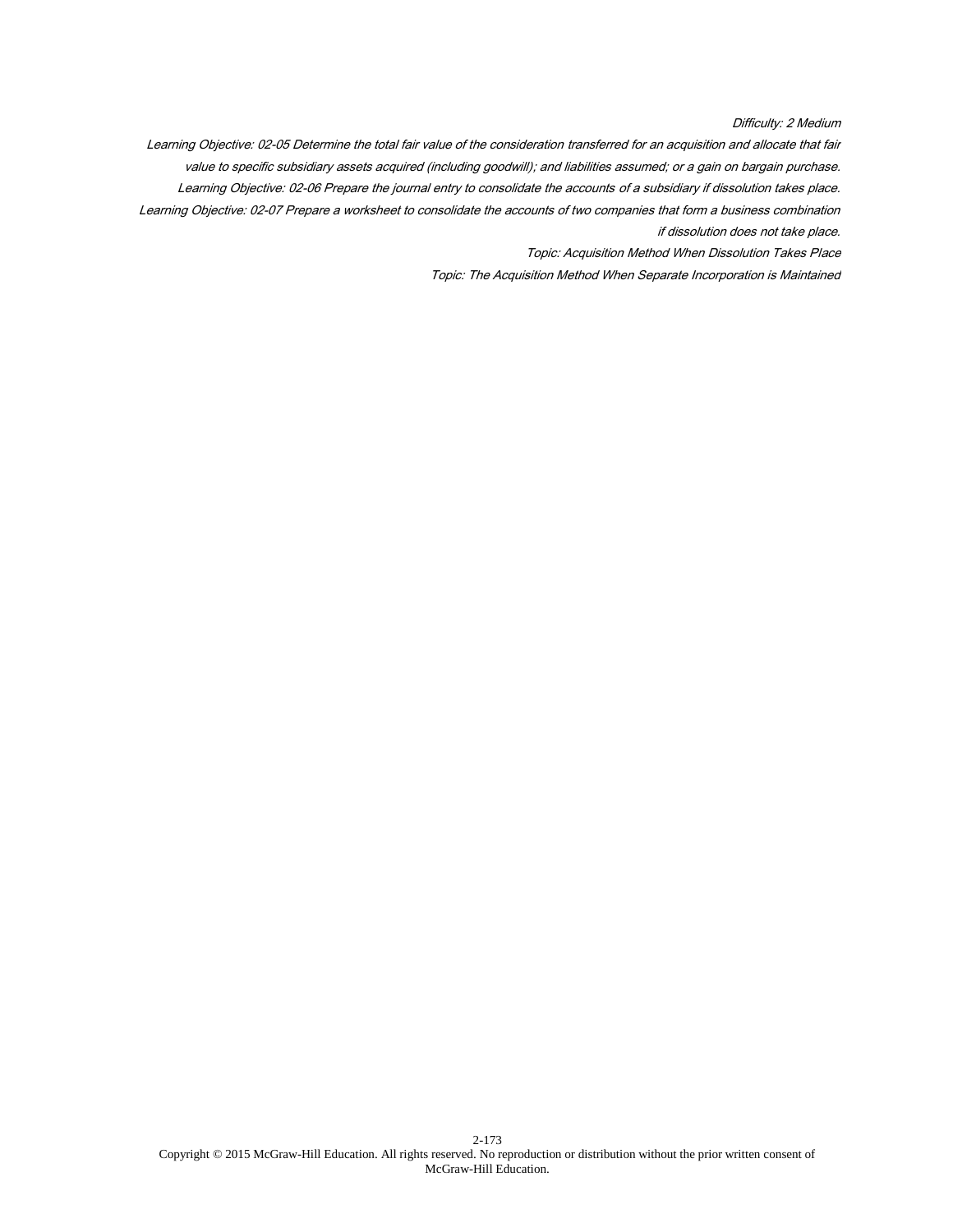60. The financial balances for the Atwood Company and the Franz Company as of December 31, 2013, are presented below. Also included are the fair values for Franz Company's net assets.

|                            | Atwond     | Franz Co.                      | Franz Co.  |  |
|----------------------------|------------|--------------------------------|------------|--|
|                            |            | (all numbers are in thousands) |            |  |
|                            | Book Value | Book Value                     |            |  |
|                            | 12/31/2013 | 12/31/2013                     | 12/31/2013 |  |
| Cash                       | S 870.     | S 240                          | 5 240      |  |
| Receivables                | 660        | 600                            | 600        |  |
| Inventory                  | 1,230      | 420                            | 580        |  |
| Land                       | 1,800      | 260.                           | 250        |  |
| Buildings (net)            | 1,800      | 540                            | 650        |  |
| Equipment (net)            | 660        | 380.                           | 400        |  |
| Accounts payable           | 570)       | 240)                           | 240)       |  |
| Accrued expenses           | 270)       | 60)                            | 60)        |  |
| Long-term habilities       | (2,700)    | (1,020)                        | (1,120)    |  |
| Common stock (\$20 par)    | (1,980)    |                                |            |  |
| Common stock (\$5 par)     |            | 420)                           |            |  |
| Additional paid-in capital | 210)       | 180)                           |            |  |
| Retained earnings          | (1,170)    | 480)                           |            |  |
| Revenues                   | (2,880).   | 660)                           |            |  |
| Expenses                   | 2,760      | 620                            |            |  |

Note: Parenthesis indicate a credit balance

Assume an acquisition business combination took place at December 31, 2013. Atwood issued 50 shares of its common stock with a fair value of \$35 per share for all of the outstanding common shares of Franz. Stock issuance costs of \$15 (in thousands) and direct costs of \$10 (in thousands) were paid.

Compute consolidated land at the date of the acquisition.

A. \$2,060.

- B. \$1,800.
- C. \$260.
- D. \$2,050.
- E. \$2,070.

 $$1,800$  BV +  $$250$  FV =  $$2,050$ 

AACSB: Analytic AICPA BB: Critical Thinking AICPA FN: Measurement Blooms: Apply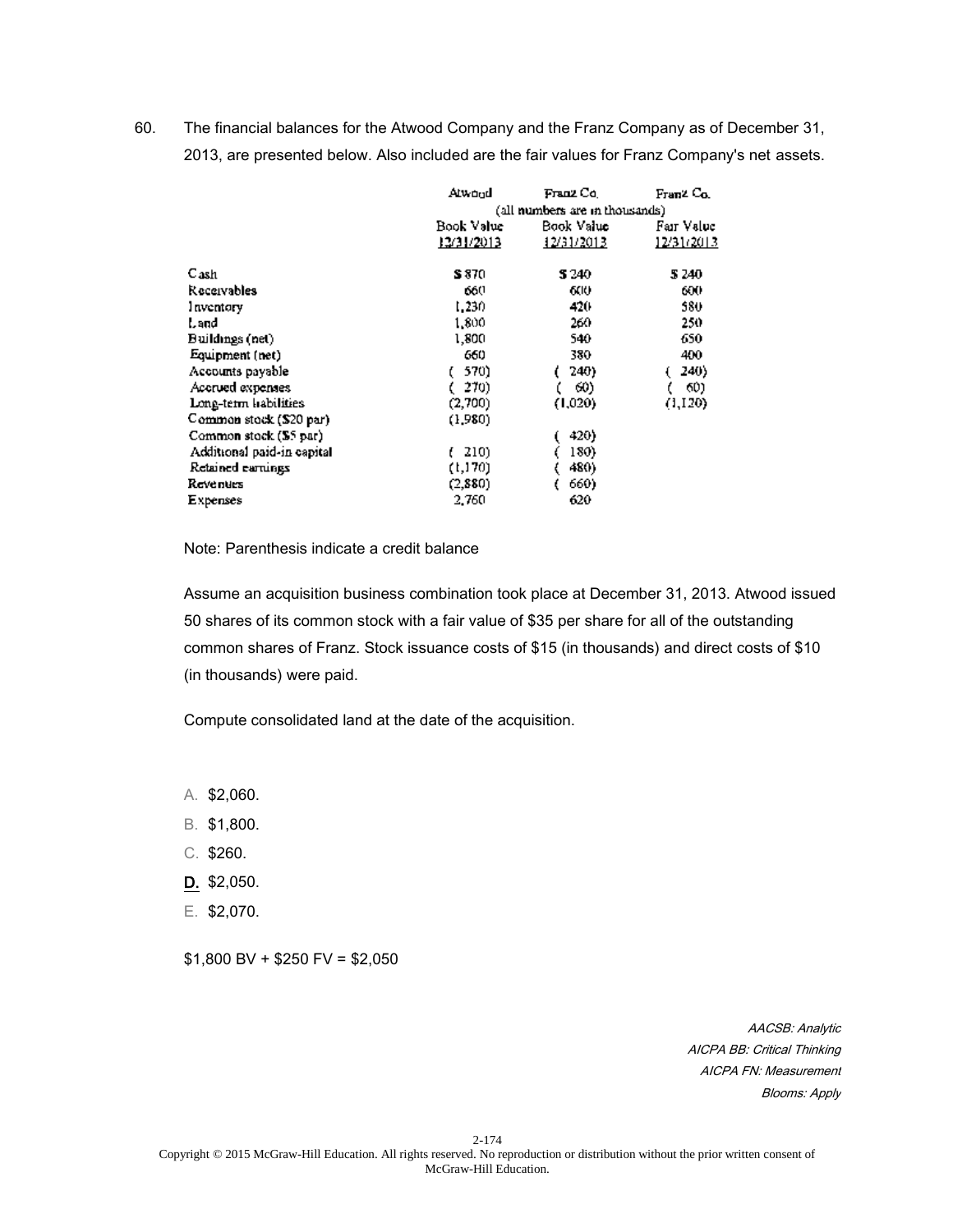Difficulty: 2 Medium

Learning Objective: 02-05 Determine the total fair value of the consideration transferred for an acquisition and allocate that fair value to specific subsidiary assets acquired (including goodwill); and liabilities assumed; or a gain on bargain purchase. Learning Objective: 02-06 Prepare the journal entry to consolidate the accounts of a subsidiary if dissolution takes place. Learning Objective: 02-07 Prepare a worksheet to consolidate the accounts of two companies that form a business combination if dissolution does not take place.

Topic: Acquisition Method When Dissolution Takes Place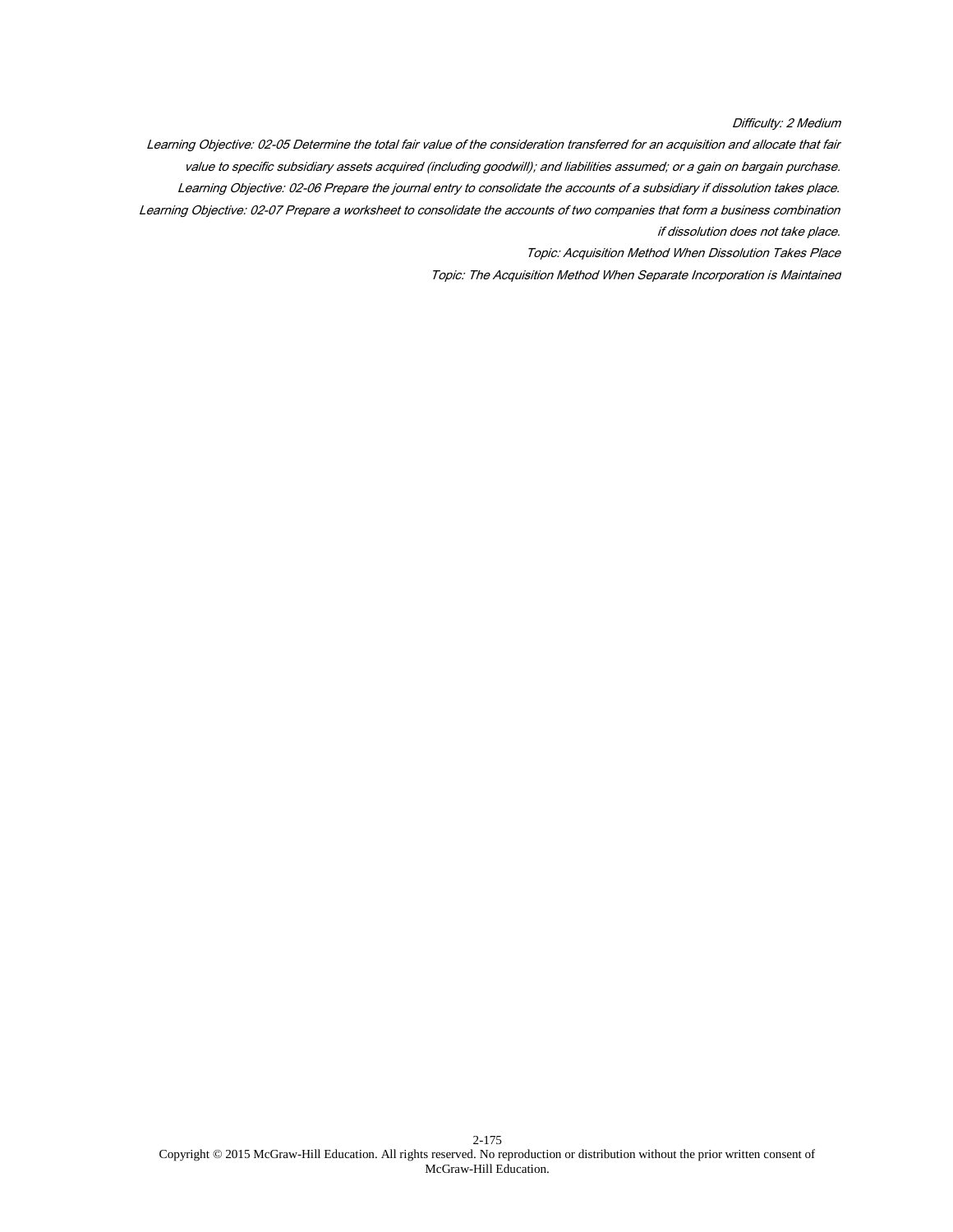61. The financial balances for the Atwood Company and the Franz Company as of December 31, 2013, are presented below. Also included are the fair values for Franz Company's net assets.

|                            | Atwond     | Franz Co.                       | Franz Co.  |  |
|----------------------------|------------|---------------------------------|------------|--|
|                            |            | (all numbers are in thousands). |            |  |
|                            | Book Value | Book Value                      |            |  |
|                            | 12/31/2013 | 12/31/2013                      | 12/31/2013 |  |
| C <sub>ash</sub>           | S 870.     | 5 240                           | 5 240      |  |
| Receivables                | 660        | 600                             | 600        |  |
| Inventory                  | 1,230      | 420                             | 580        |  |
| Land                       | 1,800      | 260                             | 250        |  |
| Buildings (net)            | 1,800      | 540                             | 650.       |  |
| Equipment (net)            | 660        | 380.                            | 400        |  |
| Accounts payable           | 570)       | 240)                            | 240)       |  |
| Accrued expenses           | 270)       | 60)                             | 60)        |  |
| Long-term liabilities      | (2,700)    | (1,020)                         | (1,120)    |  |
| Common stock (\$20 par)    | (1,980).   |                                 |            |  |
| Common stock (\$5 par)     |            | 420)                            |            |  |
| Additional paid-in capital | 210)       | 180)                            |            |  |
| Retained earnings          | (1,170)    | 480)                            |            |  |
| Revenues                   | (2,880)    | 660)                            |            |  |
| Expenses                   | 2,760      | 620                             |            |  |

Note: Parenthesis indicate a credit balance

Assume an acquisition business combination took place at December 31, 2013. Atwood issued 50 shares of its common stock with a fair value of \$35 per share for all of the outstanding common shares of Franz. Stock issuance costs of \$15 (in thousands) and direct costs of \$10 (in thousands) were paid.

Compute consolidated buildings (net) at the date of the acquisition.

A. \$2,450.

- B. \$2,340.
- C. \$1,800.
- D. \$650.
- E. \$1,690.

 $$1,800$  BV +  $$650$  FV =  $$2,450$ 

AACSB: Analytic AICPA BB: Critical Thinking AICPA FN: Measurement Blooms: Apply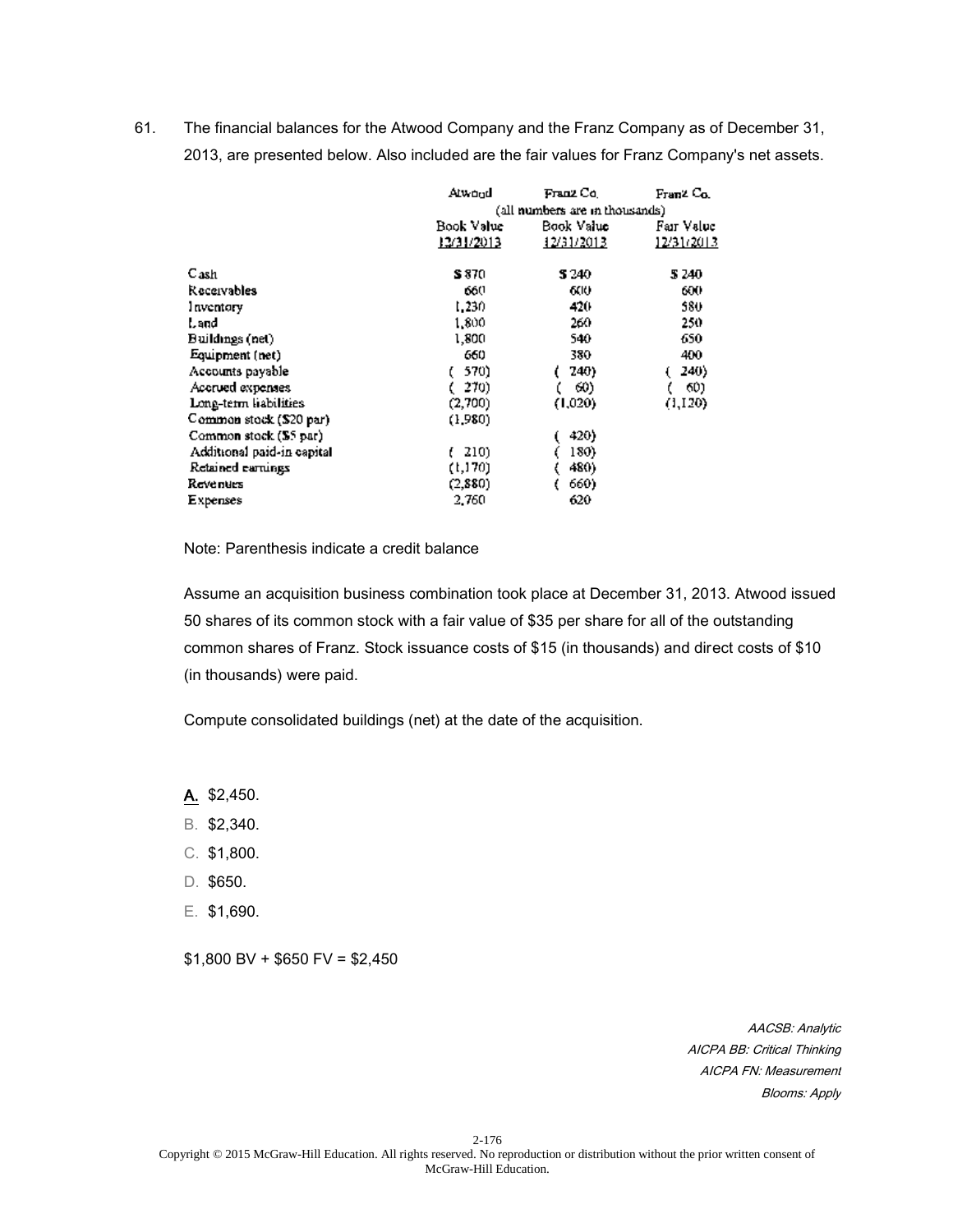Difficulty: 2 Medium

Learning Objective: 02-05 Determine the total fair value of the consideration transferred for an acquisition and allocate that fair value to specific subsidiary assets acquired (including goodwill); and liabilities assumed; or a gain on bargain purchase. Learning Objective: 02-06 Prepare the journal entry to consolidate the accounts of a subsidiary if dissolution takes place. Learning Objective: 02-07 Prepare a worksheet to consolidate the accounts of two companies that form a business combination if dissolution does not take place.

Topic: Acquisition Method When Dissolution Takes Place

Topic: The Acquisition Method When Separate Incorporation is Maintained

62. The financial balances for the Atwood Company and the Franz Company as of December 31, 2013, are presented below. Also included are the fair values for Franz Company's net assets.



Note: Parenthesis indicate a credit balance

Assume an acquisition business combination took place at December 31, 2013. Atwood issued 50 shares of its common stock with a fair value of \$35 per share for all of the outstanding common shares of Franz. Stock issuance costs of \$15 (in thousands) and direct costs of \$10 (in thousands) were paid.

Compute consolidated long-term liabilities at the date of the acquisition.

- A. \$2,600.
- B. \$2,700.
- C. \$2,800.
- D. \$3,720.
- E. \$3,820.

\$2,700 BV + \$1,120 FV = \$3,820

AACSB: Analytic AICPA BB: Critical Thinking AICPA FN: Measurement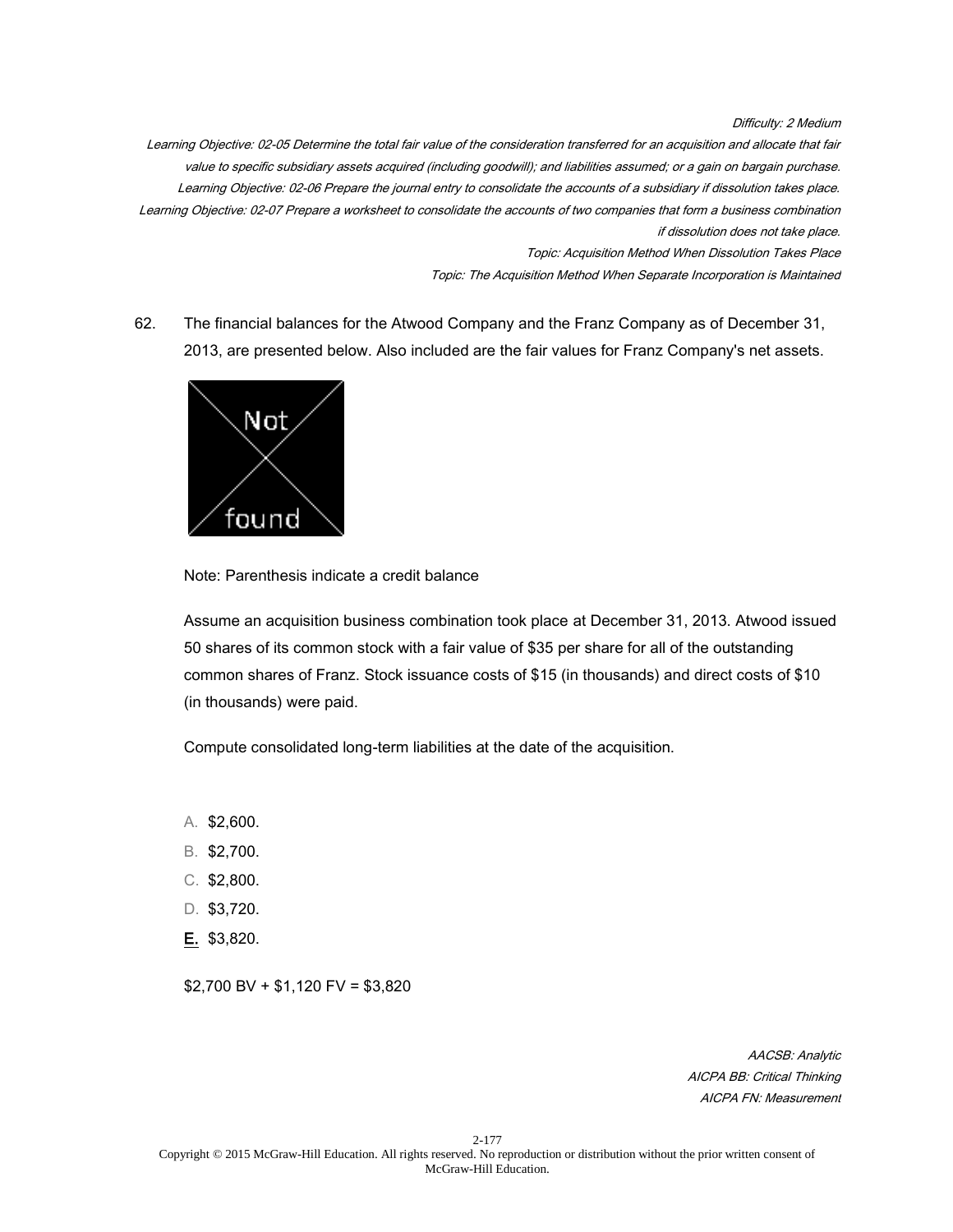Blooms: Apply

Difficulty: 2 Medium

Learning Objective: 02-05 Determine the total fair value of the consideration transferred for an acquisition and allocate that fair value to specific subsidiary assets acquired (including goodwill); and liabilities assumed; or a gain on bargain purchase. Learning Objective: 02-06 Prepare the journal entry to consolidate the accounts of a subsidiary if dissolution takes place. Learning Objective: 02-07 Prepare a worksheet to consolidate the accounts of two companies that form a business combination if dissolution does not take place.

Topic: Acquisition Method When Dissolution Takes Place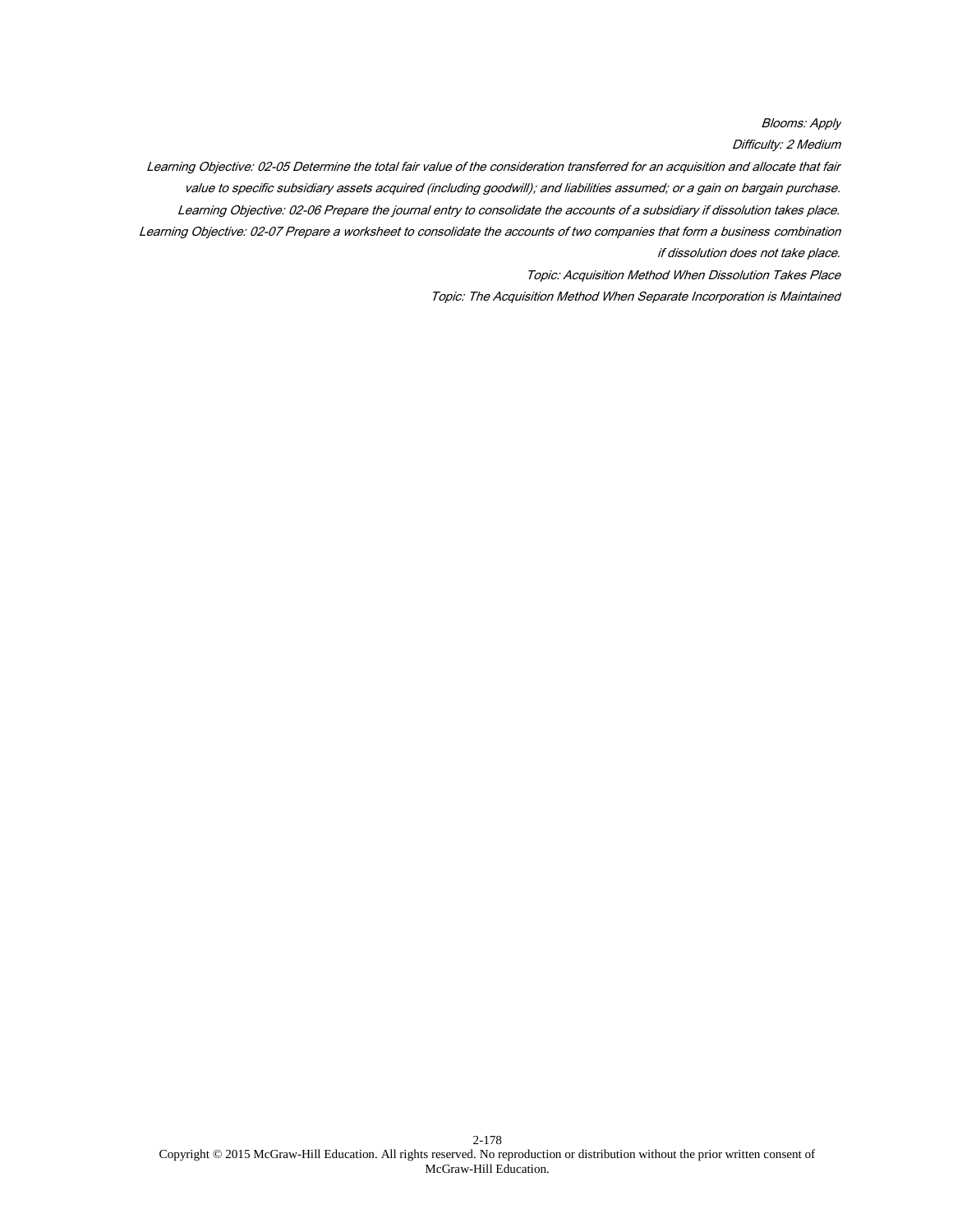63. The financial balances for the Atwood Company and the Franz Company as of December 31, 2013, are presented below. Also included are the fair values for Franz Company's net assets.

|                            | Atwond     | Franz Co.                       | Franz Co.  |  |
|----------------------------|------------|---------------------------------|------------|--|
|                            |            | (all numbers are in thousands). |            |  |
|                            | Book Value | Book Value                      |            |  |
|                            | 12/31/2013 | 12/31/2013                      | 12/31/2013 |  |
| C <sub>ash</sub>           | S 870.     | 5 240                           | 5 240      |  |
| Receivables                | 660        | 600                             | 600        |  |
| Inventory                  | 1,230      | 420                             | 580        |  |
| Land                       | 1,800      | 260                             | 250        |  |
| Buildings (net)            | 1.800      | 540                             | 650.       |  |
| Equipment (net)            | 660        | 380.                            | 400        |  |
| Accounts payable           | 570)       | 240)                            | 240)       |  |
| Accrued expenses           | 270)       | 60)                             | 60)        |  |
| Long-term habilities       | (2,700)    | (1,020)                         | (1,120)    |  |
| Common stock (\$20 par)    | (1,980)    |                                 |            |  |
| Common stock (\$5 par)     |            | 420)                            |            |  |
| Additional paid-in capital | 210)       | 180)                            |            |  |
| Retained earnings          | (1,170)    | 480)                            |            |  |
| Revenues                   | (2,880)    | 660)                            |            |  |
| Expenses                   | 2,760      | 620                             |            |  |

Note: Parenthesis indicate a credit balance

Assume an acquisition business combination took place at December 31, 2013. Atwood issued 50 shares of its common stock with a fair value of \$35 per share for all of the outstanding common shares of Franz. Stock issuance costs of \$15 (in thousands) and direct costs of \$10 (in thousands) were paid.

Compute consolidated goodwill at the date of the acquisition.

A. \$360.

- B. \$450.
- C. \$460.
- D. \$440.
- E. \$475.

(\$35 FV × 50 shares = \$1,750) - (\$1,300 Net Assets at FV) = \$450 Goodwill

AACSB: Analytic AICPA BB: Critical Thinking AICPA FN: Measurement Blooms: Apply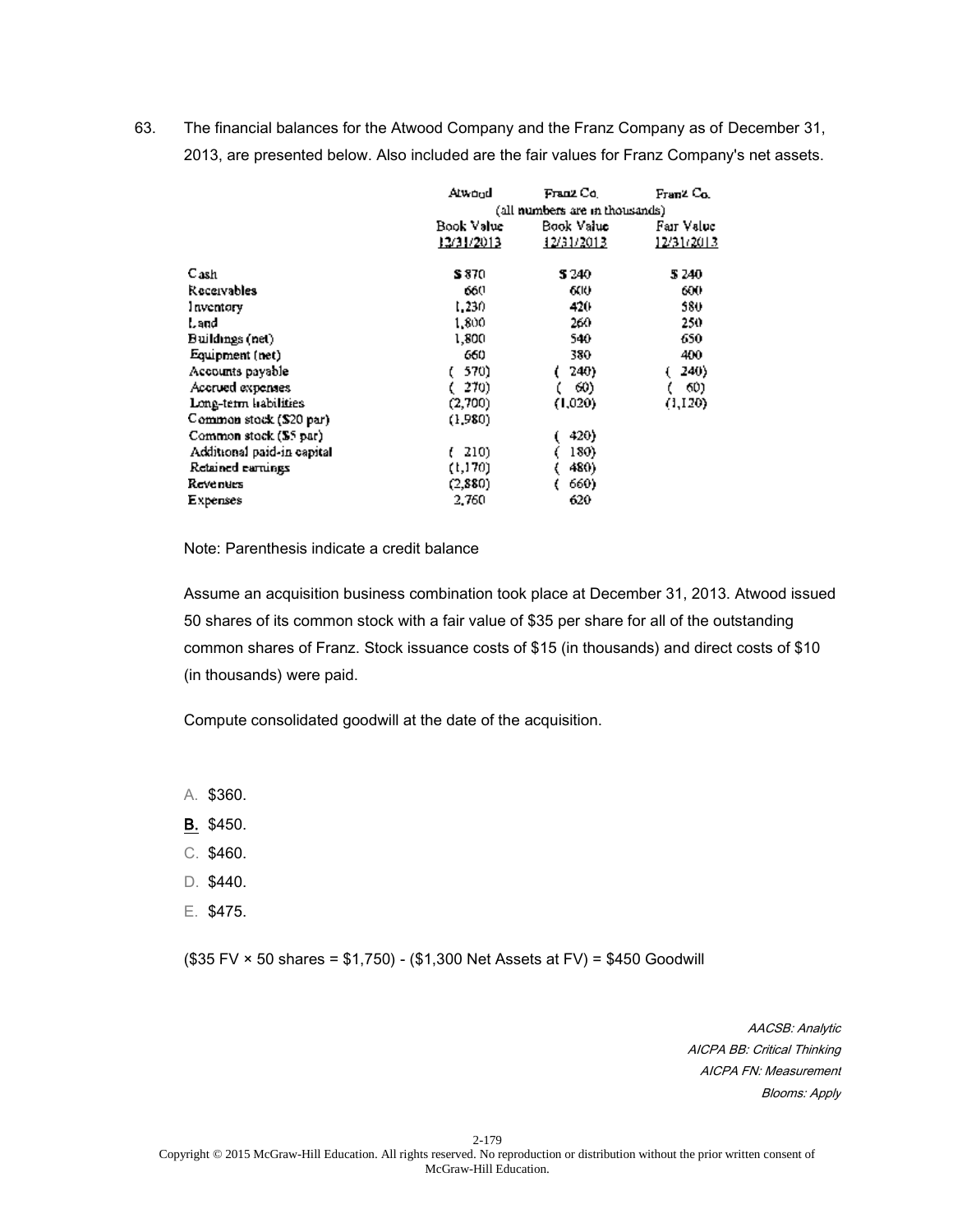Difficulty: 2 Medium

Learning Objective: 02-04 Describe the valuation principles of the acquisition method.

Learning Objective: 02-05 Determine the total fair value of the consideration transferred for an acquisition and allocate that fair value to specific subsidiary assets acquired (including goodwill); and liabilities assumed; or a gain on bargain purchase. Learning Objective: 02-06 Prepare the journal entry to consolidate the accounts of a subsidiary if dissolution takes place.

Learning Objective: 02-07 Prepare a worksheet to consolidate the accounts of two companies that form a business combination

if dissolution does not take place.

Topic: Acquisition Method When Dissolution Takes Place

Topic: Financial Reporting for Business Combinations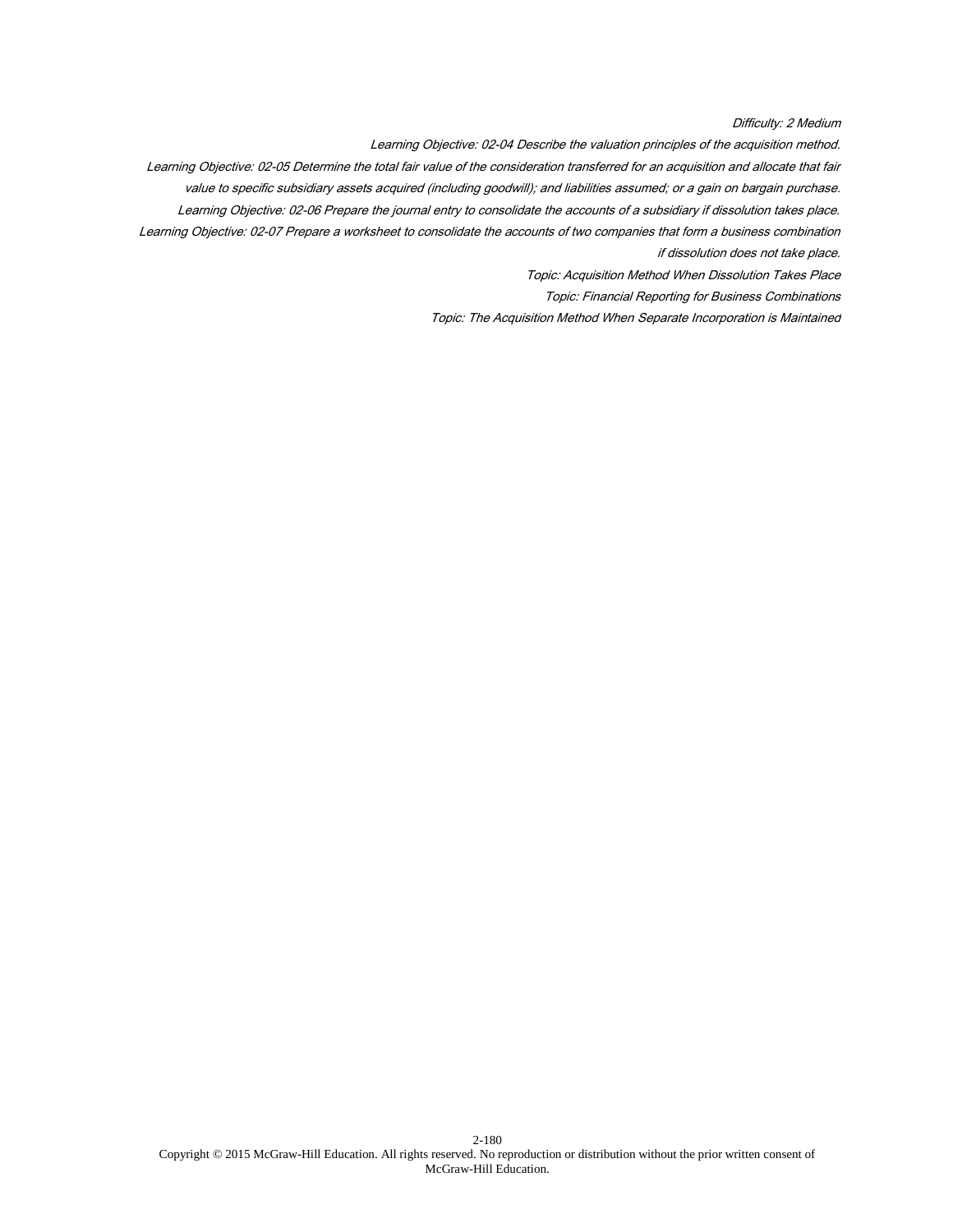64. The financial balances for the Atwood Company and the Franz Company as of December 31, 2013, are presented below. Also included are the fair values for Franz Company's net assets.

|                            | Atwond                          | Franz Co.  | Franz Co.  |
|----------------------------|---------------------------------|------------|------------|
|                            | (all numbers are in thousands). |            |            |
|                            | Book Value                      | Book Value | Fair Value |
|                            | 12/31/2013                      | 12/31/2013 | 12/31/2013 |
| Cash                       | S 870.                          | S 240      | 5 240      |
| Receivables                | 660                             | 600        | 600        |
| Inventory                  | 1,230                           | 420        | 580        |
| Land                       | 1,800                           | 260        | 250        |
| Buildings (net)            | 1,800                           | 540        | 650.       |
| Equipment (net)            | 660                             | 380        | 400        |
| Accounts payable           | 570)                            | 240)       | 240)       |
| Accrued expenses           | 270)                            | 60)        | 60)        |
| Long-term habilities       | (2,700)                         | (1,020)    | (1,120)    |
| Common stock (\$20 par)    | (1,980)                         |            |            |
| Common stock (\$5 par)     |                                 | 420)       |            |
| Additional paid-in capital | 210)                            | 180)       |            |
| Retained earnings          | (1,170)                         | 480)       |            |
| Revenues                   | (2,880)                         | 660)       |            |
| Expenses                   | 2,760                           | 620        |            |

Note: Parenthesis indicate a credit balance

Assume an acquisition business combination took place at December 31, 2013. Atwood issued 50 shares of its common stock with a fair value of \$35 per share for all of the outstanding common shares of Franz. Stock issuance costs of \$15 (in thousands) and direct costs of \$10 (in thousands) were paid.

Compute consolidated equipment (net) at the date of the acquisition.

A. \$400.

- B. \$660.
- C. \$1,060.
- D. \$1,040.
- E. \$1,050.

 $$660$  BV + \$400 FV = \$1,060

AACSB: Analytic AICPA BB: Critical Thinking AICPA FN: Measurement Blooms: Apply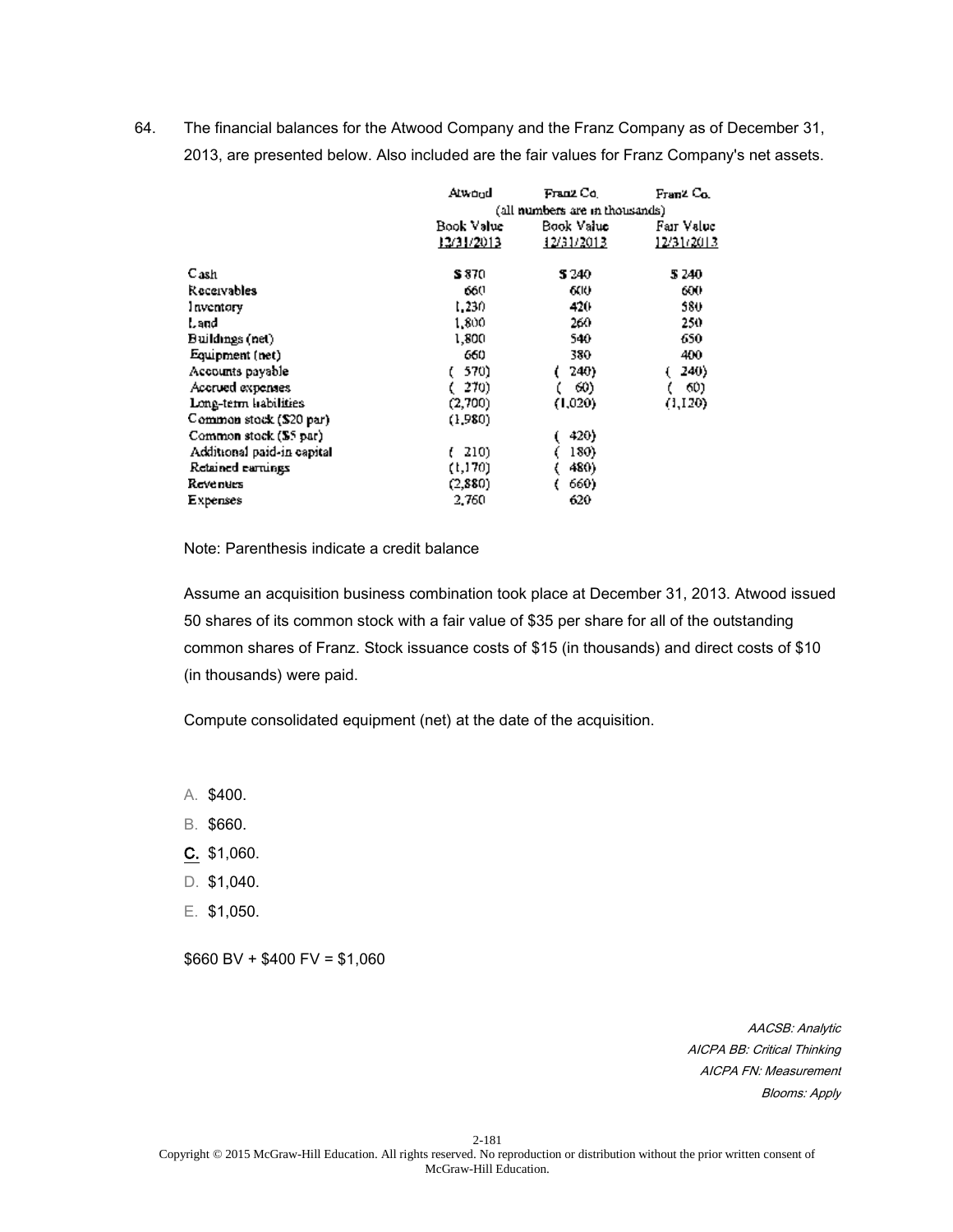Difficulty: 2 Medium

Learning Objective: 02-05 Determine the total fair value of the consideration transferred for an acquisition and allocate that fair value to specific subsidiary assets acquired (including goodwill); and liabilities assumed; or a gain on bargain purchase. Learning Objective: 02-06 Prepare the journal entry to consolidate the accounts of a subsidiary if dissolution takes place. Learning Objective: 02-07 Prepare a worksheet to consolidate the accounts of two companies that form a business combination if dissolution does not take place.

Topic: Acquisition Method When Dissolution Takes Place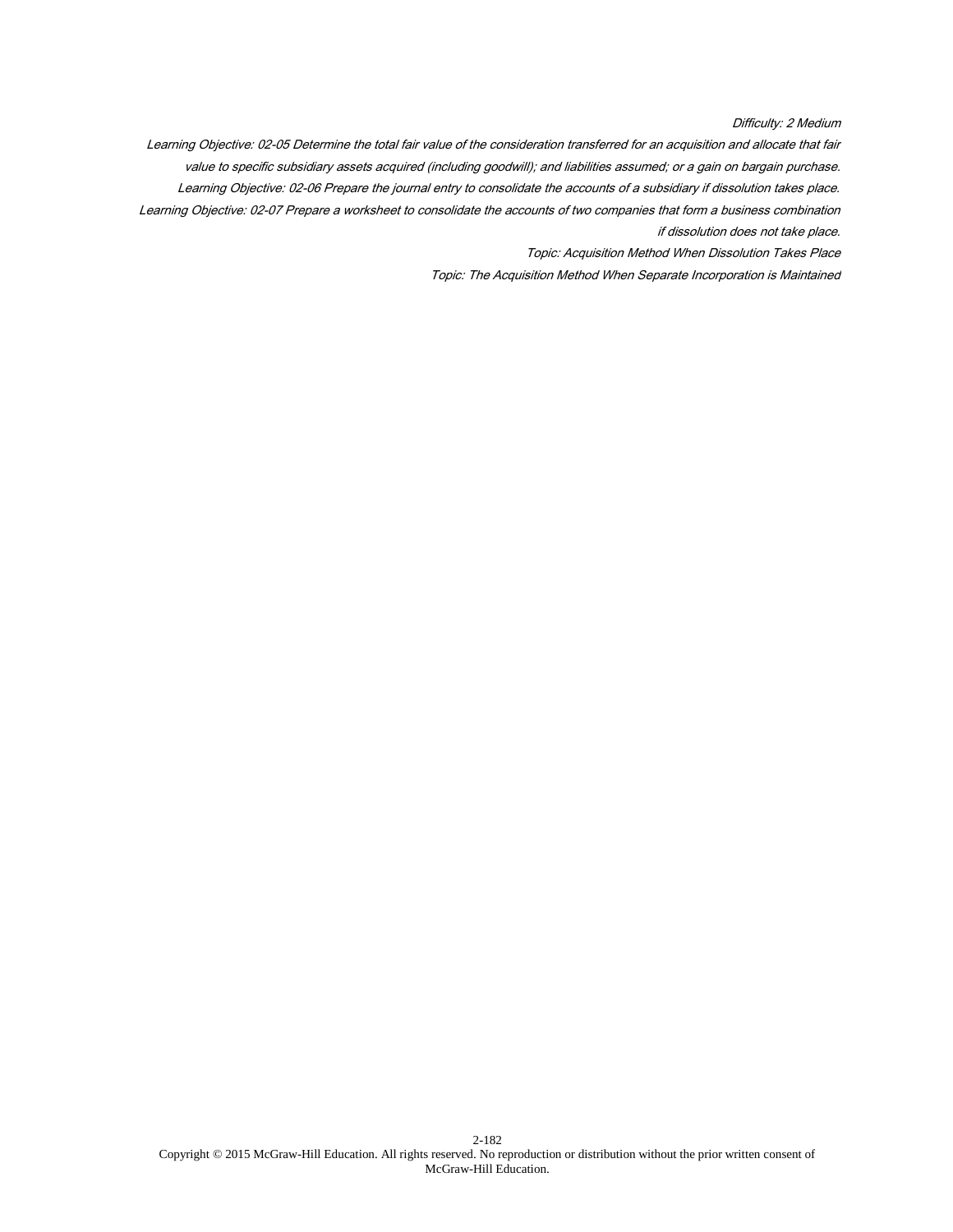65. The financial balances for the Atwood Company and the Franz Company as of December 31, 2013, are presented below. Also included are the fair values for Franz Company's net assets.

|                            | Atwond                          | Franz Co.  | Franz Co.   |
|----------------------------|---------------------------------|------------|-------------|
|                            | (all numbers are in thousands). |            |             |
|                            | Book Value                      | Book Value | Fair Value. |
|                            | 12/31/2013                      | 12/31/2013 | 12/31/2013  |
| C <sub>ash</sub>           | S 870.                          | 5 240      | 5 240       |
| Receivables                | 660                             | 600        | 600         |
| Inventory                  | 1,230                           | 420        | 580         |
| Land                       | 1,800                           | 260        | 250         |
| Buildings (net)            | 1.800                           | 540        | 650.        |
| Equipment (net)            | 660                             | 380.       | 400         |
| Accounts payable           | 570)                            | 240)       | 240)        |
| Accrued expenses           | 270)                            | 60)        | 60)         |
| Long-term liabilities      | (2,700)                         | (1,020)    | (1,120)     |
| Common stock (\$20 par)    | (1,980)                         |            |             |
| Common stock (\$5 par)     |                                 | 420)       |             |
| Additional paid-in capital | 210)                            | 180)       |             |
| Retained earnings          | (1,170)                         | 480)       |             |
| Revenues                   | (2,880)                         | 660)       |             |
| Expenses                   | 2,760                           | 620        |             |

Note: Parenthesis indicate a credit balance

Assume an acquisition business combination took place at December 31, 2013. Atwood issued 50 shares of its common stock with a fair value of \$35 per share for all of the outstanding common shares of Franz. Stock issuance costs of \$15 (in thousands) and direct costs of \$10 (in thousands) were paid.

Compute fair value of the net assets acquired at the date of the acquisition.

A. \$1,300.

- B. \$1,340.
- C. \$1,500.
- D. \$1,750.
- E. \$2,480.

 $($240 + $600 + $580 + $250 + $650 + $400) - ($240 + $60 + $1,120) = $1300$ 

AACSB: Analytic AICPA BB: Critical Thinking AICPA FN: Measurement Blooms: Apply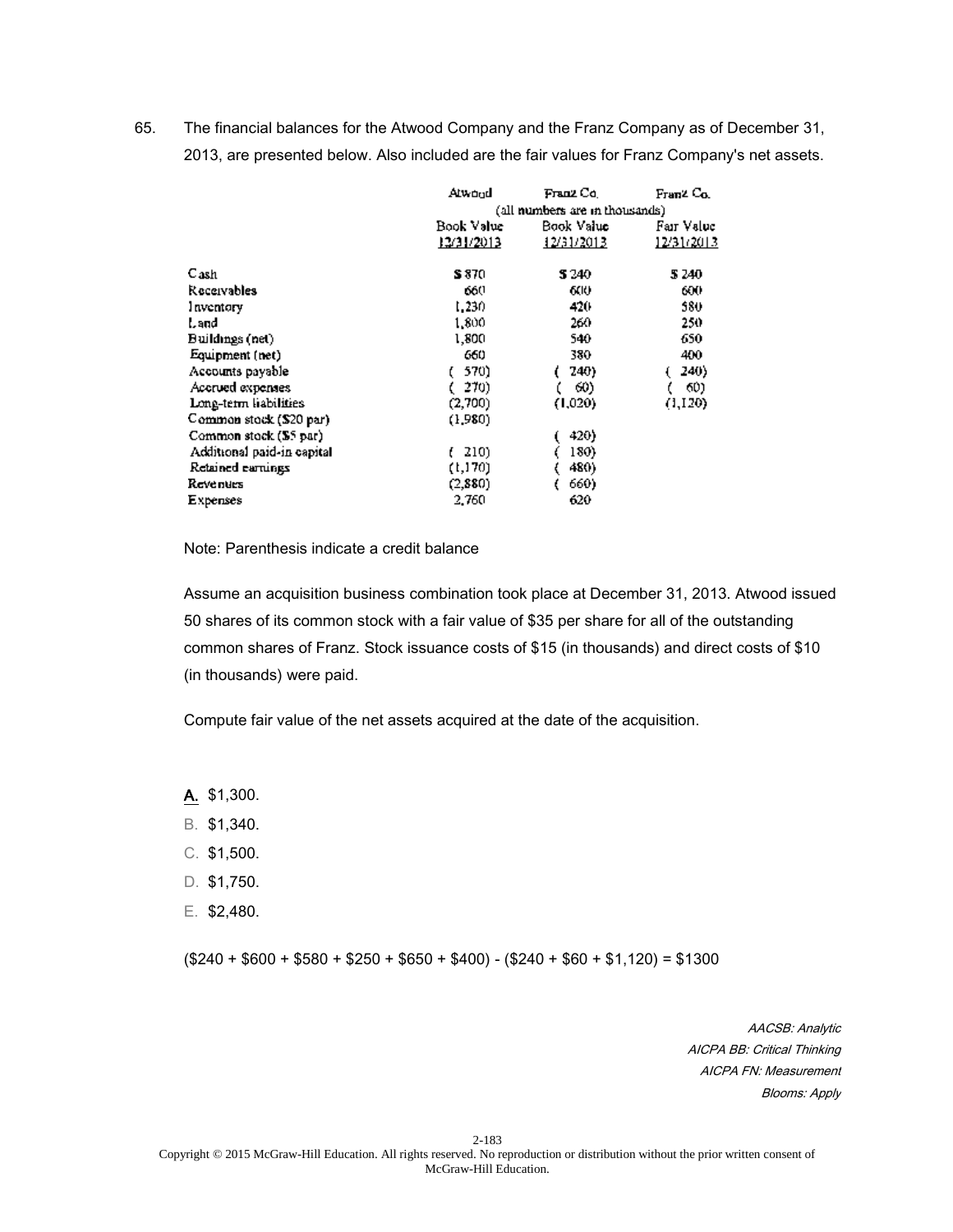Difficulty: 2 Medium

Learning Objective: 02-05 Determine the total fair value of the consideration transferred for an acquisition and allocate that fair value to specific subsidiary assets acquired (including goodwill); and liabilities assumed; or a gain on bargain purchase. Learning Objective: 02-06 Prepare the journal entry to consolidate the accounts of a subsidiary if dissolution takes place. Learning Objective: 02-07 Prepare a worksheet to consolidate the accounts of two companies that form a business combination if dissolution does not take place.

Topic: Acquisition Method When Dissolution Takes Place

Topic: The Acquisition Method When Separate Incorporation is Maintained

66. The financial balances for the Atwood Company and the Franz Company as of December 31, 2013, are presented below. Also included are the fair values for Franz Company's net assets.



Note: Parenthesis indicate a credit balance

Assume an acquisition business combination took place at December 31, 2013. Atwood issued 50 shares of its common stock with a fair value of \$35 per share for all of the outstanding common shares of Franz. Stock issuance costs of \$15 (in thousands) and direct costs of \$10 (in thousands) were paid.

Compute consolidated retained earnings at the date of the acquisition.

- A. \$1,160.
- B. \$1,170.
- C. \$1,280.
- D. \$1,290.
- E. \$1,640.

 $$1,170 + ($2,880 - $2760 - $10) = $1,280$ 

AACSB: Analytic AICPA BB: Critical Thinking AICPA FN: Measurement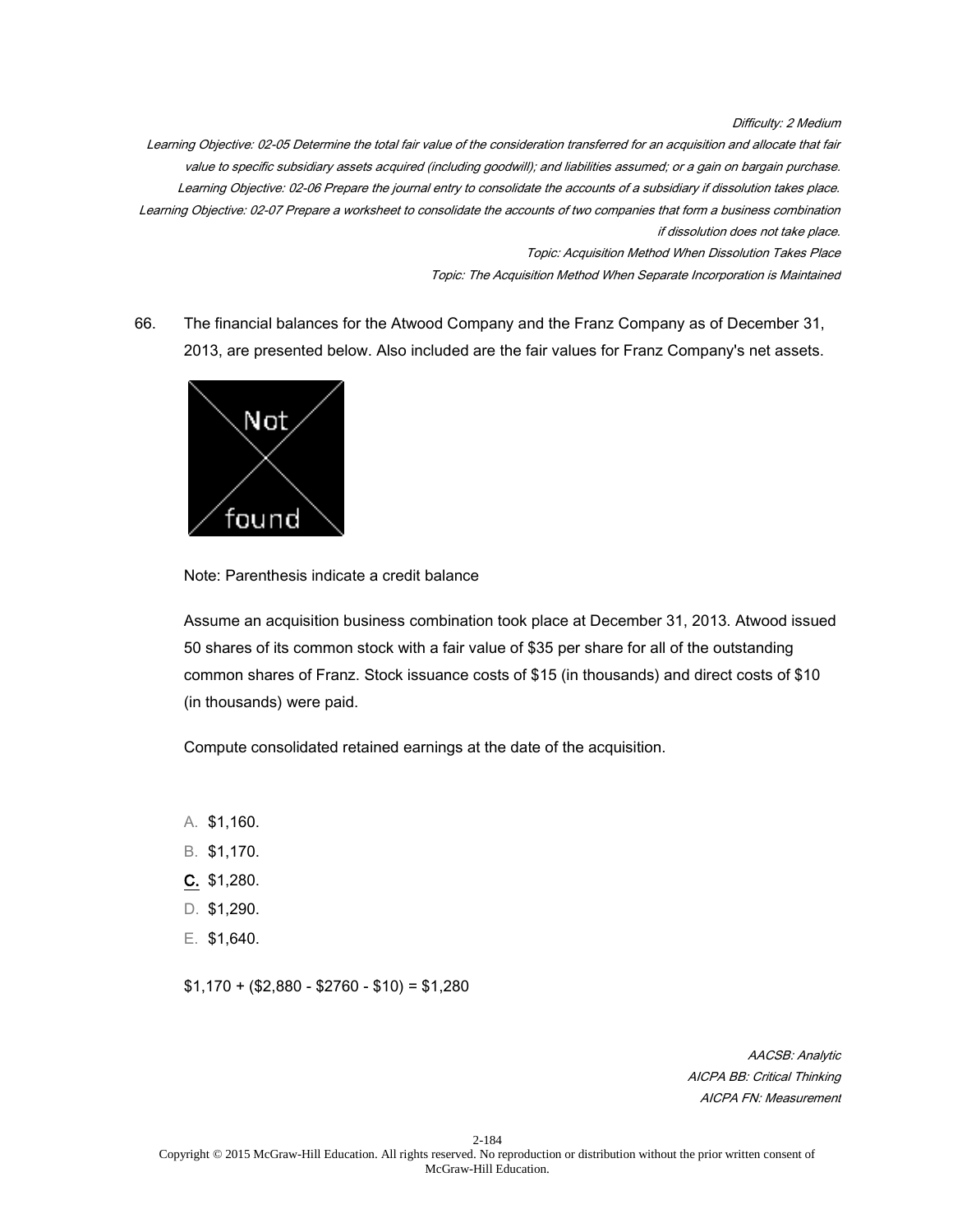Blooms: Apply

Difficulty: 3 Hard

Learning Objective: 02-04 Describe the valuation principles of the acquisition method.

Learning Objective: 02-05 Determine the total fair value of the consideration transferred for an acquisition and allocate that fair

value to specific subsidiary assets acquired (including goodwill); and liabilities assumed; or a gain on bargain purchase.

Learning Objective: 02-06 Prepare the journal entry to consolidate the accounts of a subsidiary if dissolution takes place.

Learning Objective: 02-07 Prepare a worksheet to consolidate the accounts of two companies that form a business combination if dissolution does not take place.

Topic: Acquisition Method When Dissolution Takes Place

Topic: Financial Reporting for Business Combinations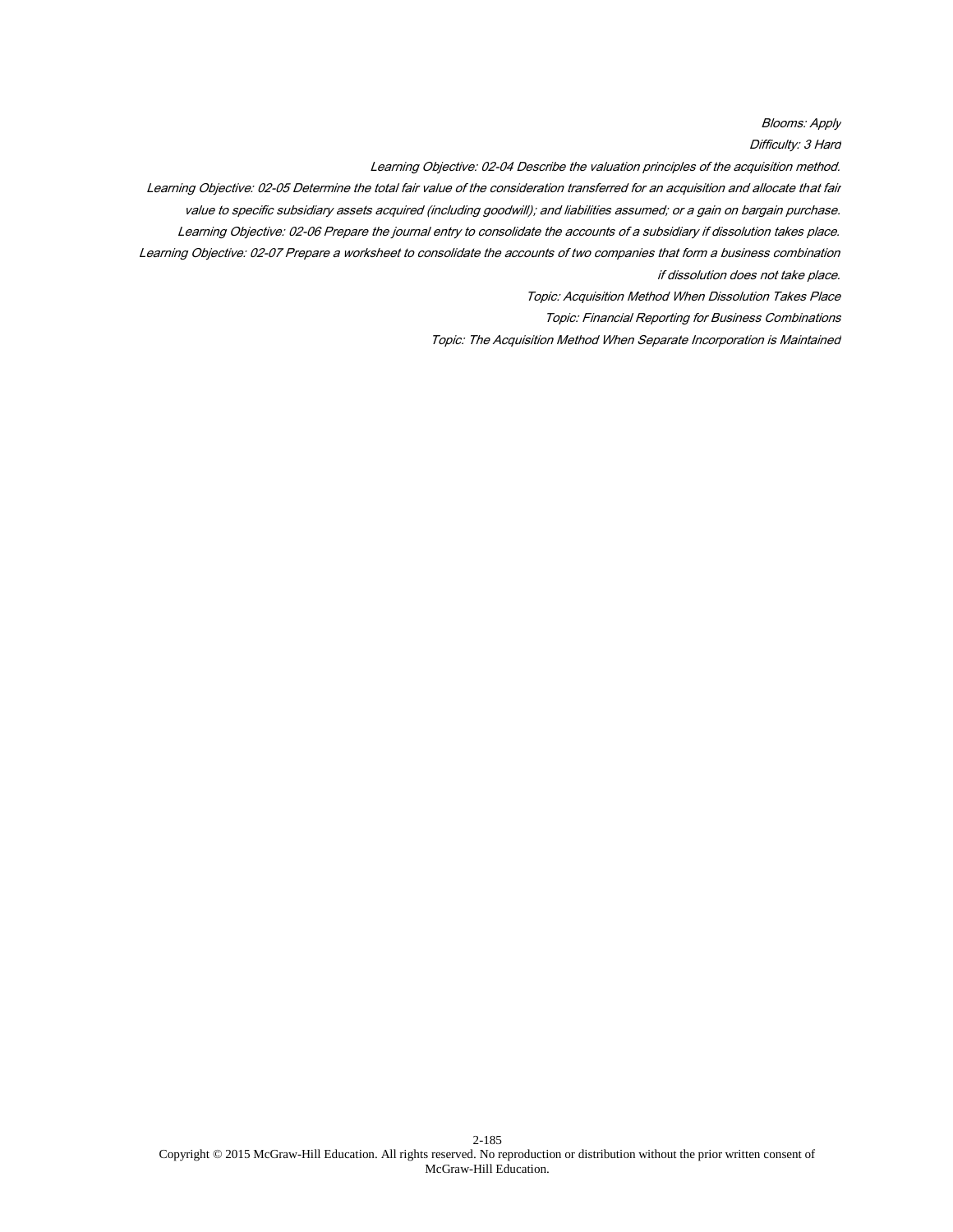67. The financial balances for the Atwood Company and the Franz Company as of December 31, 2013, are presented below. Also included are the fair values for Franz Company's net assets.

|                            | Atwond     | Franz Co.                       | Franz Co.    |  |
|----------------------------|------------|---------------------------------|--------------|--|
|                            |            | (all numbers are in thousands). |              |  |
|                            | Book Value | Book Value                      | Fair Value I |  |
|                            | 12/31/2013 | 12/31/2013                      | 12/31/2013   |  |
| C <sub>ash</sub>           | S 870.     | 5 240                           | 5 240        |  |
| Receivables                | 660        | 600                             | 600          |  |
| Inventory                  | 1,230      | 420                             | 580          |  |
| Land                       | 1,800      | 260                             | 250          |  |
| Buildings (net)            | 1,800      | 540                             | 650.         |  |
| Equipment (net)            | 660        | 380.                            | 400          |  |
| Accounts payable           | 570)       | 240)                            | 240)         |  |
| Accrued expenses           | 270)       | 60)                             | 60)          |  |
| Long-term habilities       | (2,700)    | (1,020)                         | (1,120)      |  |
| Common stock (\$20 par)    | (1,980).   |                                 |              |  |
| Common stock (\$5 par)     |            | 420)                            |              |  |
| Additional paid-in capital | 210)       | 180)                            |              |  |
| Retained earnings          | (1,170)    | 480)                            |              |  |
| Revenues                   | (2,880)    | 660)                            |              |  |
| Expenses                   | 2,760      | 620                             |              |  |

Note: Parenthesis indicate a credit balance

Assume an acquisition business combination took place at December 31, 2013. Atwood issued 50 shares of its common stock with a fair value of \$35 per share for all of the outstanding common shares of Franz. Stock issuance costs of \$15 (in thousands) and direct costs of \$10 (in thousands) were paid.

Compute consolidated revenues at the date of the acquisition.

A. \$3,540.

- B. \$2,880.
- C. \$1,170.
- D. \$1,650.
- E. \$4,050.

\$2,880 Revenues of the Parent Only

AACSB: Analytic AICPA BB: Critical Thinking AICPA FN: Measurement Blooms: Apply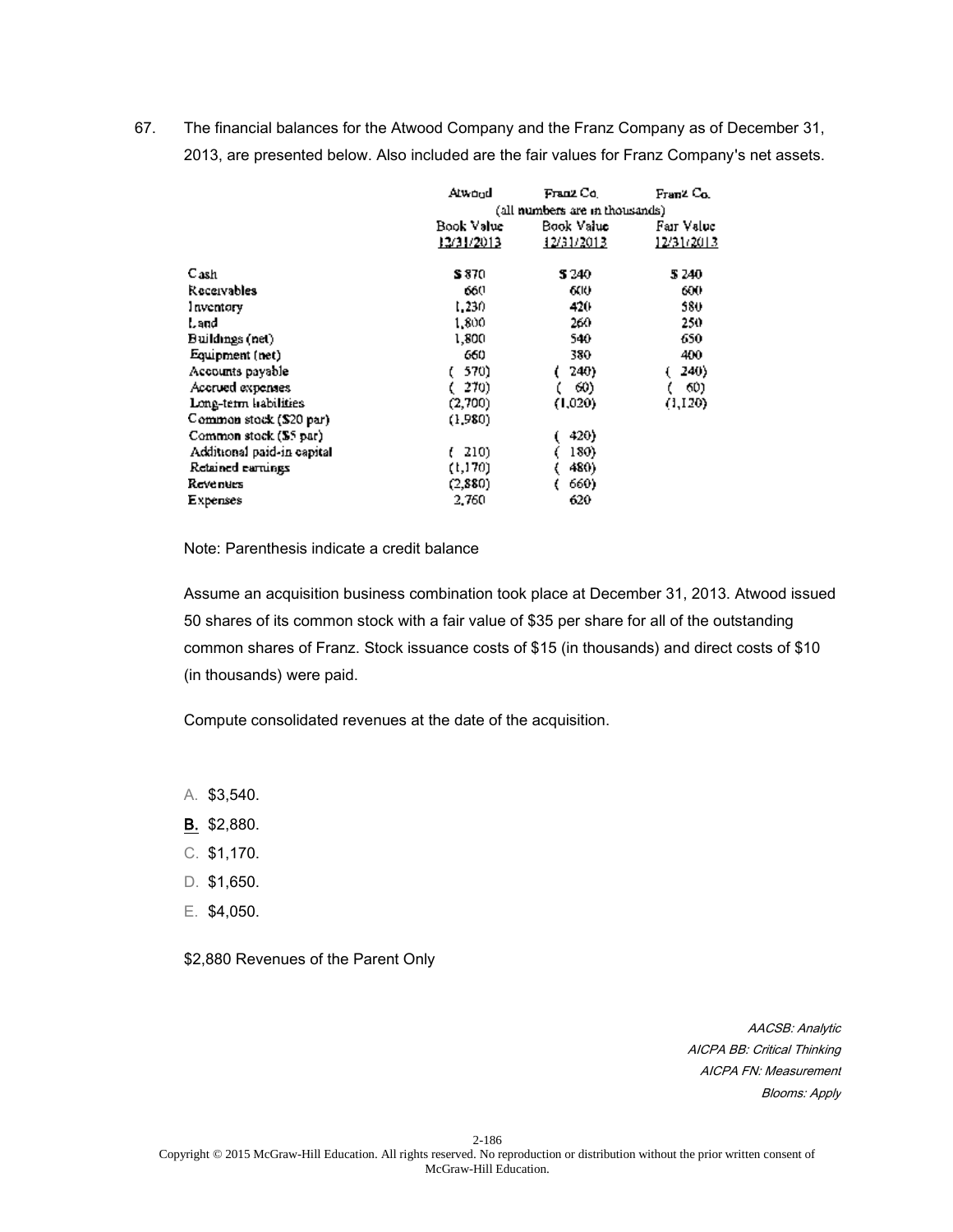Difficulty: 2 Medium

Learning Objective: 02-06 Prepare the journal entry to consolidate the accounts of a subsidiary if dissolution takes place. Learning Objective: 02-07 Prepare a worksheet to consolidate the accounts of two companies that form a business combination if dissolution does not take place.

Topic: Acquisition Method When Dissolution Takes Place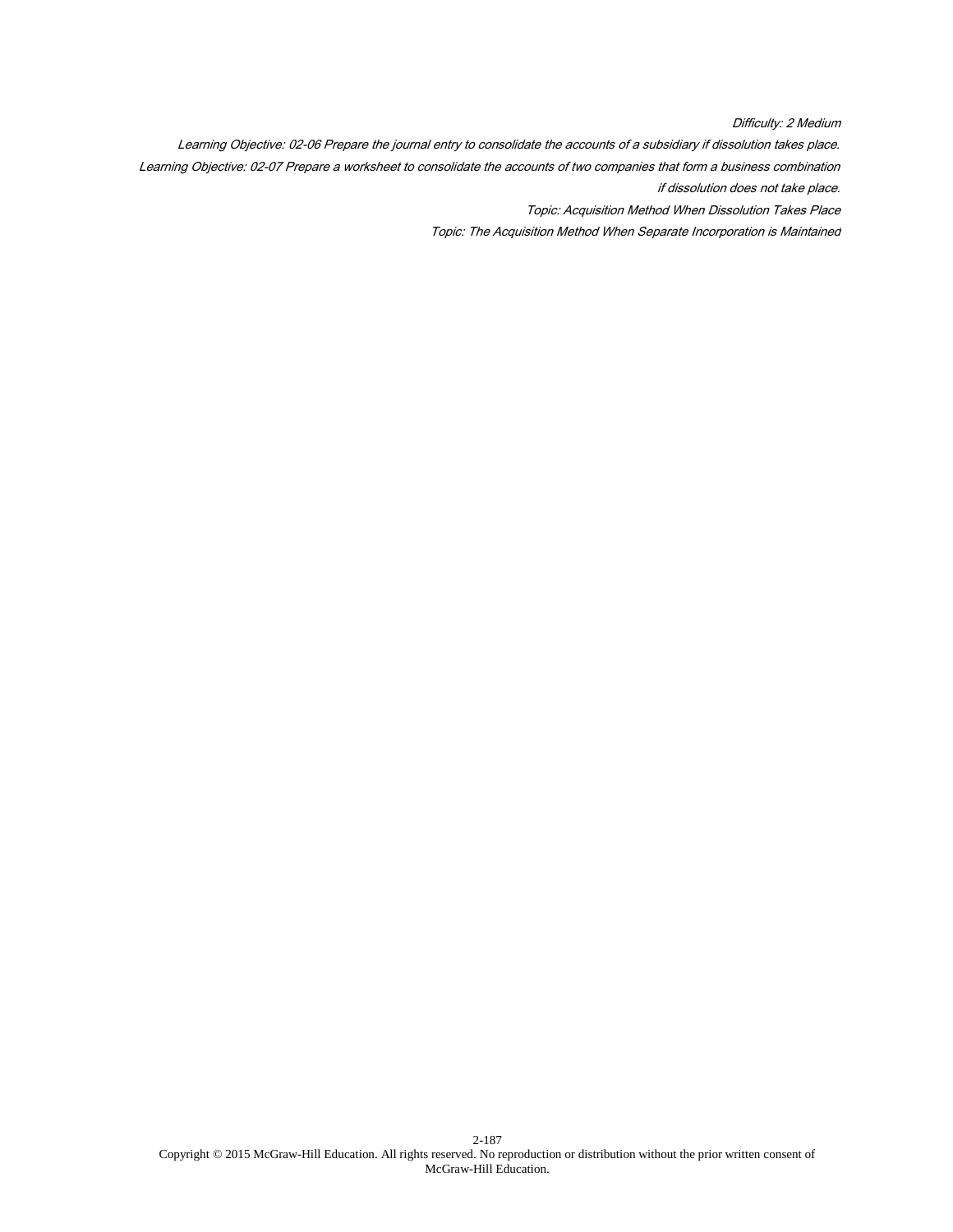68. The financial balances for the Atwood Company and the Franz Company as of December 31, 2013, are presented below. Also included are the fair values for Franz Company's net assets.

|                            | Atwond     | Franz Co.                      | Franz Co.  |  |
|----------------------------|------------|--------------------------------|------------|--|
|                            |            | (all numbers are in thousands) |            |  |
|                            | Book Value | Book Value                     | Fair Value |  |
|                            | 12/31/2013 | 12/31/2013                     | 12/31/2013 |  |
| C <sub>ash</sub>           | S 870.     | 5 240                          | 5 240      |  |
| Receivables                | 660        | 600                            | 600        |  |
| Inventory                  | 1,230      | 420                            | 580.       |  |
| Land                       | 1,800      | 260                            | 250        |  |
| Buildings (net)            | 1.800      | 540                            | 650        |  |
| Equipment (net)            | 660        | 380.                           | 400        |  |
| Accounts payable           | 570)       | 240).                          | 240)       |  |
| Accrued expenses           | 270)       | 60)                            | 60)        |  |
| Long-term habilities       | (2,700)    | (1,020)                        | (1,120)    |  |
| Common stock (\$20 par)    | (1,980)    |                                |            |  |
| Common stock (\$5 par)     |            | 420)                           |            |  |
| Additional paid-in capital | 210)       | 180)                           |            |  |
| Retained earnings          | (1,170)    | 480)                           |            |  |
| Revenues                   | (2,880)    | 660)                           |            |  |
| Expenses                   | 2,760      | 620                            |            |  |

Note: Parenthesis indicate a credit balance

Assume an acquisition business combination took place at December 31, 2013. Atwood issued 50 shares of its common stock with a fair value of \$35 per share for all of the outstanding common shares of Franz. Stock issuance costs of \$15 (in thousands) and direct costs of \$10 (in thousands) were paid.

Compute consolidated cash at the completion of the acquisition.

A. \$1,350.

- B. \$1,085.
- C. \$1,110.
- D. \$870.
- E. \$845.

 $$870 + $240 - $15 - $10 = $1,085$ 

AACSB: Analytic AICPA BB: Critical Thinking AICPA FN: Measurement Blooms: Apply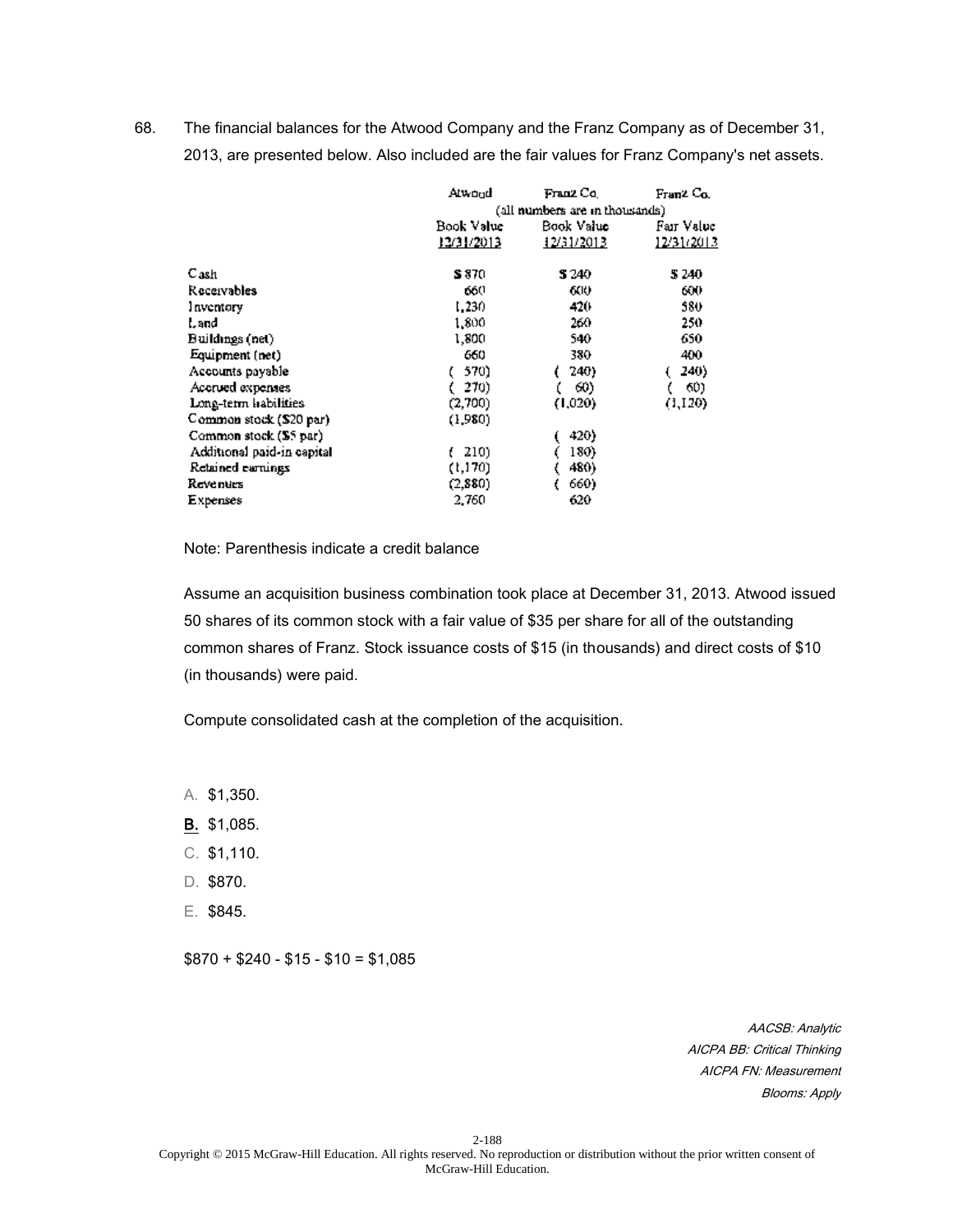Difficulty: 2 Medium

Learning Objective: 02-05 Determine the total fair value of the consideration transferred for an acquisition and allocate that fair value to specific subsidiary assets acquired (including goodwill); and liabilities assumed; or a gain on bargain purchase. Learning Objective: 02-06 Prepare the journal entry to consolidate the accounts of a subsidiary if dissolution takes place. Learning Objective: 02-07 Prepare a worksheet to consolidate the accounts of two companies that form a business combination if dissolution does not take place.

Topic: Acquisition Method When Dissolution Takes Place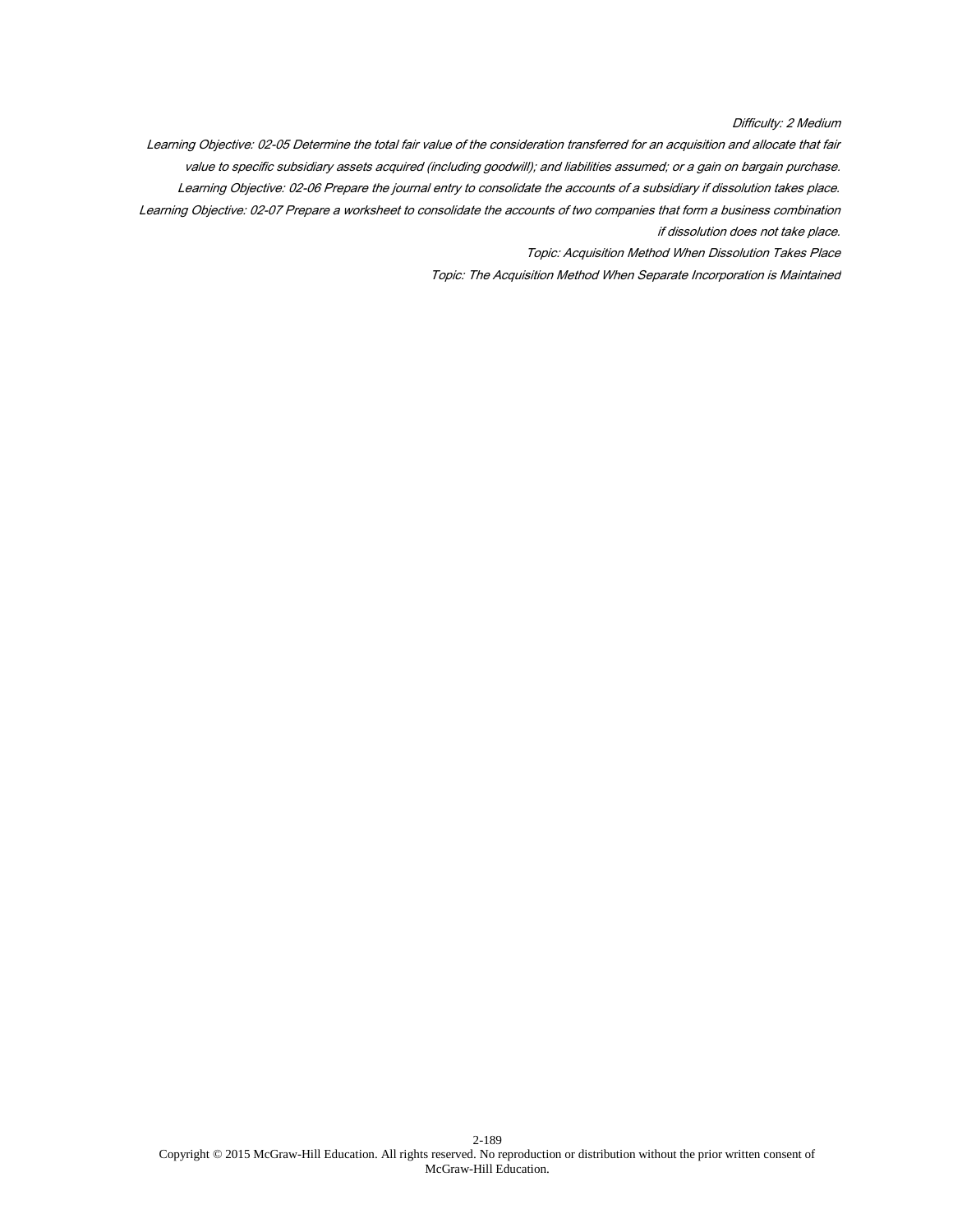69. The financial balances for the Atwood Company and the Franz Company as of December 31, 2013, are presented below. Also included are the fair values for Franz Company's net assets.

|                            | Atwond                         | Franz Co.  | Franz Co.  |
|----------------------------|--------------------------------|------------|------------|
|                            | (all numbers are in thousands) |            |            |
|                            | Book Value                     | Book Value | Fair Value |
|                            | 12/31/2013                     | 12/31/2013 | 12/31/2013 |
| Cash                       | S 870.                         | S 240      | 5 240      |
| Receivables                | 660                            | 600        | 600        |
| Inventory                  | 1,230                          | 420        | 580        |
| Land                       | 1,800                          | 260.       | 250        |
| Buildings (net)            | 1.800                          | 540        | 650        |
| Equipment (net)            | 660                            | 380.       | 400        |
| Accounts payable           | 570)                           | 240)       | 240)       |
| Accrued expenses           | 270)                           | 60)        | 60)        |
| Long-term liabilities      | (2,700)                        | (1,020)    | (1,120)    |
| Common stock (\$20 par)    | (1,980)                        |            |            |
| Common stock (\$5 par)     |                                | 420)       |            |
| Additional paid-in capital | 210)                           | 180)       |            |
| Retained earnings          | (1,170)                        | 480)       |            |
| Revenues                   | (2,880).                       | 660)       |            |
| Expenses                   | 2,760                          | 620        |            |

Note: Parenthesis indicate a credit balance

Assume an acquisition business combination took place at December 31, 2013. Atwood issued 50 shares of its common stock with a fair value of \$35 per share for all of the outstanding common shares of Franz. Stock issuance costs of \$15 (in thousands) and direct costs of \$10 (in thousands) were paid.

Compute consolidated expenses at the date of the acquisition.

A. \$2,760.

- B. \$2,770.
- C. \$2,785.
- D. \$3,380.
- E. \$3,390.

 $$2,760 + $10 = $2,770$ 

AACSB: Analytic AICPA BB: Critical Thinking AICPA FN: Measurement Blooms: Apply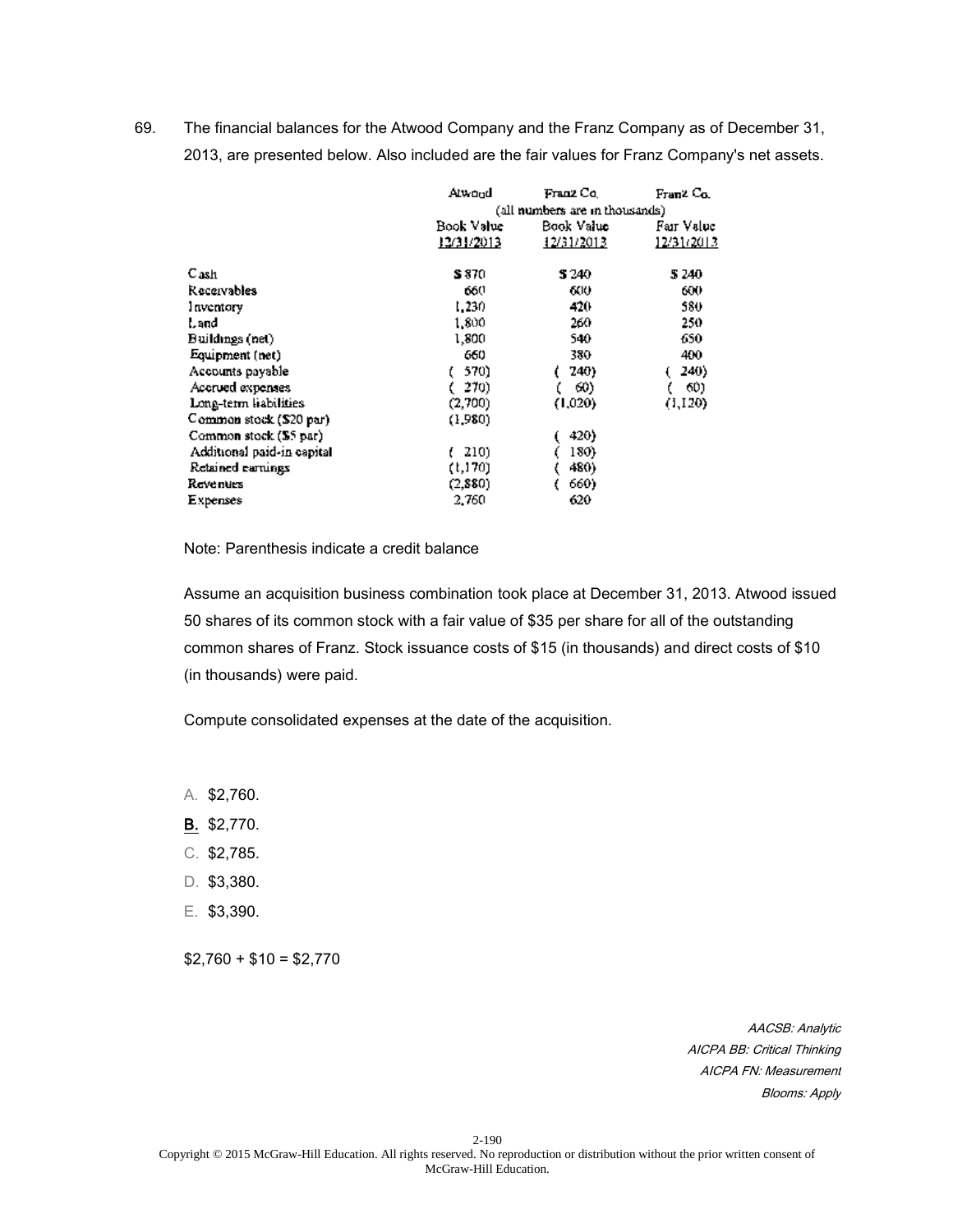Difficulty: 2 Medium

Learning Objective: 02-05 Determine the total fair value of the consideration transferred for an acquisition and allocate that fair value to specific subsidiary assets acquired (including goodwill); and liabilities assumed; or a gain on bargain purchase. Learning Objective: 02-06 Prepare the journal entry to consolidate the accounts of a subsidiary if dissolution takes place. Learning Objective: 02-07 Prepare a worksheet to consolidate the accounts of two companies that form a business combination if dissolution does not take place.

Topic: Acquisition Method When Dissolution Takes Place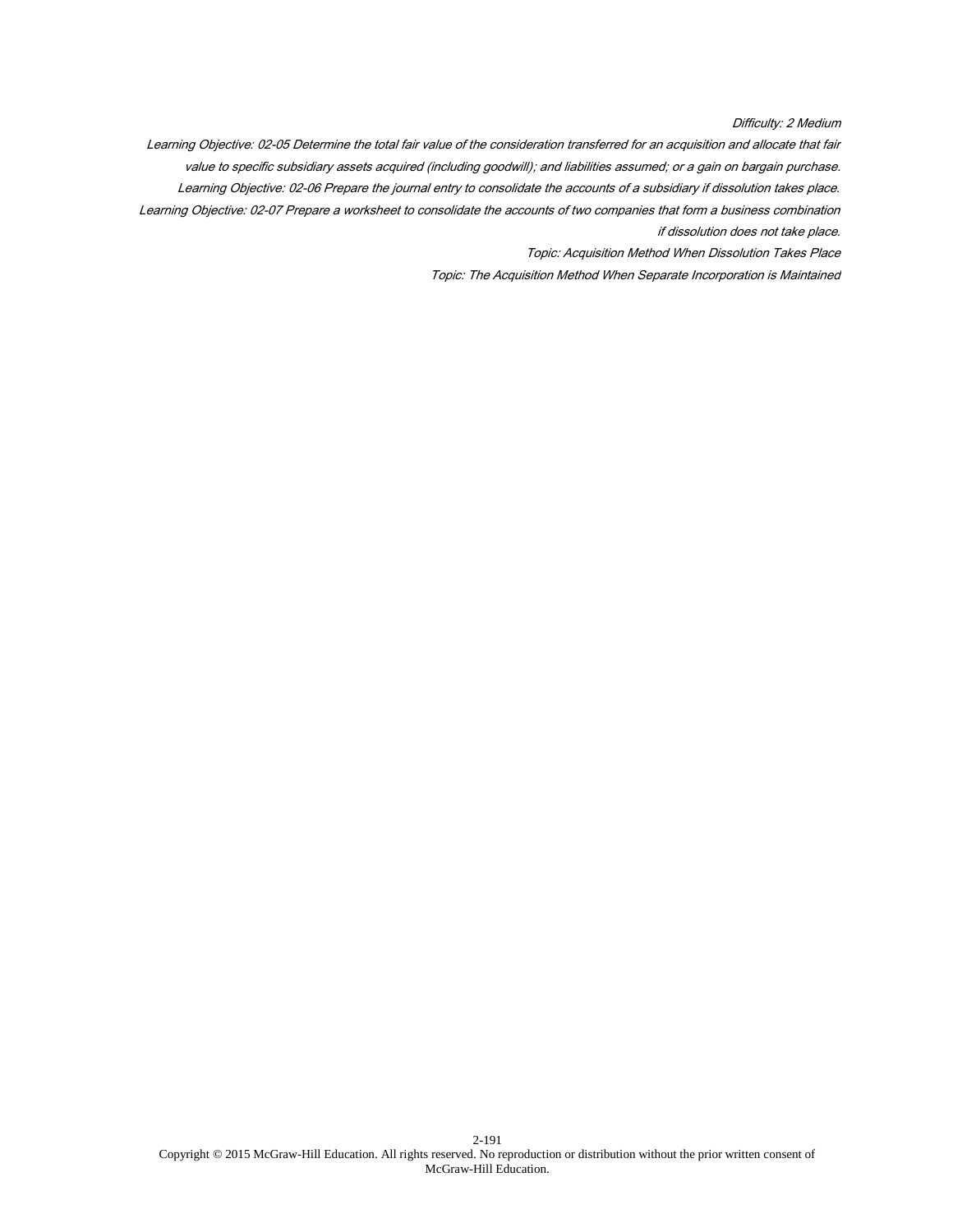|                            | Awood      | Franz Co.                   | Franz do I |  |
|----------------------------|------------|-----------------------------|------------|--|
|                            |            | (all amounts in thousands). |            |  |
|                            | Book Value | Book Value                  | Fair Value |  |
|                            | 12/31/14   | 12/31/14                    | 1231/14    |  |
| Cash                       | \$ 870     | \$240                       | \$240      |  |
| <b>Receivables</b>         | 660        | 600                         | 600        |  |
| Inventory                  | 1,230      | 420                         | 580        |  |
| L and                      | 1,800      | 260                         | 250        |  |
| Buildings (net)            | 1,800      | 540                         | 650        |  |
| Equipment (net)            | 660        | 380                         | 400        |  |
| Accounts payable           | 570)       | 240)                        | 240)       |  |
| Accrued expenses           | 270)       | 60)                         | 60)        |  |
| Long-term liabilities      | (2,700)    | (1.020)                     | (1, 120)   |  |
| Common stock (\$20 par)    | (1,980)    |                             |            |  |
| Common stock (\$5 par)     |            | 420)                        |            |  |
| Additional paid-in capital | 210)       | 180)                        |            |  |
| Retained earnings          | (1,170)    | 480)                        |            |  |
| Revenues                   | (2,880)    | 660)                        |            |  |
| <b>Expenses</b>            | 2,760      | 620                         |            |  |

Note: Parenthesis indicate a credit balance

Assume a business combination took place at December 31, 2012. Atwood issued 50 shares of its common stock with a fair value of \$35 per share for all of the outstanding common shares of Franz. Stock issuance costs of \$15 (in thousands) and direct costs of \$10 (in thousands) were paid to effect this acquisition transaction. To settle a difference of opinion regarding Franz's fair value, Atwood promises to pay an additional \$5.2 (in thousands) to the former owners if Franz's earnings exceed a certain sum during the next year. Given the probability of the required contingency payment and utilizing a 4% discount rate, the expected present value of the contingency is \$5 (in thousands).

Compute the investment to be recorded at date of acquisition.

- A. \$1,750.
- B. \$1,755.
- C. \$1,725.
- D. \$1,760.
- E. \$1,765.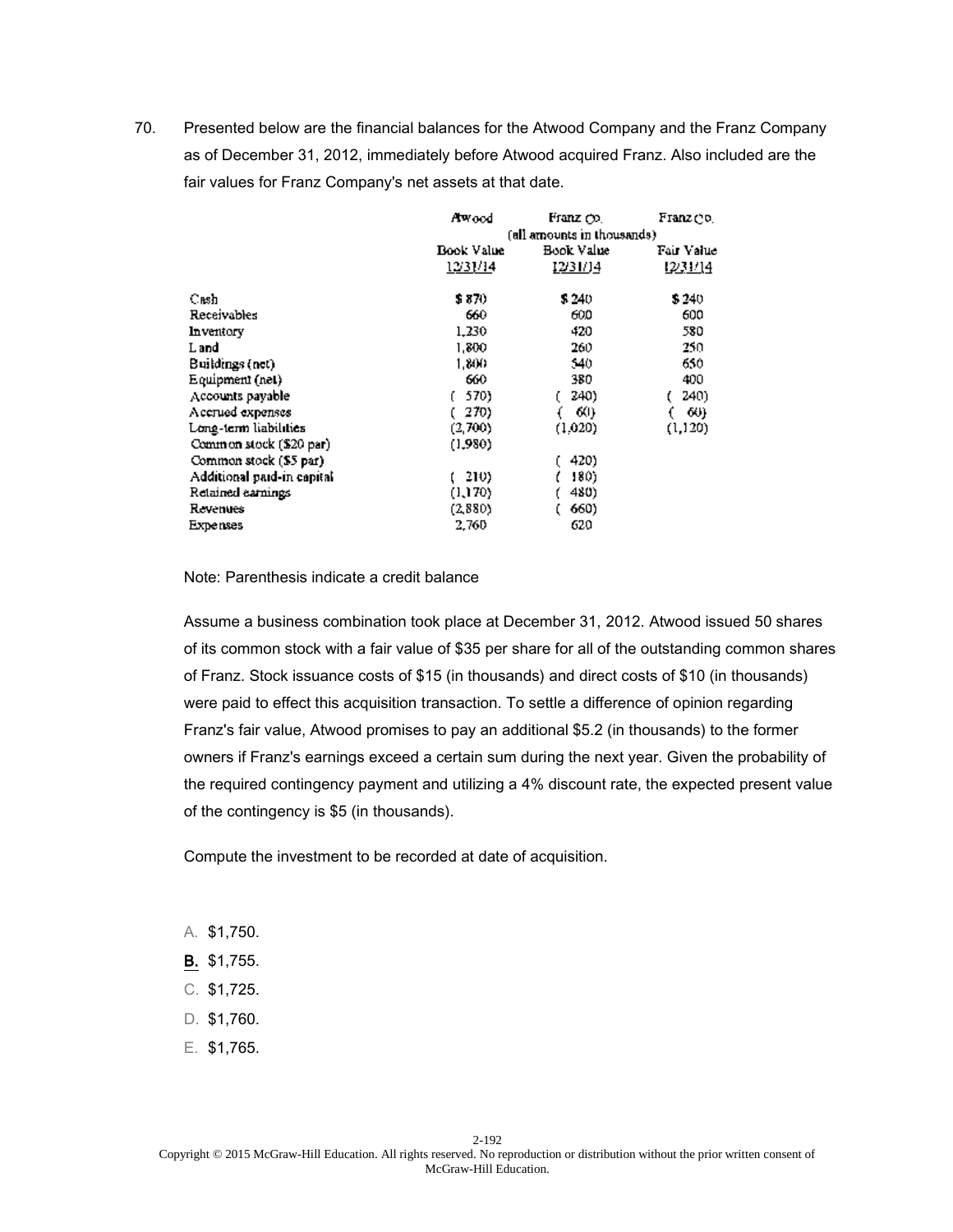# $$35 \times 50 \text{ shares} = $1,750 + $5 = $1,755$

AACSB: Analytic AICPA BB: Critical Thinking AICPA FN: Measurement Blooms: Apply Difficulty: 2 Medium Learning Objective: 02-04 Describe the valuation principles of the acquisition method. Learning Objective: 02-07 Prepare a worksheet to consolidate the accounts of two companies that form a business combination if dissolution does not take place. Topic: Financial Reporting for Business Combinations Topic: The Acquisition Method When Separate Incorporation is Maintained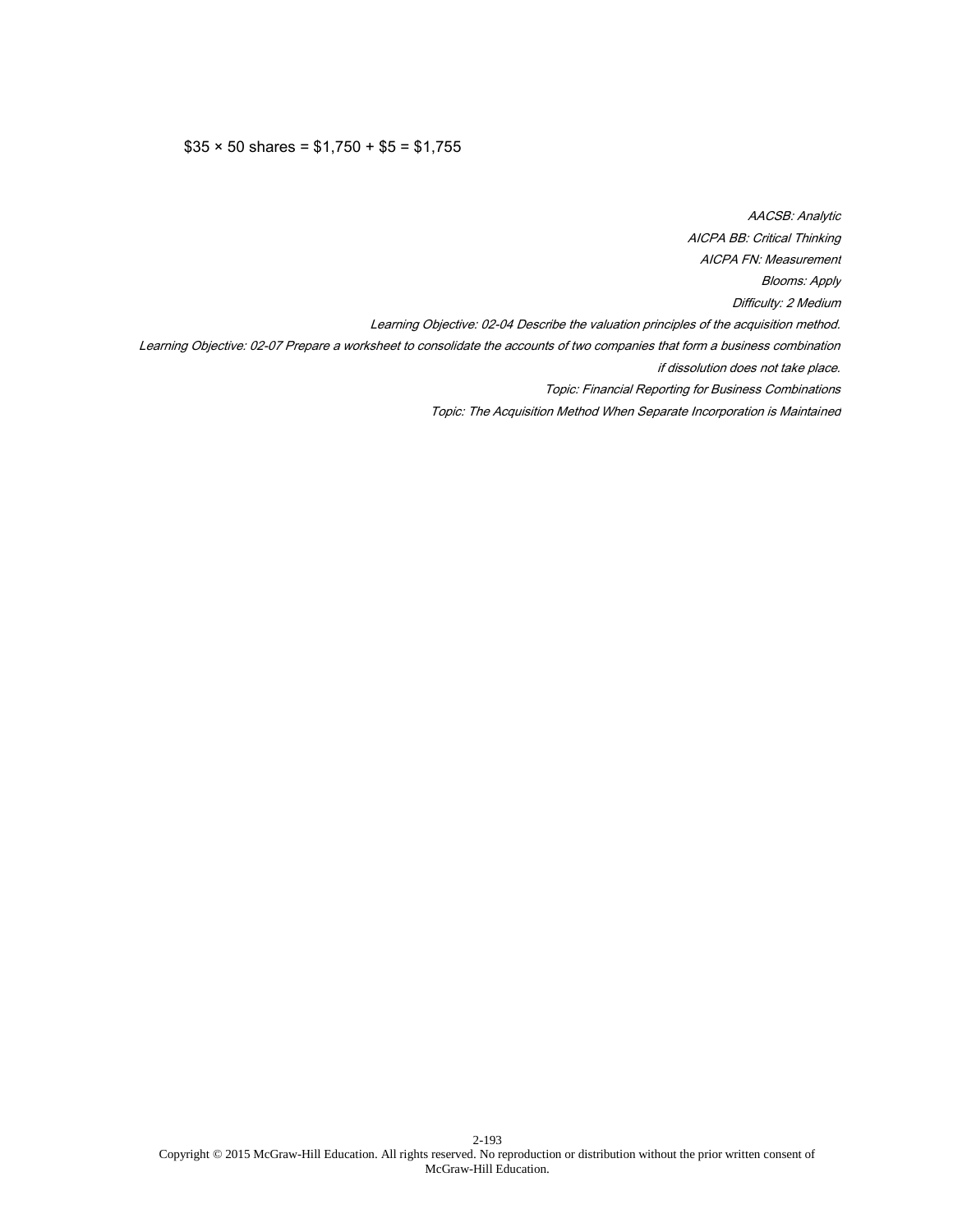|                            | Awood            | Franz Co.                   | Franz do I |  |
|----------------------------|------------------|-----------------------------|------------|--|
|                            |                  | (all amounts in thousands). |            |  |
|                            | Book Value       | Book Value                  | Fair Value |  |
|                            | <u> 12/31/14</u> | 12/31/14                    | 1231/14    |  |
| Cash                       | \$ 870           | \$240                       | \$240      |  |
| <b>Receivables</b>         | 660              | 600                         | 600        |  |
| Inventory                  | 1,230            | 420                         | 580        |  |
| L and                      | 1,800            | 260                         | 250.       |  |
| Buildings (net)            | 1,800            | 540                         | 650        |  |
| Equipment (net)            | 660              | 380                         | 400        |  |
| Accounts payable           | 570)             | 240)                        | 240)       |  |
| Accrued expenses           | 270)             | 60)                         | 60)        |  |
| Long-term liabilities      | (2,700)          | (1.020)                     | (1,120)    |  |
| Common stock (\$20 par)    | (1,980)          |                             |            |  |
| Common stock (\$5 par)     |                  | 420)                        |            |  |
| Additional paid-in capital | 210)             | 180)                        |            |  |
| Retained earnings          | (1,170)          | 480)                        |            |  |
| Revenues                   | (2,880)          | 660)                        |            |  |
| <b>Expenses</b>            | 2,760            | 620                         |            |  |

Note: Parenthesis indicate a credit balance

Assume a business combination took place at December 31, 2012. Atwood issued 50 shares of its common stock with a fair value of \$35 per share for all of the outstanding common shares of Franz. Stock issuance costs of \$15 (in thousands) and direct costs of \$10 (in thousands) were paid to effect this acquisition transaction. To settle a difference of opinion regarding Franz's fair value, Atwood promises to pay an additional \$5.2 (in thousands) to the former owners if Franz's earnings exceed a certain sum during the next year. Given the probability of the required contingency payment and utilizing a 4% discount rate, the expected present value of the contingency is \$5 (in thousands).

Compute consolidated inventory at date of acquisition.

- A. \$1,650.
- B. \$1,810.
- C. \$1,230.
- D. \$580.
- E. \$1,830.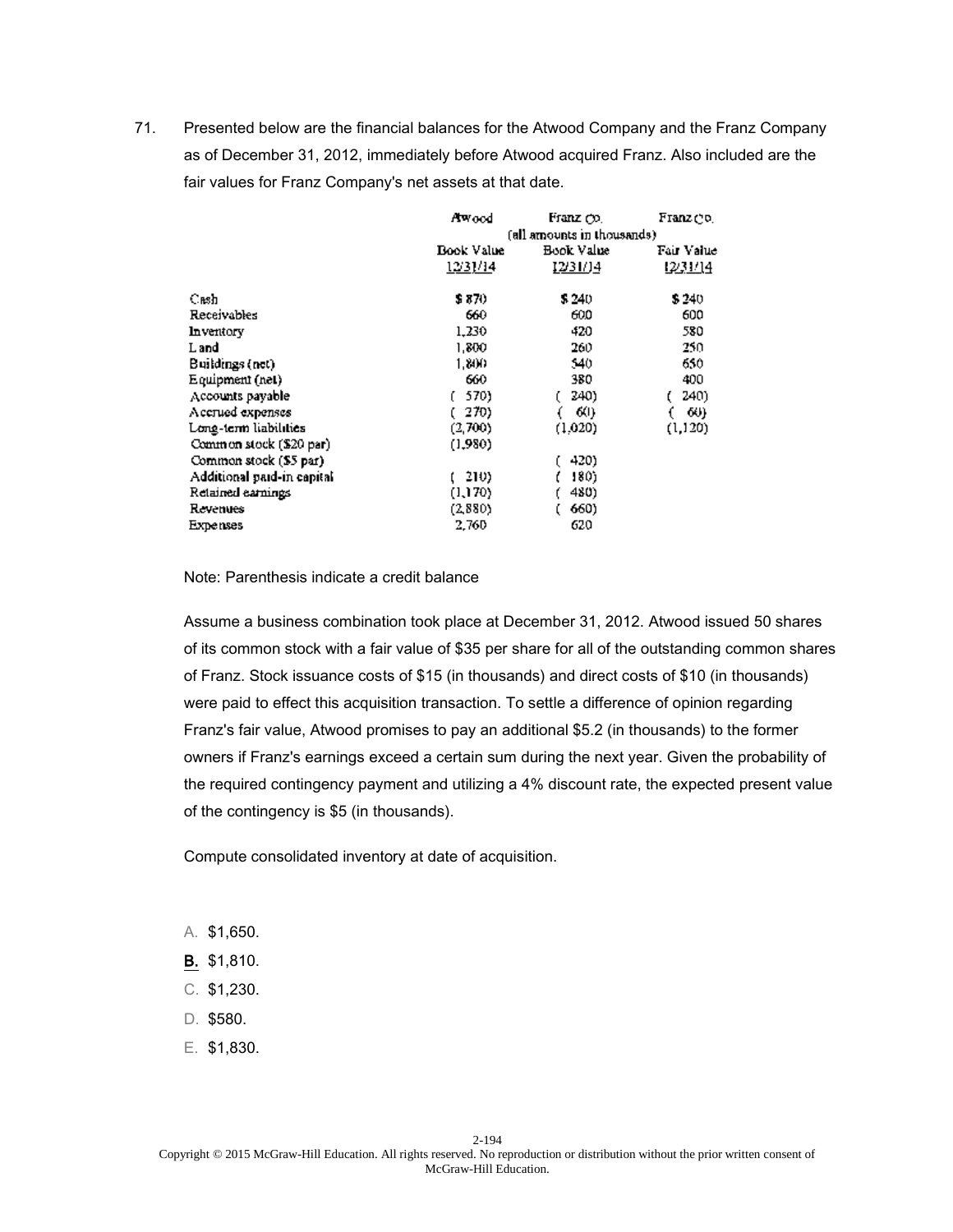#### $$1,230$  BV +  $$580$  FV =  $$1,810$

AACSB: Analytic AICPA BB: Critical Thinking AICPA FN: Measurement Blooms: Apply Difficulty: 2 Medium Learning Objective: 02-05 Determine the total fair value of the consideration transferred for an acquisition and allocate that fair value to specific subsidiary assets acquired (including goodwill); and liabilities assumed; or a gain on bargain purchase. Learning Objective: 02-06 Prepare the journal entry to consolidate the accounts of a subsidiary if dissolution takes place. Learning Objective: 02-07 Prepare a worksheet to consolidate the accounts of two companies that form a business combination if dissolution does not take place. Topic: Acquisition Method When Dissolution Takes Place Topic: The Acquisition Method When Separate Incorporation is Maintained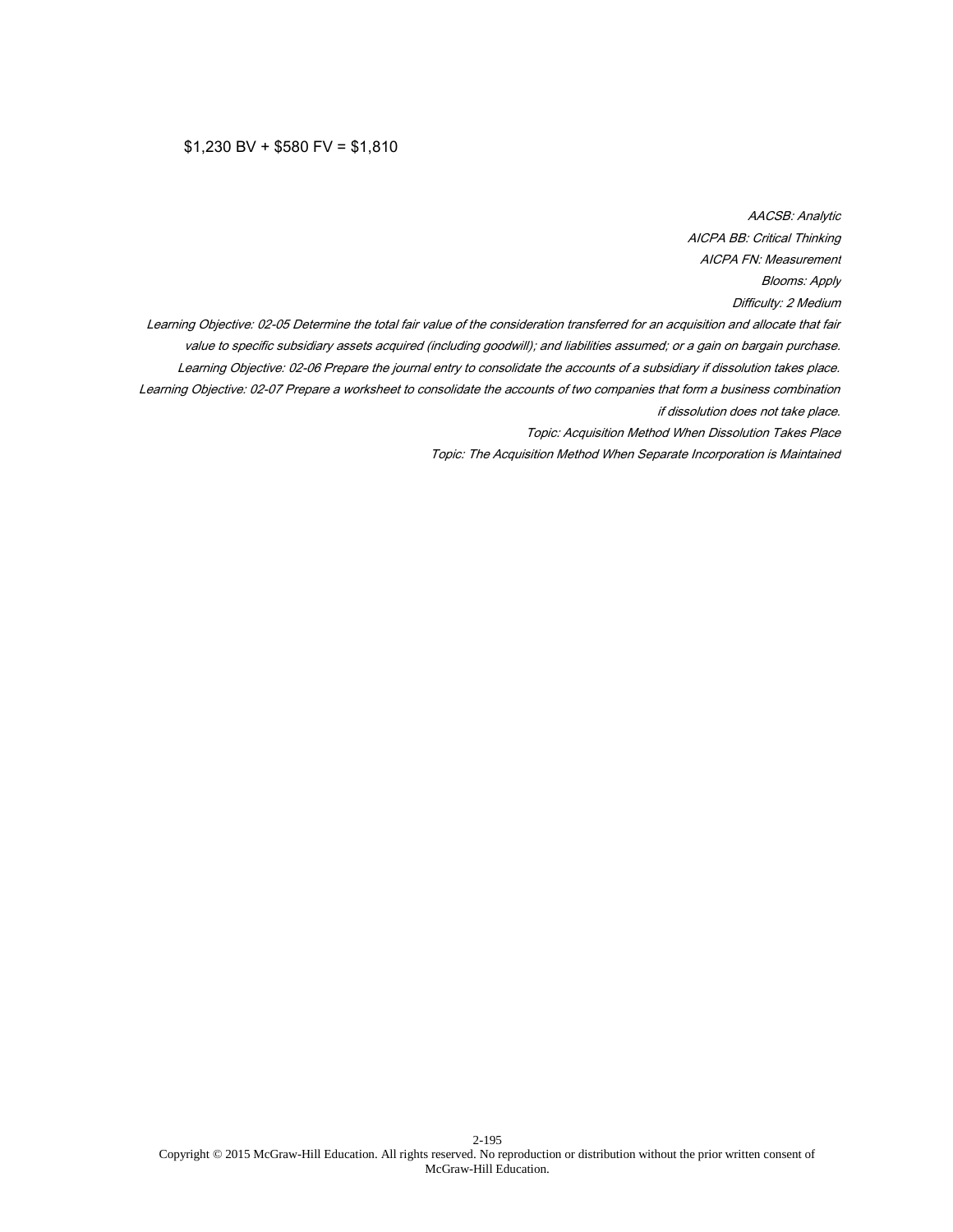|                            | Awood            | Franz Co.                   | Franz do I |  |
|----------------------------|------------------|-----------------------------|------------|--|
|                            |                  | (all amounts in thousands). |            |  |
|                            | Book Value       | Book Value                  | Fair Value |  |
|                            | <u> 12/31/14</u> | <u>12/31/14</u>             | 12231/14   |  |
| Cash                       | \$ 870           | \$240                       | \$240      |  |
| Receivables                | 660              | 600                         | 600        |  |
| Inventory                  | 1,230            | 420                         | 580        |  |
| L and                      | 1,800            | 260                         | 250        |  |
| Buildings (net)            | 1,800            | 540                         | 650        |  |
| Equipment (net)            | 660              | 380                         | 400        |  |
| Accounts payable           | 570)             | 240)                        | 240)       |  |
| Accrued expenses           | 270)             | 60)                         | 60)        |  |
| Long-term liabilities      | (2,700)          | (1.020)                     | (1,120)    |  |
| Common stock (\$20 par)    | (1.980)          |                             |            |  |
| Common stock (\$5 par)     |                  | 420)                        |            |  |
| Additional paid-in capital | 210)             | 180)                        |            |  |
| Retained earnings          | (1,170)          | 480)                        |            |  |
| Revenues                   | (2,880)          | 660)                        |            |  |
| <b>Expenses</b>            | 2,760            | 620                         |            |  |

Note: Parenthesis indicate a credit balance

Assume a business combination took place at December 31, 2012. Atwood issued 50 shares of its common stock with a fair value of \$35 per share for all of the outstanding common shares of Franz. Stock issuance costs of \$15 (in thousands) and direct costs of \$10 (in thousands) were paid to effect this acquisition transaction. To settle a difference of opinion regarding Franz's fair value, Atwood promises to pay an additional \$5.2 (in thousands) to the former owners if Franz's earnings exceed a certain sum during the next year. Given the probability of the required contingency payment and utilizing a 4% discount rate, the expected present value of the contingency is \$5 (in thousands).

Compute consolidated land at date of acquisition.

- A. \$2,060.
- B. \$1,800.
- C. \$260.
- D. \$2,050.
- E. \$2,070.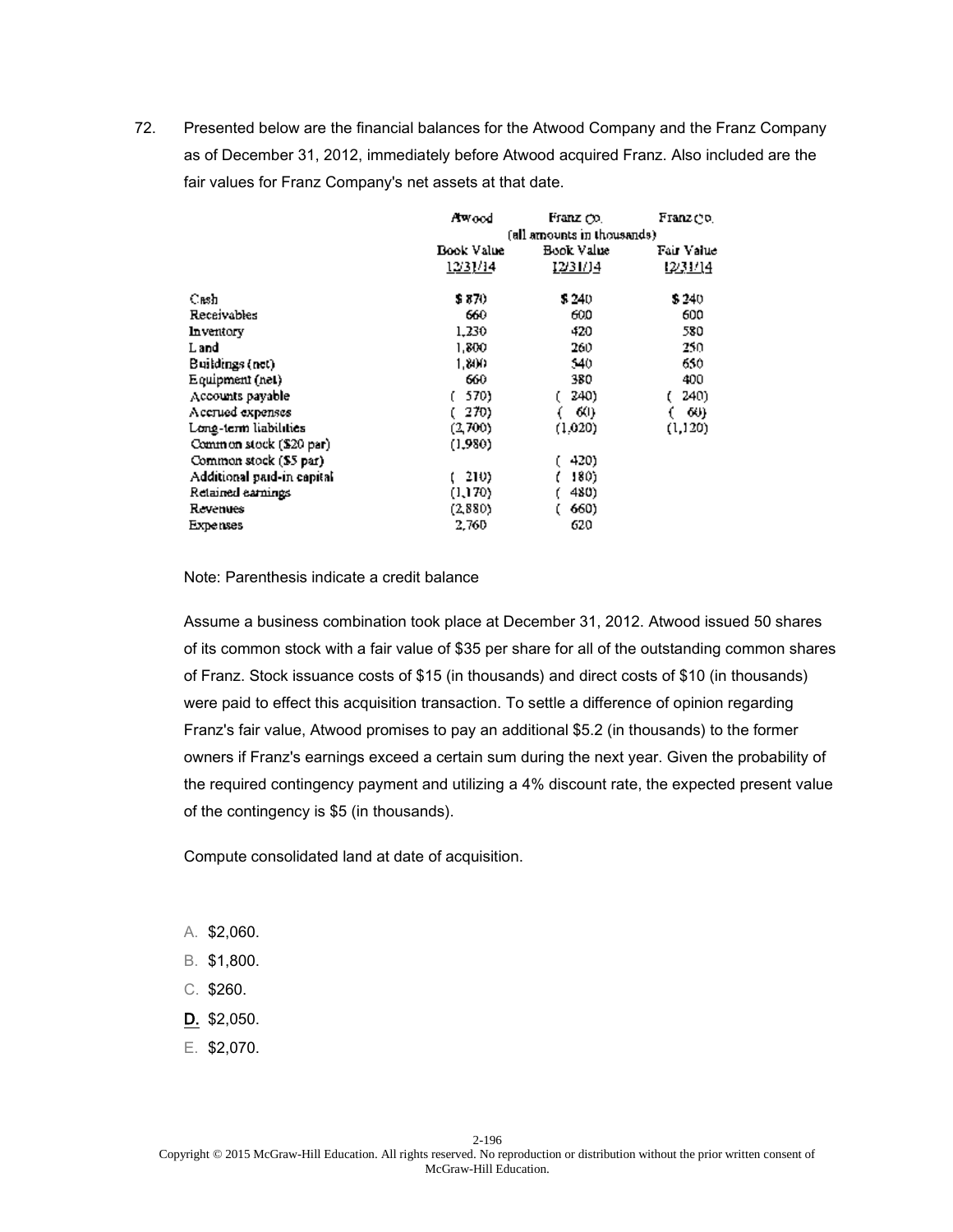#### $$1,800$  BV +  $$250$  FV =  $$2,050$

AACSB: Analytic AICPA BB: Critical Thinking AICPA FN: Measurement Blooms: Apply Difficulty: 2 Medium Learning Objective: 02-05 Determine the total fair value of the consideration transferred for an acquisition and allocate that fair value to specific subsidiary assets acquired (including goodwill); and liabilities assumed; or a gain on bargain purchase. Learning Objective: 02-06 Prepare the journal entry to consolidate the accounts of a subsidiary if dissolution takes place. Learning Objective: 02-07 Prepare a worksheet to consolidate the accounts of two companies that form a business combination if dissolution does not take place. Topic: Acquisition Method When Dissolution Takes Place Topic: The Acquisition Method When Separate Incorporation is Maintained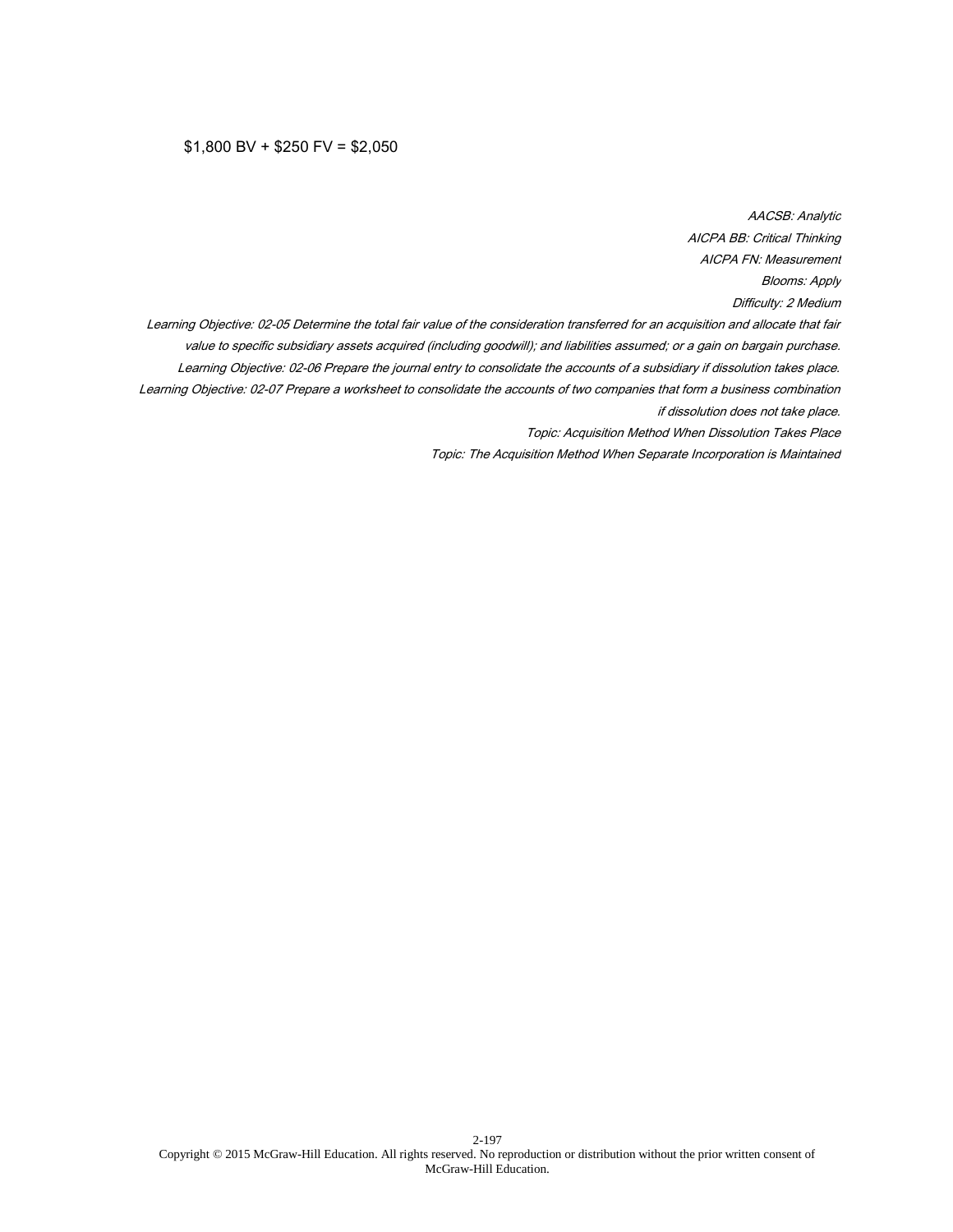

Note: Parenthesis indicate a credit balance

Assume a business combination took place at December 31, 2012. Atwood issued 50 shares of its common stock with a fair value of \$35 per share for all of the outstanding common shares of Franz. Stock issuance costs of \$15 (in thousands) and direct costs of \$10 (in thousands) were paid to effect this acquisition transaction. To settle a difference of opinion regarding Franz's fair value, Atwood promises to pay an additional \$5.2 (in thousands) to the former owners if Franz's earnings exceed a certain sum during the next year. Given the probability of the required contingency payment and utilizing a 4% discount rate, the expected present value of the contingency is \$5 (in thousands).

Compute consolidated buildings (net) at date of acquisition.

- A. \$2,450.
- B. \$2,340.
- C. \$1,800.
- D. \$650.
- E. \$1,690.

 $$1,800$  BV +  $$650$  FV =  $$2,450$ 

AACSB: Analytic AICPA BB: Critical Thinking AICPA FN: Measurement Blooms: Apply Difficulty: 2 Medium

Learning Objective: 02-05 Determine the total fair value of the consideration transferred for an acquisition and allocate that fair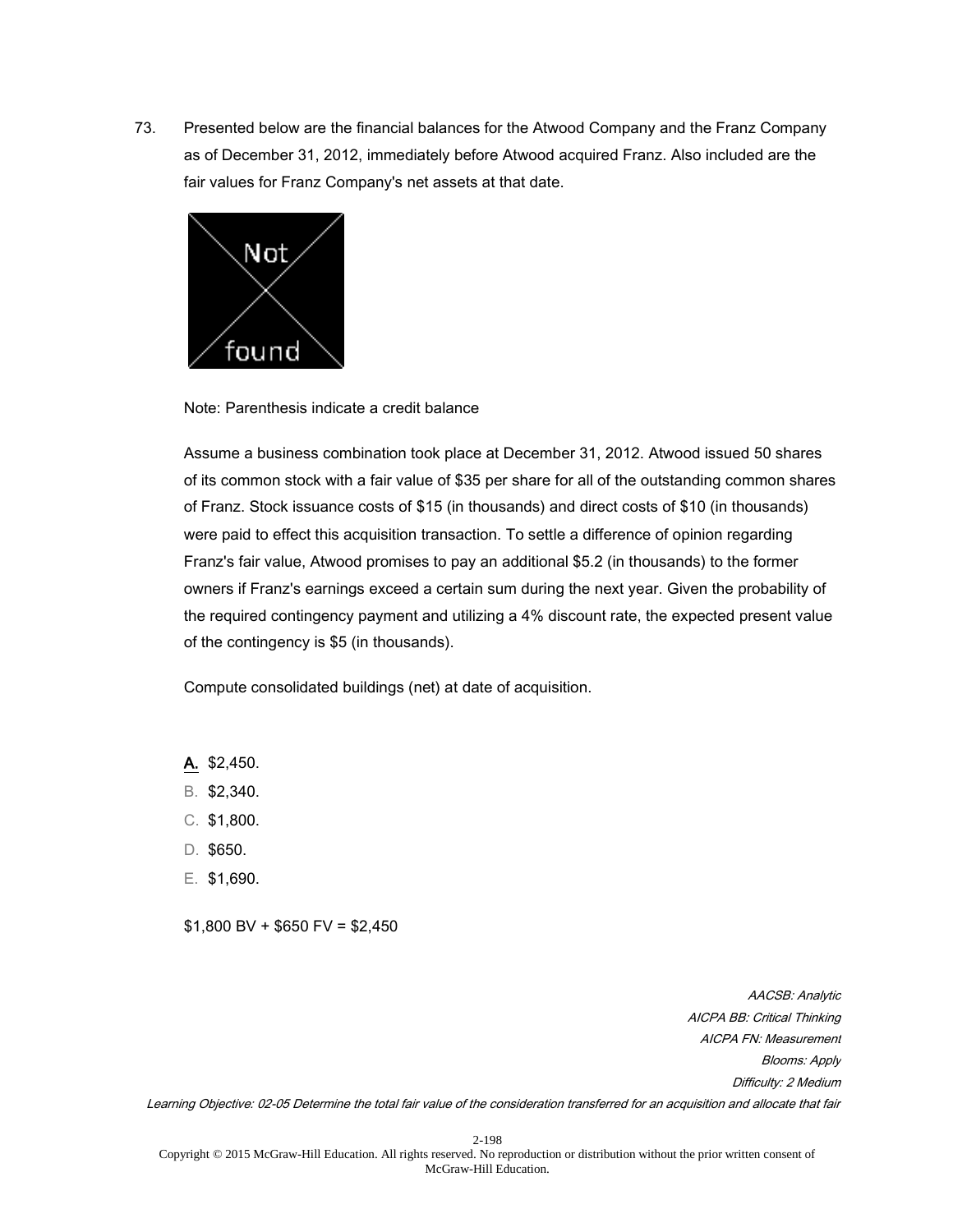value to specific subsidiary assets acquired (including goodwill); and liabilities assumed; or a gain on bargain purchase. Learning Objective: 02-06 Prepare the journal entry to consolidate the accounts of a subsidiary if dissolution takes place. Learning Objective: 02-07 Prepare a worksheet to consolidate the accounts of two companies that form a business combination if dissolution does not take place.

Topic: Acquisition Method When Dissolution Takes Place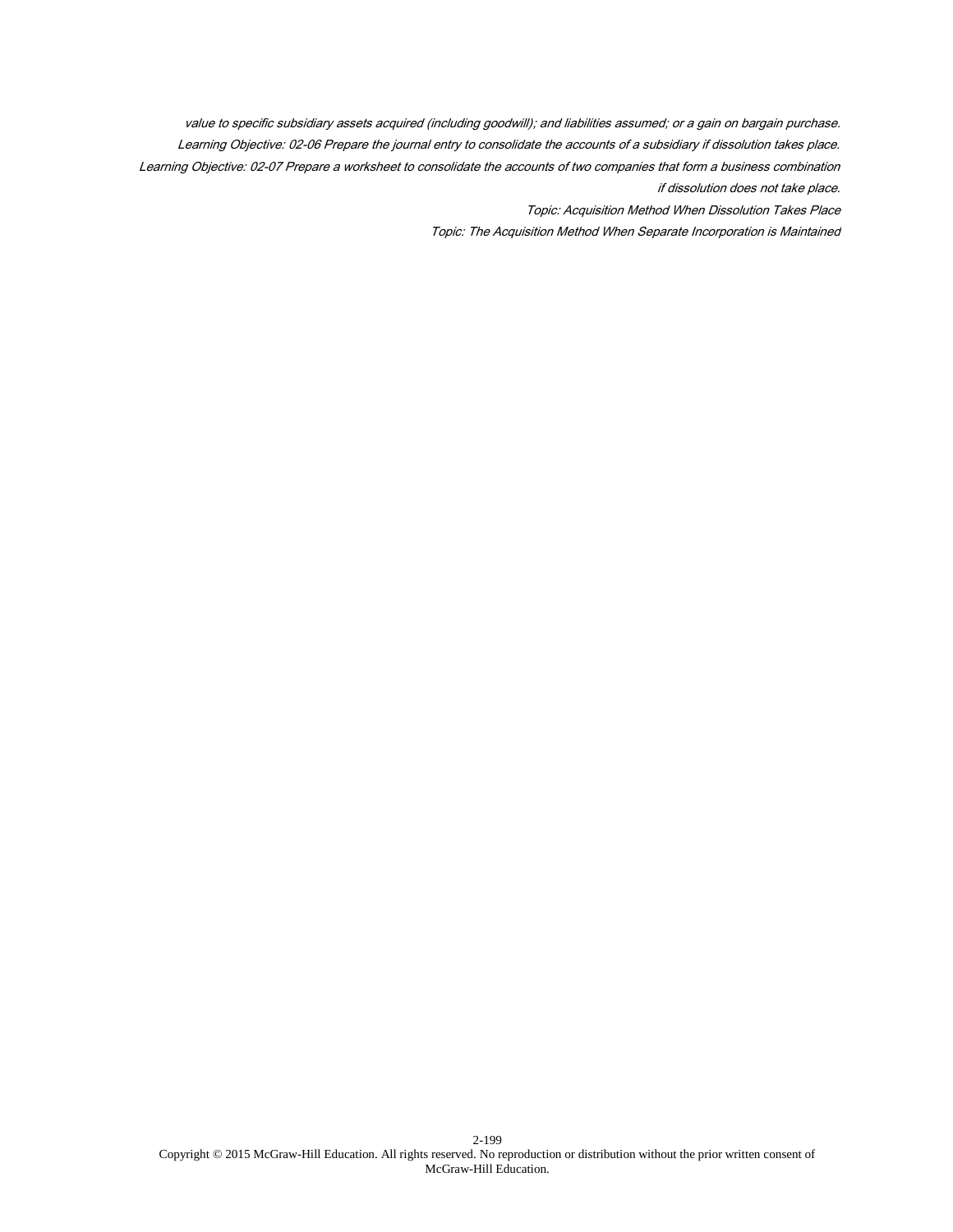|                            | Alwood     | Franz Co.                   | Franz Co.  |  |
|----------------------------|------------|-----------------------------|------------|--|
|                            |            | (all amounts in thousands). |            |  |
|                            | Book Value | Book Value                  | Fair Value |  |
|                            | 12/31/14   | 12/31/14                    | 12/31/14   |  |
| Cash                       | \$ 870     | \$240                       | \$240      |  |
| Receivables                | 660        | 600                         | 600        |  |
| Inventory                  | 1,230      | 420                         | 580        |  |
| L and                      | 1,800      | 260                         | 250        |  |
| Buildings (net)            | 1.800      | 540                         | 650        |  |
| Equipment (net)            | 660        | 380                         | 400        |  |
| Accounts payable           | 570)       | 240)                        | 240)       |  |
| Accrued expenses           | 270)       | 60)                         | 60)        |  |
| Long-term liabilities      | (2,700)    | (1.020)                     | (1,120)    |  |
| Common stock (\$20 par)    | (1,980)    |                             |            |  |
| Common stock (\$5 par)     |            | 420)                        |            |  |
| Additional paid-in capital | 210)       | 180)                        |            |  |
| Retained earnings          | (1,170)    | 480)                        |            |  |
| Revenues                   | (2,880)    | 660)                        |            |  |
| <b>Expenses</b>            | 2,760      | 620                         |            |  |

Note: Parenthesis indicate a credit balance

Assume a business combination took place at December 31, 2012. Atwood issued 50 shares of its common stock with a fair value of \$35 per share for all of the outstanding common shares of Franz. Stock issuance costs of \$15 (in thousands) and direct costs of \$10 (in thousands) were paid to effect this acquisition transaction. To settle a difference of opinion regarding Franz's fair value, Atwood promises to pay an additional \$5.2 (in thousands) to the former owners if Franz's earnings exceed a certain sum during the next year. Given the probability of the required contingency payment and utilizing a 4% discount rate, the expected present value of the contingency is \$5 (in thousands).

Compute consolidated goodwill at date of acquisition.

- A. \$440.
- B. \$442.
- C. \$450.
- D. \$455.
- E. \$452.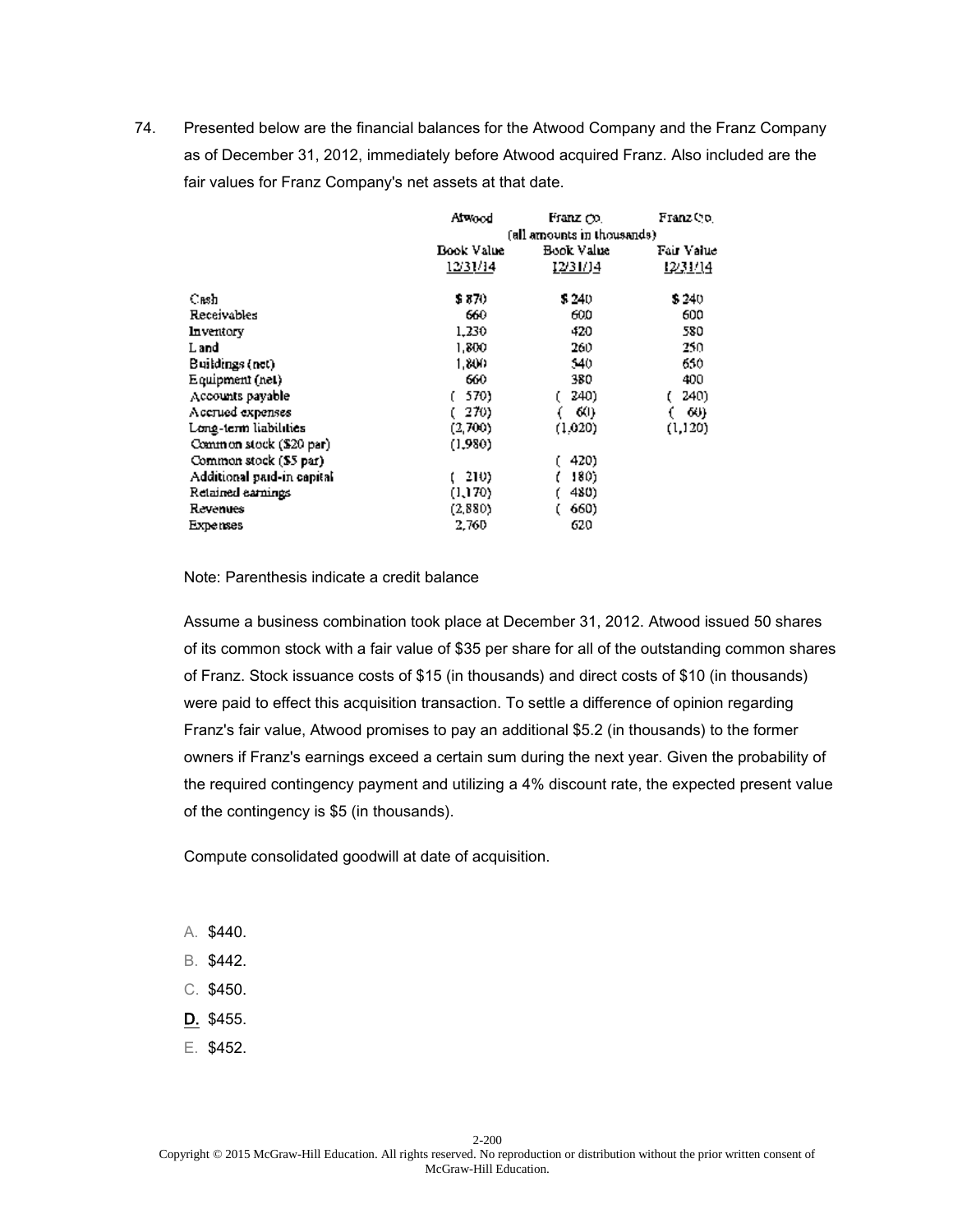## \$35 FV × 50 shares = \$1,750 - (\$1,300 - \$5 Contingency) = \$455

AACSB: Analytic AICPA BB: Critical Thinking AICPA FN: Measurement Blooms: Apply Difficulty: 2 Medium Learning Objective: 02-05 Determine the total fair value of the consideration transferred for an acquisition and allocate that fair value to specific subsidiary assets acquired (including goodwill); and liabilities assumed; or a gain on bargain purchase. Learning Objective: 02-06 Prepare the journal entry to consolidate the accounts of a subsidiary if dissolution takes place. Learning Objective: 02-07 Prepare a worksheet to consolidate the accounts of two companies that form a business combination if dissolution does not take place. Topic: Acquisition Method When Dissolution Takes Place Topic: The Acquisition Method When Separate Incorporation is Maintained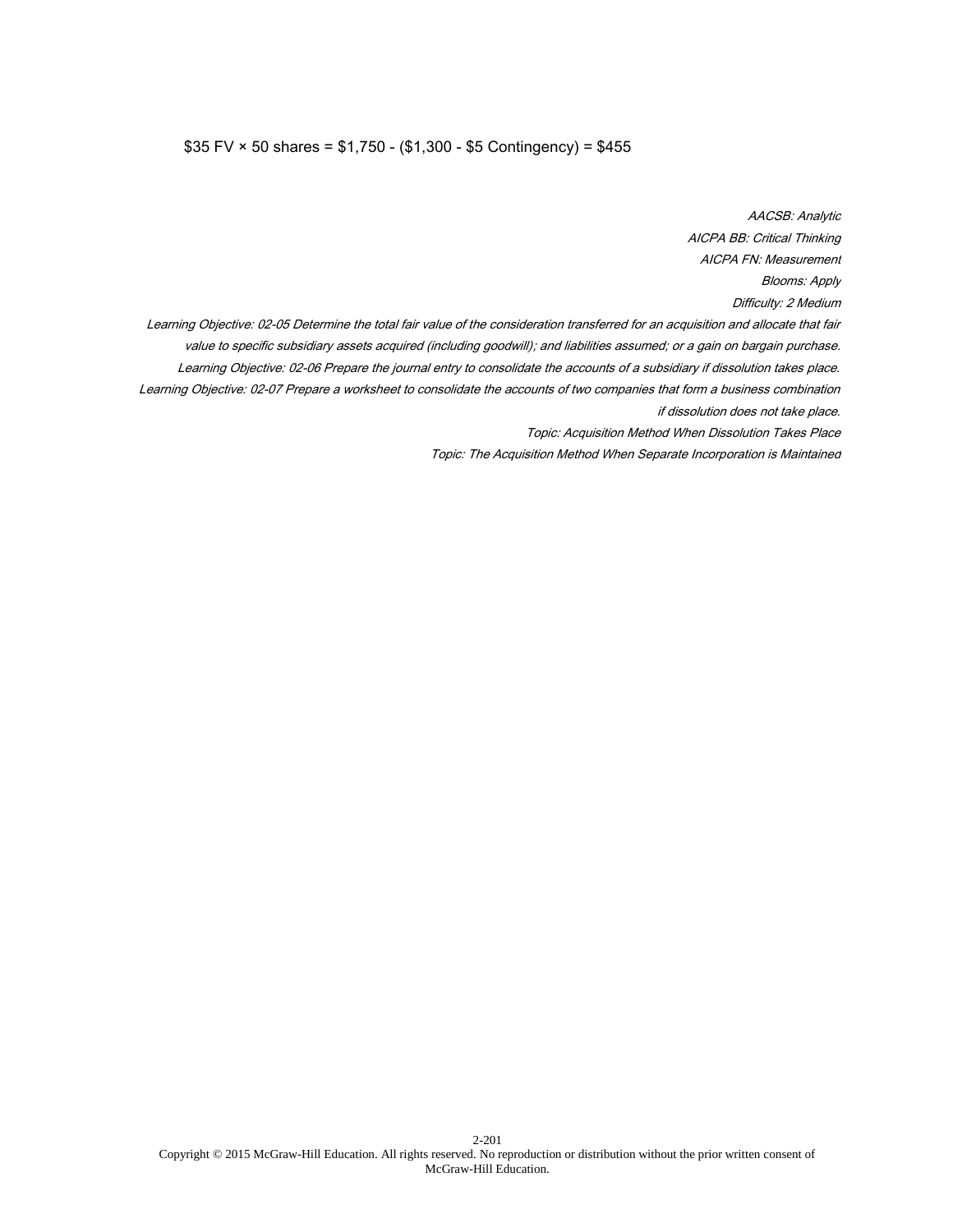|                            | Awood                       | Franz Co.  | Franz do I |
|----------------------------|-----------------------------|------------|------------|
|                            | (all amounts in thousands). |            |            |
|                            | Book Value                  | Book Value | Fair Value |
|                            | 12/31/14                    | 12/31/14   | 1231/14    |
| Cash                       | \$ 870                      | \$240      | \$240      |
| Receivables                | 660                         | 600        | 600        |
| Inventory                  | 1,230                       | 420        | 580        |
| L and                      | 1,800                       | 260        | 250        |
| Buildings (net)            | 1,800                       | 540        | 650        |
| Equipment (net)            | 660                         | 380        | 400        |
| Accounts payable           | 570)                        | 240)       | 240)       |
| Accrued expenses           | 270)                        | 60)        | 60)        |
| Long-term liabilities      | (2,700)                     | (1.020)    | (1,120)    |
| Common stock (\$20 par)    | (1,980)                     |            |            |
| Common stock (\$5 par)     |                             | 420)       |            |
| Additional paid-in capital | 210)                        | 180)       |            |
| Retained earnings          | (1,170)                     | 480)       |            |
| Revenues                   | (2,880)                     | 660)       |            |
| <b>Expenses</b>            | 2,760                       | 620        |            |

Note: Parenthesis indicate a credit balance

Assume a business combination took place at December 31, 2012. Atwood issued 50 shares of its common stock with a fair value of \$35 per share for all of the outstanding common shares of Franz. Stock issuance costs of \$15 (in thousands) and direct costs of \$10 (in thousands) were paid to effect this acquisition transaction. To settle a difference of opinion regarding Franz's fair value, Atwood promises to pay an additional \$5.2 (in thousands) to the former owners if Franz's earnings exceed a certain sum during the next year. Given the probability of the required contingency payment and utilizing a 4% discount rate, the expected present value of the contingency is \$5 (in thousands).

Compute consolidated equipment at date of acquisition.

- A. \$400.
- B. \$660.
- C. \$1,060.
- D. \$1,040.
- E. \$1,050.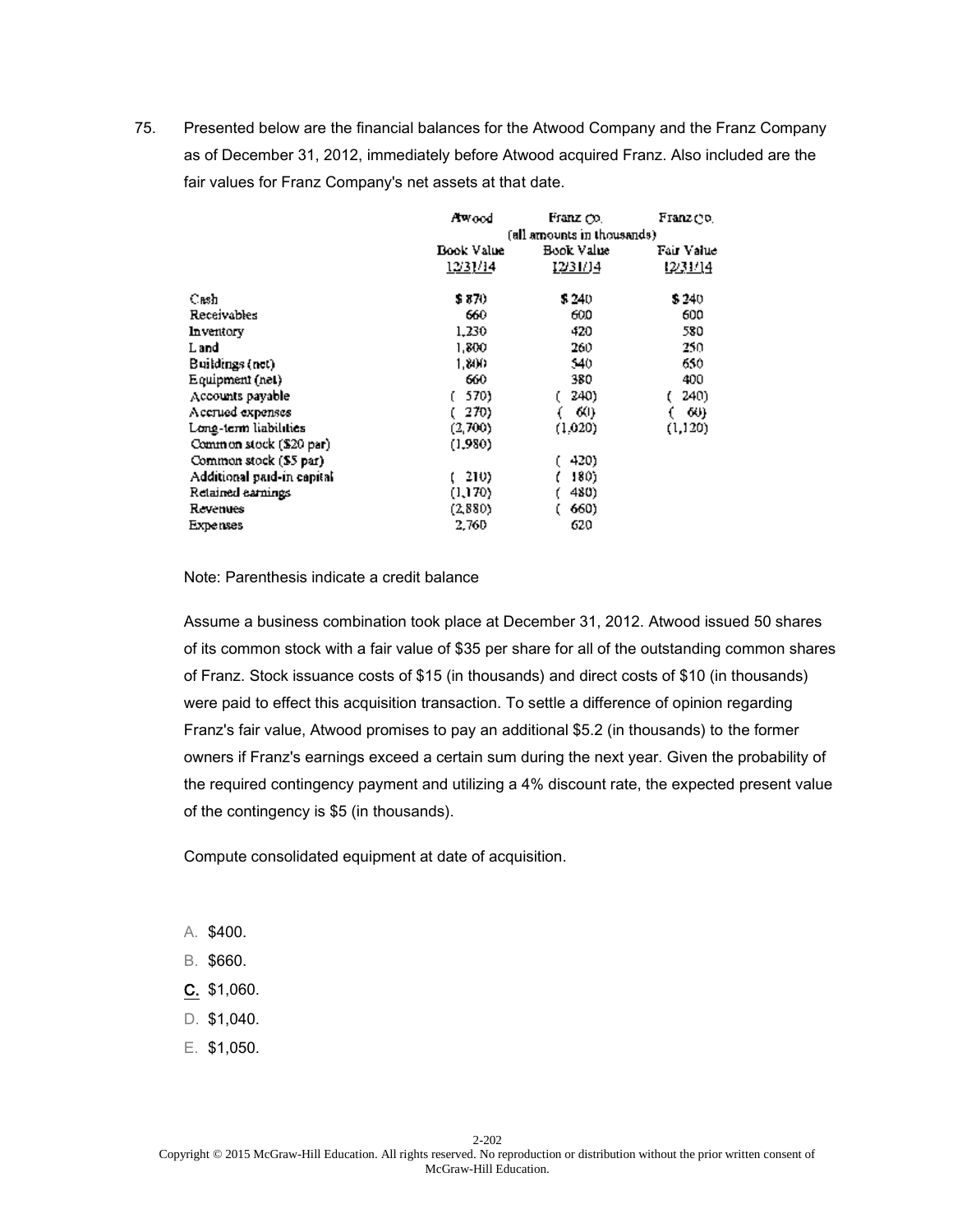$$660 + $400 = $1,060$ 

AACSB: Analytic AICPA BB: Critical Thinking AICPA FN: Measurement Blooms: Apply Difficulty: 2 Medium Learning Objective: 02-05 Determine the total fair value of the consideration transferred for an acquisition and allocate that fair value to specific subsidiary assets acquired (including goodwill); and liabilities assumed; or a gain on bargain purchase. Learning Objective: 02-06 Prepare the journal entry to consolidate the accounts of a subsidiary if dissolution takes place. Learning Objective: 02-07 Prepare a worksheet to consolidate the accounts of two companies that form a business combination if dissolution does not take place. Topic: Acquisition Method When Dissolution Takes Place Topic: The Acquisition Method When Separate Incorporation is Maintained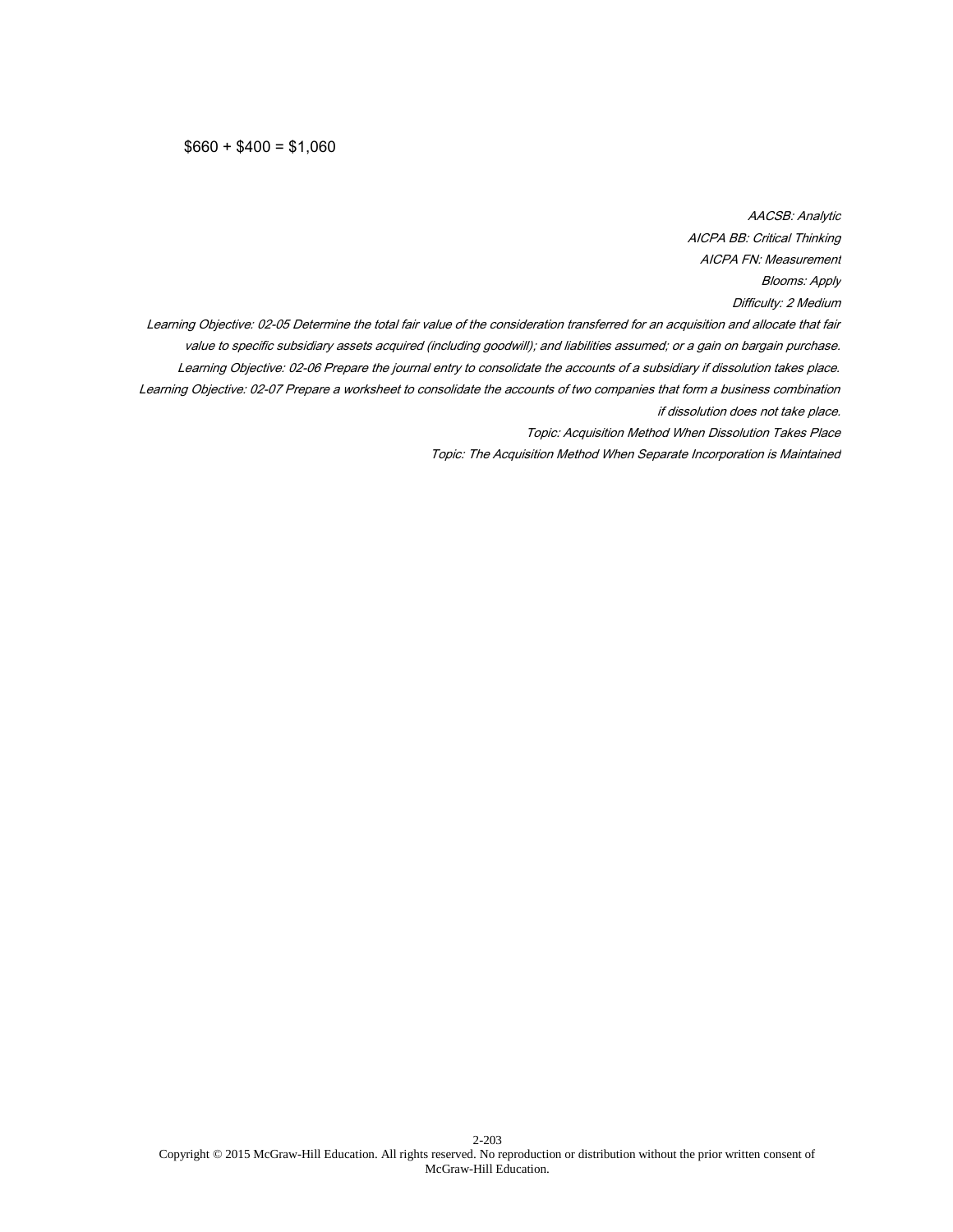|                            | Awood                       | Franz Co.  | Franz do I |
|----------------------------|-----------------------------|------------|------------|
|                            | (all amounts in thousands). |            |            |
|                            | Book Value                  | Book Value | Fair Value |
|                            | 12/31/14                    | 12/31/14   | 1231/14    |
| Cash                       | \$ 870                      | \$240      | \$240      |
| Receivables                | 660                         | 600        | 600        |
| Inventory                  | 1,230                       | 420        | 580        |
| L and                      | 1,800                       | 260        | 250        |
| Buildings (net)            | 1,800                       | 540        | 650        |
| Equipment (net)            | 660                         | 380        | 400        |
| Accounts payable           | 570)                        | 240)       | 240)       |
| Accrued expenses           | 270)                        | 60)        | 60)        |
| Long-term liabilities      | (2,700)                     | (1.020)    | (1,120)    |
| Common stock (\$20 par)    | (1,980)                     |            |            |
| Common stock (\$5 par)     |                             | 420)       |            |
| Additional paid-in capital | 210)                        | 180)       |            |
| Retained earnings          | (1,170)                     | 480)       |            |
| Revenues                   | (2,880)                     | 660)       |            |
| <b>Expenses</b>            | 2,760                       | 620        |            |

Note: Parenthesis indicate a credit balance

Assume a business combination took place at December 31, 2012. Atwood issued 50 shares of its common stock with a fair value of \$35 per share for all of the outstanding common shares of Franz. Stock issuance costs of \$15 (in thousands) and direct costs of \$10 (in thousands) were paid to effect this acquisition transaction. To settle a difference of opinion regarding Franz's fair value, Atwood promises to pay an additional \$5.2 (in thousands) to the former owners if Franz's earnings exceed a certain sum during the next year. Given the probability of the required contingency payment and utilizing a 4% discount rate, the expected present value of the contingency is \$5 (in thousands).

Compute consolidated retained earnings as a result of this acquisition.

- A. \$1,160.
- B. \$1,170.
- C. \$1,265.
- D. \$1,280.
- E. \$1,650.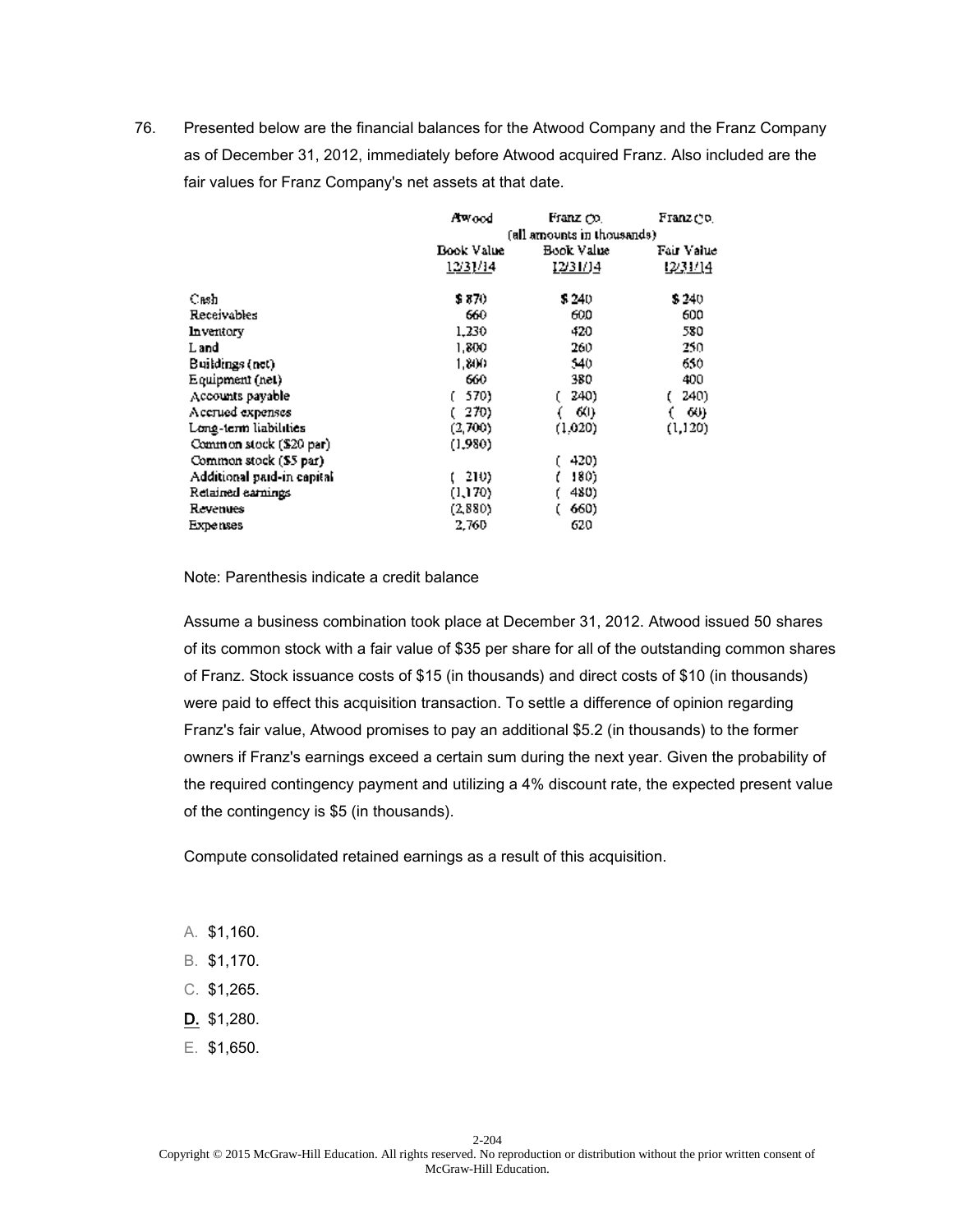## $$1,170 + ($2,880 - $2760 - $10) = $1,280$

AACSB: Analytic AICPA BB: Critical Thinking AICPA FN: Measurement Blooms: Apply Difficulty: 3 Hard Learning Objective: 02-04 Describe the valuation principles of the acquisition method. Learning Objective: 02-05 Determine the total fair value of the consideration transferred for an acquisition and allocate that fair value to specific subsidiary assets acquired (including goodwill); and liabilities assumed; or a gain on bargain purchase. Learning Objective: 02-06 Prepare the journal entry to consolidate the accounts of a subsidiary if dissolution takes place. Learning Objective: 02-07 Prepare a worksheet to consolidate the accounts of two companies that form a business combination if dissolution does not take place. Topic: Acquisition Method When Dissolution Takes Place Topic: Financial Reporting for Business Combinations Topic: The Acquisition Method When Separate Incorporation is Maintained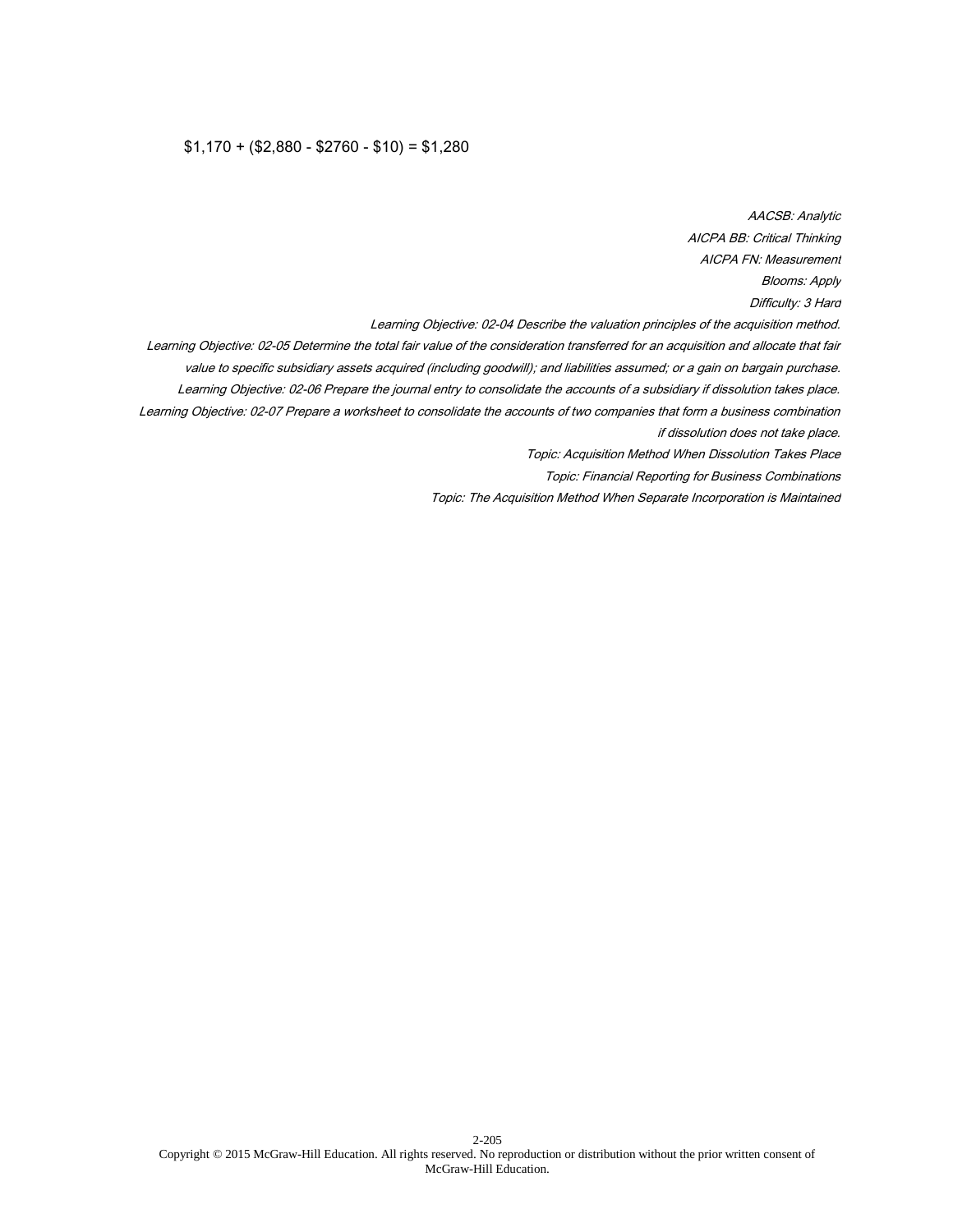|                            | Awood            | Franz co.                  | Franz do I |  |
|----------------------------|------------------|----------------------------|------------|--|
|                            |                  | (all amounts in thousands) |            |  |
|                            | Book Value       | Book Value                 | Fair Value |  |
|                            | <u> 12/31/14</u> | <u>12/31/14</u>            | 12231/14   |  |
| Cash                       | \$ 870           | \$240                      | \$240      |  |
| Receivables                | 660              | 600                        | 600        |  |
| Inventory                  | 1,230            | 420                        | 580        |  |
| L and                      | 1,800            | 260                        | 250.       |  |
| Buildings (net)            | 1,800            | 540                        | 650        |  |
| Equipment (net)            | 660              | 380                        | 400        |  |
| Accounts payable           | 570)             | 240)                       | 240)       |  |
| Accrued expenses           | 270)             | 60)                        | 60)        |  |
| Long-term liabilities      | (2,700)          | (1.020)                    | (1,120)    |  |
| Common stock (\$20 par)    | (1,980)          |                            |            |  |
| Common stock (\$5 par)     |                  | 420)                       |            |  |
| Additional paid-in capital | 210)             | 180)                       |            |  |
| Retained earnings          | (1,170)          | 480)                       |            |  |
| Revenues                   | (2,880)          | 660)                       |            |  |
| <b>Expenses</b>            | 2,760            | 620                        |            |  |

Note: Parenthesis indicate a credit balance

Assume a business combination took place at December 31, 2012. Atwood issued 50 shares of its common stock with a fair value of \$35 per share for all of the outstanding common shares of Franz. Stock issuance costs of \$15 (in thousands) and direct costs of \$10 (in thousands) were paid to effect this acquisition transaction. To settle a difference of opinion regarding Franz's fair value, Atwood promises to pay an additional \$5.2 (in thousands) to the former owners if Franz's earnings exceed a certain sum during the next year. Given the probability of the required contingency payment and utilizing a 4% discount rate, the expected present value of the contingency is \$5 (in thousands).

Compute consolidated revenues at date of acquisition.

- A. \$3,540.
- B. \$2,880.
- C. \$1,170.
- D. \$1,650.
- E. \$4,050.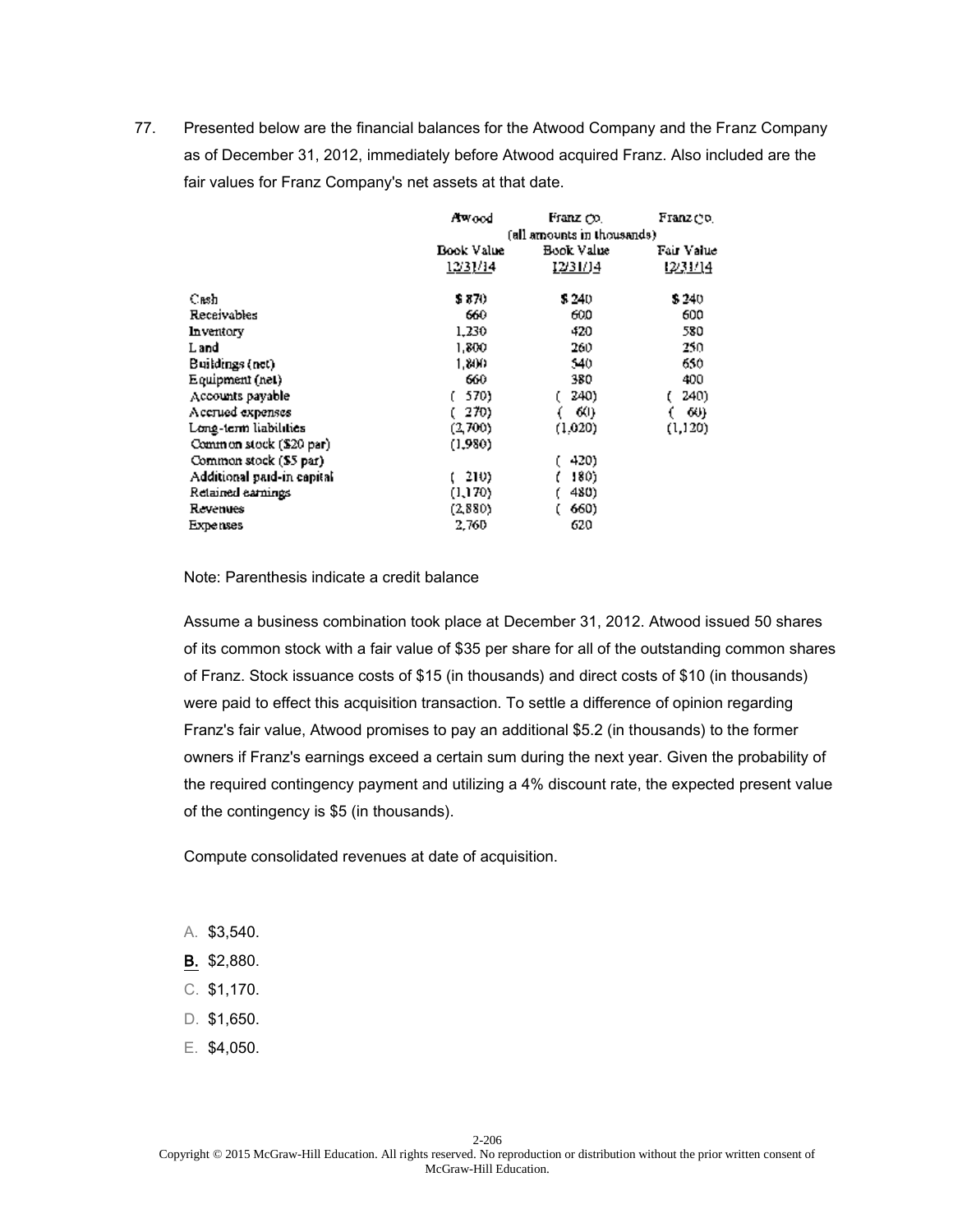# \$2,880 Revenues of the Parent Only

AACSB: Analytic AICPA BB: Critical Thinking AICPA FN: Measurement Blooms: Apply Difficulty: 2 Medium Learning Objective: 02-05 Determine the total fair value of the consideration transferred for an acquisition and allocate that fair value to specific subsidiary assets acquired (including goodwill); and liabilities assumed; or a gain on bargain purchase. Learning Objective: 02-06 Prepare the journal entry to consolidate the accounts of a subsidiary if dissolution takes place. Learning Objective: 02-07 Prepare a worksheet to consolidate the accounts of two companies that form a business combination if dissolution does not take place. Topic: Acquisition Method When Dissolution Takes Place Topic: The Acquisition Method When Separate Incorporation is Maintained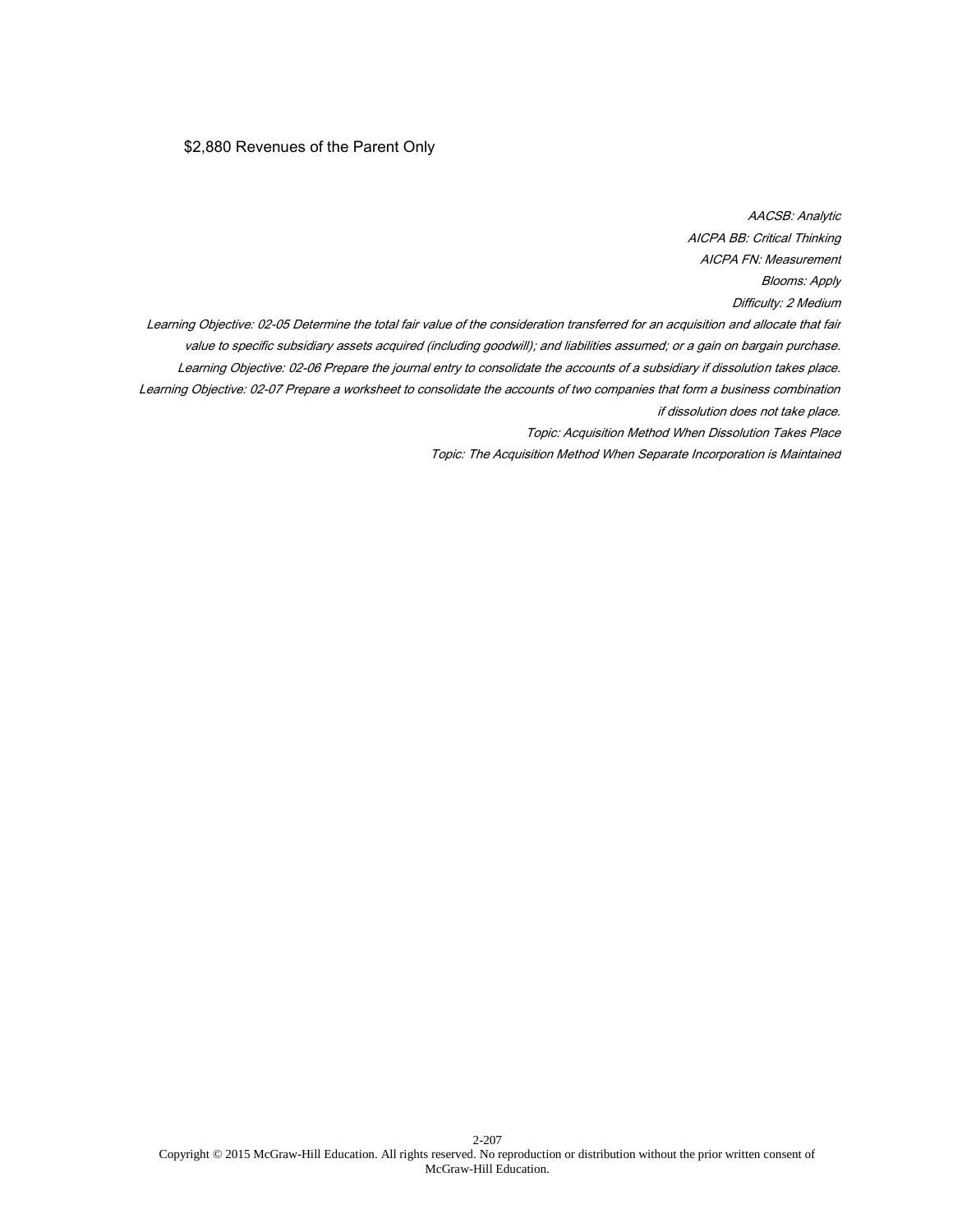|                            | Alwood                      | Franz Co.  | Franz Co.  |
|----------------------------|-----------------------------|------------|------------|
|                            | (all amounts in thousands). |            |            |
|                            | Book Value                  | Book Value | Fair Value |
|                            | 12/31/14                    | 12/31/14   | 12/31/14   |
| Cash                       | \$ 870                      | \$240      | \$240      |
| Receivables                | 660                         | 600        | 600        |
| Inventory                  | 1,230                       | 420        | 580        |
| L and                      | 1,800                       | 260        | 250        |
| Buildings (net)            | 1.800                       | 540        | 650        |
| Equipment (net)            | 660                         | 380        | 400        |
| Accounts payable           | 570)                        | 240)       | 240)       |
| Accrued expenses           | 270)                        | 60)        | 60)        |
| Long-term liabilities      | (2,700)                     | (1.020)    | (1,120)    |
| Common stock (\$20 par)    | (1,980)                     |            |            |
| Common stock (\$5 par)     |                             | 420)       |            |
| Additional paid-in capital | 210)                        | 180)       |            |
| Retained earnings          | (1,170)                     | 480)       |            |
| Revenues                   | (2,880)                     | 660)       |            |
| <b>Expenses</b>            | 2,760                       | 620        |            |

Note: Parenthesis indicate a credit balance

Assume a business combination took place at December 31, 2012. Atwood issued 50 shares of its common stock with a fair value of \$35 per share for all of the outstanding common shares of Franz. Stock issuance costs of \$15 (in thousands) and direct costs of \$10 (in thousands) were paid to effect this acquisition transaction. To settle a difference of opinion regarding Franz's fair value, Atwood promises to pay an additional \$5.2 (in thousands) to the former owners if Franz's earnings exceed a certain sum during the next year. Given the probability of the required contingency payment and utilizing a 4% discount rate, the expected present value of the contingency is \$5 (in thousands).

Compute consolidated expenses at date of acquisition.

- A. \$2,735.
- B. \$2,760.
- C. \$2,770.
- D. \$2,785.
- E. \$3,380.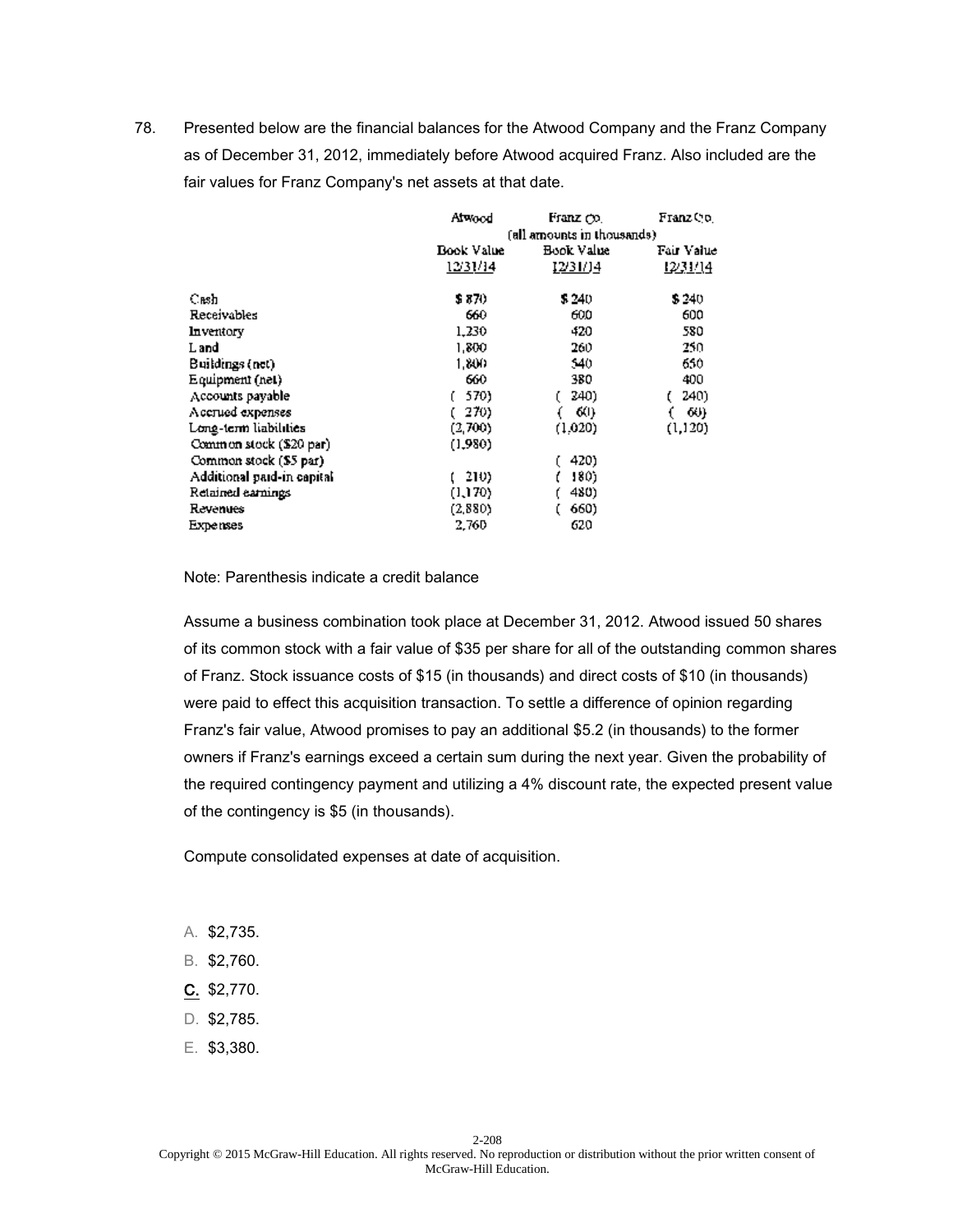$$2,760 + $10 = $2,770$ 

AACSB: Analytic AICPA BB: Critical Thinking AICPA FN: Measurement Blooms: Apply Difficulty: 2 Medium Learning Objective: 02-05 Determine the total fair value of the consideration transferred for an acquisition and allocate that fair value to specific subsidiary assets acquired (including goodwill); and liabilities assumed; or a gain on bargain purchase. Learning Objective: 02-06 Prepare the journal entry to consolidate the accounts of a subsidiary if dissolution takes place. Learning Objective: 02-07 Prepare a worksheet to consolidate the accounts of two companies that form a business combination if dissolution does not take place. Topic: Acquisition Method When Dissolution Takes Place Topic: The Acquisition Method When Separate Incorporation is Maintained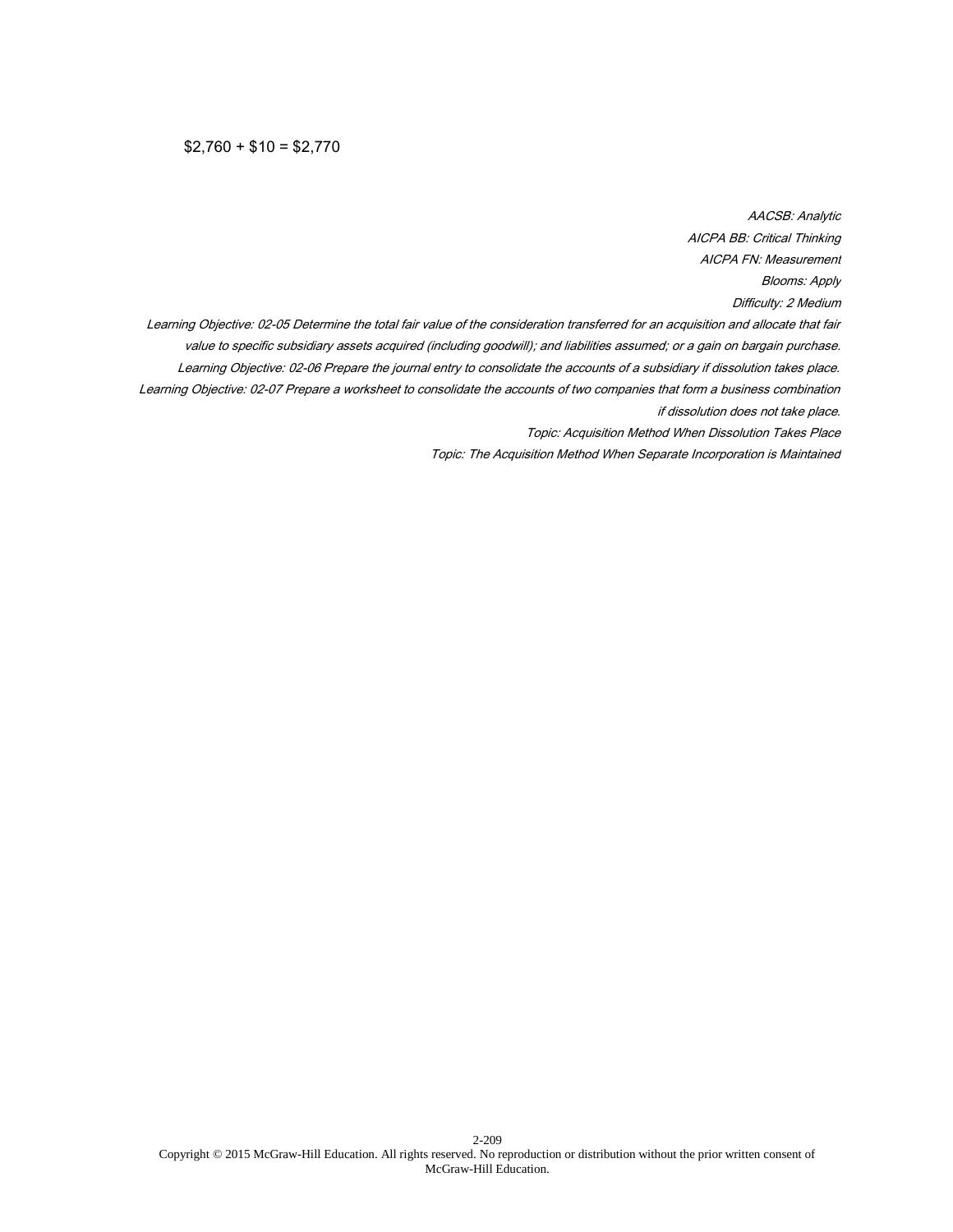|                            | Awood                       | Franz Co.  | Franz dol  |
|----------------------------|-----------------------------|------------|------------|
|                            | (all amounts in thousands). |            |            |
|                            | Book Value                  | Book Value | Fair Value |
|                            | 12/31/14                    | 12/31/14   | 1231/14    |
| Cash                       | \$ 870                      | \$240      | \$240      |
| Receivables                | 660                         | 600        | 600        |
| Inventory                  | 1,230                       | 420        | 580        |
| L and                      | 1,800                       | 260        | 250        |
| Buildings (net)            | 1.800                       | 540        | 650        |
| Equipment (net)            | 660                         | 380        | 400        |
| Accounts payable           | 570)                        | 240)       | 240)       |
| Accrued expenses           | 270)                        | 60)        | 60)        |
| Long-term liabilities      | (2,700)                     | (1.020)    | (1,120)    |
| Common stock (\$20 par)    | (1,980)                     |            |            |
| Common stock (\$5 par)     |                             | 420)       |            |
| Additional paid-in capital | 210)                        | 180)       |            |
| Retained earnings          | (1,170)                     | 480)       |            |
| Revenues                   | (2,880)                     | 660)       |            |
| <b>Expenses</b>            | 2,760                       | 620        |            |

Note: Parenthesis indicate a credit balance

Assume a business combination took place at December 31, 2012. Atwood issued 50 shares of its common stock with a fair value of \$35 per share for all of the outstanding common shares of Franz. Stock issuance costs of \$15 (in thousands) and direct costs of \$10 (in thousands) were paid to effect this acquisition transaction. To settle a difference of opinion regarding Franz's fair value, Atwood promises to pay an additional \$5.2 (in thousands) to the former owners if Franz's earnings exceed a certain sum during the next year. Given the probability of the required contingency payment and utilizing a 4% discount rate, the expected present value of the contingency is \$5 (in thousands).

Compute the consolidated cash upon completion of the acquisition.

- A. \$1,350.
- B. \$1,110.
- C. \$1,080.
- D. \$1,085.
- E. \$635.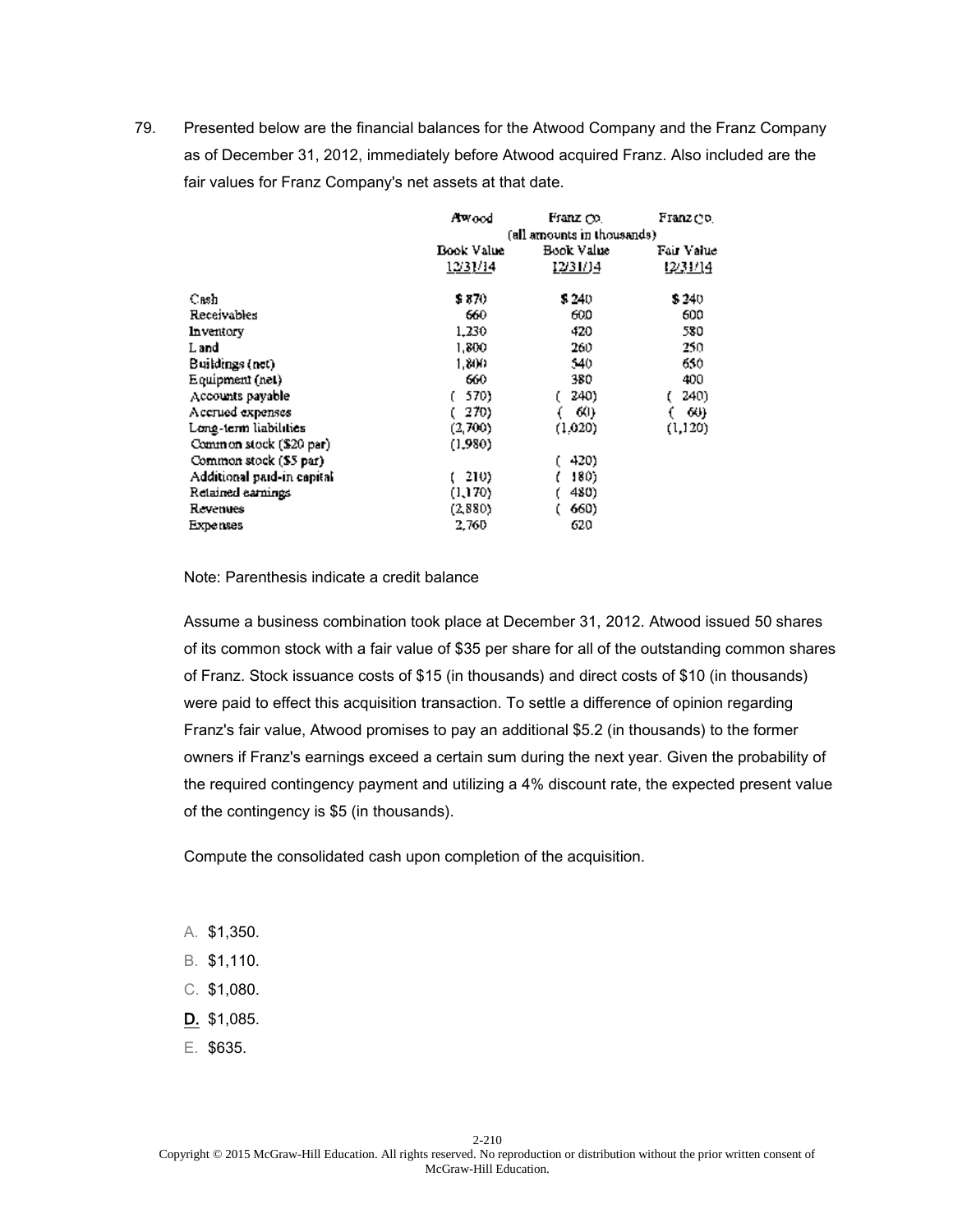# $$870 + $240 - $15 - $10 = $1,085$

AACSB: Analytic AICPA BB: Critical Thinking AICPA FN: Measurement Blooms: Apply Difficulty: 2 Medium Learning Objective: 02-05 Determine the total fair value of the consideration transferred for an acquisition and allocate that fair value to specific subsidiary assets acquired (including goodwill); and liabilities assumed; or a gain on bargain purchase. Learning Objective: 02-06 Prepare the journal entry to consolidate the accounts of a subsidiary if dissolution takes place. Learning Objective: 02-07 Prepare a worksheet to consolidate the accounts of two companies that form a business combination if dissolution does not take place. Topic: Acquisition Method When Dissolution Takes Place Topic: The Acquisition Method When Separate Incorporation is Maintained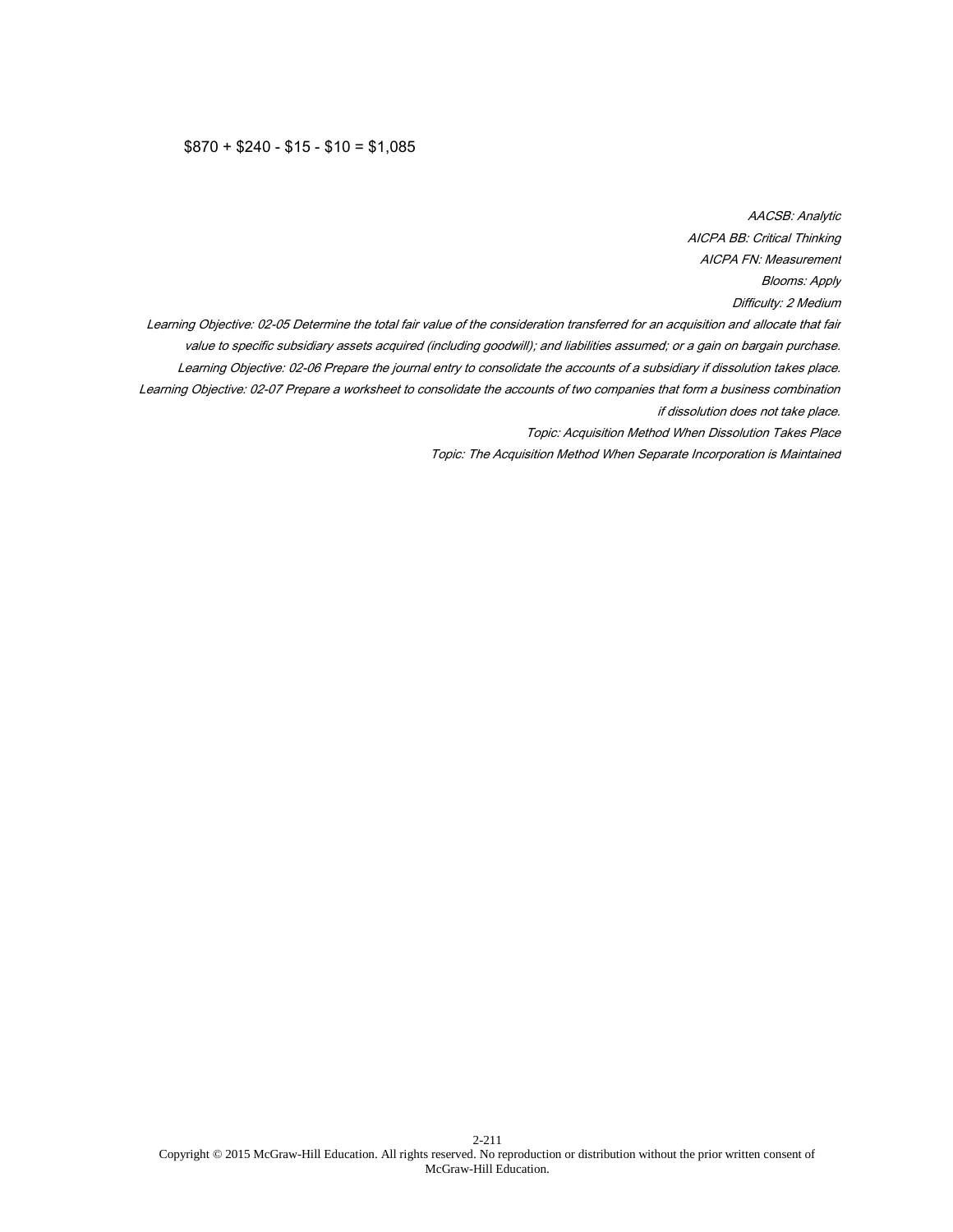80. Flynn acquires 100 percent of the outstanding voting shares of Macek Company on January 1, 2013. To obtain these shares, Flynn pays \$400 cash (in thousands) and issues 10,000 shares of \$20 par value common stock on this date. Flynn's stock had a fair value of \$36 per share on that date. Flynn also pays \$15 (in thousands) to a local investment firm for arranging the acquisition. An additional \$10 (in thousands) was paid by Flynn in stock issuance costs. The book values for both Flynn and Macek as of January 1, 2013 follow. The fair value of each of Flynn and Macek accounts is also included. In addition, Macek holds a fully amortized trademark that still retains a \$40 (in thousands) value. Thefiguresbelowareinthousands. Any related question also is in thousands.

|                            | Flynn, Inc. |            | Macek Company |
|----------------------------|-------------|------------|---------------|
|                            |             | Book Value | Fair Value    |
| Cash                       | 900<br>s.   | S 80       | \$ 80         |
| Receivables                | 480         | 180        | 160           |
| Inventory                  | 660         | 260        | 500           |
| Land                       | 300         | 120        | 130           |
| Buildings (not)            | 1.200       | 220        | 280           |
| Equipment                  | 360         | 100        | 75            |
| Accounts pnyable           | 480         | 60         | 60            |
| Long-term liabilities      | 1.140       | 340        | 300           |
| Common stock               | 1,000       | 80         |               |
| Additional paid-in cepital | 200         | 0          |               |
| Retained earnings          | 1,080       | 480        |               |

By how much will Flynn's additional paid-in capital increase as a result of this acquisition?

A. \$150,000.

- B. \$160,000.
- C. \$230,000.
- D. \$350,000.
- E. \$360,000.

 $$16 \times 10,000 = $160,000 - $10,000 = $150,000$ 

AACSB: Analytic AICPA BB: Critical Thinking AICPA FN: Measurement Blooms: Apply Difficulty: 2 Medium Learning Objective: 02-04 Describe the valuation principles of the acquisition method. Learning Objective: 02-05 Determine the total fair value of the consideration transferred for an acquisition and allocate that fair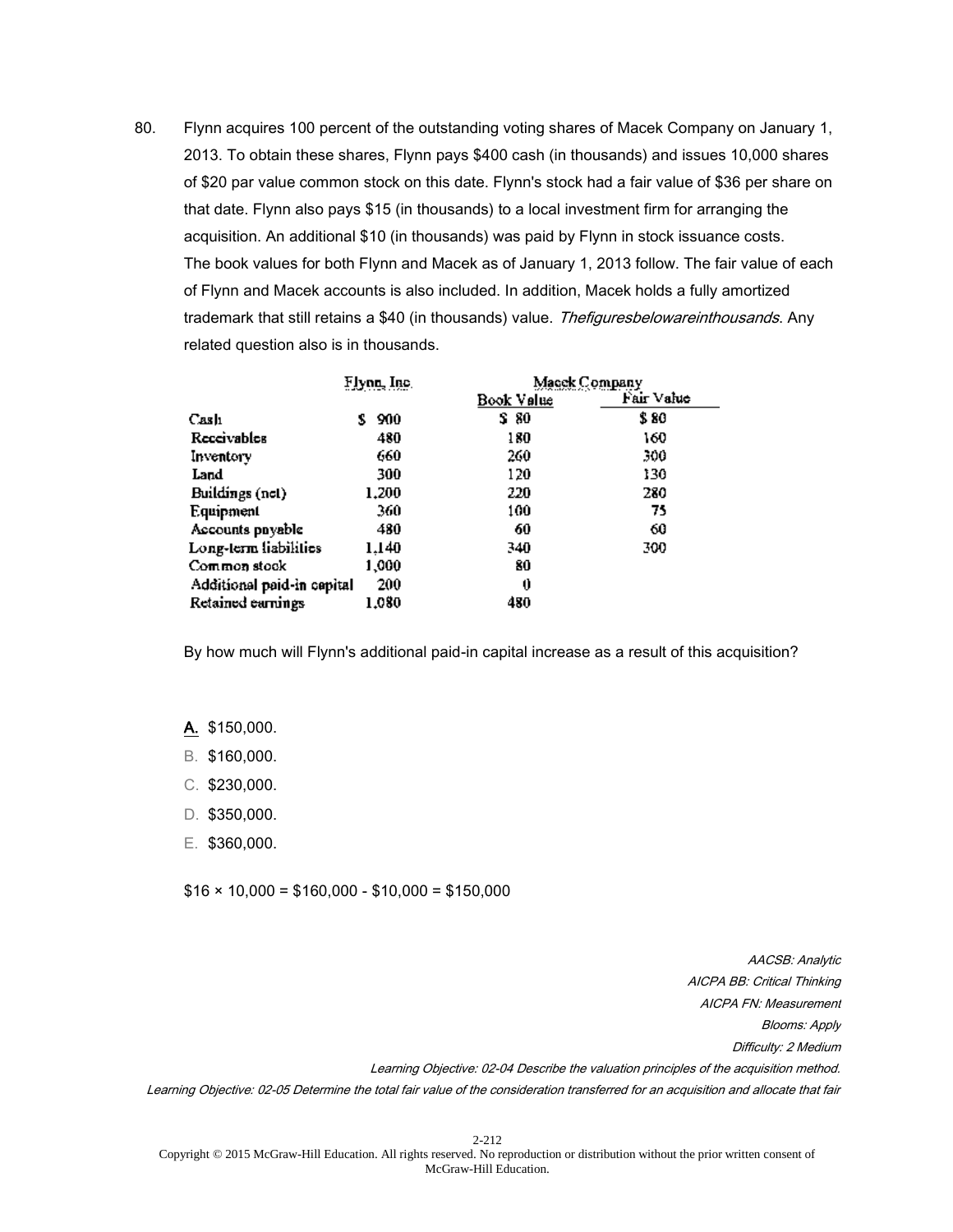value to specific subsidiary assets acquired (including goodwill); and liabilities assumed; or a gain on bargain purchase. Learning Objective: 02-06 Prepare the journal entry to consolidate the accounts of a subsidiary if dissolution takes place. Learning Objective: 02-07 Prepare a worksheet to consolidate the accounts of two companies that form a business combination if dissolution does not take place.

Topic: Acquisition Method When Dissolution Takes Place

Topic: Financial Reporting for Business Combinations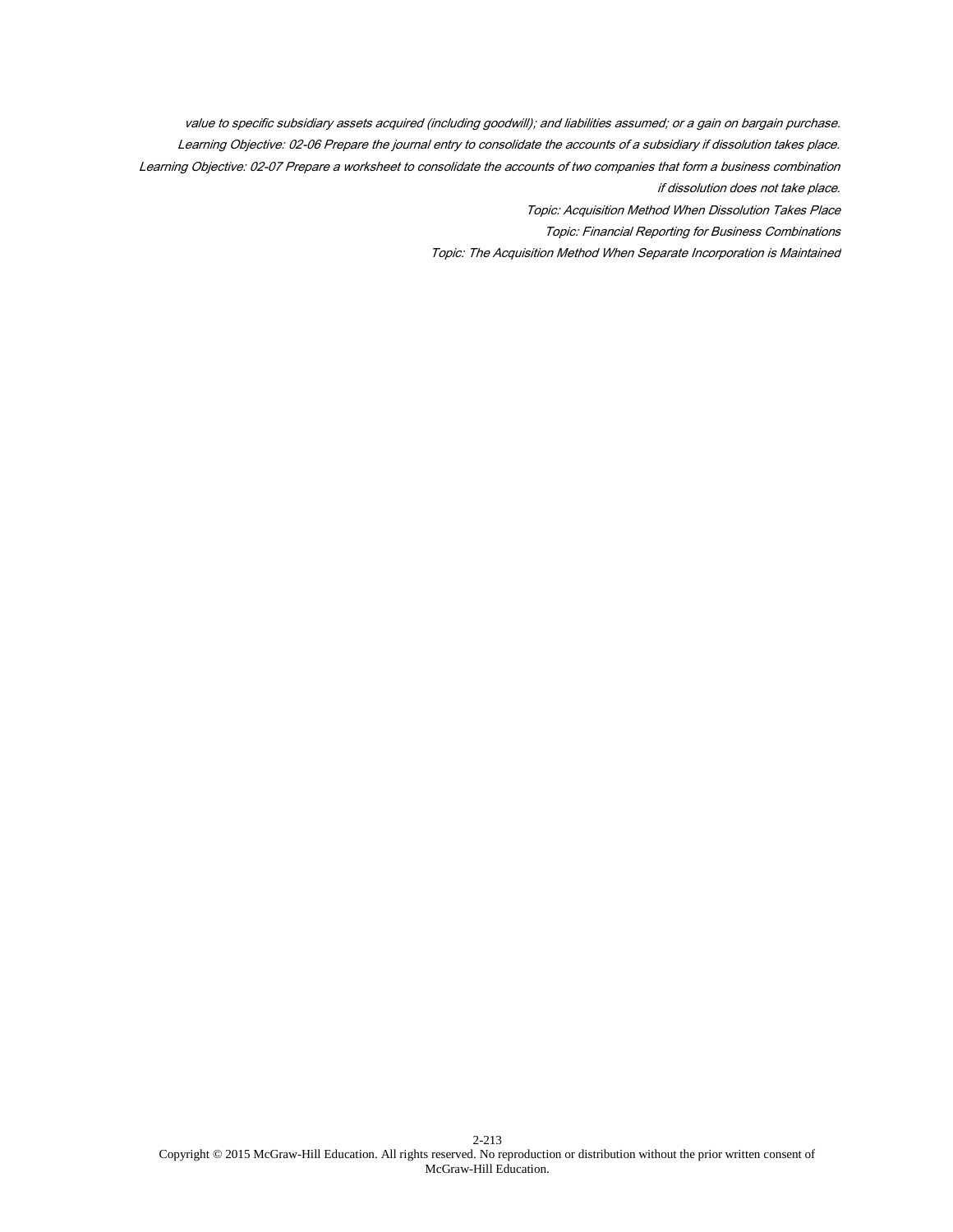81. Flynn acquires 100 percent of the outstanding voting shares of Macek Company on January 1, 2013. To obtain these shares, Flynn pays \$400 cash (in thousands) and issues 10,000 shares of \$20 par value common stock on this date. Flynn's stock had a fair value of \$36 per share on that date. Flynn also pays \$15 (in thousands) to a local investment firm for arranging the acquisition. An additional \$10 (in thousands) was paid by Flynn in stock issuance costs. The book values for both Flynn and Macek as of January 1, 2013 follow. The fair value of each of Flynn and Macek accounts is also included. In addition, Macek holds a fully amortized trademark that still retains a \$40 (in thousands) value. Thefiguresbelowareinthousands. Any related question also is in thousands.

|                            | Flynn, Inc. |            | Macek Company |
|----------------------------|-------------|------------|---------------|
|                            |             | Book Value | Fair Value    |
| Cash                       | 900<br>s    | S 80       | \$ 80         |
| Receivables                | 480         | 180        | 160           |
| Inventory                  | 660         | 260        | 500           |
| Land                       | 300         | 120        | 130           |
| Buildings (not)            | 1.200       | 220        | 280           |
| Equipment                  | 360         | 100        | 75            |
| Accounts pnyable           | 480         | 60         | 60            |
| Long-term liabilities      | 1,140       | 340        | 300           |
| Common stock               | 1,000       | 80         |               |
| Additional paid-in cepital | 200         | 0          |               |
| Retained earnings          | 1,080       | 480        |               |

What amount will be reported for goodwill as a result of this acquisition?

A. \$30,000.

B. \$55,000.

- C. \$65,000.
- D. \$175,000.
- E. \$200,000.

 $$400,000 + ($36 \times 10,000$ shares) = \$760,000 Consideration Net Assets at FV = \$665,000 + \$40,000 Trademark = \$705,000 \$760,000 - \$705,000 = \$55,000 Goodwill

> AACSB: Analytic AICPA BB: Critical Thinking AICPA FN: Measurement Blooms: Apply Difficulty: 2 Medium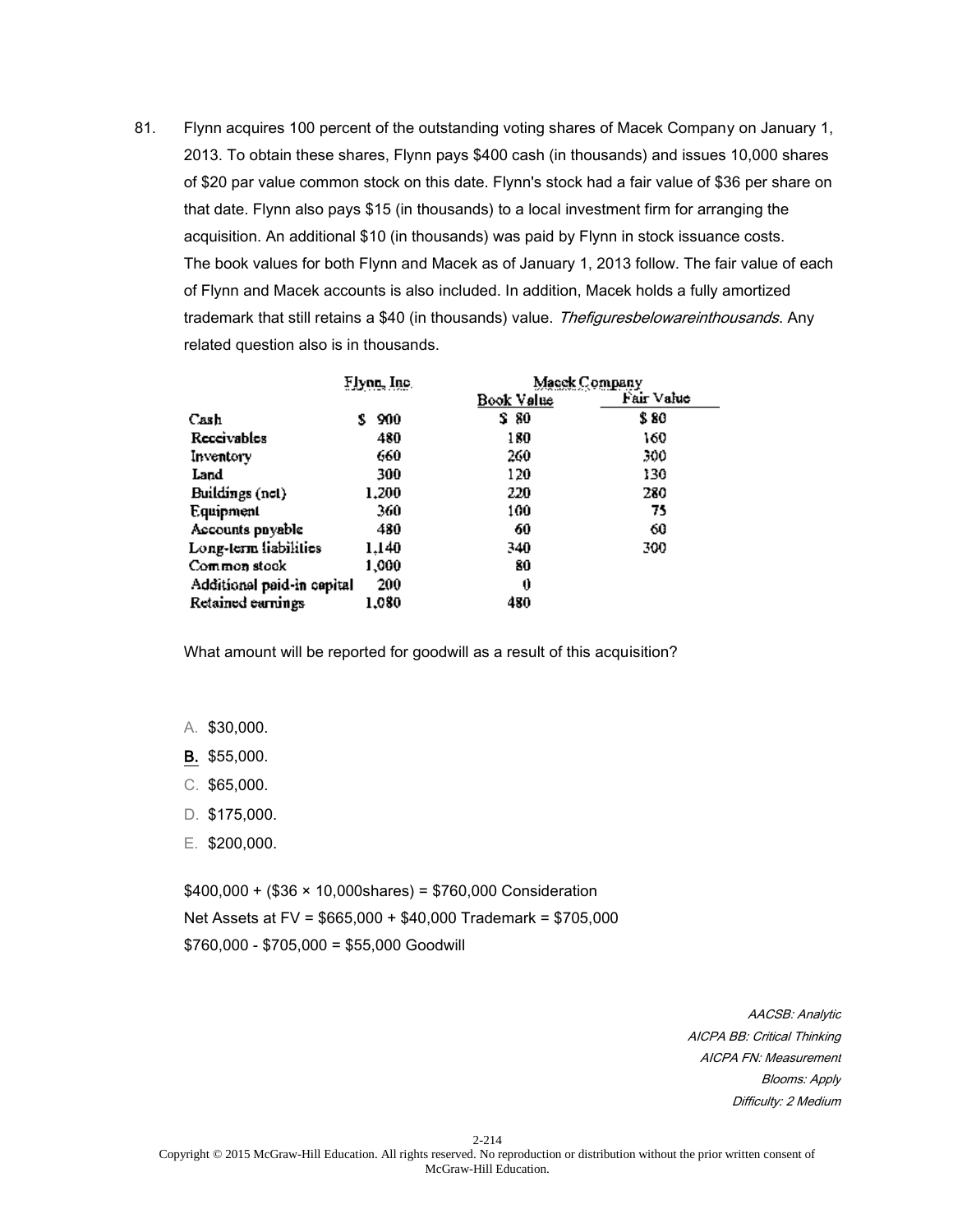Learning Objective: 02-04 Describe the valuation principles of the acquisition method. Learning Objective: 02-05 Determine the total fair value of the consideration transferred for an acquisition and allocate that fair value to specific subsidiary assets acquired (including goodwill); and liabilities assumed; or a gain on bargain purchase. Learning Objective: 02-06 Prepare the journal entry to consolidate the accounts of a subsidiary if dissolution takes place. Learning Objective: 02-07 Prepare a worksheet to consolidate the accounts of two companies that form a business combination if dissolution does not take place. Topic: Acquisition Method When Dissolution Takes Place

Topic: Financial Reporting for Business Combinations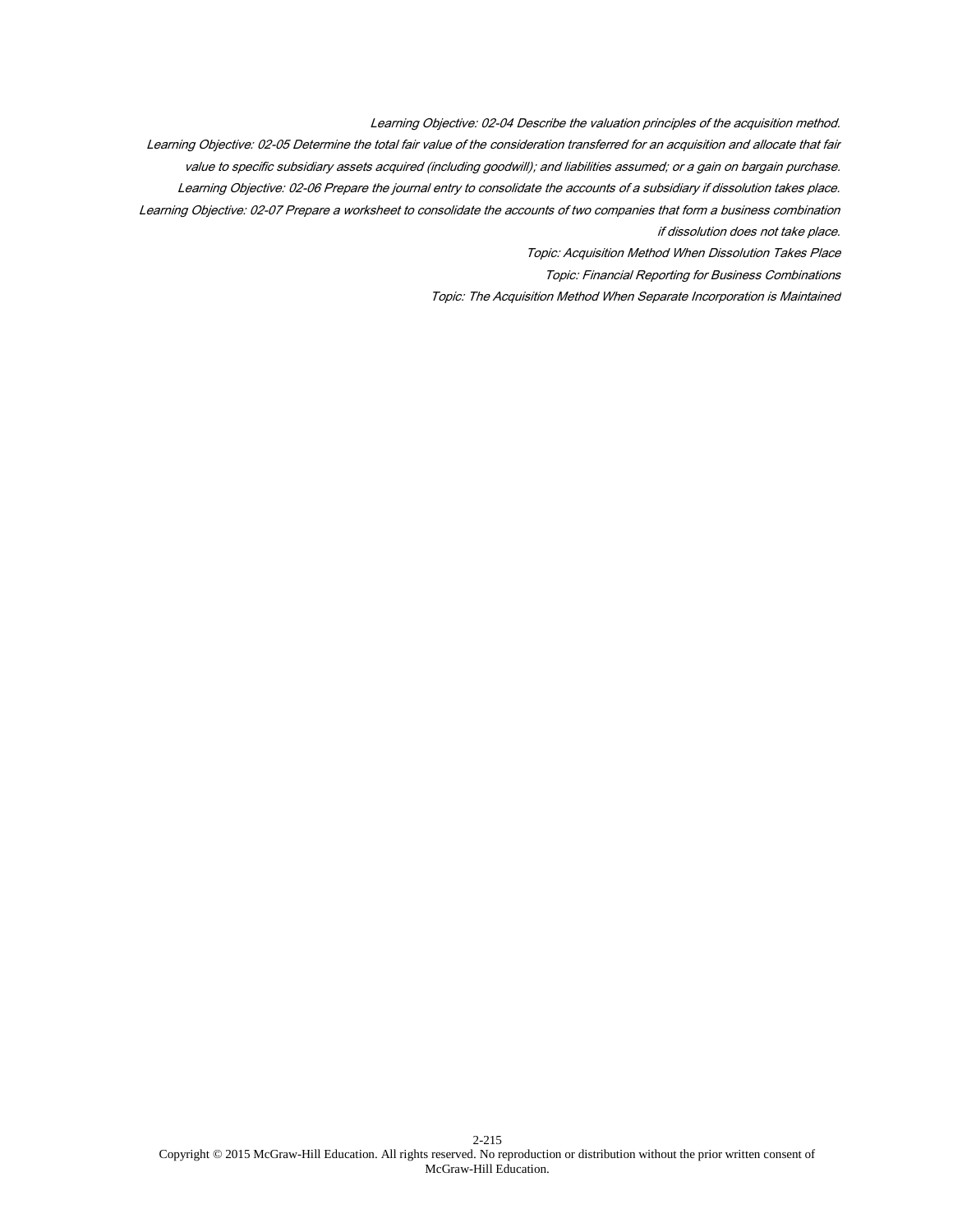82. Flynn acquires 100 percent of the outstanding voting shares of Macek Company on January 1, 2013. To obtain these shares, Flynn pays \$400 cash (in thousands) and issues 10,000 shares of \$20 par value common stock on this date. Flynn's stock had a fair value of \$36 per share on that date. Flynn also pays \$15 (in thousands) to a local investment firm for arranging the acquisition. An additional \$10 (in thousands) was paid by Flynn in stock issuance costs. The book values for both Flynn and Macek as of January 1, 2013 follow. The fair value of each of Flynn and Macek accounts is also included. In addition, Macek holds a fully amortized trademark that still retains a \$40 (in thousands) value. Thefiguresbelowareinthousands. Any related question also is in thousands.

|                            | Flynn, Inc. |            | Macek Company |
|----------------------------|-------------|------------|---------------|
|                            |             | Book Value | Fair Value    |
| Cash                       | 900<br>s    | S 80       | \$ 80         |
| Receivables                | 480         | 180        | 160           |
| Inventory                  | 660         | 260        | 500           |
| Land                       | 300         | 120        | 130           |
| Buildings (not)            | 1.200       | 220        | 280           |
| Equipment                  | 360         | 100        | 75            |
| Accounts pnyable           | 480         | 60         | 60            |
| Long-term liabilities      | 1.140       | 340        | 300           |
| Common stock               | 1,000       | 80         |               |
| Additional paid-in capital | 200         | 0          |               |
| Retained earnings          | 1.080       | 480        |               |

What amount will be reported for consolidated receivables?

- A. \$660,000.
- B. \$640,000.
- C. \$500,000.
- D. \$460,000.
- E. \$480,000.

 $$480,000 + $160,000 = $640,000$ 

AACSB: Analytic AICPA BB: Critical Thinking AICPA FN: Measurement Blooms: Apply Difficulty: 2 Medium

Learning Objective: 02-05 Determine the total fair value of the consideration transferred for an acquisition and allocate that fair value to specific subsidiary assets acquired (including goodwill); and liabilities assumed; or a gain on bargain purchase.

2-216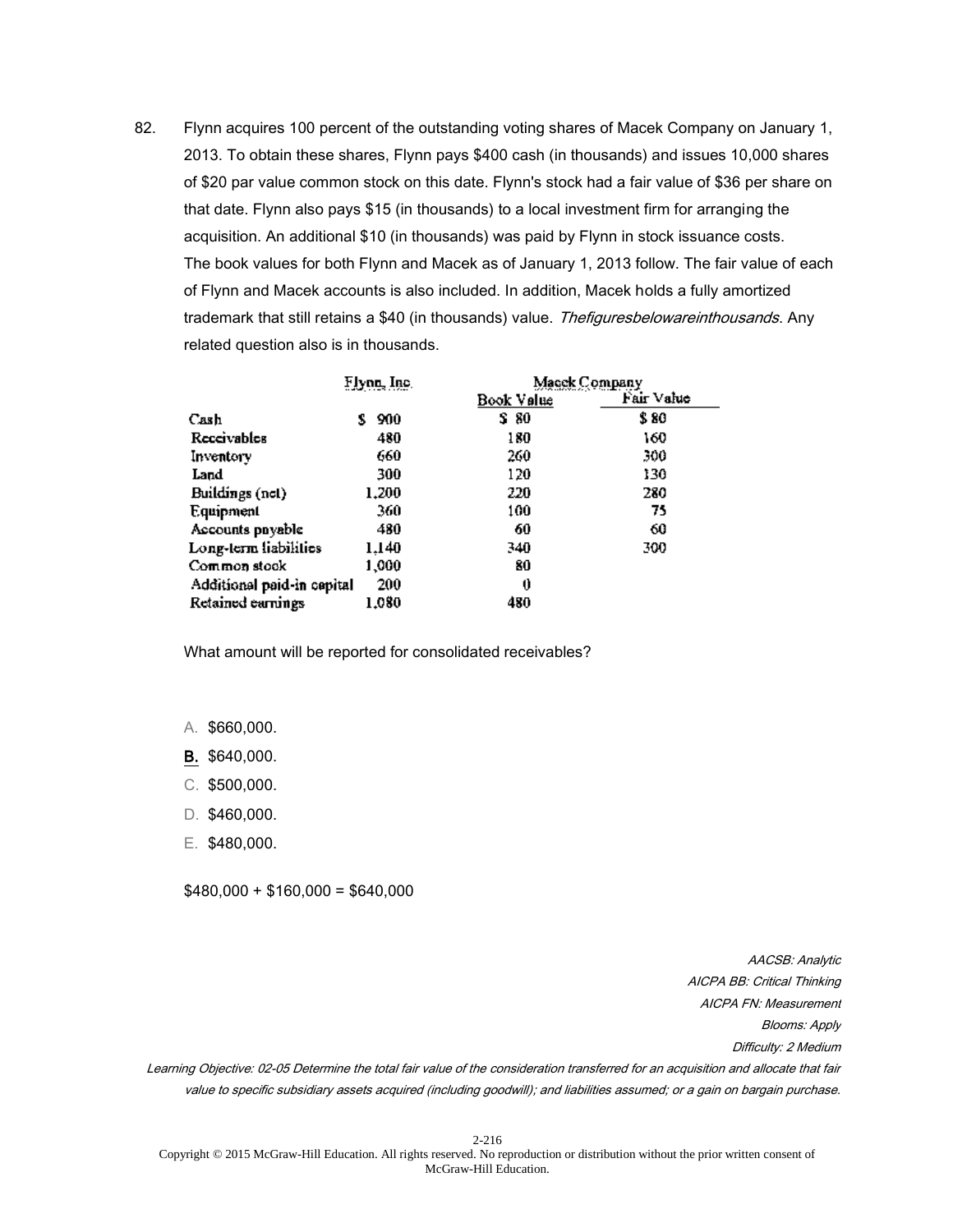Learning Objective: 02-06 Prepare the journal entry to consolidate the accounts of a subsidiary if dissolution takes place. Learning Objective: 02-07 Prepare a worksheet to consolidate the accounts of two companies that form a business combination if dissolution does not take place. Topic: Acquisition Method When Dissolution Takes Place

Topic: The Acquisition Method When Separate Incorporation is Maintained

83. Flynn acquires 100 percent of the outstanding voting shares of Macek Company on January 1, 2013. To obtain these shares, Flynn pays \$400 cash (in thousands) and issues 10,000 shares of \$20 par value common stock on this date. Flynn's stock had a fair value of \$36 per share on that date. Flynn also pays \$15 (in thousands) to a local investment firm for arranging the acquisition. An additional \$10 (in thousands) was paid by Flynn in stock issuance costs. The book values for both Flynn and Macek as of January 1, 2013 follow. The fair value of each of Flynn and Macek accounts is also included. In addition, Macek holds a fully amortized trademark that still retains a \$40 (in thousands) value. Thefiguresbelowareinthousands. Any related question also is in thousands.

|                            | Flynn, Inc. | Macek Company |            |
|----------------------------|-------------|---------------|------------|
|                            |             | Book Value    | Fair Value |
| Cash                       | 900<br>s    | S 80          | \$ 80      |
| Receivables                | 480         | 180           | 160        |
| Inventory                  | 660         | 260.          | 500        |
| Land                       | 300         | 120           | 130        |
| Buildings (net)            | 1.200       | 220           | 280        |
| Equipment                  | 360         | 100           | 75         |
| Accounts pnyable           | 480         | 60            | 60         |
| Long-term liabilities      | 1.140       | 340           | 300        |
| Common stock               | 1,000       | 80            |            |
| Additional paid-in capital | 200         | 0             |            |
| Retained earnings          | 1,080       | 480           |            |

What amount will be reported for consolidated inventory?

- A. \$1,000,000.
- B. \$960,000.
- C. \$920,000.
- D. \$660,000.
- E. \$620,000.

 $$660,000 + $300,000 = $960,000$ 

AACSB: Analytic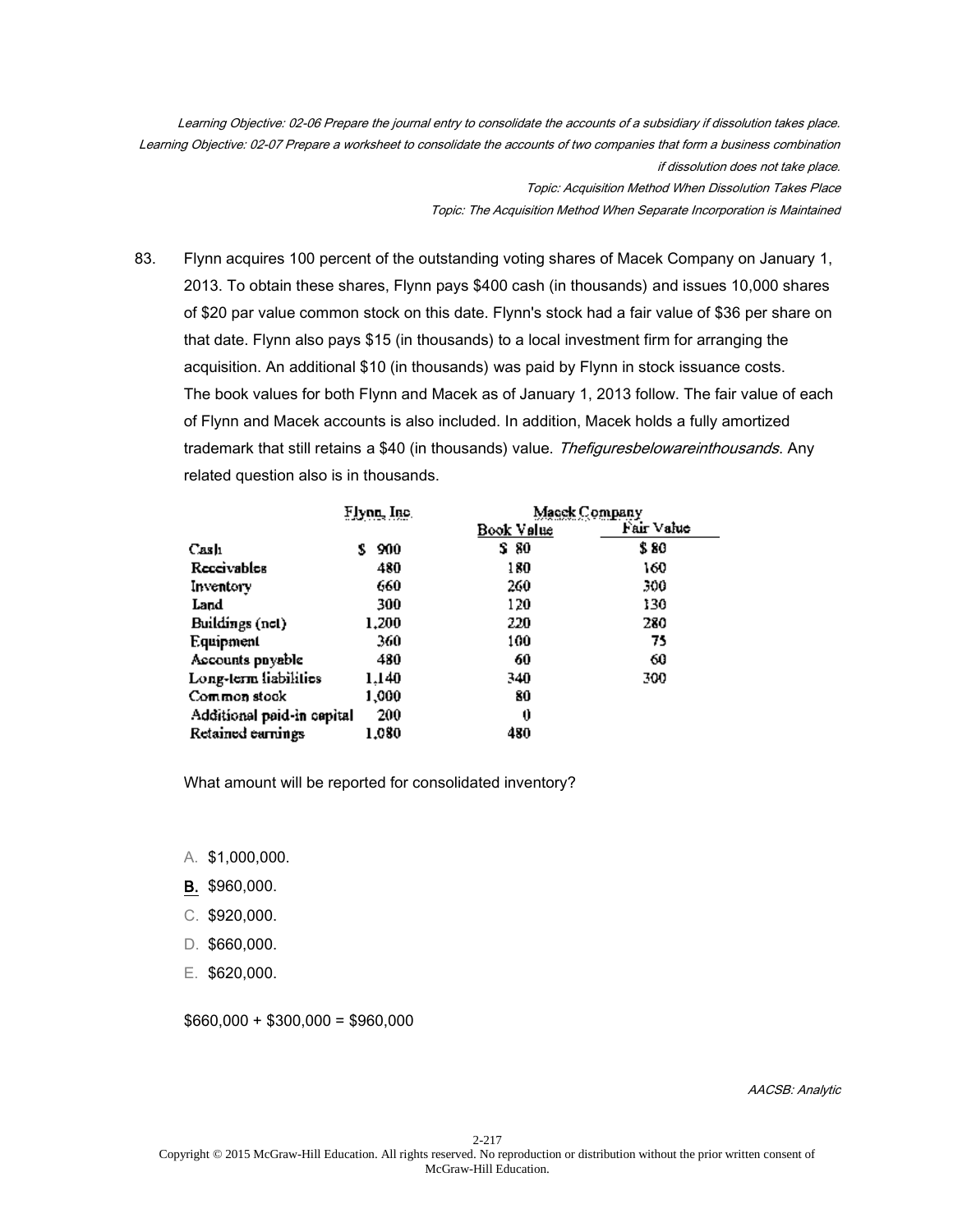AICPA BB: Critical Thinking AICPA FN: Measurement Blooms: Apply Difficulty: 2 Medium

Learning Objective: 02-05 Determine the total fair value of the consideration transferred for an acquisition and allocate that fair value to specific subsidiary assets acquired (including goodwill); and liabilities assumed; or a gain on bargain purchase. Learning Objective: 02-06 Prepare the journal entry to consolidate the accounts of a subsidiary if dissolution takes place. Learning Objective: 02-07 Prepare a worksheet to consolidate the accounts of two companies that form a business combination if dissolution does not take place.

Topic: Acquisition Method When Dissolution Takes Place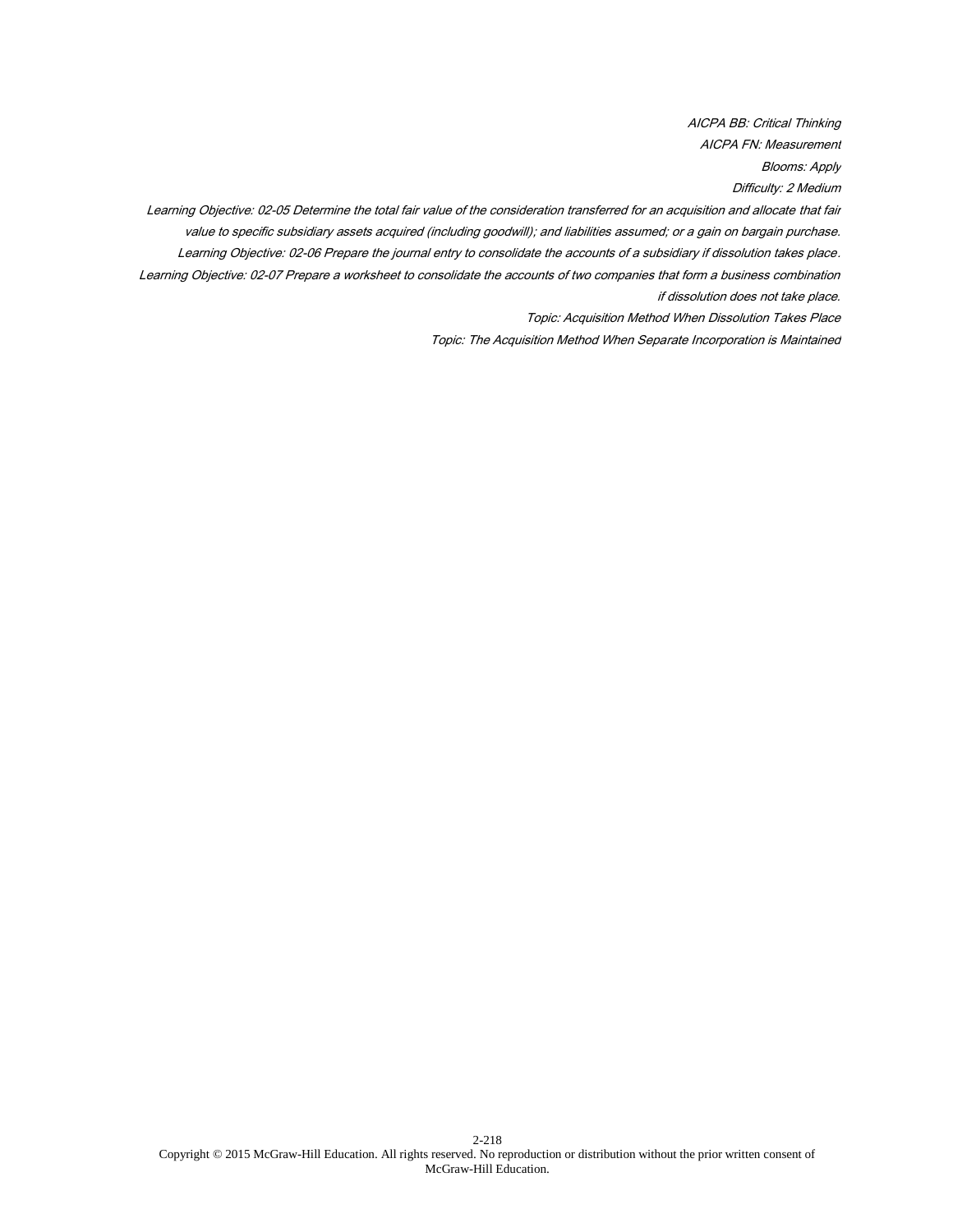84. Flynn acquires 100 percent of the outstanding voting shares of Macek Company on January 1, 2013. To obtain these shares, Flynn pays \$400 cash (in thousands) and issues 10,000 shares of \$20 par value common stock on this date. Flynn's stock had a fair value of \$36 per share on that date. Flynn also pays \$15 (in thousands) to a local investment firm for arranging the acquisition. An additional \$10 (in thousands) was paid by Flynn in stock issuance costs. The book values for both Flynn and Macek as of January 1, 2013 follow. The fair value of each of Flynn and Macek accounts is also included. In addition, Macek holds a fully amortized trademark that still retains a \$40 (in thousands) value. Thefiguresbelowareinthousands. Any related question also is in thousands.

|                            | Flynn, Inc. | Macek Company |            |
|----------------------------|-------------|---------------|------------|
|                            |             | Book Value    | Fair Value |
| Cash                       | 900<br>s    | S 80          | \$ 80      |
| Receivables                | 480         | 180           | 160        |
| Inventory                  | 660         | 260           | 500        |
| Land                       | 300         | 120           | 130        |
| Buildings (not)            | 1.200       | 220           | 280        |
| Equipment                  | 360         | 100           | 75         |
| Accounts pnyable           | 480         | 60            | 60         |
| Long-term liabilities      | 1.140       | 340           | 300        |
| Common stock               | 1,000       | 80            |            |
| Additional paid-in capital | 200         | 0             |            |
| Retained earnings          | 1,080       | 480           |            |

What amount will be reported for consolidated buildings (net)?

- A. \$1,420,000.
- B. \$1,260,000.
- C. \$1,140,000.
- D. \$1,480,000.
- E. \$1,200,000.

 $$1,200,000 + $280,000 = $1,480,000$ 

AACSB: Analytic AICPA BB: Critical Thinking AICPA FN: Measurement Blooms: Apply Difficulty: 2 Medium

Learning Objective: 02-05 Determine the total fair value of the consideration transferred for an acquisition and allocate that fair value to specific subsidiary assets acquired (including goodwill); and liabilities assumed; or a gain on bargain purchase.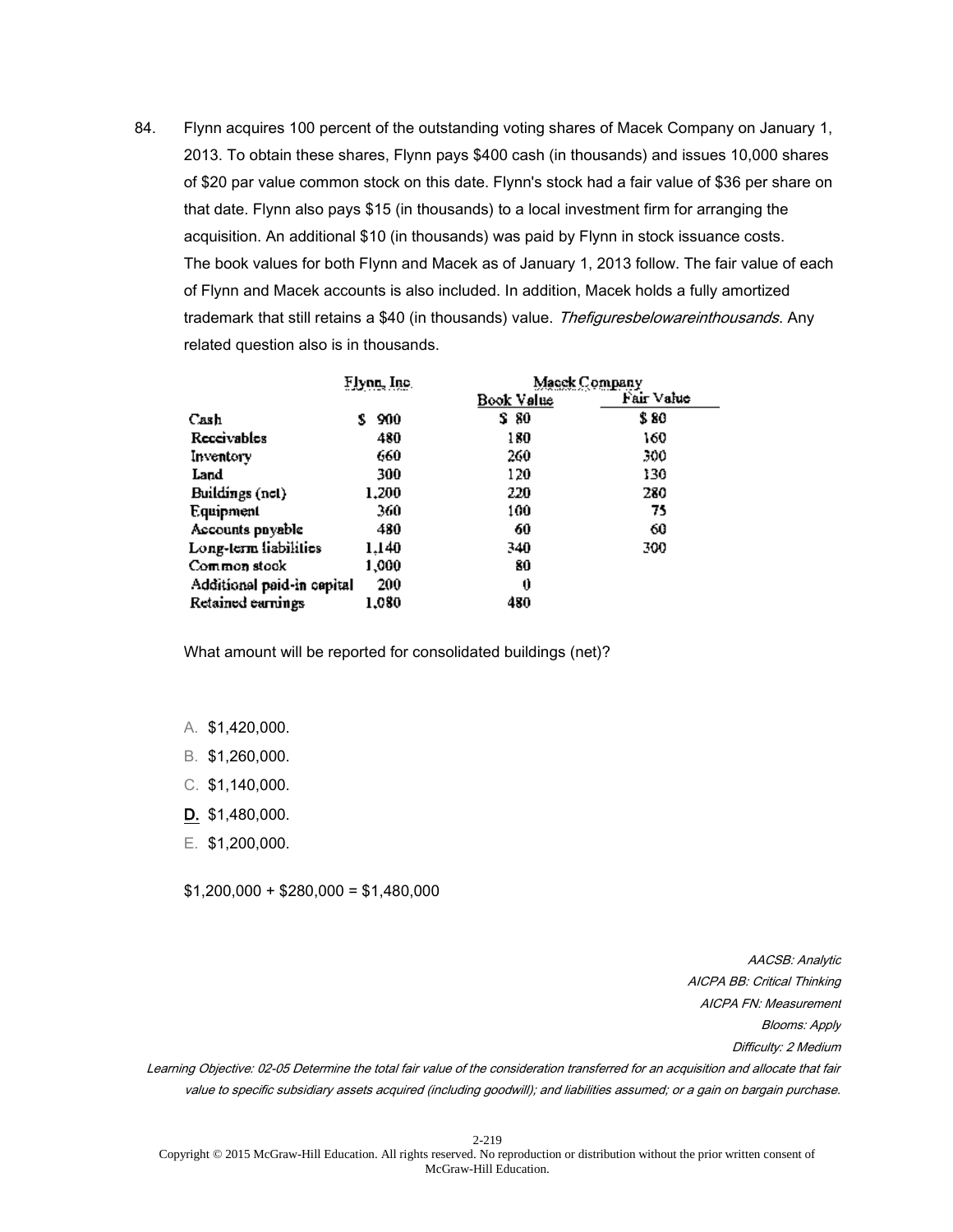Learning Objective: 02-06 Prepare the journal entry to consolidate the accounts of a subsidiary if dissolution takes place. Learning Objective: 02-07 Prepare a worksheet to consolidate the accounts of two companies that form a business combination if dissolution does not take place. Topic: Acquisition Method When Dissolution Takes Place Topic: The Acquisition Method When Separate Incorporation is Maintained

85. Flynn acquires 100 percent of the outstanding voting shares of Macek Company on January 1, 2013. To obtain these shares, Flynn pays \$400 cash (in thousands) and issues 10,000 shares of \$20 par value common stock on this date. Flynn's stock had a fair value of \$36 per share on that date. Flynn also pays \$15 (in thousands) to a local investment firm for arranging the acquisition. An additional \$10 (in thousands) was paid by Flynn in stock issuance costs. The book values for both Flynn and Macek as of January 1, 2013 follow. The fair value of each of Flynn and Macek accounts is also included. In addition, Macek holds a fully amortized trademark that still retains a \$40 (in thousands) value. Thefiguresbelowareinthousands. Any related question also is in thousands.

|                            | Flynn, Inc. | Macek Company |            |
|----------------------------|-------------|---------------|------------|
|                            |             | Book Value    | Fair Value |
| Cash                       | 900<br>S    | S 80          | \$ 80      |
| Receivables                | 480         | 180           | 160        |
| Inventory                  | 660         | 260.          | 500        |
| Land                       | 300         | 120           | 130        |
| Buildings (net)            | 1.200       | 220           | 280        |
| Equipment                  | 360.        | 100           | 75         |
| Accounts pnyable           | 480         | 60            | 60         |
| Long-term liabilities      | 1.140       | 340           | 300        |
| Common stock               | 1,000       | 80            |            |
| Additional paid-in capital | 200         | 0             |            |
| Retained earnings          | 1.080       | 480           |            |

What amount will be reported for consolidated equipment (net)?

- A. \$385,000.
- B. \$335,000.
- C. \$435,000.
- D. \$460,000.
- E. \$360,000.

 $$360,000 + $75,000 = $435,000$ 

AACSB: Analytic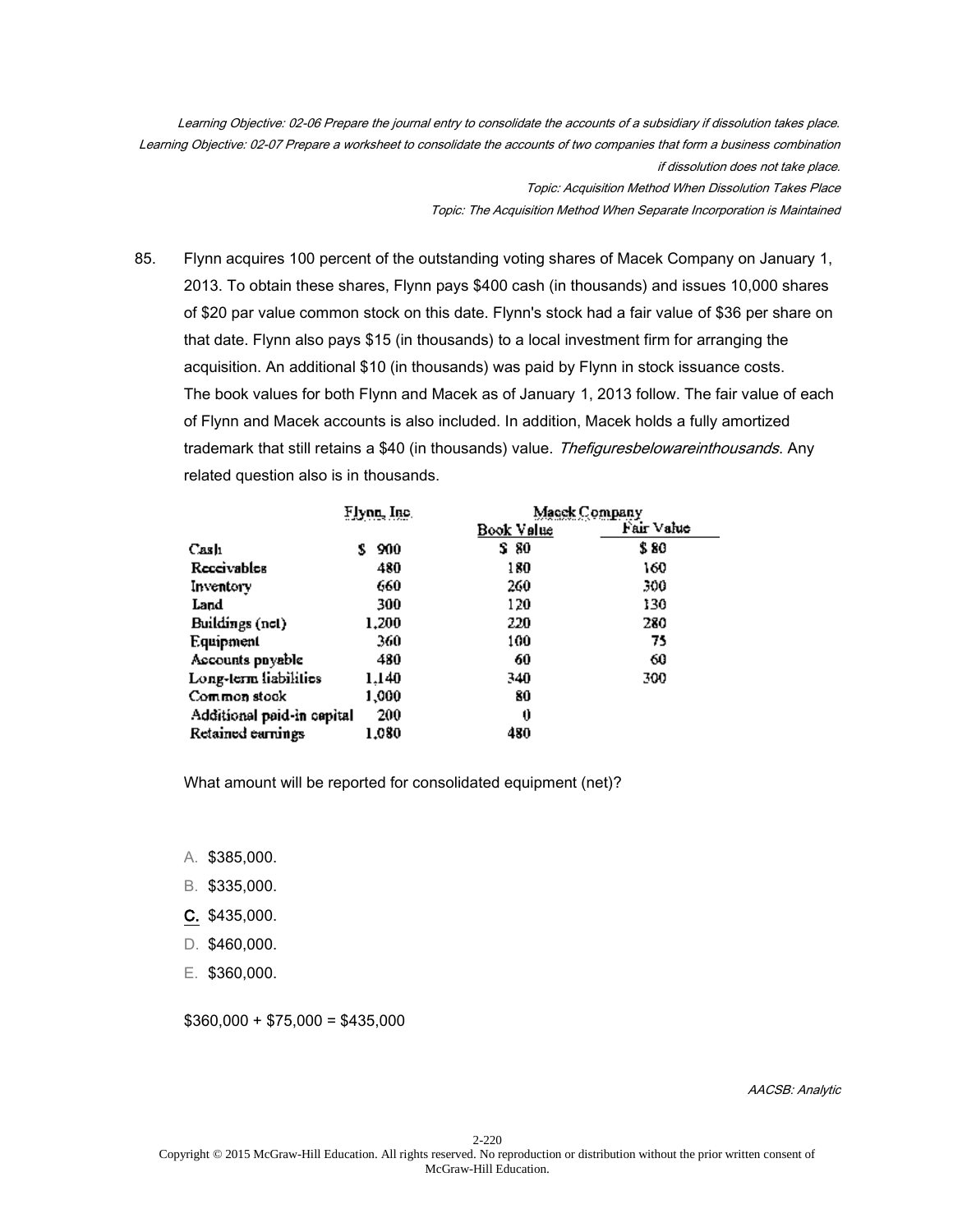AICPA BB: Critical Thinking AICPA FN: Measurement Blooms: Apply Difficulty: 2 Medium

Learning Objective: 02-05 Determine the total fair value of the consideration transferred for an acquisition and allocate that fair value to specific subsidiary assets acquired (including goodwill); and liabilities assumed; or a gain on bargain purchase. Learning Objective: 02-06 Prepare the journal entry to consolidate the accounts of a subsidiary if dissolution takes place. Learning Objective: 02-07 Prepare a worksheet to consolidate the accounts of two companies that form a business combination if dissolution does not take place.

Topic: Acquisition Method When Dissolution Takes Place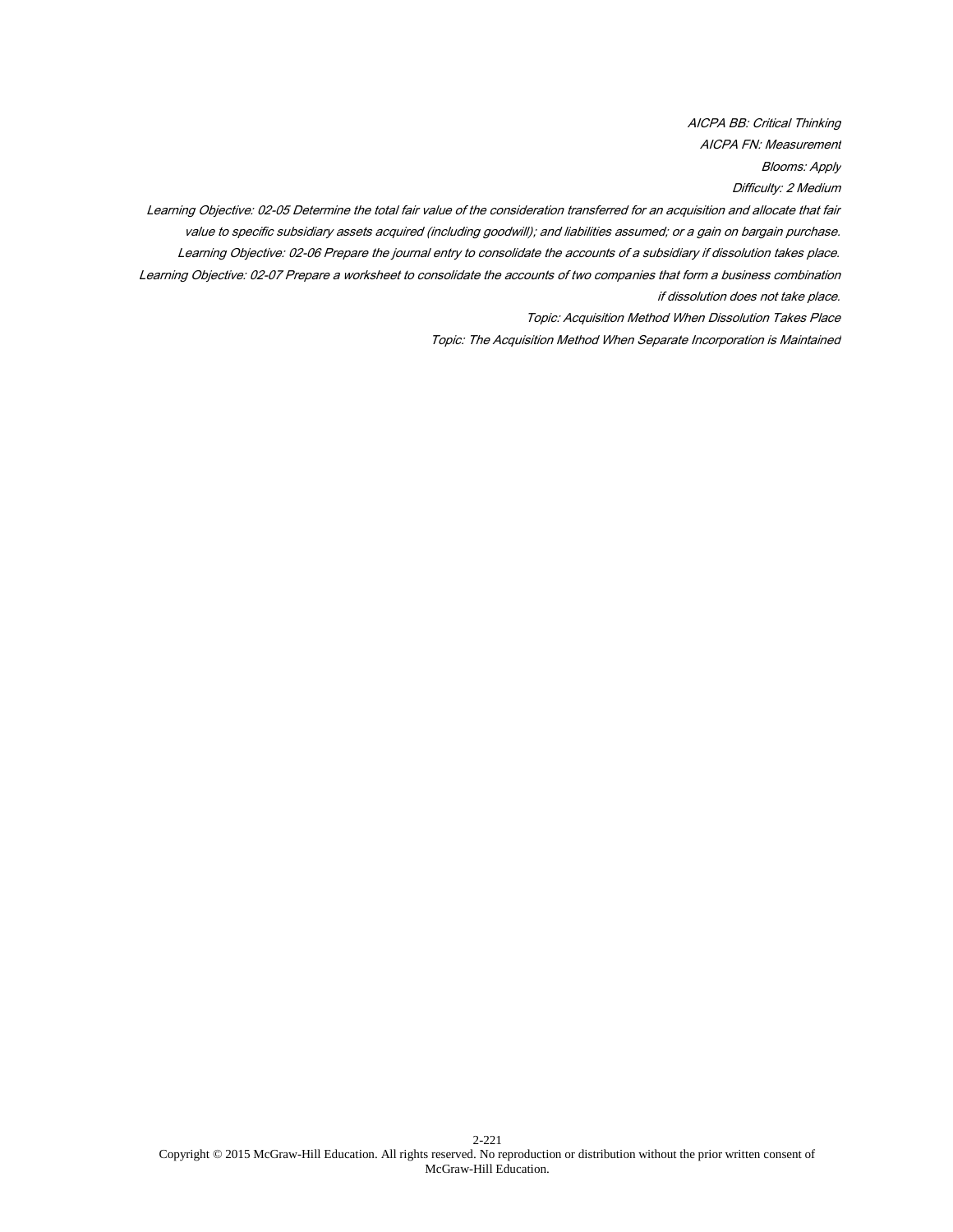86. Flynn acquires 100 percent of the outstanding voting shares of Macek Company on January 1, 2013. To obtain these shares, Flynn pays \$400 cash (in thousands) and issues 10,000 shares of \$20 par value common stock on this date. Flynn's stock had a fair value of \$36 per share on that date. Flynn also pays \$15 (in thousands) to a local investment firm for arranging the acquisition. An additional \$10 (in thousands) was paid by Flynn in stock issuance costs. The book values for both Flynn and Macek as of January 1, 2013 follow. The fair value of each of Flynn and Macek accounts is also included. In addition, Macek holds a fully amortized trademark that still retains a \$40 (in thousands) value. Thefiguresbelowareinthousands. Any related question also is in thousands.

|                            | Flynn, Inc. | Macek Company |            |
|----------------------------|-------------|---------------|------------|
|                            |             | Book Value    | Fair Value |
| Cash                       | 900<br>S    | S 80          | \$ 80      |
| Receivables                | 480         | 180           | 160        |
| Inventory                  | 660         | 260.          | 500        |
| Land                       | 300         | 120           | 130        |
| Buildings (net)            | 1.200       | 220           | 280        |
| Equipment                  | 360         | 100           | 75         |
| Accounts payable           | 480         | 60            | 60         |
| Long-term liabilities      | 1.140       | 340           | 300        |
| Common stock               | 1,000       | 80            |            |
| Additional paid-in capital | 200         | 0             |            |
| Retained earnings          | 1,080       | 480           |            |

What amount will be reported for consolidated long-term liabilities?

- A. \$1,520,000.
- B. \$1,480,000.
- C. \$1,440,000.
- D. \$1,180,000.
- E. \$1,100,000.

 $$1,140,000 + $300,000 = $1,440,000$ 

AACSB: Analytic AICPA BB: Critical Thinking AICPA FN: Measurement Blooms: Apply Difficulty: 2 Medium

Learning Objective: 02-05 Determine the total fair value of the consideration transferred for an acquisition and allocate that fair value to specific subsidiary assets acquired (including goodwill); and liabilities assumed; or a gain on bargain purchase.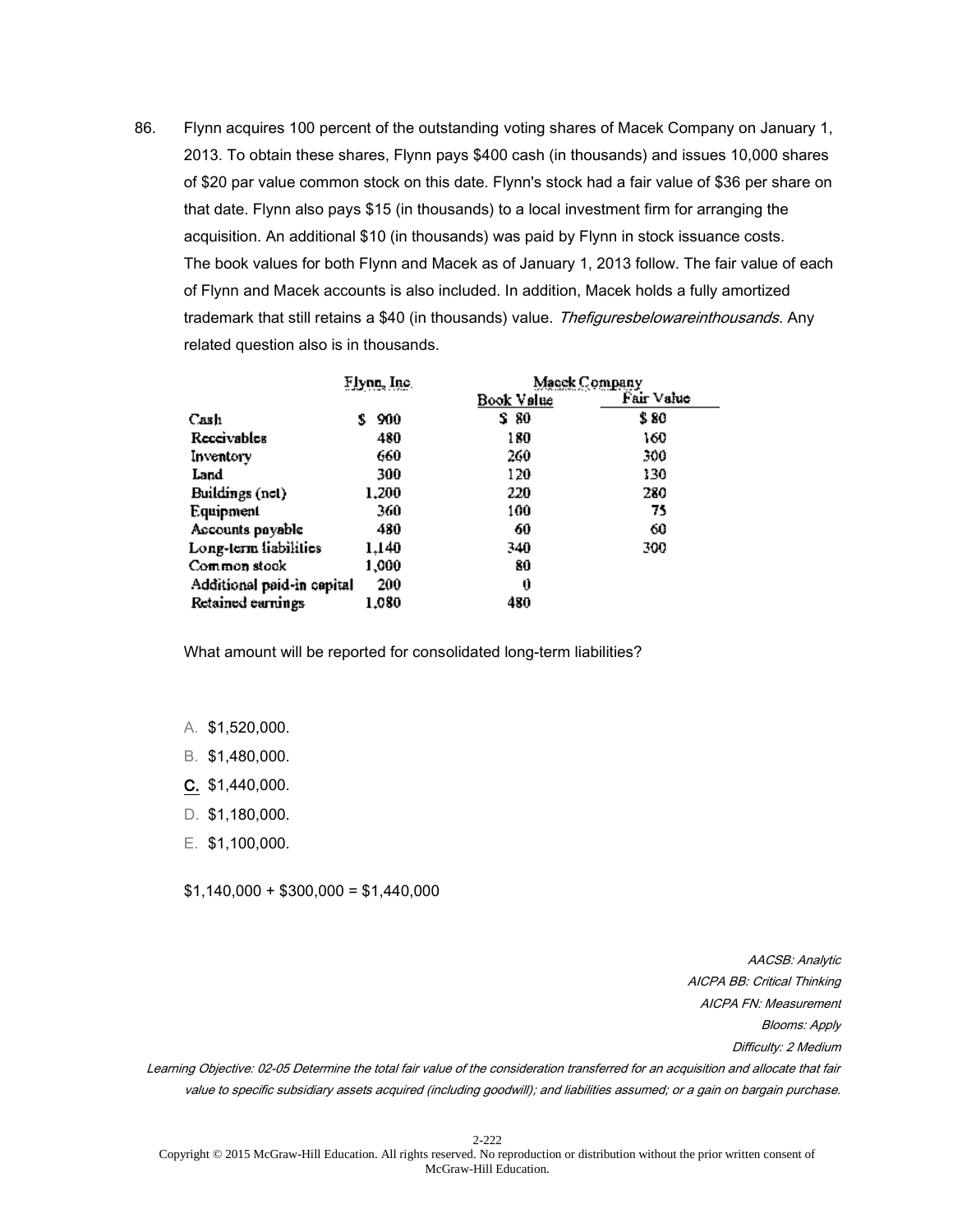Learning Objective: 02-06 Prepare the journal entry to consolidate the accounts of a subsidiary if dissolution takes place. Learning Objective: 02-07 Prepare a worksheet to consolidate the accounts of two companies that form a business combination if dissolution does not take place. Topic: Acquisition Method When Dissolution Takes Place Topic: The Acquisition Method When Separate Incorporation is Maintained

87. Flynn acquires 100 percent of the outstanding voting shares of Macek Company on January 1, 2013. To obtain these shares, Flynn pays \$400 cash (in thousands) and issues 10,000 shares of \$20 par value common stock on this date. Flynn's stock had a fair value of \$36 per share on that date. Flynn also pays \$15 (in thousands) to a local investment firm for arranging the acquisition. An additional \$10 (in thousands) was paid by Flynn in stock issuance costs. The book values for both Flynn and Macek as of January 1, 2013 follow. The fair value of each of Flynn and Macek accounts is also included. In addition, Macek holds a fully amortized trademark that still retains a \$40 (in thousands) value. Thefiguresbelowareinthousands. Any related question also is in thousands.

|                            | Flynn, Inc. | Macek Company |            |
|----------------------------|-------------|---------------|------------|
|                            |             | Book Value    | Fair Value |
| Cash                       | 900<br>s    | S 80          | \$ 80      |
| Receivables                | 480         | 180           | 160        |
| Inventory                  | 660         | 260.          | 500        |
| Land                       | 300         | 120           | 130        |
| Buildings (net)            | 1.200       | 220           | 280        |
| Equipment                  | 360         | 100           | 75         |
| Accounts pnyable           | 480         | 60            | 60         |
| Long-term liabilities      | 1,140       | 340           | 300        |
| Common stock               | 1,000       | 80            |            |
| Additional paid-in cepital | 200         | 0             |            |
| Retained earnings          | 1.080       | 480           |            |

What amount will be reported for consolidated common stock?

- A. \$1,000,000.
- B. \$1,080,000.
- C. \$1,200,000.
- D. \$1,280,000.
- E. \$1,360,000.

 $$1,000,000 + ($20 \times 10,000 \text{ shares}) = $1,200,000$ 

AACSB: Analytic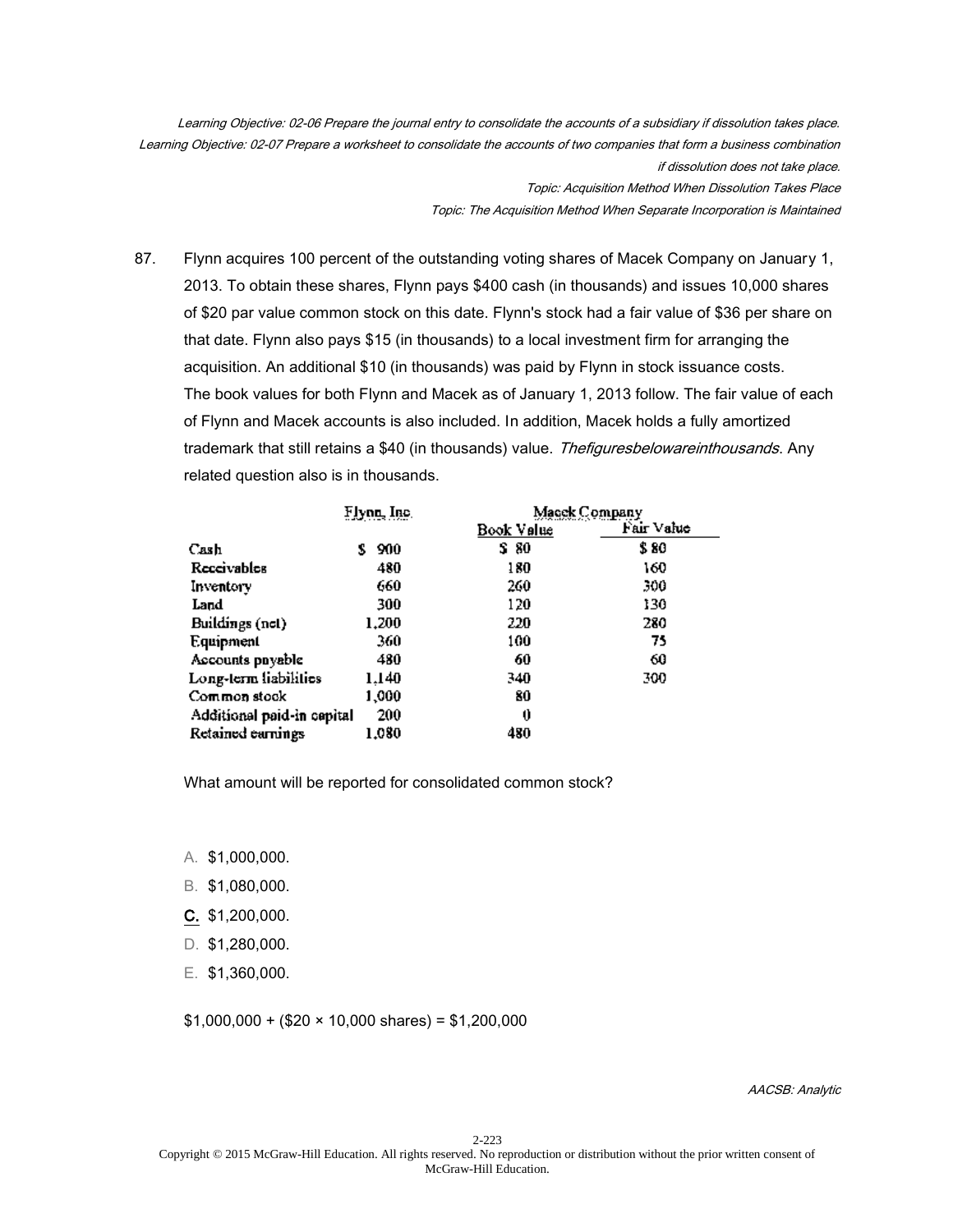AICPA BB: Critical Thinking AICPA FN: Measurement Blooms: Apply Difficulty: 2 Medium

Learning Objective: 02-04 Describe the valuation principles of the acquisition method.

Learning Objective: 02-05 Determine the total fair value of the consideration transferred for an acquisition and allocate that fair value to specific subsidiary assets acquired (including goodwill); and liabilities assumed; or a gain on bargain purchase.

Learning Objective: 02-06 Prepare the journal entry to consolidate the accounts of a subsidiary if dissolution takes place. Learning Objective: 02-07 Prepare a worksheet to consolidate the accounts of two companies that form a business combination

if dissolution does not take place.

Topic: Acquisition Method When Dissolution Takes Place

Topic: Financial Reporting for Business Combinations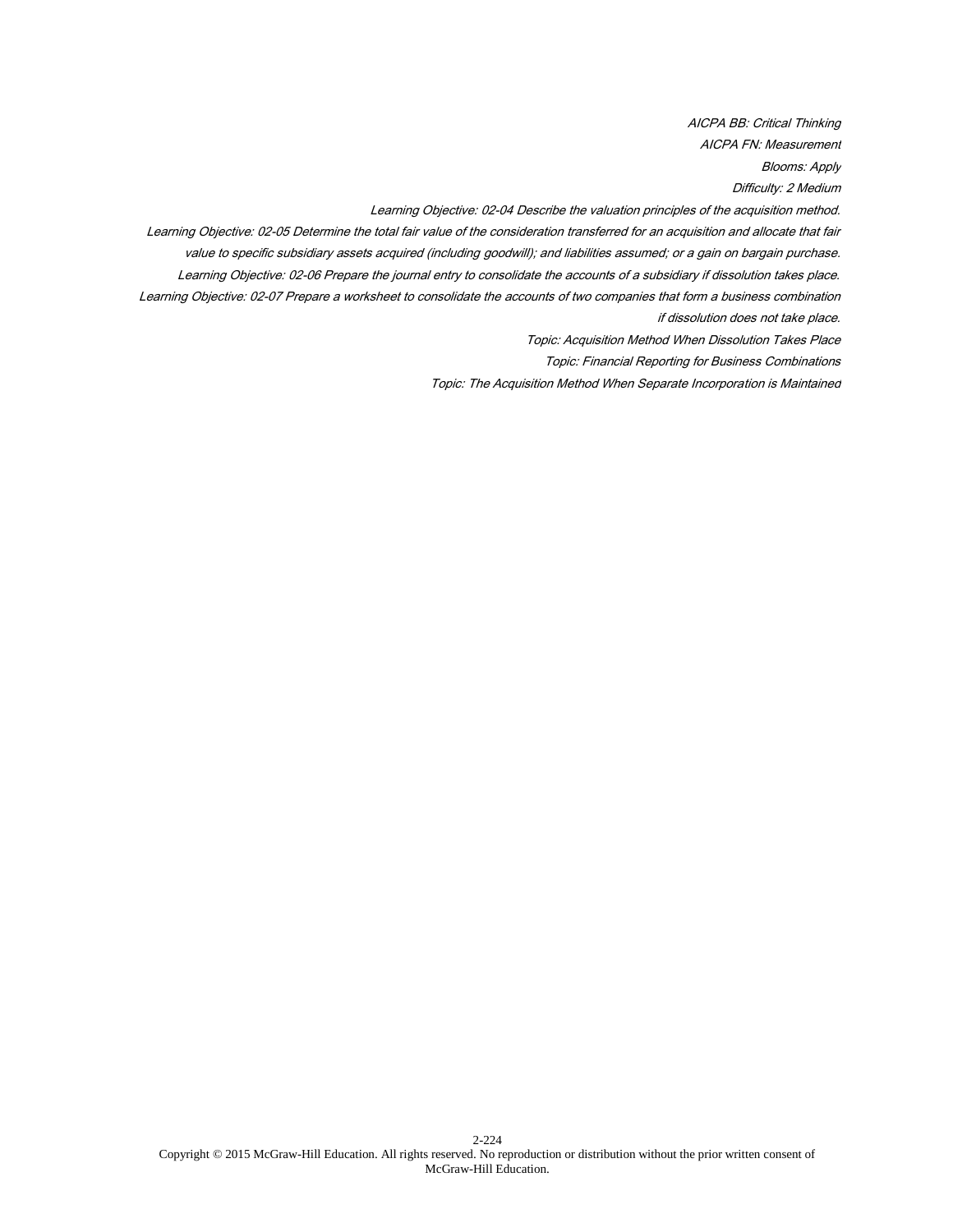88. Flynn acquires 100 percent of the outstanding voting shares of Macek Company on January 1, 2013. To obtain these shares, Flynn pays \$400 cash (in thousands) and issues 10,000 shares of \$20 par value common stock on this date. Flynn's stock had a fair value of \$36 per share on that date. Flynn also pays \$15 (in thousands) to a local investment firm for arranging the acquisition. An additional \$10 (in thousands) was paid by Flynn in stock issuance costs. The book values for both Flynn and Macek as of January 1, 2013 follow. The fair value of each of Flynn and Macek accounts is also included. In addition, Macek holds a fully amortized trademark that still retains a \$40 (in thousands) value. Thefiguresbelowareinthousands. Any related question also is in thousands.

|                            | Flynn, Inc. | Macek Company |            |
|----------------------------|-------------|---------------|------------|
|                            |             | Book Value    | Fair Value |
| Cash                       | 900<br>S.   | S 80          | \$ 80      |
| Receivables                | 480         | 180           | 160        |
| Inventory                  | 660         | 260           | 500        |
| Land                       | 300         | 120           | 130        |
| Buildings (net)            | 1.200       | 220           | 280        |
| Equipment                  | 360         | 100           | 75         |
| Accounts pnyable           | 480         | 60            | 60         |
| Long-term liabilities      | 1.140       | 340           | 300        |
| Common stock               | 1,000       | 80            |            |
| Additional paid-in capital | 200         | 0             |            |
| Retained earnings          | 1.080       | 480           |            |

Assuming the combination is accounted for as a purchase, what amount will be reported for consolidated retained earnings?

- A. \$1,830,000.
- B. \$1,350,000.
- C. \$1,080,000.
- D. \$1,560,000.
- E. \$1,535,000.

\$1,080,000 R/E of the Parent Only

AACSB: Analytic AICPA BB: Critical Thinking AICPA FN: Measurement Blooms: Apply Difficulty: 2 Medium Learning Objective: 02-09 Appendix: Identify the general characteristics of the legacy purchase and pooling of interest methods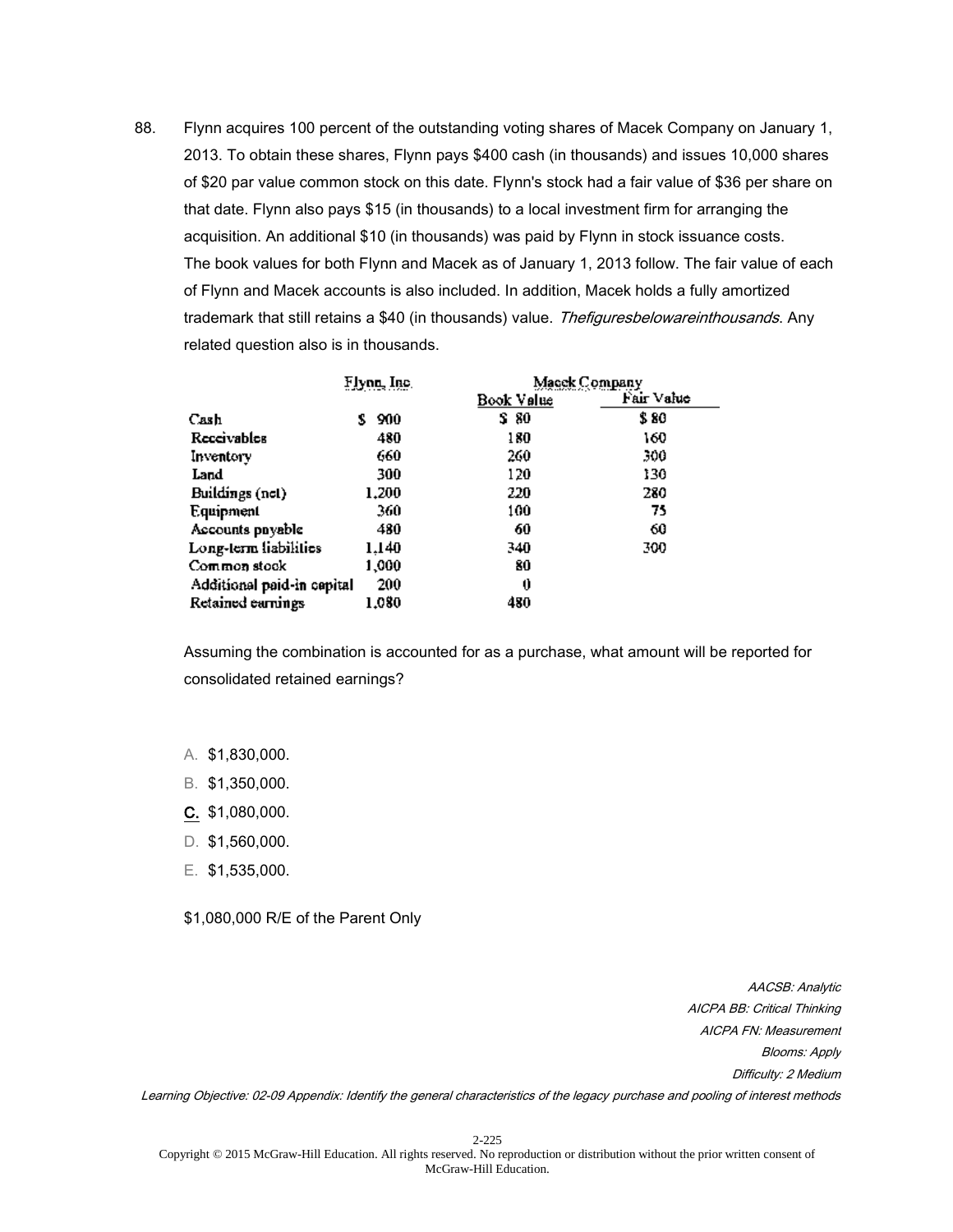of accounting for past business combinations. Understand the effects that persist today in financial statements from the use of these legacy methods. Topic: Legacy Methods of Accounting for Business Combinations

89. Flynn acquires 100 percent of the outstanding voting shares of Macek Company on January 1, 2013. To obtain these shares, Flynn pays \$400 cash (in thousands) and issues 10,000 shares of \$20 par value common stock on this date. Flynn's stock had a fair value of \$36 per share on that date. Flynn also pays \$15 (in thousands) to a local investment firm for arranging the acquisition. An additional \$10 (in thousands) was paid by Flynn in stock issuance costs. The book values for both Flynn and Macek as of January 1, 2013 follow. The fair value of each of Flynn and Macek accounts is also included. In addition, Macek holds a fully amortized trademark that still retains a \$40 (in thousands) value. Thefiguresbelowareinthousands. Any related question also is in thousands.

|                            | Flynn, Inc. | Macek Company |            |
|----------------------------|-------------|---------------|------------|
|                            |             | Book Value    | Fair Value |
| Cash                       | 900<br>S.   | S 80          | \$ 80      |
| Receivables                | 480         | 180           | 160        |
| Inventory                  | 660         | 260.          | 500        |
| Land                       | 300         | 120           | 130        |
| Buildings (net)            | 1.200       | 220           | 280        |
| Equipment                  | 360.        | 100           | 75         |
| Accounts payable           | 480         | 60            | 60         |
| Long-term liabilities      | 1.140       | 340           | 300        |
| Common stock               | 1,000       | 80            |            |
| Additional paid-in capital | 200         | 0             |            |
| Retained earnings          | 1.080       | 480           |            |

What amount will be reported for consolidated retained earnings?

- A. \$1,065,000.
- B. \$1,080,000.
- C. \$1,525,000.
- D. \$1,535,000.
- E. \$1,560,000.

\$1,080,000 - \$15,000 = \$1,065,000

AACSB: Analytic AICPA BB: Critical Thinking AICPA FN: Measurement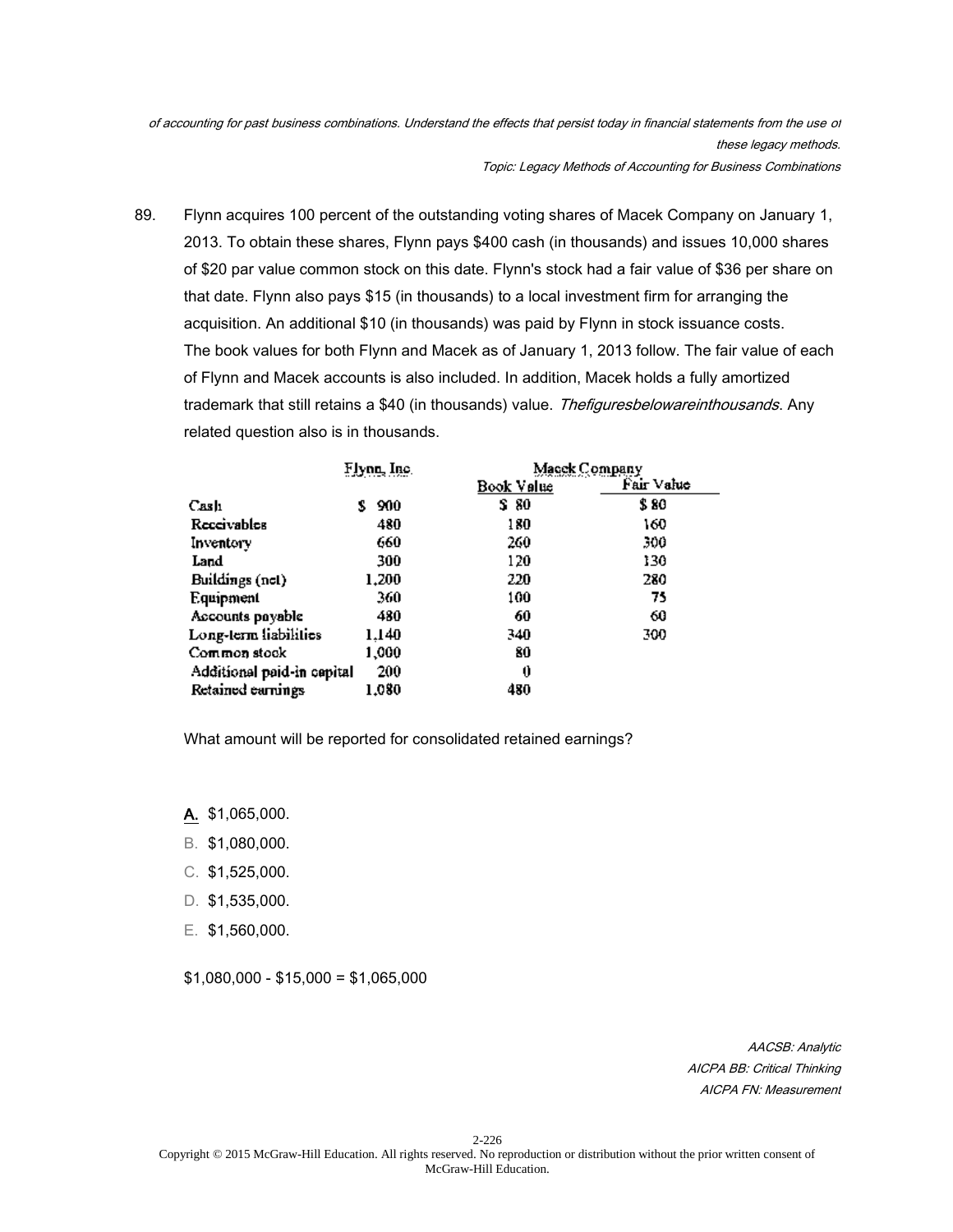Blooms: Apply

Difficulty: 2 Medium

Learning Objective: 02-04 Describe the valuation principles of the acquisition method.

Learning Objective: 02-05 Determine the total fair value of the consideration transferred for an acquisition and allocate that fair

value to specific subsidiary assets acquired (including goodwill); and liabilities assumed; or a gain on bargain purchase.

Learning Objective: 02-06 Prepare the journal entry to consolidate the accounts of a subsidiary if dissolution takes place.

Learning Objective: 02-07 Prepare a worksheet to consolidate the accounts of two companies that form a business combination if dissolution does not take place.

Topic: Acquisition Method When Dissolution Takes Place

Topic: Financial Reporting for Business Combinations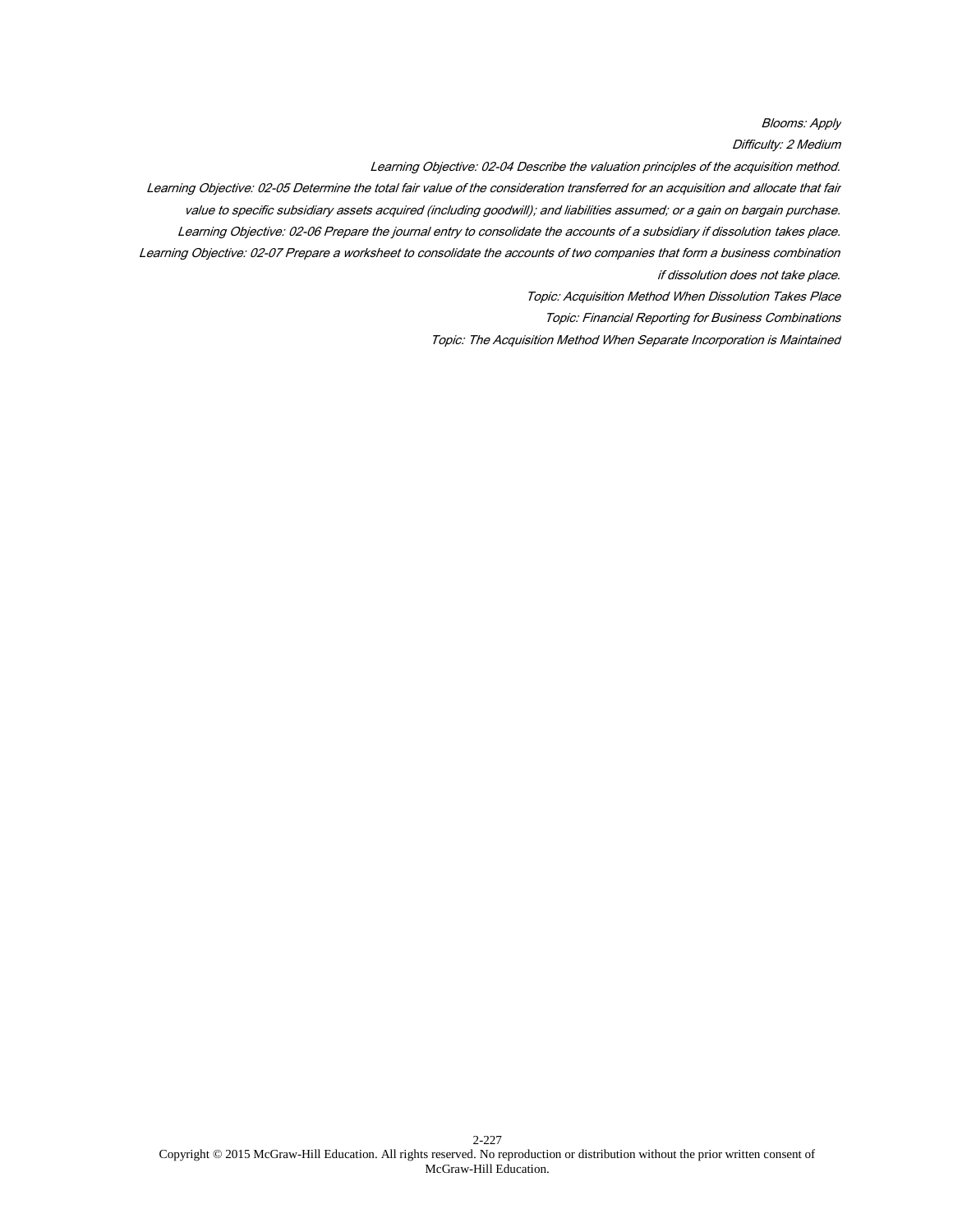90. Flynn acquires 100 percent of the outstanding voting shares of Macek Company on January 1, 2013. To obtain these shares, Flynn pays \$400 cash (in thousands) and issues 10,000 shares of \$20 par value common stock on this date. Flynn's stock had a fair value of \$36 per share on that date. Flynn also pays \$15 (in thousands) to a local investment firm for arranging the acquisition. An additional \$10 (in thousands) was paid by Flynn in stock issuance costs. The book values for both Flynn and Macek as of January 1, 2013 follow. The fair value of each of Flynn and Macek accounts is also included. In addition, Macek holds a fully amortized trademark that still retains a \$40 (in thousands) value. Thefiguresbelowareinthousands. Any related question also is in thousands.

|                            | Flynn, Inc. | Macek Company |            |
|----------------------------|-------------|---------------|------------|
|                            |             | Book Value    | Fair Value |
| Cash                       | 900<br>s    | S 80          | \$ 80      |
| Receivables                | 480         | 180           | 160        |
| Inventory                  | 660         | 260           | ,00        |
| Land                       | 300         | 120           | 130        |
| Buildings (not)            | 1,200       | 220           | 280        |
| Equipment                  | 360         | 100           | 75         |
| Accounts pnyable           | 480         | 60            | 60         |
| Long-term liabilities      | 1.140       | 340           | 300        |
| Common stock.              | 1,000       | 80            |            |
| Additional paid-in cepital | 200         | 0             |            |
| Retained earnings          | 1,080       | 480           |            |

What amount will be reported for consolidated additional paid-in capital?

- A. \$365,000.
- B. \$350,000.
- C. \$360,000.
- D. \$375,000.
- E. \$345,000.

 $$200,000 + ($16 \times 10,000 \text{ shares}) - $10,000 = $350,000$ 

AACSB: Analytic AICPA BB: Critical Thinking AICPA FN: Measurement Blooms: Apply Difficulty: 3 Hard Learning Objective: 02-04 Describe the valuation principles of the acquisition method. Learning Objective: 02-05 Determine the total fair value of the consideration transferred for an acquisition and allocate that fair

Copyright © 2015 McGraw-Hill Education. All rights reserved. No reproduction or distribution without the prior written consent of McGraw-Hill Education.

2-228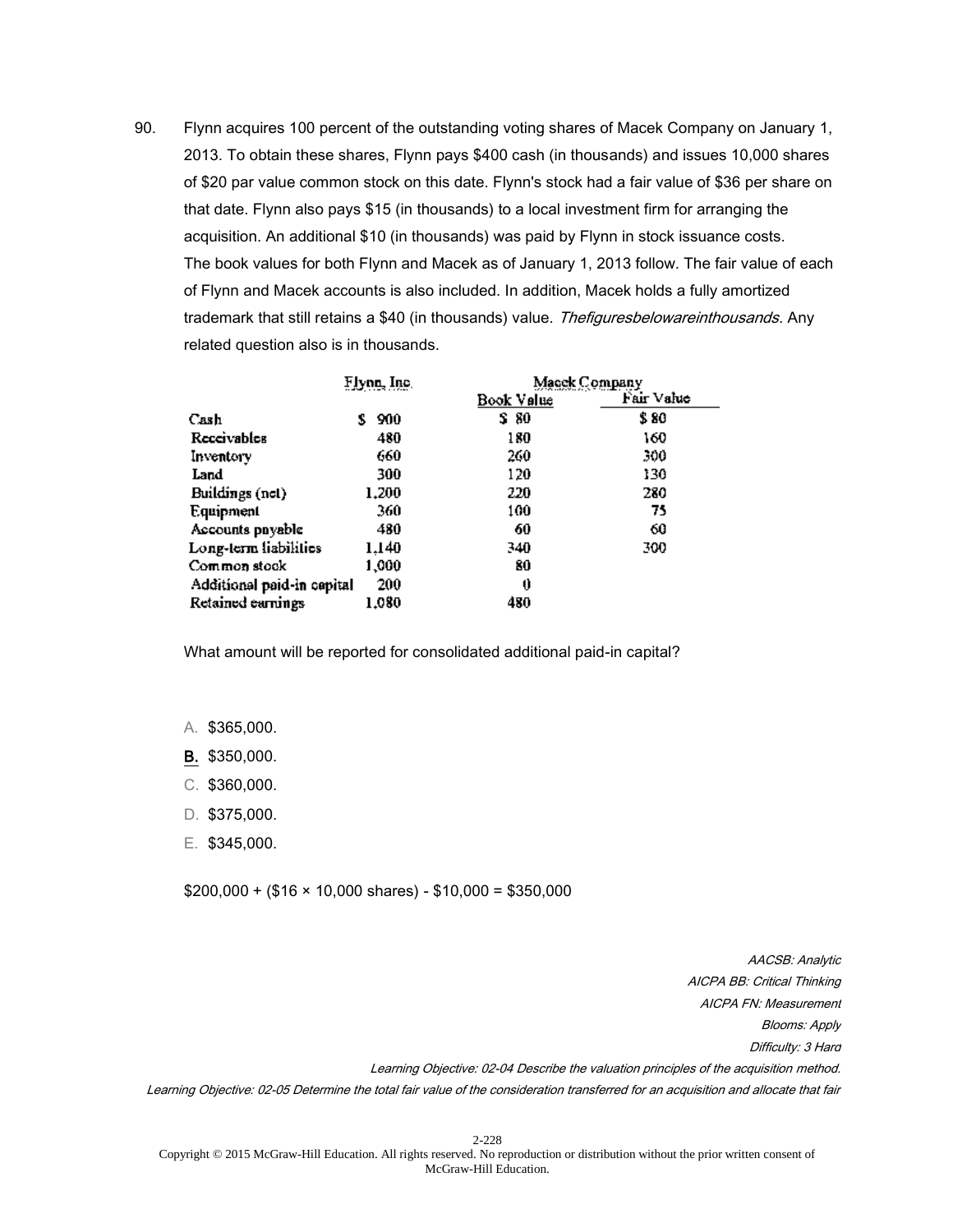value to specific subsidiary assets acquired (including goodwill); and liabilities assumed; or a gain on bargain purchase. Learning Objective: 02-06 Prepare the journal entry to consolidate the accounts of a subsidiary if dissolution takes place. Learning Objective: 02-07 Prepare a worksheet to consolidate the accounts of two companies that form a business combination if dissolution does not take place.

Topic: Acquisition Method When Dissolution Takes Place

Topic: Financial Reporting for Business Combinations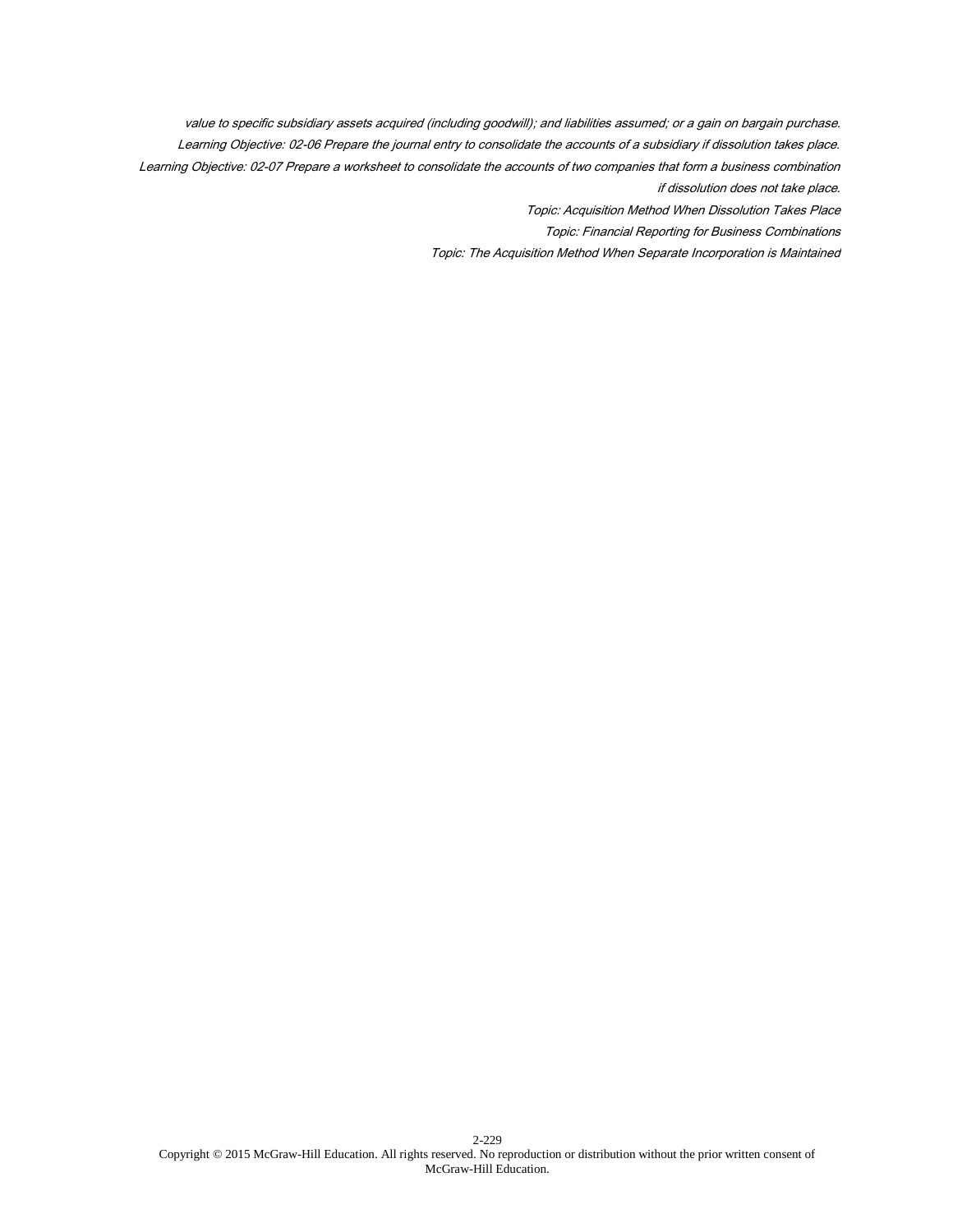91. Flynn acquires 100 percent of the outstanding voting shares of Macek Company on January 1, 2013. To obtain these shares, Flynn pays \$400 cash (in thousands) and issues 10,000 shares of \$20 par value common stock on this date. Flynn's stock had a fair value of \$36 per share on that date. Flynn also pays \$15 (in thousands) to a local investment firm for arranging the acquisition. An additional \$10 (in thousands) was paid by Flynn in stock issuance costs. The book values for both Flynn and Macek as of January 1, 2013 follow. The fair value of each of Flynn and Macek accounts is also included. In addition, Macek holds a fully amortized trademark that still retains a \$40 (in thousands) value. Thefiguresbelowareinthousands. Any related question also is in thousands.

|                            | Flynn, Inc. | Macek Company |            |
|----------------------------|-------------|---------------|------------|
|                            |             | Book Value    | Fair Value |
| Cash                       | 900<br>S    | S 80          | \$ 80      |
| Receivables                | 480         | 180           | 160        |
| Inventory                  | 660         | 260.          | 500        |
| Land                       | 300         | 120           | 130        |
| Buildings (net)            | 1.200       | 220           | 280        |
| Equipment                  | 360         | 100           | 75         |
| Accounts pnyable           | 480         | 60            | 60         |
| Long-term liabilities      | 1.140       | 340           | 300        |
| Common stock               | 1,000       | 80            |            |
| Additional paid-in capital | 200         | 0             |            |
| Retained earnings          | 1,080       | 480           |            |

What amount will be reported for consolidated cash after the acquisition is completed?

- A. \$475,000.
- B. \$500,000.
- C. \$555,000.
- D. \$580,000.
- E. \$875,000.

 $$900,000 + $80,000 - $400,000 - $15,000 - $10,000 = $555,000$ 

AACSB: Analytic AICPA BB: Critical Thinking AICPA FN: Measurement Blooms: Apply Difficulty: 3 Hard

Learning Objective: 02-05 Determine the total fair value of the consideration transferred for an acquisition and allocate that fair value to specific subsidiary assets acquired (including goodwill); and liabilities assumed; or a gain on bargain purchase.

2-230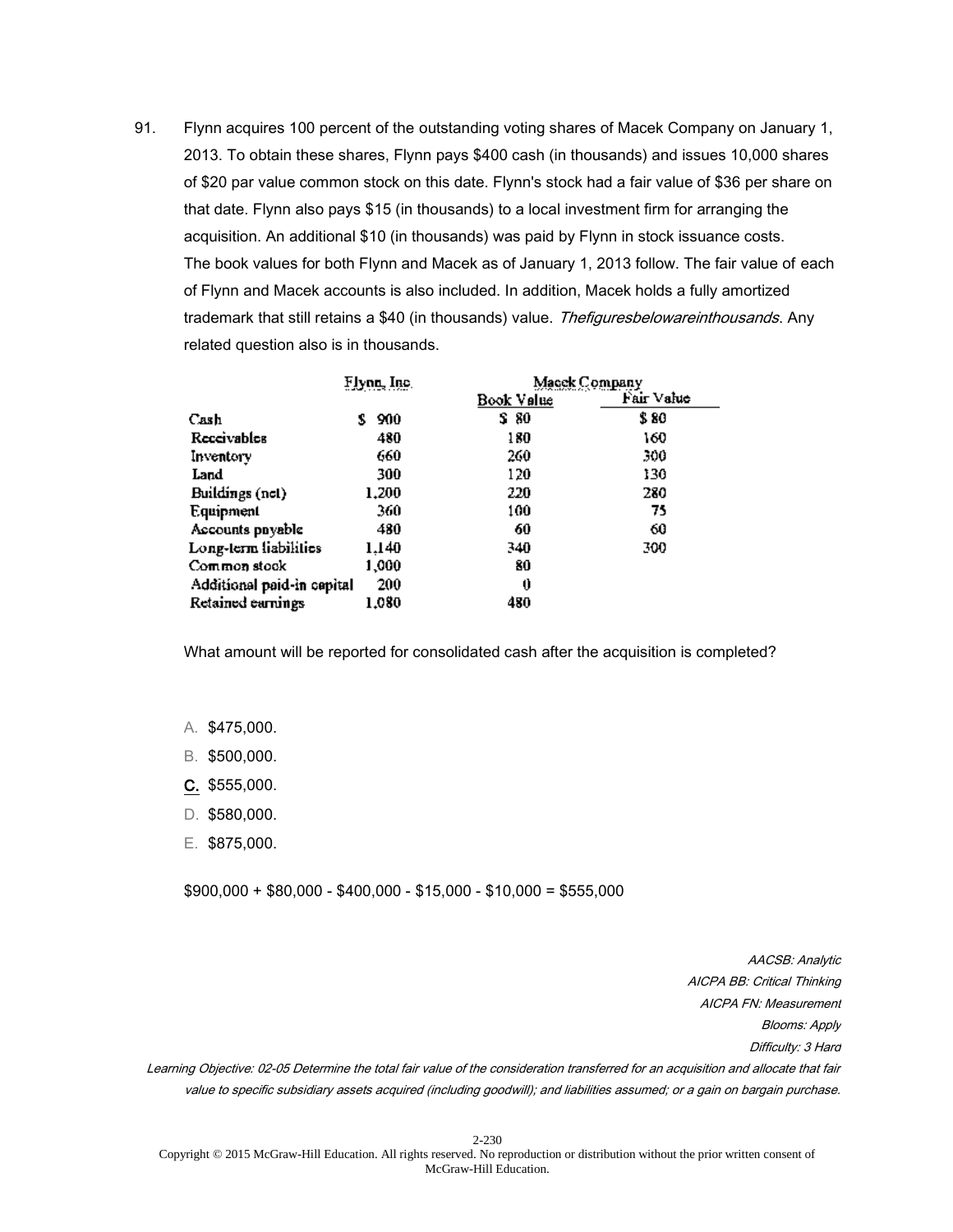Learning Objective: 02-06 Prepare the journal entry to consolidate the accounts of a subsidiary if dissolution takes place. Learning Objective: 02-07 Prepare a worksheet to consolidate the accounts of two companies that form a business combination if dissolution does not take place. Topic: Acquisition Method When Dissolution Takes Place Topic: The Acquisition Method When Separate Incorporation is Maintained

## Essay Questions

92. What term is used to refer to a business combination in which only one of the original companies continues to exist?

The appropriate term is *statutorymerger*.

AACSB: Reflective thinking AICPA BB: Critical Thinking AICPA FN: Measurement Blooms: Remember Difficulty: 2 Medium Learning Objective: 02-03 Define the term business combination and differentiate across various forms of business combinations. Topic: Business Combinations - Creating a Single Economic Entity

93. How are stock issuance costs accounted for in an acquisition business combination?

Stock issuance costs reduce the balance in the acquirer's Additional Paid-In Capital in an acquisition business combination.

AICPA BB: Critical Thinking AICPA FN: Measurement Blooms: Remember Difficulty: 2 Medium Learning Objective: 02-05 Determine the total fair value of the consideration transferred for an acquisition and allocate that fair value to specific subsidiary assets acquired (including goodwill); and liabilities assumed; or a gain on bargain purchase.

AACSB: Reflective thinking

Copyright © 2015 McGraw-Hill Education. All rights reserved. No reproduction or distribution without the prior written consent of McGraw-Hill Education.

2-231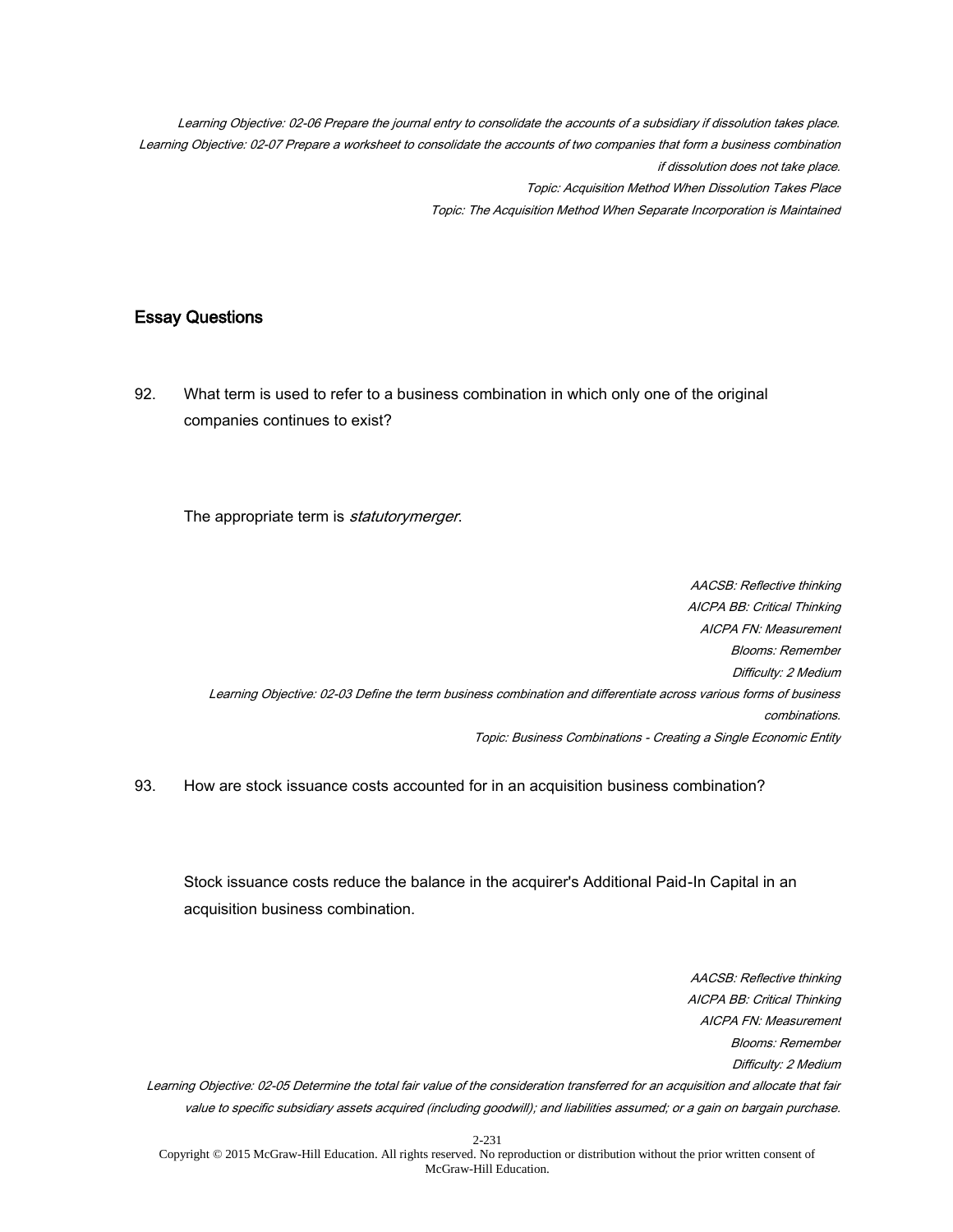Learning Objective: 02-06 Prepare the journal entry to consolidate the accounts of a subsidiary if dissolution takes place. Learning Objective: 02-07 Prepare a worksheet to consolidate the accounts of two companies that form a business combination if dissolution does not take place. Topic: Acquisition Method When Dissolution Takes Place Topic: The Acquisition Method When Separate Incorporation is Maintained

94. What is the primary difference between recording an acquisition when the subsidiary is dissolved and when separate incorporation is maintained?

When the subsidiary is dissolved, the acquirer records in its books the fair value of individual assets and liabilities acquired as well as the resulting goodwill from the acquisition. However, when separate incorporation is maintained, the acquirer only records the total fair value of assets and liabilities acquired, as well as the resulting goodwill, in one account as an investment.

AACSB: Reflective thinking AICPA BB: Critical Thinking AICPA FN: Measurement Blooms: Remember Difficulty: 2 Medium Learning Objective: 02-05 Determine the total fair value of the consideration transferred for an acquisition and allocate that fair value to specific subsidiary assets acquired (including goodwill); and liabilities assumed; or a gain on bargain purchase. Learning Objective: 02-06 Prepare the journal entry to consolidate the accounts of a subsidiary if dissolution takes place. Learning Objective: 02-07 Prepare a worksheet to consolidate the accounts of two companies that form a business combination if dissolution does not take place. Topic: Acquisition Method When Dissolution Takes Place Topic: The Acquisition Method When Separate Incorporation is Maintained

95. How are direct combination costs accounted for in an acquisition transaction?

In an acquisition, direct combination costs are expensed in the period of the acquisition.

AACSB: Reflective thinking AICPA BB: Critical Thinking AICPA FN: Measurement Blooms: Remember Difficulty: 2 Medium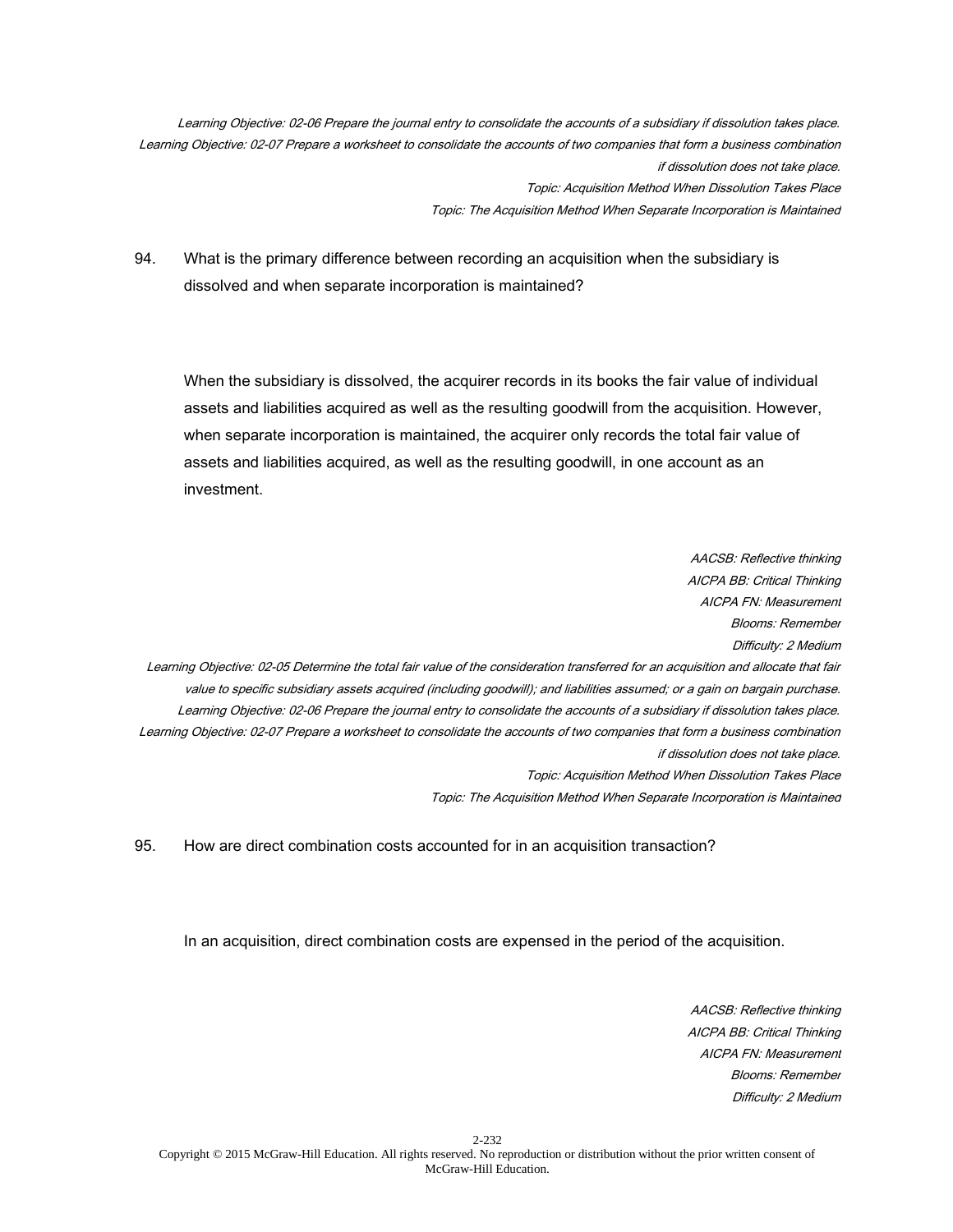Learning Objective: 02-05 Determine the total fair value of the consideration transferred for an acquisition and allocate that fair value to specific subsidiary assets acquired (including goodwill); and liabilities assumed; or a gain on bargain purchase. Learning Objective: 02-06 Prepare the journal entry to consolidate the accounts of a subsidiary if dissolution takes place. Learning Objective: 02-07 Prepare a worksheet to consolidate the accounts of two companies that form a business combination if dissolution does not take place. Topic: Acquisition Method When Dissolution Takes Place Topic: The Acquisition Method When Separate Incorporation is Maintained

96. Peterman Co. owns 55% of Samson Co. Under what circumstances would Peterman *not* be required to prepare consolidated financial statements?

Peterman would not be required to prepare consolidated financial statements if control of Samson is temporary or if, despite majority ownership, Peterman does not have control over Samson. A lack of control might exist if Samson is in a country that imposes restrictions on Peterman's actions.

AACSB: Reflective thinking AICPA BB: Critical Thinking AICPA FN: Measurement Blooms: Understand Difficulty: 2 Medium Learning Objective: 02-02 Recognize when consolidation of financial information into a single set of statements is necessary. Learning Objective: 02-03 Define the term business combination and differentiate across various forms of business combinations. Topic: Business Combinations - Creating a Single Economic Entity Topic: The Consolidation Process

97. How would you account for in-process research and development acquired in a business combination accounted for as an acquisition?

In-Process Research and Development is capitalized as an asset of the combination and reported as intangible assets with indefinite lives subject to impairment reviews.

> AACSB: Reflective thinking AICPA BB: Critical Thinking AICPA FN: Measurement Blooms: Remember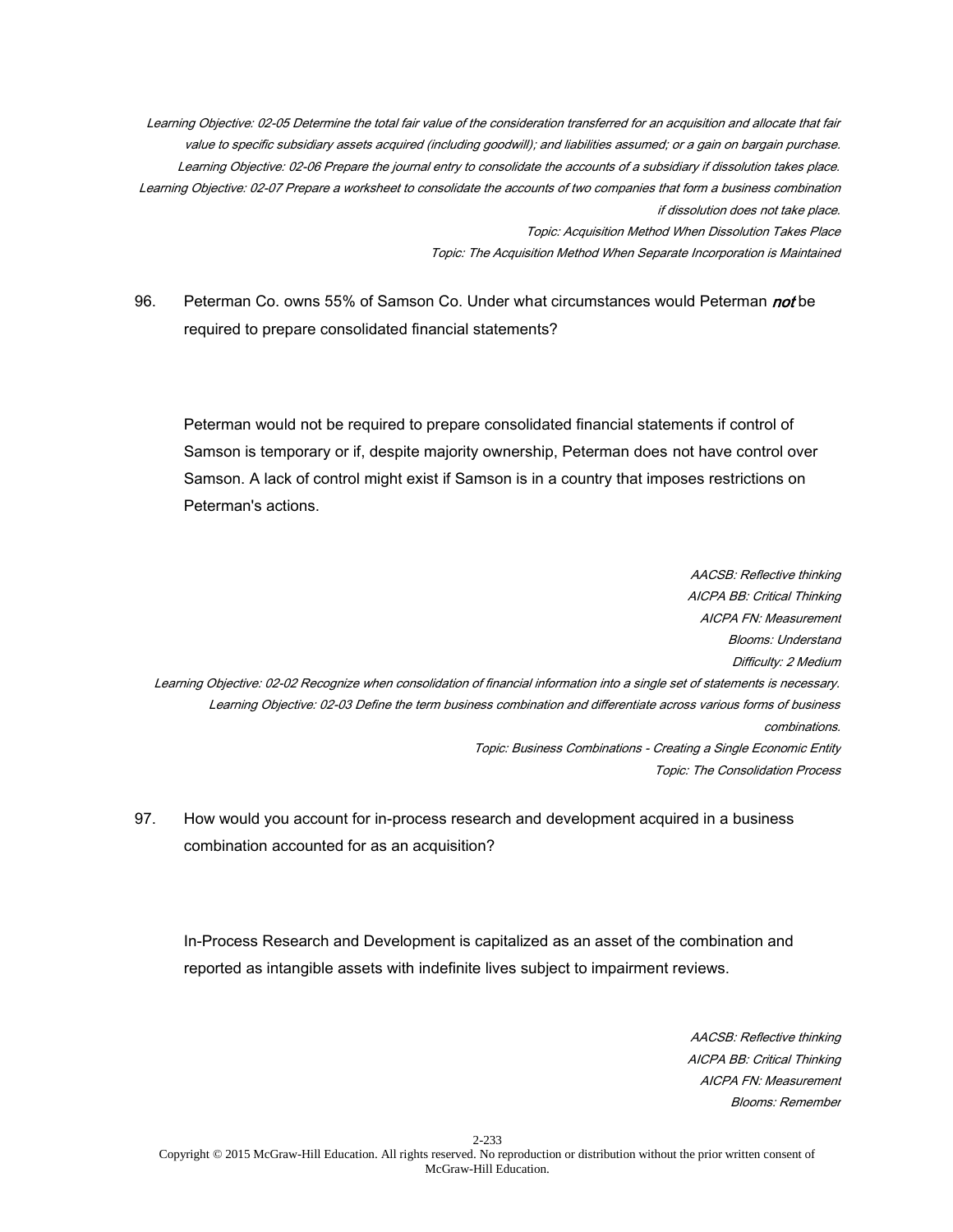Difficulty: 2 Medium Learning Objective: 02-08 Describe the two criteria for recognizing intangible assets apart from goodwill in a business combination. Topic: Acquisition-Date Fair-Value Allocations - Additional Issues

98. Elon Corp. obtained all of the common stock of Finley Co., paying slightly less than the fair value of Finley's net assets acquired. How should the difference between the consideration transferred and the fair value of the net assets be treated if the transaction is accounted for as an acquisition?

The difference between the consideration transferred and the fair value of the net assets acquired is recognized as a gain on bargain purchase.

> AACSB: Reflective thinking AICPA BB: Critical Thinking AICPA FN: Measurement Blooms: Remember Difficulty: 2 Medium Learning Objective: 02-04 Describe the valuation principles of the acquisition method. Topic: Financial Reporting for Business Combinations

99. For acquisition accounting, why are assets and liabilities of the subsidiary consolidated at fair value?

The acquisition transaction is assumed to occur through an orderly transaction between market participants at the measurement date of the acquisition. Thus identified assets and liabilities acquired have been assigned fair value for the transfer to the acquirer and this is a relevant and faithful representation for consolidation.

> AACSB: Reflective thinking AICPA BB: Critical Thinking AICPA FN: Measurement Blooms: Remember Difficulty: 2 Medium Learning Objective: 02-04 Describe the valuation principles of the acquisition method. Topic: Financial Reporting for Business Combinations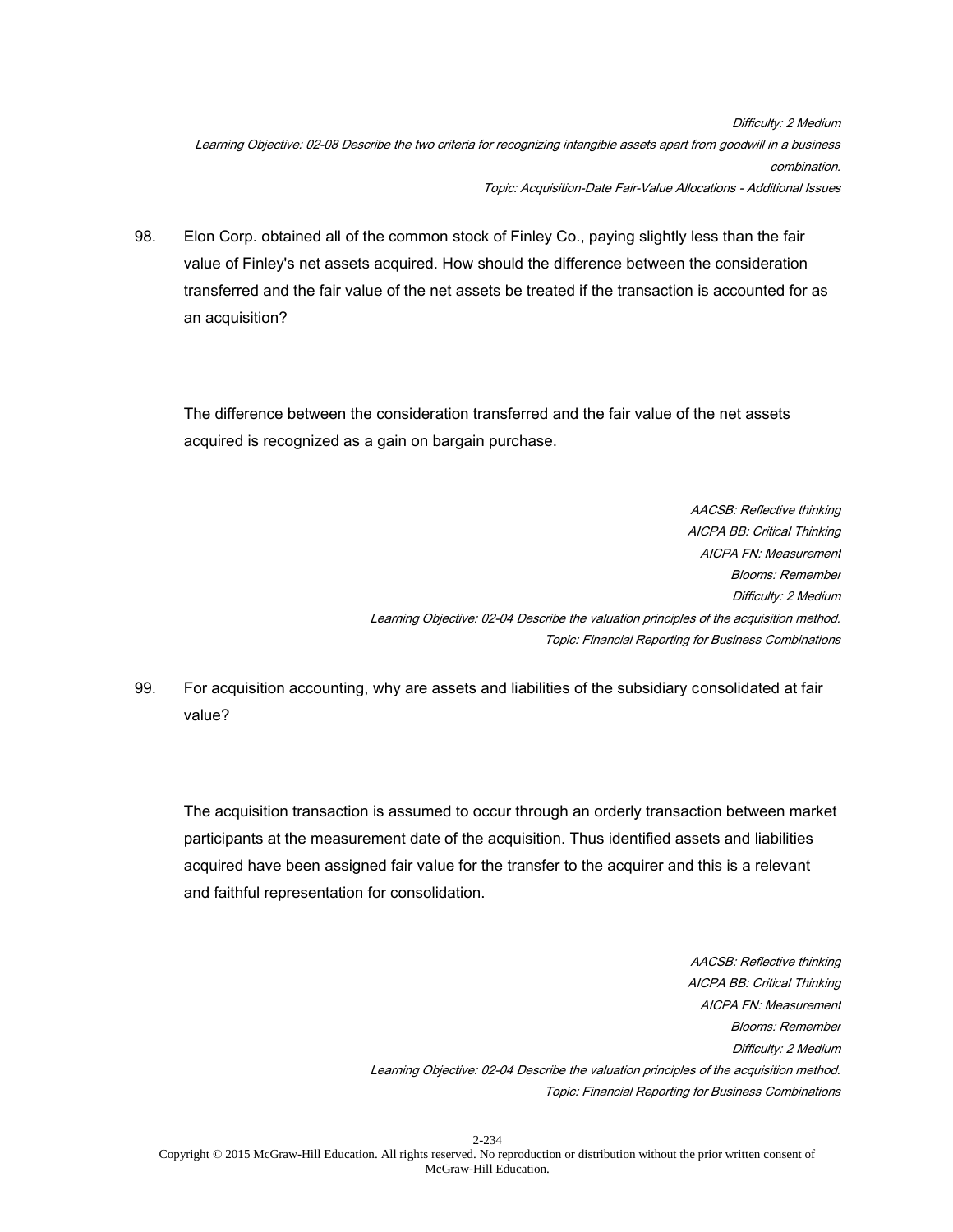100. Goodwill is often acquired as part of a business combination. Why, when separate incorporation is maintained, does Goodwill not appear on the Parent company's trial balance as a separate account?

While the Goodwill does not appear on the Parent company's books, it is implied as part of the account called Investment in Subsidiary. During the consolidation process, the Investment account is broken down into its component parts. Goodwill, along with other items such as subsidiary fair value adjustments, is then shown separately as part of the consolidated financial statement balances.

AACSB: Reflective thinking AICPA BB: Critical Thinking AICPA FN: Measurement Blooms: Understand Difficulty: 2 Medium Learning Objective: 02-08 Describe the two criteria for recognizing intangible assets apart from goodwill in a business combination. Topic: Acquisition-Date Fair-Value Allocations - Additional Issues

101. How are direct combination costs, contingent consideration, and a bargain purchase reflected in recording an acquisition transaction?

The acquisition method embraces a fair value concept as measured by the fair value of consideration transferred. (1) Direct combination costs are expensed as incurred; (2) Contingent consideration obligations are recognized at their present value of the potential obligation as part of the acquisition consideration transferred; (3) When a bargain purchase occurs, the acquirer measures and recognizes the fair values of each of the assets acquired and liabilities assumed at the date of the combination, and as a result a gain on the bargain purchase is recognized at the acquisition date.

> AACSB: Reflective thinking AICPA BB: Critical Thinking AICPA FN: Measurement Blooms: Remember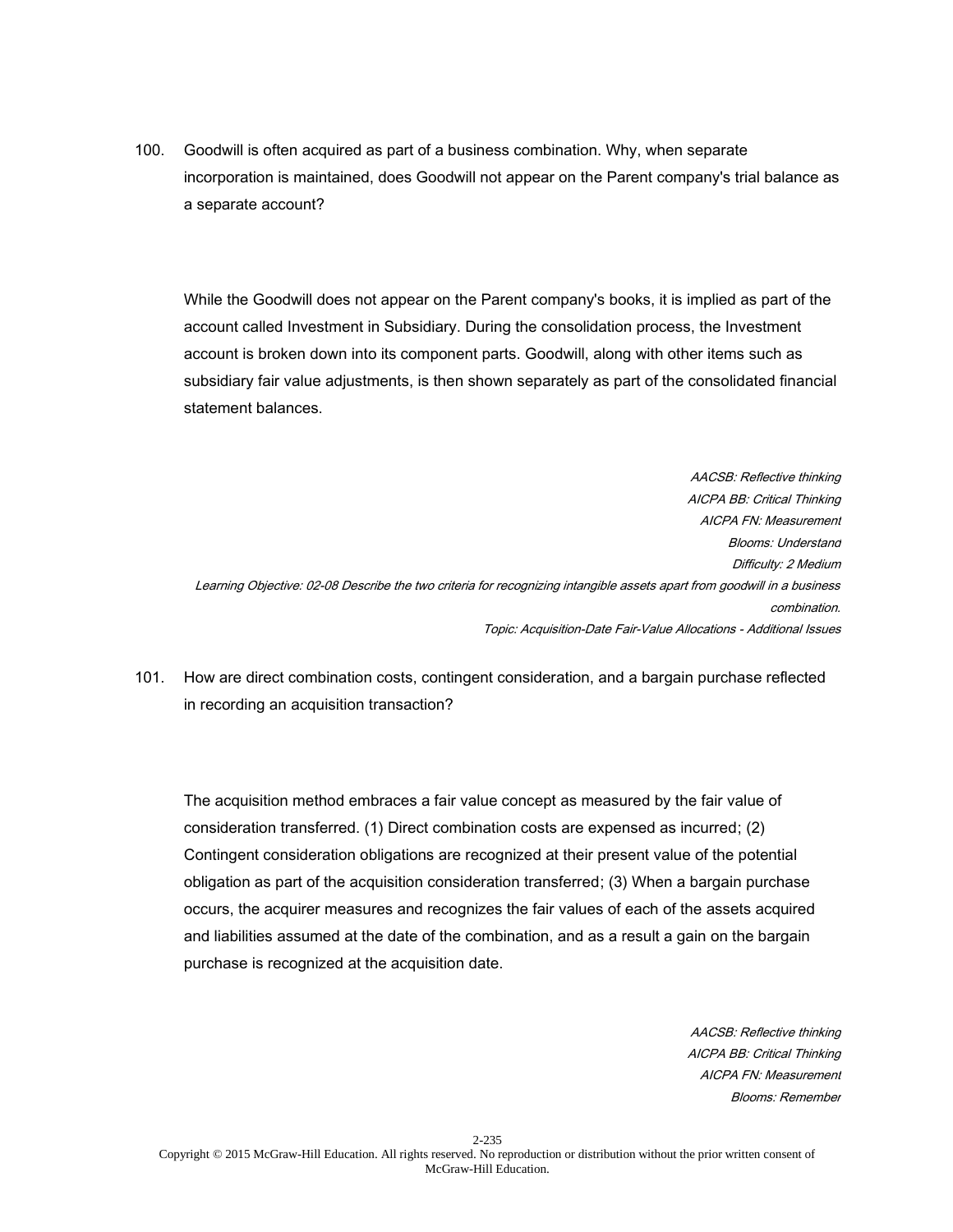Difficulty: 2 Medium

Learning Objective: 02-04 Describe the valuation principles of the acquisition method. Learning Objective: 02-05 Determine the total fair value of the consideration transferred for an acquisition and allocate that fair value to specific subsidiary assets acquired (including goodwill); and liabilities assumed; or a gain on bargain purchase. Learning Objective: 02-06 Prepare the journal entry to consolidate the accounts of a subsidiary if dissolution takes place. Learning Objective: 02-07 Prepare a worksheet to consolidate the accounts of two companies that form a business combination if dissolution does not take place. Topic: Acquisition Method When Dissolution Takes Place Topic: Financial Reporting for Business Combinations Topic: The Acquisition Method When Separate Incorporation is Maintained

102. How is contingent consideration accounted for in an acquisition business combination transaction?

The fair value approach of the acquisition method views contingent payments as part of the consideration transferred. Under this view, contingencies have a value to those who receive the consideration and represent measurable obligations of the acquirer. The amount of the contingent consideration is measured as the expected present value of a potential payment and increases the investment value recorded.

> AACSB: Reflective thinking AICPA BB: Critical Thinking AICPA FN: Measurement Blooms: Remember Difficulty: 2 Medium Learning Objective: 02-04 Describe the valuation principles of the acquisition method. Topic: Financial Reporting for Business Combinations

103. How are bargain purchases accounted for in an acquisition business transaction?

A bargain purchase results when the collective fair values of the net identified assets acquired and liabilities assumed exceed the fair value of consideration transferred. The assets and liabilities acquired are recorded at their fair values and the bargain purchase is recorded as a Gain on Bargain Purchase.

AACSB: Reflective thinking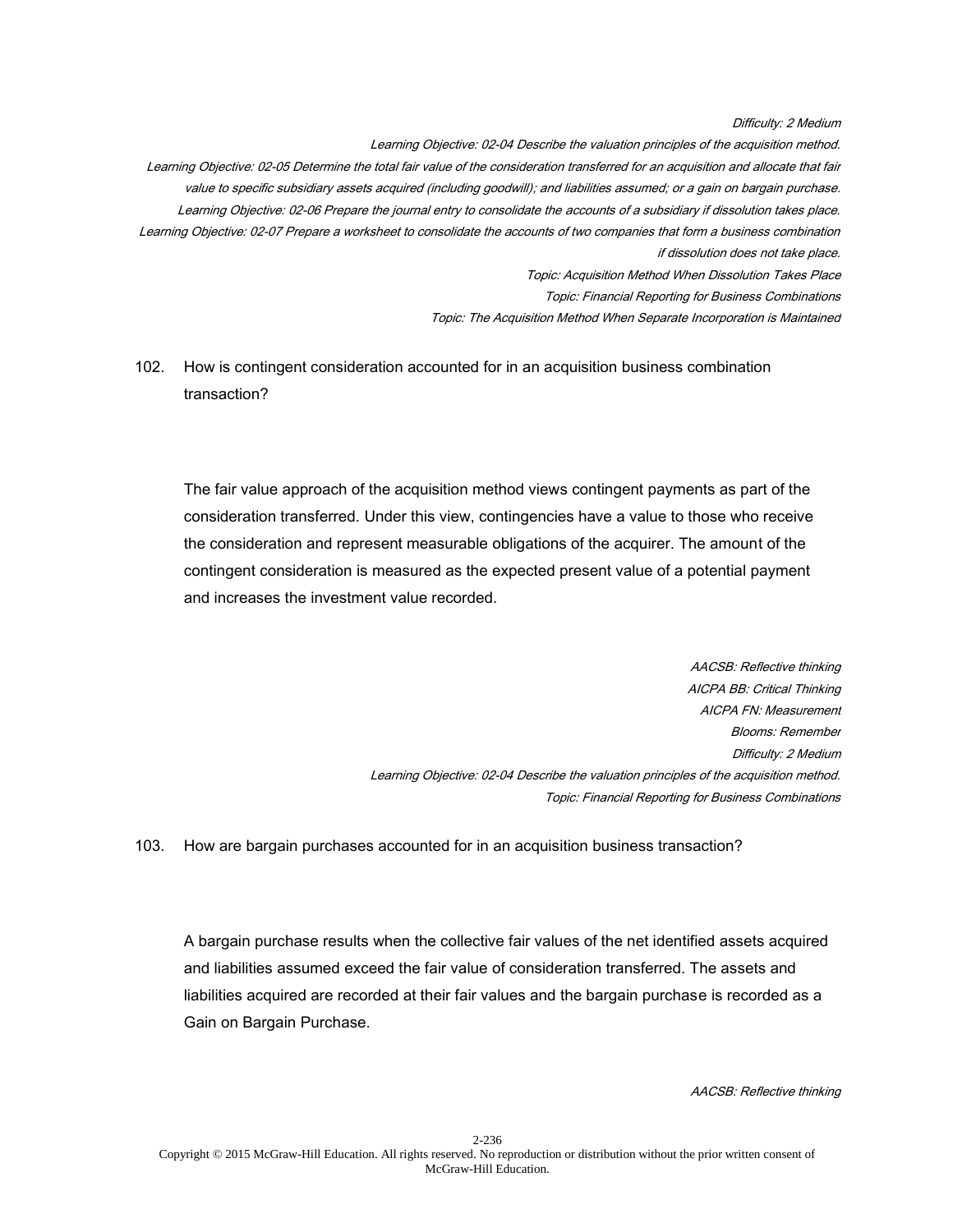AICPA BB: Critical Thinking AICPA FN: Measurement Blooms: Remember Difficulty: 2 Medium Learning Objective: 02-04 Describe the valuation principles of the acquisition method. Topic: Financial Reporting for Business Combinations

104. Describe the accounting for direct costs, indirect costs, and issuance costs under the acquisition method of accounting for a business combination.

Direct and indirect combination costs are expensed and issuance costs reduce the otherwise fair value of the consideration issued under the acquisition method of accounting for business combinations.

AACSB: Reflective thinking AICPA BB: Critical Thinking AICPA FN: Measurement Blooms: Remember Difficulty: 2 Medium Learning Objective: 02-05 Determine the total fair value of the consideration transferred for an acquisition and allocate that fair value to specific subsidiary assets acquired (including goodwill); and liabilities assumed; or a gain on bargain purchase. Learning Objective: 02-06 Prepare the journal entry to consolidate the accounts of a subsidiary if dissolution takes place. Learning Objective: 02-07 Prepare a worksheet to consolidate the accounts of two companies that form a business combination if dissolution does not take place. Topic: Acquisition Method When Dissolution Takes Place Topic: The Acquisition Method When Separate Incorporation is Maintained

105. What is the difference in consolidated results between a business combination whereby the acquired company is dissolved, and a business combination whereby separate incorporation is maintained?

There is no difference in consolidated results.

AACSB: Reflective thinking AICPA BB: Critical Thinking AICPA FN: Measurement Blooms: Remember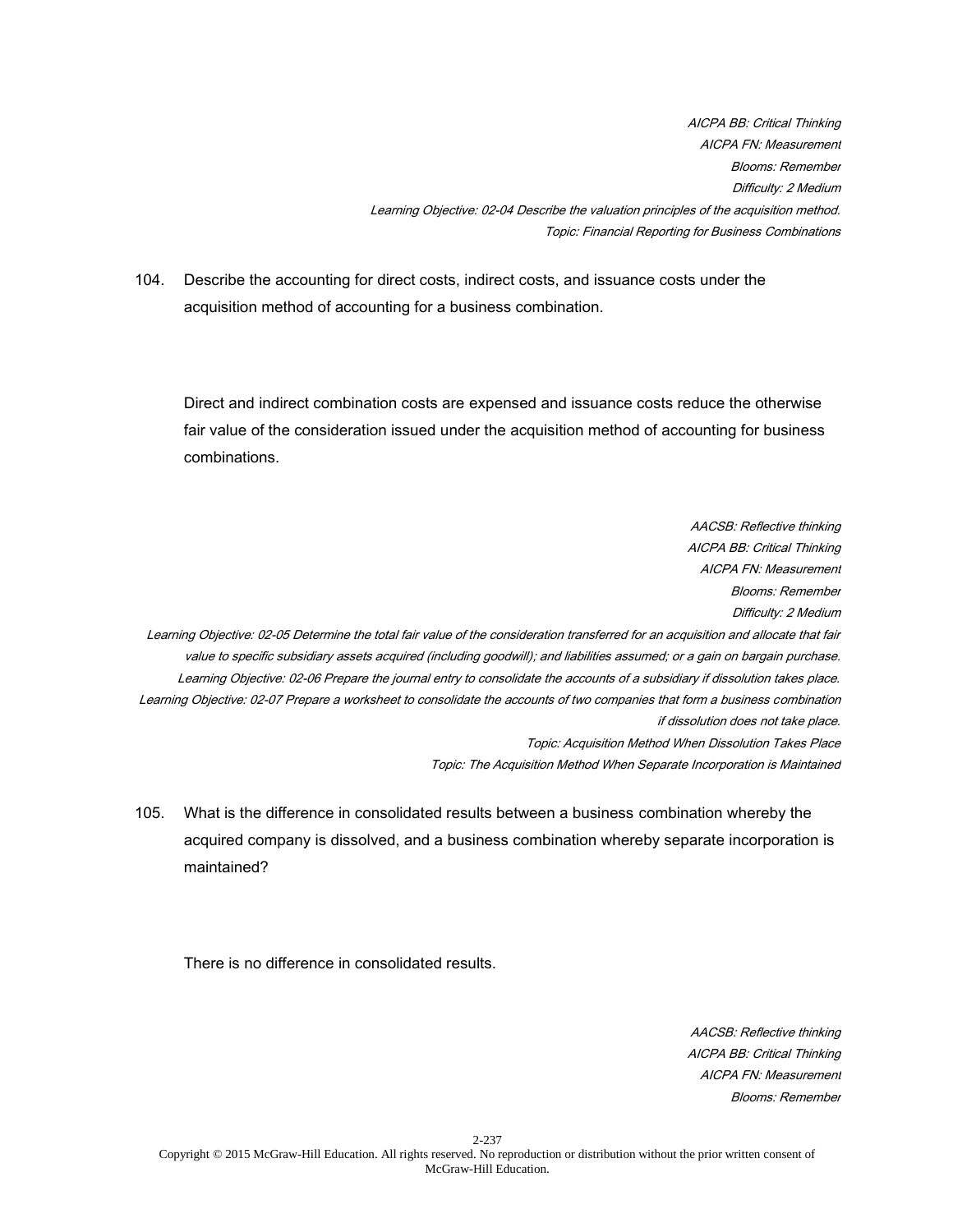Difficulty: 1 Easy Learning Objective: 02-06 Prepare the journal entry to consolidate the accounts of a subsidiary if dissolution takes place. Learning Objective: 02-07 Prepare a worksheet to consolidate the accounts of two companies that form a business combination if dissolution does not take place. Topic: Acquisition Method When Dissolution Takes Place

Topic: The Acquisition Method When Separate Incorporation is Maintained

106. Bale Co. acquired Silo Inc. on December 31, 2013, in an acquisition business combination transaction. Bale's net income for the year was \$1,400,000, while Silo had net income of \$400,000 earned evenly during the year. Bale paid \$100,000 in direct combination costs, \$50,000 in indirect costs, and \$30,000 in stock issue costs to effect the combination.

Required:

What is consolidated net income for 2013?



Note: Silo's net income does not affect consolidated net income until after the date of acquisition. The combination costs belong to Bale only.

AACSB: Analytic AICPA BB: Critical Thinking AICPA FN: Measurement Blooms: Apply Difficulty: 2 Medium Learning Objective: 02-05 Determine the total fair value of the consideration transferred for an acquisition and allocate that fair value to specific subsidiary assets acquired (including goodwill); and liabilities assumed; or a gain on bargain purchase. Learning Objective: 02-06 Prepare the journal entry to consolidate the accounts of a subsidiary if dissolution takes place. Learning Objective: 02-07 Prepare a worksheet to consolidate the accounts of two companies that form a business combination if dissolution does not take place. Topic: Acquisition Method When Dissolution Takes Place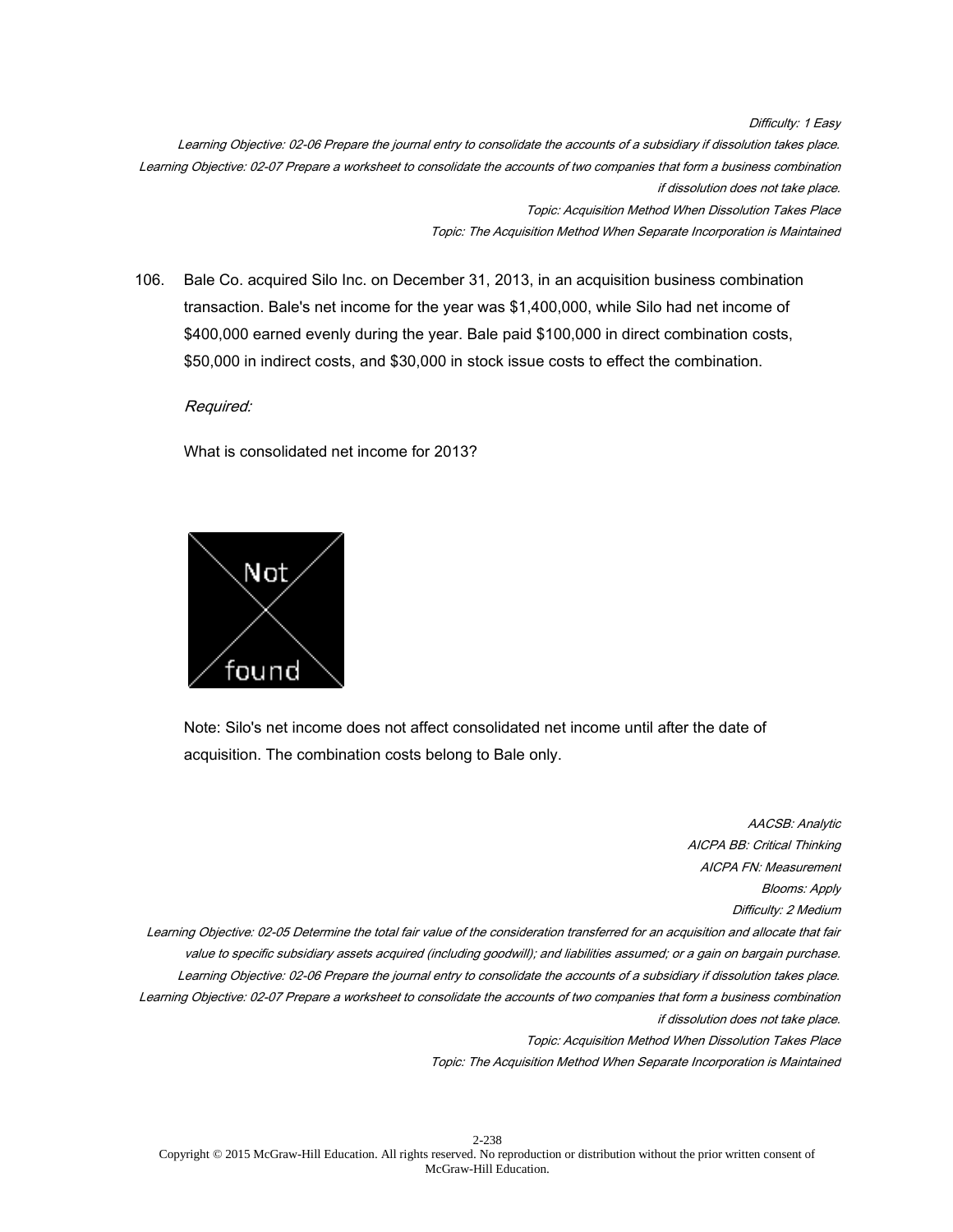107. Fine Co. issued its common stock in exchange for the common stock of Dandy Corp. in an acquisition. At the date of the combination, Fine had land with a book value of \$480,000 and a fair value of \$620,000. Dandy had land with a book value of \$170,000 and a fair value of \$190,000.

### Required:

What was the consolidated balance for Land in a consolidated balance sheet prepared at the date of the acquisition combination?

| Book value of Fine Co.'s land    | \$480,000 |
|----------------------------------|-----------|
| Fair value of Dandy Corp.'s land | 190,000   |
| Consolidated balance for land    | \$670,000 |

AACSB: Analytic AICPA BB: Critical Thinking AICPA FN: Measurement Blooms: Apply Difficulty: 2 Medium Learning Objective: 02-05 Determine the total fair value of the consideration transferred for an acquisition and allocate that fair value to specific subsidiary assets acquired (including goodwill); and liabilities assumed; or a gain on bargain purchase. Learning Objective: 02-06 Prepare the journal entry to consolidate the accounts of a subsidiary if dissolution takes place. Learning Objective: 02-07 Prepare a worksheet to consolidate the accounts of two companies that form a business combination if dissolution does not take place. Topic: Acquisition Method When Dissolution Takes Place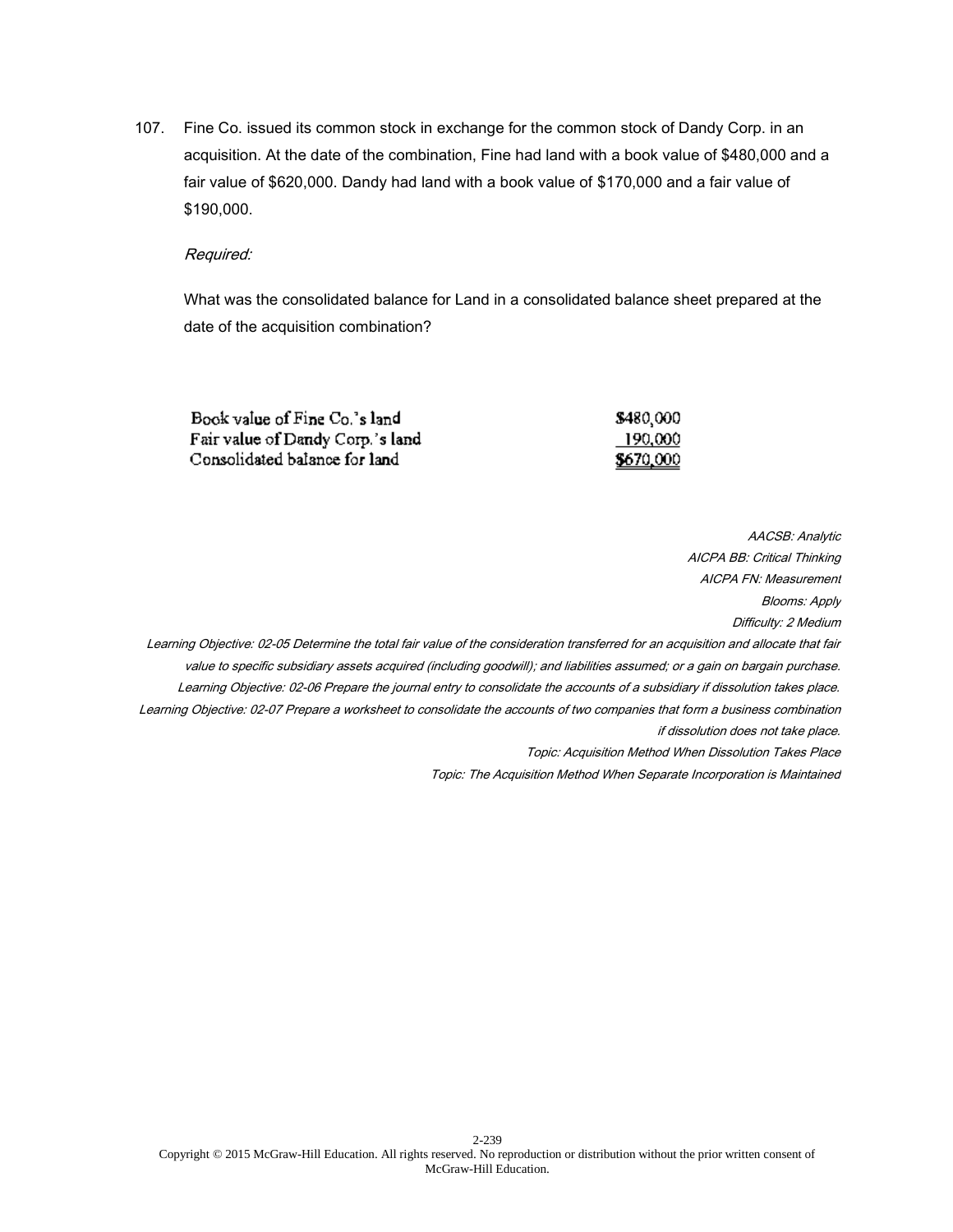# 108. Jernigan Corp. had the following account balances at 12/1/12:

| Receivables                | 96,000  |
|----------------------------|---------|
| Inventory                  | 240,000 |
| Land                       | 720,000 |
| Building                   | 600,000 |
| Liabilities                | 480,000 |
| Common stock               | 120,000 |
| Additional paid-in capital | 120,000 |
| Retained earnings, 12/1/12 | 840,000 |
| Revenues                   | 360,000 |
| <b>Expenses</b>            | 264,000 |

Several of Jernigan's accounts have fair values that differ from book value. The fair values are: Land — \$480,000; Building — \$720,000; Inventory — \$336,000; and Liabilities — \$396,000. Inglewood Inc. acquired all of the outstanding common shares of Jernigan by issuing 20,000 shares of common stock having a \$6 par value, but a \$66 fair value. Stock issuance costs amounted to \$12,000.

# Required:

Prepare a fair value allocation and goodwill schedule at the date of the acquisition.

| Fajr value consideration transferred by       |           |                   |
|-----------------------------------------------|-----------|-------------------|
| Inglewood $(20,000 \text{ shares } x, 366)$   |           | \$1,320,000       |
| Book value of Jernigan                        |           | $($ [SI, 176,000) |
| Excess of fair value over book value          |           | 144,000           |
| Allocations to specific accounts based on the |           |                   |
| difference between fair value and book        |           |                   |
| value:                                        |           |                   |
| Inventory                                     | \$96,000  |                   |
| Land                                          | (240,000) |                   |
| <b>Building</b>                               | 120,000   |                   |
| Liabilities                                   | 84,000    | (60,000)          |
| Goodwill                                      |           | <u>84.000</u>     |

AACSB: Analytic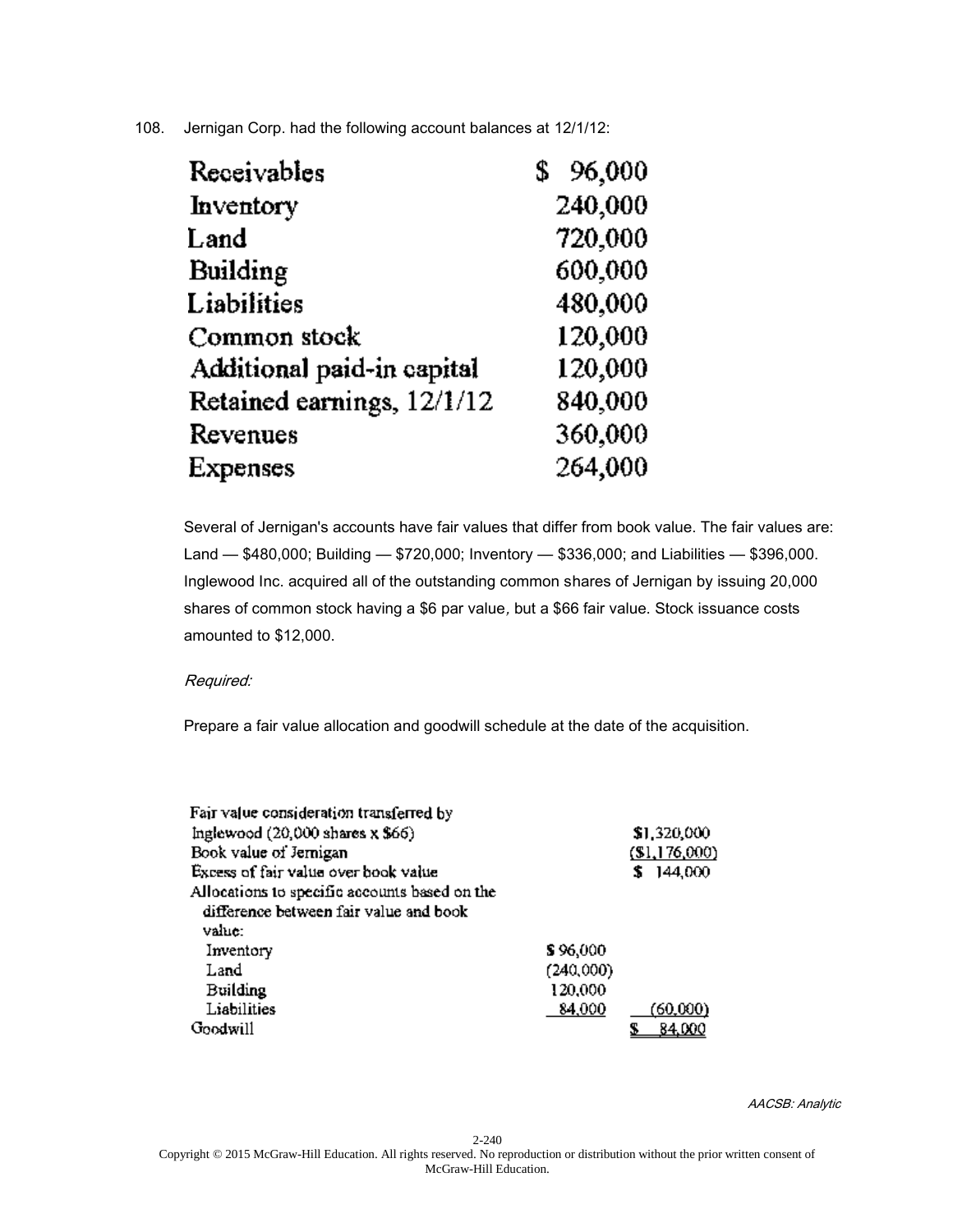AICPA BB: Critical Thinking AICPA FN: Measurement Blooms: Apply Difficulty: 2 Medium

Learning Objective: 02-04 Describe the valuation principles of the acquisition method.

Learning Objective: 02-05 Determine the total fair value of the consideration transferred for an acquisition and allocate that fair value to specific subsidiary assets acquired (including goodwill); and liabilities assumed; or a gain on bargain purchase. Learning Objective: 02-06 Prepare the journal entry to consolidate the accounts of a subsidiary if dissolution takes place. Learning Objective: 02-07 Prepare a worksheet to consolidate the accounts of two companies that form a business combination if dissolution does not take place.

Topic: Acquisition Method When Dissolution Takes Place

Topic: Financial Reporting for Business Combinations

Topic: The Acquisition Method When Separate Incorporation is Maintained

109. Salem Co. had the following account balances as of December 1, 2012:

| Inventory                                 | 720,000   |
|-------------------------------------------|-----------|
| Land                                      | 600.000   |
| Buildings $-$ net (valued at \$1,200,000) | 1,080,000 |
| Common stock (\$10 par value)             | 960,000   |
| Retained earnings, December 1, 2012       | 1,320,000 |
| Revenues                                  | 720,000   |
| <b>Expenses</b>                           | 600,000   |

Bellington Inc. transferred \$1.7 million in cash and 12,000 shares of its newly issued \$30 par value common stock (valued at \$90 per share) to acquire all of Salem's outstanding common stock.

Determine the balance for Goodwill that would be included in a December 1, 2012, consolidation.

| Fair value of consideration transferred:<br>Cash                            | 1,700,000 |             |
|-----------------------------------------------------------------------------|-----------|-------------|
| Stock issued (12,000 shares x \$90)                                         | 1.080.000 | 2,780,000   |
| Book value of assets (no liabilities are indicated)                         |           | (2,400,000) |
| Excess of fair value over book value<br>Allocation to the Buildings account |           | 380,000     |
| based on fair and book value difference                                     |           | (120.000)   |
| Goodwill                                                                    |           | 260,000     |

AACSB: Analytic AICPA BB: Critical Thinking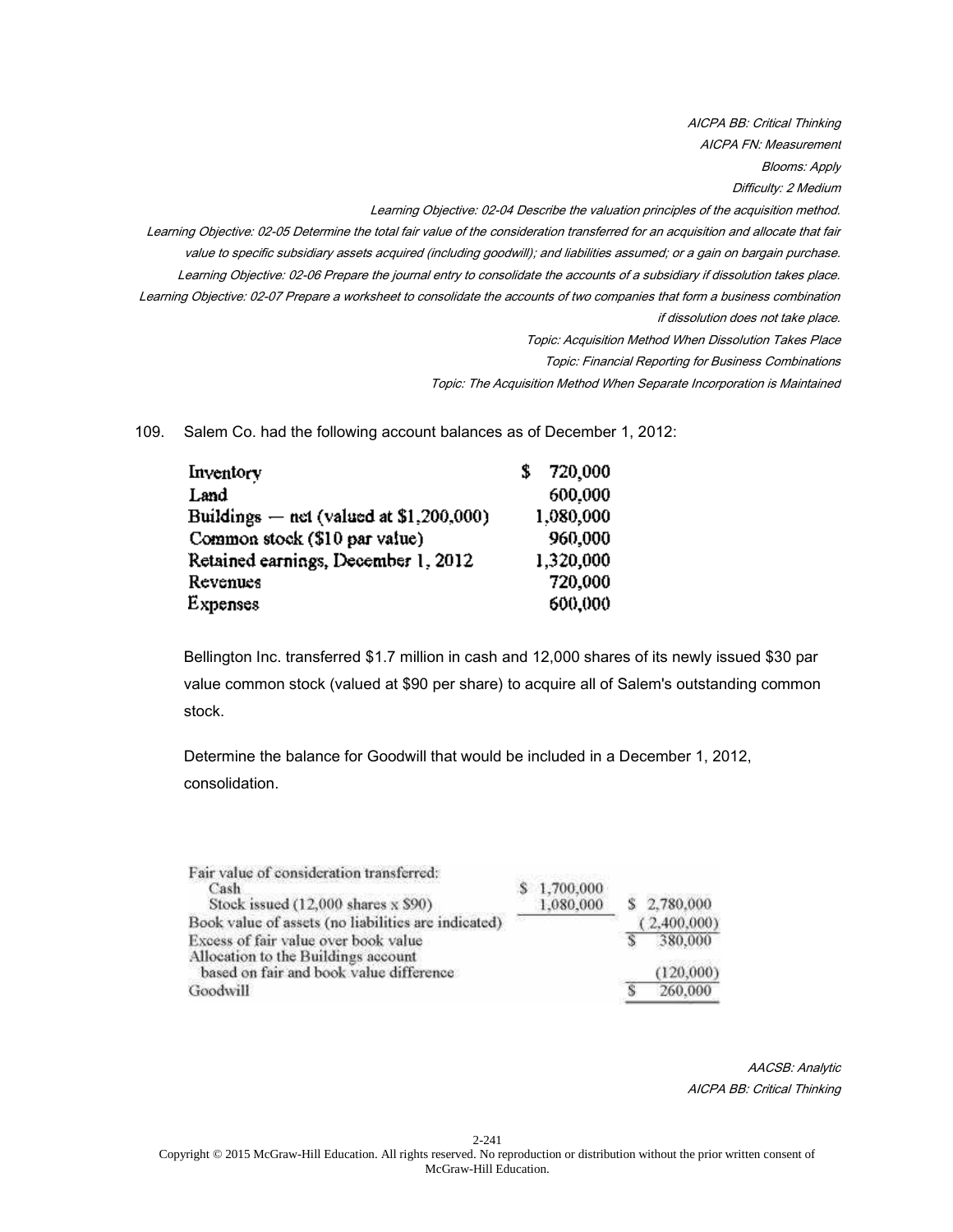AICPA FN: Measurement

Blooms: Apply

Difficulty: 2 Medium

Learning Objective: 02-04 Describe the valuation principles of the acquisition method.

Learning Objective: 02-05 Determine the total fair value of the consideration transferred for an acquisition and allocate that fair value to specific subsidiary assets acquired (including goodwill); and liabilities assumed; or a gain on bargain purchase.

Learning Objective: 02-06 Prepare the journal entry to consolidate the accounts of a subsidiary if dissolution takes place.

Learning Objective: 02-07 Prepare a worksheet to consolidate the accounts of two companies that form a business combination if dissolution does not take place.

Topic: Acquisition Method When Dissolution Takes Place

Topic: Financial Reporting for Business Combinations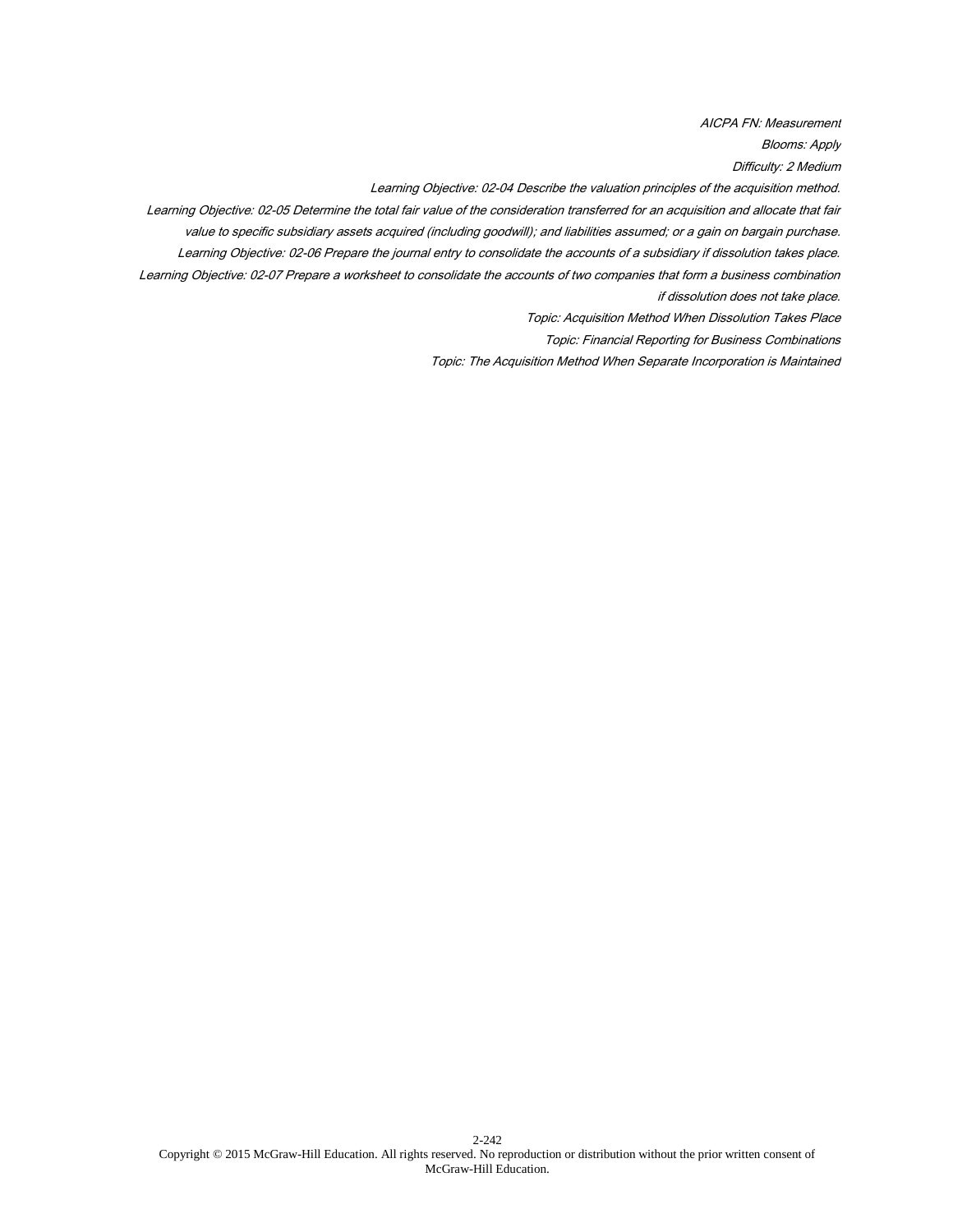110. Salem Co. had the following account balances as of December 1, 2012:

| Inventory                                 | 720,000   |
|-------------------------------------------|-----------|
| Land                                      | 600.000   |
| Buildings $-$ net (valued at \$1,200,000) | 1,080,000 |
| Common stock (\$10 par value)             | 960,000   |
| Retained earnings, December 1, 2012       | 1,320,000 |
| Revenues                                  | 720,000   |
| <b>Expenses</b>                           | 600,000   |

Bellington Inc. transferred \$1.7 million in cash and 12,000 shares of its newly issued \$30 par value common stock (valued at \$90 per share) to acquire all of Salem's outstanding common stock.

Assume that Bellington paid cash of \$2.8 million. No stock is issued. An additional \$50,000 is paid in direct combination costs.

## Required:

For Goodwill, determine what balance would be included in a December 1, 2012 consolidation.

| Consideration transferred - cash<br>Book value of assets (no liabilities are indicated) | \$2,800,000<br>(2,400,000) |
|-----------------------------------------------------------------------------------------|----------------------------|
| Excess of fair value over book value<br>Allocation to the Buildings account             | 400,000                    |
| based on fair and book value difference                                                 | (120.000)                  |
| Goodwill                                                                                | 280,000                    |

AACSB: Analytic AICPA BB: Critical Thinking AICPA FN: Measurement Blooms: Apply Difficulty: 2 Medium

Learning Objective: 02-04 Describe the valuation principles of the acquisition method.

Learning Objective: 02-05 Determine the total fair value of the consideration transferred for an acquisition and allocate that fair value to specific subsidiary assets acquired (including goodwill); and liabilities assumed; or a gain on bargain purchase. Learning Objective: 02-06 Prepare the journal entry to consolidate the accounts of a subsidiary if dissolution takes place. Learning Objective: 02-07 Prepare a worksheet to consolidate the accounts of two companies that form a business combination if dissolution does not take place.

Topic: Acquisition Method When Dissolution Takes Place

Topic: Financial Reporting for Business Combinations

2-243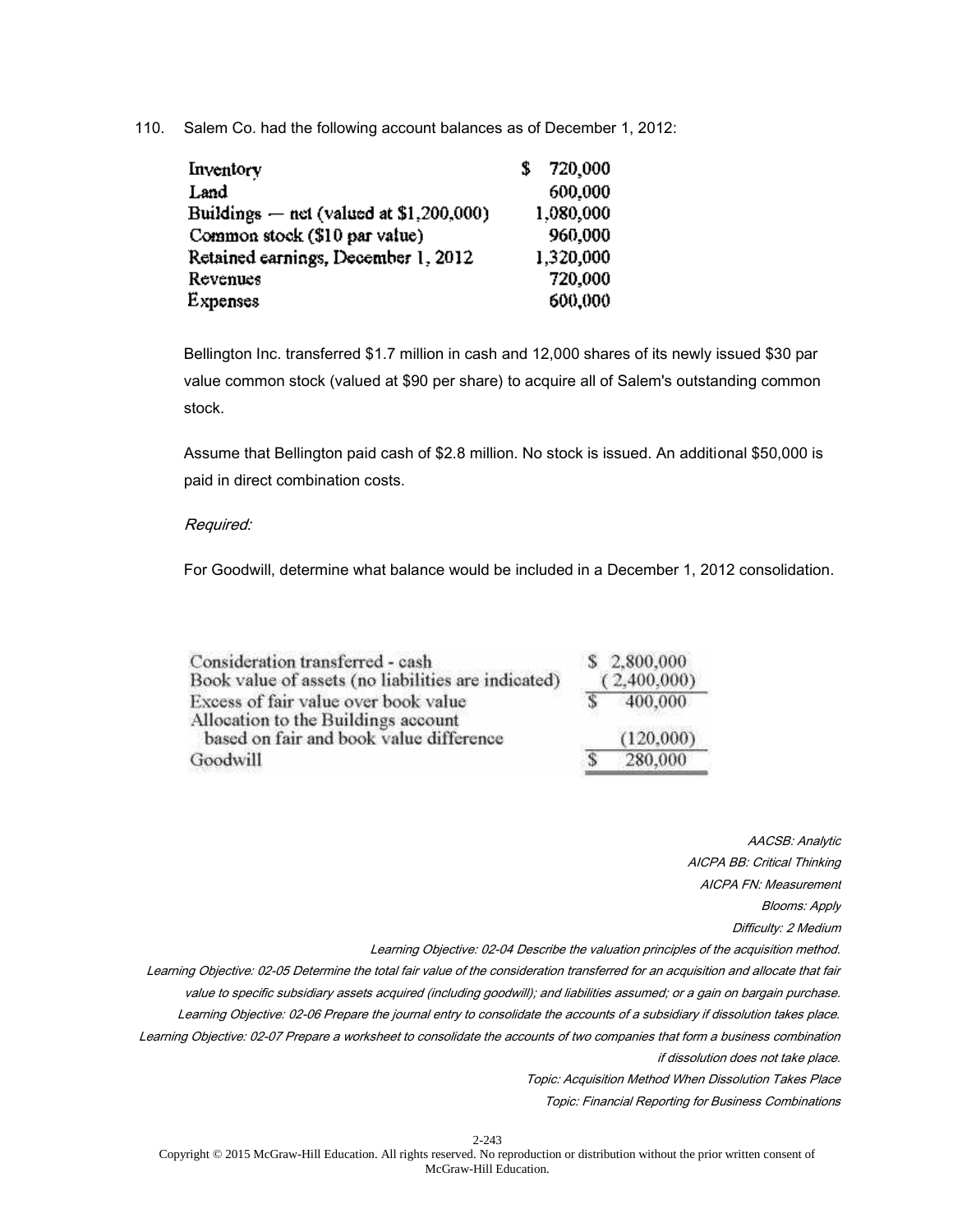111. On January 1, 2013, Chester Inc. acquired 100% of Festus Corp.'s outstanding common stock by exchanging 37,500 shares of Chester's \$2 par value common voting stock. On January 1, 2013, Chester's voting common stock had a fair value of \$40 per share. Festus' voting common shares were selling for \$6.50 per share. Festus' balances on the acquisition date, just prior to acquisition are listed below.

|                             | Book Value   | Fair Value |
|-----------------------------|--------------|------------|
| Cash                        | 30,000<br>\$ |            |
| Accounts Receivable         | 120,000      | \$120,000  |
| Inventory                   | 200,000      | 230,000    |
| Land                        | 230,000      | 290,000    |
| Building (net)              | 450,000      | 600,000    |
| Equipment (net)             | 175,000      | 160,000    |
| Accounts Payable            | (80.000)     | (80,000)   |
| Common Stock, \$1 par       | (500.000)    |            |
| Paid-in Capital             | (350,000)    |            |
| Retained Earnings, 12/31/15 | (275,000)    |            |

Required:

Compute the value of the Goodwill account on the date of acquisition, 1/1/15.

| Fair value of consideration transferred | 1,500,000 |
|-----------------------------------------|-----------|
| Less: BV of Festus' net assets          | 1,125,000 |
| Excess of fair value over book value    | 375,000   |
| Allocation: Inventory                   | (30,000)  |
| Land                                    | (60,000)  |
| Building                                | (150,000) |
| Equipment                               | 15,000    |
| Goodwill                                | 150.000   |

AACSB: Analytic AICPA BB: Critical Thinking AICPA FN: Measurement Blooms: Apply Difficulty: 2 Medium

Learning Objective: 02-04 Describe the valuation principles of the acquisition method.

Learning Objective: 02-05 Determine the total fair value of the consideration transferred for an acquisition and allocate that fair value to specific subsidiary assets acquired (including goodwill); and liabilities assumed; or a gain on bargain purchase.

2-244 Copyright © 2015 McGraw-Hill Education. All rights reserved. No reproduction or distribution without the prior written consent of McGraw-Hill Education.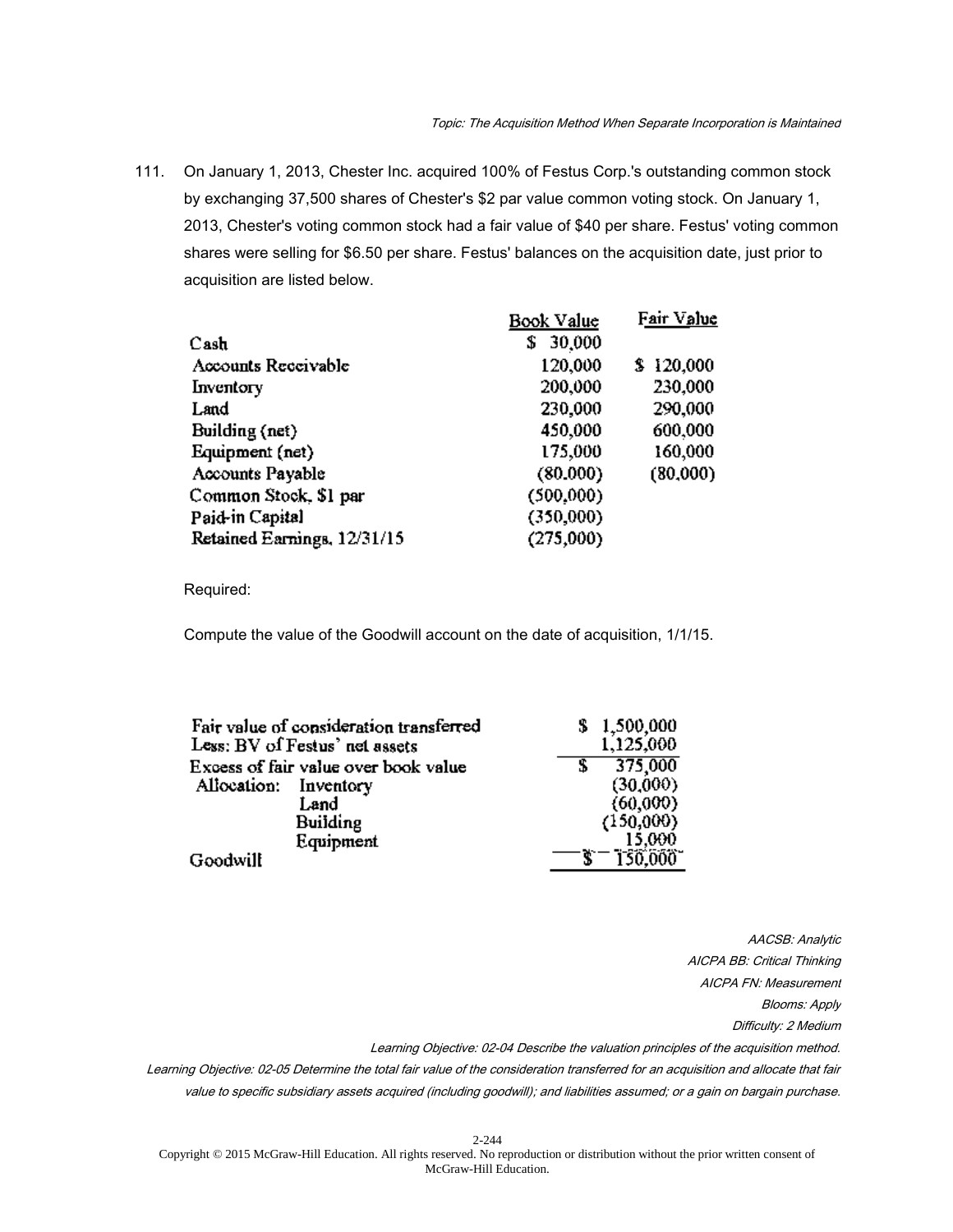Learning Objective: 02-06 Prepare the journal entry to consolidate the accounts of a subsidiary if dissolution takes place. Learning Objective: 02-07 Prepare a worksheet to consolidate the accounts of two companies that form a business combination if dissolution does not take place. Topic: Acquisition Method When Dissolution Takes Place Topic: Financial Reporting for Business Combinations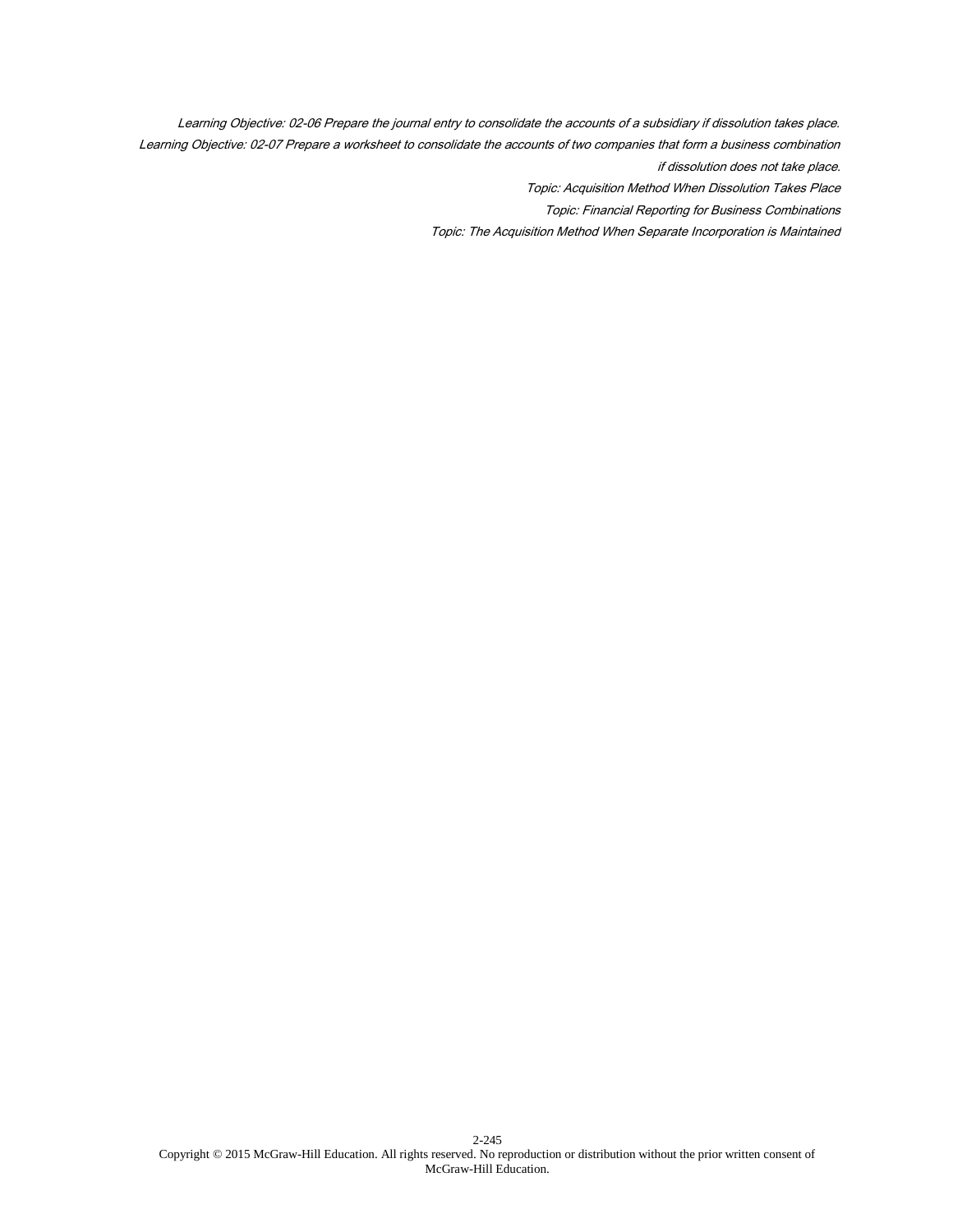112. The financial statements for Jode Inc. and Lakely Corp., just prior to their combination, for the year ending December 31, 2012, follow. Lakely's buildings were undervalued on its financial records by \$60,000.



On December 31, 2012, Jode issued 54,000 new shares of its \$10 par value stock in exchange for all the outstanding shares of Lakely. Jode's shares had a fair value on that date of \$35 per share. Jode paid \$34,000 to an investment bank for assisting in the arrangements. Jode also paid \$24,000 in stock issuance costs to effect the acquisition of Lakely. Lakely will retain its incorporation.

Prepare the journal entries to record (1) the issuance of stock by Jode and (2) the payment of the combination costs.

**EntryOne** - To record the issuance of common stock by Jode to execute the purchase.

| Investment in Lakely Corp.<br>Common Stock (par value) | 1,890,000            |
|--------------------------------------------------------|----------------------|
|                                                        | $\cdots$<br>540,000  |
| Paid-in Camital                                        | $\cdot$<br>1,350,000 |

**EntryTwo** - To record the combination costs.

| Professional fee expense | 34,000 |  |
|--------------------------|--------|--|
| Paid-in capital          | 24,000 |  |
| ash.                     | 58,000 |  |

AACSB: Analytic AICPA BB: Critical Thinking AICPA FN: Measurement Blooms: Apply Difficulty: 2 Medium Learning Objective: 02-04 Describe the valuation principles of the acquisition method. Learning Objective: 02-05 Determine the total fair value of the consideration transferred for an acquisition and allocate that fair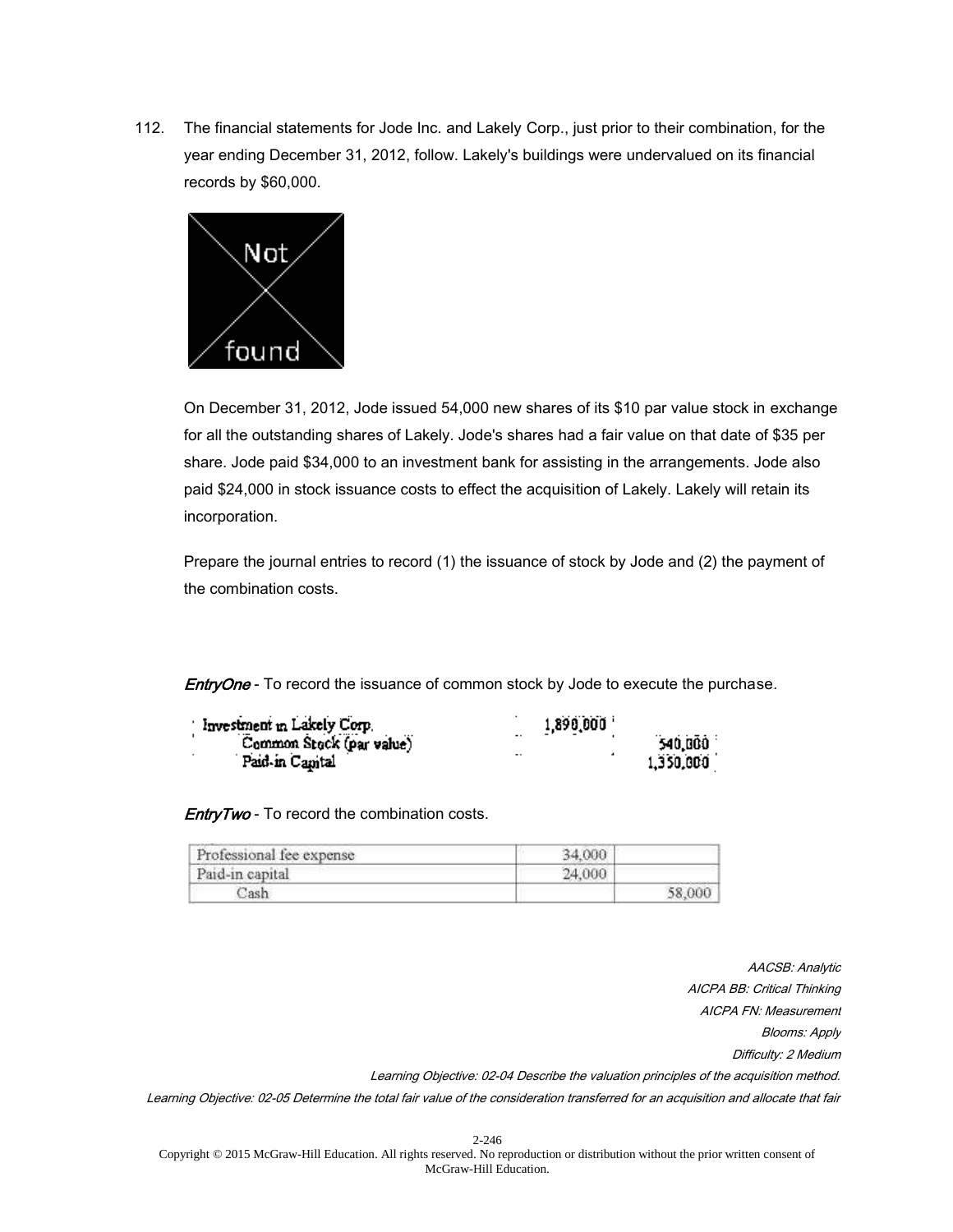value to specific subsidiary assets acquired (including goodwill); and liabilities assumed; or a gain on bargain purchase. Learning Objective: 02-07 Prepare a worksheet to consolidate the accounts of two companies that form a business combination if dissolution does not take place. Topic: Acquisition Method When Dissolution Takes Place Topic: Financial Reporting for Business Combinations Topic: The Acquisition Method When Separate Incorporation is Maintained

113. The financial statements for Jode Inc. and Lakely Corp., just prior to their combination, for the year ending December 31, 2012, follow. Lakely's buildings were undervalued on its financial records by \$60,000.



On December 31, 2012, Jode issued 54,000 new shares of its \$10 par value stock in exchange for all the outstanding shares of Lakely. Jode's shares had a fair value on that date of \$35 per share. Jode paid \$34,000 to an investment bank for assisting in the arrangements. Jode also paid \$24,000 in stock issuance costs to effect the acquisition of Lakely. Lakely will retain its incorporation.

## Required:

Determine consolidated net income for the year ended December 31, 2012.

| Consolidated Net Income                                                                                |             |
|--------------------------------------------------------------------------------------------------------|-------------|
| Jode's Revenues                                                                                        | \$1,300,000 |
| Jode's Expenses                                                                                        | (1,214,000) |
| Consolidated net income                                                                                | \$86,000    |
| Note: The subsidiary's revenues and expenses<br>prior to the date of acquisition are NOT consolidated. |             |

AACSB: Analytic AICPA BB: Critical Thinking AICPA FN: Measurement Blooms: Apply Difficulty: 2 Medium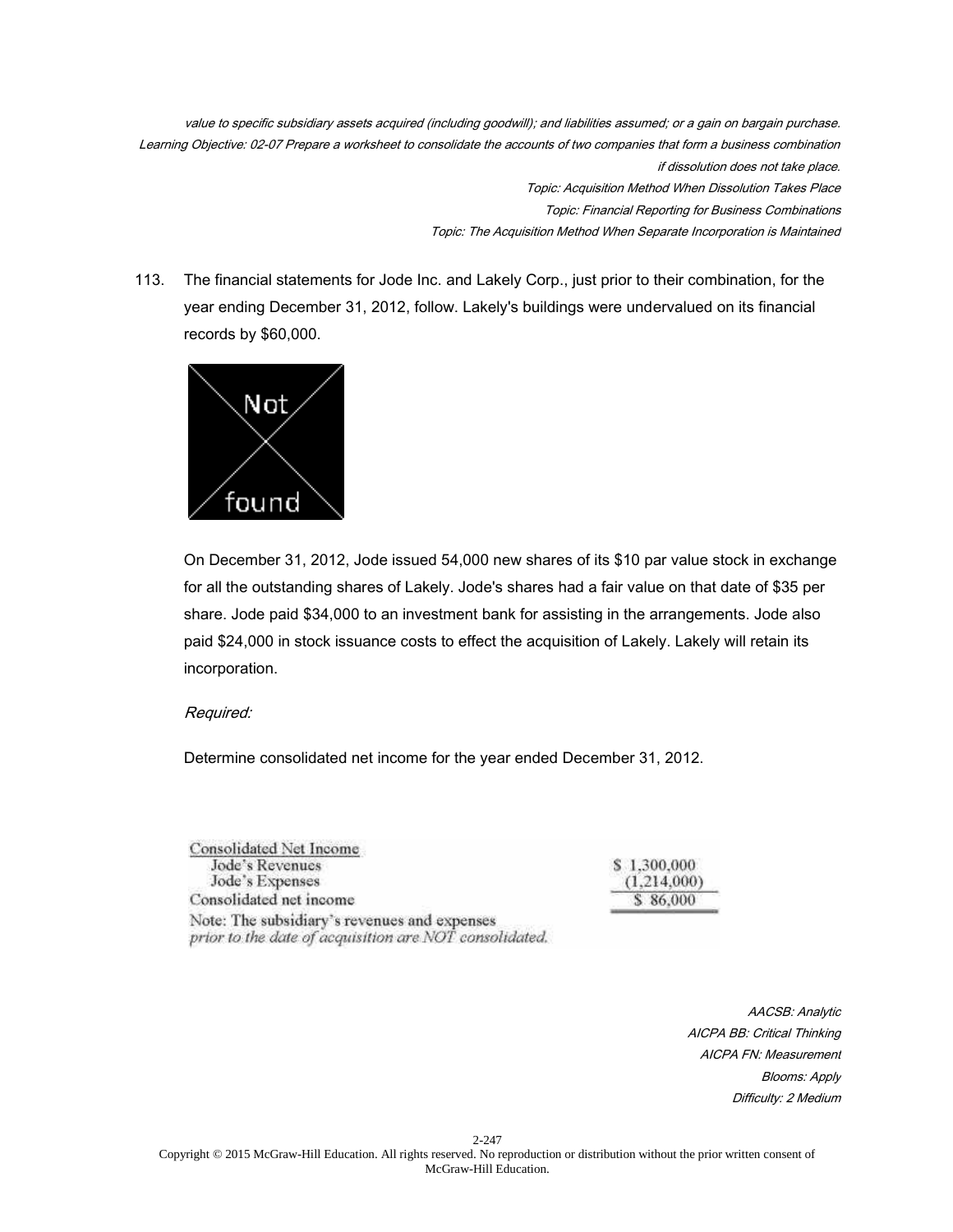Learning Objective: 02-07 Prepare a worksheet to consolidate the accounts of two companies that form a business combination if dissolution does not take place. Topic: The Acquisition Method When Separate Incorporation is Maintained

114. The financial statements for Jode Inc. and Lakely Corp., just prior to their combination, for the year ending December 31, 2012, follow. Lakely's buildings were undervalued on its financial records by \$60,000.

|                                                                                          | Jode Inc.                                        |   | Lakely Corp.                             |
|------------------------------------------------------------------------------------------|--------------------------------------------------|---|------------------------------------------|
| Revenues<br><b>Expenses</b>                                                              | 1,300,000<br>s<br>(1.180.000)                    |   | 500,000<br>290,000)                      |
| Net moome                                                                                | 120,000                                          | S | 210,000                                  |
| Retained earnings, January 1, 2012<br>Net income (from above)<br>Dividends paid          | $\overline{s}$<br>700,000<br>120,000<br>110,000) | S | 500,000<br>210,000<br>110,000)           |
| Retained earnings, December 31, 2012.                                                    | 710,000                                          | S | 600,000                                  |
| Cash<br>Receivables and inventory<br>Buildings (net)<br>Equipment (net)                  | S<br>160,000<br>240,000<br>700,000<br>700,000    | S | 120,000<br>240,000<br>350,000<br>600,000 |
| Total assets                                                                             | 1,800,000                                        | s | 1,310,000                                |
| Liabilities<br>Common stock<br>Additional paid-in capital<br>Retained earnings, 12/31/14 | 250,000<br>750,000<br>90,000<br>710,000          | S | 195,000<br>430,000<br>85,000<br>600,000  |
| Total liabilities and stockholders' equity                                               | 1.800,000<br>s                                   | s | 1,310,000                                |

On December 31, 2012, Jode issued 54,000 new shares of its \$10 par value stock in exchange for all the outstanding shares of Lakely. Jode's shares had a fair value on that date of \$35 per share. Jode paid \$34,000 to an investment bank for assisting in the arrangements. Jode also paid \$24,000 in stock issuance costs to effect the acquisition of Lakely. Lakely will retain its incorporation.

Determine consolidated Additional paid-in Capital at December 31, 2012.

| Consolidated Additional Paid-In Capital<br>Jode's Additional Paid-In Capital                                               | 90.000                  |
|----------------------------------------------------------------------------------------------------------------------------|-------------------------|
| Additional Paid-In Capital srining from the acquisition<br>(5.4.000 shares issued - \$25 per share in excess of par value) | 1.350.000               |
| Less: Stock issuance costs<br>Consolidated Additional paid- in Capital                                                     | (24,000)<br>\$1,416,000 |
|                                                                                                                            |                         |

AACSB: Analytic AICPA BB: Critical Thinking AICPA FN: Measurement Blooms: Apply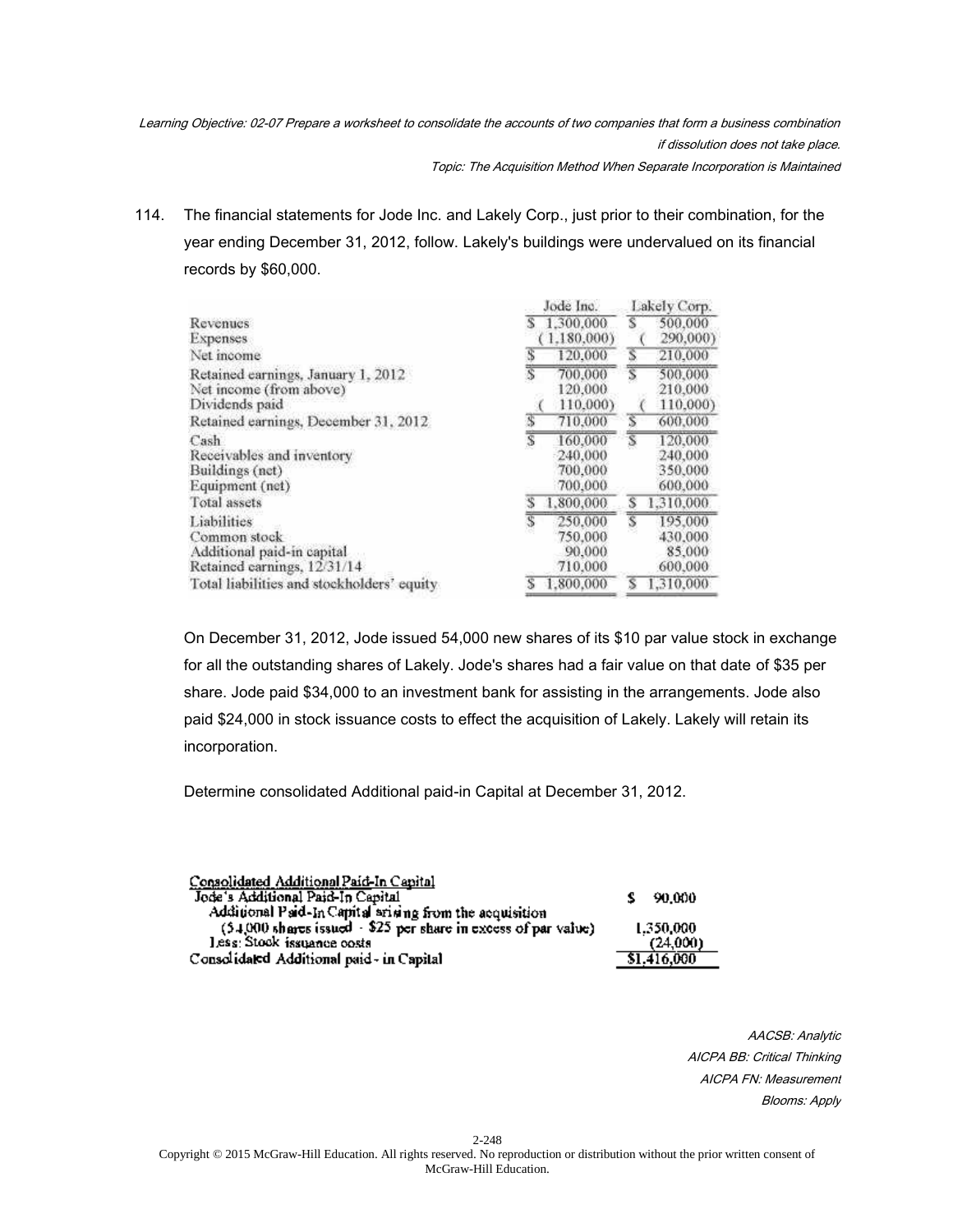Difficulty: 2 Medium

Learning Objective: 02-04 Describe the valuation principles of the acquisition method.

Learning Objective: 02-05 Determine the total fair value of the consideration transferred for an acquisition and allocate that fair

value to specific subsidiary assets acquired (including goodwill); and liabilities assumed; or a gain on bargain purchase.

Learning Objective: 02-07 Prepare a worksheet to consolidate the accounts of two companies that form a business combination

if dissolution does not take place.

Topic: Acquisition Method When Dissolution Takes Place

Topic: Financial Reporting for Business Combinations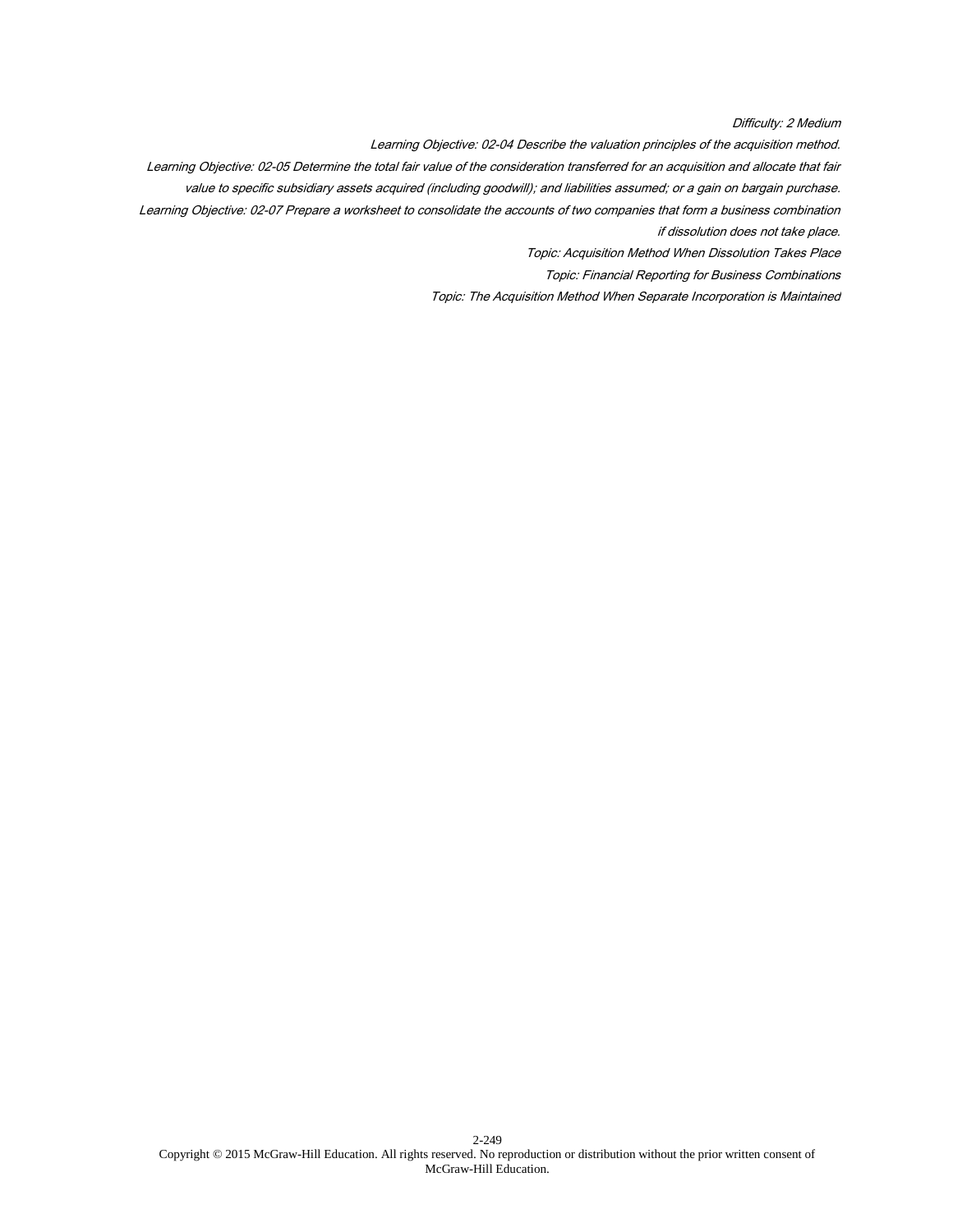115. The following are preliminary financial statements for Black Co. and Blue Co. for the year ending December 31, 2013.

|                                            | Black Co.        | Blue Co.         |
|--------------------------------------------|------------------|------------------|
| Sales                                      | \$360,000        | \$228,000        |
| E xpensos                                  | (240,000)        | (132,000)        |
| Net income                                 | \$120,000        | \$96,000         |
| Relained carning, January 1, 2013          | \$480.000        | \$252,000.       |
| Net income (from above)                    | 120,000          | 96,000           |
| Dividends paid                             | (36,000)         | -0-              |
| Retained carrings. December 31, 2013       | \$564,000        | <u>\$348,000</u> |
| Current assets.                            | \$360,000.       | \$120,000.       |
| Land                                       | 120,000          | 108,000          |
| Building (net)                             | - 480.000 -      | .336.000         |
| Total assets                               | \$960.000        | <u>\$564,000</u> |
| Liabilities                                | \$108,000        | \$132,000        |
| Common stock                               | 192,000          | 72,000           |
| Additional paid-in capital                 | 96,000           | 12,000           |
| Retained earnings, December 31, 2013       | 564,000          | 348,000          |
| Total liabilities and stockholders' equity | <u>\$960.000</u> | \$564,000        |
|                                            |                  |                  |

On December 31, 2013 (subsequent to the preceding statements), Black exchanged 10,000 shares of its \$10 par value common stock for all of the outstanding shares of Blue. Black's stock on that date has a fair value of \$50 per share. Black was willing to issue 10,000 shares of stock because Blue's land was appraised at \$204,000. Black also paid \$14,000 to several attorneys and accountants who assisted in creating this combination.

# Required:

Assuming that these two companies retained their separate legal identities, prepare a consolidation worksheet as of December 31, 2013.

Bargain Purchase Acquisition Consolidation Worksheet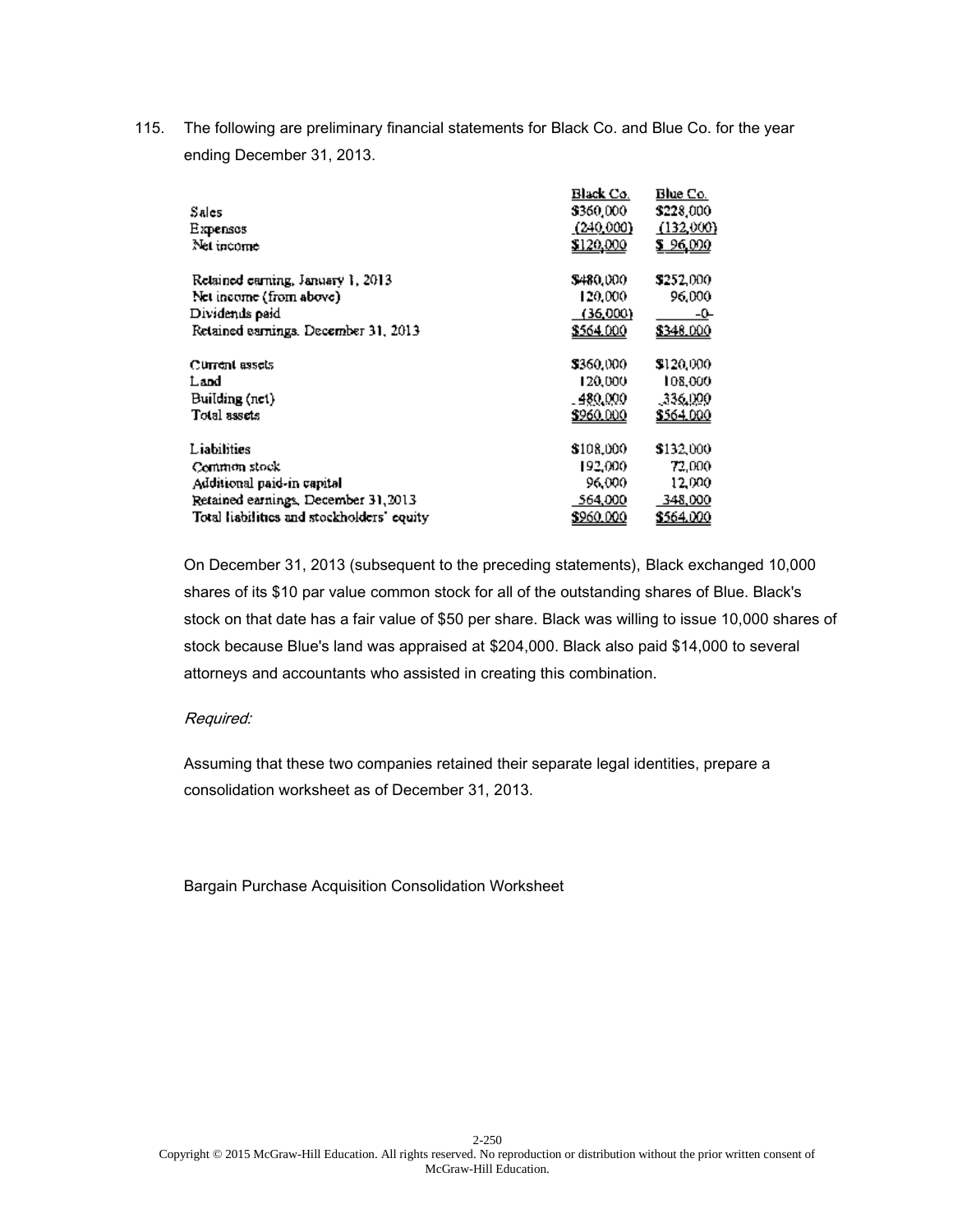#### For the Year Ended 12.31.2015

| Black          | Blue<br>Company                                                       | <b>Consoledation Entries</b>                   |                                                          | Consolodated                         |
|----------------|-----------------------------------------------------------------------|------------------------------------------------|----------------------------------------------------------|--------------------------------------|
| Compoury       |                                                                       | Đr.                                            | Ç₫.                                                      | Balance                              |
|                |                                                                       |                                                |                                                          |                                      |
| 1360.0001      |                                                                       |                                                |                                                          | (360.200)                            |
| 214.000        |                                                                       |                                                |                                                          | 254,000                              |
|                |                                                                       |                                                |                                                          | 428,0000                             |
| 4134.0001      |                                                                       |                                                |                                                          | (134.000)                            |
|                |                                                                       |                                                |                                                          |                                      |
| (480,000)      |                                                                       |                                                |                                                          | (489, 600)                           |
| 4134.0001      |                                                                       |                                                |                                                          | (134,000)                            |
| 36.000         |                                                                       |                                                |                                                          | 36,000                               |
| (116,000)      |                                                                       |                                                |                                                          | (118,800)                            |
|                |                                                                       |                                                |                                                          |                                      |
| 346.000        | 120,000                                                               |                                                |                                                          | 466,000                              |
| 528,000        |                                                                       |                                                |                                                          | Λ                                    |
| 120,000        | LOB.DÓHL                                                              |                                                |                                                          | 524,000                              |
| 480,000        | 535,000                                                               |                                                |                                                          | <b>BLG.RCO</b>                       |
| 1,171,000<br>. | 564,000<br>. <b>.</b>                                                 |                                                |                                                          | 1,606,000<br>                        |
|                |                                                                       |                                                |                                                          | (246,000)                            |
|                |                                                                       |                                                |                                                          | (295,000)                            |
|                |                                                                       |                                                |                                                          | (496,000)                            |
| (575,000)      | 1348,0001                                                             | 15) 548,000                                    |                                                          | (575.000)                            |
|                |                                                                       |                                                |                                                          | 11.606.000)                          |
|                | (28,000)<br><b>FIRE UON)</b><br>(292,000)<br>(496,000)<br>(1.474,000) | 1132.0001<br>172,0001<br>152,0001<br>[564,DOU] | 181 94.000<br>(S) 72.000<br><b>ES1 12.008</b><br>525.000 | (6) 432.000<br>(A) 76.000<br>528,000 |

### Calculation for Potential Goodwill:

| Consideration transferred by Black Co.                                   | 500,000              |                  |  |
|--------------------------------------------------------------------------|----------------------|------------------|--|
| Book value of Blue Co.                                                   | (432,000) (Entry S)  |                  |  |
| Excess of Cost over Book Value.                                          | 68.000 (Entry A)     |                  |  |
| Allocations:                                                             |                      |                  |  |
| Land (204,000 - 108,000)                                                 | $(96,000)$ (Entry A) |                  |  |
| Bargain Purchase                                                         | (28.000) (Entry A)   |                  |  |
| Entry to record the negalsition on Black Co's books                      |                      |                  |  |
| Professional fee expense                                                 | 14.000               |                  |  |
| Investment in Blue Co                                                    | \$28,000             |                  |  |
| Common Stock - Black (10.000 x 510 Par)                                  |                      | 100,000          |  |
| Add'l Paid-in Capital - Black (10.000 x \$40).                           |                      | 400,000          |  |
| Cash (paid for direct acquisition costs).<br>Gain on Bargain Purchase    |                      | 14.000<br>28.000 |  |
| Lutry St                                                                 |                      |                  |  |
| Common Stock                                                             | 72.000               |                  |  |
| Additional Paid-in Capital                                               | 12,000               |                  |  |
| Retained Earnings - 12:31:15                                             | 348,000              |                  |  |
| Investment in Blue Co                                                    |                      | 432.000          |  |
| To eliminate Blue Co's stockholders' equity accounts and the book value. |                      |                  |  |
| of Blue Co's net assets from Black Co's investment account               |                      |                  |  |
| liny Ar                                                                  |                      |                  |  |
| Land                                                                     | 96,000               |                  |  |
| investingnt in Blue Co.                                                  |                      | 96.000           |  |

To eliminate Black Co's excess payment over book value from its investment account and reassign the excess to specific assets from the burgain purchase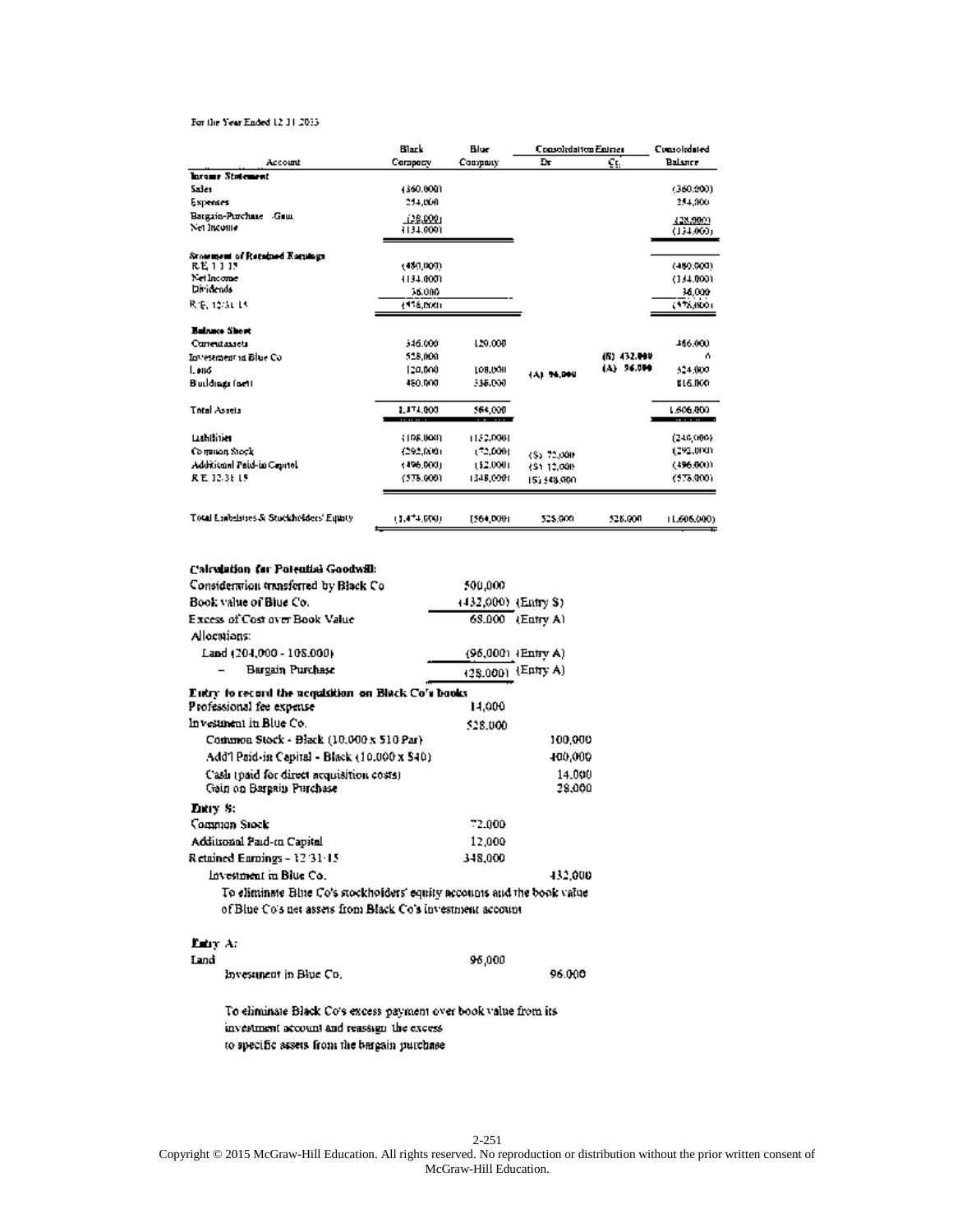AACSB: Analytic AICPA BB: Critical Thinking

AICPA FN: Measurement

Blooms: Apply

Difficulty: 3 Hard

Learning Objective: 02-04 Describe the valuation principles of the acquisition method.

Learning Objective: 02-05 Determine the total fair value of the consideration transferred for an acquisition and allocate that fair

value to specific subsidiary assets acquired (including goodwill); and liabilities assumed; or a gain on bargain purchase.

Learning Objective: 02-07 Prepare a worksheet to consolidate the accounts of two companies that form a business combination if dissolution does not take place.

Topic: Acquisition Method When Dissolution Takes Place

Topic: Financial Reporting for Business Combinations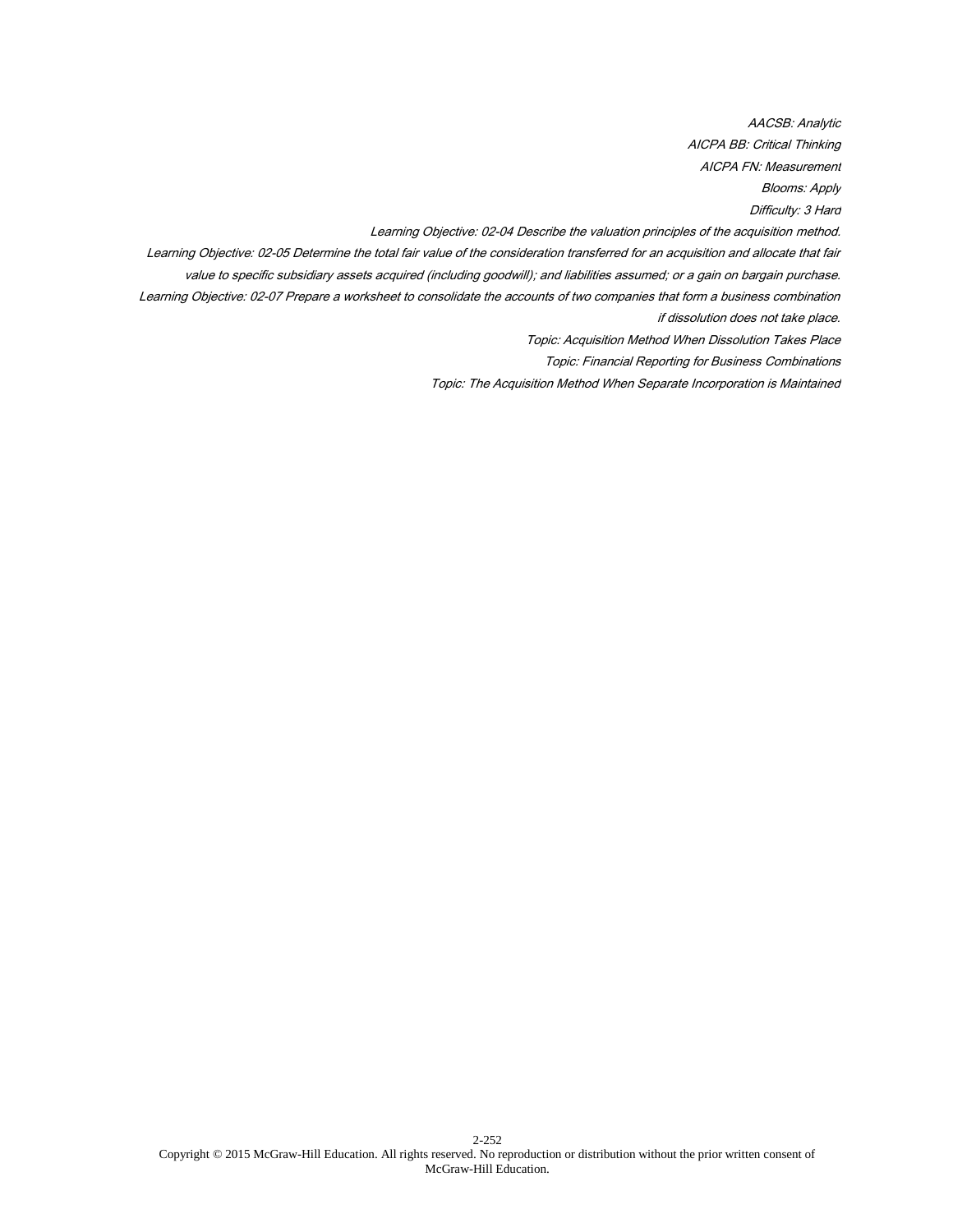116. The following are preliminary financial statements for Black Co. and Blue Co. for the year ending December 31, 2013 prior to Black's acquisition of Blue.

|                                            | Black Co. | Blue Co.   |
|--------------------------------------------|-----------|------------|
| <b>Sales</b>                               | \$360,000 | \$228,000  |
| Expenses                                   | (240,000) | (132,000)  |
| Net income                                 | \$120,000 | \$96.000   |
| Retained earnings, January 1, 2013         | \$480,000 | \$252,000. |
| Net income (from above)                    | 120,000   | 96,000     |
| Dividends paid                             | (36,000)  | -0-        |
| Retained earnings, December 31, 2013       | \$564,000 | 5348.000   |
| Current assets                             | \$360,000 | \$120,000  |
| Land                                       | 120.000   | 108,000    |
| Building (net)                             | 480,000   | 336,000    |
| Total assets                               | \$960,000 | \$564,000  |
| Liabilities                                | \$108,000 | \$132,000  |
| Common stock                               | 192.000   | 72,000.    |
| Additional paid-in capital                 | 96,000    | 12,000     |
| Retained earnings, December 31,2013        | 564.000   | 348.000    |
| Total liabilities and stockholders' equity | \$960,000 | 564,000    |
|                                            |           |            |

On December 31, 2013 (subsequent to the preceding statements), Black exchanged 10,000 shares of its \$10 par value common stock for all of the outstanding shares of Blue. Black's stock on that date has a fair value of \$60 per share. Black was willing to issue 10,000 shares of stock because Blue's land was appraised at \$204,000. Black also paid \$14,000 to several attorneys and accountants who assisted in creating this combination.

## Required:

Assuming that these two companies retained their separate legal identities, prepare a consolidation worksheet as of December 31, 2013 after the acquisition transaction is completed.

## Acquisition Consolidation Worksheet

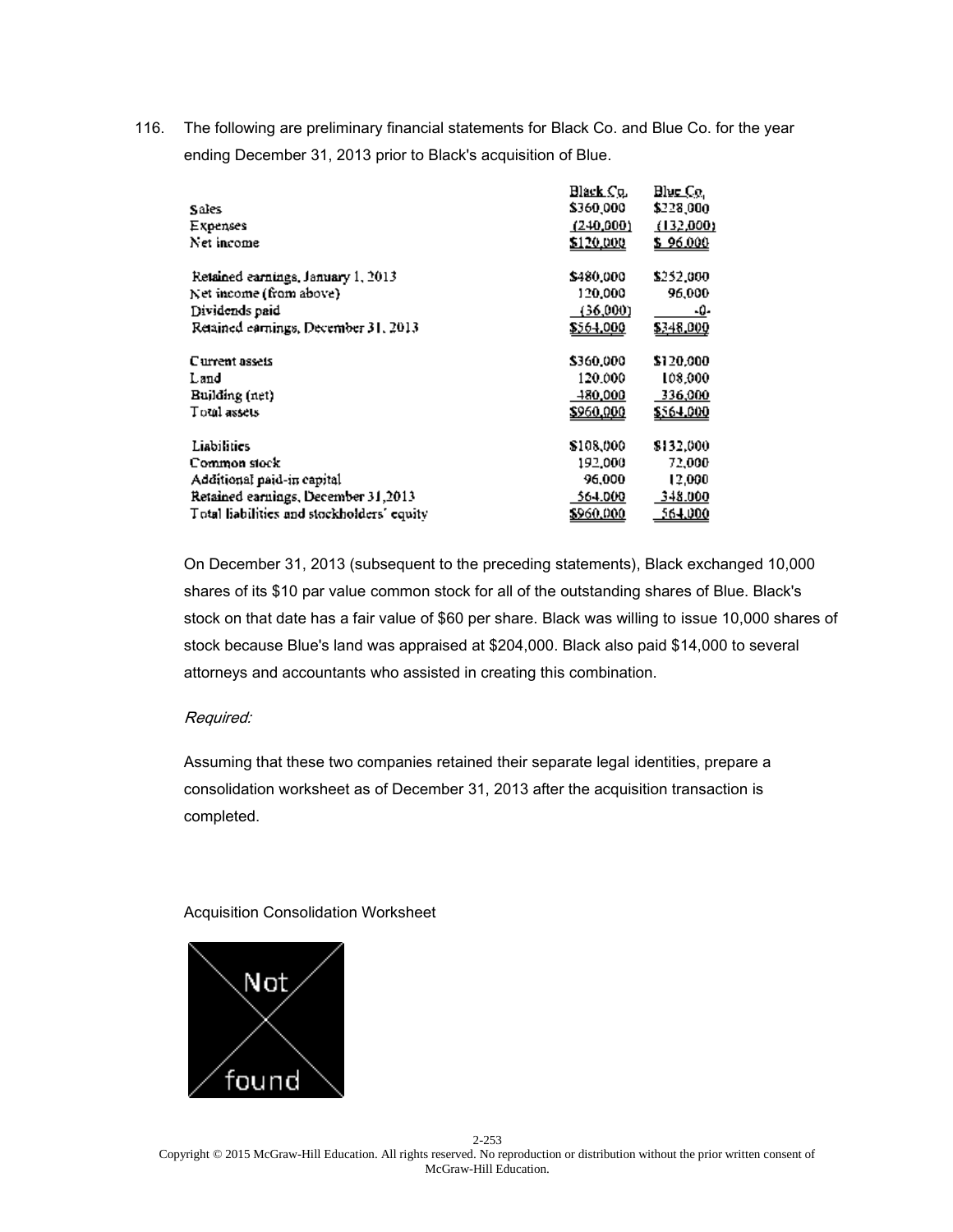| <b>Calculation of Goodwill:</b>                                                       |         |                       |
|---------------------------------------------------------------------------------------|---------|-----------------------|
| Consideration transferred by Black Co.                                                | 600,000 |                       |
| Book value of Blue Co.                                                                |         | $(432,000)$ (Entry S) |
| Excess of consideration transferred over Book Value 168,000                           |         | (Entx A)              |
| Allocations:                                                                          |         |                       |
| Land (204,000 - 108,000)                                                              |         | (96,000) (Entry A)    |
| Excess cost not identified - Goodwill                                                 |         | 72,000 (Entry A)      |
| Black Co's entry to record acquisition:                                               |         |                       |
| Professional fee expense                                                              | 14.000  |                       |
| Investment in Blue Co.                                                                | 600,000 |                       |
| Common Stock - Black (10,000 x \$10 Par)                                              |         | 100,000               |
| Add'i Paid-in Capital - Black (10,000 x \$50)                                         |         | 500,000               |
| Cash (paid for direct acquisition costs)                                              |         | 14,000                |
| Entry S:                                                                              |         |                       |
| Common Stock                                                                          | 72,000  |                       |
| Additional Paid-in Capital                                                            | 12,000  |                       |
| Retained Earnings - 12/31/15                                                          | 348,000 |                       |
| Investment in Blue Co.                                                                |         | 432,000               |
| To eliminate Blue Co's stockholders' equity accounts and the book value               |         |                       |
| of Blue Co's net assets from Black Co's investment account                            |         |                       |
| Entry A:                                                                              |         |                       |
| Land                                                                                  | 96,000  |                       |
| Goodwill                                                                              | 72,000  |                       |
| Investment in Blue Co.                                                                |         | 168,000               |
| To eliminate Black Co's excess payment over book value from its                       |         |                       |
| investment account and reassign the excess                                            |         |                       |
| and the second of the concentration of the second contract the second property of the |         |                       |

to specific assets and goodwill

AACSB: Analytic AICPA BB: Critical Thinking AICPA FN: Measurement Blooms: Apply Difficulty: 3 Hard

Learning Objective: 02-04 Describe the valuation principles of the acquisition method.

Learning Objective: 02-05 Determine the total fair value of the consideration transferred for an acquisition and allocate that fair value to specific subsidiary assets acquired (including goodwill); and liabilities assumed; or a gain on bargain purchase. Learning Objective: 02-07 Prepare a worksheet to consolidate the accounts of two companies that form a business combination if dissolution does not take place.

Topic: Acquisition Method When Dissolution Takes Place

Topic: Financial Reporting for Business Combinations

Topic: The Acquisition Method When Separate Incorporation is Maintained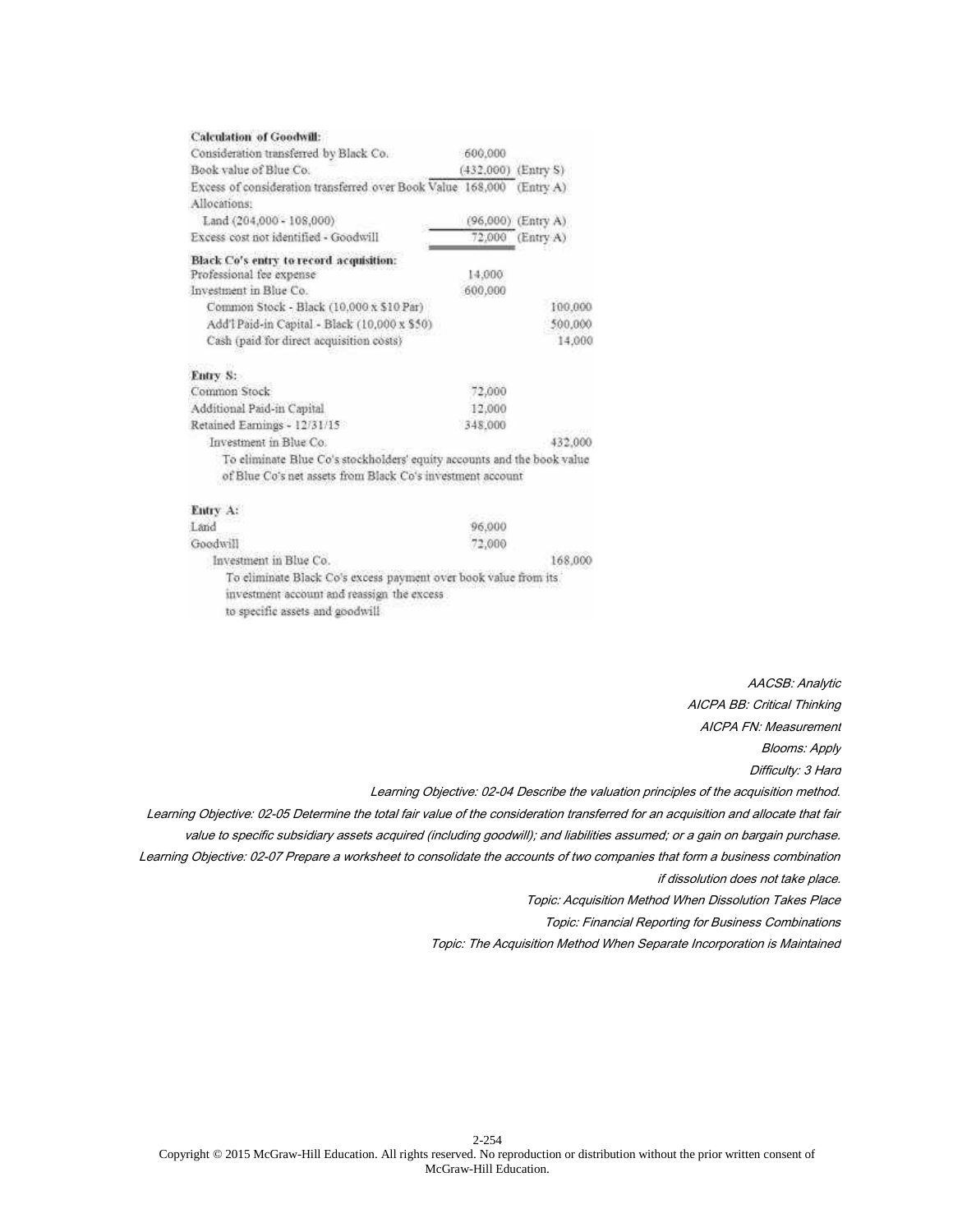- 117. For each of the following situations, select the best letter answer to reflect the effect of the numbered item on the acquirer's accounting entry at the date of combination when separate incorporation will be maintained. Items (4) and (6) require two selections.
	- (A) Increase Investment account.
	- (B) Decrease Investment account.
	- (C) Increase Liabilities.
	- (D) Increase Common stock.
	- (E) Decrease common stock.
	- (F) Increase Additional paid-in capital.
	- (G) Decrease Additional paid-in capital.
	- (H) Increase Retained earnings.
	- (I) Decrease Retained earnings.

## \_\_\_\_\_1. Direct costs.

- \_\_\_\_\_2. Indirect costs.
- \_\_\_\_\_3. Stock issue costs.
- \_\_\_\_\_4. Contingent consideration.
- \_\_\_\_\_5. Bargain purchase.
- \_\_\_\_\_6. In-process research and development acquired.

## (1) I; (2) I; (3) G; (4) A, C; (5) H; (6) A, I

AICPA BB: Critical Thinking AICPA FN: Measurement Blooms: Understand Difficulty: 2 Medium Learning Objective: 02-04 Describe the valuation principles of the acquisition method. Learning Objective: 02-05 Determine the total fair value of the consideration transferred for an acquisition and allocate that fair value to specific subsidiary assets acquired (including goodwill); and liabilities assumed; or a gain on bargain purchase. Learning Objective: 02-06 Prepare the journal entry to consolidate the accounts of a subsidiary if dissolution takes place. Learning Objective: 02-07 Prepare a worksheet to consolidate the accounts of two companies that form a business combination if dissolution does not take place.

AACSB: Reflective thinking

Learning Objective: 02-08 Describe the two criteria for recognizing intangible assets apart from goodwill in a business combination.